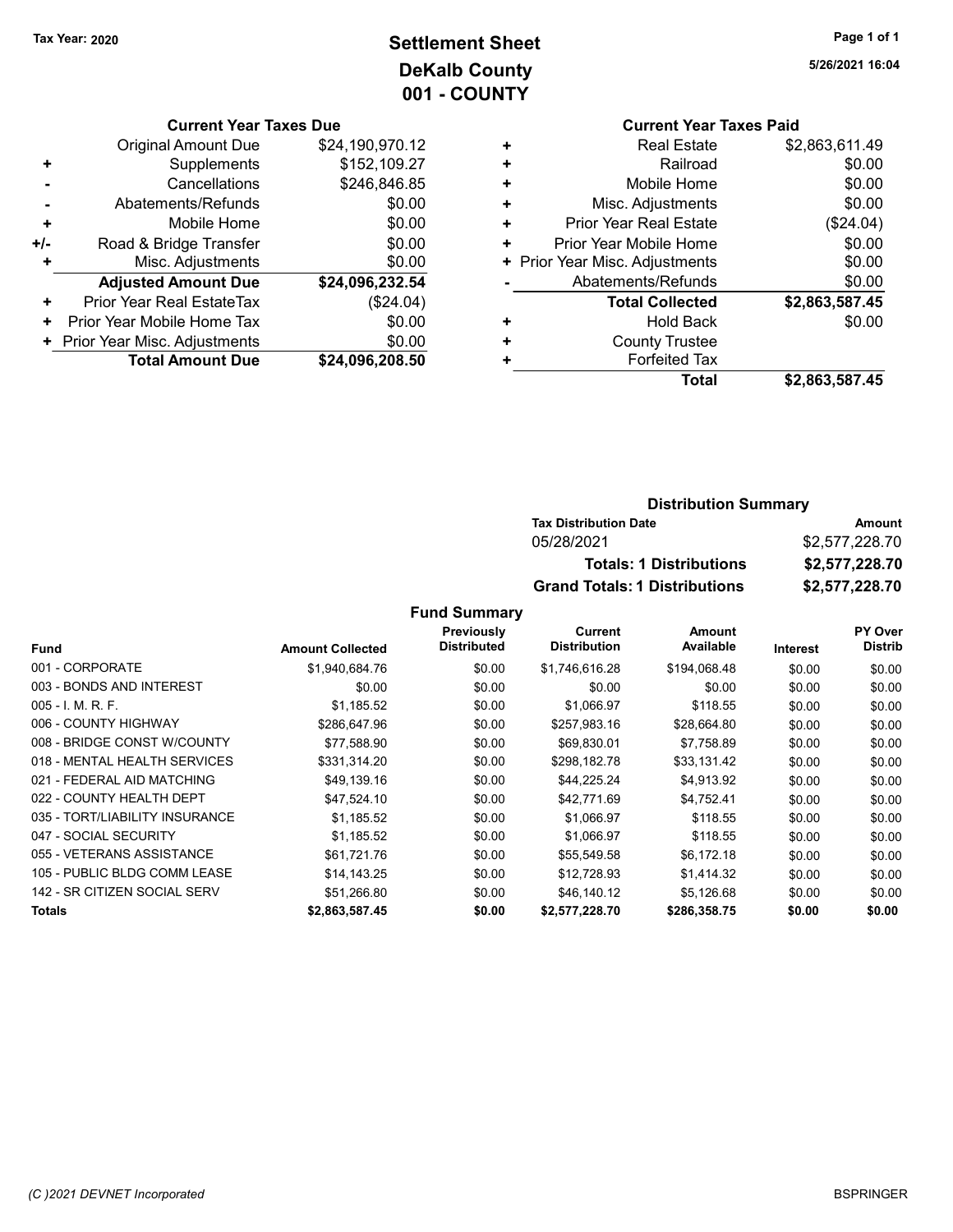## Tax Year: 2020 **Page 1 of 1 Settlement Sheet Constant Constant Constant Constant Constant Constant Constant Constant Constant Constant Constant Constant Page 1 of 1** DeKalb County 002 - FOREST PRESERVE

5/26/2021 16:04

|     | <b>Current Year Taxes Due</b> |                |  |  |
|-----|-------------------------------|----------------|--|--|
|     | <b>Original Amount Due</b>    | \$1,683,427.32 |  |  |
| ٠   | Supplements                   | \$15,913.43    |  |  |
|     | Cancellations                 | \$17,175.90    |  |  |
|     | Abatements/Refunds            | \$0.00         |  |  |
| ٠   | Mobile Home                   | \$0.00         |  |  |
| +/- | Road & Bridge Transfer        | \$0.00         |  |  |
|     | Misc. Adjustments             | \$0.00         |  |  |
|     | <b>Adjusted Amount Due</b>    | \$1,682,164.85 |  |  |
| ٠   | Prior Year Real EstateTax     | (\$1.67)       |  |  |
| ٠   | Prior Year Mobile Home Tax    | \$0.00         |  |  |
|     | Prior Year Misc. Adjustments  | \$0.00         |  |  |
|     | <b>Total Amount Due</b>       | \$1,682,163.18 |  |  |

|   | <b>Total</b>                   | \$199,317.60 |
|---|--------------------------------|--------------|
| ٠ | <b>Forfeited Tax</b>           |              |
| ٠ | <b>County Trustee</b>          |              |
| ٠ | <b>Hold Back</b>               | \$0.00       |
|   | <b>Total Collected</b>         | \$199,317.60 |
|   | Abatements/Refunds             | \$0.00       |
|   | + Prior Year Misc. Adjustments | \$0.00       |
| ٠ | Prior Year Mobile Home         | \$0.00       |
| ٠ | Prior Year Real Estate         | (\$1.67)     |
| ٠ | Misc. Adjustments              | \$0.00       |
| ٠ | Mobile Home                    | \$0.00       |
| ÷ | Railroad                       | \$0.00       |
| ٠ | <b>Real Estate</b>             | \$199,319.27 |
|   |                                |              |

|                     | <b>Distribution Summary</b>          |              |
|---------------------|--------------------------------------|--------------|
|                     | <b>Tax Distribution Date</b>         | Amount       |
|                     | 05/28/2021                           | \$179,385.84 |
|                     | <b>Totals: 1 Distributions</b>       | \$179,385.84 |
|                     | <b>Grand Totals: 1 Distributions</b> | \$179,385.84 |
| <b>Fund Summary</b> |                                      |              |

| <b>Fund</b>                                         | <b>Amount Collected</b> | Previously<br><b>Distributed</b> | Current<br><b>Distribution</b> | Amount<br>Available | <b>Interest</b> | <b>PY Over</b><br><b>Distrib</b> |
|-----------------------------------------------------|-------------------------|----------------------------------|--------------------------------|---------------------|-----------------|----------------------------------|
| 001 - CORPORATE                                     | \$161.615.27            | \$0.00                           | \$145.453.74                   | \$16.161.53         | \$0.00          | \$0.00                           |
| $005 - I$ , M, R, F,                                | \$377.31                | \$0.00                           | \$339.58                       | \$37.73             | \$0.00          | \$0.00                           |
| 035 - TORT JUDGEMENTS/LIABILITY<br><b>INSURANCE</b> | \$31.396.12             | \$0.00                           | \$28.256.51                    | \$3.139.61          | \$0.00          | \$0.00                           |
| 047 - SOCIAL SECURITY                               | \$5,928.90              | \$0.00                           | \$5.336.01                     | \$592.89            | \$0.00          | \$0.00                           |
| Totals                                              | \$199,317.60            | \$0.00                           | \$179.385.84                   | \$19,931.76         | \$0.00          | \$0.00                           |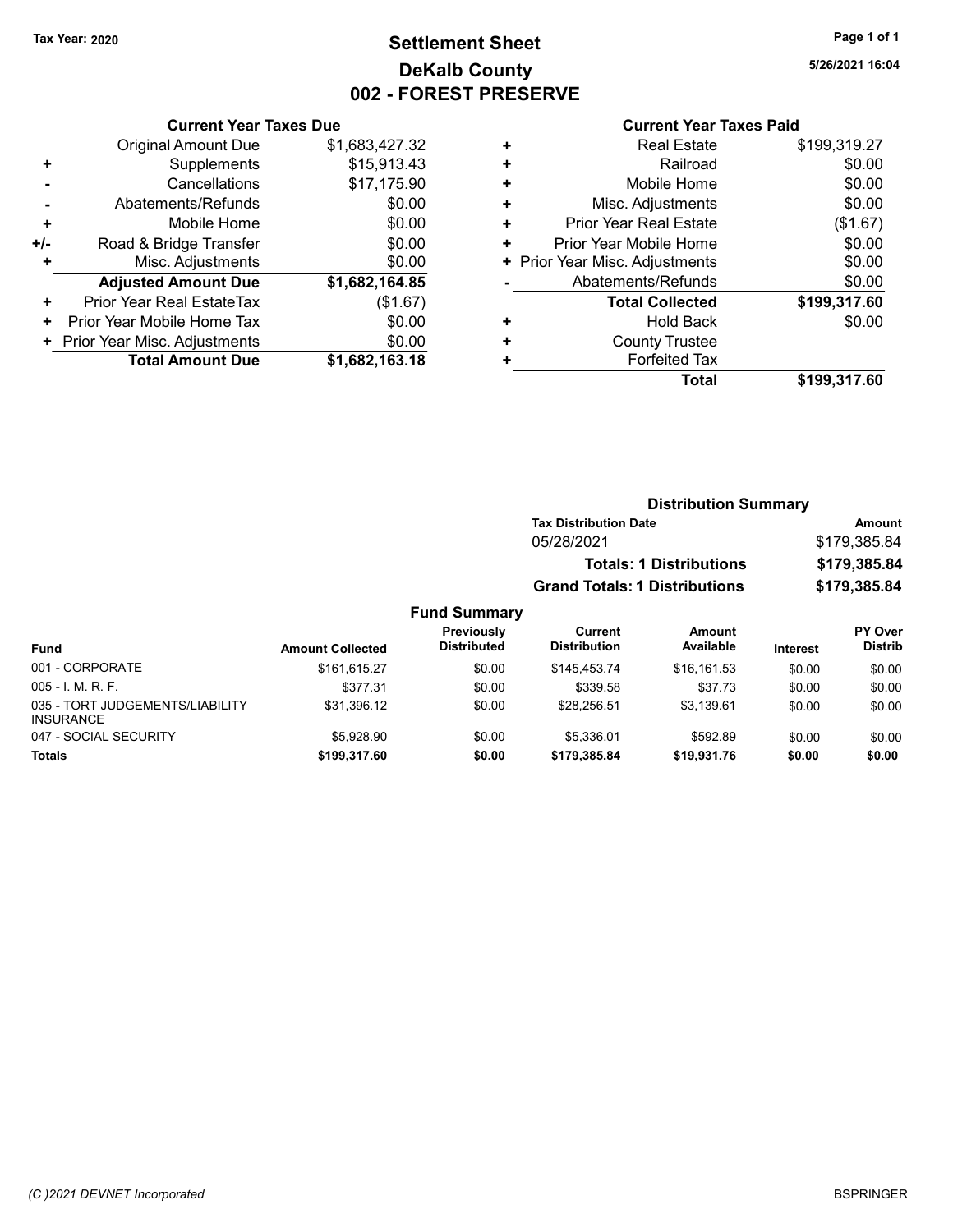# Tax Year: 2020 **Page 1 of 1 Settlement Sheet Constant Constant Constant Constant Constant Constant Constant Constant Constant Constant Constant Constant Page 1 of 1** DeKalb County 003 - AFTON TOWNSHIP

Current Year Taxes Due

|     | <b>Total Amount Due</b>        | \$82,527.77 |
|-----|--------------------------------|-------------|
|     | + Prior Year Misc. Adjustments | \$0.00      |
| ٠   | Prior Year Mobile Home Tax     | \$0.00      |
| ٠   | Prior Year Real EstateTax      | \$0.00      |
|     | <b>Adjusted Amount Due</b>     | \$82,527.77 |
| ٠   | Misc. Adjustments              | \$0.00      |
| +/- | Road & Bridge Transfer         | \$0.00      |
| ٠   | Mobile Home                    | \$0.00      |
|     | Abatements/Refunds             | \$0.00      |
|     | Cancellations                  | \$745.19    |
| ٠   | Supplements                    | \$348.17    |
|     | <b>Original Amount Due</b>     | \$82,924.79 |
|     |                                |             |

#### Current Year Taxes Paid +<br>Real Estate \$10,428.80<br>Pailroad \$0.00 + Railroad \$0.00

|   | Total                          | \$10,428.80 |
|---|--------------------------------|-------------|
|   | <b>Forfeited Tax</b>           |             |
| ÷ | <b>County Trustee</b>          |             |
|   | <b>Hold Back</b>               | \$0.00      |
|   | <b>Total Collected</b>         | \$10,428.80 |
|   | Abatements/Refunds             | \$0.00      |
|   | + Prior Year Misc. Adjustments | \$0.00      |
| ÷ | Prior Year Mobile Home         | \$0.00      |
| ٠ | <b>Prior Year Real Estate</b>  | \$0.00      |
| ٠ | Misc. Adjustments              | \$0.00      |
| ÷ | Mobile Home                    | \$0.00      |
| ÷ | Railroad                       | \$0.00      |

| <b>Distribution Summary</b>          |            |  |  |
|--------------------------------------|------------|--|--|
| <b>Tax Distribution Date</b>         | Amount     |  |  |
| 05/28/2021                           | \$9.385.93 |  |  |
| <b>Totals: 1 Distributions</b>       | \$9,385.93 |  |  |
| <b>Grand Totals: 1 Distributions</b> | \$9,385.93 |  |  |

#### Fund Summary

|                                                     |                         | <b>Previously</b>  | Current             | Amount     |          | <b>PY Over</b> |
|-----------------------------------------------------|-------------------------|--------------------|---------------------|------------|----------|----------------|
| <b>Fund</b>                                         | <b>Amount Collected</b> | <b>Distributed</b> | <b>Distribution</b> | Available  | Interest | <b>Distrib</b> |
| 001 - CORPORATE                                     | \$8.149.70              | \$0.00             | \$7.334.73          | \$814.97   | \$0.00   | \$0.00         |
| $005 - I. M. R. F.$                                 | \$830.61                | \$0.00             | \$747.55            | \$83.06    | \$0.00   | \$0.00         |
| 027 - AUDIT                                         | \$290.63                | \$0.00             | \$261.57            | \$29.06    | \$0.00   | \$0.00         |
| 035 - TORT JUDGEMENTS/LIABILITY<br><b>INSURANCE</b> | \$566.14                | \$0.00             | \$509.53            | \$56.61    | \$0.00   | \$0.00         |
| 047 - SOCIAL SECURITY                               | \$503.37                | \$0.00             | \$453.03            | \$50.34    | \$0.00   | \$0.00         |
| 054 - GENERAL ASSISTANCE                            | \$88.35                 | \$0.00             | \$79.52             | \$8.83     | \$0.00   | \$0.00         |
| <b>Totals</b>                                       | \$10,428.80             | \$0.00             | \$9,385.93          | \$1.042.87 | \$0.00   | \$0.00         |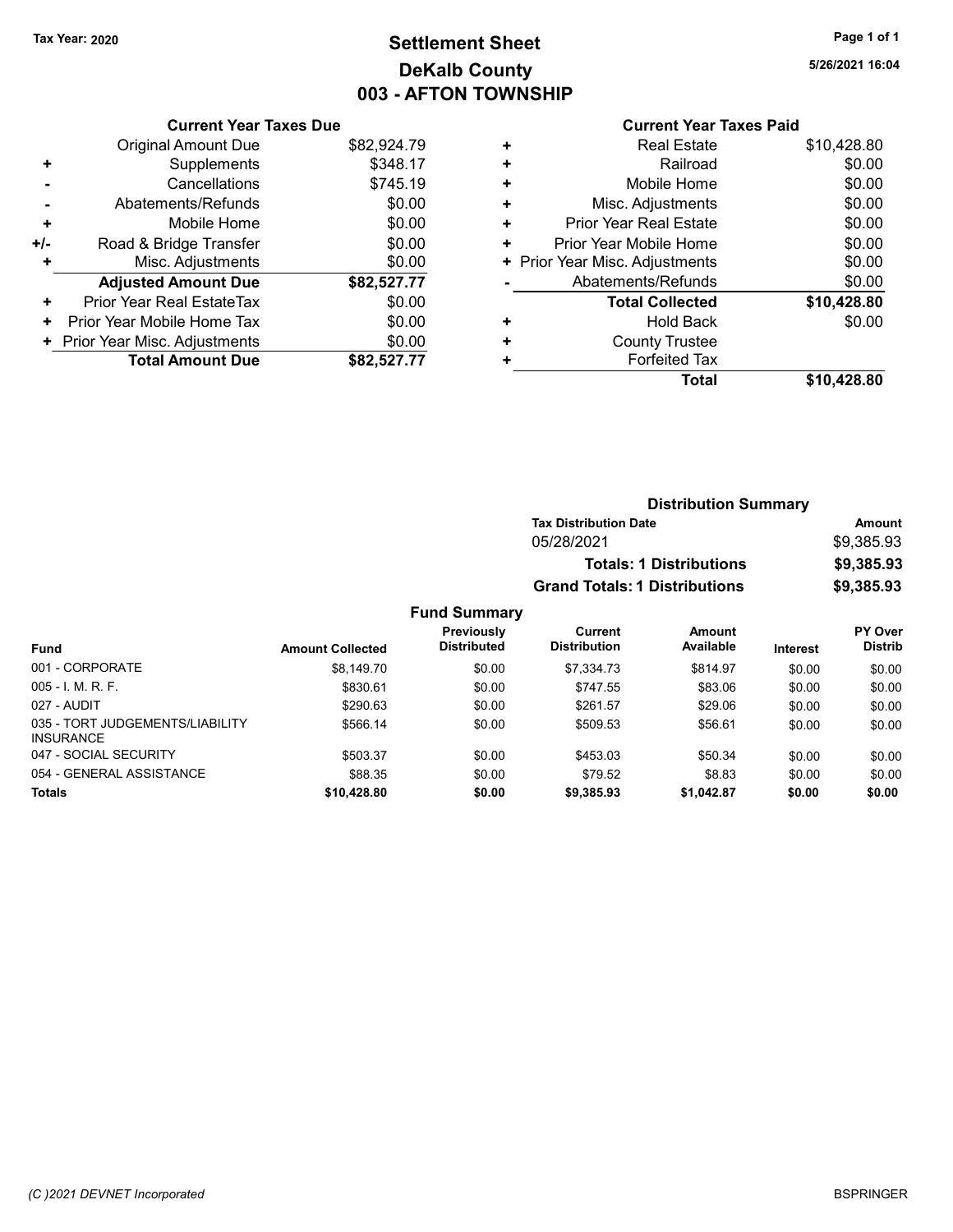### Tax Year: 2020 **Page 1 of 1 Settlement Sheet Constant Constant Constant Constant Constant Constant Constant Constant Constant Constant Constant Constant Page 1 of 1** DeKalb County 004 - AFTON ROAD & BRIDGE

5/26/2021 16:04

|     | <b>Current Year Taxes Due</b> |              |  |  |
|-----|-------------------------------|--------------|--|--|
|     | Original Amount Due           | \$275,742.34 |  |  |
| ٠   | Supplements                   | \$1,104.51   |  |  |
|     | Cancellations                 | \$2,363.92   |  |  |
|     | Abatements/Refunds            | \$0.00       |  |  |
| ÷   | \$0.00<br>Mobile Home         |              |  |  |
| +/- | Road & Bridge Transfer        | (\$1,595.09) |  |  |
| ٠   | Misc. Adjustments             | \$0.00       |  |  |
|     | <b>Adjusted Amount Due</b>    | \$272,887.84 |  |  |
| ÷   | Prior Year Real EstateTax     | \$0.00       |  |  |
| ٠   | Prior Year Mobile Home Tax    | \$0.00       |  |  |
| ٠   | Prior Year Misc. Adjustments  | \$0.00       |  |  |
|     | <b>Total Amount Due</b>       | \$272,887.84 |  |  |
|     |                               |              |  |  |

| ٠ | <b>Real Estate</b>           | \$33,082.84 |
|---|------------------------------|-------------|
| ٠ | Railroad                     | \$0.00      |
| ٠ | Mobile Home                  | \$0.00      |
| ٠ | Misc. Adjustments            | \$0.00      |
| ٠ | Prior Year Real Estate       | \$0.00      |
| ٠ | Prior Year Mobile Home       | \$0.00      |
| ٠ | Prior Year Misc. Adjustments | \$0.00      |
|   | Abatements/Refunds           | \$0.00      |
|   | <b>Total Collected</b>       | \$33,082.84 |
| ٠ | Hold Back                    | \$0.00      |
| ٠ | <b>County Trustee</b>        |             |
| ٠ | <b>Forfeited Tax</b>         |             |
|   | Total                        | \$33,082.84 |

| <b>Road and Bridge Summary</b> |             |               | <b>Distribution Summary</b>          |             |
|--------------------------------|-------------|---------------|--------------------------------------|-------------|
| Municipality                   | Amt. Due    | Amt. Distrib. | <b>Tax Distribution Date</b>         | Amount      |
| CITY OF DEKALB                 | \$12.316.13 | \$1.595.09    | 05/28/2021                           | \$29.774.56 |
| Totals                         | \$12,316.13 | \$1,595.09    | <b>Totals: 1 Distributions</b>       | \$29,774.56 |
|                                |             |               | <b>Grand Totals: 1 Distributions</b> | \$29,774.56 |

|                              |                         | <b>Fund Summary</b>              |                                |                     |                 |                                  |
|------------------------------|-------------------------|----------------------------------|--------------------------------|---------------------|-----------------|----------------------------------|
| <b>Fund</b>                  | <b>Amount Collected</b> | Previously<br><b>Distributed</b> | Current<br><b>Distribution</b> | Amount<br>Available | <b>Interest</b> | <b>PY Over</b><br><b>Distrib</b> |
| 007 - ROAD AND BRIDGE        | \$15,738.91             | \$0.00                           | \$14.165.02                    | \$1.573.89          | \$0.00          | \$0.00                           |
| 008 - BRIDGE CONST W/COUNTY  | \$2.084.94              | \$0.00                           | \$1.876.45                     | \$208.49            | \$0.00          | \$0.00                           |
| 009 - PERMANENT ROAD         | \$9,446.48              | \$0.00                           | \$8.501.83                     | \$944.65            | \$0.00          | \$0.00                           |
| 010 - EQUIPMENT AND BUILDING | \$5.812.51              | \$0.00                           | \$5.231.26                     | \$581.25            | \$0.00          | \$0.00                           |
| <b>Totals</b>                | \$33,082.84             | \$0.00                           | \$29.774.56                    | \$3,308.28          | \$0.00          | \$0.00                           |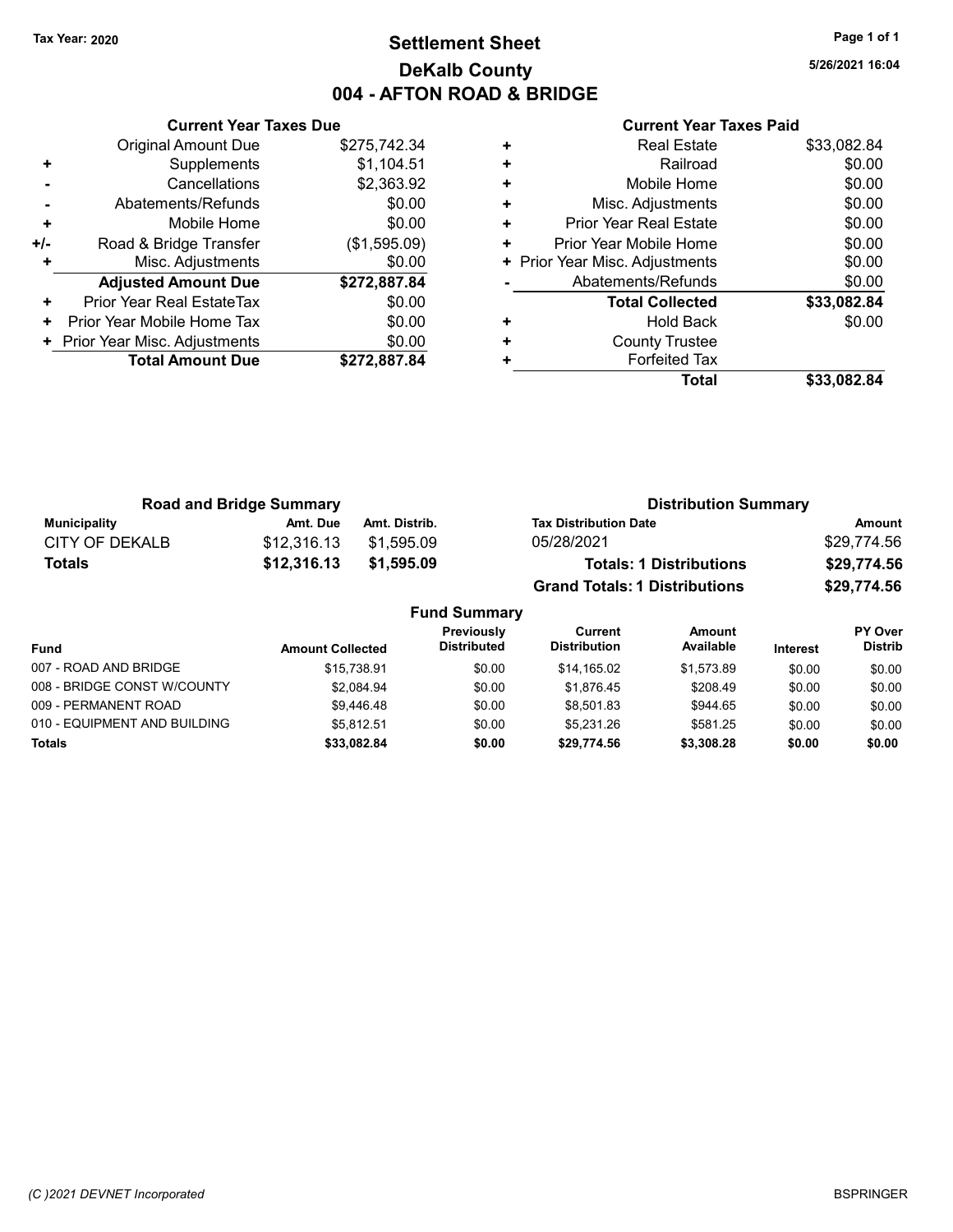INSURANCE

035 - TORT JUDGEMENTS/LIABILITY

### Tax Year: 2020 **Page 1 of 1 Settlement Sheet Constant Constant Constant Constant Constant Constant Constant Constant Constant Constant Constant Constant Page 1 of 1** DeKalb County 005 - CLINTON TOWNSHIP

027 - AUDIT \$39.93 \$0.00 \$35.94 \$3.99 \$0.00 \$0.00

047 - SOCIAL SECURITY \$859.20 \$773.28 \$85.92 \$0.00 \$0.00 054 - GENERAL ASSISTANCE 60.00 \$6.91 \$6.91 \$0.00 \$6.22 \$0.69 \$0.00 \$0.00 \$0.00 Totals \$0.00 \$0.00 \$13,953.08 \$0.00 \$12,557.78 \$1,395.30

5/26/2021 16:04

#### Current Year Taxes Paid

|     | <b>Current Year Taxes Due</b> |              |  |  |  |
|-----|-------------------------------|--------------|--|--|--|
|     | <b>Original Amount Due</b>    | \$105,627.91 |  |  |  |
| ٠   | Supplements                   | \$358.77     |  |  |  |
|     | Cancellations                 | \$392.83     |  |  |  |
|     | Abatements/Refunds            | \$0.00       |  |  |  |
| ÷   | Mobile Home                   | \$0.00       |  |  |  |
| +/- | Road & Bridge Transfer        | \$0.00       |  |  |  |
|     | Misc. Adjustments             | \$0.00       |  |  |  |
|     | <b>Adjusted Amount Due</b>    | \$105,593.85 |  |  |  |
| ٠   | Prior Year Real EstateTax     | \$0.00       |  |  |  |
| ٠   | Prior Year Mobile Home Tax    | \$0.00       |  |  |  |
| ٠   | Prior Year Misc. Adjustments  | \$0.00       |  |  |  |
|     | <b>Total Amount Due</b>       | \$105,593.85 |  |  |  |

|   | Total                          | \$13,953.08 |
|---|--------------------------------|-------------|
| ٠ | <b>Forfeited Tax</b>           |             |
| ٠ | <b>County Trustee</b>          |             |
| ٠ | <b>Hold Back</b>               | \$0.00      |
|   | <b>Total Collected</b>         | \$13,953.08 |
|   | Abatements/Refunds             | \$0.00      |
|   | + Prior Year Misc. Adjustments | \$0.00      |
| ٠ | Prior Year Mobile Home         | \$0.00      |
| ٠ | <b>Prior Year Real Estate</b>  | \$0.00      |
| ٠ | Misc. Adjustments              | \$0.00      |
| ٠ | Mobile Home                    | \$0.00      |
| ٠ | Railroad                       | \$0.00      |
| ٠ | <b>Real Estate</b>             | \$13,953.08 |
|   |                                |             |

|                   |                         |                                  |                                      | <b>Distribution Summary</b>    |                 |                                  |
|-------------------|-------------------------|----------------------------------|--------------------------------------|--------------------------------|-----------------|----------------------------------|
|                   |                         |                                  | <b>Tax Distribution Date</b>         |                                |                 | Amount                           |
|                   |                         |                                  | 05/28/2021                           |                                |                 | \$12,557.78                      |
|                   |                         |                                  |                                      | <b>Totals: 1 Distributions</b> |                 | \$12,557.78                      |
|                   |                         |                                  | <b>Grand Totals: 1 Distributions</b> |                                |                 | \$12,557.78                      |
|                   |                         | <b>Fund Summary</b>              |                                      |                                |                 |                                  |
| <b>Fund</b>       | <b>Amount Collected</b> | Previously<br><b>Distributed</b> | Current<br><b>Distribution</b>       | Amount<br>Available            | <b>Interest</b> | <b>PY Over</b><br><b>Distrib</b> |
| 001 - CORPORATE   | \$12,346.00             | \$0.00                           | \$11.111.40                          | \$1,234.60                     | \$0.00          | \$0.00                           |
| 005 - I. M. R. F. | \$39.93                 | \$0.00                           | \$35.94                              | \$3.99                         | \$0.00          | \$0.00                           |

\$661.11 \$0.00 \$595.00 \$66.11 \$0.00 \$0.00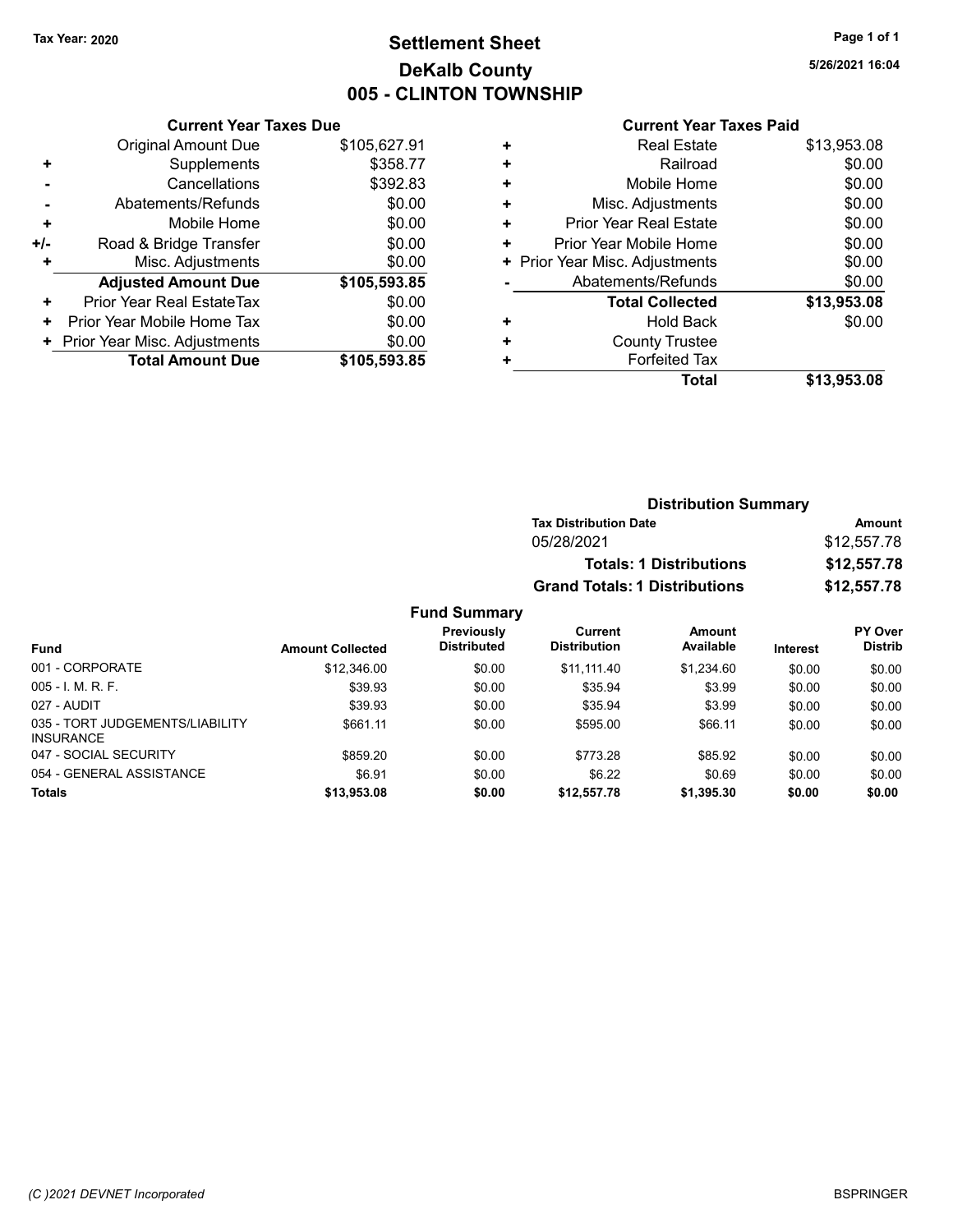## Tax Year: 2020 **Page 1 of 1 Settlement Sheet Constant Constant Constant Constant Constant Constant Constant Constant Constant Constant Constant Constant Page 1 of 1** DeKalb County 006 - CLINTON TWP LIBRARY

5/26/2021 16:04

|     | <b>Current Year Taxes Due</b> |              |  |  |  |
|-----|-------------------------------|--------------|--|--|--|
|     | Original Amount Due           | \$100,193.07 |  |  |  |
| ٠   | Supplements                   | \$340.30     |  |  |  |
|     | Cancellations                 | \$372.64     |  |  |  |
|     | Abatements/Refunds            | \$0.00       |  |  |  |
| ٠   | Mobile Home                   | \$0.00       |  |  |  |
| +/- | Road & Bridge Transfer        | \$0.00       |  |  |  |
|     | Misc. Adjustments             | \$0.00       |  |  |  |
|     | <b>Adjusted Amount Due</b>    | \$100,160.73 |  |  |  |
| ٠   | Prior Year Real EstateTax     | \$0.00       |  |  |  |
| ٠   | Prior Year Mobile Home Tax    | \$0.00       |  |  |  |
| ٠   | Prior Year Misc. Adjustments  | \$0.00       |  |  |  |
|     | <b>Total Amount Due</b>       | \$100,160.73 |  |  |  |

|   | <b>Real Estate</b>             | \$13,235.11 |
|---|--------------------------------|-------------|
| ٠ | Railroad                       | \$0.00      |
| ٠ | Mobile Home                    | \$0.00      |
| ٠ | Misc. Adjustments              | \$0.00      |
| ٠ | Prior Year Real Estate         | \$0.00      |
| ٠ | Prior Year Mobile Home         | \$0.00      |
|   | + Prior Year Misc. Adjustments | \$0.00      |
|   | Abatements/Refunds             | \$0.00      |
|   | <b>Total Collected</b>         | \$13,235.11 |
| ٠ | <b>Hold Back</b>               | \$0.00      |
| ٠ | <b>County Trustee</b>          |             |
| ٠ | <b>Forfeited Tax</b>           |             |
|   | Total                          | \$13,235.11 |
|   |                                |             |

|               |                         |                                  |                                       | <b>Distribution Summary</b>    |                 |                           |
|---------------|-------------------------|----------------------------------|---------------------------------------|--------------------------------|-----------------|---------------------------|
|               |                         |                                  | <b>Tax Distribution Date</b>          |                                |                 | <b>Amount</b>             |
|               |                         |                                  | 05/28/2021                            |                                |                 | \$11,911.60               |
|               |                         |                                  |                                       | <b>Totals: 1 Distributions</b> |                 | \$11,911.60               |
|               |                         |                                  | <b>Grand Totals: 1 Distributions</b>  |                                |                 | \$11,911.60               |
|               |                         | <b>Fund Summary</b>              |                                       |                                |                 |                           |
| Fund          | <b>Amount Collected</b> | Previously<br><b>Distributed</b> | <b>Current</b><br><b>Distribution</b> | <b>Amount</b><br>Available     | <b>Interest</b> | PY Over<br><b>Distrib</b> |
| 016 - LIBRARY | \$13,235.11             | \$0.00                           | \$11,911.60                           | \$1,323.51                     | \$0.00          | \$0.00                    |
| Totals        | \$13,235.11             | \$0.00                           | \$11,911.60                           | \$1,323.51                     | \$0.00          | \$0.00                    |
|               |                         |                                  |                                       |                                |                 |                           |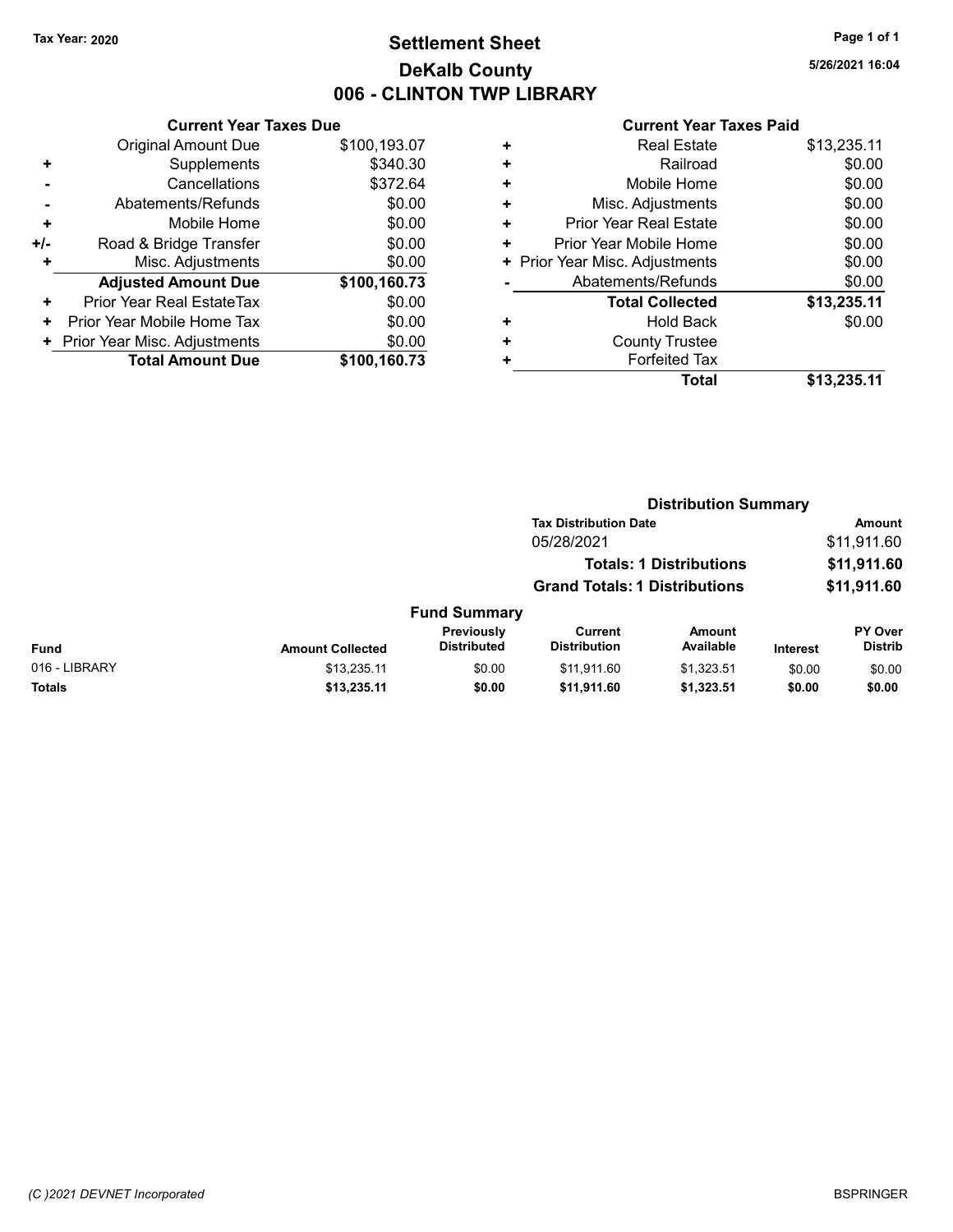### Tax Year: 2020 **Page 1 of 1 Settlement Sheet Constant Constant Constant Constant Constant Constant Constant Constant Constant Constant Constant Constant Page 1 of 1** DeKalb County 007 - CLINTON TWP CEMETERY

5/26/2021 16:04

|     | <b>Current Year Taxes Due</b> |             |  |  |  |
|-----|-------------------------------|-------------|--|--|--|
|     | <b>Original Amount Due</b>    | \$22,052.90 |  |  |  |
| ٠   | Supplements                   | \$74.91     |  |  |  |
|     | Cancellations                 | \$82.02     |  |  |  |
|     | Abatements/Refunds            | \$0.00      |  |  |  |
| ٠   | Mobile Home                   | \$0.00      |  |  |  |
| +/- | Road & Bridge Transfer        | \$0.00      |  |  |  |
| ٠   | Misc. Adjustments             | \$0.00      |  |  |  |
|     | <b>Adjusted Amount Due</b>    | \$22,045.79 |  |  |  |
| ÷   | Prior Year Real EstateTax     | \$0.00      |  |  |  |
| ٠   | Prior Year Mobile Home Tax    | \$0.00      |  |  |  |
| ٠   | Prior Year Misc. Adjustments  | \$0.00      |  |  |  |
|     | <b>Total Amount Due</b>       | \$22.045.79 |  |  |  |

|   | Total                          | \$2,913.31 |
|---|--------------------------------|------------|
| ٠ | <b>Forfeited Tax</b>           |            |
| ٠ | <b>County Trustee</b>          |            |
| ٠ | <b>Hold Back</b>               | \$0.00     |
|   | <b>Total Collected</b>         | \$2,913.31 |
|   | Abatements/Refunds             | \$0.00     |
|   | + Prior Year Misc. Adjustments | \$0.00     |
| ٠ | Prior Year Mobile Home         | \$0.00     |
| ٠ | <b>Prior Year Real Estate</b>  | \$0.00     |
| ٠ | Misc. Adjustments              | \$0.00     |
| ÷ | Mobile Home                    | \$0.00     |
| ٠ | Railroad                       | \$0.00     |
| ٠ | <b>Real Estate</b>             | \$2,913.31 |
|   |                                |            |

|                |                         |                                  | <b>Distribution Summary</b>           |                                |          |                           |
|----------------|-------------------------|----------------------------------|---------------------------------------|--------------------------------|----------|---------------------------|
|                |                         |                                  | <b>Tax Distribution Date</b>          |                                |          | Amount                    |
|                |                         |                                  | 05/28/2021                            |                                |          | \$2,621.98                |
|                |                         |                                  |                                       | <b>Totals: 1 Distributions</b> |          | \$2,621.98                |
|                |                         |                                  | <b>Grand Totals: 1 Distributions</b>  |                                |          | \$2,621.98                |
|                |                         | <b>Fund Summary</b>              |                                       |                                |          |                           |
| Fund           | <b>Amount Collected</b> | Previously<br><b>Distributed</b> | <b>Current</b><br><b>Distribution</b> | <b>Amount</b><br>Available     | Interest | PY Over<br><b>Distrib</b> |
| 017 - CEMETERY | \$2,913.31              | \$0.00                           | \$2.621.98                            | \$291.33                       | \$0.00   | \$0.00                    |
| <b>Totals</b>  | \$2,913.31              | \$0.00                           | \$2,621.98                            | \$291.33                       | \$0.00   | \$0.00                    |
|                |                         |                                  |                                       |                                |          |                           |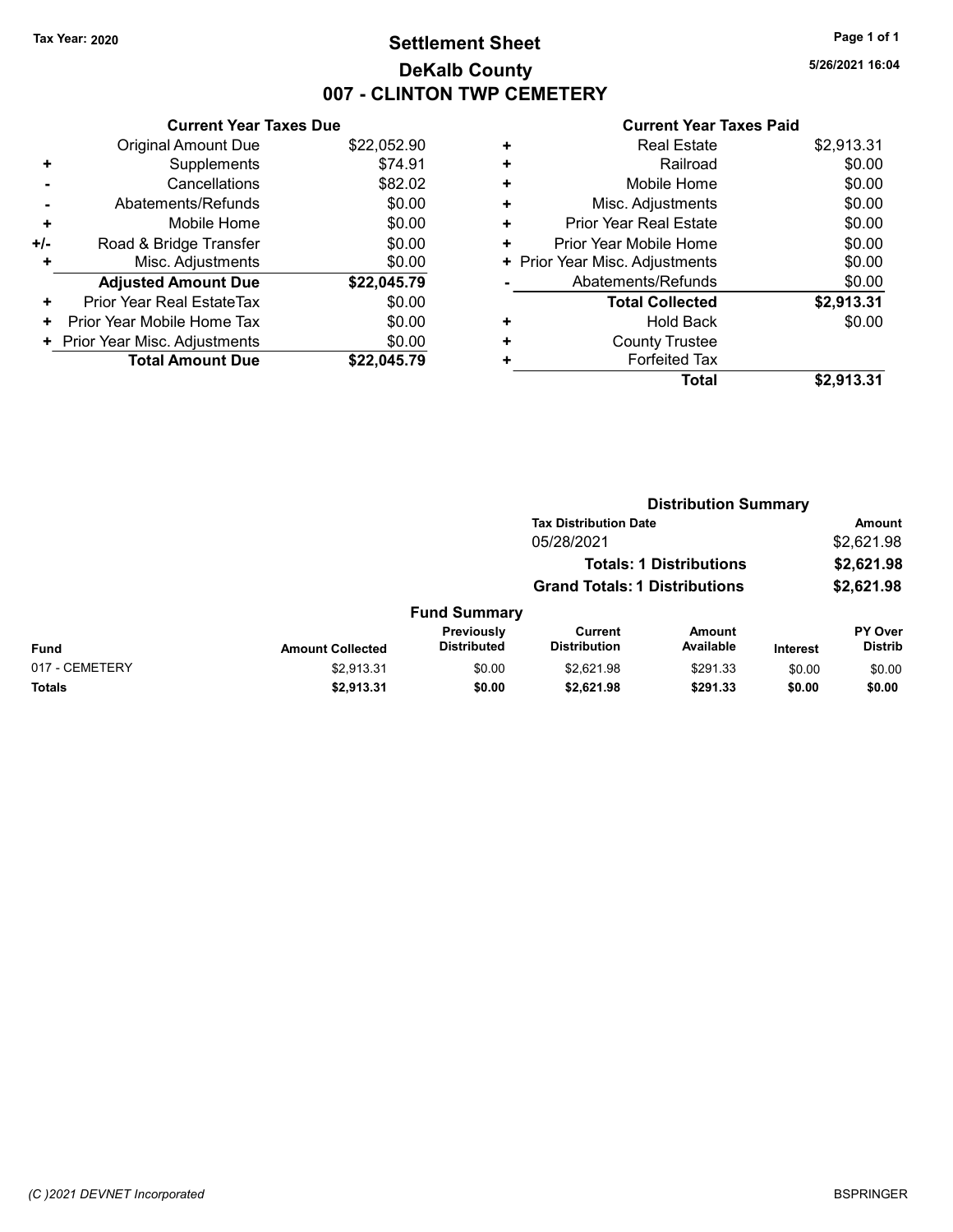## Tax Year: 2020 **Page 1 of 1 Settlement Sheet Constant Constant Constant Constant Constant Constant Constant Constant Constant Constant Constant Constant Page 1 of 1** DeKalb County 008 - CLINTON COMM BLDG

5/26/2021 16:04

|     | <b>Current Year Taxes Due</b> |             |  |  |  |
|-----|-------------------------------|-------------|--|--|--|
|     | Original Amount Due           | \$10,009.95 |  |  |  |
| ٠   | Supplements                   | \$34.00     |  |  |  |
|     | Cancellations                 | \$37.22     |  |  |  |
|     | Abatements/Refunds            | \$0.00      |  |  |  |
| ÷   | Mobile Home                   | \$0.00      |  |  |  |
| +/- | Road & Bridge Transfer        | \$0.00      |  |  |  |
|     | Misc. Adjustments             | \$0.00      |  |  |  |
|     | <b>Adjusted Amount Due</b>    | \$10,006.73 |  |  |  |
| ÷   | Prior Year Real EstateTax     | \$0.00      |  |  |  |
| ٠   | Prior Year Mobile Home Tax    | \$0.00      |  |  |  |
| ٠   | Prior Year Misc. Adjustments  | \$0.00      |  |  |  |
|     | <b>Total Amount Due</b>       | \$10,006.73 |  |  |  |

| ٠ | <b>Real Estate</b>             | \$1,322.19 |
|---|--------------------------------|------------|
| ٠ | Railroad                       | \$0.00     |
| ٠ | Mobile Home                    | \$0.00     |
| ٠ | Misc. Adjustments              | \$0.00     |
| ٠ | Prior Year Real Estate         | \$0.00     |
| ٠ | Prior Year Mobile Home         | \$0.00     |
|   | + Prior Year Misc. Adjustments | \$0.00     |
|   | Abatements/Refunds             | \$0.00     |
|   | <b>Total Collected</b>         | \$1,322.19 |
| ٠ | Hold Back                      | \$0.00     |
| ٠ | <b>County Trustee</b>          |            |
| ٠ | <b>Forfeited Tax</b>           |            |
|   | Total                          | \$1,322.19 |
|   |                                |            |

|                 |                         |                                         | <b>Distribution Summary</b>          |                                |                 |                           |
|-----------------|-------------------------|-----------------------------------------|--------------------------------------|--------------------------------|-----------------|---------------------------|
|                 |                         |                                         | <b>Tax Distribution Date</b>         |                                |                 | Amount                    |
|                 |                         |                                         | 05/28/2021                           |                                |                 | \$1,189.97                |
|                 |                         |                                         |                                      | <b>Totals: 1 Distributions</b> |                 | \$1,189.97                |
|                 |                         |                                         | <b>Grand Totals: 1 Distributions</b> |                                |                 | \$1,189.97                |
|                 |                         | <b>Fund Summary</b>                     |                                      |                                |                 |                           |
| Fund            | <b>Amount Collected</b> | <b>Previously</b><br><b>Distributed</b> | Current<br><b>Distribution</b>       | Amount<br>Available            | <b>Interest</b> | PY Over<br><b>Distrib</b> |
| 001 - CORPORATE | \$1,322.19              | \$0.00                                  | \$1,189.97                           | \$132.22                       | \$0.00          | \$0.00                    |
| Totals          | \$1,322.19              | \$0.00                                  | \$1,189.97                           | \$132.22                       | \$0.00          | \$0.00                    |
|                 |                         |                                         |                                      |                                |                 |                           |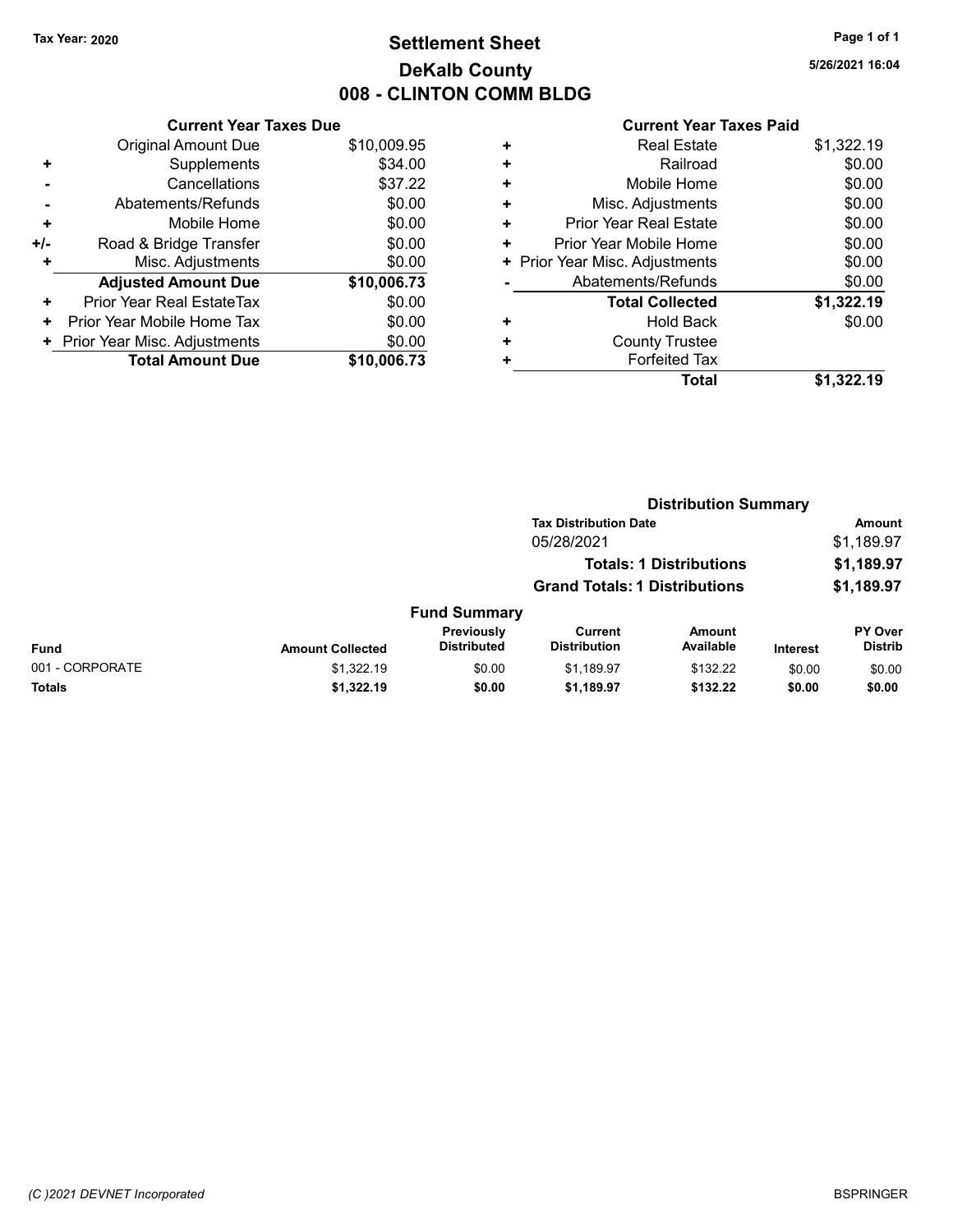### Tax Year: 2020 **Page 1 of 1 Settlement Sheet Constant Constant Constant Constant Constant Constant Constant Constant Constant Constant Constant Constant Page 1 of 1** DeKalb County 009 - CLINTON ROAD & BRIDGE

5/26/2021 16:04

|     | <b>Current Year Taxes Due</b> |              |  |  |  |
|-----|-------------------------------|--------------|--|--|--|
|     | <b>Original Amount Due</b>    | \$269.015.25 |  |  |  |
| ٠   | Supplements                   | \$801.33     |  |  |  |
|     | Cancellations                 | \$877.48     |  |  |  |
|     | Abatements/Refunds            | \$0.00       |  |  |  |
| ÷   | Mobile Home                   | \$0.00       |  |  |  |
| +/- | Road & Bridge Transfer        | (\$4,369.83) |  |  |  |
| ÷   | Misc. Adjustments             | \$0.00       |  |  |  |
|     | <b>Adjusted Amount Due</b>    | \$264,569.27 |  |  |  |
| ٠   | Prior Year Real EstateTax     | \$0.00       |  |  |  |
| ٠   | Prior Year Mobile Home Tax    | \$0.00       |  |  |  |
|     | Prior Year Misc. Adjustments  | \$0.00       |  |  |  |
|     | <b>Total Amount Due</b>       | \$264.569.27 |  |  |  |
|     |                               |              |  |  |  |

| ٠ | <b>Real Estate</b>             | \$31,166.22 |
|---|--------------------------------|-------------|
| ٠ | Railroad                       | \$0.00      |
| ٠ | Mobile Home                    | \$0.00      |
| ٠ | Misc. Adjustments              | \$0.00      |
| ٠ | Prior Year Real Estate         | \$0.00      |
| ٠ | Prior Year Mobile Home         | \$0.00      |
|   | + Prior Year Misc. Adjustments | \$0.00      |
|   | Abatements/Refunds             | \$0.00      |
|   | <b>Total Collected</b>         | \$31,166.22 |
| ٠ | <b>Hold Back</b>               | \$0.00      |
| ٠ | <b>County Trustee</b>          |             |
| ٠ | <b>Forfeited Tax</b>           |             |
|   | Total                          | \$31.166.22 |

| <b>Road and Bridge Summary</b> |             |                     | <b>Distribution Summary</b>          |             |  |
|--------------------------------|-------------|---------------------|--------------------------------------|-------------|--|
| <b>Municipality</b>            | Amt. Due    | Amt. Distrib.       | <b>Tax Distribution Date</b>         | Amount      |  |
| <b>VILLAGE OF WATERMAN</b>     | \$32,429.62 | \$4.369.83          | 05/28/2021                           | \$28,049.60 |  |
| <b>Totals</b>                  | \$32,429.62 | \$4,369.83          | <b>Totals: 1 Distributions</b>       | \$28,049.60 |  |
|                                |             |                     | <b>Grand Totals: 1 Distributions</b> | \$28,049.60 |  |
|                                |             | <b>Fund Summary</b> |                                      |             |  |

| <b>Fund</b>                                   | <b>Amount Collected</b> | Previously<br><b>Distributed</b> | Current<br><b>Distribution</b> | <b>Amount</b><br>Available | <b>Interest</b> | <b>PY Over</b><br><b>Distrib</b> |
|-----------------------------------------------|-------------------------|----------------------------------|--------------------------------|----------------------------|-----------------|----------------------------------|
| 007 - ROAD AND BRIDGE                         | \$11,085.86             | \$0.00                           | \$9.977.27                     | \$1.108.59                 | \$0.00          | \$0.00                           |
| 009 - PERMANENT ROAD                          | \$11.889.12             | \$0.00                           | \$10,700.21                    | \$1.188.91                 | \$0.00          | \$0.00                           |
| 010 - EQUIPMENT AND BUILDING                  | \$7.265.99              | \$0.00                           | \$6.539.39                     | \$726.60                   | \$0.00          | \$0.00                           |
| 035 - TORT JUDGEMENTS/LIABILITY<br><b>INS</b> | \$925.25                | \$0.00                           | \$832.73                       | \$92.52                    | \$0.00          | \$0.00                           |
| <b>Totals</b>                                 | \$31,166.22             | \$0.00                           | \$28,049.60                    | \$3.116.62                 | \$0.00          | \$0.00                           |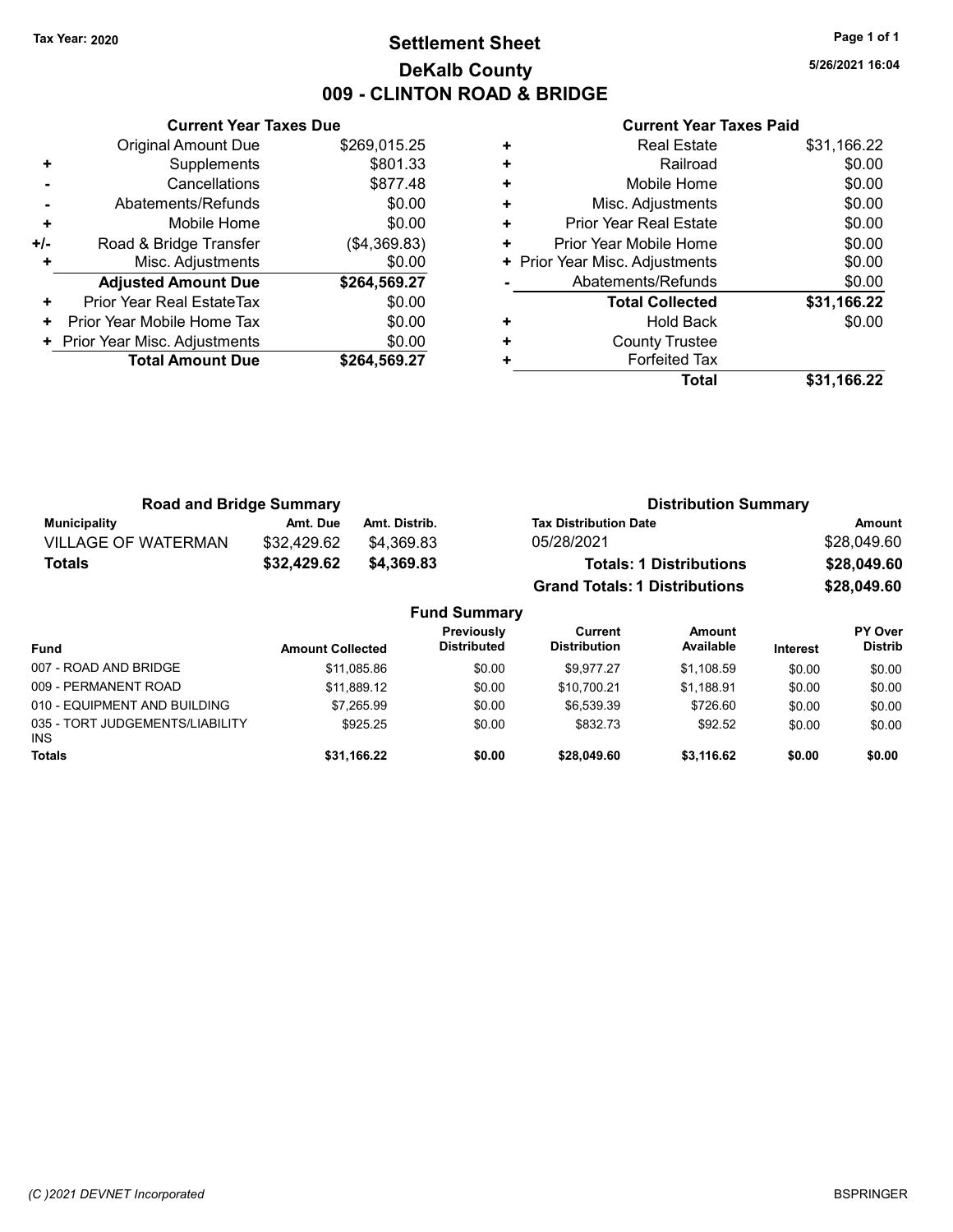### Tax Year: 2020 **Page 1 of 1 Settlement Sheet Constant Constant Constant Constant Constant Constant Constant Constant Constant Constant Constant Constant Page 1 of 1** DeKalb County 010 - CORTLAND TOWNSHIP

5/26/2021 16:04

|     | <b>Current Year Taxes Due</b> |              |  |  |  |
|-----|-------------------------------|--------------|--|--|--|
|     | <b>Original Amount Due</b>    | \$278,367.81 |  |  |  |
| ٠   | Supplements                   | \$892.50     |  |  |  |
|     | Cancellations                 | \$1,059.18   |  |  |  |
|     | Abatements/Refunds            | \$0.00       |  |  |  |
| ٠   | Mobile Home                   | \$0.00       |  |  |  |
| +/- | Road & Bridge Transfer        | \$0.00       |  |  |  |
| ٠   | Misc. Adjustments             | \$0.00       |  |  |  |
|     | <b>Adjusted Amount Due</b>    | \$278,201.13 |  |  |  |
| ٠   | Prior Year Real EstateTax     | \$0.00       |  |  |  |
| ٠   | Prior Year Mobile Home Tax    | \$0.00       |  |  |  |
|     | Prior Year Misc. Adjustments  | \$0.00       |  |  |  |
|     | <b>Total Amount Due</b>       | \$278,201.13 |  |  |  |

| ٠ | <b>Real Estate</b>            | \$31,665.17 |
|---|-------------------------------|-------------|
| ٠ | Railroad                      | \$0.00      |
| ٠ | Mobile Home                   | \$0.00      |
| ÷ | Misc. Adjustments             | \$0.00      |
| ÷ | <b>Prior Year Real Estate</b> | \$0.00      |
| ٠ | Prior Year Mobile Home        | \$0.00      |
| ٠ | Prior Year Misc. Adjustments  | \$0.00      |
|   | Abatements/Refunds            | \$0.00      |
|   | <b>Total Collected</b>        | \$31,665.17 |
| ٠ | <b>Hold Back</b>              | \$0.00      |
| ٠ | <b>County Trustee</b>         |             |
|   | <b>Forfeited Tax</b>          |             |
|   | Total                         | \$31,665.17 |
|   |                               |             |

|       |                     |                                      | <b>Distribution Summary</b>    |                 |                |
|-------|---------------------|--------------------------------------|--------------------------------|-----------------|----------------|
|       |                     | <b>Tax Distribution Date</b>         |                                |                 | Amount         |
|       |                     | 05/28/2021                           |                                |                 | \$28,498.66    |
|       |                     |                                      | <b>Totals: 1 Distributions</b> |                 | \$28,498.66    |
|       |                     | <b>Grand Totals: 1 Distributions</b> |                                |                 | \$28,498.66    |
|       | <b>Fund Summary</b> |                                      |                                |                 |                |
|       | Previously          | <b>Current</b>                       | <b>Amount</b>                  |                 | <b>PY Over</b> |
| ected | <b>Distributed</b>  | <b>Distribution</b>                  | Available                      | <b>Interest</b> | <b>Distrib</b> |
|       |                     |                                      |                                |                 |                |

| <b>Fund</b>                                   | <b>Amount Collected</b> | <b>Distributed</b> | <b>Distribution</b> | Available  | <b>Interest</b> | <b>Distrib</b> |
|-----------------------------------------------|-------------------------|--------------------|---------------------|------------|-----------------|----------------|
| 001 - CORPORATE                               | \$24.397.47             | \$0.00             | \$21.957.72         | \$2.439.75 | \$0.00          | \$0.00         |
| $005 - I. M. R. F.$                           | \$4.437.43              | \$0.00             | \$3.993.69          | \$443.74   | \$0.00          | \$0.00         |
| 027 - AUDIT                                   | \$458.23                | \$0.00             | \$412.41            | \$45.82    | \$0.00          | \$0.00         |
| 035 - TORT JUDGEMENTS/LIABILITY<br><b>INS</b> | \$683.97                | \$0.00             | \$615.57            | \$68.40    | \$0.00          | \$0.00         |
| 047 - SOCIAL SECURITY                         | \$1.458.94              | \$0.00             | \$1.313.05          | \$145.89   | \$0.00          | \$0.00         |
| 054 - GENERAL ASSISTANCE                      | \$229.13                | \$0.00             | \$206.22            | \$22.91    | \$0.00          | \$0.00         |
| <b>Totals</b>                                 | \$31,665.17             | \$0.00             | \$28,498.66         | \$3,166.51 | \$0.00          | \$0.00         |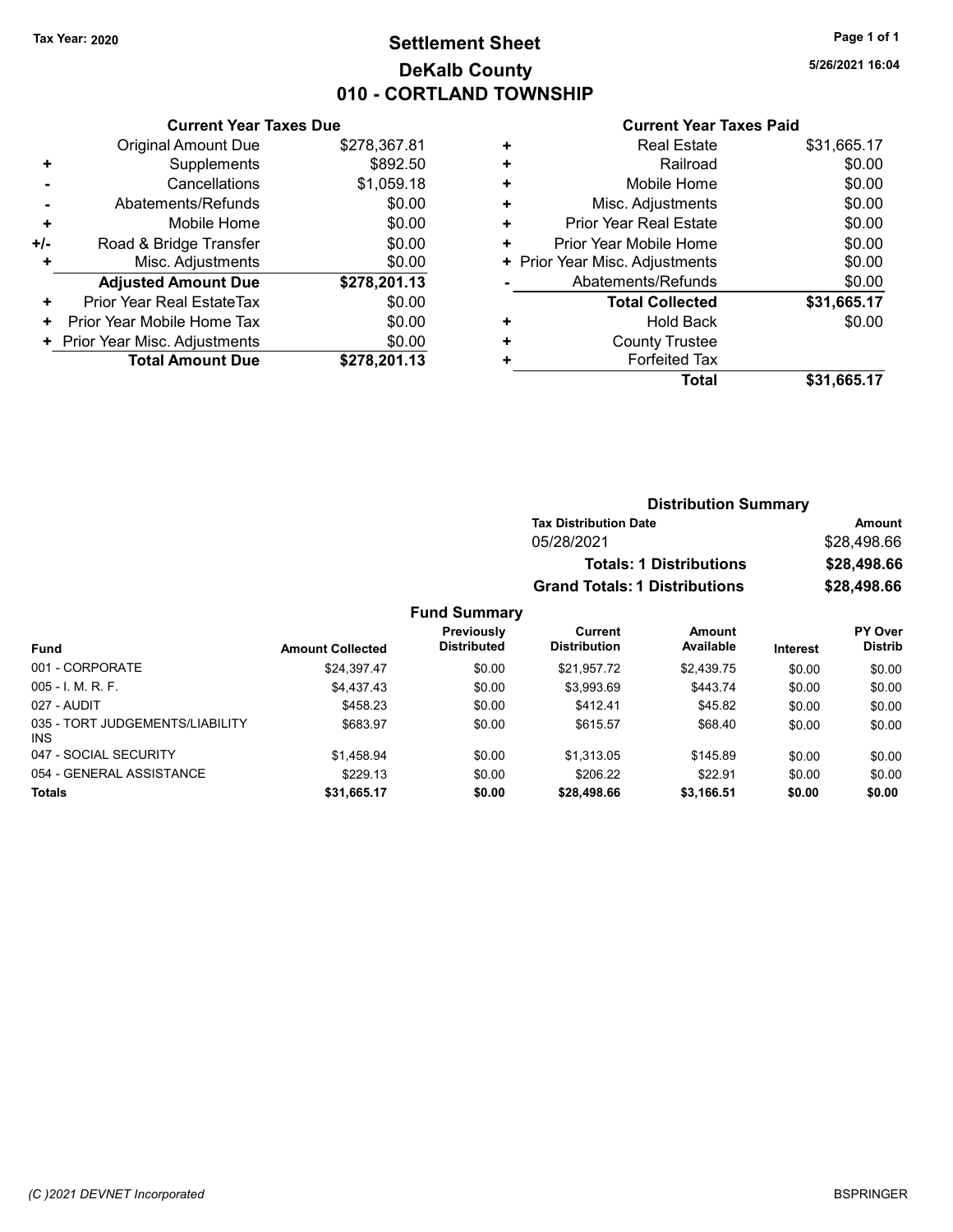### Tax Year: 2020 **Page 1 of 1 Settlement Sheet Constant Constant Constant Constant Constant Constant Constant Constant Constant Constant Constant Constant Page 1 of 1** DeKalb County 011 - CORTLAND ROAD & BRIDGE

5/26/2021 16:04

|                | <b>Current Year Taxes Due</b>       |              |  |  |  |
|----------------|-------------------------------------|--------------|--|--|--|
|                | Original Amount Due                 | \$490,090.74 |  |  |  |
| ٠              | Supplements                         | \$1,384.39   |  |  |  |
|                | Cancellations                       | \$1,642.96   |  |  |  |
| $\blacksquare$ | Abatements/Refunds                  | \$0.00       |  |  |  |
| ÷              | Mobile Home                         | \$0.00       |  |  |  |
| +/-            | Road & Bridge Transfer              | (\$6,630.38) |  |  |  |
| ٠              | Misc. Adjustments                   | \$0.00       |  |  |  |
|                | <b>Adjusted Amount Due</b>          | \$483,201.79 |  |  |  |
| ٠              | Prior Year Real EstateTax           | \$0.00       |  |  |  |
| ٠              | Prior Year Mobile Home Tax          | \$0.00       |  |  |  |
|                | <b>Prior Year Misc. Adjustments</b> | \$0.00       |  |  |  |
|                | <b>Total Amount Due</b>             | \$483,201.79 |  |  |  |

| + Prior Year Misc. Adjustments<br>Abatements/Refunds<br><b>Total Collected</b><br><b>Hold Back</b><br><b>County Trustee</b><br><b>Forfeited Tax</b> | \$0.00<br>\$0.00<br>\$49,118.52<br>\$0.00 |
|-----------------------------------------------------------------------------------------------------------------------------------------------------|-------------------------------------------|
|                                                                                                                                                     |                                           |
|                                                                                                                                                     |                                           |
|                                                                                                                                                     |                                           |
|                                                                                                                                                     |                                           |
|                                                                                                                                                     |                                           |
|                                                                                                                                                     |                                           |
| Prior Year Mobile Home                                                                                                                              | \$0.00                                    |
| <b>Prior Year Real Estate</b>                                                                                                                       | \$0.00                                    |
| Misc. Adjustments                                                                                                                                   | \$0.00                                    |
| Mobile Home                                                                                                                                         | \$0.00                                    |
| Railroad                                                                                                                                            | \$0.00                                    |
| <b>Real Estate</b>                                                                                                                                  | \$49,118.52                               |
|                                                                                                                                                     |                                           |

| <b>Road and Bridge Summary</b> |             |               | <b>Distribution Summary</b>          |             |  |
|--------------------------------|-------------|---------------|--------------------------------------|-------------|--|
| Municipality                   | Amt. Due    | Amt. Distrib. | <b>Tax Distribution Date</b>         | Amount      |  |
| TOWN OF CORTLAND               | \$16,342.25 | \$1.867.64    | 05/28/2021                           | \$44,206.67 |  |
| CITY OF DEKALB                 | \$795.52    | \$91.18       | <b>Totals: 1 Distributions</b>       | \$44,206.67 |  |
| <b>VILLAGE OF MAPLE PARK</b>   | \$3,924.48  | \$449.79      | <b>Grand Totals: 1 Distributions</b> | \$44,206.67 |  |
| <b>CITY OF SYCAMORE</b>        | \$36,835.66 | \$4,221.77    |                                      |             |  |
| <b>Totals</b>                  | \$57,897.91 | \$6,630.38    |                                      |             |  |

|                                         |                         | <b>Fund Summary</b>                     |                                |                            |          |                                  |
|-----------------------------------------|-------------------------|-----------------------------------------|--------------------------------|----------------------------|----------|----------------------------------|
| <b>Fund</b>                             | <b>Amount Collected</b> | <b>Previously</b><br><b>Distributed</b> | Current<br><b>Distribution</b> | <b>Amount</b><br>Available | Interest | <b>PY Over</b><br><b>Distrib</b> |
| $005 - I$ , M, R, F,                    | \$1.297.10              | \$0.00                                  | \$1.167.39                     | \$129.71                   | \$0.00   | \$0.00                           |
| 007 - ROAD AND BRIDGE                   | \$8.154.23              | \$0.00                                  | \$7,338.81                     | \$815.42                   | \$0.00   | \$0.00                           |
| 009 - PERMANENT ROAD                    | \$31.253.89             | \$0.00                                  | \$28.128.50                    | \$3.125.39                 | \$0.00   | \$0.00                           |
| 010 - EQUIPMENT AND BUILDING            | \$7.213.74              | \$0.00                                  | \$6.492.37                     | \$721.37                   | \$0.00   | \$0.00                           |
| 027 - AUDIT                             | \$458.26                | \$0.00                                  | \$412.43                       | \$45.83                    | \$0.00   | \$0.00                           |
| 035 - TORT JUDGEMENTS/LIABILITY<br>INS. | \$512.17                | \$0.00                                  | \$460.95                       | \$51.22                    | \$0.00   | \$0.00                           |
| 047 - SOCIAL SECURITY                   | \$229.13                | \$0.00                                  | \$206.22                       | \$22.91                    | \$0.00   | \$0.00                           |
| <b>Totals</b>                           | \$49,118.52             | \$0.00                                  | \$44,206.67                    | \$4,911.85                 | \$0.00   | \$0.00                           |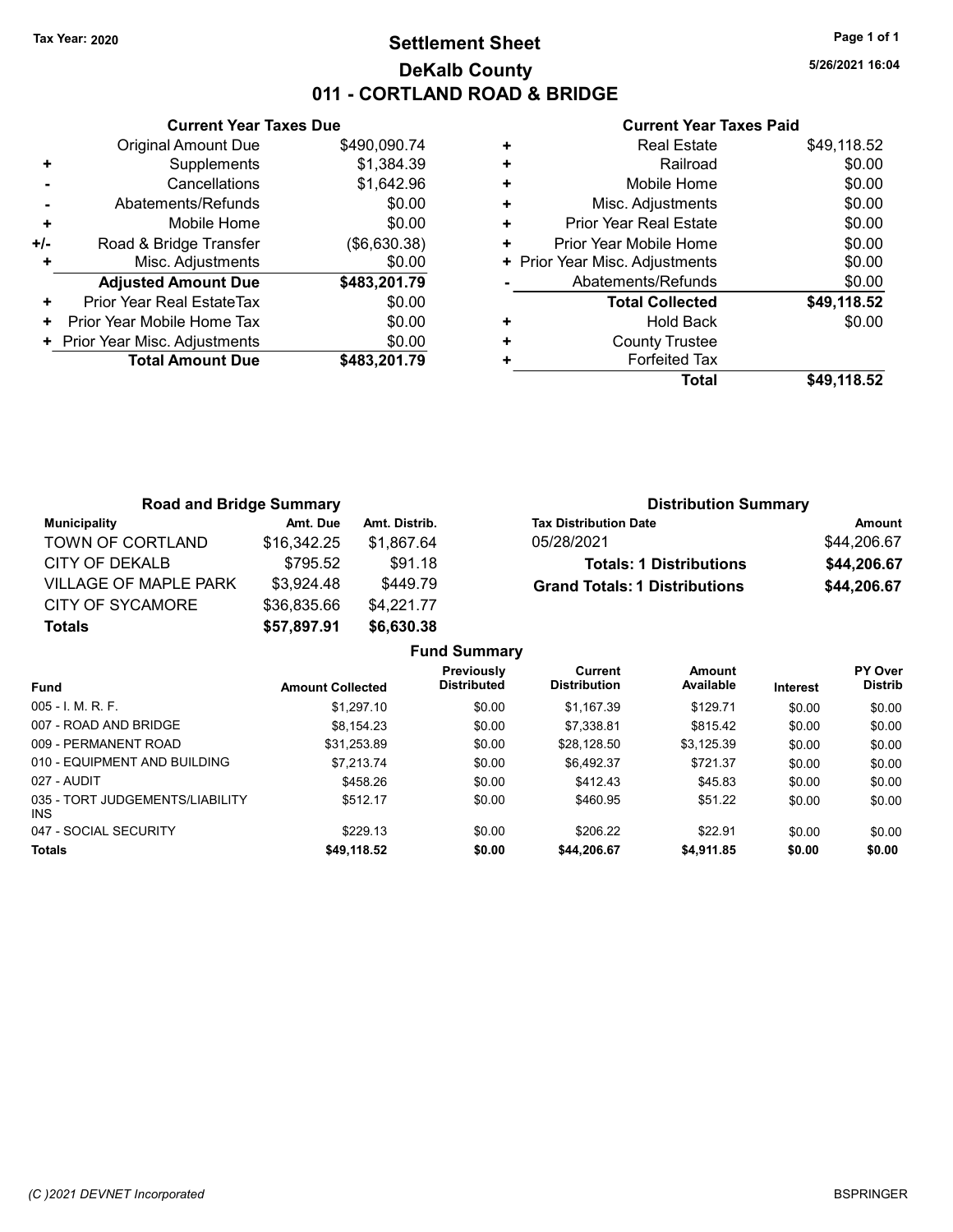### Tax Year: 2020 **Page 1 of 1 Settlement Sheet Constant Constant Constant Constant Constant Constant Constant Constant Constant Constant Constant Constant Page 1 of 1** DeKalb County 012 - DEKALB TOWNSHIP

5/26/2021 16:04

|       | <b>Current Year Taxes Due</b> |                |  |  |  |  |  |
|-------|-------------------------------|----------------|--|--|--|--|--|
|       | <b>Original Amount Due</b>    | \$1,081,081.60 |  |  |  |  |  |
| ٠     | Supplements                   | \$14,315.41    |  |  |  |  |  |
|       | Cancellations                 | \$26,582.64    |  |  |  |  |  |
|       | \$0.00<br>Abatements/Refunds  |                |  |  |  |  |  |
| ÷     | Mobile Home                   | \$0.00         |  |  |  |  |  |
| $+/-$ | Road & Bridge Transfer        | \$0.00         |  |  |  |  |  |
|       | Misc. Adjustments             | \$0.00         |  |  |  |  |  |
|       | <b>Adjusted Amount Due</b>    | \$1,068,814.37 |  |  |  |  |  |
| ٠     | Prior Year Real EstateTax     | (\$3.65)       |  |  |  |  |  |
| ٠     | Prior Year Mobile Home Tax    | \$0.00         |  |  |  |  |  |
|       | Prior Year Misc. Adjustments  | \$0.00         |  |  |  |  |  |
|       | <b>Total Amount Due</b>       | \$1,068,810.72 |  |  |  |  |  |

|   | <b>Real Estate</b>             | \$106,945.18 |
|---|--------------------------------|--------------|
| ٠ | Railroad                       | \$0.00       |
| ٠ | Mobile Home                    | \$0.00       |
| ٠ | Misc. Adjustments              | \$0.00       |
| ٠ | Prior Year Real Estate         | (\$3.65)     |
| ٠ | Prior Year Mobile Home         | \$0.00       |
|   | + Prior Year Misc. Adjustments | \$0.00       |
|   | Abatements/Refunds             | \$0.00       |
|   | <b>Total Collected</b>         | \$106,941.53 |
| ٠ | <b>Hold Back</b>               | \$0.00       |
| ٠ | <b>County Trustee</b>          |              |
| ٠ | <b>Forfeited Tax</b>           |              |
|   | Total                          | \$106,941.53 |
|   |                                |              |

| <b>Distribution Summary</b>    |                     |                                                                                                        |                           |
|--------------------------------|---------------------|--------------------------------------------------------------------------------------------------------|---------------------------|
|                                |                     |                                                                                                        | <b>Amount</b>             |
| 05/28/2021                     |                     |                                                                                                        | \$96,247.38               |
|                                |                     |                                                                                                        | \$96,247.38               |
|                                |                     |                                                                                                        | \$96,247.38               |
|                                |                     |                                                                                                        |                           |
| Current<br><b>Distribution</b> | Amount<br>Available | Interest                                                                                               | PY Over<br><b>Distrib</b> |
| \$74.967.37                    | \$8.329.71          | \$0.00                                                                                                 | \$0.00                    |
| \$21.280.01                    | \$2.364.44          | \$0.00                                                                                                 | \$0.00                    |
| \$96,247.38                    | \$10.694.15         | \$0.00                                                                                                 | \$0.00                    |
|                                |                     | <b>Tax Distribution Date</b><br><b>Totals: 1 Distributions</b><br><b>Grand Totals: 1 Distributions</b> |                           |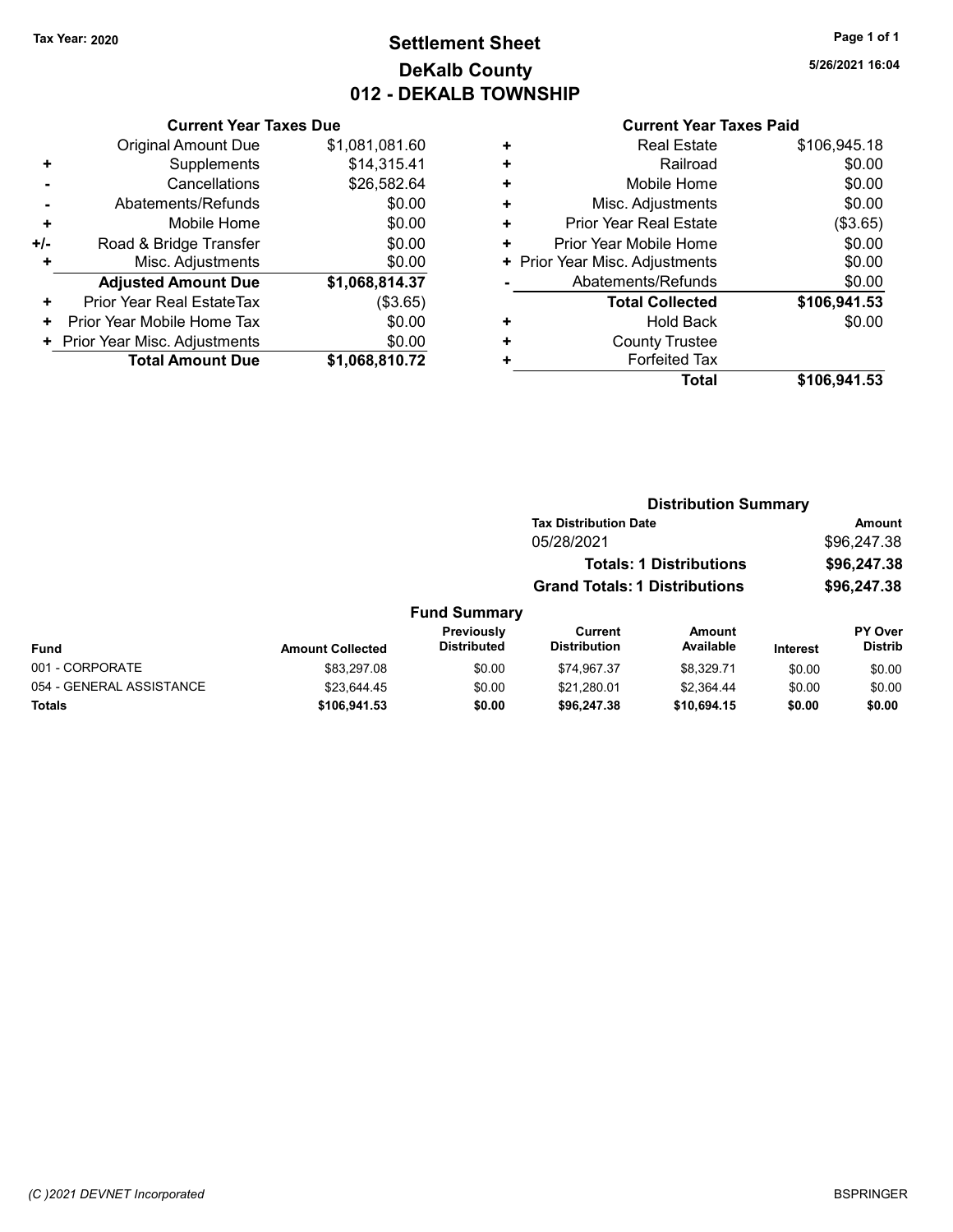### Tax Year: 2020 **Page 1 of 1 Settlement Sheet Constant Constant Constant Constant Constant Constant Constant Constant Constant Constant Constant Constant Page 1 of 1** DeKalb County 013 - DEKALB ROAD & BRIDGE

5/26/2021 16:04

|     | <b>Current Year Taxes Due</b> |                |  |  |  |  |  |
|-----|-------------------------------|----------------|--|--|--|--|--|
|     | <b>Original Amount Due</b>    | \$1,248,829.57 |  |  |  |  |  |
| ٠   | Supplements                   | \$26,011.62    |  |  |  |  |  |
|     | Cancellations                 | \$26,906.45    |  |  |  |  |  |
|     | \$0.00<br>Abatements/Refunds  |                |  |  |  |  |  |
| ÷   | Mobile Home                   | \$0.00         |  |  |  |  |  |
| +/- | Road & Bridge Transfer        | (\$15,291.37)  |  |  |  |  |  |
| ٠   | Misc. Adjustments             | \$0.00         |  |  |  |  |  |
|     | <b>Adjusted Amount Due</b>    | \$1,232,643.37 |  |  |  |  |  |
| ٠   | Prior Year Real EstateTax     | (\$3.67)       |  |  |  |  |  |
| ٠   | Prior Year Mobile Home Tax    | \$0.00         |  |  |  |  |  |
|     | Prior Year Misc. Adjustments  | \$0.00         |  |  |  |  |  |
|     | <b>Total Amount Due</b>       | \$1,232,639.70 |  |  |  |  |  |
|     |                               |                |  |  |  |  |  |

|   | <b>Real Estate</b>             | \$108,247.64 |
|---|--------------------------------|--------------|
| ٠ | Railroad                       | \$0.00       |
| ٠ | Mobile Home                    | \$0.00       |
| ٠ | Misc. Adjustments              | \$0.00       |
| ٠ | Prior Year Real Estate         | (\$3.67)     |
| ٠ | Prior Year Mobile Home         | \$0.00       |
|   | + Prior Year Misc. Adjustments | \$0.00       |
|   | Abatements/Refunds             | \$0.00       |
|   | <b>Total Collected</b>         | \$108,243.97 |
| ٠ | <b>Hold Back</b>               | \$0.00       |
| ٠ | <b>County Trustee</b>          |              |
|   | <b>Forfeited Tax</b>           |              |
|   | Total                          | \$108.243.97 |

| <b>Road and Bridge Summary</b> |              |                     |                                                       | <b>Distribution Summary</b>    |  |                                  |
|--------------------------------|--------------|---------------------|-------------------------------------------------------|--------------------------------|--|----------------------------------|
| <b>Municipality</b>            | Amt. Due     | Amt. Distrib.       | <b>Tax Distribution Date</b>                          |                                |  | Amount                           |
| <b>CITY OF DEKALB</b>          | \$143,379.47 | \$14,209.73         | 05/28/2021                                            |                                |  | \$97,419.57                      |
| CITY OF SYCAMORE               | \$10.869.29  | \$1.081.64          |                                                       | <b>Totals: 1 Distributions</b> |  | \$97,419.57                      |
| <b>Totals</b>                  | \$154,248.76 | \$15,291.37         | <b>Grand Totals: 1 Distributions</b>                  |                                |  | \$97,419.57                      |
|                                |              | <b>Fund Summary</b> |                                                       |                                |  |                                  |
|                                |              |                     | Previously<br>Current<br>Diateibutaal<br>Diateibutian | <b>Amount</b><br>A             |  | <b>PY Over</b><br><b>Distrib</b> |

| Fund                         | <b>Amount Collected</b> | <b>FIGVIOUSIV</b><br><b>Distributed</b> | vunent<br><b>Distribution</b> | AIIVUIIL<br>Available | <b>Interest</b> | г і меі<br><b>Distrib</b> |
|------------------------------|-------------------------|-----------------------------------------|-------------------------------|-----------------------|-----------------|---------------------------|
| 007 - ROAD AND BRIDGE        | \$16.753.57             | \$0.00                                  | \$15,078.21                   | \$1.675.36            | \$0.00          | \$0.00                    |
| 009 - PERMANENT ROAD         | \$81.265.38             | \$0.00                                  | \$73.138.84                   | \$8.126.54            | \$0.00          | \$0.00                    |
| 010 - EQUIPMENT AND BUILDING | \$10.225.02             | \$0.00                                  | \$9.202.52                    | \$1.022.50            | \$0.00          | \$0.00                    |
| <b>Totals</b>                | \$108.243.97            | \$0.00                                  | \$97,419.57                   | \$10,824.40           | \$0.00          | \$0.00                    |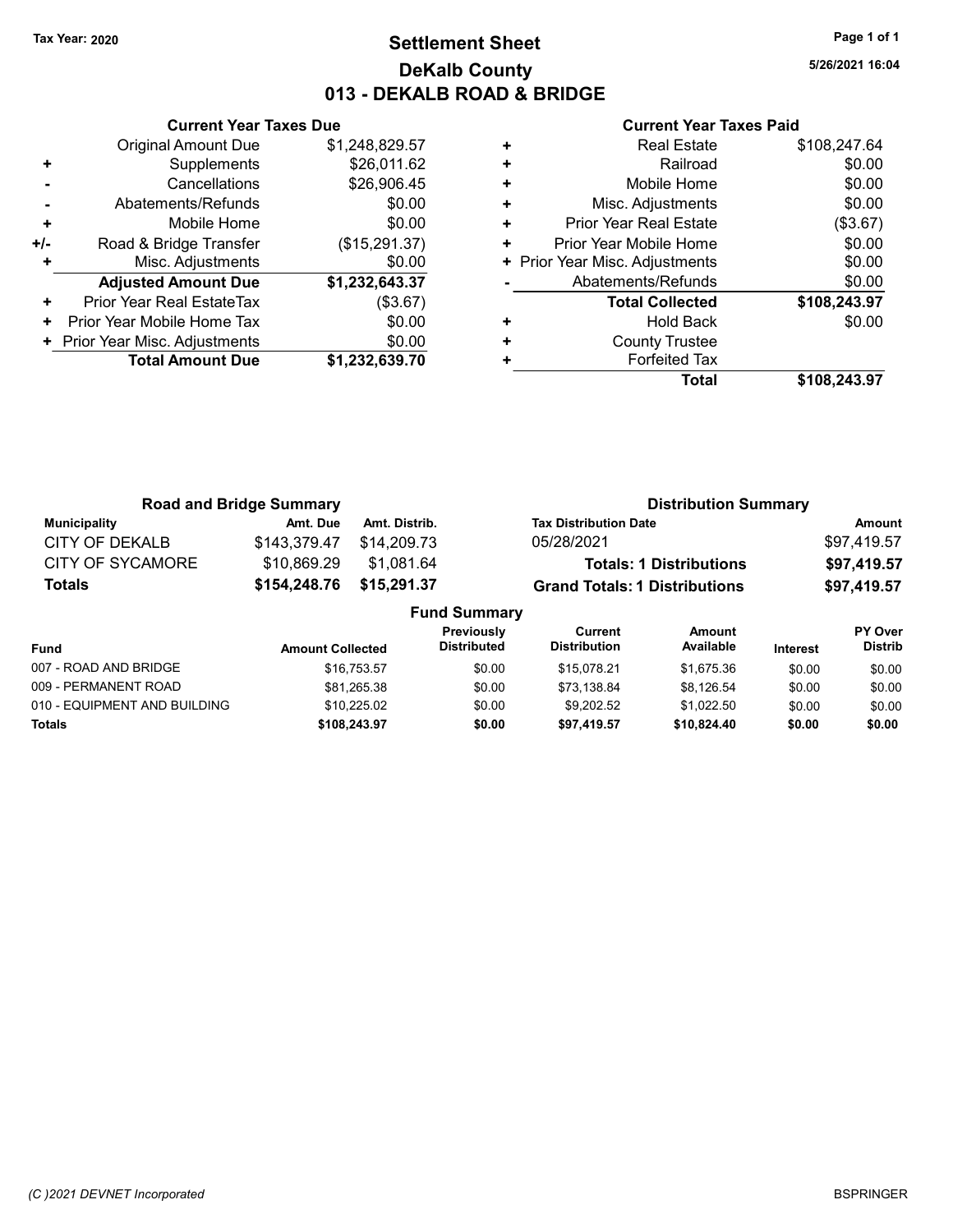## Tax Year: 2020 **Page 1 of 1 Settlement Sheet Constant Constant Constant Constant Constant Constant Constant Constant Constant Constant Constant Constant Page 1 of 1** DeKalb County 014 - FRANKLIN TOWNSHIP

5/26/2021 16:04

#### Current Year Taxes Paid

|     | <b>Current Year Taxes Due</b> |              |  |  |  |  |  |
|-----|-------------------------------|--------------|--|--|--|--|--|
|     | <b>Original Amount Due</b>    | \$165,166.15 |  |  |  |  |  |
| ٠   | Supplements                   | \$658.50     |  |  |  |  |  |
|     | Cancellations                 | \$738.27     |  |  |  |  |  |
|     | \$0.00<br>Abatements/Refunds  |              |  |  |  |  |  |
| ÷   | Mobile Home                   | \$0.00       |  |  |  |  |  |
| +/- | Road & Bridge Transfer        | \$0.00       |  |  |  |  |  |
|     | Misc. Adjustments             | \$0.00       |  |  |  |  |  |
|     | <b>Adjusted Amount Due</b>    | \$165,086.38 |  |  |  |  |  |
| ٠   | Prior Year Real EstateTax     | \$0.00       |  |  |  |  |  |
| ٠   | Prior Year Mobile Home Tax    | \$0.00       |  |  |  |  |  |
| ٠   | Prior Year Misc. Adjustments  | \$0.00       |  |  |  |  |  |
|     | <b>Total Amount Due</b>       | \$165,086,38 |  |  |  |  |  |

|   | <b>Total</b>                   | \$22,506.04 |
|---|--------------------------------|-------------|
| ٠ | <b>Forfeited Tax</b>           |             |
| ٠ | <b>County Trustee</b>          |             |
| ٠ | Hold Back                      | \$0.00      |
|   | <b>Total Collected</b>         | \$22,506.04 |
|   | Abatements/Refunds             | \$0.00      |
|   | + Prior Year Misc. Adjustments | \$0.00      |
| ٠ | Prior Year Mobile Home         | \$0.00      |
| ٠ | Prior Year Real Estate         | \$0.00      |
| ÷ | Misc. Adjustments              | \$0.00      |
| ٠ | Mobile Home                    | \$0.00      |
| ٠ | Railroad                       | \$0.00      |
| ٠ | <b>Real Estate</b>             | \$22,506.04 |
|   |                                |             |

| <b>Distribution Summary</b> |                         |                                         |                                      |                                |          |                           |  |
|-----------------------------|-------------------------|-----------------------------------------|--------------------------------------|--------------------------------|----------|---------------------------|--|
|                             |                         |                                         | <b>Tax Distribution Date</b>         |                                |          | Amount                    |  |
|                             |                         |                                         | 05/28/2021                           |                                |          | \$20,255.44               |  |
|                             |                         |                                         |                                      | <b>Totals: 1 Distributions</b> |          | \$20,255.44               |  |
|                             |                         |                                         | <b>Grand Totals: 1 Distributions</b> |                                |          | \$20,255.44               |  |
|                             |                         | <b>Fund Summary</b>                     |                                      |                                |          |                           |  |
| Fund                        | <b>Amount Collected</b> | <b>Previously</b><br><b>Distributed</b> | Current<br><b>Distribution</b>       | Amount<br>Available            | Interest | PY Over<br><b>Distrib</b> |  |
| 001 - CORPORATE             | \$15,040.45             | \$0.00                                  | \$13.536.41                          | \$1,504.04                     | \$0.00   | \$0.00                    |  |
| 005 - I. M. R. F.           | \$1,253.43              | \$0.00                                  | \$1,128.09                           | \$125.34                       | \$0.00   | \$0.00                    |  |
| 017 - CEMETERY              | \$5.301.97              | \$0.00                                  | \$4.771.77                           | \$530.20                       | \$0.00   | \$0.00                    |  |

054 - GENERAL ASSISTANCE \$910.19 \$819.17 \$91.02 \$0.00 \$0.00 Totals \$0.00 \$0.00 \$22,506.04 \$0.00 \$20,255.44 \$2,250.60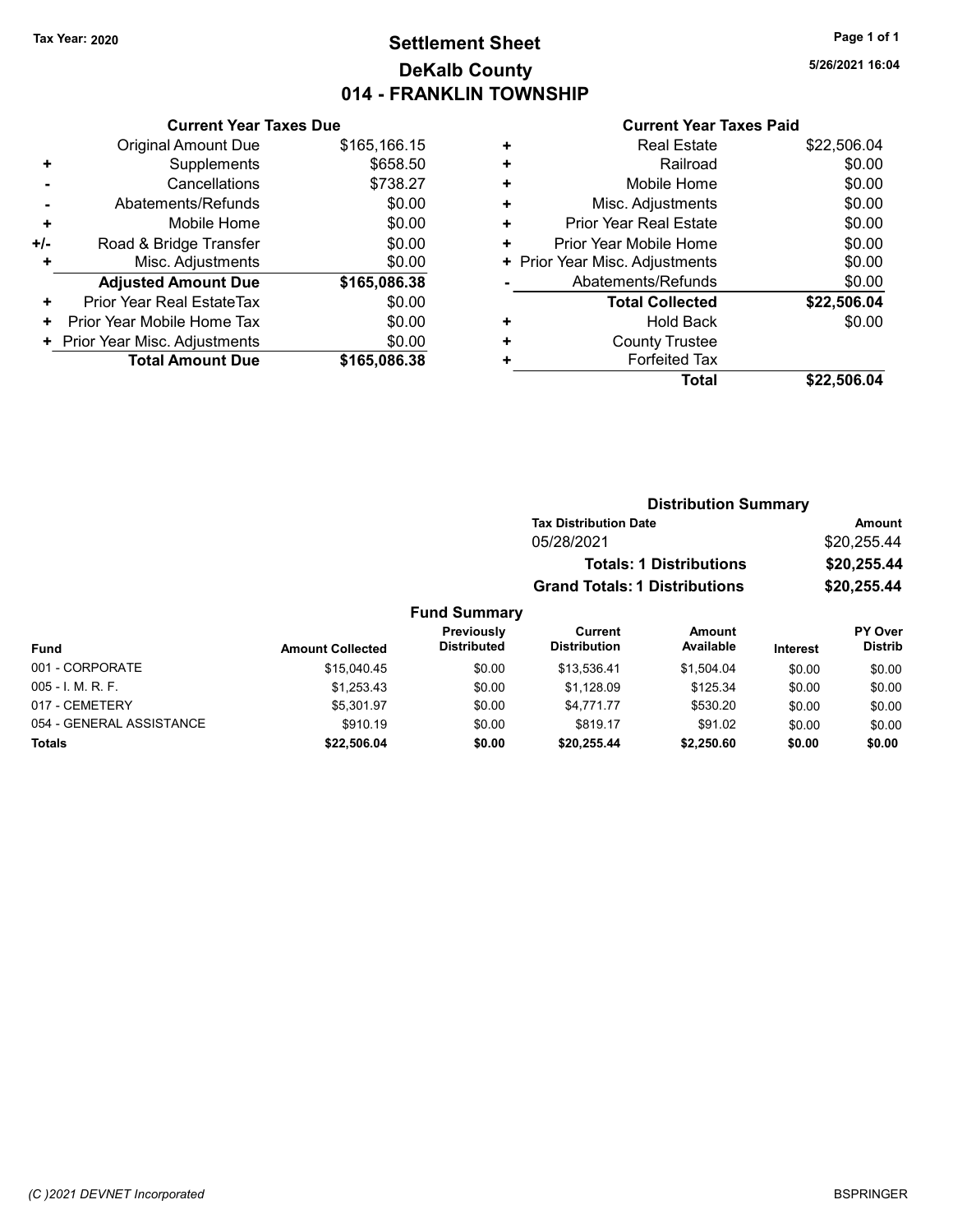## Tax Year: 2020 **Page 1 of 1 Settlement Sheet Constant Constant Constant Constant Constant Constant Constant Constant Constant Constant Constant Constant Page 1 of 1** DeKalb County 015 - FRANKLIN TWP CEMETERY

5/26/2021 16:04

| <b>Current Year Taxes Paid</b> |
|--------------------------------|
|--------------------------------|

|     | <b>Current Year Taxes Due</b> |        |
|-----|-------------------------------|--------|
|     | Original Amount Due           | \$0.00 |
| ٠   | Supplements                   | \$0.00 |
|     | Cancellations                 | \$0.00 |
|     | Abatements/Refunds            | \$0.00 |
| ٠   | Mobile Home                   | \$0.00 |
| +/- | Road & Bridge Transfer        | \$0.00 |
| ٠   | Misc. Adjustments             | \$0.00 |
|     | <b>Adjusted Amount Due</b>    | \$0.00 |
| ٠   | Prior Year Real EstateTax     | \$0.00 |
| ÷   | Prior Year Mobile Home Tax    | \$0.00 |
| ٠   | Prior Year Misc. Adjustments  | \$0.00 |
|     | <b>Total Amount Due</b>       | \$0.00 |
|     |                               |        |

|   | Total                          |        |
|---|--------------------------------|--------|
|   | <b>Forfeited Tax</b>           |        |
| ٠ | <b>County Trustee</b>          |        |
|   | <b>Hold Back</b>               | \$0.00 |
|   | <b>Total Collected</b>         | \$0.00 |
|   | Abatements/Refunds             | \$0.00 |
|   | + Prior Year Misc. Adjustments | \$0.00 |
| ٠ | Prior Year Mobile Home         | \$0.00 |
| ٠ | <b>Prior Year Real Estate</b>  | \$0.00 |
| ٠ | Misc. Adjustments              | \$0.00 |
| ٠ | Mobile Home                    | \$0.00 |
| ٠ | Railroad                       | \$0.00 |
|   | <b>Real Estate</b>             | \$0.00 |
|   |                                |        |

|                |                         | <b>Fund Summary</b>                     |                                |                     |                 |                                  |
|----------------|-------------------------|-----------------------------------------|--------------------------------|---------------------|-----------------|----------------------------------|
| <b>Fund</b>    | <b>Amount Collected</b> | <b>Previously</b><br><b>Distributed</b> | Current<br><b>Distribution</b> | Amount<br>Available | <b>Interest</b> | <b>PY Over</b><br><b>Distrib</b> |
| 017 - CEMETERY | \$0.00                  | \$0.00                                  | \$0.00                         | \$0.00              | \$0.00          | \$0.00                           |
| <b>Totals</b>  | \$0.00                  | \$0.00                                  | \$0.00                         | \$0.00              | \$0.00          | \$0.00                           |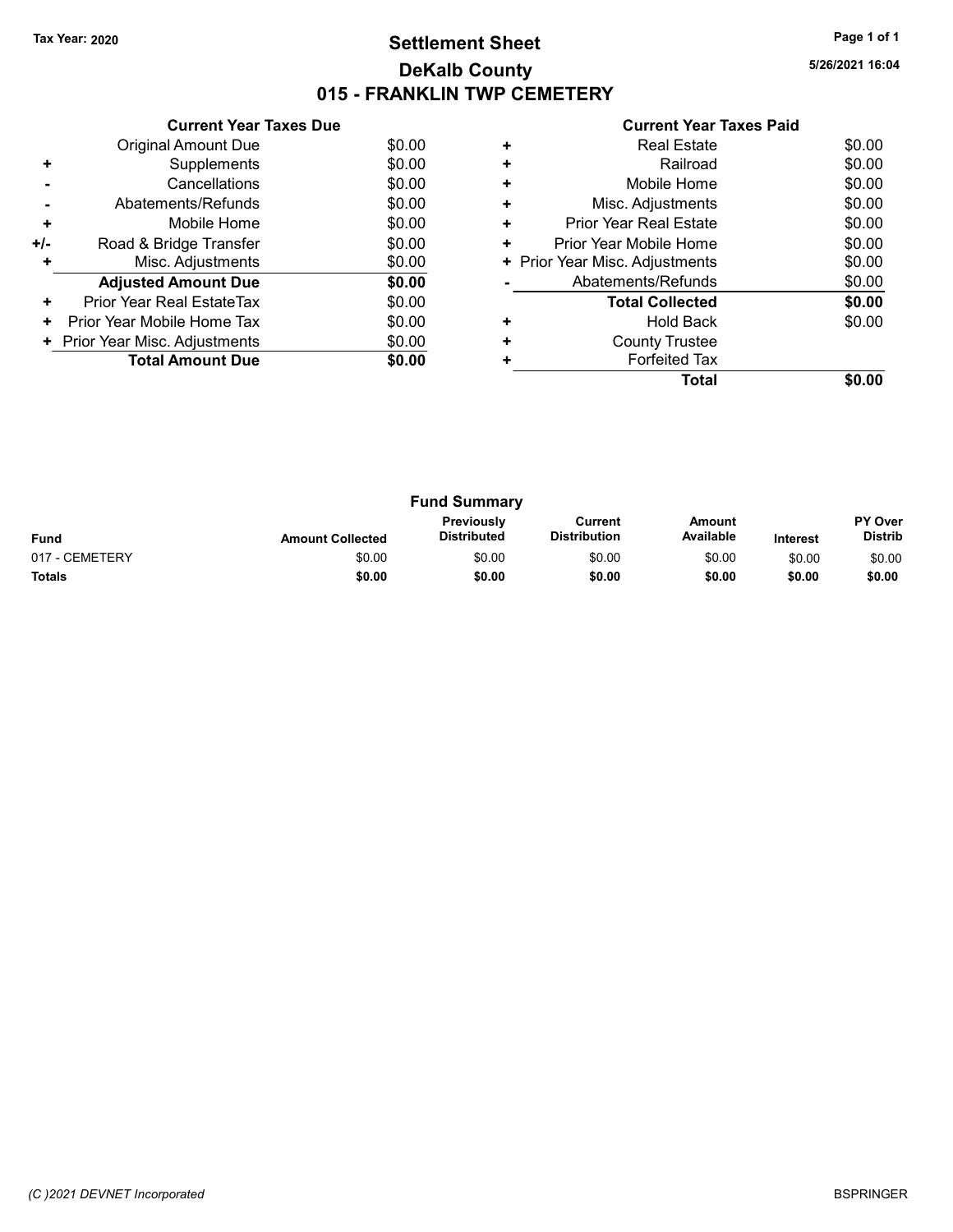### Tax Year: 2020 **Page 1 of 1 Settlement Sheet Constant Constant Constant Constant Constant Constant Constant Constant Constant Constant Constant Constant Page 1 of 1** DeKalb County 016 - FRANKLIN ROAD & BRIDGE

5/26/2021 16:04

|     | <b>Current Year Taxes Due</b> |              |  |  |  |  |  |
|-----|-------------------------------|--------------|--|--|--|--|--|
|     | Original Amount Due           | \$208,031.75 |  |  |  |  |  |
| ٠   | Supplements                   | \$799.30     |  |  |  |  |  |
|     | Cancellations                 | \$896.13     |  |  |  |  |  |
|     | Abatements/Refunds            | \$0.00       |  |  |  |  |  |
| ÷   | Mobile Home                   | \$0.00       |  |  |  |  |  |
| +/- | Road & Bridge Transfer        | (\$1,028.78) |  |  |  |  |  |
|     | Misc. Adjustments             | \$0.00       |  |  |  |  |  |
|     | <b>Adjusted Amount Due</b>    | \$206,906.14 |  |  |  |  |  |
| ٠   | Prior Year Real EstateTax     | \$0.00       |  |  |  |  |  |
| ٠   | Prior Year Mobile Home Tax    | \$0.00       |  |  |  |  |  |
|     | Prior Year Misc. Adjustments  | \$0.00       |  |  |  |  |  |
|     | <b>Total Amount Due</b>       | \$206,906.14 |  |  |  |  |  |
|     |                               |              |  |  |  |  |  |

| ٠ | <b>Real Estate</b>             | \$27,318.04 |
|---|--------------------------------|-------------|
| ٠ | Railroad                       | \$0.00      |
| ٠ | Mobile Home                    | \$0.00      |
|   |                                |             |
| ٠ | Misc. Adjustments              | \$0.00      |
| ٠ | <b>Prior Year Real Estate</b>  | \$0.00      |
| ٠ | Prior Year Mobile Home         | \$0.00      |
|   | + Prior Year Misc. Adjustments | \$0.00      |
|   | Abatements/Refunds             | \$0.00      |
|   | <b>Total Collected</b>         | \$27,318.04 |
| ٠ | <b>Hold Back</b>               | \$0.00      |
| ٠ | <b>County Trustee</b>          |             |
|   | <b>Forfeited Tax</b>           |             |
|   | Total                          | \$27,318.04 |
|   |                                |             |

| <b>Road and Bridge Summary</b> |            |               | <b>Distribution Summary</b>          |             |  |
|--------------------------------|------------|---------------|--------------------------------------|-------------|--|
| <b>Municipality</b>            | Amt. Due   | Amt. Distrib. | <b>Tax Distribution Date</b>         | Amount      |  |
| <b>VILLAGE OF KIRKLAND</b>     | \$7.468.41 | \$1.028.78    | 05/28/2021                           | \$24,586.24 |  |
| Totals                         | \$7.468.41 | \$1.028.78    | <b>Totals: 1 Distributions</b>       | \$24,586.24 |  |
|                                |            |               | <b>Grand Totals: 1 Distributions</b> | \$24,586.24 |  |

|                                         |                         | <b>Fund Summary</b>              |                                |                     |          |                                  |
|-----------------------------------------|-------------------------|----------------------------------|--------------------------------|---------------------|----------|----------------------------------|
| <b>Fund</b>                             | <b>Amount Collected</b> | Previously<br><b>Distributed</b> | Current<br><b>Distribution</b> | Amount<br>Available | Interest | <b>PY Over</b><br><b>Distrib</b> |
| 007 - ROAD AND BRIDGE                   | \$2,855.48              | \$0.00                           | \$2,569.93                     | \$285.55            | \$0.00   | \$0.00                           |
| 008 - BRIDGE CONST W/COUNTY             | \$3.474.95              | \$0.00                           | \$3.127.46                     | \$347.49            | \$0.00   | \$0.00                           |
| 009 - PERMANENT ROAD                    | \$12,969.86             | \$0.00                           | \$11.672.87                    | \$1.296.99          | \$0.00   | \$0.00                           |
| 010 - EQUIPMENT AND BUILDING            | \$7.090.73              | \$0.00                           | \$6.381.66                     | \$709.07            | \$0.00   | \$0.00                           |
| 035 - TORT JUDGEMENTS/LIABILITY<br>INS. | \$790.62                | \$0.00                           | \$711.56                       | \$79.06             | \$0.00   | \$0.00                           |
| 047 - SOCIAL SECURITY                   | \$136.40                | \$0.00                           | \$122.76                       | \$13.64             | \$0.00   | \$0.00                           |
| <b>Totals</b>                           | \$27,318.04             | \$0.00                           | \$24,586.24                    | \$2,731.80          | \$0.00   | \$0.00                           |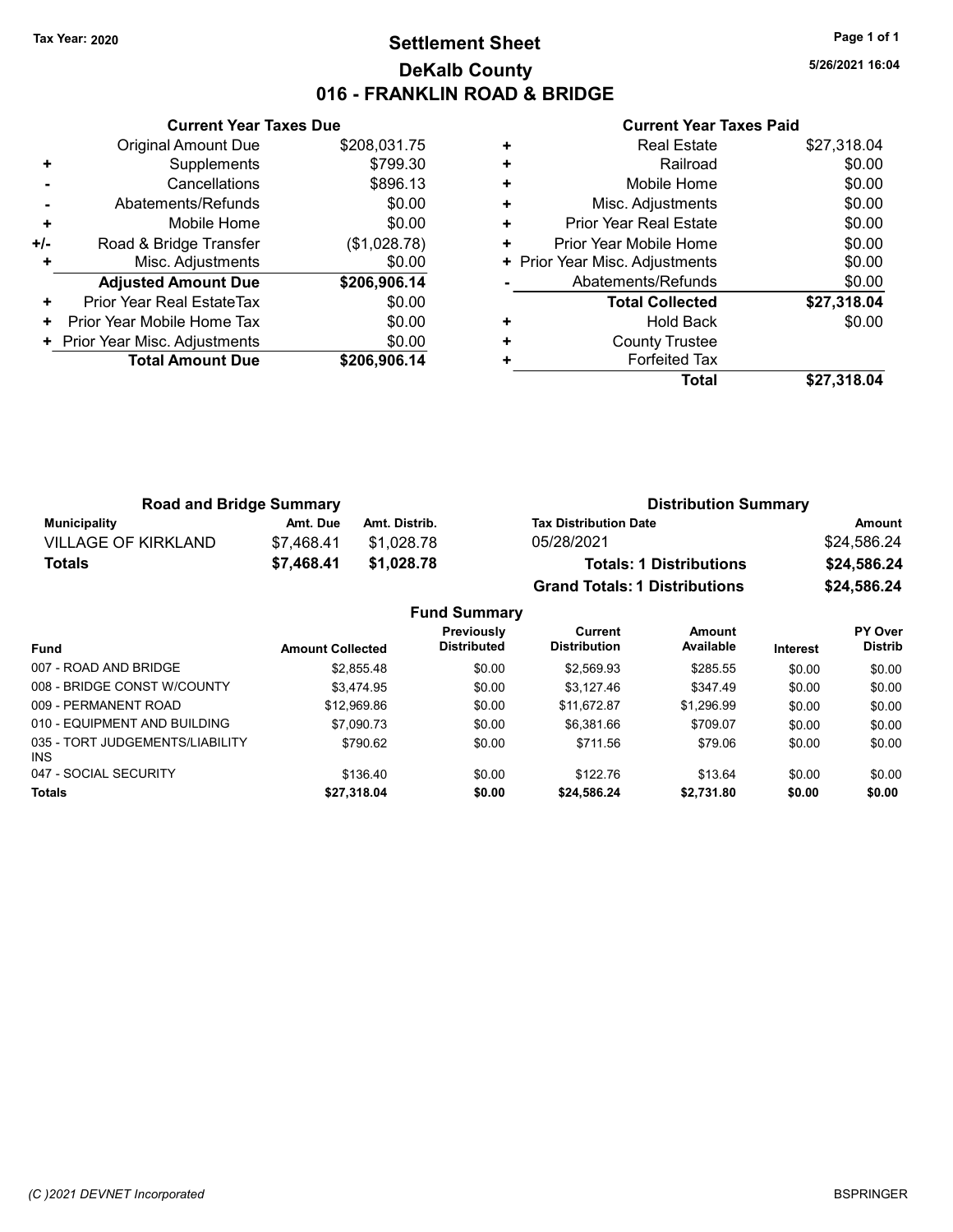# Tax Year: 2020 **Page 1 of 1 Settlement Sheet Constant Constant Constant Constant Constant Constant Constant Constant Constant Constant Constant Constant Page 1 of 1** DeKalb County 017 - GENOA TOWNSHIP

5/26/2021 16:04

#### Current Year Taxes Paid

|     | <b>Current Year Taxes Due</b> |              |  |  |  |  |  |
|-----|-------------------------------|--------------|--|--|--|--|--|
|     | <b>Original Amount Due</b>    | \$257,879.68 |  |  |  |  |  |
| ٠   | Supplements                   | \$1,566.87   |  |  |  |  |  |
|     | Cancellations                 | \$1,948.22   |  |  |  |  |  |
|     | Abatements/Refunds            | \$0.00       |  |  |  |  |  |
| ٠   | Mobile Home                   | \$0.00       |  |  |  |  |  |
| +/- | Road & Bridge Transfer        | \$0.00       |  |  |  |  |  |
|     | Misc. Adjustments             | \$0.00       |  |  |  |  |  |
|     | <b>Adjusted Amount Due</b>    | \$257,498.33 |  |  |  |  |  |
| ٠   | Prior Year Real EstateTax     | \$0.00       |  |  |  |  |  |
| ٠   | Prior Year Mobile Home Tax    | \$0.00       |  |  |  |  |  |
|     | Prior Year Misc. Adjustments  | \$0.00       |  |  |  |  |  |
|     | <b>Total Amount Due</b>       | \$257,498.33 |  |  |  |  |  |

|   | <b>Real Estate</b>             | \$33,680.93 |
|---|--------------------------------|-------------|
| ٠ | Railroad                       | \$0.00      |
| ٠ | Mobile Home                    | \$0.00      |
| ٠ | Misc. Adjustments              | \$0.00      |
| ٠ | Prior Year Real Estate         | \$0.00      |
| ٠ | Prior Year Mobile Home         | \$0.00      |
|   | + Prior Year Misc. Adjustments | \$0.00      |
|   | Abatements/Refunds             | \$0.00      |
|   | <b>Total Collected</b>         | \$33,680.93 |
| ٠ | <b>Hold Back</b>               | \$0.00      |
| ٠ | <b>County Trustee</b>          |             |
| ٠ | <b>Forfeited Tax</b>           |             |
|   | Total                          | \$33,680.93 |
|   |                                |             |

|                                               |                         |                                  |                                                                                      | <b>Distribution Summary</b>                         |                 |                                  |
|-----------------------------------------------|-------------------------|----------------------------------|--------------------------------------------------------------------------------------|-----------------------------------------------------|-----------------|----------------------------------|
|                                               |                         |                                  | <b>Tax Distribution Date</b>                                                         | Amount<br>\$30,312.83<br>\$30,312.83<br>\$30,312.83 |                 |                                  |
|                                               |                         |                                  | 05/28/2021<br><b>Totals: 1 Distributions</b><br><b>Grand Totals: 1 Distributions</b> |                                                     |                 |                                  |
|                                               |                         |                                  |                                                                                      |                                                     |                 |                                  |
|                                               |                         |                                  |                                                                                      |                                                     |                 |                                  |
|                                               |                         | <b>Fund Summary</b>              |                                                                                      |                                                     |                 |                                  |
| <b>Fund</b>                                   | <b>Amount Collected</b> | Previously<br><b>Distributed</b> | Current<br><b>Distribution</b>                                                       | Amount<br>Available                                 | <b>Interest</b> | <b>PY Over</b><br><b>Distrib</b> |
| 001 - CORPORATE                               | \$31,252.30             | \$0.00                           | \$28.127.07                                                                          | \$3,125.23                                          | \$0.00          | \$0.00                           |
| 035 - TORT JUDGEMENTS/LIABILITY<br><b>INS</b> | \$690.96                | \$0.00                           | \$621.86                                                                             | \$69.10                                             | \$0.00          | \$0.00                           |
| 047 - SOCIAL SECURITY                         | \$1,723.49              | \$0.00                           | \$1,551.14                                                                           | \$172.35                                            | \$0.00          | \$0.00                           |
| 054 - GENERAL ASSISTANCE                      | \$14.18                 | \$0.00                           | \$12.76                                                                              | \$1.42                                              | \$0.00          | \$0.00                           |

Totals \$0.00 \$0.00 \$33,680.93 \$0.00 \$30,312.83 \$3,368.10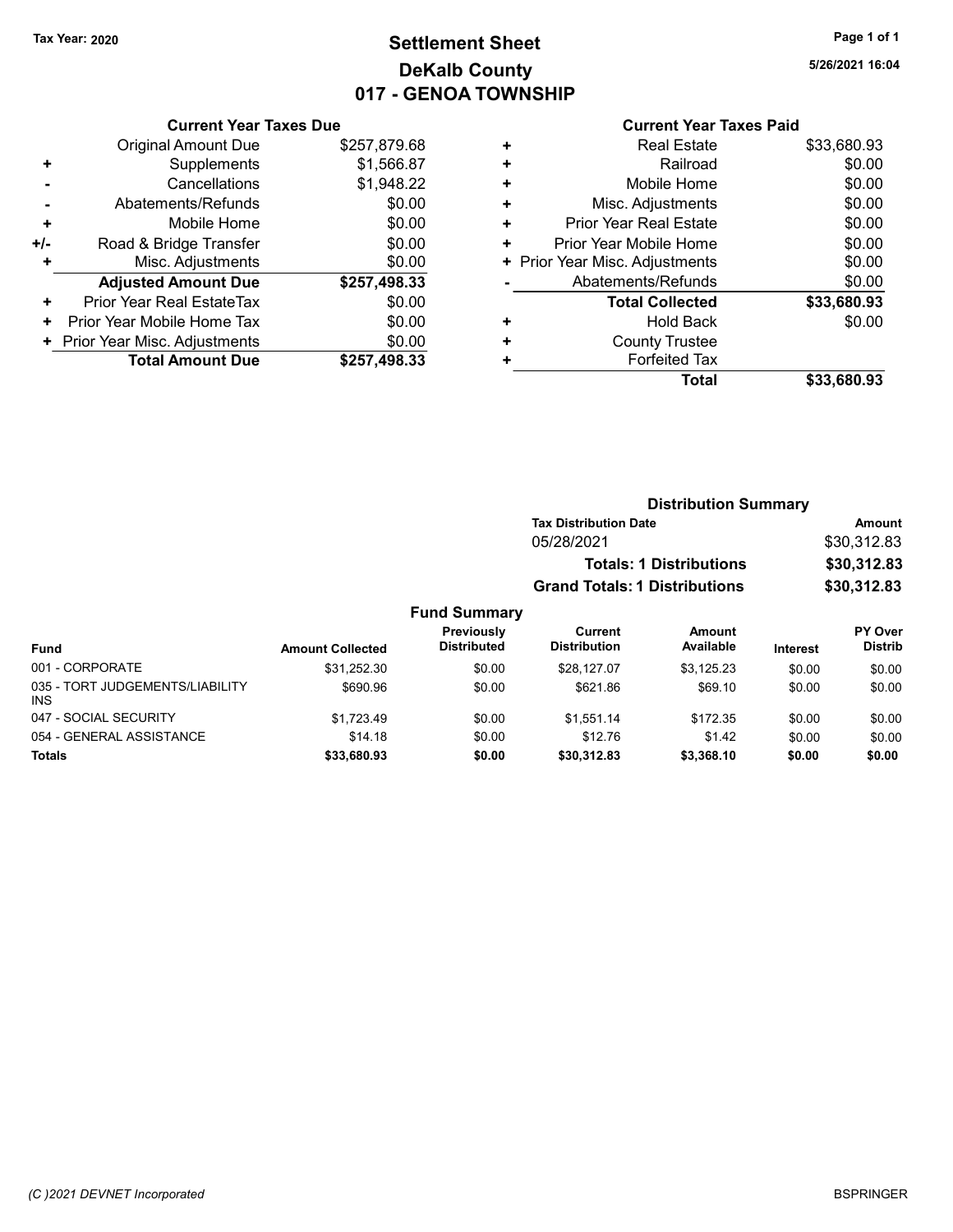## Tax Year: 2020 **Page 1 of 1 Settlement Sheet Constant Constant Constant Constant Constant Constant Constant Constant Constant Constant Constant Constant Page 1 of 1** DeKalb County 018 - GENOA ROAD & BRIDGE

5/26/2021 16:04

|     | <b>Current Year Taxes Due</b> |              |
|-----|-------------------------------|--------------|
|     | Original Amount Due           | \$202,238.47 |
| ٠   | Supplements                   | \$1,187.93   |
|     | Cancellations                 | \$1,311.75   |
|     | Abatements/Refunds            | \$0.00       |
| ÷   | Mobile Home                   | \$0.00       |
| +/- | Road & Bridge Transfer        | (\$3,697.85) |
|     | Misc. Adjustments             | \$0.00       |
|     | <b>Adjusted Amount Due</b>    | \$198,416.80 |
| ٠   | Prior Year Real EstateTax     | \$0.00       |
| ÷   | Prior Year Mobile Home Tax    | \$0.00       |
|     | Prior Year Misc. Adjustments  | \$0.00       |
|     | <b>Total Amount Due</b>       | \$198,416.80 |
|     |                               |              |

| <b>Real Estate</b>     | \$22,810.90                    |
|------------------------|--------------------------------|
| Railroad               | \$0.00                         |
| Mobile Home            | \$0.00                         |
| Misc. Adjustments      | \$0.00                         |
| Prior Year Real Estate | \$0.00                         |
| Prior Year Mobile Home | \$0.00                         |
|                        | \$0.00                         |
| Abatements/Refunds     | \$0.00                         |
| <b>Total Collected</b> | \$22,810.90                    |
| <b>Hold Back</b>       | \$0.00                         |
| <b>County Trustee</b>  |                                |
| <b>Forfeited Tax</b>   |                                |
| Total                  | \$22.810.90                    |
|                        | + Prior Year Misc. Adjustments |

| <b>Road and Bridge Summary</b> |             |               | <b>Distribution Summary</b>          |             |  |
|--------------------------------|-------------|---------------|--------------------------------------|-------------|--|
| Municipality                   | Amt. Due    | Amt. Distrib. | <b>Tax Distribution Date</b>         | Amount      |  |
| <b>CITY OF GENOA</b>           | \$28,002.82 | \$3.697.85    | 05/28/2021                           | \$20.529.80 |  |
| <b>Totals</b>                  | \$28,002.82 | \$3,697.85    | <b>Totals: 1 Distributions</b>       | \$20,529.80 |  |
|                                |             |               | <b>Grand Totals: 1 Distributions</b> | \$20,529.80 |  |

| <b>Amount Collected</b> | Previously<br><b>Distributed</b> | Current<br><b>Distribution</b> | Amount<br>Available | <b>Interest</b> | <b>PY Over</b><br><b>Distrib</b> |
|-------------------------|----------------------------------|--------------------------------|---------------------|-----------------|----------------------------------|
| \$8,035.07              | \$0.00                           | \$7,231.56                     | \$803.51            | \$0.00          | \$0.00                           |
| \$137.74                | \$0.00                           | \$123.97                       | \$13.77             | \$0.00          | \$0.00                           |
| \$11.580.96             | \$0.00                           | \$10.422.86                    | \$1,158.10          | \$0.00          | \$0.00                           |
| \$1.291.88              | \$0.00                           | \$1.162.69                     | \$129.19            | \$0.00          | \$0.00                           |
| \$1,293.47              | \$0.00                           | \$1.164.12                     | \$129.35            | \$0.00          | \$0.00                           |
| \$471.78                | \$0.00                           | \$424.60                       | \$47.18             | \$0.00          | \$0.00                           |
| \$22,810.90             | \$0.00                           | \$20,529.80                    | \$2,281.10          | \$0.00          | \$0.00                           |
|                         |                                  | <b>Fund Summary</b>            |                     |                 |                                  |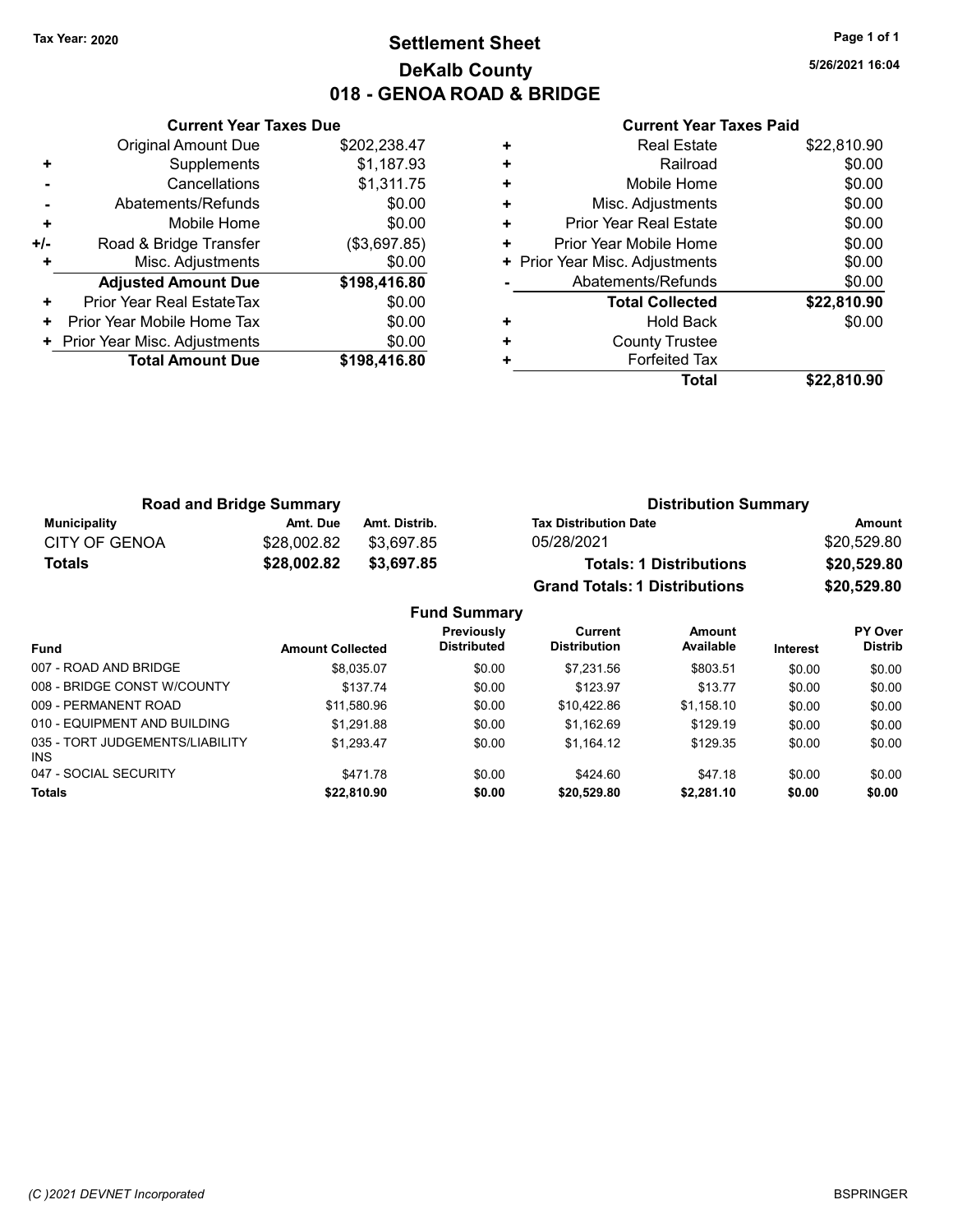## Tax Year: 2020 **Page 1 of 1 Settlement Sheet Constant Constant Constant Constant Constant Constant Constant Constant Constant Constant Constant Constant Page 1 of 1** DeKalb County 019 - KINGSTON TOWNSHIP

5/26/2021 16:04

|     | <b>Current Year Taxes Due</b> |             |
|-----|-------------------------------|-------------|
|     | Original Amount Due           | \$99,304.98 |
| ٠   | Supplements                   | \$339.32    |
|     | Cancellations                 | \$565.88    |
|     | Abatements/Refunds            | \$0.00      |
| ٠   | Mobile Home                   | \$0.00      |
| +/- | Road & Bridge Transfer        | \$0.00      |
|     | Misc. Adjustments             | \$0.00      |
|     | <b>Adjusted Amount Due</b>    | \$99,078.42 |
| ٠   | Prior Year Real EstateTax     | \$0.00      |
| ٠   | Prior Year Mobile Home Tax    | \$0.00      |
| ٠   | Prior Year Misc. Adjustments  | \$0.00      |
|     | <b>Total Amount Due</b>       | \$99,078,42 |

| ٠ | <b>Real Estate</b>           | \$12,299.76 |
|---|------------------------------|-------------|
| ٠ | Railroad                     | \$0.00      |
| ٠ | Mobile Home                  | \$0.00      |
| ٠ | Misc. Adjustments            | \$0.00      |
| ٠ | Prior Year Real Estate       | \$0.00      |
| ٠ | Prior Year Mobile Home       | \$0.00      |
| ٠ | Prior Year Misc. Adjustments | \$0.00      |
|   | Abatements/Refunds           | \$0.00      |
|   | <b>Total Collected</b>       | \$12,299.76 |
| ٠ | <b>Hold Back</b>             | \$0.00      |
| ٠ | <b>County Trustee</b>        |             |
| ٠ | <b>Forfeited Tax</b>         |             |
|   | Total                        | \$12,299.76 |
|   |                              |             |

|                          |                         |                                         |                                      | <b>Distribution Summary</b>    |                 |                           |
|--------------------------|-------------------------|-----------------------------------------|--------------------------------------|--------------------------------|-----------------|---------------------------|
|                          |                         |                                         | <b>Tax Distribution Date</b>         |                                |                 | <b>Amount</b>             |
|                          |                         |                                         | 05/28/2021                           |                                |                 | \$11,069.78               |
|                          |                         |                                         |                                      | <b>Totals: 1 Distributions</b> |                 | \$11,069.78               |
|                          |                         |                                         | <b>Grand Totals: 1 Distributions</b> |                                |                 | \$11,069.78               |
|                          |                         | <b>Fund Summary</b>                     |                                      |                                |                 |                           |
| Fund                     | <b>Amount Collected</b> | <b>Previously</b><br><b>Distributed</b> | Current<br><b>Distribution</b>       | Amount<br>Available            | <b>Interest</b> | PY Over<br><b>Distrib</b> |
| 001 - CORPORATE          | \$12,214.06             | \$0.00                                  | \$10.992.65                          | \$1.221.41                     | \$0.00          | \$0.00                    |
| 054 - GENERAL ASSISTANCE | \$85.70                 | \$0.00                                  | \$77.13                              | \$8.57                         | \$0.00          | \$0.00                    |
| Totals                   | \$12,299.76             | \$0.00                                  | \$11,069.78                          | \$1,229.98                     | \$0.00          | \$0.00                    |
|                          |                         |                                         |                                      |                                |                 |                           |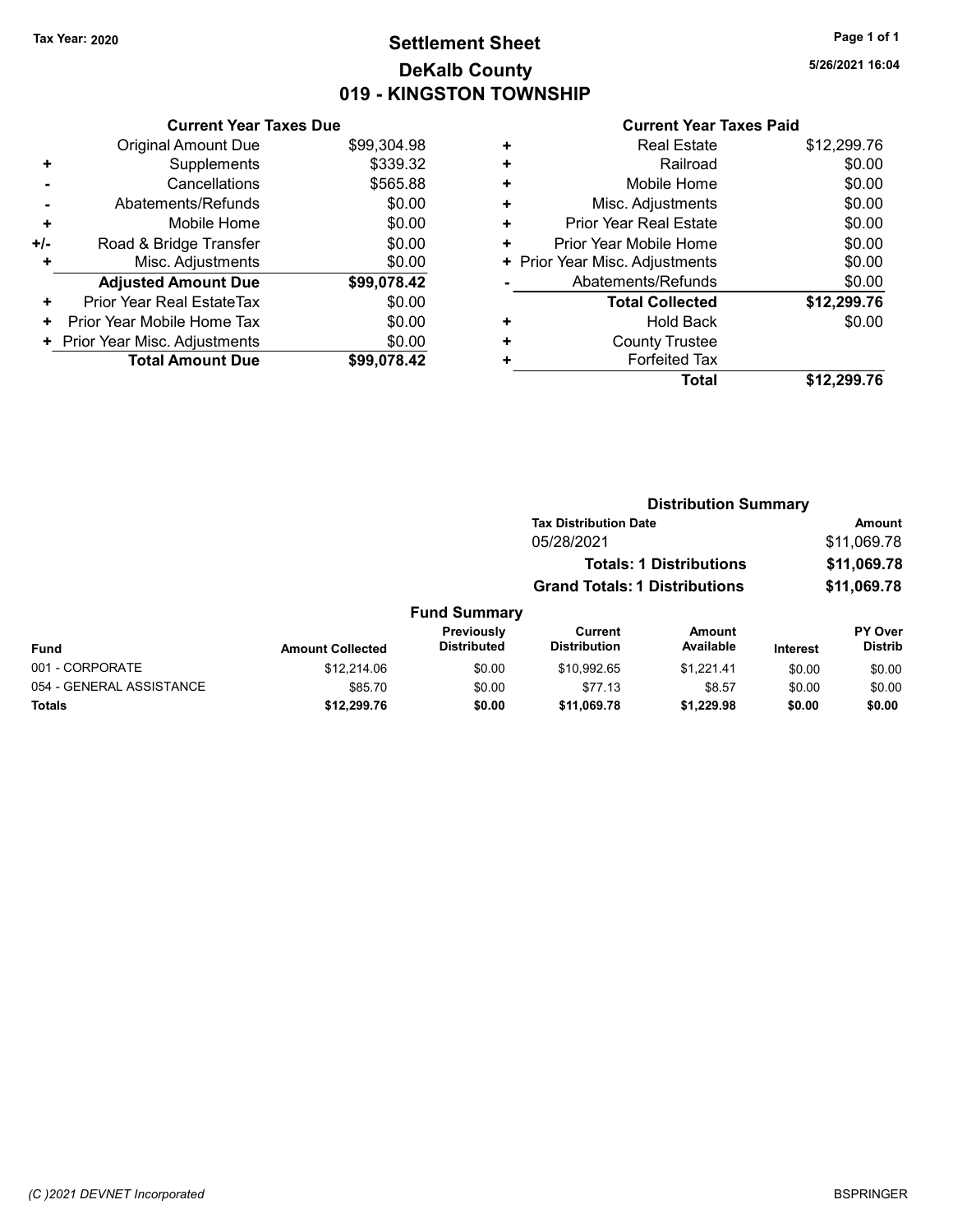### Tax Year: 2020 **Page 1 of 1 Settlement Sheet Constant Constant Constant Constant Constant Constant Constant Constant Constant Constant Constant Constant Page 1 of 1** DeKalb County 020 - KINGSTON ROAD & BRIDGE

5/26/2021 16:04

|     | <b>Current Year Taxes Due</b> |              |
|-----|-------------------------------|--------------|
|     | Original Amount Due           | \$358,030.76 |
| ٠   | Supplements                   | \$1,153.49   |
|     | Cancellations                 | \$1,923.75   |
|     | Abatements/Refunds            | \$0.00       |
| ÷   | Mobile Home                   | \$0.00       |
| +/- | Road & Bridge Transfer        | (\$2,530.86) |
| ٠   | Misc. Adjustments             | \$0.00       |
|     | <b>Adjusted Amount Due</b>    | \$354,729.64 |
| ٠   | Prior Year Real EstateTax     | \$0.00       |
| ٠   | Prior Year Mobile Home Tax    | \$0.00       |
|     | Prior Year Misc. Adjustments  | \$0.00       |
|     | <b>Total Amount Due</b>       | \$354,729.64 |
|     |                               |              |

| ٠ | <b>Real Estate</b>             | \$41,813.99 |
|---|--------------------------------|-------------|
| ٠ | Railroad                       | \$0.00      |
| ٠ | Mobile Home                    | \$0.00      |
| ٠ | Misc. Adjustments              | \$0.00      |
| ٠ | <b>Prior Year Real Estate</b>  | \$0.00      |
| ٠ | Prior Year Mobile Home         | \$0.00      |
|   | + Prior Year Misc. Adjustments | \$0.00      |
|   | Abatements/Refunds             | \$0.00      |
|   | <b>Total Collected</b>         | \$41,813.99 |
| ٠ | <b>Hold Back</b>               | \$0.00      |
| ٠ | <b>County Trustee</b>          |             |
| ٠ | <b>Forfeited Tax</b>           |             |
|   | Total                          | \$41,813.99 |
|   |                                |             |

| <b>Road and Bridge Summary</b> |                         | <b>Distribution Summary</b> |                                           |                                |                 |                |
|--------------------------------|-------------------------|-----------------------------|-------------------------------------------|--------------------------------|-----------------|----------------|
| <b>Municipality</b>            | Amt. Due                | Amt. Distrib.               | <b>Tax Distribution Date</b>              |                                |                 | Amount         |
| <b>CITY OF GENOA</b>           | \$8,940.39              | \$1.127.63                  | 05/28/2021                                |                                |                 | \$37,632.59    |
| <b>VILLAGE OF KINGSTON</b>     | \$11,192.04             | \$1,403.23                  |                                           | <b>Totals: 1 Distributions</b> |                 | \$37,632.59    |
| Totals                         | \$20,132.43             | \$2,530.86                  | <b>Grand Totals: 1 Distributions</b>      |                                |                 | \$37,632.59    |
|                                |                         |                             | <b>Fund Summary</b>                       |                                |                 |                |
|                                |                         |                             | Previously<br>Current                     | <b>Amount</b>                  |                 | PY Over        |
| <b>Fund</b>                    | <b>Amount Collected</b> |                             | <b>Distributed</b><br><b>Distribution</b> | Available                      | <b>Interest</b> | <b>Distrib</b> |

| .                            | ANDUNIK YUNGULU |        |             |            |        |        |
|------------------------------|-----------------|--------|-------------|------------|--------|--------|
| 007 - ROAD AND BRIDGE        | \$9.300.92      | \$0.00 | \$8.370.83  | \$930.09   | \$0.00 | \$0.00 |
| 008 - BRIDGE CONST W/COUNTY  | \$1.436.11      | \$0.00 | \$1.292.50  | \$143.61   | \$0.00 | \$0.00 |
| 009 - PERMANENT ROAD         | \$27.272.39     | \$0.00 | \$24.545.15 | \$2.727.24 | \$0.00 | \$0.00 |
| 010 - EQUIPMENT AND BUILDING | \$3.804.57      | \$0.00 | \$3.424.11  | \$380.46   | \$0.00 | \$0.00 |
| <b>Totals</b>                | \$41,813.99     | \$0.00 | \$37.632.59 | \$4.181.40 | \$0.00 | \$0.00 |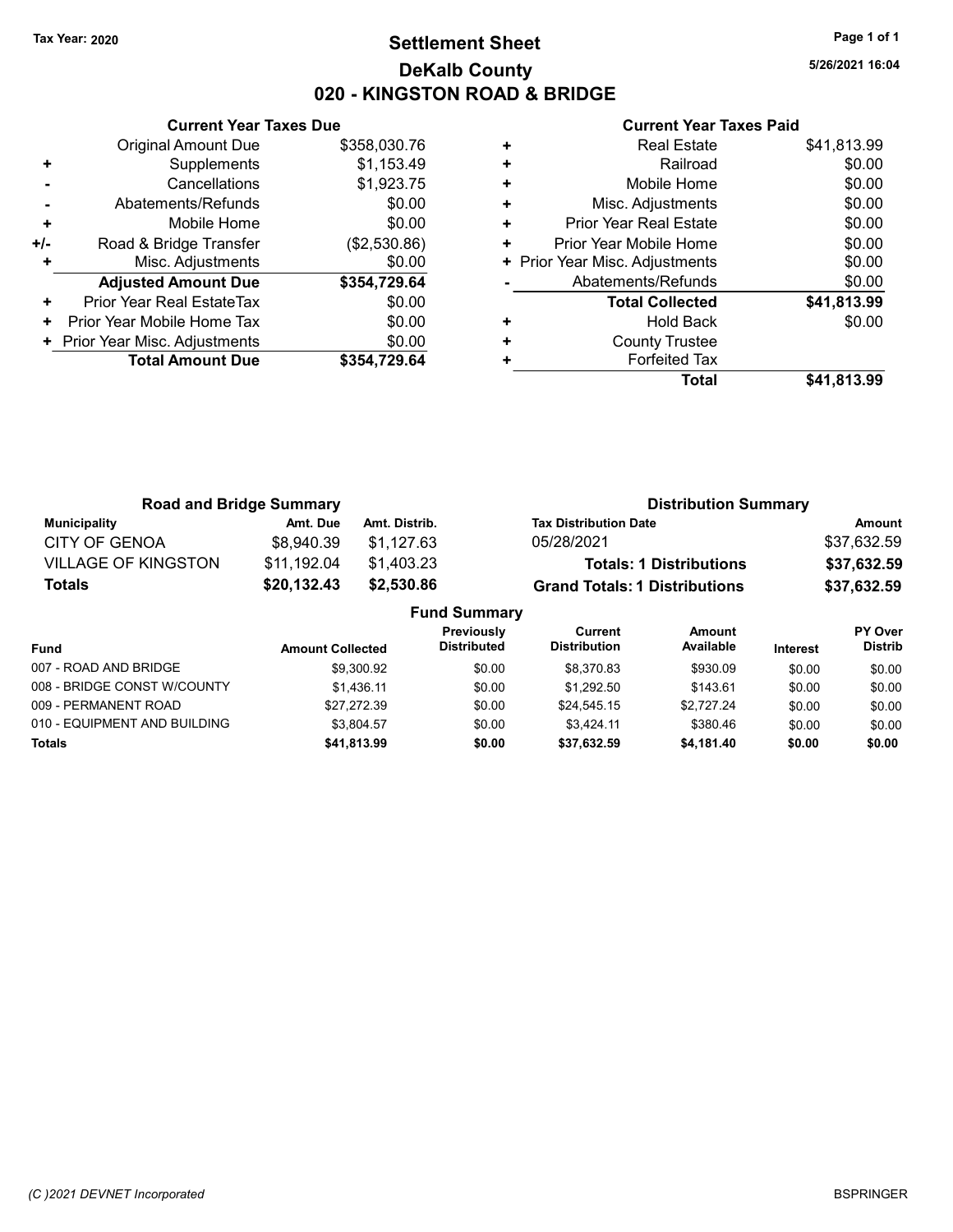## Tax Year: 2020 **Page 1 of 1 Settlement Sheet Constant Constant Constant Constant Constant Constant Constant Constant Constant Constant Constant Constant Page 1 of 1** DeKalb County 021 - KINGSTON TWP CEMETERY

5/26/2021 16:04

|     | <b>Current Year Taxes Due</b> |             |
|-----|-------------------------------|-------------|
|     | Original Amount Due           | \$16,793.64 |
| ٠   | Supplements                   | \$57.39     |
|     | Cancellations                 | \$95.69     |
|     | Abatements/Refunds            | \$0.00      |
| ÷   | Mobile Home                   | \$0.00      |
| +/- | Road & Bridge Transfer        | \$0.00      |
| ٠   | Misc. Adjustments             | \$0.00      |
|     | <b>Adjusted Amount Due</b>    | \$16,755.34 |
| ÷   | Prior Year Real EstateTax     | \$0.00      |
| ٠   | Prior Year Mobile Home Tax    | \$0.00      |
| ٠   | Prior Year Misc. Adjustments  | \$0.00      |
|     | <b>Total Amount Due</b>       | \$16.755.34 |

|   | Total                          | \$2.079.99 |
|---|--------------------------------|------------|
|   | <b>Forfeited Tax</b>           |            |
| ٠ | <b>County Trustee</b>          |            |
| ٠ | <b>Hold Back</b>               | \$0.00     |
|   | <b>Total Collected</b>         | \$2,079.99 |
|   | Abatements/Refunds             | \$0.00     |
|   | + Prior Year Misc. Adjustments | \$0.00     |
| ٠ | Prior Year Mobile Home         | \$0.00     |
| ٠ | Prior Year Real Estate         | \$0.00     |
| ÷ | Misc. Adjustments              | \$0.00     |
| ٠ | Mobile Home                    | \$0.00     |
| ٠ | Railroad                       | \$0.00     |
| ٠ | <b>Real Estate</b>             | \$2,079.99 |
|   |                                |            |

|                |                         |                                  |                                      | <b>Distribution Summary</b>    |                 |                           |  |
|----------------|-------------------------|----------------------------------|--------------------------------------|--------------------------------|-----------------|---------------------------|--|
|                |                         |                                  | <b>Tax Distribution Date</b>         |                                |                 | <b>Amount</b>             |  |
|                |                         |                                  | 05/28/2021                           |                                |                 | \$1,871.99                |  |
|                |                         |                                  |                                      | <b>Totals: 1 Distributions</b> |                 | \$1,871.99                |  |
|                |                         |                                  | <b>Grand Totals: 1 Distributions</b> |                                |                 | \$1,871.99                |  |
|                |                         | <b>Fund Summary</b>              |                                      |                                |                 |                           |  |
| Fund           | <b>Amount Collected</b> | Previously<br><b>Distributed</b> | Current<br><b>Distribution</b>       | <b>Amount</b><br>Available     | <b>Interest</b> | PY Over<br><b>Distrib</b> |  |
| 017 - CEMETERY | \$2,079.99              | \$0.00                           | \$1.871.99                           | \$208.00                       | \$0.00          | \$0.00                    |  |
| Totals         | \$2,079.99              | \$0.00                           | \$1,871.99                           | \$208.00                       | \$0.00          | \$0.00                    |  |
|                |                         |                                  |                                      |                                |                 |                           |  |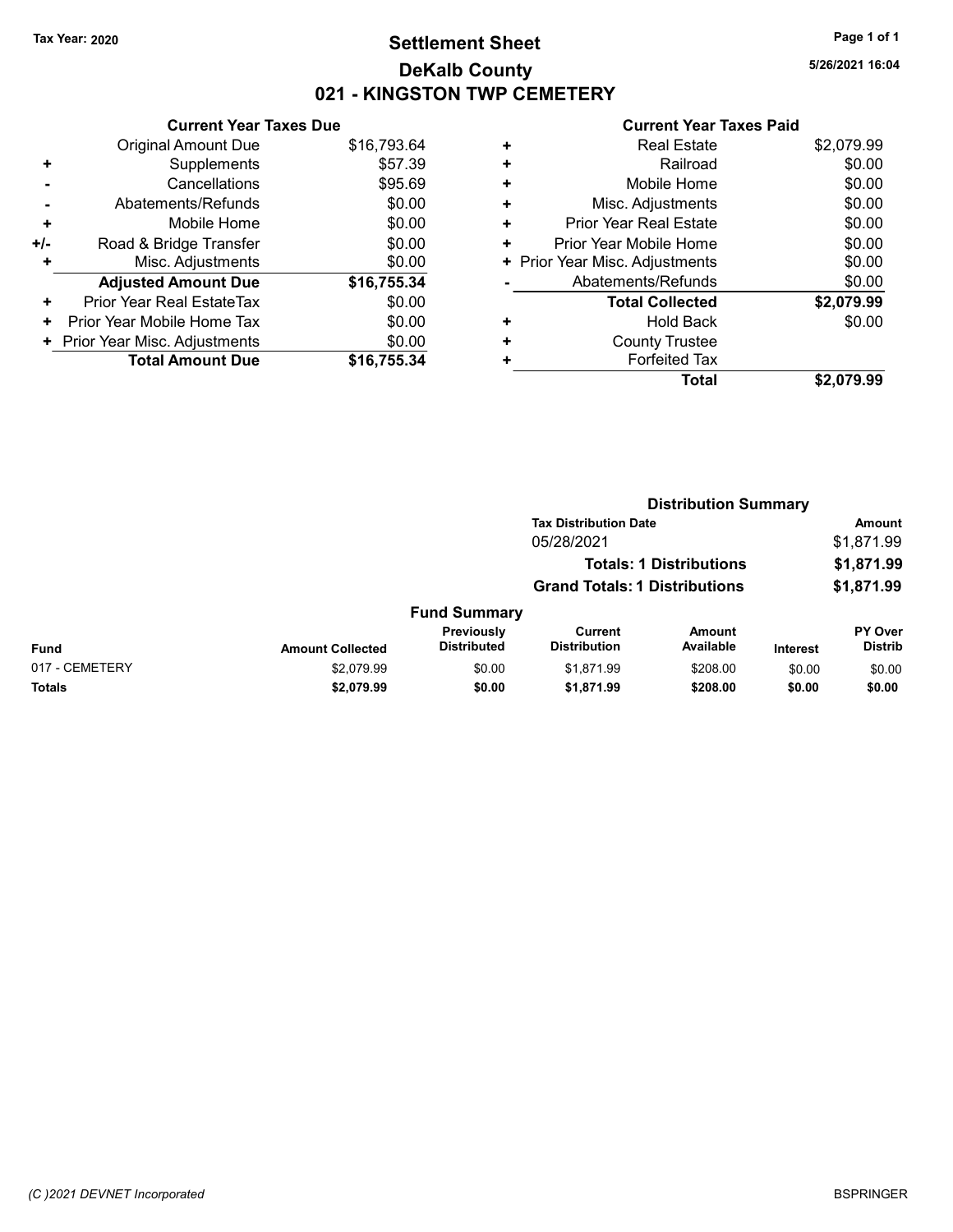# Tax Year: 2020 **Page 1 of 1 Settlement Sheet Constant Constant Constant Constant Constant Constant Constant Constant Constant Constant Constant Constant Page 1 of 1** DeKalb County 022 - MALTA TOWNSHIP

5/26/2021 16:04

|     | <b>Current Year Taxes Due</b> |             |
|-----|-------------------------------|-------------|
|     | <b>Original Amount Due</b>    | \$73,878.95 |
| ٠   | Supplements                   | \$276.21    |
|     | Cancellations                 | \$318.42    |
|     | Abatements/Refunds            | \$0.00      |
| ٠   | Mobile Home                   | \$0.00      |
| +/- | Road & Bridge Transfer        | \$0.00      |
|     | Misc. Adjustments             | \$0.00      |
|     | <b>Adjusted Amount Due</b>    | \$73,836.74 |
| ٠   | Prior Year Real EstateTax     | \$0.00      |
| ٠   | Prior Year Mobile Home Tax    | \$0.00      |
| ٠   | Prior Year Misc. Adjustments  | \$0.00      |
|     | <b>Total Amount Due</b>       | \$73,836.74 |

|   | OUITUIL TUUT TUAUJ LUIU        |            |
|---|--------------------------------|------------|
| ٠ | <b>Real Estate</b>             | \$7,701.95 |
| ٠ | Railroad                       | \$0.00     |
| ٠ | Mobile Home                    | \$0.00     |
| ٠ | Misc. Adjustments              | \$0.00     |
| ٠ | <b>Prior Year Real Estate</b>  | \$0.00     |
| ٠ | Prior Year Mobile Home         | \$0.00     |
|   | + Prior Year Misc. Adjustments | \$0.00     |
|   | Abatements/Refunds             | \$0.00     |
|   | <b>Total Collected</b>         | \$7,701.95 |
| ٠ | <b>Hold Back</b>               | \$0.00     |
| ٠ | <b>County Trustee</b>          |            |
|   | <b>Forfeited Tax</b>           |            |
|   | Total                          | \$7.701.95 |
|   |                                |            |

|                          |                         |                                         | <b>Distribution Summary</b>          |                                |                 |                                  |
|--------------------------|-------------------------|-----------------------------------------|--------------------------------------|--------------------------------|-----------------|----------------------------------|
|                          |                         |                                         | <b>Tax Distribution Date</b>         |                                |                 | Amount                           |
|                          |                         |                                         | 05/28/2021                           |                                |                 | \$6,931.76                       |
|                          |                         |                                         |                                      | <b>Totals: 1 Distributions</b> |                 | \$6,931.76                       |
|                          |                         |                                         | <b>Grand Totals: 1 Distributions</b> |                                |                 | \$6,931.76                       |
|                          |                         | <b>Fund Summary</b>                     |                                      |                                |                 |                                  |
| Fund                     | <b>Amount Collected</b> | <b>Previously</b><br><b>Distributed</b> | Current<br><b>Distribution</b>       | Amount<br>Available            | <b>Interest</b> | <b>PY Over</b><br><b>Distrib</b> |
| 001 - CORPORATE          | \$7.610.55              | \$0.00                                  | \$6.849.50                           | \$761.05                       | \$0.00          | \$0.00                           |
| 054 - GENERAL ASSISTANCE | \$91.40                 | \$0.00                                  | \$82.26                              | \$9.14                         | \$0.00          | \$0.00                           |
| <b>Totals</b>            | \$7,701.95              | \$0.00                                  | \$6,931.76                           | \$770.19                       | \$0.00          | \$0.00                           |
|                          |                         |                                         |                                      |                                |                 |                                  |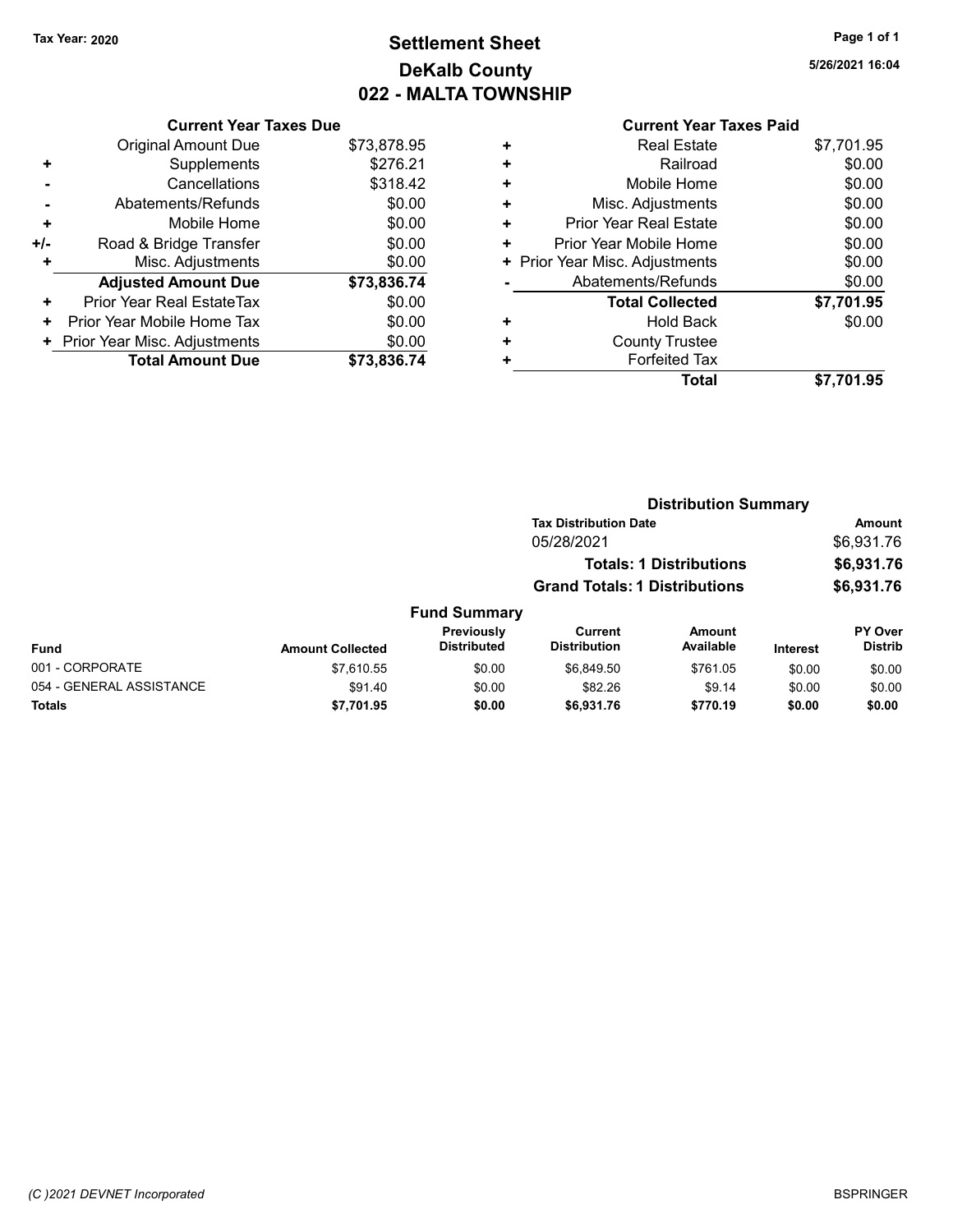## Tax Year: 2020 **Page 1 of 1 Settlement Sheet Constant Constant Constant Constant Constant Constant Constant Constant Constant Constant Constant Constant Page 1 of 1** DeKalb County 023 - MALTA TWP LIBRARY

5/26/2021 16:04

|     | <b>Current Year Taxes Due</b>              |              |  |  |  |  |  |
|-----|--------------------------------------------|--------------|--|--|--|--|--|
|     | \$142,382.97<br><b>Original Amount Due</b> |              |  |  |  |  |  |
| ٠   | Supplements                                | \$532.31     |  |  |  |  |  |
|     | Cancellations                              | \$613.65     |  |  |  |  |  |
|     | Abatements/Refunds                         | \$0.00       |  |  |  |  |  |
| ÷   | Mobile Home                                | \$0.00       |  |  |  |  |  |
| +/- | Road & Bridge Transfer                     | \$0.00       |  |  |  |  |  |
| ٠   | Misc. Adjustments                          | \$0.00       |  |  |  |  |  |
|     | <b>Adjusted Amount Due</b>                 | \$142,301.63 |  |  |  |  |  |
| ٠   | Prior Year Real EstateTax                  | \$0.00       |  |  |  |  |  |
| ٠   | Prior Year Mobile Home Tax                 | \$0.00       |  |  |  |  |  |
| ٠   | Prior Year Misc. Adjustments               | \$0.00       |  |  |  |  |  |
|     | <b>Total Amount Due</b>                    | \$142.301.63 |  |  |  |  |  |

|   | <b>Total</b>                   | \$14,843.65 |
|---|--------------------------------|-------------|
| ٠ | <b>Forfeited Tax</b>           |             |
| ٠ | <b>County Trustee</b>          |             |
| ٠ | Hold Back                      | \$0.00      |
|   | <b>Total Collected</b>         | \$14,843.65 |
|   | Abatements/Refunds             | \$0.00      |
|   | + Prior Year Misc. Adjustments | \$0.00      |
| ٠ | Prior Year Mobile Home         | \$0.00      |
| ٠ | Prior Year Real Estate         | \$0.00      |
| ٠ | Misc. Adjustments              | \$0.00      |
| ÷ | Mobile Home                    | \$0.00      |
| ٠ | Railroad                       | \$0.00      |
| ٠ | <b>Real Estate</b>             | \$14.843.65 |
|   |                                |             |

|               | <b>Distribution Summary</b> |                                         |                                                                        |                            |                 |                           |
|---------------|-----------------------------|-----------------------------------------|------------------------------------------------------------------------|----------------------------|-----------------|---------------------------|
|               |                             |                                         | <b>Tax Distribution Date</b>                                           |                            | <b>Amount</b>   |                           |
|               |                             |                                         | 05/28/2021                                                             |                            |                 | \$13,359.29               |
|               |                             |                                         | <b>Totals: 1 Distributions</b><br><b>Grand Totals: 1 Distributions</b> |                            |                 | \$13,359.29               |
|               |                             |                                         |                                                                        |                            | \$13,359.29     |                           |
|               |                             | <b>Fund Summary</b>                     |                                                                        |                            |                 |                           |
| Fund          | <b>Amount Collected</b>     | <b>Previously</b><br><b>Distributed</b> | Current<br><b>Distribution</b>                                         | <b>Amount</b><br>Available | <b>Interest</b> | PY Over<br><b>Distrib</b> |
| 016 - LIBRARY | \$14,843.65                 | \$0.00                                  | \$13,359.29                                                            | \$1,484.36                 | \$0.00          | \$0.00                    |
| Totals        | \$14,843.65                 | \$0.00                                  | \$13,359.29                                                            | \$1,484.36                 | \$0.00          | \$0.00                    |
|               |                             |                                         |                                                                        |                            |                 |                           |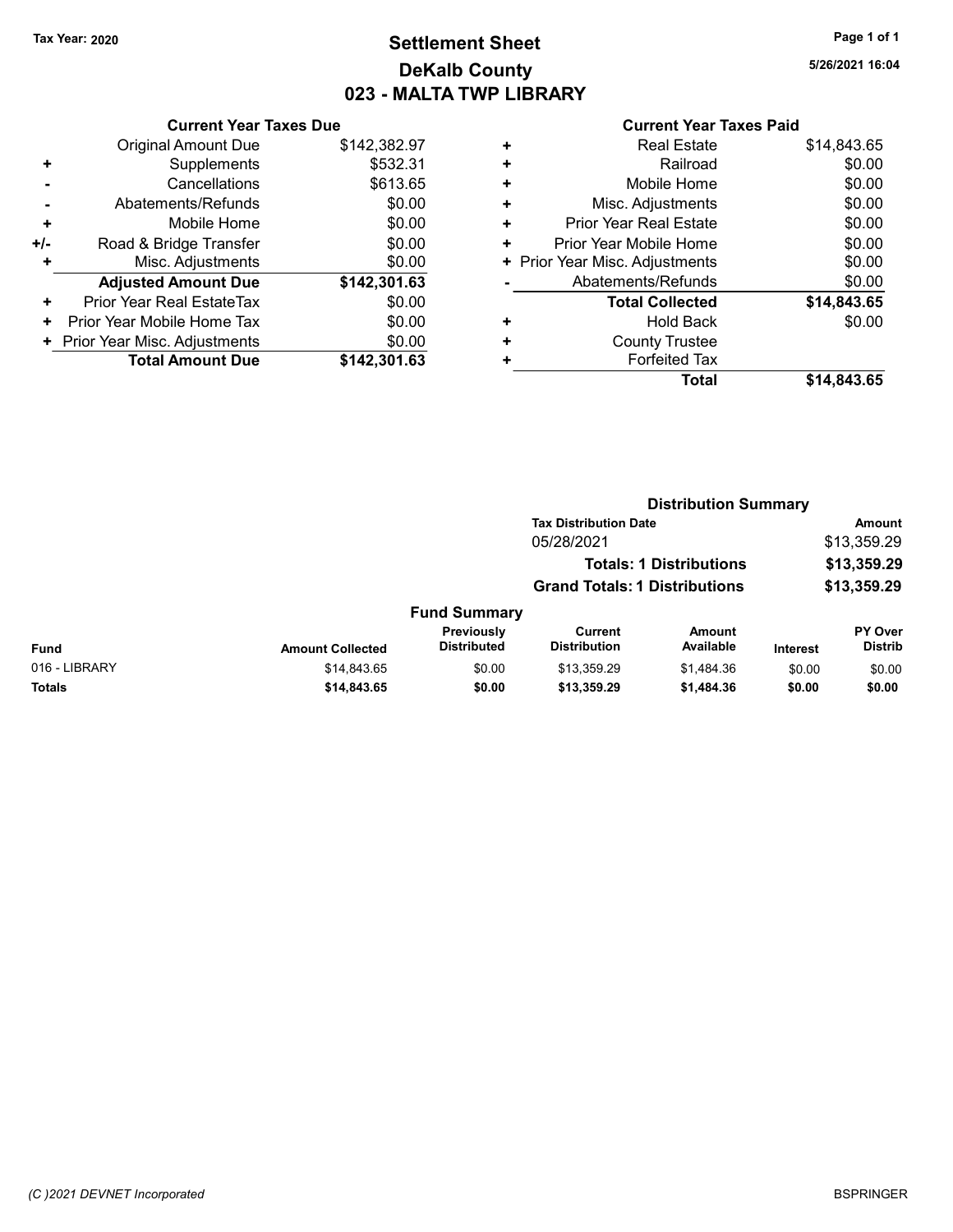### Tax Year: 2020 **Page 1 of 1 Settlement Sheet Constant Constant Constant Constant Constant Constant Constant Constant Constant Constant Constant Constant Page 1 of 1** DeKalb County 024 - MALTA ROAD & BRIDGE

5/26/2021 16:04

|     | <b>Current Year Taxes Due</b> |              |  |  |  |  |
|-----|-------------------------------|--------------|--|--|--|--|
|     | Original Amount Due           | \$185,857.93 |  |  |  |  |
| ٠   | Supplements                   | \$649.39     |  |  |  |  |
|     | Cancellations                 | \$748.59     |  |  |  |  |
|     | Abatements/Refunds            | \$0.00       |  |  |  |  |
| ÷   | Mobile Home                   | \$0.00       |  |  |  |  |
| +/- | Road & Bridge Transfer        | (\$1,268.14) |  |  |  |  |
| ٠   | Misc. Adjustments             | \$0.00       |  |  |  |  |
|     | <b>Adjusted Amount Due</b>    | \$184,490.59 |  |  |  |  |
| ٠   | Prior Year Real EstateTax     | \$0.00       |  |  |  |  |
| ٠   | Prior Year Mobile Home Tax    | \$0.00       |  |  |  |  |
|     | Prior Year Misc. Adjustments  | \$0.00       |  |  |  |  |
|     | <b>Total Amount Due</b>       | \$184,490.59 |  |  |  |  |
|     |                               |              |  |  |  |  |

| ٠<br>٠ | <b>County Trustee</b><br><b>Forfeited Tax</b> |             |
|--------|-----------------------------------------------|-------------|
| ٠      | <b>Hold Back</b>                              | \$0.00      |
|        | <b>Total Collected</b>                        | \$18,107.67 |
|        | Abatements/Refunds                            | \$0.00      |
|        | + Prior Year Misc. Adjustments                | \$0.00      |
| ٠      | Prior Year Mobile Home                        | \$0.00      |
| ÷      | <b>Prior Year Real Estate</b>                 | \$0.00      |
| ٠      | Misc. Adjustments                             | \$0.00      |
| ٠      | Mobile Home                                   | \$0.00      |
| ٠      | Railroad                                      | \$0.00      |
| ٠      | <b>Real Estate</b>                            | \$18,107.67 |
|        |                                               |             |

| <b>Road and Bridge Summary</b> |             |               | <b>Distribution Summary</b>          |             |  |  |
|--------------------------------|-------------|---------------|--------------------------------------|-------------|--|--|
| Municipality                   | Amt. Due    | Amt. Distrib. | <b>Tax Distribution Date</b>         | Amount      |  |  |
| <b>VILLAGE OF MALTA</b>        | \$11.675.20 | \$1.268.14    | 05/28/2021                           | \$16,296.91 |  |  |
| Totals                         | \$11,675.20 | \$1.268.14    | <b>Totals: 1 Distributions</b>       | \$16,296.91 |  |  |
|                                |             |               | <b>Grand Totals: 1 Distributions</b> | \$16,296.91 |  |  |

|                              |                         | <b>Fund Summary</b>       |                                |                            |                 |                                  |
|------------------------------|-------------------------|---------------------------|--------------------------------|----------------------------|-----------------|----------------------------------|
| <b>Fund</b>                  | <b>Amount Collected</b> | Previously<br>Distributed | Current<br><b>Distribution</b> | <b>Amount</b><br>Available | <b>Interest</b> | <b>PY Over</b><br><b>Distrib</b> |
| 007 - ROAD AND BRIDGE        | \$5.587.31              | \$0.00                    | \$5.028.58                     | \$558.73                   | \$0.00          | \$0.00                           |
| 008 - BRIDGE CONST W/COUNTY  | \$2,313.22              | \$0.00                    | \$2.081.90                     | \$231.32                   | \$0.00          | \$0.00                           |
| 009 - PERMANENT ROAD         | \$8.156.93              | \$0.00                    | \$7.341.24                     | \$815.69                   | \$0.00          | \$0.00                           |
| 010 - EQUIPMENT AND BUILDING | \$2.050.21              | \$0.00                    | \$1.845.19                     | \$205.02                   | \$0.00          | \$0.00                           |
| <b>Totals</b>                | \$18,107.67             | \$0.00                    | \$16,296.91                    | \$1,810.76                 | \$0.00          | \$0.00                           |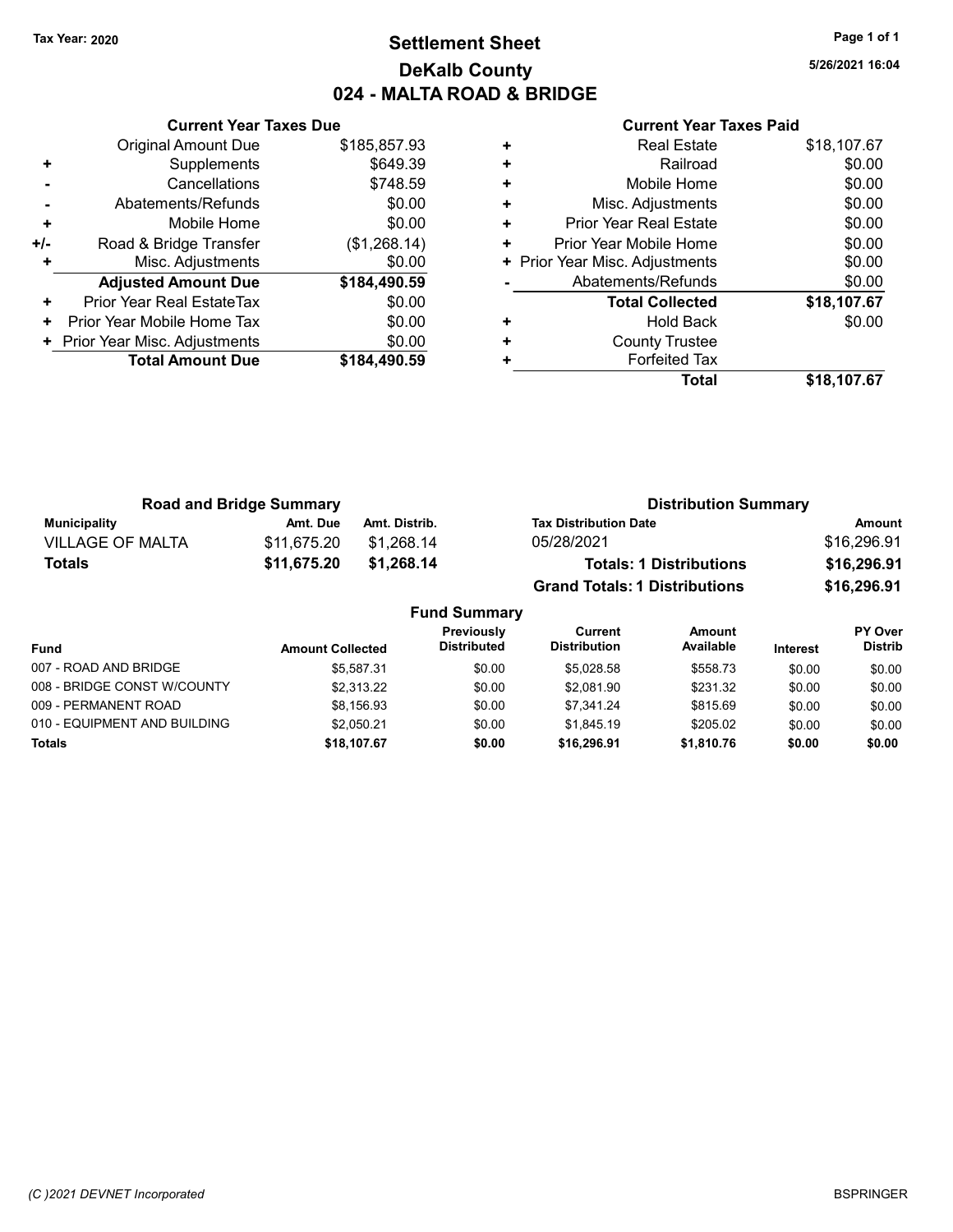## Tax Year: 2020 **Page 1 of 1 Settlement Sheet Constant Constant Constant Constant Constant Constant Constant Constant Constant Constant Constant Constant Page 1 of 1** DeKalb County 025 - MAYFIELD TOWNSHIP

5/26/2021 16:04

|     | <b>Current Year Taxes Due</b> |             |
|-----|-------------------------------|-------------|
|     | Original Amount Due           | \$97,503.99 |
| ٠   | Supplements                   | \$634.91    |
|     | Cancellations                 | \$673.47    |
|     | Abatements/Refunds            | \$0.00      |
| ٠   | Mobile Home                   | \$0.00      |
| +/- | Road & Bridge Transfer        | \$0.00      |
| ٠   | Misc. Adjustments             | \$0.00      |
|     | <b>Adjusted Amount Due</b>    | \$97,465.43 |
| ÷   | Prior Year Real EstateTax     | \$0.00      |
| ٠   | Prior Year Mobile Home Tax    | \$0.00      |
| ٠   | Prior Year Misc. Adjustments  | \$0.00      |
|     | <b>Total Amount Due</b>       | \$97.465.43 |

|   | Total                          | \$16,867.25 |
|---|--------------------------------|-------------|
|   | <b>Forfeited Tax</b>           |             |
| ٠ | <b>County Trustee</b>          |             |
| ٠ | <b>Hold Back</b>               | \$0.00      |
|   | <b>Total Collected</b>         | \$16,867.25 |
|   | Abatements/Refunds             | \$0.00      |
|   | + Prior Year Misc. Adjustments | \$0.00      |
| ٠ | Prior Year Mobile Home         | \$0.00      |
| ٠ | <b>Prior Year Real Estate</b>  | \$0.00      |
| ٠ | Misc. Adjustments              | \$0.00      |
| ٠ | Mobile Home                    | \$0.00      |
| ٠ | Railroad                       | \$0.00      |
| ٠ | <b>Real Estate</b>             | \$16,867.25 |
|   |                                |             |

|                          |                         |                                  | <b>Distribution Summary</b>          |                                |                 |                           |
|--------------------------|-------------------------|----------------------------------|--------------------------------------|--------------------------------|-----------------|---------------------------|
|                          |                         |                                  | <b>Tax Distribution Date</b>         |                                |                 | <b>Amount</b>             |
|                          |                         |                                  | 05/28/2021                           |                                |                 | \$15,180.53               |
|                          |                         |                                  |                                      | <b>Totals: 1 Distributions</b> |                 | \$15,180.53               |
|                          |                         |                                  | <b>Grand Totals: 1 Distributions</b> |                                |                 | \$15,180.53               |
|                          |                         | <b>Fund Summary</b>              |                                      |                                |                 |                           |
| Fund                     | <b>Amount Collected</b> | Previously<br><b>Distributed</b> | Current<br><b>Distribution</b>       | Amount<br>Available            | <b>Interest</b> | PY Over<br><b>Distrib</b> |
| 001 - CORPORATE          | \$16,088,40             | \$0.00                           | \$14,479.56                          | \$1,608.84                     | \$0.00          | \$0.00                    |
| 054 - GENERAL ASSISTANCE | \$778.85                | \$0.00                           | \$700.97                             | \$77.88                        | \$0.00          | \$0.00                    |
| Totals                   | \$16,867.25             | \$0.00                           | \$15,180.53                          | \$1,686.72                     | \$0.00          | \$0.00                    |
|                          |                         |                                  |                                      |                                |                 |                           |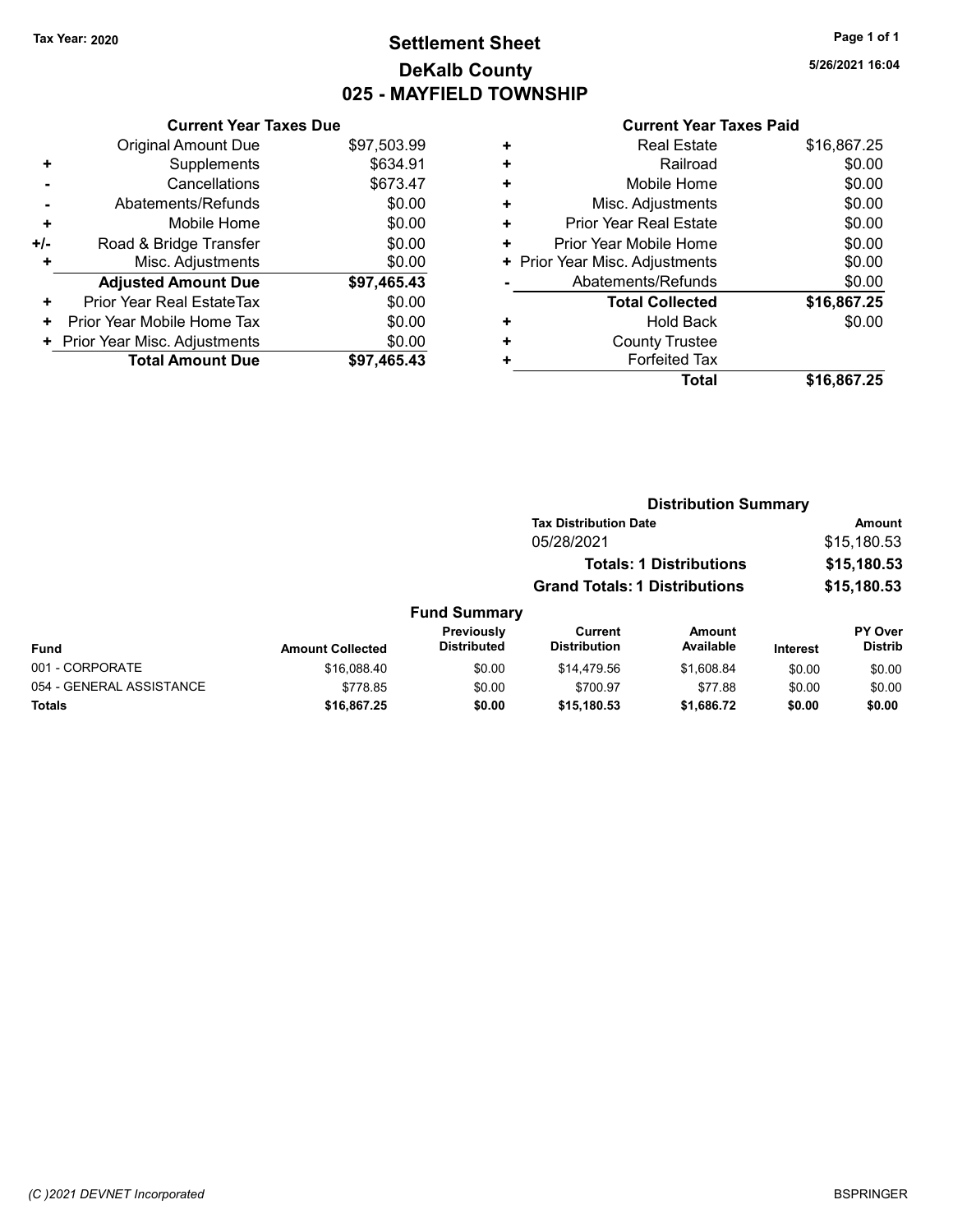### Tax Year: 2020 **Page 1 of 1 Settlement Sheet Constant Constant Constant Constant Constant Constant Constant Constant Constant Constant Constant Constant Page 1 of 1** DeKalb County 026 - MAYFIELD ROAD & BRIDGE

5/26/2021 16:04

#### Current Year Taxes Paid

|     | <b>Current Year Taxes Due</b> |              |
|-----|-------------------------------|--------------|
|     | <b>Original Amount Due</b>    | \$287,309.67 |
| ٠   | Supplements                   | \$1,870.84   |
|     | Cancellations                 | \$1,984.50   |
|     | Abatements/Refunds            | \$0.00       |
| ٠   | Mobile Home                   | \$0.00       |
| +/- | Road & Bridge Transfer        | \$0.00       |
|     | Misc. Adjustments             | \$0.00       |
|     | <b>Adjusted Amount Due</b>    | \$287,196.01 |
| ٠   | Prior Year Real EstateTax     | \$0.00       |
| ٠   | Prior Year Mobile Home Tax    | \$0.00       |
|     | Prior Year Misc. Adjustments  | \$0.00       |
|     | <b>Total Amount Due</b>       | \$287,196.01 |

|   | Total                          | \$49,702.09 |
|---|--------------------------------|-------------|
| ٠ | <b>Forfeited Tax</b>           |             |
| ٠ | <b>County Trustee</b>          |             |
| ٠ | <b>Hold Back</b>               | \$0.00      |
|   | <b>Total Collected</b>         | \$49,702.09 |
|   | Abatements/Refunds             | \$0.00      |
|   | + Prior Year Misc. Adjustments | \$0.00      |
| ٠ | Prior Year Mobile Home         | \$0.00      |
| ٠ | Prior Year Real Estate         | \$0.00      |
| ÷ | Misc. Adjustments              | \$0.00      |
| ٠ | Mobile Home                    | \$0.00      |
| ٠ | Railroad                       | \$0.00      |
| ٠ | <b>Real Estate</b>             | \$49,702.09 |
|   |                                |             |

|                                                     |                         |                                  | <b>Distribution Summary</b>          |                                |             |                                  |
|-----------------------------------------------------|-------------------------|----------------------------------|--------------------------------------|--------------------------------|-------------|----------------------------------|
|                                                     |                         |                                  | <b>Tax Distribution Date</b>         |                                | Amount      |                                  |
|                                                     |                         |                                  | 05/28/2021                           |                                | \$44,731.89 |                                  |
|                                                     |                         |                                  |                                      | <b>Totals: 1 Distributions</b> |             | \$44,731.89                      |
|                                                     |                         |                                  | <b>Grand Totals: 1 Distributions</b> |                                |             | \$44,731.89                      |
|                                                     |                         | <b>Fund Summary</b>              |                                      |                                |             |                                  |
| <b>Fund</b>                                         | <b>Amount Collected</b> | Previously<br><b>Distributed</b> | Current<br><b>Distribution</b>       | <b>Amount</b><br>Available     | Interest    | <b>PY Over</b><br><b>Distrib</b> |
| 007 - ROAD AND BRIDGE                               | \$29,988.80             | \$0.00                           | \$26,989.92                          | \$2,998.88                     | \$0.00      | \$0.00                           |
| 008 - BRIDGE CONST W/COUNTY                         | \$2,379.24              | \$0.00                           | \$2,141.32                           | \$237.92                       | \$0.00      | \$0.00                           |
| 009 - PERMANENT ROAD                                | \$12.914.29             | \$0.00                           | \$11,622.86                          | \$1,291.43                     | \$0.00      | \$0.00                           |
| 010 - EQUIPMENT AND BUILDING                        | \$1,869.79              | \$0.00                           | \$1,682.81                           | \$186.98                       | \$0.00      | \$0.00                           |
| 035 - TORT JUDGMENTS, LIABILITY<br><b>INSURANCE</b> | \$1.445.04              | \$0.00                           | \$1,300.54                           | \$144.50                       | \$0.00      | \$0.00                           |
| 047 - SOCIAL SECURITY                               | \$1.104.93              | \$0.00                           | \$994.44                             | \$110.49                       | \$0.00      | \$0.00                           |

Totals \$0.00 \$0.00 \$49,702.09 \$0.00 \$44,731.89 \$4,970.20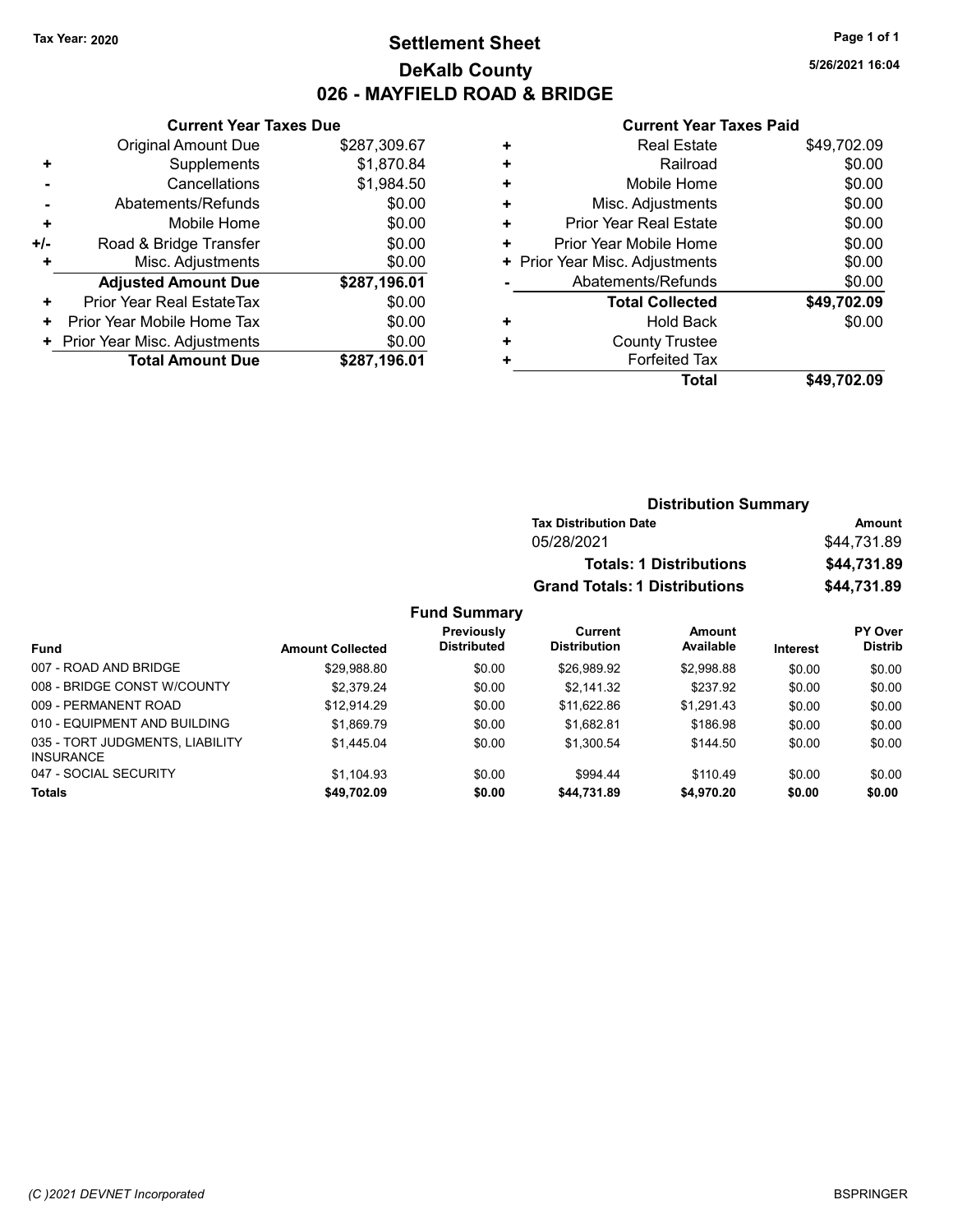# Tax Year: 2020 **Page 1 of 1 Settlement Sheet Constant Constant Constant Constant Constant Constant Constant Constant Constant Constant Constant Constant Page 1 of 1** DeKalb County 027 - MILAN TOWNSHIP

5/26/2021 16:04

|     | <b>Current Year Taxes Due</b> |             |
|-----|-------------------------------|-------------|
|     | Original Amount Due           | \$41,056.78 |
| ٠   | Supplements                   | \$0.00      |
|     | Cancellations                 | \$0.00      |
|     | Abatements/Refunds            | \$0.00      |
| ٠   | Mobile Home                   | \$0.00      |
| +/- | Road & Bridge Transfer        | \$0.00      |
|     | Misc. Adjustments             | \$0.00      |
|     | <b>Adjusted Amount Due</b>    | \$41,056.78 |
| ٠   | Prior Year Real EstateTax     | \$0.00      |
| ٠   | Prior Year Mobile Home Tax    | \$0.00      |
| ٠   | Prior Year Misc. Adjustments  | \$0.00      |
|     | <b>Total Amount Due</b>       | \$41.056.78 |

|   | OUITGIIL I GAI TAAGS TAIW      |            |
|---|--------------------------------|------------|
| ٠ | <b>Real Estate</b>             | \$3,948.89 |
| ÷ | Railroad                       | \$0.00     |
| ٠ | Mobile Home                    | \$0.00     |
| ٠ | Misc. Adjustments              | \$0.00     |
| ٠ | <b>Prior Year Real Estate</b>  | \$0.00     |
| ٠ | Prior Year Mobile Home         | \$0.00     |
|   | + Prior Year Misc. Adjustments | \$0.00     |
|   | Abatements/Refunds             | \$0.00     |
|   | <b>Total Collected</b>         | \$3,948.89 |
| ٠ | <b>Hold Back</b>               | \$0.00     |
| ٠ | <b>County Trustee</b>          |            |
| ٠ | <b>Forfeited Tax</b>           |            |
|   | Total                          | \$3,948.89 |
|   |                                |            |

|                 | <b>Distribution Summary</b> |                                  |                                       |                                |                 |                           |  |
|-----------------|-----------------------------|----------------------------------|---------------------------------------|--------------------------------|-----------------|---------------------------|--|
|                 |                             |                                  | <b>Tax Distribution Date</b>          |                                |                 | <b>Amount</b>             |  |
|                 |                             |                                  | 05/28/2021                            |                                |                 | \$3,554.00                |  |
|                 |                             |                                  |                                       | <b>Totals: 1 Distributions</b> |                 | \$3,554.00                |  |
|                 |                             |                                  | <b>Grand Totals: 1 Distributions</b>  |                                |                 | \$3,554.00                |  |
|                 |                             | <b>Fund Summary</b>              |                                       |                                |                 |                           |  |
| Fund            | <b>Amount Collected</b>     | Previously<br><b>Distributed</b> | <b>Current</b><br><b>Distribution</b> | <b>Amount</b><br>Available     | <b>Interest</b> | PY Over<br><b>Distrib</b> |  |
| 001 - CORPORATE | \$3,948.89                  | \$0.00                           | \$3,554.00                            | \$394.89                       | \$0.00          | \$0.00                    |  |
| Totals          | \$3,948.89                  | \$0.00                           | \$3,554.00                            | \$394.89                       | \$0.00          | \$0.00                    |  |
|                 |                             |                                  |                                       |                                |                 |                           |  |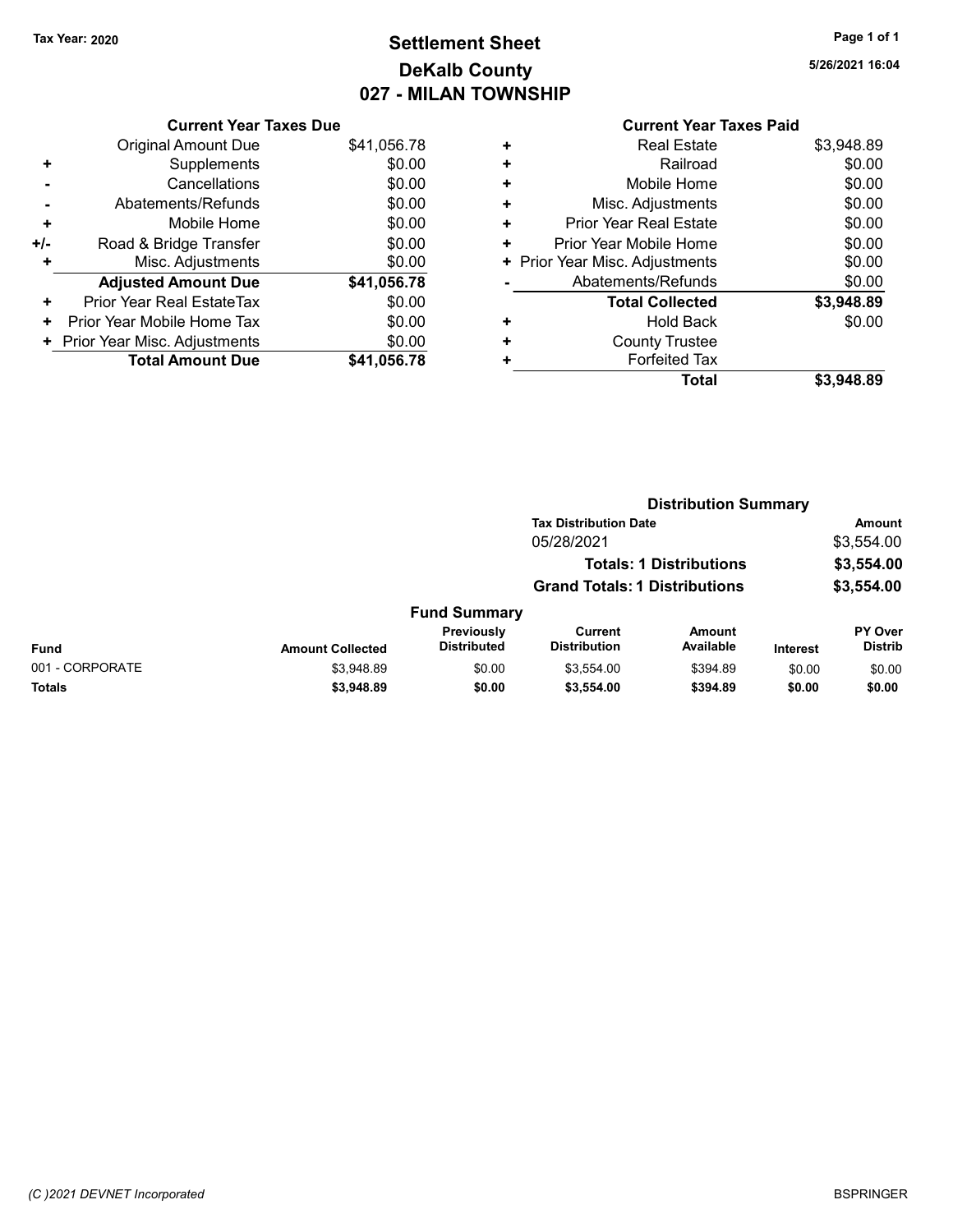## Tax Year: 2020 **Page 1 of 1 Settlement Sheet Constant Constant Constant Constant Constant Constant Constant Constant Constant Constant Constant Constant Page 1 of 1** DeKalb County 028 - MILAN ROAD & BRIDGE

5/26/2021 16:04

|     | <b>Current Year Taxes Due</b> |             |
|-----|-------------------------------|-------------|
|     | <b>Original Amount Due</b>    | \$67,747.54 |
| ٠   | Supplements                   | \$0.00      |
|     | Cancellations                 | \$0.00      |
|     | Abatements/Refunds            | \$0.00      |
| ٠   | Mobile Home                   | \$0.00      |
| +/- | Road & Bridge Transfer        | \$0.00      |
| ٠   | Misc. Adjustments             | \$0.00      |
|     | <b>Adjusted Amount Due</b>    | \$67,747.54 |
| ٠   | Prior Year Real EstateTax     | \$0.00      |
| ٠   | Prior Year Mobile Home Tax    | \$0.00      |
| ٠   | Prior Year Misc. Adjustments  | \$0.00      |
|     | <b>Total Amount Due</b>       | \$67.747.54 |

|   | Total                          | \$6,516.10 |
|---|--------------------------------|------------|
| ٠ | <b>Forfeited Tax</b>           |            |
| ٠ | <b>County Trustee</b>          |            |
| ٠ | <b>Hold Back</b>               | \$0.00     |
|   | <b>Total Collected</b>         | \$6,516.10 |
|   | Abatements/Refunds             | \$0.00     |
|   | + Prior Year Misc. Adjustments | \$0.00     |
| ٠ | Prior Year Mobile Home         | \$0.00     |
| ٠ | Prior Year Real Estate         | \$0.00     |
| ٠ | Misc. Adjustments              | \$0.00     |
| ٠ | Mobile Home                    | \$0.00     |
| ٠ | Railroad                       | \$0.00     |
| ٠ | <b>Real Estate</b>             | \$6,516.10 |
|   |                                |            |

|                             |                         |                                  | <b>Distribution Summary</b>           |                                |                 |                                  |
|-----------------------------|-------------------------|----------------------------------|---------------------------------------|--------------------------------|-----------------|----------------------------------|
|                             |                         |                                  | <b>Tax Distribution Date</b>          |                                |                 | <b>Amount</b>                    |
|                             |                         |                                  | 05/28/2021                            |                                |                 | \$5,864.49                       |
|                             |                         |                                  |                                       | <b>Totals: 1 Distributions</b> |                 | \$5,864.49                       |
|                             |                         |                                  | <b>Grand Totals: 1 Distributions</b>  |                                |                 | \$5,864.49                       |
|                             |                         | <b>Fund Summary</b>              |                                       |                                |                 |                                  |
| Fund                        | <b>Amount Collected</b> | Previously<br><b>Distributed</b> | <b>Current</b><br><b>Distribution</b> | <b>Amount</b><br>Available     | <b>Interest</b> | <b>PY Over</b><br><b>Distrib</b> |
| 007 - ROAD AND BRIDGE       | \$4.542.07              | \$0.00                           | \$4.087.86                            | \$454.21                       | \$0.00          | \$0.00                           |
| 008 - BRIDGE CONST W/COUNTY | \$469.41                | \$0.00                           | \$422.47                              | \$46.94                        | \$0.00          | \$0.00                           |
| 009 - PERMANENT ROAD        | \$1.504.62              | \$0.00                           | \$1.354.16                            | \$150.46                       | \$0.00          | \$0.00                           |
| Totals                      | \$6,516.10              | \$0.00                           | \$5,864.49                            | \$651.61                       | \$0.00          | \$0.00                           |
|                             |                         |                                  |                                       |                                |                 |                                  |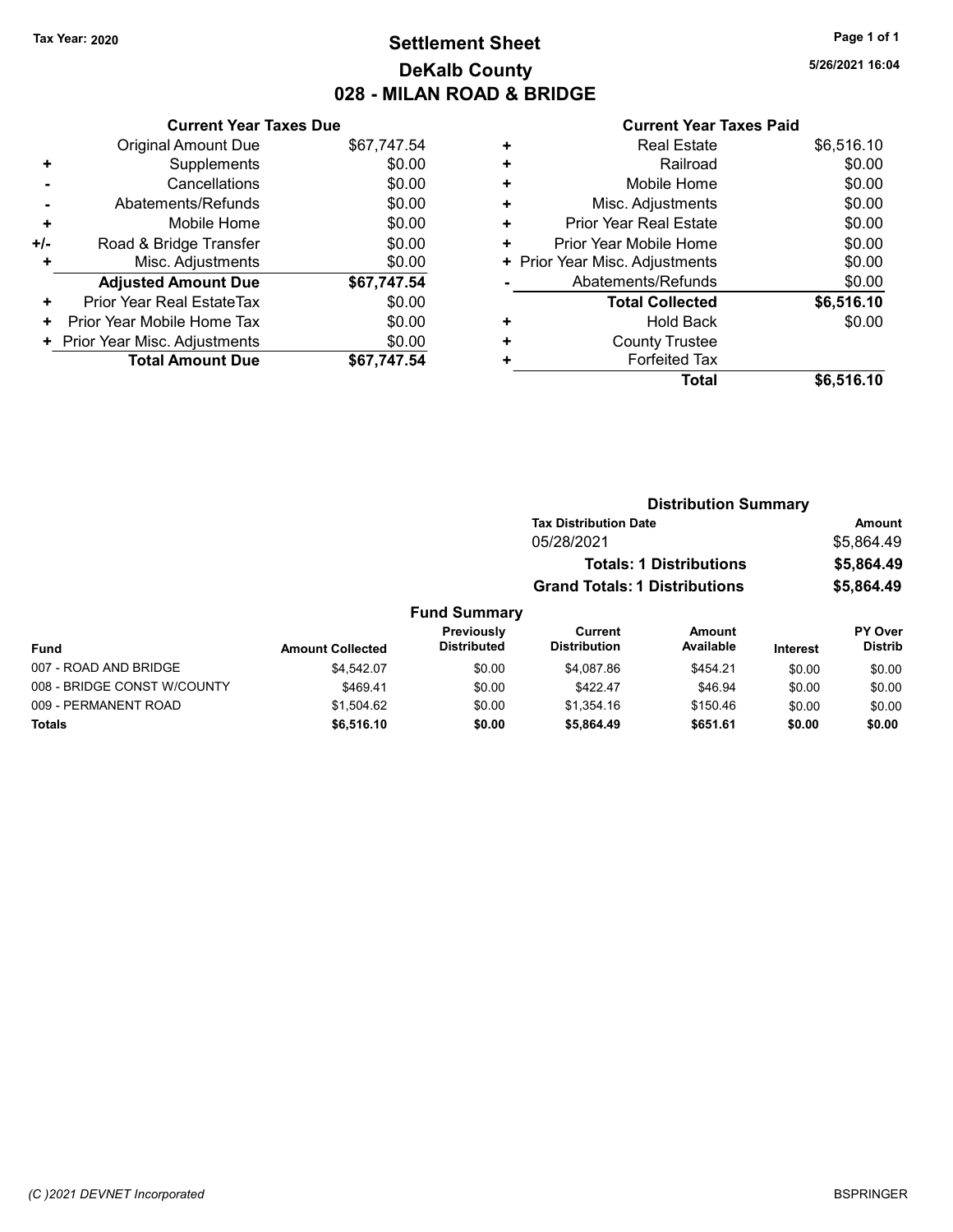## Tax Year: 2020 **Page 1 of 1 Settlement Sheet Constant Constant Constant Constant Constant Constant Constant Constant Constant Constant Constant Constant Page 1 of 1** DeKalb County 029 - PAW PAW TOWNSHIP

5/26/2021 16:04

|     | <b>Current Year Taxes Due</b> |             |  |  |  |  |
|-----|-------------------------------|-------------|--|--|--|--|
|     | Original Amount Due           | \$74,881.47 |  |  |  |  |
| ٠   | Supplements                   | \$0.00      |  |  |  |  |
|     | Cancellations                 | \$0.00      |  |  |  |  |
|     | Abatements/Refunds            | \$0.00      |  |  |  |  |
| ٠   | Mobile Home                   | \$0.00      |  |  |  |  |
| +/- | Road & Bridge Transfer        | \$0.00      |  |  |  |  |
| ٠   | Misc. Adjustments             | \$0.00      |  |  |  |  |
|     | <b>Adjusted Amount Due</b>    | \$74,881.47 |  |  |  |  |
| ٠   | Prior Year Real EstateTax     | \$0.00      |  |  |  |  |
| ٠   | Prior Year Mobile Home Tax    | \$0.00      |  |  |  |  |
| ٠   | Prior Year Misc. Adjustments  | \$0.00      |  |  |  |  |
|     | <b>Total Amount Due</b>       | \$74,881.47 |  |  |  |  |

|   | Total                          | \$6,529.53 |
|---|--------------------------------|------------|
| ٠ | <b>Forfeited Tax</b>           |            |
| ٠ | <b>County Trustee</b>          |            |
| ٠ | <b>Hold Back</b>               | \$0.00     |
|   | <b>Total Collected</b>         | \$6,529.53 |
|   | Abatements/Refunds             | \$0.00     |
|   | + Prior Year Misc. Adjustments | \$0.00     |
| ٠ | Prior Year Mobile Home         | \$0.00     |
| ٠ | <b>Prior Year Real Estate</b>  | \$0.00     |
| ÷ | Misc. Adjustments              | \$0.00     |
| ٠ | Mobile Home                    | \$0.00     |
| ٠ | Railroad                       | \$0.00     |
| ٠ | <b>Real Estate</b>             | \$6,529.53 |
|   |                                |            |

|                          | <b>Distribution Summary</b> |                                  |                                       |                                |                 |                           |
|--------------------------|-----------------------------|----------------------------------|---------------------------------------|--------------------------------|-----------------|---------------------------|
|                          |                             |                                  | <b>Tax Distribution Date</b>          |                                |                 | <b>Amount</b>             |
|                          |                             |                                  | 05/28/2021                            |                                |                 | \$5,876.58                |
|                          |                             |                                  |                                       | <b>Totals: 1 Distributions</b> |                 | \$5,876.58                |
|                          |                             |                                  | <b>Grand Totals: 1 Distributions</b>  |                                |                 | \$5,876.58                |
|                          |                             | <b>Fund Summary</b>              |                                       |                                |                 |                           |
| Fund                     | <b>Amount Collected</b>     | Previously<br><b>Distributed</b> | <b>Current</b><br><b>Distribution</b> | <b>Amount</b><br>Available     | <b>Interest</b> | PY Over<br><b>Distrib</b> |
| 001 - CORPORATE          | \$6.527.31                  | \$0.00                           | \$5.874.58                            | \$652.73                       | \$0.00          | \$0.00                    |
| 017 - CEMETERY           | \$1.11                      | \$0.00                           | \$1.00                                | \$0.11                         | \$0.00          | \$0.00                    |
| 034 - GENERAL ASSISTANCE | \$1.11                      | \$0.00                           | \$1.00                                | \$0.11                         | \$0.00          | \$0.00                    |
| Totals                   | \$6,529.53                  | \$0.00                           | \$5,876.58                            | \$652.95                       | \$0.00          | \$0.00                    |
|                          |                             |                                  |                                       |                                |                 |                           |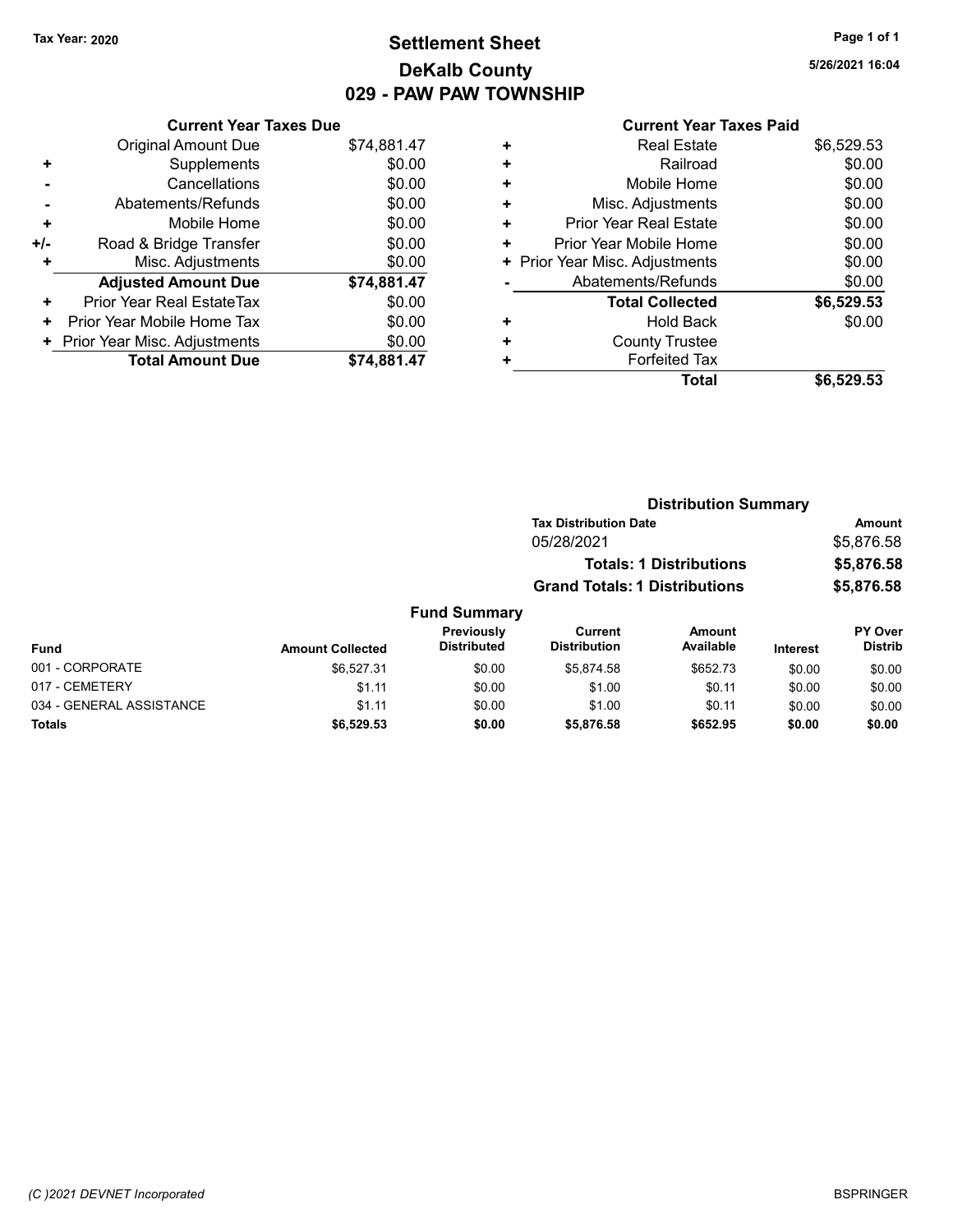### Tax Year: 2020 **Page 1 of 1 Settlement Sheet Constant Constant Constant Constant Constant Constant Constant Constant Constant Constant Constant Constant Page 1 of 1** DeKalb County 030 - PAW PAW ROAD & BRIDGE

5/26/2021 16:04

#### Current Year Taxes Paid

|     | <b>Current Year Taxes Due</b> |              |  |  |  |
|-----|-------------------------------|--------------|--|--|--|
|     | Original Amount Due           | \$103,281.81 |  |  |  |
| ٠   | Supplements                   | \$0.00       |  |  |  |
|     | Cancellations                 | \$0.00       |  |  |  |
|     | Abatements/Refunds            | \$0.00       |  |  |  |
| ٠   | Mobile Home                   | \$0.00       |  |  |  |
| +/- | Road & Bridge Transfer        | \$0.00       |  |  |  |
| ÷   | Misc. Adjustments             | \$0.00       |  |  |  |
|     | <b>Adjusted Amount Due</b>    | \$103,281.81 |  |  |  |
| ٠   | Prior Year Real EstateTax     | \$0.00       |  |  |  |
| ٠   | Prior Year Mobile Home Tax    | \$0.00       |  |  |  |
|     | Prior Year Misc. Adjustments  | \$0.00       |  |  |  |
|     | <b>Total Amount Due</b>       | \$103,281.81 |  |  |  |

|   | Total                          | \$9,005.97 |
|---|--------------------------------|------------|
| ٠ | <b>Forfeited Tax</b>           |            |
| ٠ | <b>County Trustee</b>          |            |
| ٠ | <b>Hold Back</b>               | \$0.00     |
|   | <b>Total Collected</b>         | \$9,005.97 |
|   | Abatements/Refunds             | \$0.00     |
|   | + Prior Year Misc. Adjustments | \$0.00     |
| ٠ | Prior Year Mobile Home         | \$0.00     |
| ٠ | Prior Year Real Estate         | \$0.00     |
| ٠ | Misc. Adjustments              | \$0.00     |
| ٠ | Mobile Home                    | \$0.00     |
| ÷ | Railroad                       | \$0.00     |
| ٠ | <b>Real Estate</b>             | \$9,005.97 |
|   |                                |            |

|                                         |                         |                                  | <b>Distribution Summary</b>           |                                |                 |                                  |  |
|-----------------------------------------|-------------------------|----------------------------------|---------------------------------------|--------------------------------|-----------------|----------------------------------|--|
|                                         |                         |                                  | <b>Tax Distribution Date</b>          |                                |                 | Amount                           |  |
|                                         |                         |                                  | 05/28/2021                            |                                |                 | \$8,105.39                       |  |
|                                         |                         |                                  |                                       | <b>Totals: 1 Distributions</b> |                 | \$8,105.39                       |  |
|                                         |                         |                                  | <b>Grand Totals: 1 Distributions</b>  |                                |                 | \$8,105.39                       |  |
|                                         |                         | <b>Fund Summary</b>              |                                       |                                |                 |                                  |  |
| <b>Fund</b>                             | <b>Amount Collected</b> | Previously<br><b>Distributed</b> | <b>Current</b><br><b>Distribution</b> | <b>Amount</b><br>Available     | <b>Interest</b> | <b>PY Over</b><br><b>Distrib</b> |  |
| 007 - ROAD AND BRIDGE                   | \$4,478.21              | \$0.00                           | \$4,030.39                            | \$447.82                       | \$0.00          | \$0.00                           |  |
| 009 - PERMANENT ROAD                    | \$3,415.14              | \$0.00                           | \$3,073.63                            | \$341.51                       | \$0.00          | \$0.00                           |  |
| 010 - EQUIPMENT AND BUILDING            | \$469.34                | \$0.00                           | \$422.41                              | \$46.93                        | \$0.00          | \$0.00                           |  |
| 027 - AUDIT                             | \$68.58                 | \$0.00                           | \$61.72                               | \$6.86                         | \$0.00          | \$0.00                           |  |
| 035 - TORT JUDGEMENTS/LIABILITY<br>INS. | \$453.25                | \$0.00                           | \$407.93                              | \$45.32                        | \$0.00          | \$0.00                           |  |
| 047 - SOCIAL SECURITY                   | \$121.45                | \$0.00                           | \$109.31                              | \$12.14                        | \$0.00          | \$0.00                           |  |
| <b>Totals</b>                           | \$9,005.97              | \$0.00                           | \$8,105.39                            | \$900.58                       | \$0.00          | \$0.00                           |  |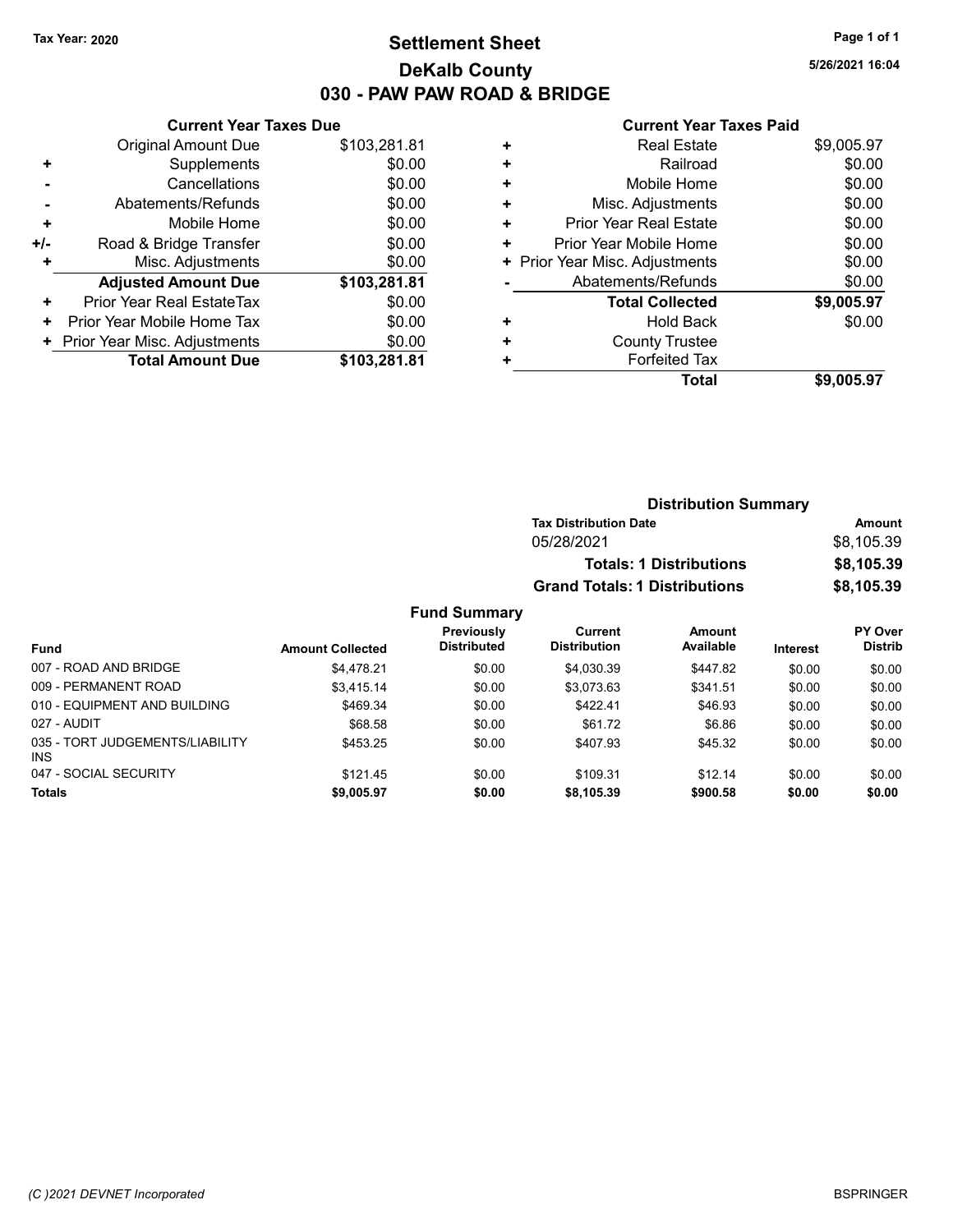# Tax Year: 2020 **Page 1 of 1 Settlement Sheet Constant Constant Constant Constant Constant Constant Constant Constant Constant Constant Constant Constant Page 1 of 1** DeKalb County 031 - PIERCE TOWNSHIP

5/26/2021 16:04

#### Current Year Taxes Paid

|     | <b>Current Year Taxes Due</b> |             |  |  |  |
|-----|-------------------------------|-------------|--|--|--|
|     | Original Amount Due           | \$62,569.77 |  |  |  |
| ٠   | Supplements                   | \$0.00      |  |  |  |
|     | Cancellations                 | \$0.00      |  |  |  |
|     | Abatements/Refunds            | \$0.00      |  |  |  |
| ٠   | Mobile Home                   | \$0.00      |  |  |  |
| +/- | Road & Bridge Transfer        | \$0.00      |  |  |  |
| ÷   | Misc. Adjustments             | \$0.00      |  |  |  |
|     | <b>Adjusted Amount Due</b>    | \$62,569.77 |  |  |  |
| ٠   | Prior Year Real EstateTax     | \$0.00      |  |  |  |
| ٠   | Prior Year Mobile Home Tax    | \$0.00      |  |  |  |
| ٠   | Prior Year Misc. Adjustments  | \$0.00      |  |  |  |
|     | <b>Total Amount Due</b>       | \$62.569.77 |  |  |  |

|   | Total                         | \$10,882.79 |
|---|-------------------------------|-------------|
| ٠ | <b>Forfeited Tax</b>          |             |
| ٠ | <b>County Trustee</b>         |             |
| ٠ | <b>Hold Back</b>              | \$0.00      |
|   | <b>Total Collected</b>        | \$10,882.79 |
|   | Abatements/Refunds            | \$0.00      |
| ٠ | Prior Year Misc. Adjustments  | \$0.00      |
| ٠ | Prior Year Mobile Home        | \$0.00      |
| ٠ | <b>Prior Year Real Estate</b> | \$0.00      |
| ٠ | Misc. Adjustments             | \$0.00      |
| ٠ | Mobile Home                   | \$0.00      |
| ٠ | Railroad                      | \$0.00      |
| ٠ | <b>Real Estate</b>            | \$10,882.79 |
|   |                               |             |

|                                         |                         |                                  | <b>Distribution Summary</b>          |                                |                 |                           |
|-----------------------------------------|-------------------------|----------------------------------|--------------------------------------|--------------------------------|-----------------|---------------------------|
|                                         |                         |                                  | <b>Tax Distribution Date</b>         |                                |                 | Amount                    |
|                                         |                         |                                  | 05/28/2021                           |                                |                 | \$9,794.52                |
|                                         |                         |                                  |                                      | <b>Totals: 1 Distributions</b> |                 | \$9,794.52                |
|                                         |                         |                                  | <b>Grand Totals: 1 Distributions</b> |                                |                 | \$9,794.52                |
|                                         |                         | <b>Fund Summary</b>              |                                      |                                |                 |                           |
| <b>Fund</b>                             | <b>Amount Collected</b> | Previously<br><b>Distributed</b> | Current<br><b>Distribution</b>       | Amount<br>Available            | <b>Interest</b> | PY Over<br><b>Distrib</b> |
| 001 - CORPORATE                         | \$8,116.90              | \$0.00                           | \$7,305.21                           | \$811.69                       | \$0.00          | \$0.00                    |
| $005 - I. M. R. F.$                     | \$782.74                | \$0.00                           | \$704.47                             | \$78.27                        | \$0.00          | \$0.00                    |
| 027 - AUDIT                             | \$199.93                | \$0.00                           | \$179.94                             | \$19.99                        | \$0.00          | \$0.00                    |
| 035 - TORT JUDGEMENTS/LIABILITY<br>INS. | \$713.20                | \$0.00                           | \$641.88                             | \$71.32                        | \$0.00          | \$0.00                    |
| 047 - SOCIAL SECURITY                   | \$548.05                | \$0.00                           | \$493.25                             | \$54.80                        | \$0.00          | \$0.00                    |

054 - GENERAL ASSISTANCE 60.00 \$521.97 \$0.00 \$469.77 \$52.20 \$0.00 \$0.00 Totals \$0.00 \$0.00 \$10,882.79 \$0.00 \$9,794.52 \$1,088.27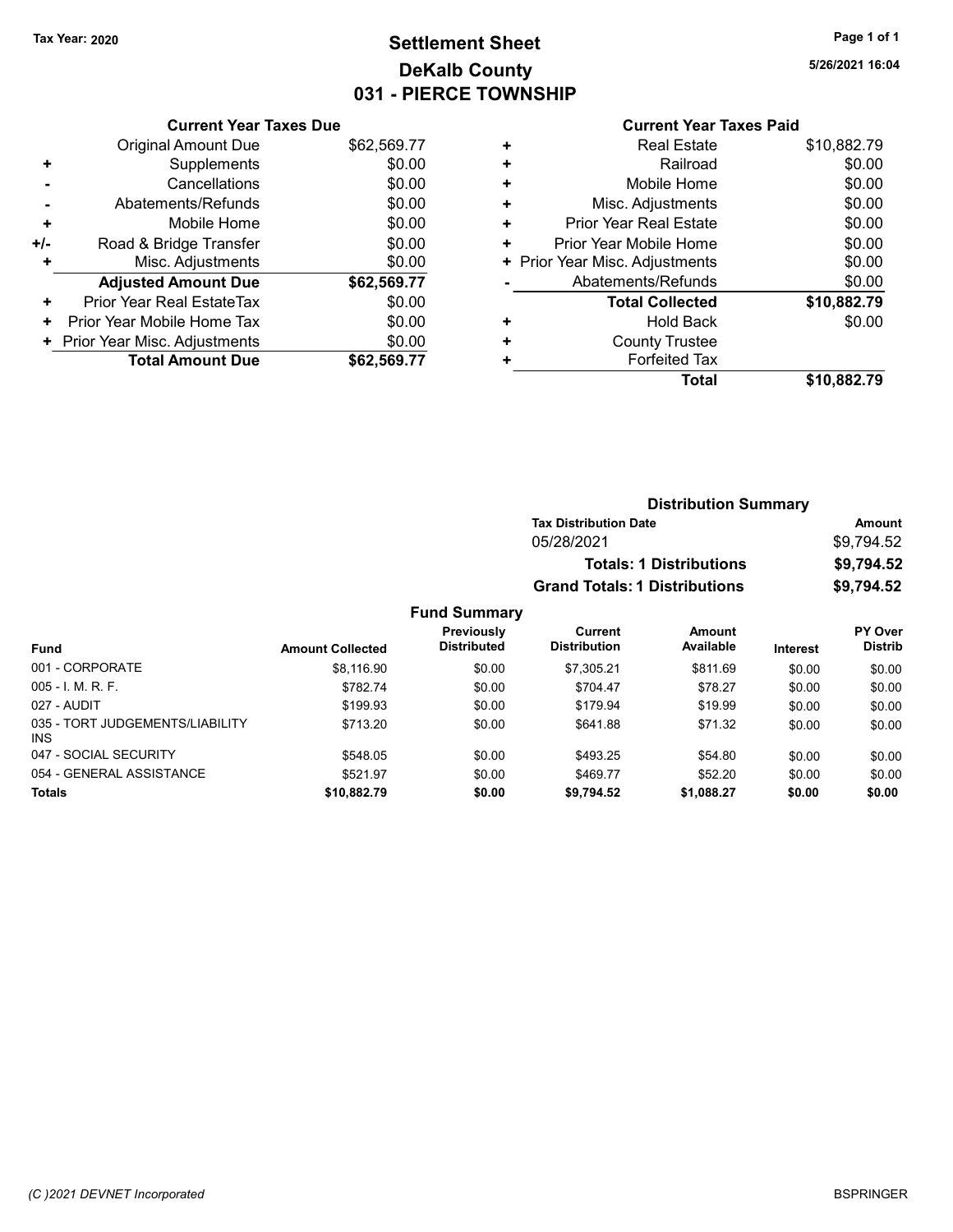## Tax Year: 2020 **Page 1 of 1 Settlement Sheet Constant Constant Constant Constant Constant Constant Constant Constant Constant Constant Constant Constant Page 1 of 1** DeKalb County 032 - PIERCE ROAD & BRIDGE

5/26/2021 16:04

|     | <b>Current Year Taxes Due</b> |              |  |  |  |
|-----|-------------------------------|--------------|--|--|--|
|     | Original Amount Due           | \$184,510.46 |  |  |  |
| ٠   | Supplements                   | \$0.00       |  |  |  |
|     | Cancellations                 | \$0.00       |  |  |  |
|     | Abatements/Refunds            | \$0.00       |  |  |  |
| ٠   | Mobile Home                   | \$0.00       |  |  |  |
| +/- | Road & Bridge Transfer        | \$0.00       |  |  |  |
| ٠   | Misc. Adjustments             | \$0.00       |  |  |  |
|     | <b>Adjusted Amount Due</b>    | \$184,510.46 |  |  |  |
| ٠   | Prior Year Real EstateTax     | \$0.00       |  |  |  |
| ٠   | Prior Year Mobile Home Tax    | \$0.00       |  |  |  |
| ٠   | Prior Year Misc. Adjustments  | \$0.00       |  |  |  |
|     | <b>Total Amount Due</b>       | \$184.510.46 |  |  |  |

|   | Total                          | \$32,091.96 |
|---|--------------------------------|-------------|
| ٠ | <b>Forfeited Tax</b>           |             |
| ٠ | <b>County Trustee</b>          |             |
| ٠ | <b>Hold Back</b>               | \$0.00      |
|   | <b>Total Collected</b>         | \$32,091.96 |
|   | Abatements/Refunds             | \$0.00      |
|   | + Prior Year Misc. Adjustments | \$0.00      |
| ٠ | Prior Year Mobile Home         | \$0.00      |
| ٠ | <b>Prior Year Real Estate</b>  | \$0.00      |
| ٠ | Misc. Adjustments              | \$0.00      |
| ٠ | Mobile Home                    | \$0.00      |
| ٠ | Railroad                       | \$0.00      |
| ٠ | <b>Real Estate</b>             | \$32,091.96 |
|   |                                |             |

|          |                                  |                                      | <b>Distribution Summary</b>    |                 |                                  |
|----------|----------------------------------|--------------------------------------|--------------------------------|-----------------|----------------------------------|
|          |                                  | <b>Tax Distribution Date</b>         |                                |                 | Amount                           |
|          |                                  | 05/28/2021                           |                                |                 | \$28,882.77                      |
|          |                                  |                                      | <b>Totals: 1 Distributions</b> |                 | \$28,882.77                      |
|          |                                  | <b>Grand Totals: 1 Distributions</b> |                                |                 | \$28,882.77                      |
|          | <b>Fund Summary</b>              |                                      |                                |                 |                                  |
| ollected | Previously<br><b>Distributed</b> | Current<br><b>Distribution</b>       | Amount<br>Available            | <b>Interest</b> | <b>PY Over</b><br><b>Distrib</b> |

| Fund                         | <b>Amount Collected</b> | <b>Distributed</b> | <b>Distribution</b> | Available  | <b>Interest</b> | <b>Distrib</b> |
|------------------------------|-------------------------|--------------------|---------------------|------------|-----------------|----------------|
| $005 - 1$ , M, R, F,         | \$23.49                 | \$0.00             | \$21.14             | \$2.35     | \$0.00          | \$0.00         |
| 007 - ROAD AND BRIDGE        | \$22.828.58             | \$0.00             | \$20.545.72         | \$2,282.86 | \$0.00          | \$0.00         |
| 008 - BRIDGE CONST W/COUNTY  | \$1.813.65              | \$0.00             | \$1.632.29          | \$181.36   | \$0.00          | \$0.00         |
| 009 - PERMANENT ROAD         | \$5.922.92              | \$0.00             | \$5.330.63          | \$592.29   | \$0.00          | \$0.00         |
| 010 - EQUIPMENT AND BUILDING | \$1.270.81              | \$0.00             | \$1.143.73          | \$127.08   | \$0.00          | \$0.00         |
| 047 - SOCIAL SECURITY        | \$232.51                | \$0.00             | \$209.26            | \$23.25    | \$0.00          | \$0.00         |
| <b>Totals</b>                | \$32,091.96             | \$0.00             | \$28,882.77         | \$3,209.19 | \$0.00          | \$0.00         |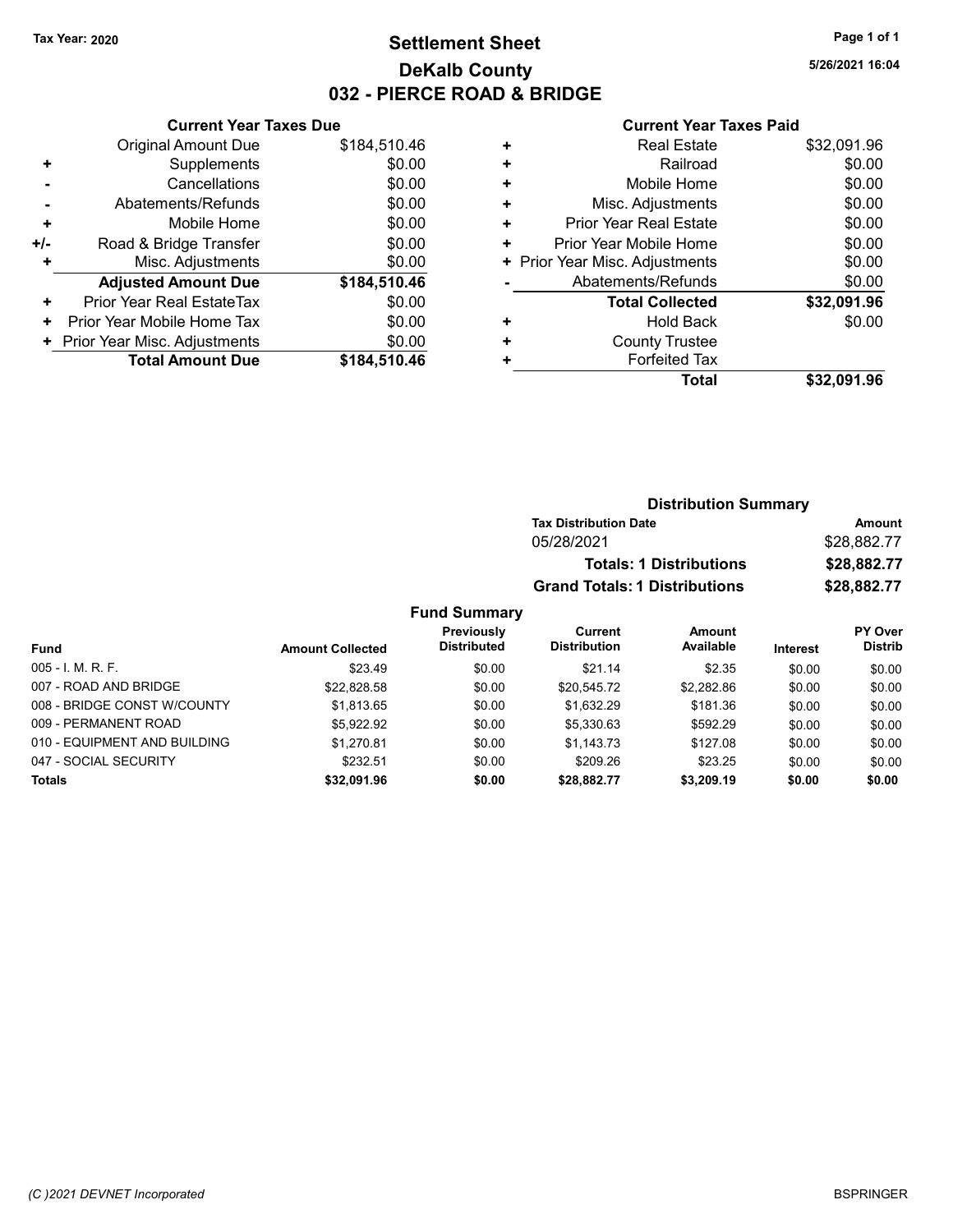## Tax Year: 2020 **Page 1 of 1 Settlement Sheet Constant Constant Constant Constant Constant Constant Constant Constant Constant Constant Constant Constant Page 1 of 1** DeKalb County 033 - SANDWICH TOWNSHIP

5/26/2021 16:04

#### Current Year Taxes Due

|       | VUITEIIL I GAI TAAGS DUG       |              |
|-------|--------------------------------|--------------|
|       | Original Amount Due            | \$279,255.79 |
| ٠     | Supplements                    | \$935.20     |
|       | Cancellations                  | \$1,075.99   |
|       | Abatements/Refunds             | \$0.00       |
| ٠     | Mobile Home                    | \$0.00       |
| $+/-$ | Road & Bridge Transfer         | \$0.00       |
|       | Misc. Adjustments              | \$0.00       |
|       | <b>Adjusted Amount Due</b>     | \$279,115.00 |
| ٠     | Prior Year Real EstateTax      | \$0.00       |
| ٠     | Prior Year Mobile Home Tax     | \$0.00       |
|       | + Prior Year Misc. Adjustments | \$0.00       |
|       | <b>Total Amount Due</b>        | \$279,115.00 |
|       |                                |              |

#### Current Year Taxes Paid

| ٠ | <b>Real Estate</b>             | \$32,891.70 |
|---|--------------------------------|-------------|
| ٠ | Railroad                       | \$0.00      |
| ٠ | Mobile Home                    | \$0.00      |
| ٠ | Misc. Adjustments              | \$0.00      |
| ٠ | Prior Year Real Estate         | \$0.00      |
| ٠ | Prior Year Mobile Home         | \$0.00      |
|   | + Prior Year Misc. Adjustments | \$0.00      |
|   | Abatements/Refunds             | \$0.00      |
|   | <b>Total Collected</b>         | \$32,891.70 |
| ٠ | <b>Hold Back</b>               | \$0.00      |
| ٠ | <b>County Trustee</b>          |             |
|   | <b>Forfeited Tax</b>           |             |
|   | Total                          | \$32.891.70 |
|   |                                |             |

### Distribution Summary Tax Distribution Date **Amount** 05/28/2021 \$29,602.53 Totals: 1 Distributions \$29,602.53 Grand Totals: 1 Distributions \$29,602.53 Fund Summary

| Fund                     | <b>Amount Collected</b> | Previously<br><b>Distributed</b> | Current<br><b>Distribution</b> | Amount<br>Available | <b>Interest</b> | <b>PY Over</b><br><b>Distrib</b> |
|--------------------------|-------------------------|----------------------------------|--------------------------------|---------------------|-----------------|----------------------------------|
| 001 - CORPORATE          | \$17.998.97             | \$0.00                           | \$16,199.07                    | \$1.799.90          | \$0.00          | \$0.00                           |
| $005 - I. M. R. F.$      | \$1.766.94              | \$0.00                           | \$1.590.25                     | \$176.69            | \$0.00          | \$0.00                           |
| 017 - CEMETERY           | \$11.767.76             | \$0.00                           | \$10.590.98                    | \$1.176.78          | \$0.00          | \$0.00                           |
| 047 - SOCIAL SECURITY    | \$1.297.54              | \$0.00                           | \$1.167.79                     | \$129.75            | \$0.00          | \$0.00                           |
| 054 - GENERAL ASSISTANCE | \$60.49                 | \$0.00                           | \$54.44                        | \$6.05              | \$0.00          | \$0.00                           |
| <b>Totals</b>            | \$32.891.70             | \$0.00                           | \$29,602.53                    | \$3,289.17          | \$0.00          | \$0.00                           |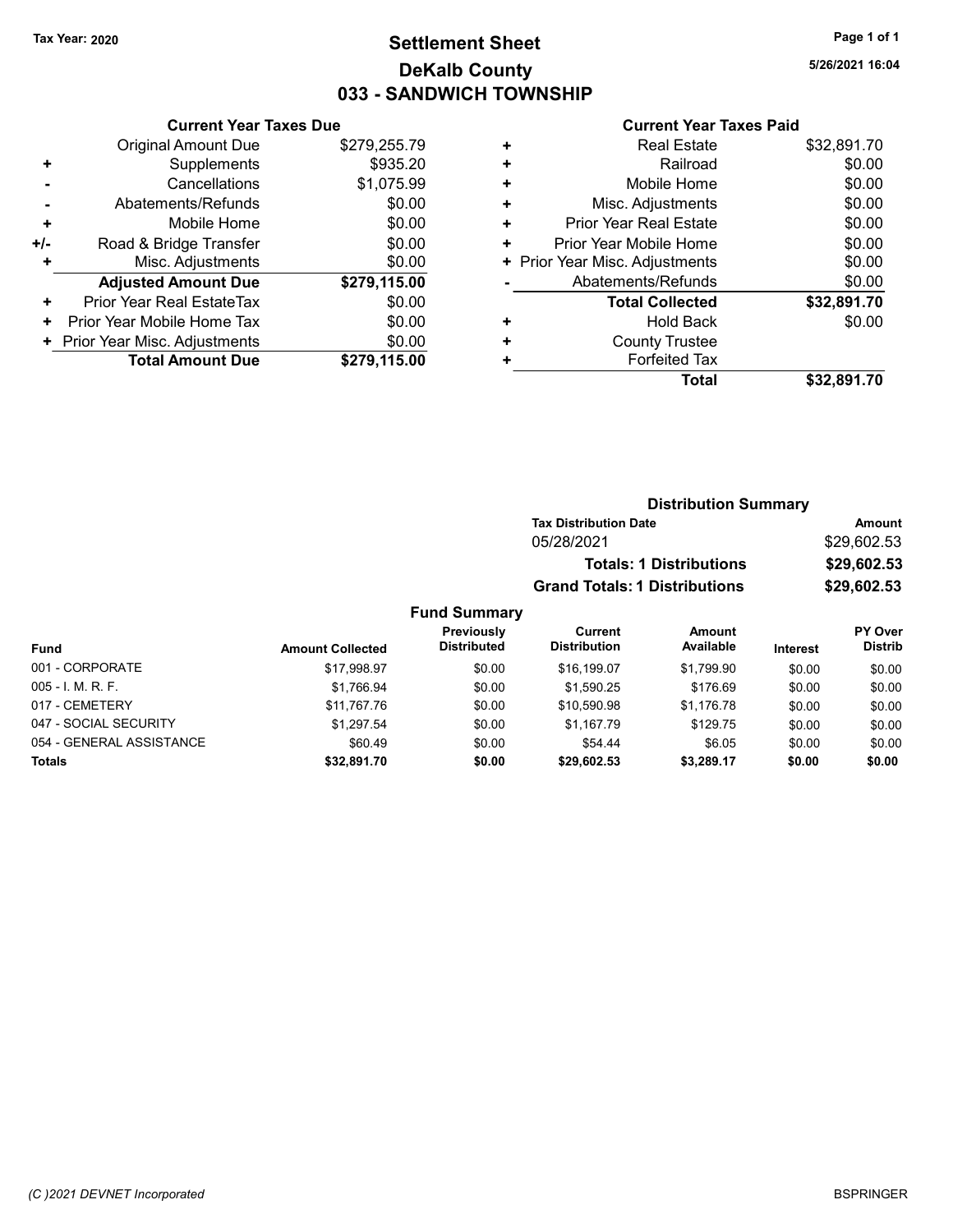### Tax Year: 2020 **Page 1 of 1 Settlement Sheet Constant Constant Constant Constant Constant Constant Constant Constant Constant Constant Constant Constant Page 1 of 1** DeKalb County 034 - SANDWICH PUBLIC LIBRARY DISTRICT

5/26/2021 16:04

### Current Year Taxes Paid

|       | <b>Current Year Taxes Due</b> |              |
|-------|-------------------------------|--------------|
|       | Original Amount Due           | \$610,866.74 |
| ٠     | Supplements                   | \$2,045.71   |
|       | Cancellations                 | \$2,353.69   |
|       | Abatements/Refunds            | \$0.00       |
| ٠     | Mobile Home                   | \$0.00       |
| $+/-$ | Road & Bridge Transfer        | \$0.00       |
| ٠     | Misc. Adjustments             | \$0.00       |
|       | <b>Adjusted Amount Due</b>    | \$610,558.76 |
| ٠     | Prior Year Real EstateTax     | \$0.00       |
| ٠     | Prior Year Mobile Home Tax    | \$0.00       |
| ÷.    | Prior Year Misc. Adjustments  | \$0.00       |
|       | <b>Total Amount Due</b>       | \$610,558.76 |

|   | Total                         | \$71.949.65 |
|---|-------------------------------|-------------|
|   | <b>Forfeited Tax</b>          |             |
| ٠ | <b>County Trustee</b>         |             |
| ٠ | <b>Hold Back</b>              | \$0.00      |
|   | <b>Total Collected</b>        | \$71,949.65 |
|   | Abatements/Refunds            | \$0.00      |
| ٠ | Prior Year Misc. Adjustments  | \$0.00      |
| ٠ | Prior Year Mobile Home        | \$0.00      |
| ٠ | <b>Prior Year Real Estate</b> | \$0.00      |
| ٠ | Misc. Adjustments             | \$0.00      |
| ٠ | Mobile Home                   | \$0.00      |
| ٠ | Railroad                      | \$0.00      |
| ٠ | <b>Real Estate</b>            | \$71,949.65 |
|   |                               |             |

| <b>Distribution Summary</b>          |             |
|--------------------------------------|-------------|
| <b>Tax Distribution Date</b>         | Amount      |
| 05/28/2021                           | \$64.754.68 |
| <b>Totals: 1 Distributions</b>       | \$64,754.68 |
| <b>Grand Totals: 1 Distributions</b> | \$64,754.68 |

### Fund Summary

|                                         |                         | Previously         | Current             | Amount     |                 | <b>PY Over</b> |
|-----------------------------------------|-------------------------|--------------------|---------------------|------------|-----------------|----------------|
| Fund                                    | <b>Amount Collected</b> | <b>Distributed</b> | <b>Distribution</b> | Available  | <b>Interest</b> | <b>Distrib</b> |
| 001 - CORPORATE                         | \$39,984.37             | \$0.00             | \$35,985.93         | \$3,998.44 | \$0.00          | \$0.00         |
| 003 - BONDS AND INTEREST                | \$24,561.74             | \$0.00             | \$22,105.57         | \$2,456.17 | \$0.00          | \$0.00         |
| 004 - OPERATIONS & MAINTENANCE          | \$4.003.21              | \$0.00             | \$3.602.89          | \$400.32   | \$0.00          | \$0.00         |
| $005 - I$ , M, R, F,                    | \$1,685.56              | \$0.00             | \$1,517.00          | \$168.56   | \$0.00          | \$0.00         |
| 027 - AUDIT                             | \$396.37                | \$0.00             | \$356.73            | \$39.64    | \$0.00          | \$0.00         |
| 035 - TORT JUDGEMENTS/LIABILITY<br>INS. | \$0.00                  | \$0.00             | \$0.00              | \$0.00     | \$0.00          | \$0.00         |
| 047 - SOCIAL SECURITY                   | \$1.318.40              | \$0.00             | \$1,186.56          | \$131.84   | \$0.00          | \$0.00         |
| <b>Totals</b>                           | \$71,949.65             | \$0.00             | \$64,754.68         | \$7,194.97 | \$0.00          | \$0.00         |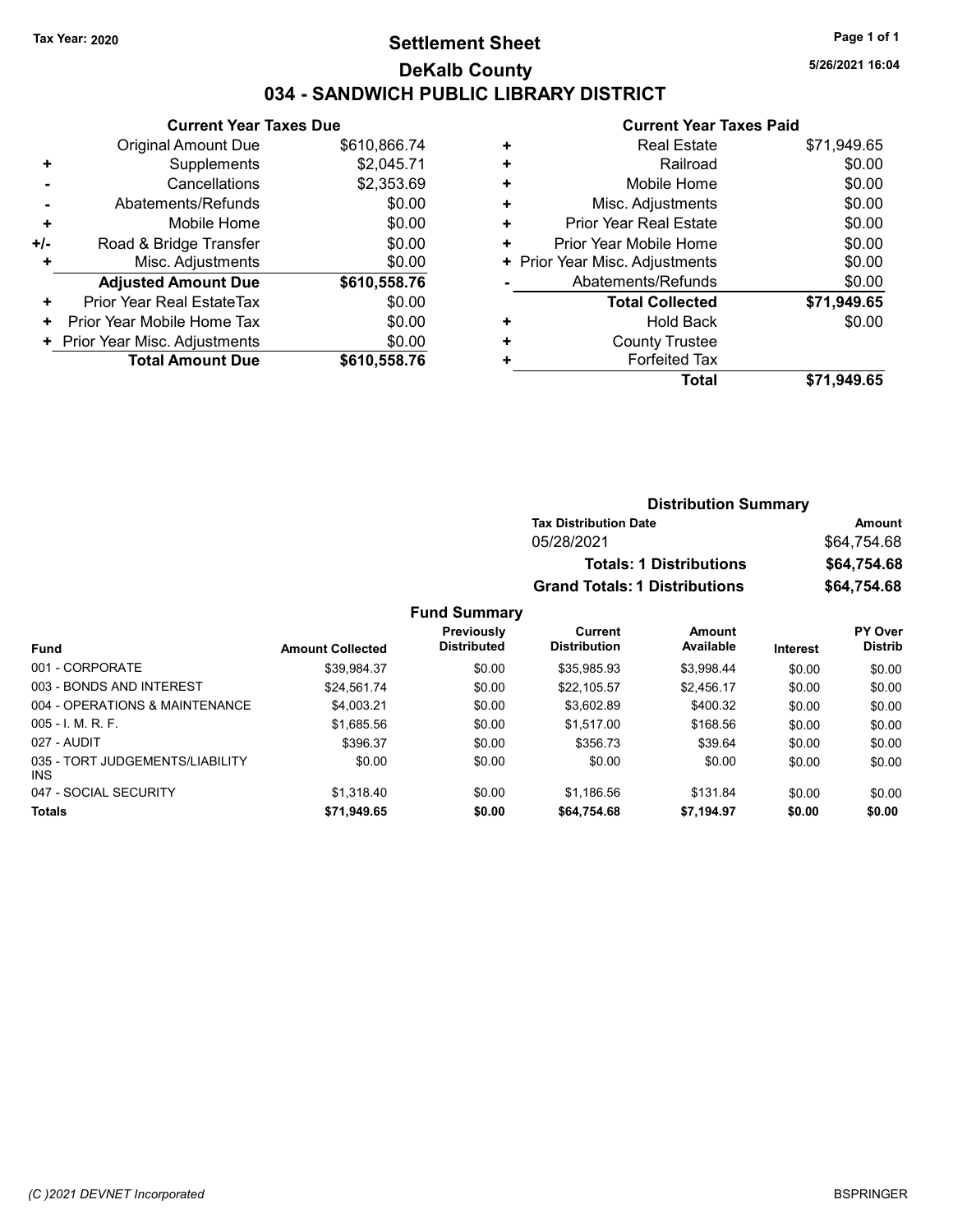### Tax Year: 2020 **Page 1 of 1 Settlement Sheet Constant Constant Constant Constant Constant Constant Constant Constant Constant Constant Constant Constant Page 1 of 1** DeKalb County 035 - SANDWICH ROAD & BRIDGE

5/26/2021 16:04

| \$262,536.55<br>Original Amount Due<br>\$805.95<br>Supplements<br>٠<br>\$927.27<br>Cancellations<br>\$0.00<br>Abatements/Refunds<br>\$0.00<br>Mobile Home<br>٠<br>(\$2,576.37)<br>Road & Bridge Transfer<br>+/-<br>\$0.00<br>Misc. Adjustments<br>\$259,838.86<br><b>Adjusted Amount Due</b><br>\$0.00<br>Prior Year Real EstateTax<br>÷<br>\$0.00<br>Prior Year Mobile Home Tax<br>٠<br>\$0.00<br>Prior Year Misc. Adjustments | <b>Current Year Taxes Due</b> |              |
|---------------------------------------------------------------------------------------------------------------------------------------------------------------------------------------------------------------------------------------------------------------------------------------------------------------------------------------------------------------------------------------------------------------------------------|-------------------------------|--------------|
|                                                                                                                                                                                                                                                                                                                                                                                                                                 |                               |              |
|                                                                                                                                                                                                                                                                                                                                                                                                                                 |                               |              |
|                                                                                                                                                                                                                                                                                                                                                                                                                                 |                               |              |
|                                                                                                                                                                                                                                                                                                                                                                                                                                 |                               |              |
|                                                                                                                                                                                                                                                                                                                                                                                                                                 |                               |              |
|                                                                                                                                                                                                                                                                                                                                                                                                                                 |                               |              |
|                                                                                                                                                                                                                                                                                                                                                                                                                                 |                               |              |
|                                                                                                                                                                                                                                                                                                                                                                                                                                 |                               |              |
|                                                                                                                                                                                                                                                                                                                                                                                                                                 |                               |              |
|                                                                                                                                                                                                                                                                                                                                                                                                                                 |                               |              |
|                                                                                                                                                                                                                                                                                                                                                                                                                                 |                               |              |
|                                                                                                                                                                                                                                                                                                                                                                                                                                 | <b>Total Amount Due</b>       | \$259,838.86 |

|   | Total                          | \$28.345.89 |
|---|--------------------------------|-------------|
|   | <b>Forfeited Tax</b>           |             |
| ٠ | <b>County Trustee</b>          |             |
| ٠ | <b>Hold Back</b>               | \$0.00      |
|   | <b>Total Collected</b>         | \$28,345.89 |
|   | Abatements/Refunds             | \$0.00      |
|   | + Prior Year Misc. Adjustments | \$0.00      |
| ٠ | Prior Year Mobile Home         | \$0.00      |
| ٠ | <b>Prior Year Real Estate</b>  | \$0.00      |
| ٠ | Misc. Adjustments              | \$0.00      |
| ٠ | Mobile Home                    | \$0.00      |
| ٠ | Railroad                       | \$0.00      |
| ٠ | <b>Real Estate</b>             | \$28,345.89 |
|   |                                |             |

|                     | <b>Road and Bridge Summary</b> |                     | <b>Distribution Summary</b>          |             |
|---------------------|--------------------------------|---------------------|--------------------------------------|-------------|
| <b>Municipality</b> | Amt. Due                       | Amt. Distrib.       | <b>Tax Distribution Date</b>         | Amount      |
| CITY OF SANDWICH    | \$21,811.67                    | \$2,576.37          | 05/28/2021                           | \$25,511.30 |
| <b>Totals</b>       | \$21,811.67                    | \$2,576.37          | <b>Totals: 1 Distributions</b>       | \$25,511.30 |
|                     |                                |                     | <b>Grand Totals: 1 Distributions</b> | \$25,511.30 |
|                     |                                | <b>Fund Summary</b> |                                      |             |

| <b>Fund</b>                  | <b>Amount Collected</b> | Previously<br><b>Distributed</b> | Current<br><b>Distribution</b> | <b>Amount</b><br>Available | <b>Interest</b> | <b>PY Over</b><br><b>Distrib</b> |
|------------------------------|-------------------------|----------------------------------|--------------------------------|----------------------------|-----------------|----------------------------------|
| 007 - ROAD AND BRIDGE        | \$3.314.79              | \$0.00                           | \$2.983.31                     | \$331.48                   | \$0.00          | \$0.00                           |
| 009 - PERMANENT ROAD         | \$22.438.09             | \$0.00                           | \$20.194.28                    | \$2.243.81                 | \$0.00          | \$0.00                           |
| 010 - EQUIPMENT AND BUILDING | \$2,357.29              | \$0.00                           | \$2.121.56                     | \$235.73                   | \$0.00          | \$0.00                           |
| 047 - SOCIAL SECURITY        | \$235.72                | \$0.00                           | \$212.15                       | \$23.57                    | \$0.00          | \$0.00                           |
| <b>Totals</b>                | \$28,345.89             | \$0.00                           | \$25,511.30                    | \$2,834.59                 | \$0.00          | \$0.00                           |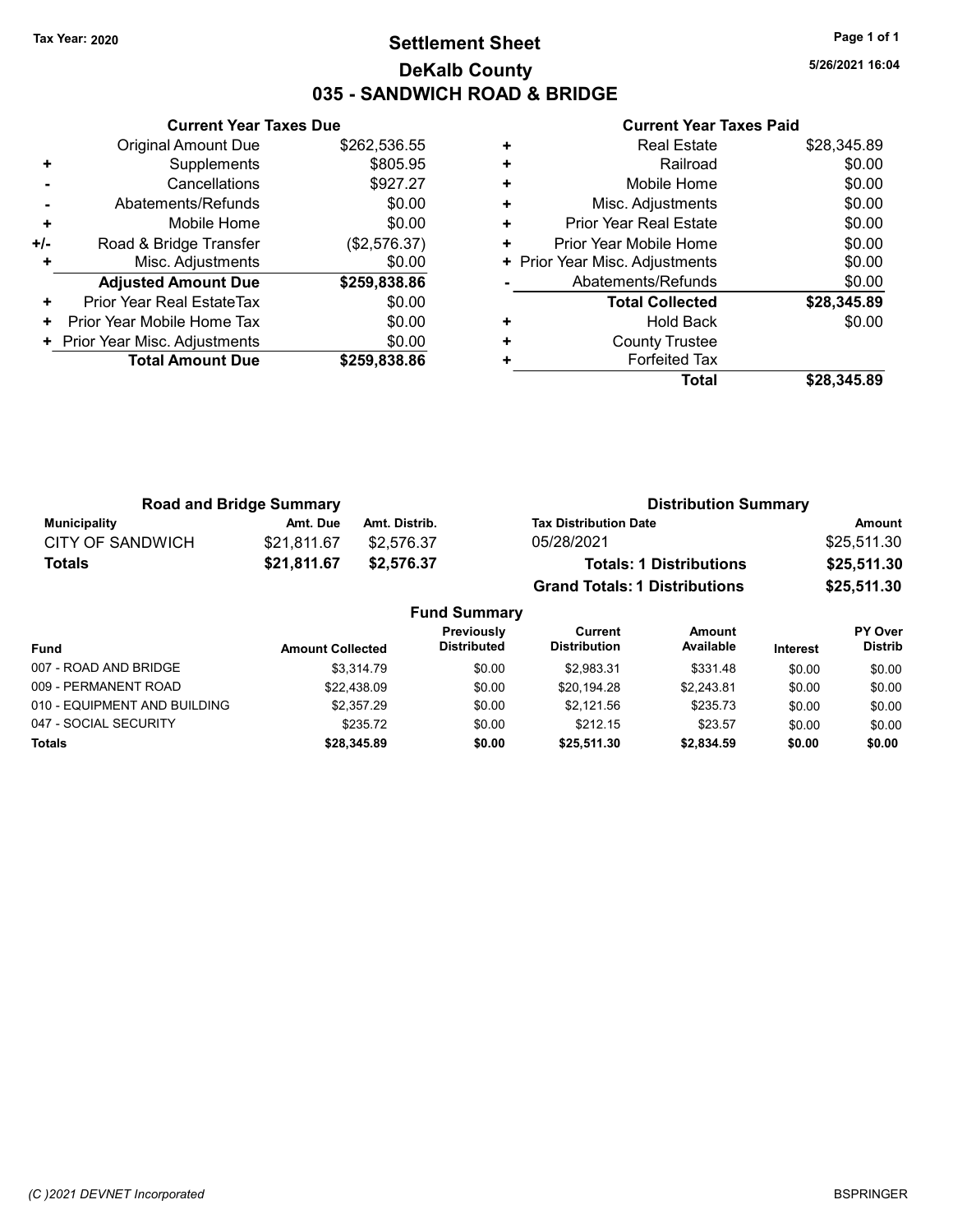## Tax Year: 2020 **Page 1 of 1 Settlement Sheet Constant Constant Constant Constant Constant Constant Constant Constant Constant Constant Constant Constant Page 1 of 1** DeKalb County 036 - SHABBONA TOWNSHIP

5/26/2021 16:04

|     | <b>Current Year Taxes Due</b> |              |  |  |  |  |  |
|-----|-------------------------------|--------------|--|--|--|--|--|
|     | <b>Original Amount Due</b>    | \$101,002.69 |  |  |  |  |  |
| ٠   | Supplements                   | \$103.55     |  |  |  |  |  |
|     | Cancellations                 | \$144.60     |  |  |  |  |  |
|     | \$0.00<br>Abatements/Refunds  |              |  |  |  |  |  |
| ٠   | \$0.00<br>Mobile Home         |              |  |  |  |  |  |
| +/- | Road & Bridge Transfer        | \$0.00       |  |  |  |  |  |
| ÷   | Misc. Adjustments             | \$0.00       |  |  |  |  |  |
|     | <b>Adjusted Amount Due</b>    | \$100,961.64 |  |  |  |  |  |
| ٠   | Prior Year Real EstateTax     | \$0.00       |  |  |  |  |  |
| ٠   | Prior Year Mobile Home Tax    | \$0.00       |  |  |  |  |  |
| ٠   | Prior Year Misc. Adjustments  | \$0.00       |  |  |  |  |  |
|     | <b>Total Amount Due</b>       | \$100,961.64 |  |  |  |  |  |

|   | Total                         | \$10,165.35 |
|---|-------------------------------|-------------|
| ٠ | <b>Forfeited Tax</b>          |             |
| ٠ | <b>County Trustee</b>         |             |
| ٠ | <b>Hold Back</b>              | \$0.00      |
|   | <b>Total Collected</b>        | \$10,165.35 |
|   | Abatements/Refunds            | \$0.00      |
| ٠ | Prior Year Misc. Adjustments  | \$0.00      |
| ٠ | Prior Year Mobile Home        | \$0.00      |
| ٠ | <b>Prior Year Real Estate</b> | \$0.00      |
| ٠ | Misc. Adjustments             | \$0.00      |
| ٠ | Mobile Home                   | \$0.00      |
| ٠ | Railroad                      | \$0.00      |
| ٠ | <b>Real Estate</b>            | \$10,165.35 |
|   |                               |             |

|                          |                         |                                  |                                                                                                                      | <b>Distribution Summary</b> |          |                                           |
|--------------------------|-------------------------|----------------------------------|----------------------------------------------------------------------------------------------------------------------|-----------------------------|----------|-------------------------------------------|
|                          |                         |                                  | <b>Tax Distribution Date</b><br>05/28/2021<br><b>Totals: 1 Distributions</b><br><b>Grand Totals: 1 Distributions</b> |                             |          | <b>Amount</b><br>\$9,148.82<br>\$9,148.82 |
|                          |                         |                                  |                                                                                                                      |                             |          |                                           |
|                          |                         |                                  |                                                                                                                      |                             |          |                                           |
|                          |                         |                                  |                                                                                                                      |                             |          | \$9,148.82                                |
|                          |                         | <b>Fund Summary</b>              |                                                                                                                      |                             |          |                                           |
| Fund                     | <b>Amount Collected</b> | Previously<br><b>Distributed</b> | <b>Current</b><br><b>Distribution</b>                                                                                | <b>Amount</b><br>Available  | Interest | <b>PY Over</b><br><b>Distrib</b>          |
| 001 - CORPORATE          | \$10,155.24             | \$0.00                           | \$9.139.72                                                                                                           | \$1,015.52                  | \$0.00   | \$0.00                                    |
| 017 - CEMETERY           | \$0.00                  | \$0.00                           | \$0.00                                                                                                               | \$0.00                      | \$0.00   | \$0.00                                    |
| 054 - GENERAL ASSISTANCE | \$10.11                 | \$0.00                           | \$9.10                                                                                                               | \$1.01                      | \$0.00   | \$0.00                                    |
| Totals                   | \$10,165.35             | \$0.00                           | \$9,148.82                                                                                                           | \$1,016.53                  | \$0.00   | \$0.00                                    |
|                          |                         |                                  |                                                                                                                      |                             |          |                                           |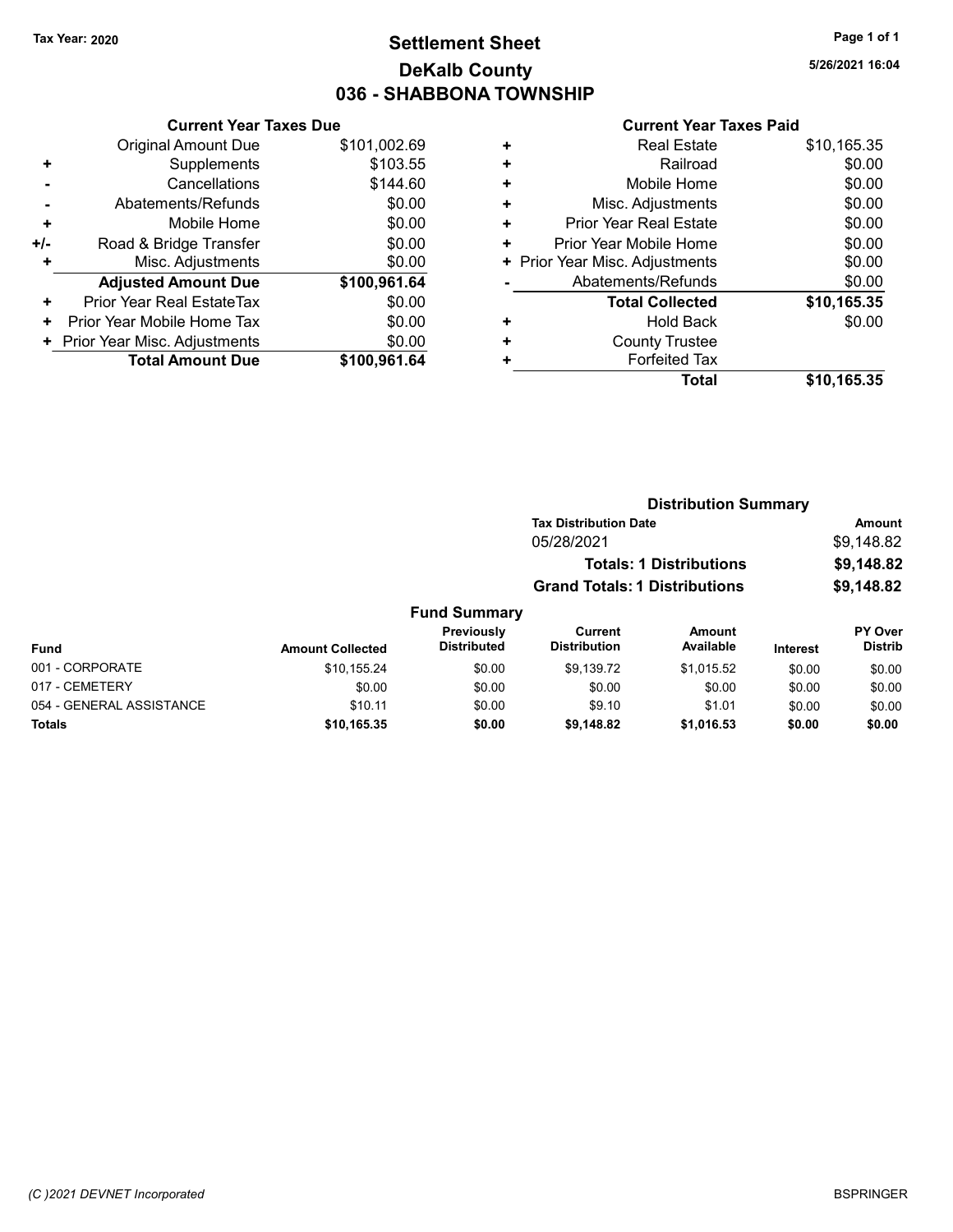# Tax Year: 2020 **Page 1 of 1 Settlement Sheet Constant Constant Constant Constant Constant Constant Constant Constant Constant Constant Constant Constant Page 1 of 1** DeKalb County 037 - SHABBONA ROAD & BRIDGE

5/26/2021 16:04

|     | <b>Current Year Taxes Due</b> |              |
|-----|-------------------------------|--------------|
|     | Original Amount Due           | \$189,321.90 |
| ٠   | Supplements                   | \$180.53     |
|     | Cancellations                 | \$252.11     |
|     | Abatements/Refunds            | \$0.00       |
| ÷   | Mobile Home                   | \$0.00       |
| +/- | Road & Bridge Transfer        | (\$1,331.10) |
| ٠   | Misc. Adjustments             | \$0.00       |
|     | <b>Adjusted Amount Due</b>    | \$187,919.22 |
| ٠   | Prior Year Real EstateTax     | \$0.00       |
| ٠   | Prior Year Mobile Home Tax    | \$0.00       |
|     | Prior Year Misc. Adjustments  | \$0.00       |
|     | <b>Total Amount Due</b>       | \$187,919.22 |
|     |                               |              |

|   | Total                          | \$17,722.98 |
|---|--------------------------------|-------------|
| ٠ | <b>Forfeited Tax</b>           |             |
| ٠ | <b>County Trustee</b>          |             |
| ٠ | <b>Hold Back</b>               | \$0.00      |
|   | <b>Total Collected</b>         | \$17,722.98 |
|   | Abatements/Refunds             | \$0.00      |
|   | + Prior Year Misc. Adjustments | \$0.00      |
| ٠ | Prior Year Mobile Home         | \$0.00      |
| ٠ | <b>Prior Year Real Estate</b>  | \$0.00      |
| ٠ | Misc. Adjustments              | \$0.00      |
| ٠ | Mobile Home                    | \$0.00      |
| ٠ | Railroad                       | \$0.00      |
| ٠ | <b>Real Estate</b>             | \$17,722.98 |
|   |                                |             |

| <b>Road and Bridge Summary</b> |                         | <b>Distribution Summary</b> |                                           |                                |                 |                |
|--------------------------------|-------------------------|-----------------------------|-------------------------------------------|--------------------------------|-----------------|----------------|
| Municipality                   | Amt. Due                | Amt. Distrib.               | <b>Tax Distribution Date</b>              |                                |                 | <b>Amount</b>  |
| <b>VILLAGE OF LEE</b>          | \$1.421.27              | \$142.27                    | 05/28/2021                                |                                |                 | \$15,950.69    |
| <b>VILLAGE OF SHABBONA</b>     | \$11,511.30             | \$1,188.83                  |                                           | <b>Totals: 1 Distributions</b> |                 | \$15,950.69    |
| <b>Totals</b>                  | \$12,932.57             | \$1,331.10                  | <b>Grand Totals: 1 Distributions</b>      |                                |                 | \$15,950.69    |
|                                |                         |                             | <b>Fund Summary</b>                       |                                |                 |                |
|                                |                         |                             | <b>Previously</b><br>Current              | <b>Amount</b>                  |                 | <b>PY Over</b> |
| <b>Fund</b>                    | <b>Amount Collected</b> |                             | <b>Distributed</b><br><b>Distribution</b> | Available                      | <b>Interest</b> | <b>Distrib</b> |

| Fund                         | <b>Amount Collected</b> | Distributed | DISINDULION | Avanable   | Interest | <b>DISITID</b> |
|------------------------------|-------------------------|-------------|-------------|------------|----------|----------------|
| 007 - ROAD AND BRIDGE        | \$4.801.28              | \$0.00      | \$4.321.15  | \$480.13   | \$0.00   | \$0.00         |
| 008 - BRIDGE CONST W/COUNTY  | \$302.03                | \$0.00      | \$271.83    | \$30.20    | \$0.00   | \$0.00         |
| 009 - PERMANENT ROAD         | \$8.084.74              | \$0.00      | \$7.276.27  | \$808.47   | \$0.00   | \$0.00         |
| 010 - EQUIPMENT AND BUILDING | \$4.534.93              | \$0.00      | \$4.081.44  | \$453.49   | \$0.00   | \$0.00         |
| <b>Totals</b>                | \$17,722.98             | \$0.00      | \$15,950.69 | \$1.772.29 | \$0.00   | \$0.00         |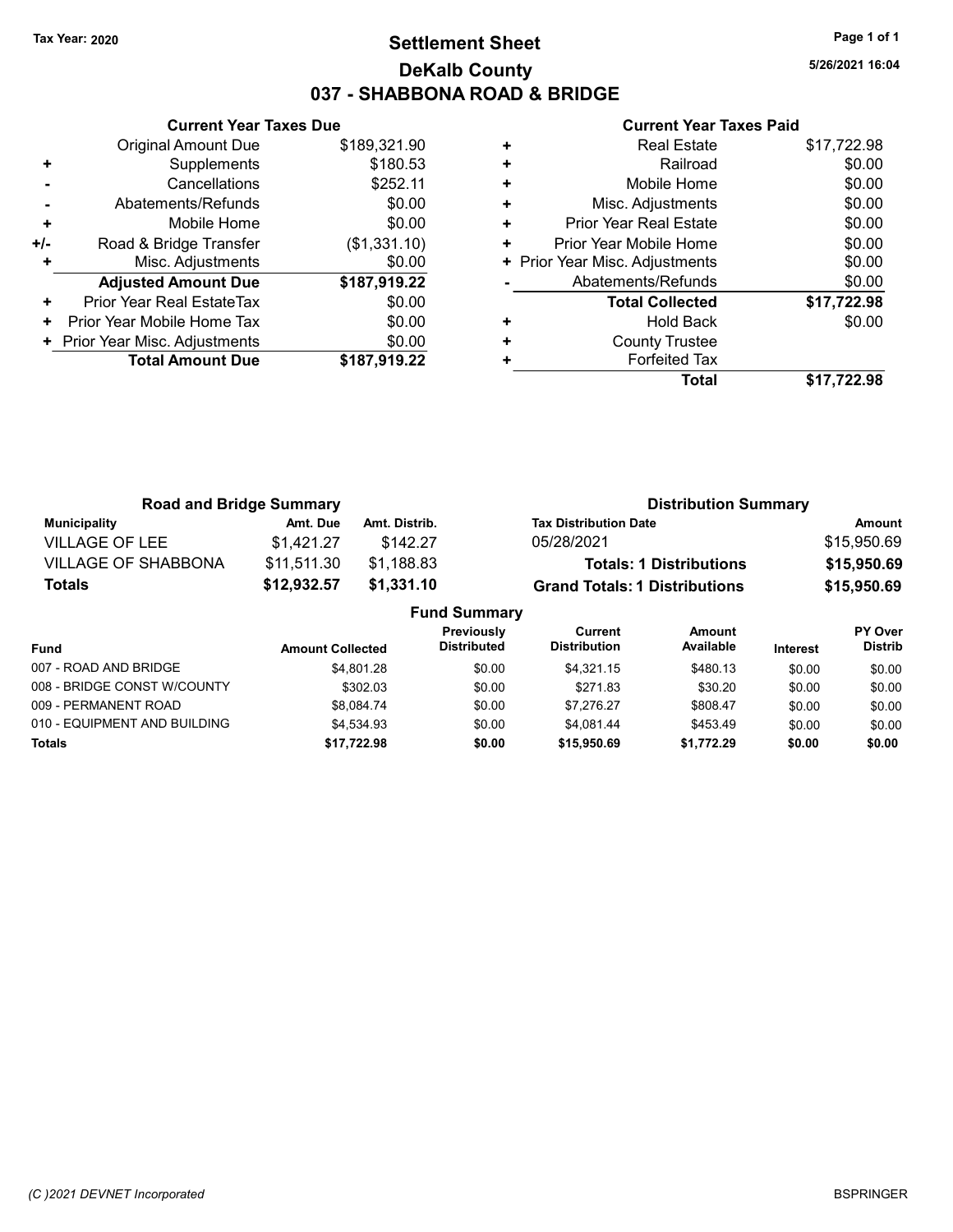# Tax Year: 2020 **Page 1 of 1 Settlement Sheet Constant Constant Constant Constant Constant Constant Constant Constant Constant Constant Constant Constant Page 1 of 1** DeKalb County 038 - SOMONAUK TOWNSHIP

5/26/2021 16:04

|     | <b>Current Year Taxes Due</b> |             |
|-----|-------------------------------|-------------|
|     | Original Amount Due           | \$90,560.62 |
| ٠   | Supplements                   | \$128.47    |
|     | Cancellations                 | \$198.38    |
|     | Abatements/Refunds            | \$0.00      |
| ٠   | Mobile Home                   | \$0.00      |
| +/- | Road & Bridge Transfer        | \$0.00      |
| ٠   | Misc. Adjustments             | \$0.00      |
|     | <b>Adjusted Amount Due</b>    | \$90,490.71 |
| ٠   | Prior Year Real EstateTax     | \$0.00      |
| ٠   | Prior Year Mobile Home Tax    | \$0.00      |
| ٠   | Prior Year Misc. Adjustments  | \$0.00      |
|     | <b>Total Amount Due</b>       | \$90.490.71 |

| ٠ | <b>Real Estate</b>           | \$13,350.31 |
|---|------------------------------|-------------|
| ٠ | Railroad                     | \$0.00      |
| ٠ | Mobile Home                  | \$0.00      |
| ٠ | Misc. Adjustments            | \$0.00      |
| ÷ | Prior Year Real Estate       | \$0.00      |
| ٠ | Prior Year Mobile Home       | \$0.00      |
| ٠ | Prior Year Misc. Adjustments | \$0.00      |
|   | Abatements/Refunds           | \$0.00      |
|   | <b>Total Collected</b>       | \$13,350.31 |
| ٠ | <b>Hold Back</b>             | \$0.00      |
| ٠ | <b>County Trustee</b>        |             |
| ٠ | <b>Forfeited Tax</b>         |             |
|   | <b>Total</b>                 | \$13,350.31 |
|   |                              |             |

|                          |                         |                                  |                                      | <b>Distribution Summary</b>    |                 |                                  |
|--------------------------|-------------------------|----------------------------------|--------------------------------------|--------------------------------|-----------------|----------------------------------|
|                          |                         |                                  | <b>Tax Distribution Date</b>         |                                |                 | <b>Amount</b>                    |
|                          |                         |                                  | 05/28/2021                           |                                |                 | \$12,015.28                      |
|                          |                         |                                  |                                      | <b>Totals: 1 Distributions</b> |                 | \$12,015.28                      |
|                          |                         |                                  | <b>Grand Totals: 1 Distributions</b> |                                |                 | \$12,015.28                      |
|                          |                         | <b>Fund Summary</b>              |                                      |                                |                 |                                  |
| Fund                     | <b>Amount Collected</b> | Previously<br><b>Distributed</b> | Current<br><b>Distribution</b>       | Amount<br>Available            | <b>Interest</b> | <b>PY Over</b><br><b>Distrib</b> |
| 001 - CORPORATE          | \$13,302.73             | \$0.00                           | \$11.972.46                          | \$1,330.27                     | \$0.00          | \$0.00                           |
| 054 - GENERAL ASSISTANCE | \$47.58                 | \$0.00                           | \$42.82                              | \$4.76                         | \$0.00          | \$0.00                           |
| Totals                   | \$13,350.31             | \$0.00                           | \$12,015.28                          | \$1,335.03                     | \$0.00          | \$0.00                           |
|                          |                         |                                  |                                      |                                |                 |                                  |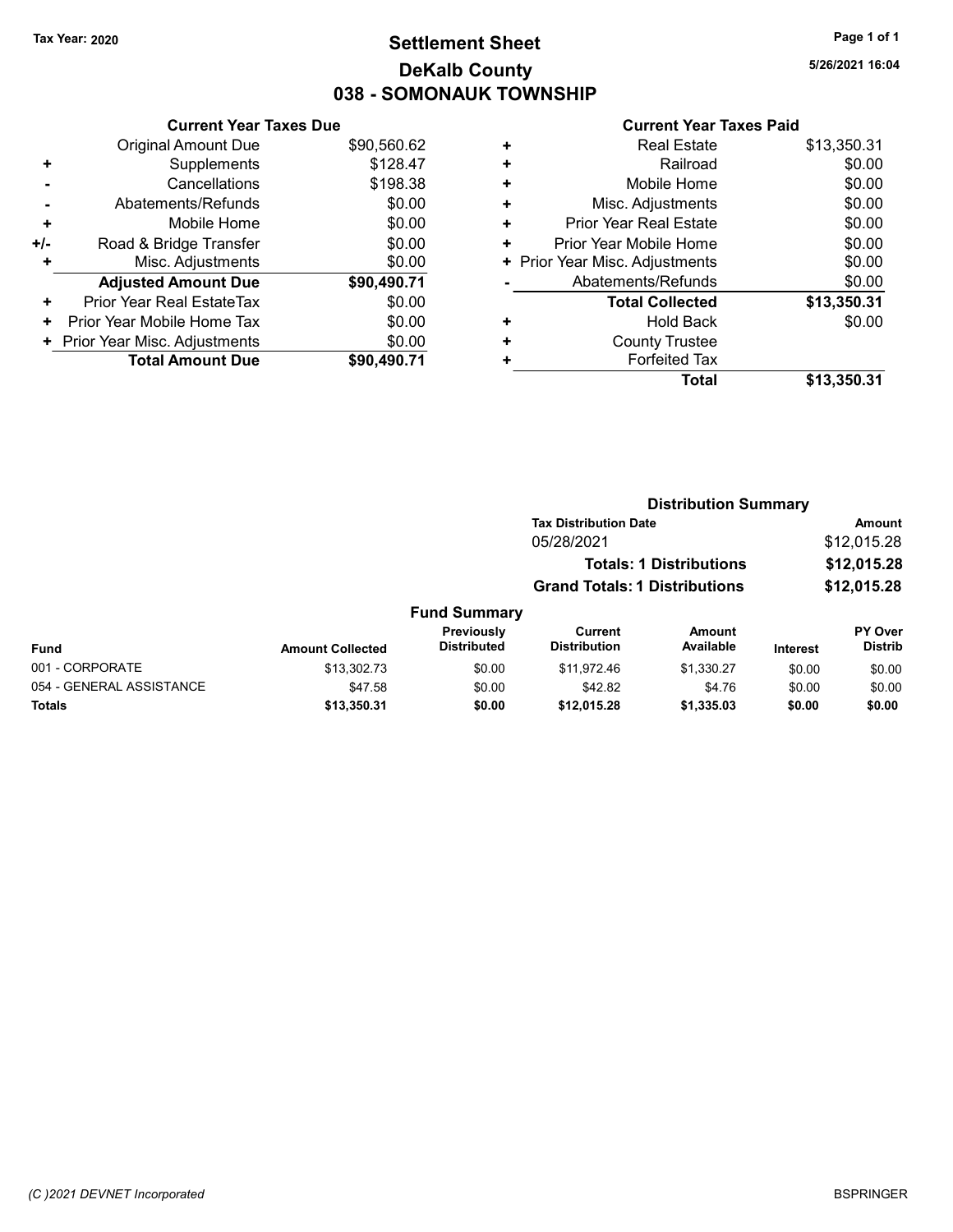# Tax Year: 2020 **Page 1 of 1 Settlement Sheet Constant Constant Constant Constant Constant Constant Constant Constant Constant Constant Constant Constant Page 1 of 1** DeKalb County 039 - SOMONAUK ROAD & BRIDGE

5/26/2021 16:04

|     | <b>Current Year Taxes Due</b> |              |
|-----|-------------------------------|--------------|
|     | <b>Original Amount Due</b>    | \$281,202.83 |
| ٠   | Supplements                   | \$309.97     |
|     | Cancellations                 | \$478.64     |
|     | Abatements/Refunds            | \$0.00       |
| ÷   | Mobile Home                   | \$0.00       |
| +/- | Road & Bridge Transfer        | (\$9,242.95) |
|     | Misc. Adjustments             | \$0.00       |
|     | <b>Adjusted Amount Due</b>    | \$271,791.21 |
| ٠   | Prior Year Real EstateTax     | \$0.00       |
| ٠   | Prior Year Mobile Home Tax    | \$0.00       |
|     | Prior Year Misc. Adjustments  | \$0.00       |
|     | <b>Total Amount Due</b>       | \$271,791.21 |

| ٠ | <b>Real Estate</b>             | \$32,211.39 |
|---|--------------------------------|-------------|
| ٠ | Railroad                       | \$0.00      |
| ٠ | Mobile Home                    | \$0.00      |
| ٠ | Misc. Adjustments              | \$0.00      |
| ٠ | Prior Year Real Estate         | \$0.00      |
| ٠ | Prior Year Mobile Home         | \$0.00      |
|   | + Prior Year Misc. Adjustments | \$0.00      |
|   | Abatements/Refunds             | \$0.00      |
|   | <b>Total Collected</b>         | \$32,211.39 |
| ٠ | <b>Hold Back</b>               | \$0.00      |
| ٠ | <b>County Trustee</b>          |             |
| ٠ | <b>Forfeited Tax</b>           |             |
|   | Total                          | \$32.211.39 |
|   |                                |             |

| <b>Road and Bridge Summary</b> |                         |                                 |                                  | <b>Distribution Summary</b>          |                                |                 |                                  |
|--------------------------------|-------------------------|---------------------------------|----------------------------------|--------------------------------------|--------------------------------|-----------------|----------------------------------|
| <b>Municipality</b>            | Amt. Due                | Amt. Distrib.                   |                                  | <b>Tax Distribution Date</b>         |                                |                 | <b>Amount</b>                    |
| <b>CITY OF SANDWICH</b>        | \$1,123.09              | \$170.30                        |                                  | 05/28/2021                           |                                |                 | \$28,990.26                      |
| <b>VILLAGE OF SOMONAUK</b>     | \$60,668.19             | \$9,072.65                      |                                  |                                      | <b>Totals: 1 Distributions</b> |                 | \$28,990.26                      |
| Totals                         | \$61,791.28             | \$9,242.95                      |                                  | <b>Grand Totals: 1 Distributions</b> |                                |                 | \$28,990.26                      |
|                                |                         |                                 | <b>Fund Summary</b>              |                                      |                                |                 |                                  |
| <b>Fund</b>                    | <b>Amount Collected</b> |                                 | Previously<br><b>Distributed</b> | Current<br><b>Distribution</b>       | <b>Amount</b><br>Available     | <b>Interest</b> | <b>PY Over</b><br><b>Distrib</b> |
| $0.2.5$ DOAD AND RODOC         |                         | $A$ $A$ $A$ $A$ $B$ $A$ $A$ $A$ | 0 <sup>n</sup>                   | $A \cap T \cap T$                    | $A$ $A$ $A$ $A$                | 0000            | 0 <sub>0</sub>                   |

| Totals                       | \$32,211.39 | \$0.00 | \$28,990.26 | \$3.221.13 | \$0.00 | \$0.00 |
|------------------------------|-------------|--------|-------------|------------|--------|--------|
| 010 - EQUIPMENT AND BUILDING | \$2.858.73  | \$0.00 | \$2.572.86  | \$285.87   | \$0.00 | \$0.00 |
| 009 - PERMANENT ROAD         | \$10.726.14 | \$0.00 | \$9.653.53  | \$1.072.61 | \$0.00 | \$0.00 |
| 008 - BRIDGE CONST W/COUNTY  | \$11.48     | \$0.00 | \$10.33     | \$1.15     | \$0.00 | \$0.00 |
| 007 - ROAD AND BRIDGE        | \$18.615.04 | \$0.00 | \$16.753.54 | \$1.861.50 | \$0.00 | \$0.00 |
|                              |             |        |             |            |        |        |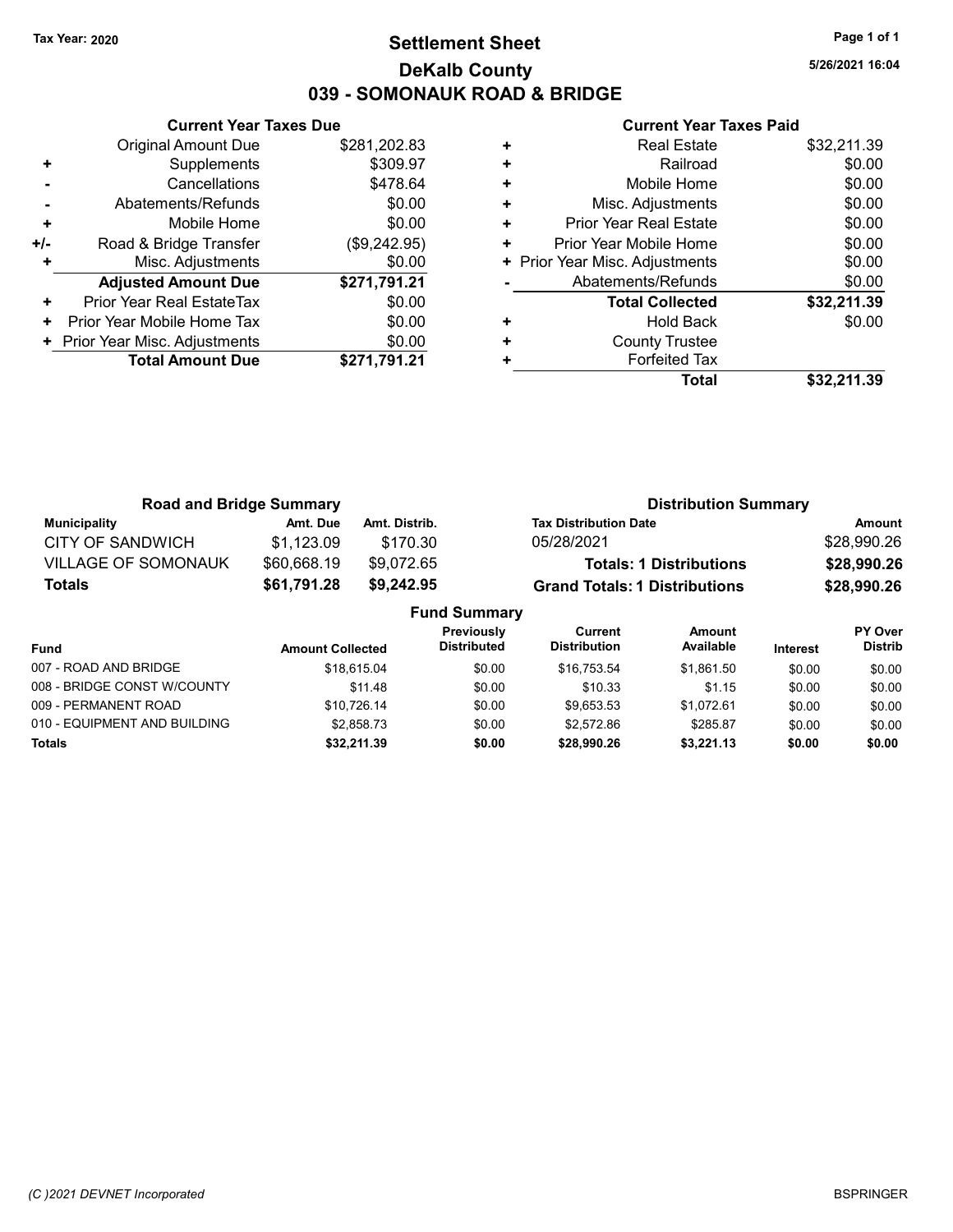# Tax Year: 2020 **Page 1 of 1 Settlement Sheet Constant Constant Constant Constant Constant Constant Constant Constant Constant Constant Constant Constant Page 1 of 1** DeKalb County 040 - SOUTH GROVE TOWNSHIP

5/26/2021 16:04

### Current Year Taxes Paid

|                | <b>Current Year Taxes Due</b> |             |  |  |  |  |  |
|----------------|-------------------------------|-------------|--|--|--|--|--|
|                | Original Amount Due           | \$80,858.87 |  |  |  |  |  |
| ٠              | Supplements                   | \$0.00      |  |  |  |  |  |
|                | \$0.00<br>Cancellations       |             |  |  |  |  |  |
| $\blacksquare$ | Abatements/Refunds            | \$0.00      |  |  |  |  |  |
| ٠              | Mobile Home                   | \$0.00      |  |  |  |  |  |
| +/-            | Road & Bridge Transfer        | \$0.00      |  |  |  |  |  |
|                | Misc. Adjustments             | \$0.00      |  |  |  |  |  |
|                | <b>Adjusted Amount Due</b>    | \$80,858.87 |  |  |  |  |  |
| ÷              | Prior Year Real EstateTax     | \$0.00      |  |  |  |  |  |
| ٠              | Prior Year Mobile Home Tax    | \$0.00      |  |  |  |  |  |
| ٠              | Prior Year Misc. Adjustments  | \$0.00      |  |  |  |  |  |
|                | <b>Total Amount Due</b>       | \$80,858,87 |  |  |  |  |  |

|   | <b>Total</b>                   | \$12,297.07 |
|---|--------------------------------|-------------|
|   | <b>Forfeited Tax</b>           |             |
| ٠ | <b>County Trustee</b>          |             |
| ٠ | <b>Hold Back</b>               | \$0.00      |
|   | <b>Total Collected</b>         | \$12,297.07 |
|   | Abatements/Refunds             | \$0.00      |
|   | + Prior Year Misc. Adjustments | \$0.00      |
| ٠ | Prior Year Mobile Home         | \$0.00      |
| ٠ | <b>Prior Year Real Estate</b>  | \$0.00      |
| ٠ | Misc. Adjustments              | \$0.00      |
| ٠ | Mobile Home                    | \$0.00      |
| ٠ | Railroad                       | \$0.00      |
| ٠ | <b>Real Estate</b>             | \$12,297.07 |
|   |                                |             |

|                                 |                         | <b>Distribution Summary</b>      |                                      |                                |          |                                  |
|---------------------------------|-------------------------|----------------------------------|--------------------------------------|--------------------------------|----------|----------------------------------|
|                                 |                         |                                  | <b>Tax Distribution Date</b>         |                                |          | Amount                           |
|                                 |                         |                                  | 05/28/2021                           |                                |          | \$11,067.36                      |
|                                 |                         |                                  |                                      | <b>Totals: 1 Distributions</b> |          | \$11,067.36                      |
|                                 |                         |                                  | <b>Grand Totals: 1 Distributions</b> |                                |          | \$11,067.36                      |
|                                 |                         | <b>Fund Summary</b>              |                                      |                                |          |                                  |
| <b>Fund</b>                     | <b>Amount Collected</b> | Previously<br><b>Distributed</b> | Current<br><b>Distribution</b>       | Amount<br>Available            | Interest | <b>PY Over</b><br><b>Distrib</b> |
| 001 - CORPORATE                 | \$8.973.09              | \$0.00                           | \$8.075.78                           | \$897.31                       | \$0.00   | \$0.00                           |
| 027 - AUDIT                     | \$167.49                | \$0.00                           | \$150.74                             | \$16.75                        | \$0.00   | \$0.00                           |
| 034 - GENERAL ASSISTANCE        | \$1,216.91              | \$0.00                           | \$1,095.22                           | \$121.69                       | \$0.00   | \$0.00                           |
| 035 - TORT JUDGEMENTS/LIABILITY | \$912.76                | \$0.00                           | \$821.48                             | \$91.28                        | \$0.00   | \$0.00                           |

047 - SOCIAL SECURITY \$1,026.82 \$0.00 \$924.14 \$102.68 \$0.00 \$0.00 Totals \$0.00 \$0.00 \$12,297.07 \$0.00 \$11,067.36 \$1,229.71

INS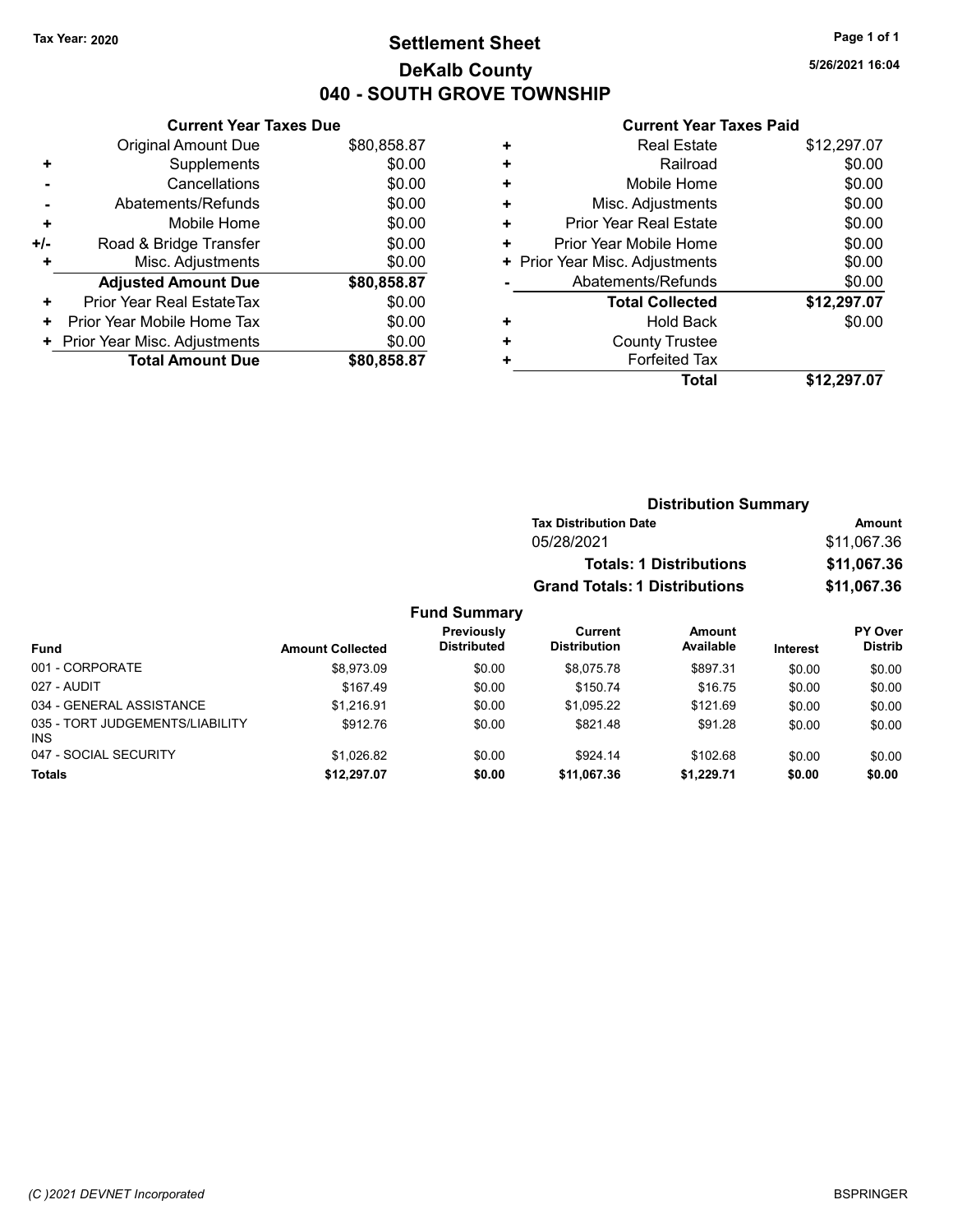# Tax Year: 2020 **Page 1 of 1 Settlement Sheet Constant Constant Constant Constant Constant Constant Constant Constant Constant Constant Constant Constant Page 1 of 1** DeKalb County 041 - SOUTH GROVE ROAD & BRIDGE

5/26/2021 16:04

#### Current Year Taxes Paid

|     | <b>Current Year Taxes Due</b> |              |  |  |  |
|-----|-------------------------------|--------------|--|--|--|
|     | Original Amount Due           | \$127,951.75 |  |  |  |
| ٠   | Supplements                   | \$0.00       |  |  |  |
|     | Cancellations                 | \$0.00       |  |  |  |
|     | Abatements/Refunds            | \$0.00       |  |  |  |
| ٠   | Mobile Home                   | \$0.00       |  |  |  |
| +/- | Road & Bridge Transfer        | \$0.00       |  |  |  |
|     | Misc. Adjustments             | \$0.00       |  |  |  |
|     | <b>Adjusted Amount Due</b>    | \$127,951.75 |  |  |  |
| ٠   | Prior Year Real EstateTax     | \$0.00       |  |  |  |
| ٠   | Prior Year Mobile Home Tax    | \$0.00       |  |  |  |
| ٠   | Prior Year Misc. Adjustments  | \$0.00       |  |  |  |
|     | <b>Total Amount Due</b>       | \$127,951.75 |  |  |  |

| ٠ | <b>Real Estate</b>             | \$19.458.98 |
|---|--------------------------------|-------------|
| ٠ | Railroad                       | \$0.00      |
| ٠ | Mobile Home                    | \$0.00      |
| ÷ | Misc. Adjustments              | \$0.00      |
| ٠ | <b>Prior Year Real Estate</b>  | \$0.00      |
| ٠ | Prior Year Mobile Home         | \$0.00      |
|   | + Prior Year Misc. Adjustments | \$0.00      |
|   | Abatements/Refunds             | \$0.00      |
|   | <b>Total Collected</b>         | \$19,458.98 |
| ٠ | <b>Hold Back</b>               | \$0.00      |
| ٠ | <b>County Trustee</b>          |             |
| ٠ | <b>Forfeited Tax</b>           |             |
|   | Total                          | \$19,458.98 |
|   |                                |             |

|                             |                         |                                         | <b>Distribution Summary</b>          |                                |             |                                  |
|-----------------------------|-------------------------|-----------------------------------------|--------------------------------------|--------------------------------|-------------|----------------------------------|
|                             |                         |                                         | <b>Tax Distribution Date</b>         |                                | Amount      |                                  |
|                             |                         |                                         | 05/28/2021                           |                                |             | \$17,513.09                      |
|                             |                         |                                         |                                      | <b>Totals: 1 Distributions</b> |             | \$17,513.09                      |
|                             |                         |                                         | <b>Grand Totals: 1 Distributions</b> |                                | \$17,513.09 |                                  |
|                             |                         | <b>Fund Summary</b>                     |                                      |                                |             |                                  |
| <b>Fund</b>                 | <b>Amount Collected</b> | <b>Previously</b><br><b>Distributed</b> | Current<br><b>Distribution</b>       | Amount<br>Available            | Interest    | <b>PY Over</b><br><b>Distrib</b> |
| 007 - ROAD AND BRIDGE       | \$10.079.19             | \$0.00                                  | \$9.071.27                           | \$1.007.92                     | \$0.00      | \$0.00                           |
| 008 - BRIDGE CONST W/COUNTY | \$1.127.24              | \$0.00                                  | \$1.014.52                           | \$112.72                       | \$0.00      | \$0.00                           |
| 009 - PERMANENT ROAD        | \$4.831.02              | \$0.00                                  | \$4,347.92                           | \$483.10                       | \$0.00      | \$0.00                           |

010 - EQUIPMENT AND BUILDING \$3,421.53 \$0.00 \$3,079.38 \$342.15 \$0.00 \$0.00 Totals \$0.00 \$0.00 \$19,458.98 \$0.00 \$17,513.09 \$1,945.89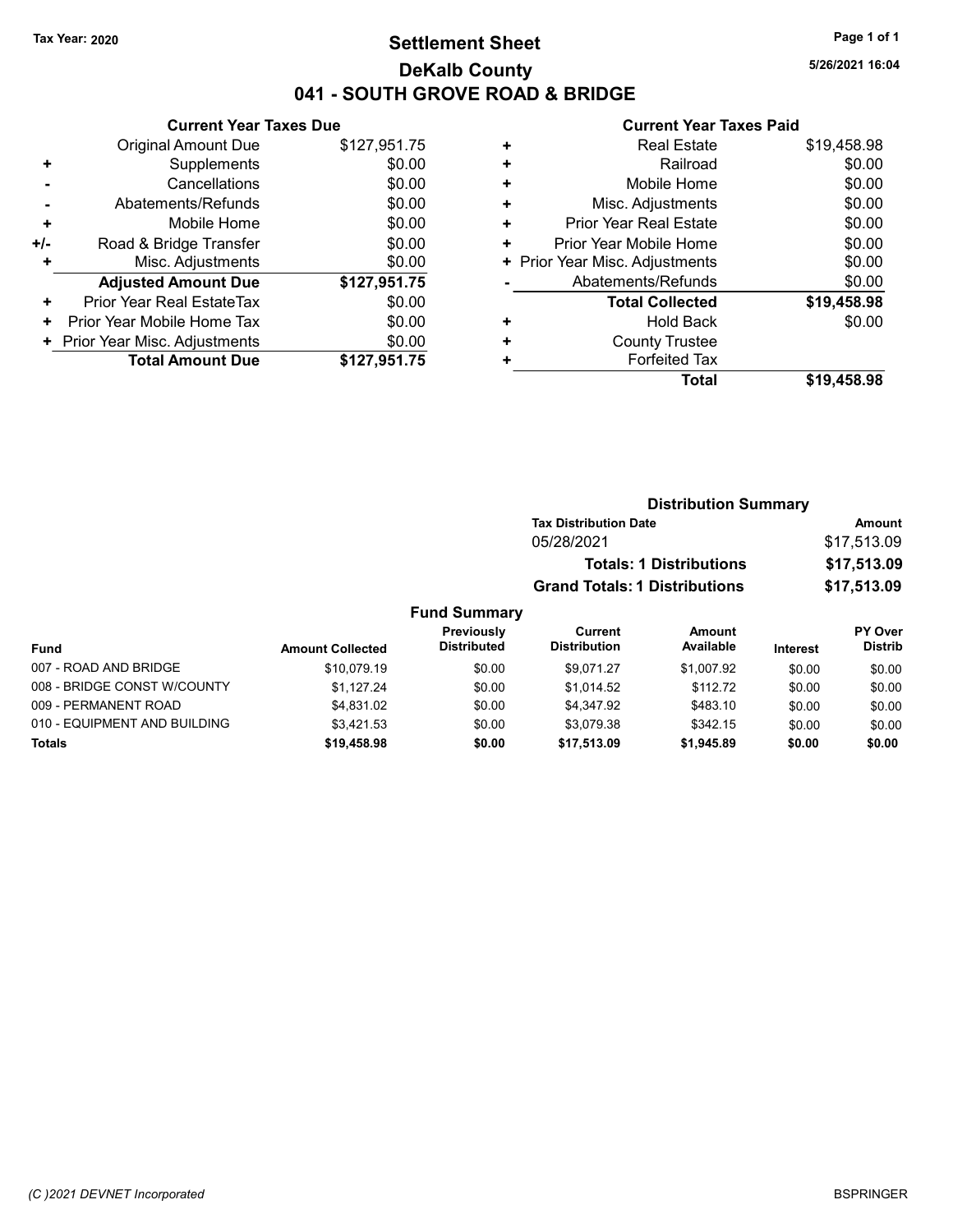# Tax Year: 2020 **Page 1 of 1 Settlement Sheet Constant Constant Constant Constant Constant Constant Constant Constant Constant Constant Constant Constant Page 1 of 1** DeKalb County 042 - SQUAW GROVE TOWNSHIP

019 - COMMUNITY BUILDING \$3,353.83 \$0.00 \$3,018.45 \$335.38 \$0.00 \$0.00 054 - GENERAL ASSISTANCE \$251.36 \$0.00 \$226.22 \$25.14 \$0.00 \$0.00 Totals \$0.00 \$0.00 \$18,551.70 \$0.00 \$16,696.53 \$1,855.17

5/26/2021 16:04

|     | <b>Current Year Taxes Due</b> |              |
|-----|-------------------------------|--------------|
|     | <b>Original Amount Due</b>    | \$133,585.11 |
| ٠   | Supplements                   | \$303.96     |
|     | Cancellations                 | \$328.37     |
|     | Abatements/Refunds            | \$0.00       |
| ٠   | Mobile Home                   | \$0.00       |
| +/- | Road & Bridge Transfer        | \$0.00       |
| ٠   | Misc. Adjustments             | \$0.00       |
|     | <b>Adjusted Amount Due</b>    | \$133,560.70 |
| ٠   | Prior Year Real EstateTax     | \$0.00       |
| ٠   | Prior Year Mobile Home Tax    | \$0.00       |
| ٠   | Prior Year Misc. Adjustments  | \$0.00       |
|     | <b>Total Amount Due</b>       | \$133,560.70 |

|   | Total                          | \$18,551.70 |
|---|--------------------------------|-------------|
|   | <b>Forfeited Tax</b>           |             |
| ٠ | <b>County Trustee</b>          |             |
| ٠ | <b>Hold Back</b>               | \$0.00      |
|   | <b>Total Collected</b>         | \$18,551.70 |
|   | Abatements/Refunds             | \$0.00      |
|   | + Prior Year Misc. Adjustments | \$0.00      |
| ٠ | Prior Year Mobile Home         | \$0.00      |
| ٠ | <b>Prior Year Real Estate</b>  | \$0.00      |
| ٠ | Misc. Adjustments              | \$0.00      |
| ٠ | Mobile Home                    | \$0.00      |
| ٠ | Railroad                       | \$0.00      |
| ٠ | <b>Real Estate</b>             | \$18,551.70 |
|   |                                |             |

|                 | <b>Distribution Summary</b> |                                  |                                      |                                |                 |                           |  |
|-----------------|-----------------------------|----------------------------------|--------------------------------------|--------------------------------|-----------------|---------------------------|--|
|                 |                             |                                  | <b>Tax Distribution Date</b>         |                                |                 | Amount                    |  |
|                 |                             |                                  | 05/28/2021                           |                                |                 | \$16,696.53               |  |
|                 |                             |                                  |                                      | <b>Totals: 1 Distributions</b> |                 | \$16,696.53               |  |
|                 |                             |                                  | <b>Grand Totals: 1 Distributions</b> |                                |                 | \$16,696.53               |  |
|                 |                             | <b>Fund Summary</b>              |                                      |                                |                 |                           |  |
| <b>Fund</b>     | <b>Amount Collected</b>     | Previously<br><b>Distributed</b> | Current<br><b>Distribution</b>       | <b>Amount</b><br>Available     | <b>Interest</b> | PY Over<br><b>Distrib</b> |  |
| 001 - CORPORATE | \$14,107.45                 | \$0.00                           | \$12,696.71                          | \$1,410.74                     | \$0.00          | \$0.00                    |  |
| 017 - CEMETERY  | \$839.06                    | \$0.00                           | \$755.15                             | \$83.91                        | \$0.00          | \$0.00                    |  |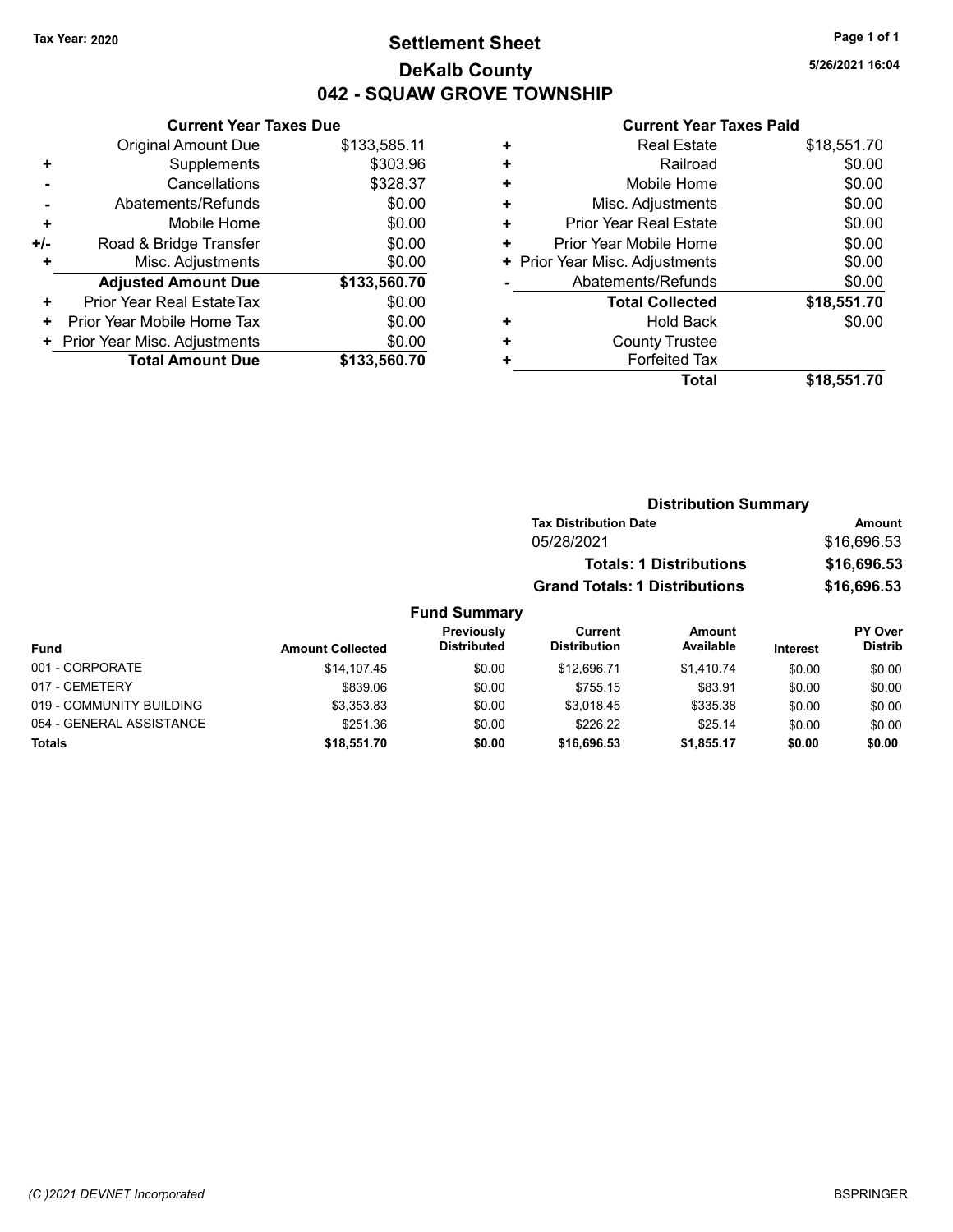### Tax Year: 2020 **Page 1 of 1 Settlement Sheet Constant Constant Constant Constant Constant Constant Constant Constant Constant Constant Constant Constant Page 1 of 1** DeKalb County 043 - HINCKLEY PUBLIC LIBRARY DISTRICT

5/26/2021 16:04

# Current Year Taxes Paid

| <b>Current Year Taxes Due</b> |              |  |  |
|-------------------------------|--------------|--|--|
| Original Amount Due           | \$195,332.86 |  |  |
| Supplements                   | \$444.44     |  |  |
| Cancellations                 | \$480.15     |  |  |
| Abatements/Refunds            | \$0.00       |  |  |
| Mobile Home                   | \$0.00       |  |  |
| Road & Bridge Transfer        | \$0.00       |  |  |
| Misc. Adjustments             | \$0.00       |  |  |
| <b>Adjusted Amount Due</b>    | \$195,297.15 |  |  |
| Prior Year Real EstateTax     | \$0.00       |  |  |
| Prior Year Mobile Home Tax    | \$0.00       |  |  |
| Prior Year Misc. Adjustments  | \$0.00       |  |  |
| <b>Total Amount Due</b>       | \$195,297.15 |  |  |
|                               |              |  |  |

|   | Gullellt Teal Taxes Falu       |             |
|---|--------------------------------|-------------|
| ٠ | <b>Real Estate</b>             | \$27,126.93 |
| ÷ | Railroad                       | \$0.00      |
| ٠ | Mobile Home                    | \$0.00      |
| ٠ | Misc. Adjustments              | \$0.00      |
| ٠ | <b>Prior Year Real Estate</b>  | \$0.00      |
| ٠ | Prior Year Mobile Home         | \$0.00      |
|   | + Prior Year Misc. Adjustments | \$0.00      |
|   | Abatements/Refunds             | \$0.00      |
|   | <b>Total Collected</b>         | \$27,126.93 |
| ٠ | <b>Hold Back</b>               | \$0.00      |
| ٠ | <b>County Trustee</b>          |             |
| ٠ | <b>Forfeited Tax</b>           |             |
|   | <b>Total</b>                   | \$27,126.93 |
|   |                                |             |

| <b>Distribution Summary</b> |
|-----------------------------|
| Amount                      |
| \$24.414.25                 |
| \$24,414.25                 |
| \$24,414.25                 |
|                             |

### Fund Summary

|                                        |                         | Previously         | Current             | Amount     |                 | <b>PY Over</b> |
|----------------------------------------|-------------------------|--------------------|---------------------|------------|-----------------|----------------|
| Fund                                   | <b>Amount Collected</b> | <b>Distributed</b> | <b>Distribution</b> | Available  | <b>Interest</b> | <b>Distrib</b> |
| 001 - CORPORATE                        | \$23.572.73             | \$0.00             | \$21.215.46         | \$2.357.27 | \$0.00          | \$0.00         |
| 004 - OPERATIONS & MAINTENANCE         | \$1,772.85              | \$0.00             | \$1,595.57          | \$177.28   | \$0.00          | \$0.00         |
| $005 - I. M. R. F.$                    | \$819.64                | \$0.00             | \$737.68            | \$81.96    | \$0.00          | \$0.00         |
| 027 - AUDIT                            | \$4.86                  | \$0.00             | \$4.37              | \$0.49     | \$0.00          | \$0.00         |
| 035 - TORT JUDGEMENTS/LIABILITY<br>INS | \$137.21                | \$0.00             | \$123.49            | \$13.72    | \$0.00          | \$0.00         |
| 047 - SOCIAL SECURITY                  | \$819.64                | \$0.00             | \$737.68            | \$81.96    | \$0.00          | \$0.00         |
| <b>Totals</b>                          | \$27,126.93             | \$0.00             | \$24,414.25         | \$2,712.68 | \$0.00          | \$0.00         |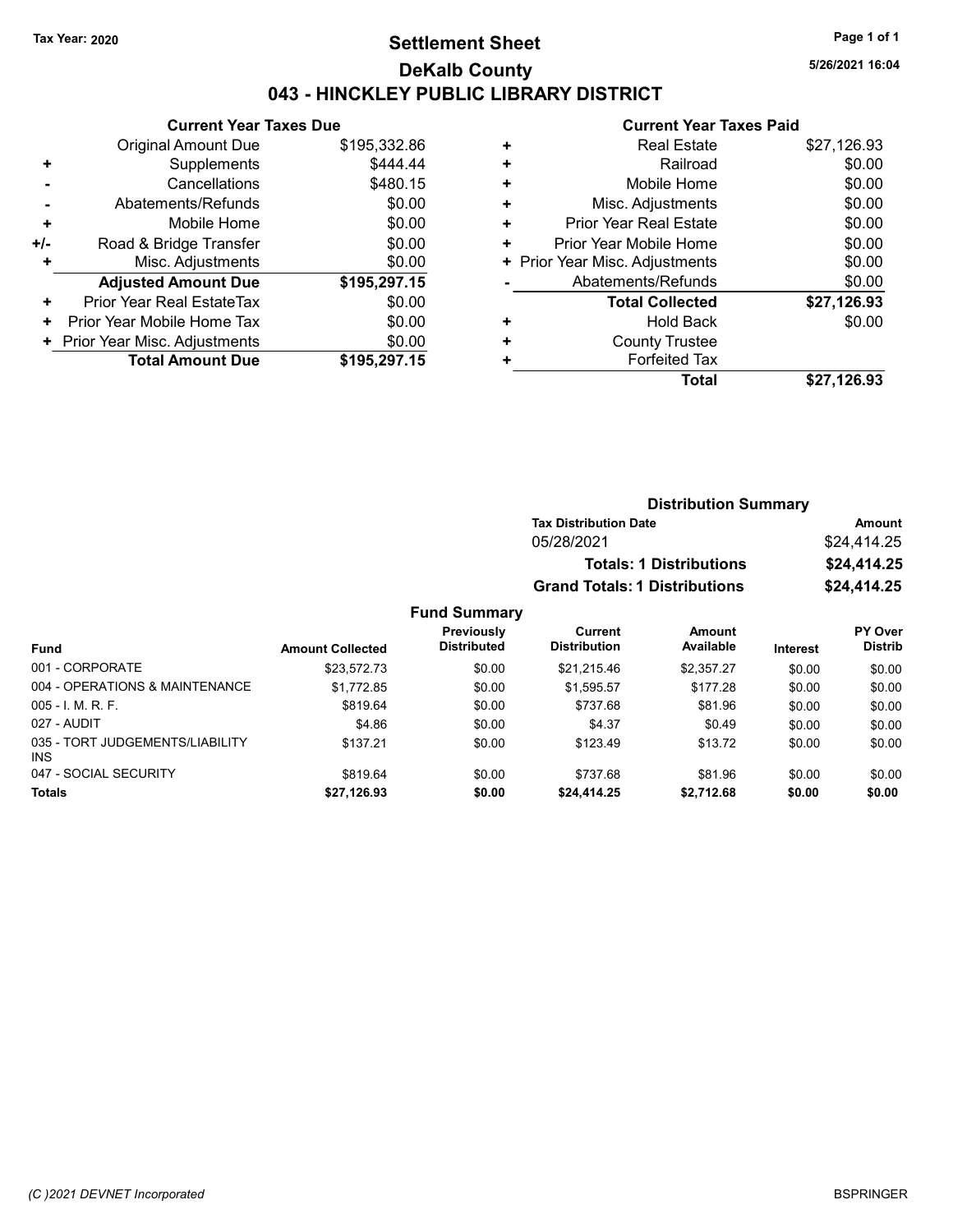### Tax Year: 2020 **Page 1 of 1 Settlement Sheet Constant Constant Constant Constant Constant Constant Constant Constant Constant Constant Constant Constant Page 1 of 1** DeKalb County 044 - SQUAW GROVE ROAD & BRIDGE

5/26/2021 16:04

|     | <b>Current Year Taxes Due</b> |              |
|-----|-------------------------------|--------------|
|     | Original Amount Due           | \$320,462.48 |
| ٠   | Supplements                   | \$658.97     |
|     | Cancellations                 | \$711.90     |
|     | Abatements/Refunds            | \$0.00       |
| ÷   | Mobile Home                   | \$0.00       |
| +/- | Road & Bridge Transfer        | (\$4,283.53) |
|     | Misc. Adjustments             | \$0.00       |
|     | <b>Adjusted Amount Due</b>    | \$316,126.02 |
| ٠   | Prior Year Real EstateTax     | \$0.00       |
| ٠   | Prior Year Mobile Home Tax    | \$0.00       |
|     | Prior Year Misc. Adjustments  | \$0.00       |
|     | <b>Total Amount Due</b>       | \$316,126.02 |
|     |                               |              |

|   | Total                          | \$40.220.89 |
|---|--------------------------------|-------------|
| ٠ | <b>Forfeited Tax</b>           |             |
| ٠ | <b>County Trustee</b>          |             |
| ٠ | <b>Hold Back</b>               | \$0.00      |
|   | <b>Total Collected</b>         | \$40,220.89 |
|   | Abatements/Refunds             | \$0.00      |
|   | + Prior Year Misc. Adjustments | \$0.00      |
| ٠ | Prior Year Mobile Home         | \$0.00      |
| ÷ | Prior Year Real Estate         | \$0.00      |
| ٠ | Misc. Adjustments              | \$0.00      |
| ٠ | Mobile Home                    | \$0.00      |
| ٠ | Railroad                       | \$0.00      |
| ٠ | <b>Real Estate</b>             | \$40,220.89 |
|   |                                |             |

| <b>Road and Bridge Summary</b> |             |                     | <b>Distribution Summary</b>          |             |
|--------------------------------|-------------|---------------------|--------------------------------------|-------------|
| <b>Municipality</b>            | Amt. Due    | Amt. Distrib.       | <b>Tax Distribution Date</b>         | Amount      |
| <b>VILLAGE OF HINCKLEY</b>     | \$30.497.74 | \$4.283.53          | 05/28/2021                           | \$36,198.81 |
| Totals                         | \$30,497.74 | \$4,283,53          | <b>Totals: 1 Distributions</b>       | \$36,198.81 |
|                                |             |                     | <b>Grand Totals: 1 Distributions</b> | \$36,198.81 |
|                                |             | <b>Fund Summary</b> |                                      |             |

|                         | unu Junniary                            |                                |                     |                 |                           |
|-------------------------|-----------------------------------------|--------------------------------|---------------------|-----------------|---------------------------|
| <b>Amount Collected</b> | <b>Previously</b><br><b>Distributed</b> | Current<br><b>Distribution</b> | Amount<br>Available | <b>Interest</b> | PY Over<br><b>Distrib</b> |
| \$11.017.62             | \$0.00                                  | \$9.915.86                     | \$1.101.76          | \$0.00          | \$0.00                    |
| \$3.123.10              | \$0.00                                  | \$2.810.79                     | \$312.31            | \$0.00          | \$0.00                    |
| \$16,909.99             | \$0.00                                  | \$15,218.99                    | \$1.691.00          | \$0.00          | \$0.00                    |
| \$8.519.35              | \$0.00                                  | \$7.667.42                     | \$851.93            | \$0.00          | \$0.00                    |
| \$650.83                | \$0.00                                  | \$585.75                       | \$65.08             | \$0.00          | \$0.00                    |
| \$40,220.89             | \$0.00                                  | \$36,198.81                    | \$4,022.08          | \$0.00          | \$0.00                    |
|                         |                                         |                                |                     |                 |                           |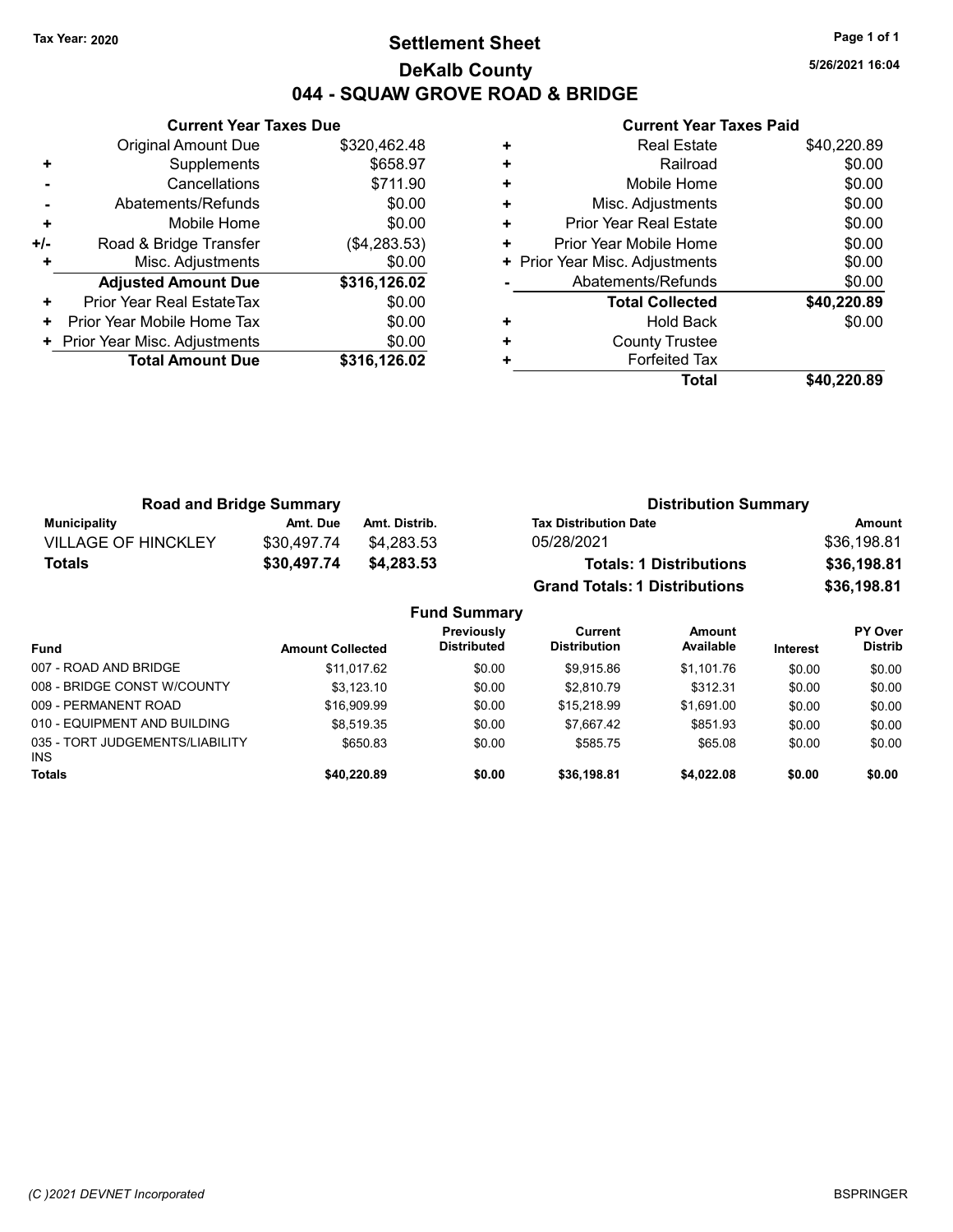# Tax Year: 2020 **Page 1 of 1 Settlement Sheet Constant Constant Constant Constant Constant Constant Constant Constant Constant Constant Constant Constant Page 1 of 1** DeKalb County 045 - SYCAMORE TOWNSHIP

5/26/2021 16:04

# Current Year Taxes Due

|     | Gurient Tear Taxes Due       |              |
|-----|------------------------------|--------------|
|     | Original Amount Due          | \$461,221.44 |
| ٠   | Supplements                  | \$1,811.44   |
|     | Cancellations                | \$2,073.39   |
|     | Abatements/Refunds           | \$0.00       |
| ٠   | Mobile Home                  | \$0.00       |
| +/- | Road & Bridge Transfer       | \$0.00       |
| ٠   | Misc. Adjustments            | \$0.00       |
|     | <b>Adjusted Amount Due</b>   | \$460,959.49 |
| ٠   | Prior Year Real EstateTax    | \$0.00       |
| ٠   | Prior Year Mobile Home Tax   | \$0.00       |
|     | Prior Year Misc. Adjustments | \$0.00       |
|     | <b>Total Amount Due</b>      | \$460,959.49 |

### Current Year Taxes Paid

| ٠ | <b>Real Estate</b>             | \$59,309.66 |
|---|--------------------------------|-------------|
| ٠ | Railroad                       | \$0.00      |
| ٠ | Mobile Home                    | \$0.00      |
| ٠ | Misc. Adjustments              | \$0.00      |
| ٠ | <b>Prior Year Real Estate</b>  | \$0.00      |
| ٠ | Prior Year Mobile Home         | \$0.00      |
|   | + Prior Year Misc. Adjustments | \$0.00      |
|   | Abatements/Refunds             | \$0.00      |
|   | <b>Total Collected</b>         | \$59,309.66 |
| ٠ | <b>Hold Back</b>               | \$0.00      |
| ٠ | <b>County Trustee</b>          |             |
| ٠ | <b>Forfeited Tax</b>           |             |
|   | <b>Total</b>                   | \$59,309.66 |

#### Distribution Summary Tax Distribution Date **Amount** 05/28/2021 \$53,378.69 Totals: 1 Distributions \$53,378.69 Grand Totals: 1 Distributions \$53,378.69 Fund Summary PY Over Distrib Amount Available Current Distribution Previously

| Fund                     | <b>Amount Collected</b> | ---------<br><b>Distributed</b> | <b>Distribution</b> | Available  | <b>Interest</b> | <b>Distrib</b> |
|--------------------------|-------------------------|---------------------------------|---------------------|------------|-----------------|----------------|
| 001 - CORPORATE          | \$52,874.50             | \$0.00                          | \$47.587.05         | \$5.287.45 | \$0.00          | \$0.00         |
| $005 - I. M. R. F.$      | \$3.860.17              | \$0.00                          | \$3.474.15          | \$386.02   | \$0.00          | \$0.00         |
| 054 - GENERAL ASSISTANCE | \$2.574.99              | \$0.00                          | \$2.317.49          | \$257.50   | \$0.00          | \$0.00         |
| Totals                   | \$59,309.66             | \$0.00                          | \$53,378.69         | \$5,930.97 | \$0.00          | \$0.00         |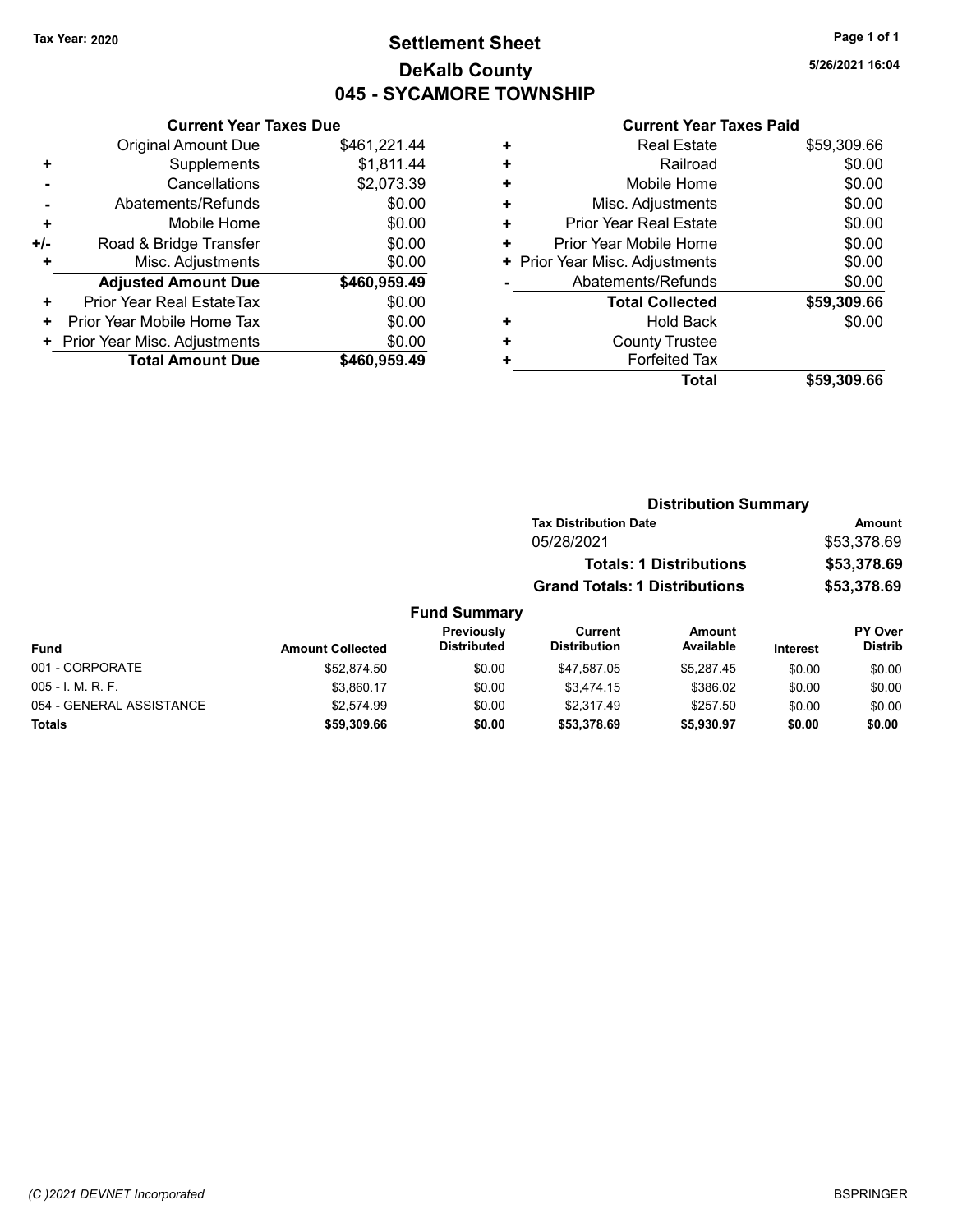# Tax Year: 2020 **Page 1 of 1 Settlement Sheet Constant Constant Constant Constant Constant Constant Constant Constant Constant Constant Constant Constant Page 1 of 1** DeKalb County 046 - SYCAMORE ROAD & BRIDGE

5/26/2021 16:04

|     | <b>Current Year Taxes Due</b>  |              |           |
|-----|--------------------------------|--------------|-----------|
|     | <b>Original Amount Due</b>     | \$932,511.14 | ÷         |
|     | Supplements                    | \$3,481.92   | ٠         |
|     | Cancellations                  | \$3,985.44   | ÷         |
|     | Abatements/Refunds             | \$0.00       | ٠         |
|     | Mobile Home                    | \$0.00       | ÷         |
| +/- | Road & Bridge Transfer         | (\$5,909.40) | Р         |
|     | Misc. Adjustments              | \$0.00       | + Prior Y |
|     | <b>Adjusted Amount Due</b>     | \$926,098.22 |           |
|     | Prior Year Real EstateTax      | \$0.00       |           |
| ٠   | Prior Year Mobile Home Tax     | \$0.00       | ٠         |
|     | + Prior Year Misc. Adjustments | \$0.00       |           |
|     | <b>Total Amount Due</b>        | \$926,098.22 |           |
|     |                                |              |           |

|   | <b>Real Estate</b>             | \$114,004.72 |
|---|--------------------------------|--------------|
| ٠ | Railroad                       | \$0.00       |
| ٠ | Mobile Home                    | \$0.00       |
| ٠ | Misc. Adjustments              | \$0.00       |
| ٠ | Prior Year Real Estate         | \$0.00       |
| ٠ | Prior Year Mobile Home         | \$0.00       |
|   | + Prior Year Misc. Adjustments | \$0.00       |
|   | Abatements/Refunds             | \$0.00       |
|   | <b>Total Collected</b>         | \$114,004.72 |
| ٠ | <b>Hold Back</b>               | \$0.00       |
| ٠ | <b>County Trustee</b>          |              |
|   | <b>Forfeited Tax</b>           |              |
|   | Total                          | \$114.004.72 |

| <b>Road and Bridge Summary</b> |             |               | <b>Distribution Summary</b>          |              |  |
|--------------------------------|-------------|---------------|--------------------------------------|--------------|--|
| <b>Municipality</b>            | Amt. Due    | Amt. Distrib. | <b>Tax Distribution Date</b>         | Amount       |  |
| <b>CITY OF SYCAMORE</b>        | \$45,900.23 | \$5.909.40    | 05/28/2021                           | \$102.604.24 |  |
| <b>Totals</b>                  | \$45,900.23 | \$5,909,40    | <b>Totals: 1 Distributions</b>       | \$102,604.24 |  |
|                                |             |               | <b>Grand Totals: 1 Distributions</b> | \$102,604.24 |  |

|                                         |                         | <b>Fund Summary</b>              |                                |                     |                 |                           |
|-----------------------------------------|-------------------------|----------------------------------|--------------------------------|---------------------|-----------------|---------------------------|
| <b>Fund</b>                             | <b>Amount Collected</b> | Previously<br><b>Distributed</b> | Current<br><b>Distribution</b> | Amount<br>Available | <b>Interest</b> | PY Over<br><b>Distrib</b> |
| 005 - I. M. R. F.                       | \$1.289.81              | \$0.00                           | \$1.160.83                     | \$128.98            | \$0.00          | \$0.00                    |
| 007 - ROAD AND BRIDGE                   | \$9.779.92              | \$0.00                           | \$8,801.93                     | \$977.99            | \$0.00          | \$0.00                    |
| 008 - BRIDGE CONST W/COUNTY             | \$5.145.39              | \$0.00                           | \$4.630.85                     | \$514.54            | \$0.00          | \$0.00                    |
| 009 - PERMANENT ROAD                    | \$79.267.31             | \$0.00                           | \$71.340.58                    | \$7.926.73          | \$0.00          | \$0.00                    |
| 010 - EQUIPMENT AND BUILDING            | \$16.078.56             | \$0.00                           | \$14,470.70                    | \$1,607.86          | \$0.00          | \$0.00                    |
| 035 - TORT JUDGEMENTS/LIABILITY<br>INS. | \$1.543.17              | \$0.00                           | \$1.388.85                     | \$154.32            | \$0.00          | \$0.00                    |
| 047 - SOCIAL SECURITY                   | \$900.56                | \$0.00                           | \$810.50                       | \$90.06             | \$0.00          | \$0.00                    |
| Totals                                  | \$114.004.72            | \$0.00                           | \$102.604.24                   | \$11,400.48         | \$0.00          | \$0.00                    |
|                                         |                         |                                  |                                |                     |                 |                           |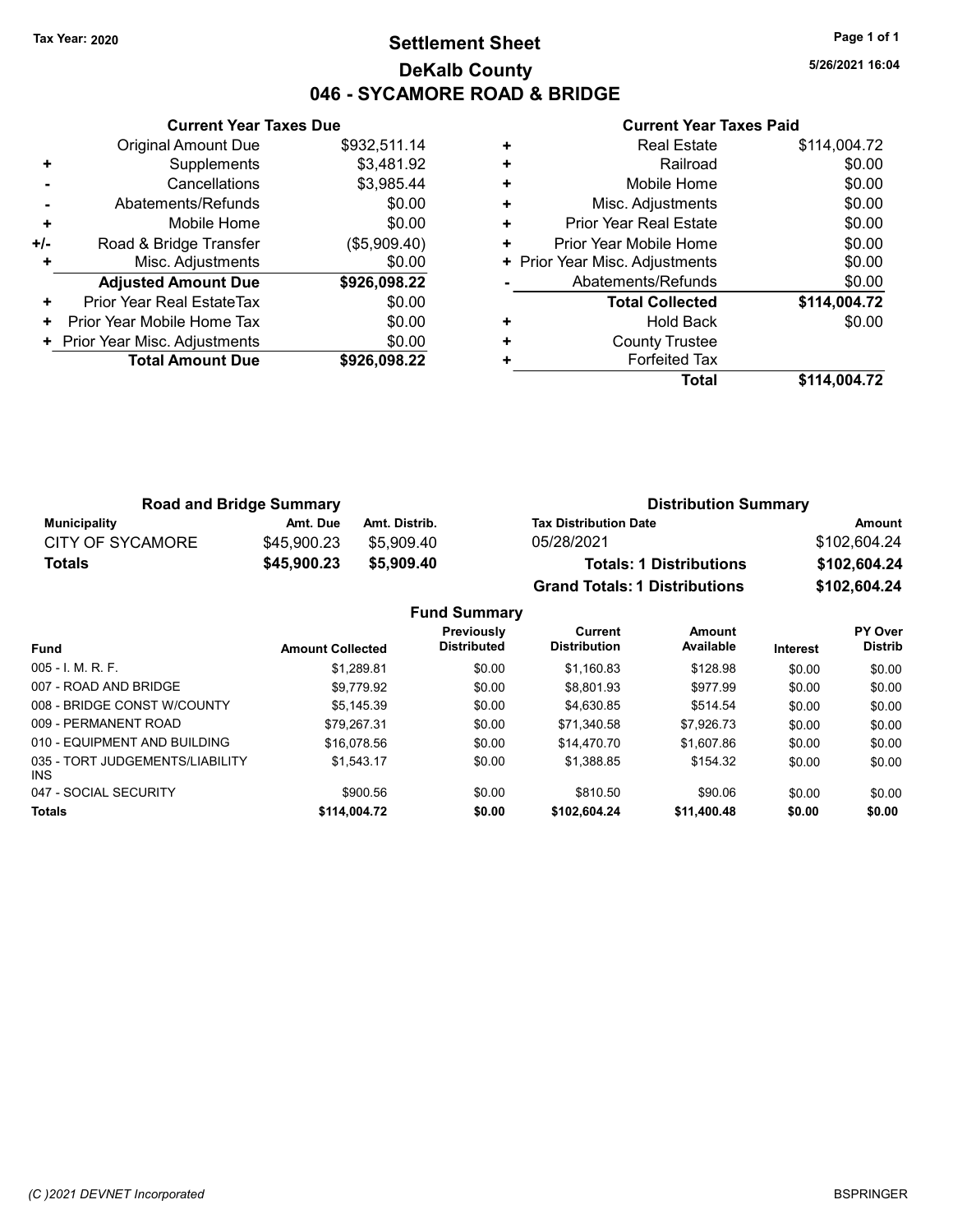# Tax Year: 2020 **Page 1 of 1 Settlement Sheet Constant Constant Constant Constant Constant Constant Constant Constant Constant Constant Constant Constant Page 1 of 1** DeKalb County 047 - VICTOR TOWNSHIP

5/26/2021 16:04

### Current Year Taxes Paid

|     | <b>Current Year Taxes Due</b> |             |
|-----|-------------------------------|-------------|
|     | <b>Original Amount Due</b>    | \$60,909.76 |
| ٠   | Supplements                   | \$0.00      |
|     | Cancellations                 | \$0.00      |
|     | Abatements/Refunds            | \$0.00      |
| ٠   | Mobile Home                   | \$0.00      |
| +/- | Road & Bridge Transfer        | \$0.00      |
|     | Misc. Adjustments             | \$0.00      |
|     | <b>Adjusted Amount Due</b>    | \$60,909.76 |
| ٠   | Prior Year Real EstateTax     | \$0.00      |
| ٠   | Prior Year Mobile Home Tax    | \$0.00      |
| ٠   | Prior Year Misc. Adjustments  | \$0.00      |
|     | <b>Total Amount Due</b>       | \$60,909.76 |

|   | OUITGIIL I GAI TAAGS TAIW      |             |
|---|--------------------------------|-------------|
| ٠ | <b>Real Estate</b>             | \$11,672.06 |
| ÷ | Railroad                       | \$0.00      |
| ÷ | Mobile Home                    | \$0.00      |
| ٠ | Misc. Adjustments              | \$0.00      |
| ÷ | <b>Prior Year Real Estate</b>  | \$0.00      |
| ٠ | Prior Year Mobile Home         | \$0.00      |
|   | + Prior Year Misc. Adjustments | \$0.00      |
|   | Abatements/Refunds             | \$0.00      |
|   | <b>Total Collected</b>         | \$11,672.06 |
| ٠ | <b>Hold Back</b>               | \$0.00      |
| ٠ | <b>County Trustee</b>          |             |
| ٠ | <b>Forfeited Tax</b>           |             |
|   | Total                          | \$11,672.06 |
|   |                                |             |

|                                         |                         |                                  |                                       | <b>Distribution Summary</b>    |             |                           |
|-----------------------------------------|-------------------------|----------------------------------|---------------------------------------|--------------------------------|-------------|---------------------------|
|                                         |                         |                                  | <b>Tax Distribution Date</b>          |                                | Amount      |                           |
|                                         |                         |                                  | 05/28/2021                            |                                |             | \$10,504.86               |
|                                         |                         |                                  |                                       | <b>Totals: 1 Distributions</b> |             | \$10,504.86               |
|                                         |                         |                                  | <b>Grand Totals: 1 Distributions</b>  |                                | \$10,504.86 |                           |
|                                         |                         | <b>Fund Summary</b>              |                                       |                                |             |                           |
| <b>Fund</b>                             | <b>Amount Collected</b> | Previously<br><b>Distributed</b> | <b>Current</b><br><b>Distribution</b> | <b>Amount</b><br>Available     | Interest    | PY Over<br><b>Distrib</b> |
| 001 - CORPORATE                         | \$11,026.52             | \$0.00                           | \$9.923.87                            | \$1.102.65                     | \$0.00      | \$0.00                    |
| 034 - GENERAL ASSISTANCE                | \$221.89                | \$0.00                           | \$199.70                              | \$22.19                        | \$0.00      | \$0.00                    |
| 035 - TORT JUDGEMENTS/LIABILITY<br>INS. | \$423.65                | \$0.00                           | \$381.29                              | \$42.36                        | \$0.00      | \$0.00                    |
| <b>Totals</b>                           | \$11,672.06             | \$0.00                           | \$10,504.86                           | \$1,167.20                     | \$0.00      | \$0.00                    |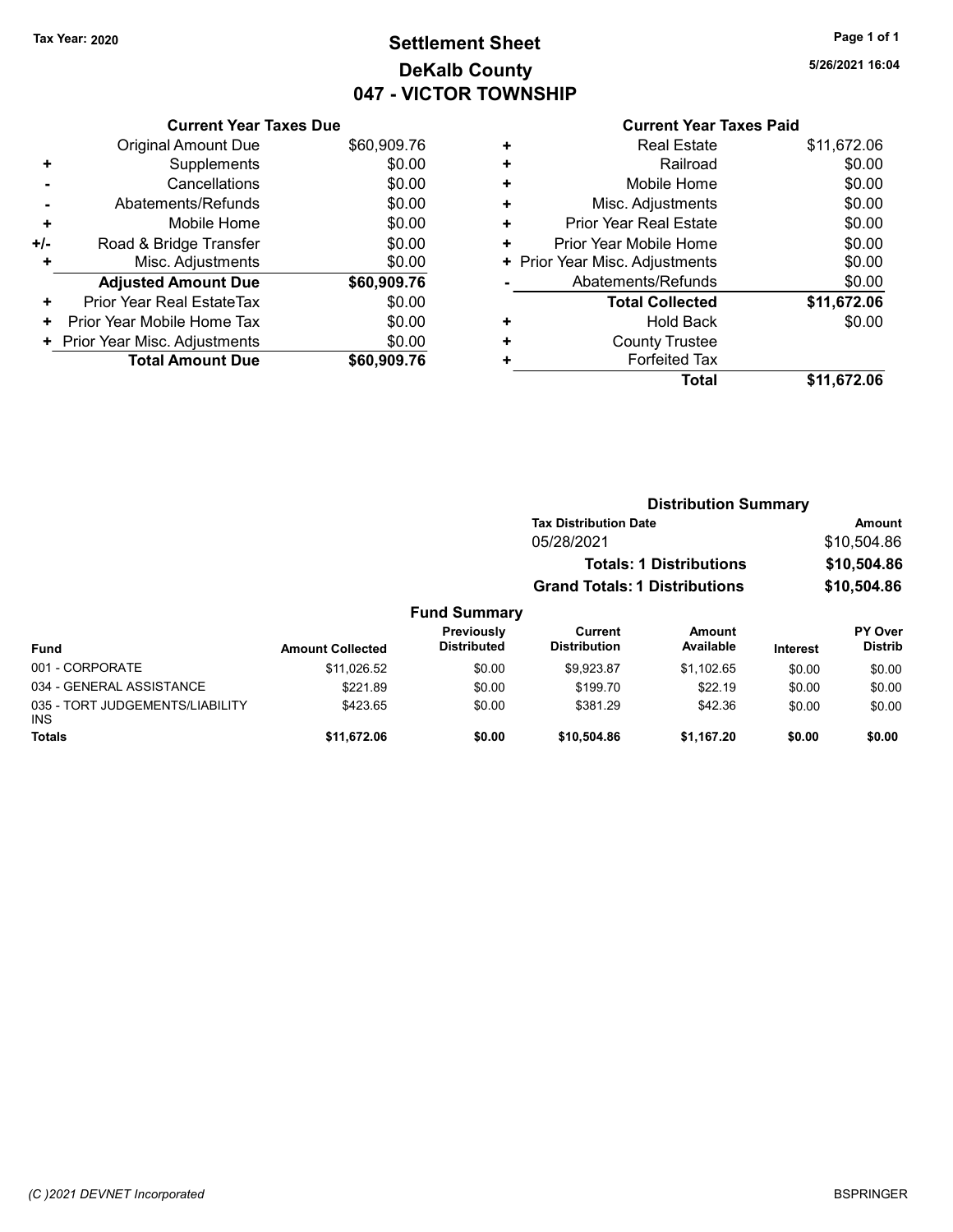# Tax Year: 2020 **Page 1 of 1 Settlement Sheet Constant Constant Constant Constant Constant Constant Constant Constant Constant Constant Constant Constant Page 1 of 1** DeKalb County 048 - VICTOR ROAD & BRIDGE

5/26/2021 16:04

|     | <b>Current Year Taxes Due</b>  |              |  |  |  |  |
|-----|--------------------------------|--------------|--|--|--|--|
|     | <b>Original Amount Due</b>     | \$117,429.84 |  |  |  |  |
| ٠   | Supplements                    | \$0.00       |  |  |  |  |
|     | Cancellations                  | \$0.00       |  |  |  |  |
|     | Abatements/Refunds             | \$0.00       |  |  |  |  |
| ٠   | Mobile Home                    | \$0.00       |  |  |  |  |
| +/- | Road & Bridge Transfer         | \$0.00       |  |  |  |  |
|     | Misc. Adjustments              | \$0.00       |  |  |  |  |
|     | <b>Adjusted Amount Due</b>     | \$117,429.84 |  |  |  |  |
| ٠   | Prior Year Real EstateTax      | \$0.00       |  |  |  |  |
| ٠   | Prior Year Mobile Home Tax     | \$0.00       |  |  |  |  |
|     | + Prior Year Misc. Adjustments | \$0.00       |  |  |  |  |
|     | <b>Total Amount Due</b>        | \$117,429.84 |  |  |  |  |
|     |                                |              |  |  |  |  |

### Current Year Taxes Paid

| <b>Real Estate</b>             | \$22,502.90 |
|--------------------------------|-------------|
| Railroad                       | \$0.00      |
| Mobile Home                    | \$0.00      |
| Misc. Adjustments              | \$0.00      |
| Prior Year Real Estate         | \$0.00      |
| Prior Year Mobile Home         | \$0.00      |
| + Prior Year Misc. Adjustments | \$0.00      |
| Abatements/Refunds             | \$0.00      |
| <b>Total Collected</b>         | \$22,502.90 |
| <b>Hold Back</b>               | \$0.00      |
| <b>County Trustee</b>          |             |
| <b>Forfeited Tax</b>           |             |
| Total                          | \$22,502.90 |
|                                |             |

|                                 |                         | <b>Distribution Summary</b>      |                                       |                                |             |                                  |
|---------------------------------|-------------------------|----------------------------------|---------------------------------------|--------------------------------|-------------|----------------------------------|
|                                 |                         |                                  | <b>Tax Distribution Date</b>          |                                |             | Amount                           |
|                                 |                         |                                  | 05/28/2021                            |                                |             | \$20,252.61                      |
|                                 |                         |                                  |                                       | <b>Totals: 1 Distributions</b> |             | \$20,252.61                      |
|                                 |                         |                                  | <b>Grand Totals: 1 Distributions</b>  |                                | \$20,252.61 |                                  |
|                                 |                         | <b>Fund Summary</b>              |                                       |                                |             |                                  |
| <b>Fund</b>                     | <b>Amount Collected</b> | Previously<br><b>Distributed</b> | <b>Current</b><br><b>Distribution</b> | Amount<br>Available            | Interest    | <b>PY Over</b><br><b>Distrib</b> |
| 007 - ROAD AND BRIDGE           | \$12,308.36             | \$0.00                           | \$11.077.52                           | \$1,230.84                     | \$0.00      | \$0.00                           |
| 008 - BRIDGE CONST W/COUNTY     | \$443.33                | \$0.00                           | \$399.00                              | \$44.33                        | \$0.00      | \$0.00                           |
| 009 - PERMANENT ROAD            | \$6.407.14              | \$0.00                           | \$5.766.43                            | \$640.71                       | \$0.00      | \$0.00                           |
| 010 - EQUIPMENT AND BUILDING    | \$2.922.61              | \$0.00                           | \$2.630.35                            | \$292.26                       | \$0.00      | \$0.00                           |
| 035 - TORT JUDGEMENTS/LIABILITY | \$421.46                | \$0.00                           | \$379.31                              | \$42.15                        | \$0.00      | \$0.00                           |

Totals \$0.00 \$0.00 \$22,502.90 \$0.00 \$20,252.61 \$2,250.29

INS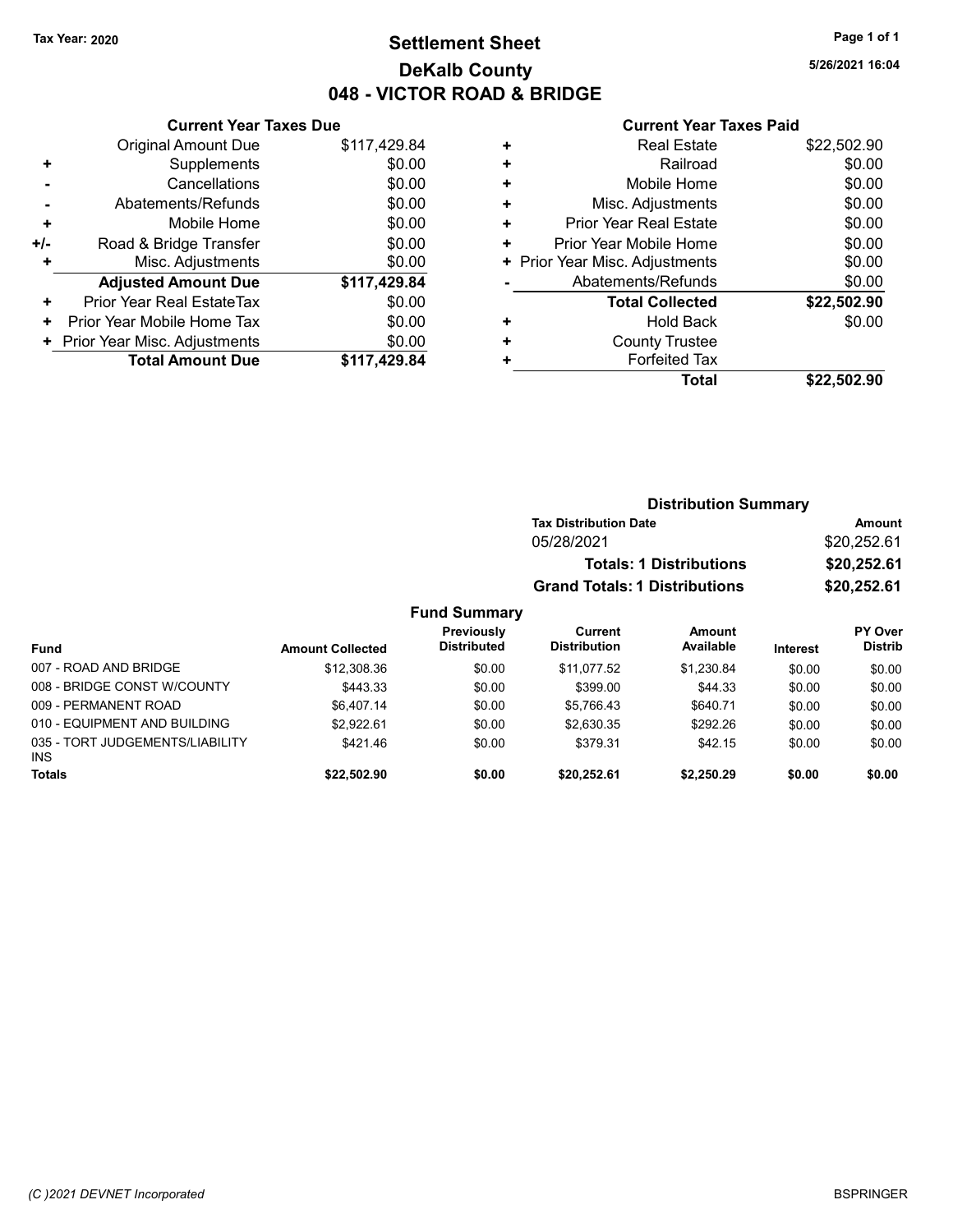# Tax Year: 2020 **Page 1 of 1 Settlement Sheet Constant Constant Constant Constant Constant Constant Constant Constant Constant Constant Constant Constant Page 1 of 1** DeKalb County 056 - TOWN OF CORTLAND

5/26/2021 16:04

|       | <b>Current Year Taxes Due</b>        |              |  |  |  |
|-------|--------------------------------------|--------------|--|--|--|
|       | <b>Original Amount Due</b>           | \$701,202.28 |  |  |  |
| ٠     | Supplements                          | \$1,595.00   |  |  |  |
|       | Cancellations                        | \$1,915.17   |  |  |  |
|       | \$0.00<br>Abatements/Refunds         |              |  |  |  |
| ٠     | Mobile Home                          | \$0.00       |  |  |  |
| $+/-$ | \$1,867.64<br>Road & Bridge Transfer |              |  |  |  |
|       | Misc. Adjustments                    | \$0.00       |  |  |  |
|       | <b>Adjusted Amount Due</b>           | \$702,749.75 |  |  |  |
| ÷     | Prior Year Real EstateTax            | \$0.00       |  |  |  |
| ٠     | Prior Year Mobile Home Tax           | \$0.00       |  |  |  |
|       | Prior Year Misc. Adjustments         | \$0.00       |  |  |  |
|       | <b>Total Amount Due</b>              | \$702,749.75 |  |  |  |
|       |                                      |              |  |  |  |

| ٠ | <b>Real Estate</b>             | \$87,352.34 |
|---|--------------------------------|-------------|
| ٠ | Railroad                       | \$0.00      |
| ٠ | Mobile Home                    | \$0.00      |
| ٠ | Misc. Adjustments              | \$0.00      |
| ٠ | Prior Year Real Estate         | \$0.00      |
| ٠ | Prior Year Mobile Home         | \$0.00      |
|   | + Prior Year Misc. Adjustments | \$0.00      |
|   | Abatements/Refunds             | \$0.00      |
|   | <b>Total Collected</b>         | \$87,352.34 |
| ٠ | <b>Hold Back</b>               | \$0.00      |
| ٠ | <b>County Trustee</b>          |             |
| ٠ | <b>Forfeited Tax</b>           |             |
|   | Total                          | \$87,352.34 |

| <b>Road and Bridge Summary</b>   |             |               | <b>Distribution Summary</b>          |             |  |
|----------------------------------|-------------|---------------|--------------------------------------|-------------|--|
| <b>Rd./Br. District</b>          | Amt. Due    | Amt. Distrib. | <b>Tax Distribution Date</b>         | Amount      |  |
| <b>CORTLAND ROAD &amp; BRIDG</b> | \$16.342.25 | \$1.867.64    | 05/28/2021                           | \$78,617.12 |  |
| Totals                           | \$16,342.25 | \$1.867.64    | <b>Totals: 1 Distributions</b>       | \$78,617.12 |  |
|                                  |             |               | <b>Grand Totals: 1 Distributions</b> | \$78,617.12 |  |

| <b>Fund Summary</b>     |                         |                                  |                                |                            |          |                                  |  |
|-------------------------|-------------------------|----------------------------------|--------------------------------|----------------------------|----------|----------------------------------|--|
| <b>Fund</b>             | <b>Amount Collected</b> | Previously<br><b>Distributed</b> | Current<br><b>Distribution</b> | <b>Amount</b><br>Available | Interest | <b>PY Over</b><br><b>Distrib</b> |  |
| 001 - CORPORATE         | \$57,628.32             | \$0.00                           | \$51,865.49                    | \$5.762.83                 | \$0.00   | \$0.00                           |  |
| 005 - I. M. R. F.       | \$6.823.73              | \$0.00                           | \$6,141.36                     | \$682.37                   | \$0.00   | \$0.00                           |  |
| 007 - ROAD AND BRIDGE   | \$1.867.64              | \$0.00                           | \$1,680.88                     | \$186.76                   | \$0.00   | \$0.00                           |  |
| 014 - POLICE PROTECTION | \$14,797.74             | \$0.00                           | \$13.317.97                    | \$1.479.77                 | \$0.00   | \$0.00                           |  |
| 047 - SOCIAL SECURITY   | \$6.234.91              | \$0.00                           | \$5.611.42                     | \$623.49                   | \$0.00   | \$0.00                           |  |
| <b>Totals</b>           | \$87.352.34             | \$0.00                           | \$78,617.12                    | \$8.735.22                 | \$0.00   | \$0.00                           |  |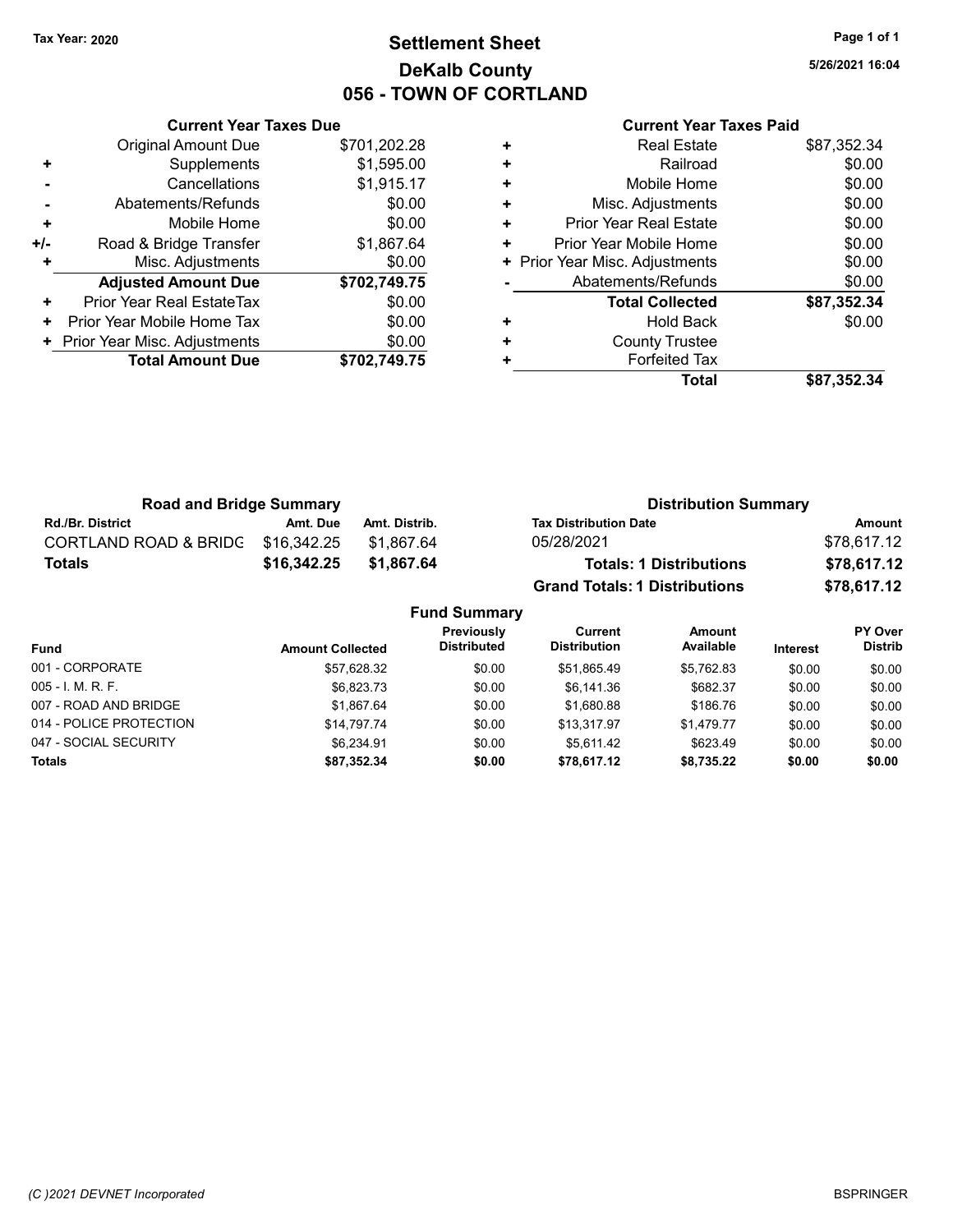# Tax Year: 2020 **Page 1 of 1 Settlement Sheet Constant Constant Constant Constant Constant Constant Constant Constant Constant Constant Constant Constant Page 1 of 1** DeKalb County 057 - CORTLAND LIBRARY

5/26/2021 16:04

|     | <b>Current Year Taxes Due</b> |              |  |  |  |  |  |
|-----|-------------------------------|--------------|--|--|--|--|--|
|     | <b>Original Amount Due</b>    | \$244,967.62 |  |  |  |  |  |
| ٠   | Supplements                   | \$538.85     |  |  |  |  |  |
|     | Cancellations                 | \$647.25     |  |  |  |  |  |
|     | Abatements/Refunds            | \$0.00       |  |  |  |  |  |
| ٠   | Mobile Home                   | \$0.00       |  |  |  |  |  |
| +/- | Road & Bridge Transfer        | \$0.00       |  |  |  |  |  |
|     | Misc. Adjustments             | \$0.00       |  |  |  |  |  |
|     | <b>Adjusted Amount Due</b>    | \$244,859.22 |  |  |  |  |  |
| ٠   | Prior Year Real EstateTax     | \$0.00       |  |  |  |  |  |
|     | Prior Year Mobile Home Tax    | \$0.00       |  |  |  |  |  |
| ٠   | Prior Year Misc. Adjustments  |              |  |  |  |  |  |
|     | <b>Total Amount Due</b>       | \$244.859.22 |  |  |  |  |  |

|   | OUITCHL TCUL TUACS LUIU       |             |
|---|-------------------------------|-------------|
| ٠ | <b>Real Estate</b>            | \$29,864.28 |
| ٠ | Railroad                      | \$0.00      |
| ٠ | Mobile Home                   | \$0.00      |
| ٠ | Misc. Adjustments             | \$0.00      |
| ٠ | <b>Prior Year Real Estate</b> | \$0.00      |
| ٠ | Prior Year Mobile Home        | \$0.00      |
| ٠ | Prior Year Misc. Adjustments  | \$0.00      |
|   | Abatements/Refunds            | \$0.00      |
|   | <b>Total Collected</b>        | \$29,864.28 |
| ٠ | <b>Hold Back</b>              | \$0.00      |
| ٠ | <b>County Trustee</b>         |             |
| ٠ | <b>Forfeited Tax</b>          |             |
|   | Total                         | \$29.864.28 |
|   |                               |             |

|    |                                         |                                      | <b>Distribution Summary</b>    |                 |                                  |  |
|----|-----------------------------------------|--------------------------------------|--------------------------------|-----------------|----------------------------------|--|
|    |                                         | <b>Tax Distribution Date</b>         | Amount                         |                 |                                  |  |
|    |                                         | 05/28/2021                           |                                |                 | \$26,877.86                      |  |
|    |                                         |                                      | <b>Totals: 1 Distributions</b> |                 | \$26,877.86                      |  |
|    |                                         | <b>Grand Totals: 1 Distributions</b> |                                |                 | \$26,877.86                      |  |
|    | <b>Fund Summary</b>                     |                                      |                                |                 |                                  |  |
| ed | <b>Previously</b><br><b>Distributed</b> | Current<br><b>Distribution</b>       | Amount<br>Available            | <b>Interest</b> | <b>PY Over</b><br><b>Distrib</b> |  |

| Fund                                                | <b>Amount Collected</b> | .<br><b>Distributed</b> | <b>Distribution</b> | Available  | <b>Interest</b> | <b>Distrib</b> |
|-----------------------------------------------------|-------------------------|-------------------------|---------------------|------------|-----------------|----------------|
| 004 - OPERATIONS & MAINTENANCE                      | \$595.14                | \$0.00                  | \$535.63            | \$59.51    | \$0.00          | \$0.00         |
| $005 - I. M. R. F.$                                 | \$1.194.84              | \$0.00                  | \$1,075.36          | \$119.48   | \$0.00          | \$0.00         |
| 016 - LIBRARY (township, municipalities)            | \$25.801.87             | \$0.00                  | \$23.221.68         | \$2,580.19 | \$0.00          | \$0.00         |
| 027 - AUDIT                                         | \$239.87                | \$0.00                  | \$215.88            | \$23.99    | \$0.00          | \$0.00         |
| 035 - TORT JUDGMENTS, LIABILITY<br><b>INSURANCE</b> | \$597.85                | \$0.00                  | \$538.07            | \$59.78    | \$0.00          | \$0.00         |
| 047 - SOCIAL SECURITY                               | \$1.434.71              | \$0.00                  | \$1.291.24          | \$143.47   | \$0.00          | \$0.00         |
| <b>Totals</b>                                       | \$29.864.28             | \$0.00                  | \$26,877.86         | \$2.986.42 | \$0.00          | \$0.00         |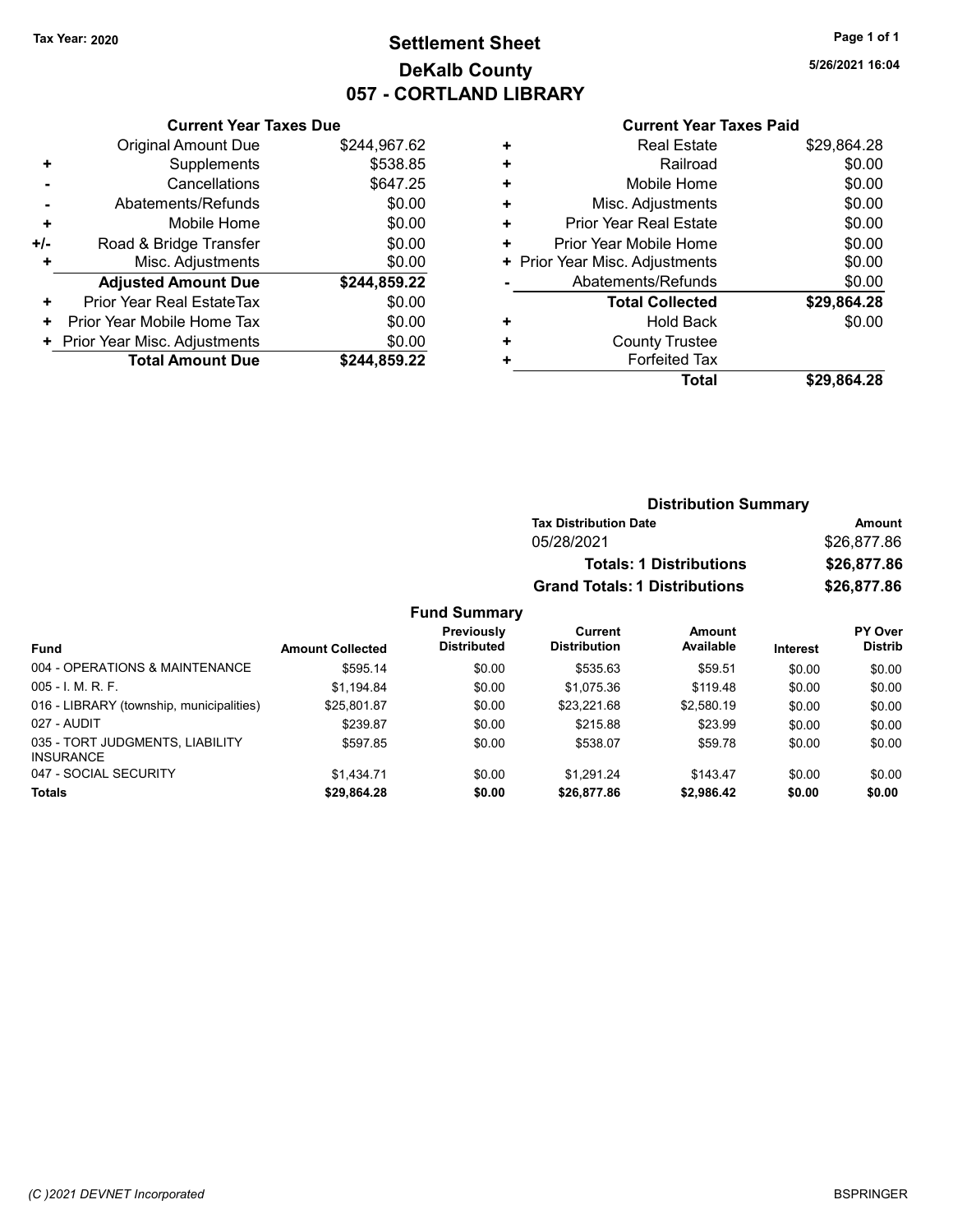# Tax Year: 2020 **Page 1 of 1 Settlement Sheet Constant Constant Constant Constant Constant Constant Constant Constant Constant Constant Constant Constant Page 1 of 1** DeKalb County 058 - CITY OF DEKALB

5/26/2021 16:04

|     | <b>Current Year Taxes Due</b>  |                |  |  |  |  |  |
|-----|--------------------------------|----------------|--|--|--|--|--|
|     | Original Amount Due            | \$6,522,506.80 |  |  |  |  |  |
| ٠   | Supplements                    | \$96,605.68    |  |  |  |  |  |
|     | Cancellations                  | \$177,275.08   |  |  |  |  |  |
|     | Abatements/Refunds             | \$0.00         |  |  |  |  |  |
| ٠   | Mobile Home                    | \$0.00         |  |  |  |  |  |
| +/- | Road & Bridge Transfer         | \$15,896.00    |  |  |  |  |  |
| ٠   | Misc. Adjustments              | \$0.00         |  |  |  |  |  |
|     | <b>Adjusted Amount Due</b>     | \$6,457,733.40 |  |  |  |  |  |
| ٠   | Prior Year Real EstateTax      | (\$26.29)      |  |  |  |  |  |
| ÷   | Prior Year Mobile Home Tax     | \$0.00         |  |  |  |  |  |
|     | + Prior Year Misc. Adjustments | \$0.00         |  |  |  |  |  |
|     | <b>Total Amount Due</b>        | \$6,457,707.11 |  |  |  |  |  |
|     |                                |                |  |  |  |  |  |

|   | Total                          | \$666,316.08 |
|---|--------------------------------|--------------|
| ٠ | <b>Forfeited Tax</b>           |              |
| ٠ | <b>County Trustee</b>          |              |
| ٠ | <b>Hold Back</b>               | \$0.00       |
|   | <b>Total Collected</b>         | \$666,316.08 |
|   | Abatements/Refunds             | \$0.00       |
|   | + Prior Year Misc. Adjustments | \$0.00       |
| ٠ | Prior Year Mobile Home         | \$0.00       |
| ٠ | Prior Year Real Estate         | (\$26.29)    |
| ٠ | Misc. Adjustments              | \$0.00       |
| ٠ | Mobile Home                    | \$0.00       |
| ٠ | Railroad                       | \$0.00       |
| ٠ | <b>Real Estate</b>             | \$666.342.37 |
|   |                                |              |

| <b>Road and Bridge Summary</b>   |              |               | <b>Distribution Summary</b>                          |
|----------------------------------|--------------|---------------|------------------------------------------------------|
| <b>Rd./Br. District</b>          | Amt. Due     | Amt. Distrib. | <b>Tax Distribution Date</b><br>Amount               |
| AFTON ROAD & BRIDGE              | \$12,316.13  | \$1,595.09    | \$599,684.48<br>05/28/2021                           |
| <b>CORTLAND ROAD &amp; BRIDG</b> | \$795.52     | \$91.18       | \$599,684.48<br><b>Totals: 1 Distributions</b>       |
| DEKALB ROAD & BRIDGE             | \$143,379.47 | \$14.209.73   | \$599,684.48<br><b>Grand Totals: 1 Distributions</b> |
| Totals                           | \$156,491.12 | \$15,896.00   |                                                      |
|                                  |              |               | <b>Fund Summary</b>                                  |

|                         | Fully Sullillialy                |                                       |                     |          |                                  |
|-------------------------|----------------------------------|---------------------------------------|---------------------|----------|----------------------------------|
| <b>Amount Collected</b> | Previously<br><b>Distributed</b> | <b>Current</b><br><b>Distribution</b> | Amount<br>Available | Interest | <b>PY Over</b><br><b>Distrib</b> |
| \$0.00                  | \$0.00                           | \$0.00                                | \$0.00              | \$0.00   | \$0.00                           |
| \$0.00                  | \$0.00                           | \$0.00                                | \$0.00              | \$0.00   | \$0.00                           |
| \$0.00                  | \$0.00                           | \$0.00                                | \$0.00              | \$0.00   | \$0.00                           |
| \$15,896,00             | \$0.00                           | \$14,306.40                           | \$1,589.60          | \$0.00   | \$0.00                           |
| \$355,939.13            | \$0.00                           | \$320,345.22                          | \$35,593.91         | \$0.00   | \$0.00                           |
| \$294.480.95            | \$0.00                           | \$265.032.86                          | \$29.448.09         | \$0.00   | \$0.00                           |
| \$0.00                  | \$0.00                           | \$0.00                                | \$0.00              | \$0.00   | \$0.00                           |
| \$666,316.08            | \$0.00                           | \$599,684.48                          | \$66,631.60         | \$0.00   | \$0.00                           |
|                         |                                  |                                       |                     |          |                                  |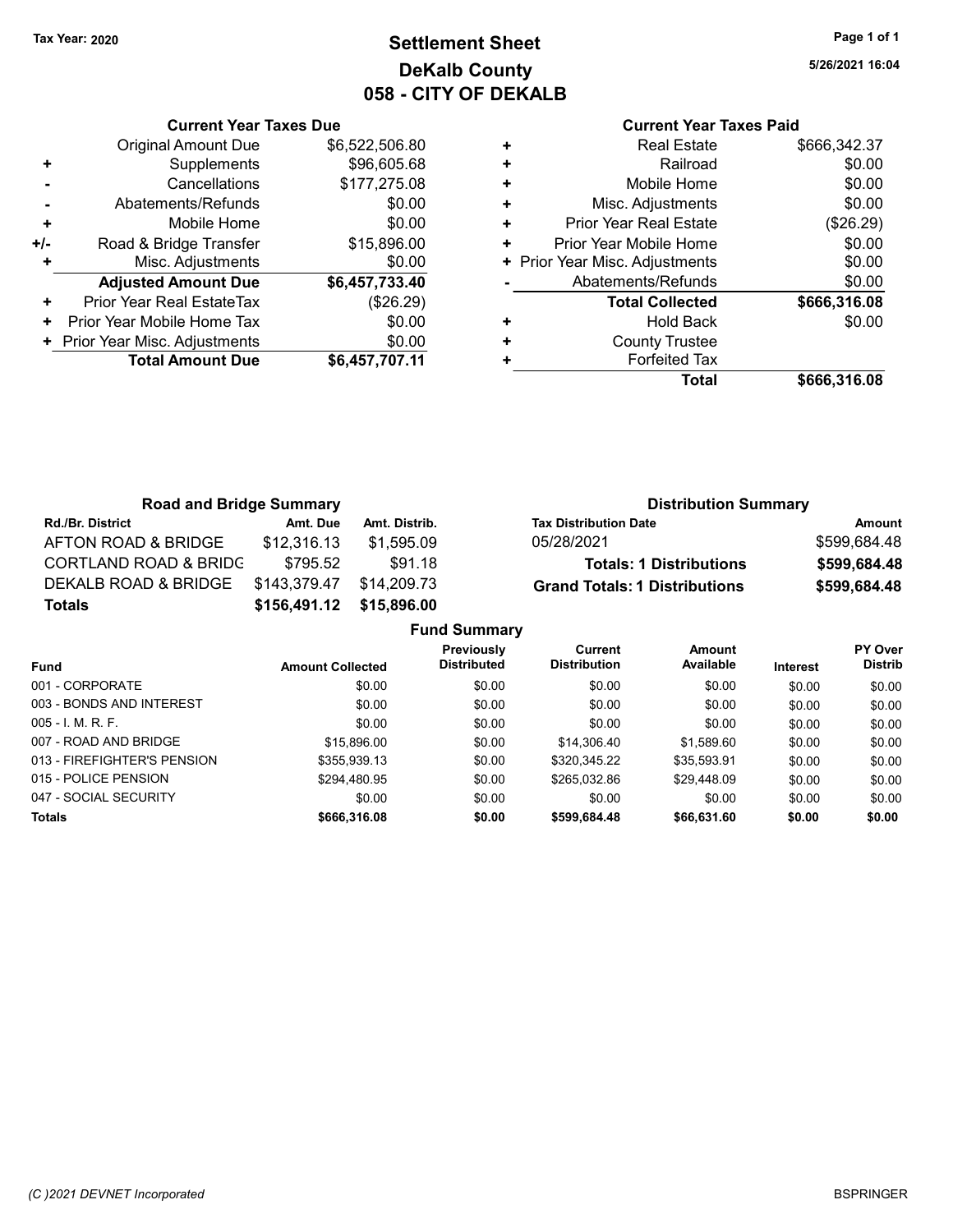# Tax Year: 2020 **Page 1 of 1 Settlement Sheet Constant Constant Constant Constant Constant Constant Constant Constant Constant Constant Constant Constant Page 1 of 1** DeKalb County 059 - DE KALB LIBRARY

5/26/2021 16:04

|     | <b>Current Year Taxes Due</b> |                |  |  |  |  |
|-----|-------------------------------|----------------|--|--|--|--|
|     | Original Amount Due           | \$2,366,383.63 |  |  |  |  |
| ٠   | Supplements                   | \$33,789.69    |  |  |  |  |
|     | Cancellations                 | \$62,991.91    |  |  |  |  |
|     | Abatements/Refunds            | \$0.00         |  |  |  |  |
| ٠   | Mobile Home                   | \$0.00         |  |  |  |  |
| +/- | Road & Bridge Transfer        | \$0.00         |  |  |  |  |
|     | Misc. Adjustments             | \$0.00         |  |  |  |  |
|     | <b>Adjusted Amount Due</b>    | \$2,337,181.41 |  |  |  |  |
| ÷   | Prior Year Real EstateTax     | (\$8.65)       |  |  |  |  |
| ٠   | Prior Year Mobile Home Tax    | \$0.00         |  |  |  |  |
|     | Prior Year Misc. Adjustments  | \$0.00         |  |  |  |  |
|     | <b>Total Amount Due</b>       | \$2,337,172.76 |  |  |  |  |

|   | Total                          | \$235,974.29 |
|---|--------------------------------|--------------|
| ٠ | <b>Forfeited Tax</b>           |              |
| ٠ | <b>County Trustee</b>          |              |
| ٠ | <b>Hold Back</b>               | \$0.00       |
|   | <b>Total Collected</b>         | \$235,974.29 |
|   | Abatements/Refunds             | \$0.00       |
|   | + Prior Year Misc. Adjustments | \$0.00       |
| ٠ | Prior Year Mobile Home         | \$0.00       |
| ٠ | <b>Prior Year Real Estate</b>  | (\$8.65)     |
| ٠ | Misc. Adjustments              | \$0.00       |
| ٠ | Mobile Home                    | \$0.00       |
| ٠ | Railroad                       | \$0.00       |
| ٠ | <b>Real Estate</b>             | \$235,982.94 |
|   |                                |              |

|                                          |                         |                                  | <b>Distribution Summary</b>           |                                |                 |                           |
|------------------------------------------|-------------------------|----------------------------------|---------------------------------------|--------------------------------|-----------------|---------------------------|
|                                          |                         |                                  | <b>Tax Distribution Date</b>          |                                |                 | Amount                    |
|                                          |                         |                                  | 05/28/2021                            |                                |                 | \$212,376.86              |
|                                          |                         |                                  |                                       | <b>Totals: 1 Distributions</b> |                 | \$212,376.86              |
|                                          |                         |                                  | <b>Grand Totals: 1 Distributions</b>  |                                |                 | \$212,376.86              |
|                                          |                         | <b>Fund Summary</b>              |                                       |                                |                 |                           |
| Fund                                     | <b>Amount Collected</b> | Previously<br><b>Distributed</b> | <b>Current</b><br><b>Distribution</b> | <b>Amount</b><br>Available     | <b>Interest</b> | PY Over<br><b>Distrib</b> |
| 016 - LIBRARY (township, municipalities) | \$235,974.29            | \$0.00                           | \$212,376.86                          | \$23,597.43                    | \$0.00          | \$0.00                    |
| Totals                                   | \$235,974.29            | \$0.00                           | \$212,376.86                          | \$23,597.43                    | \$0.00          | \$0.00                    |
|                                          |                         |                                  |                                       |                                |                 |                           |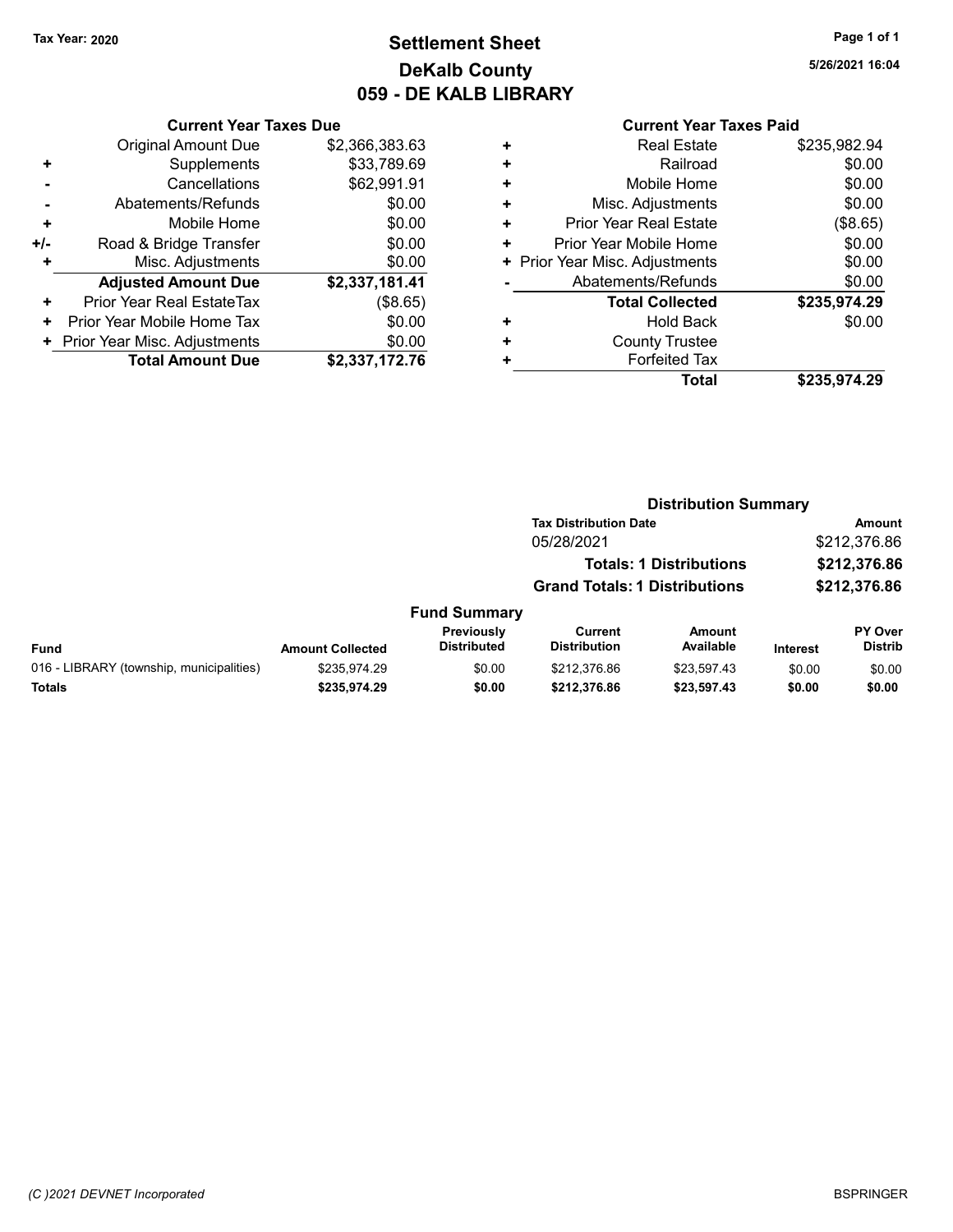# Tax Year: 2020 **Page 1 of 1 Settlement Sheet Constant Constant Constant Constant Constant Constant Constant Constant Constant Constant Constant Constant Page 1 of 1** DeKalb County 060 - DEKALB SSA #3

5/26/2021 16:04

|     | <b>Current Year Taxes Due</b> |          |
|-----|-------------------------------|----------|
|     | Original Amount Due           | \$999.97 |
| ٠   | Supplements                   | \$10.25  |
|     | Cancellations                 | \$11.53  |
|     | Abatements/Refunds            | \$0.00   |
| ٠   | Mobile Home                   | \$0.00   |
| +/- | Road & Bridge Transfer        | \$0.00   |
| ٠   | Misc. Adjustments             | \$0.00   |
|     | <b>Adjusted Amount Due</b>    | \$998.69 |
| ٠   | Prior Year Real EstateTax     | \$0.00   |
| ٠   | Prior Year Mobile Home Tax    | \$0.00   |
|     | Prior Year Misc. Adjustments  | \$0.00   |
|     | <b>Total Amount Due</b>       | \$998.69 |

|   | <b>Current Year Taxes Paid</b> |         |
|---|--------------------------------|---------|
| ٠ | <b>Real Estate</b>             | \$98.38 |
|   | Railroad                       | \$0.00  |
|   | Mobile Home                    | \$0.00  |
|   | Misc. Adjustments              | \$0.00  |
| ٠ | Prior Year Real Estate         | \$0.00  |
| ٠ | Prior Year Mobile Home         | \$0.00  |
| ٠ | Prior Year Misc. Adjustments   | \$0.00  |
|   | Abatements/Refunds             | \$0.00  |
|   | <b>Total Collected</b>         | \$98.38 |
| ٠ | Hold Back                      | \$0.00  |
|   | <b>County Trustee</b>          |         |
|   | <b>Forfeited Tax</b>           |         |
|   | Total                          | \$98.38 |
|   |                                |         |

|                            |                         |                                  | <b>Distribution Summary</b>          |                                |                 |                           |
|----------------------------|-------------------------|----------------------------------|--------------------------------------|--------------------------------|-----------------|---------------------------|
|                            |                         |                                  | <b>Tax Distribution Date</b>         |                                |                 | Amount                    |
|                            |                         |                                  | 05/28/2021                           |                                |                 | \$88.54                   |
|                            |                         |                                  |                                      | <b>Totals: 1 Distributions</b> |                 | \$88.54                   |
|                            |                         |                                  | <b>Grand Totals: 1 Distributions</b> |                                |                 | \$88.54                   |
|                            |                         | <b>Fund Summary</b>              |                                      |                                |                 |                           |
| <b>Fund</b>                | <b>Amount Collected</b> | Previously<br><b>Distributed</b> | Current<br><b>Distribution</b>       | Amount<br>Available            | <b>Interest</b> | PY Over<br><b>Distrib</b> |
| 023 - SPECIAL SERVICE AREA | \$98.38                 | \$0.00                           | \$88.54                              | \$9.84                         | \$0.00          | \$0.00                    |
| <b>Totals</b>              | \$98.38                 | \$0.00                           | \$88.54                              | \$9.84                         | \$0.00          | \$0.00                    |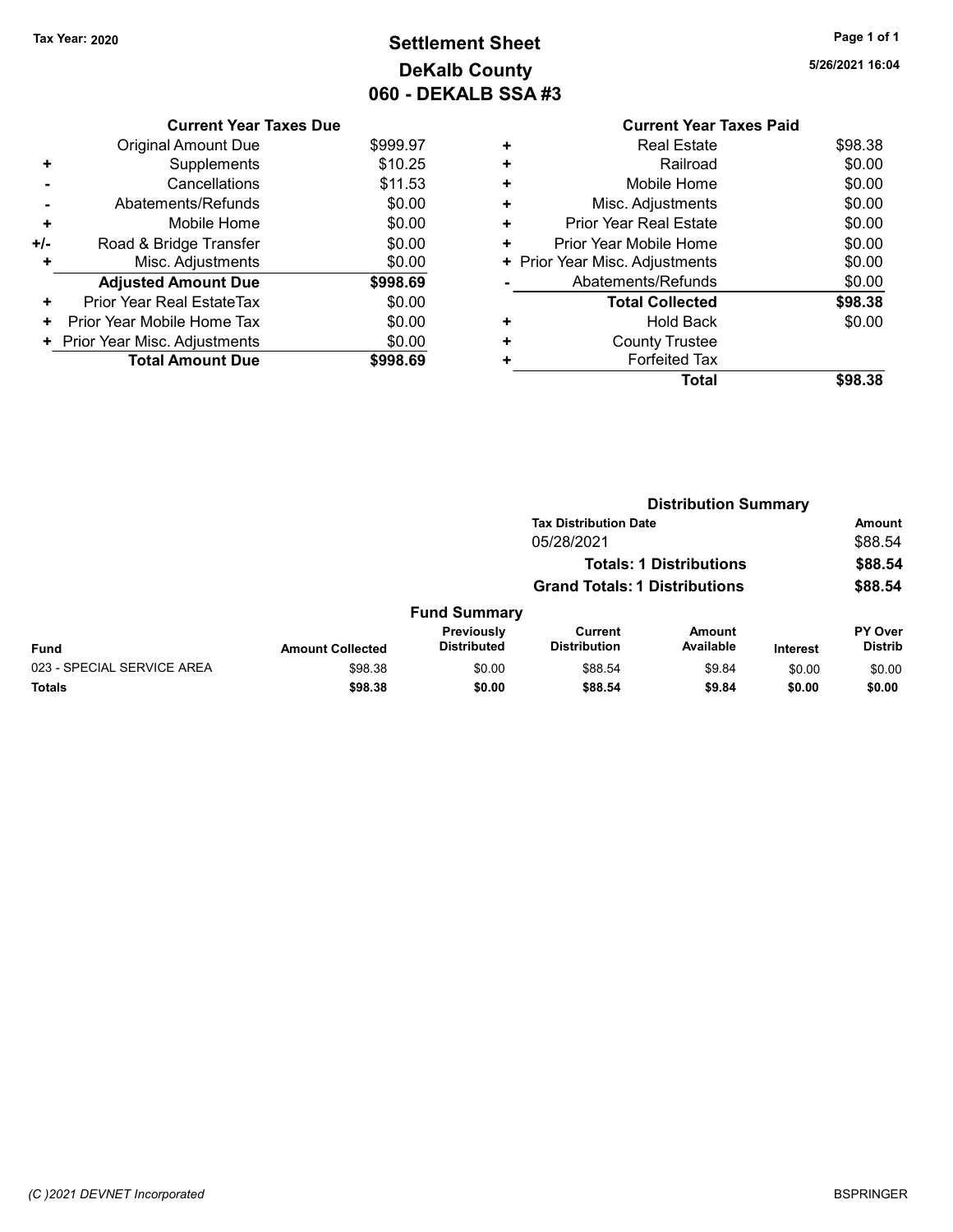Current Year Taxes Due Original Amount Due \$5,501.72

Adjusted Amount Due \$5,498.93

+ Supplements \$25.46 - Cancellations \$28.25 - Abatements/Refunds \$0.00 + Mobile Home \$0.00 +/- Road & Bridge Transfer \$0.00 + Misc. Adjustments \$0.00

+ Prior Year Real EstateTax \$0.00 + Prior Year Mobile Home Tax \$0.00 + Prior Year Misc. Adjustments \$0.00<br>Total Amount Due \$5,498.93

Total Amount Due

# Tax Year: 2020 **Page 1 of 1 Settlement Sheet Constant Constant Constant Constant Constant Constant Constant Constant Constant Constant Constant Constant Page 1 of 1** DeKalb County 061 - DEKALB SSA #4

5/26/2021 16:04

| ٠ | <b>Real Estate</b>             | \$606.60 |
|---|--------------------------------|----------|
| ٠ | Railroad                       | \$0.00   |
| ٠ | Mobile Home                    | \$0.00   |
| ٠ | Misc. Adjustments              | \$0.00   |
| ÷ | Prior Year Real Estate         | \$0.00   |
| ٠ | Prior Year Mobile Home         | \$0.00   |
|   | + Prior Year Misc. Adjustments | \$0.00   |
|   | Abatements/Refunds             | \$0.00   |
|   | <b>Total Collected</b>         | \$606.60 |
| ٠ | <b>Hold Back</b>               | \$0.00   |
| ٠ | <b>County Trustee</b>          |          |
| ٠ | <b>Forfeited Tax</b>           |          |
|   | Total                          | \$606.60 |

Distribution Summary

|                            |                         |                                         | <b>Tax Distribution Date</b>         |                                |                 | Amount                           |
|----------------------------|-------------------------|-----------------------------------------|--------------------------------------|--------------------------------|-----------------|----------------------------------|
|                            |                         |                                         | 05/28/2021                           |                                |                 | \$545.94                         |
|                            |                         |                                         |                                      | <b>Totals: 1 Distributions</b> |                 | \$545.94                         |
|                            |                         |                                         | <b>Grand Totals: 1 Distributions</b> |                                |                 | \$545.94                         |
|                            |                         | <b>Fund Summary</b>                     |                                      |                                |                 |                                  |
| Fund                       | <b>Amount Collected</b> | <b>Previously</b><br><b>Distributed</b> | Current<br><b>Distribution</b>       | <b>Amount</b><br>Available     | <b>Interest</b> | <b>PY Over</b><br><b>Distrib</b> |
| 023 - SPECIAL SERVICE AREA | \$606.60                | \$0.00                                  | \$545.94                             | \$60.66                        | \$0.00          | \$0.00                           |
| <b>Totals</b>              | \$606.60                | \$0.00                                  | \$545.94                             | \$60.66                        | \$0.00          | \$0.00                           |
|                            |                         |                                         |                                      |                                |                 |                                  |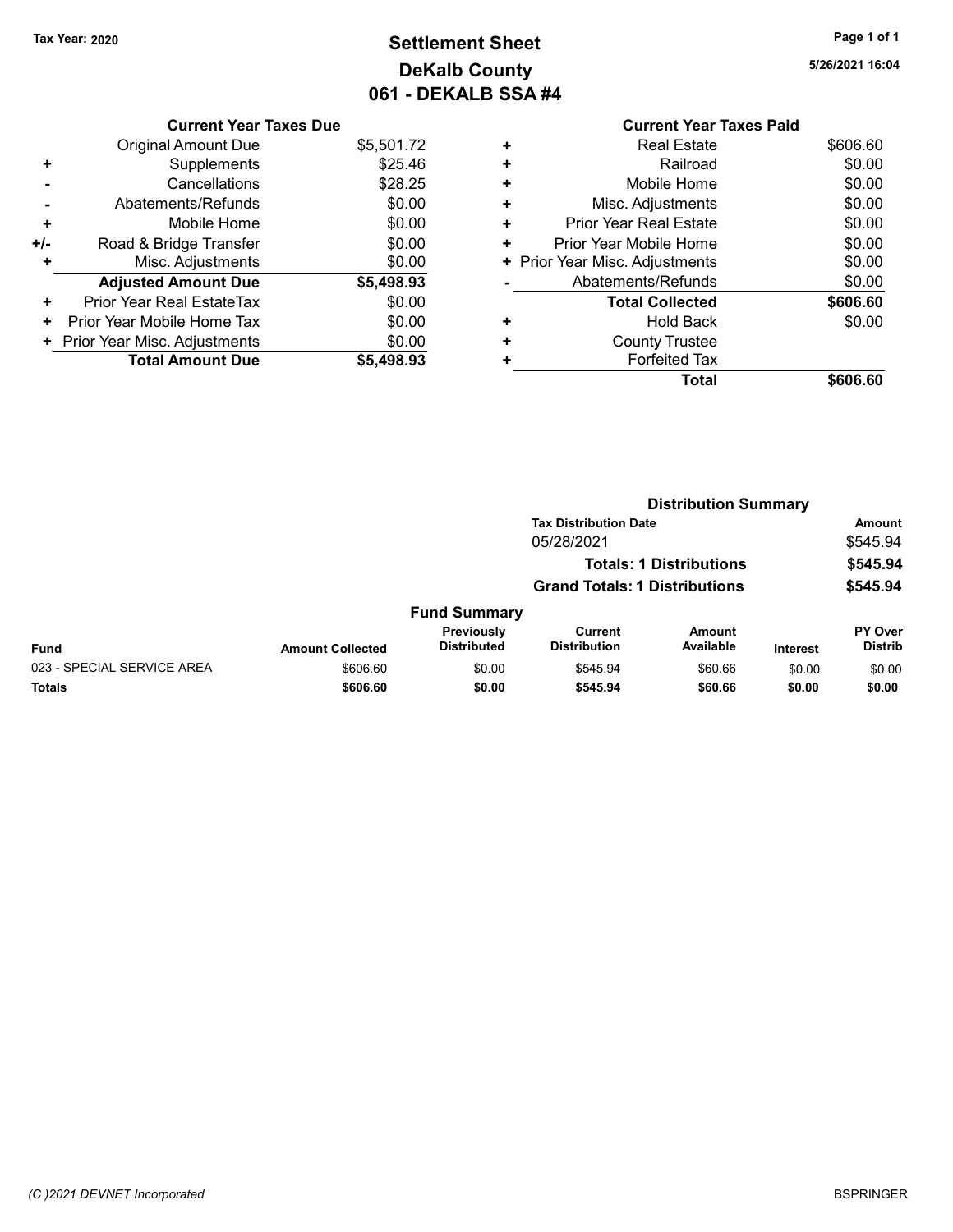Current Year Taxes Due Original Amount Due \$785,183.17

Adjusted Amount Due \$786,335.38

+ Supplements \$4,194.23 - Cancellations \$7,867.50 - Abatements/Refunds \$0.00 + Mobile Home \$0.00 +/- Road & Bridge Transfer \$4,825.48 + Misc. Adjustments \$0.00

+ Prior Year Real EstateTax \$0.00 + Prior Year Mobile Home Tax \$0.00 + Prior Year Misc. Adjustments \$0.00<br>
Total Amount Due \$786,335.38

**Total Amount Due** 

# Tax Year: 2020 **Page 1 of 1 Settlement Sheet Constant Constant Constant Constant Constant Constant Constant Constant Constant Constant Constant Constant Page 1 of 1** DeKalb County 062 - CITY OF GENOA

5/26/2021 16:04

### Current Year Taxes Paid + Real Estate \$97,622.64 + Railroad \$0.00 + Mobile Home \$0.00 + Misc. Adjustments \$0.00 + Prior Year Real Estate \$0.00 + Prior Year Mobile Home \$0.00 + Prior Year Misc. Adjustments  $$0.00$ - Abatements/Refunds \$0.00 Total Collected  $$97,622.64$ + Hold Back \$0.00 + County Trustee + Forfeited Tax Total \$97,622.64

| <b>Road and Bridge Summary</b> |                         |               |                                  |                                      | <b>Distribution Summary</b>    |                 |                           |
|--------------------------------|-------------------------|---------------|----------------------------------|--------------------------------------|--------------------------------|-----------------|---------------------------|
| Rd./Br. District               | Amt. Due                | Amt. Distrib. |                                  | <b>Tax Distribution Date</b>         |                                |                 | <b>Amount</b>             |
| <b>GENOA ROAD &amp; BRIDGE</b> | \$28,002.82             | \$3,697.85    |                                  | 05/28/2021                           |                                |                 | \$87,860.38               |
| KINGSTON ROAD & BRIDG          | \$8,940.39              | \$1,127.63    |                                  |                                      | <b>Totals: 1 Distributions</b> |                 | \$87,860.38               |
| <b>Totals</b>                  | \$36,943.21             | \$4,825.48    |                                  | <b>Grand Totals: 1 Distributions</b> |                                |                 | \$87,860.38               |
|                                |                         |               | <b>Fund Summary</b>              |                                      |                                |                 |                           |
| Fund                           | <b>Amount Collected</b> |               | Previously<br><b>Distributed</b> | Current<br><b>Distribution</b>       | <b>Amount</b><br>Available     | <b>Interest</b> | PY Over<br><b>Distrib</b> |
| 001 - CORPORATE                |                         | \$39.937.21   | \$0.00                           | \$35.943.49                          | \$3.993.72                     | \$0.00          | \$0.00                    |

| <b>Totals</b>            | \$97.622.64 | \$0.00 | \$87,860.38 | \$9.762.26 | \$0.00 | \$0.00 |
|--------------------------|-------------|--------|-------------|------------|--------|--------|
| 143 - MEDICARE           | \$1.468.70  | \$0.00 | \$1.321.83  | \$146.87   | \$0.00 | \$0.00 |
| 047 - SOCIAL SECURITY    | \$1.468.70  | \$0.00 | \$1.321.83  | \$146.87   | \$0.00 | \$0.00 |
| 014 - POLICE PROTECTION  | \$49,922.55 | \$0.00 | \$44,930.30 | \$4.992.25 | \$0.00 | \$0.00 |
| 007 - ROAD AND BRIDGE    | \$4.825.48  | \$0.00 | \$4.342.93  | \$482.55   | \$0.00 | \$0.00 |
| 003 - BONDS AND INTEREST | \$0.00      | \$0.00 | \$0.00      | \$0.00     | \$0.00 | \$0.00 |
| 001 - CORPORATE          | \$39.937.21 | \$0.00 | \$35.943.49 | \$3.993.72 | \$0.00 | \$0.00 |

### (C )2021 DEVNET Incorporated BSPRINGER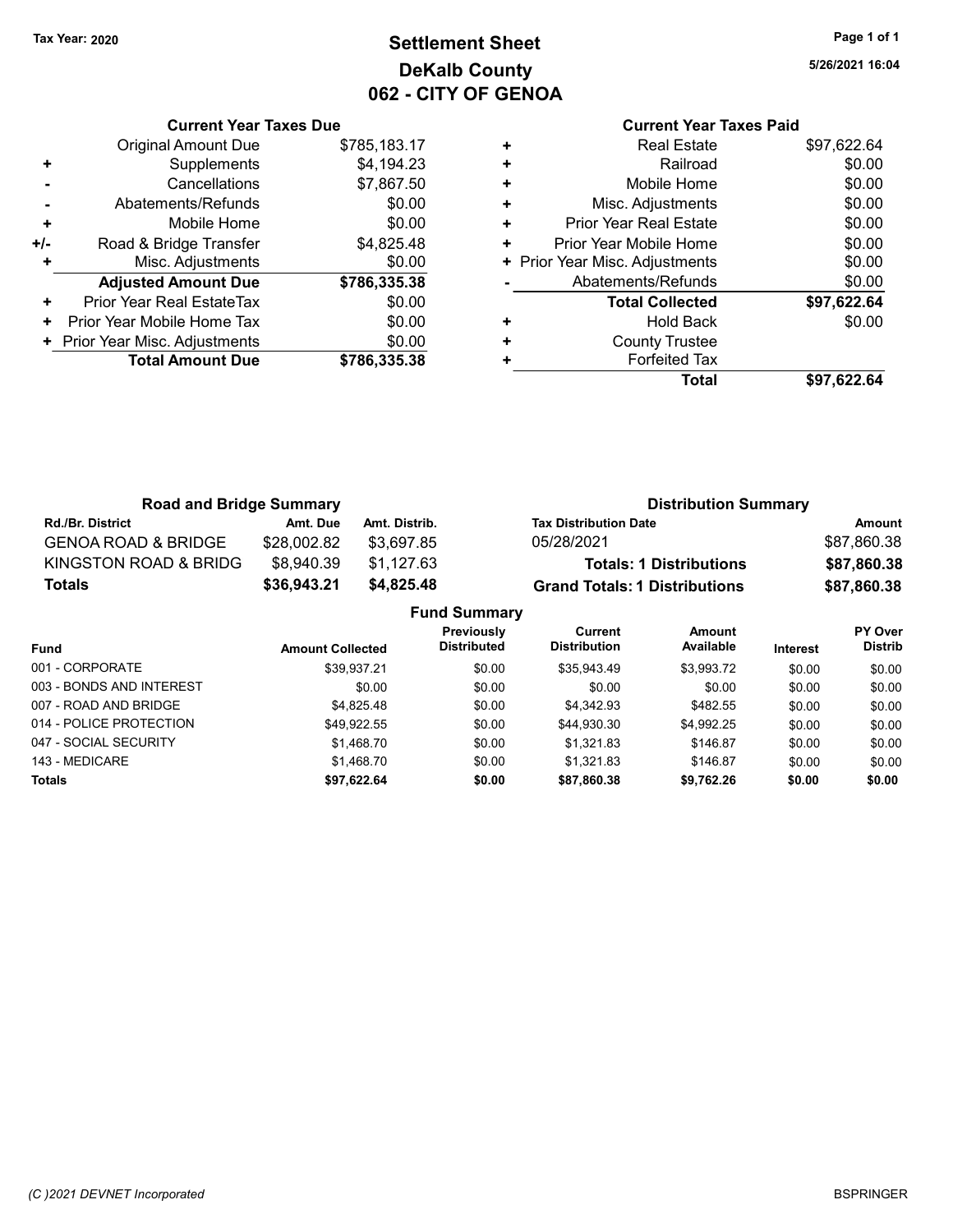# Tax Year: 2020 **Page 1 of 1 Settlement Sheet Constant Constant Constant Constant Constant Constant Constant Constant Constant Constant Constant Constant Page 1 of 1** DeKalb County 063 - VILLAGE OF HINCKLEY

5/26/2021 16:04

#### Current Year Taxes Paid

|     | <b>Current Year Taxes Due</b> |              |
|-----|-------------------------------|--------------|
|     | <b>Original Amount Due</b>    | \$281,351.33 |
| ٠   | Supplements                   | \$1,226.38   |
|     | Cancellations                 | \$1,324.93   |
|     | Abatements/Refunds            | \$0.00       |
| ÷   | Mobile Home                   | \$0.00       |
| +/- | Road & Bridge Transfer        | \$4,283.53   |
| ÷   | Misc. Adjustments             | \$0.00       |
|     | <b>Adjusted Amount Due</b>    | \$285,536.31 |
| ٠   | Prior Year Real EstateTax     | \$0.00       |
| ٠   | Prior Year Mobile Home Tax    | \$0.00       |
|     | Prior Year Misc. Adjustments  | \$0.00       |
|     | <b>Total Amount Due</b>       | \$285,536,31 |
|     |                               |              |

|   | <b>Real Estate</b>             | \$39,530.83 |
|---|--------------------------------|-------------|
| ٠ | Railroad                       | \$0.00      |
| ٠ | Mobile Home                    | \$0.00      |
| ٠ | Misc. Adjustments              | \$0.00      |
| ٠ | Prior Year Real Estate         | \$0.00      |
| ٠ | Prior Year Mobile Home         | \$0.00      |
|   | + Prior Year Misc. Adjustments | \$0.00      |
|   | Abatements/Refunds             | \$0.00      |
|   | <b>Total Collected</b>         | \$39,530.83 |
| ٠ | <b>Hold Back</b>               | \$0.00      |
| ٠ | <b>County Trustee</b>          |             |
| ٠ | <b>Forfeited Tax</b>           |             |
|   | Total                          | \$39,530.83 |

| <b>Road and Bridge Summary</b> |             |               | <b>Distribution Summary</b>          |             |  |  |
|--------------------------------|-------------|---------------|--------------------------------------|-------------|--|--|
| <b>Rd./Br. District</b>        | Amt. Due    | Amt. Distrib. | <b>Tax Distribution Date</b>         | Amount      |  |  |
| SQUAW GROVE ROAD & B           | \$30.497.74 | \$4.283.53    | 05/28/2021                           | \$35,577.76 |  |  |
| <b>Totals</b>                  | \$30,497.74 | \$4,283,53    | <b>Totals: 1 Distributions</b>       | \$35,577.76 |  |  |
|                                |             |               | <b>Grand Totals: 1 Distributions</b> | \$35,577.76 |  |  |

Fund Summary

| <b>Fund</b>                             | <b>Amount Collected</b> | Previously<br><b>Distributed</b> | Current<br><b>Distribution</b> | <b>Amount</b><br>Available | <b>Interest</b> | PY Over<br><b>Distrib</b> |
|-----------------------------------------|-------------------------|----------------------------------|--------------------------------|----------------------------|-----------------|---------------------------|
|                                         |                         |                                  |                                |                            |                 |                           |
| 001 - CORPORATE                         | \$17,051.13             | \$0.00                           | \$15,346.02                    | \$1.705.11                 | \$0.00          | \$0.00                    |
| $005 - I$ , M, R, F,                    | \$3.866.91              | \$0.00                           | \$3.480.22                     | \$386.69                   | \$0.00          | \$0.00                    |
| 007 - ROAD AND BRIDGE                   | \$4.283.53              | \$0.00                           | \$3,855.18                     | \$428.35                   | \$0.00          | \$0.00                    |
| 014 - POLICE PROTECTION                 | \$5.552.93              | \$0.00                           | \$4,997.64                     | \$555.29                   | \$0.00          | \$0.00                    |
| 027 - AUDIT                             | \$1.239.65              | \$0.00                           | \$1.115.69                     | \$123.96                   | \$0.00          | \$0.00                    |
| 035 - TORT JUDGEMENTS/LIABILITY<br>INS. | \$1.264.50              | \$0.00                           | \$1.138.05                     | \$126.45                   | \$0.00          | \$0.00                    |
| 047 - SOCIAL SECURITY                   | \$3.743.19              | \$0.00                           | \$3,368.87                     | \$374.32                   | \$0.00          | \$0.00                    |
| 048 - SCHOOL CROSSING GUARDS            | \$867.86                | \$0.00                           | \$781.07                       | \$86.79                    | \$0.00          | \$0.00                    |
| 062 - WORKERS COMPENSATION              | \$1.661.13              | \$0.00                           | \$1,495.02                     | \$166.11                   | \$0.00          | \$0.00                    |
| <b>Totals</b>                           | \$39,530.83             | \$0.00                           | \$35,577.76                    | \$3,953.07                 | \$0.00          | \$0.00                    |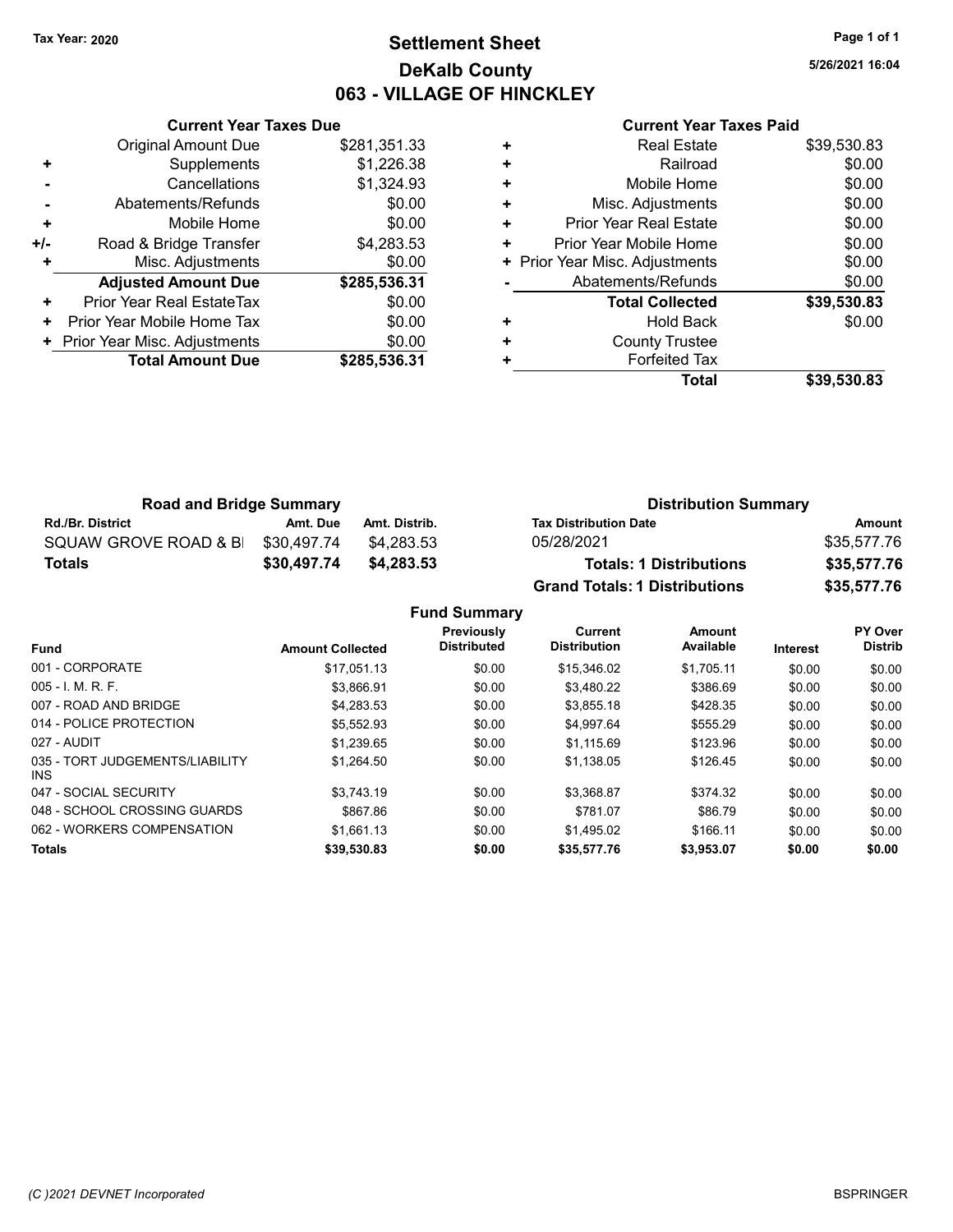# Tax Year: 2020 **Page 1 of 1 Settlement Sheet Constant Constant Constant Constant Constant Constant Constant Constant Constant Constant Constant Constant Page 1 of 1** DeKalb County 064 - VILLAGE OF KINGSTON

5/26/2021 16:04

#### Current Year Taxes Paid

|     | <b>Current Year Taxes Due</b> |              |
|-----|-------------------------------|--------------|
|     | Original Amount Due           | \$165,633.09 |
| ٠   | Supplements                   | \$399.30     |
|     | Cancellations                 | \$492.62     |
|     | Abatements/Refunds            | \$0.00       |
| ÷   | Mobile Home                   | \$0.00       |
| +/- | Road & Bridge Transfer        | \$1,403.23   |
| ٠   | Misc. Adjustments             | \$0.00       |
|     | <b>Adjusted Amount Due</b>    | \$166,943.00 |
| ٠   | Prior Year Real EstateTax     | \$0.00       |
| ٠   | Prior Year Mobile Home Tax    | \$0.00       |
|     | Prior Year Misc. Adjustments  | \$0.00       |
|     | <b>Total Amount Due</b>       | \$166,943.00 |
|     |                               |              |

|   | Total                          | \$18.813.52 |
|---|--------------------------------|-------------|
|   | <b>Forfeited Tax</b>           |             |
| ٠ | <b>County Trustee</b>          |             |
| ٠ | <b>Hold Back</b>               | \$0.00      |
|   | <b>Total Collected</b>         | \$18,813.52 |
|   | Abatements/Refunds             | \$0.00      |
|   | + Prior Year Misc. Adjustments | \$0.00      |
| ٠ | Prior Year Mobile Home         | \$0.00      |
| ٠ | <b>Prior Year Real Estate</b>  | \$0.00      |
| ÷ | Misc. Adjustments              | \$0.00      |
| ٠ | Mobile Home                    | \$0.00      |
| ٠ | Railroad                       | \$0.00      |
| ٠ | <b>Real Estate</b>             | \$18,813.52 |
|   |                                |             |

| <b>Road and Bridge Summary</b> |             |               | <b>Distribution Summary</b>          |             |  |  |
|--------------------------------|-------------|---------------|--------------------------------------|-------------|--|--|
| <b>Rd./Br. District</b>        | Amt. Due    | Amt. Distrib. | <b>Tax Distribution Date</b>         | Amount      |  |  |
| KINGSTON ROAD & BRIDG          | \$11.192.04 | \$1.403.23    | 05/28/2021                           | \$16,932.18 |  |  |
| <b>Totals</b>                  | \$11,192.04 | \$1.403.23    | <b>Totals: 1 Distributions</b>       | \$16,932.18 |  |  |
|                                |             |               | <b>Grand Totals: 1 Distributions</b> | \$16,932.18 |  |  |

Fund Summary

| <b>Amount Collected</b> | Previously<br><b>Distributed</b> | Current<br><b>Distribution</b> | Amount<br>Available | <b>Interest</b> | PY Over<br><b>Distrib</b> |
|-------------------------|----------------------------------|--------------------------------|---------------------|-----------------|---------------------------|
| \$6.036.59              | \$0.00                           | \$5.432.93                     | \$603.66            | \$0.00          | \$0.00                    |
| \$1,574.59              | \$0.00                           | \$1,417.13                     | \$157.46            | \$0.00          | \$0.00                    |
| \$1.403.23              | \$0.00                           | \$1.262.91                     | \$140.32            | \$0.00          | \$0.00                    |
| \$2.176.16              | \$0.00                           | \$1,958.54                     | \$217.62            | \$0.00          | \$0.00                    |
| \$798.04                | \$0.00                           | \$718.24                       | \$79.80             | \$0.00          | \$0.00                    |
| \$1.179.84              | \$0.00                           | \$1.061.86                     | \$117.98            | \$0.00          | \$0.00                    |
| \$65.32                 | \$0.00                           | \$58.79                        | \$6.53              | \$0.00          | \$0.00                    |
| \$4.571.42              | \$0.00                           | \$4,114.28                     | \$457.14            | \$0.00          | \$0.00                    |
| \$1.008.33              | \$0.00                           | \$907.50                       | \$100.83            | \$0.00          | \$0.00                    |
| \$18,813.52             | \$0.00                           | \$16,932.18                    | \$1,881.34          | \$0.00          | \$0.00                    |
|                         |                                  |                                |                     |                 |                           |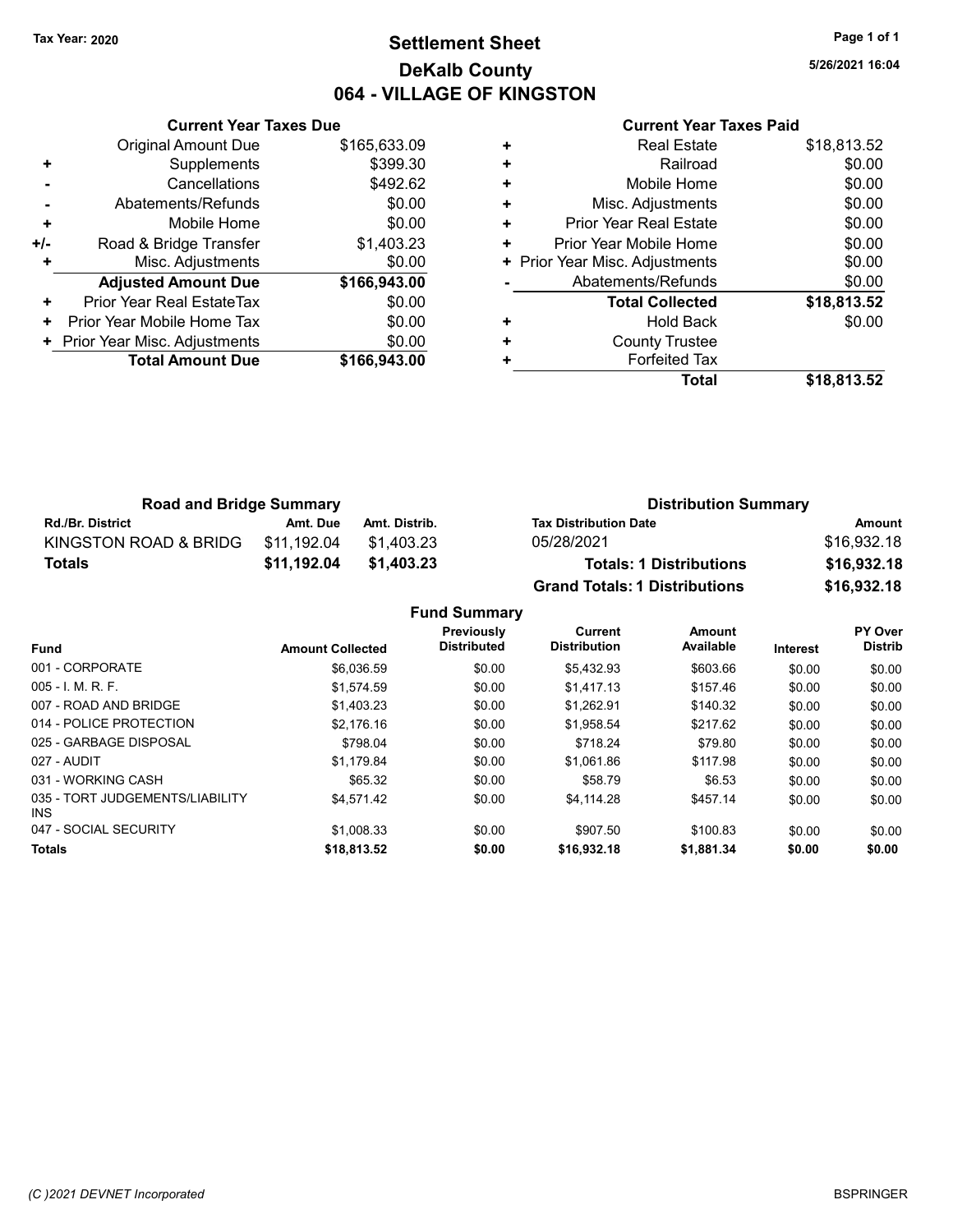# Tax Year: 2020 **Page 1 of 1 Settlement Sheet Constant Constant Constant Constant Constant Constant Constant Constant Constant Constant Constant Constant Page 1 of 1** DeKalb County 065 - VILLAGE OF KIRKLAND

5/26/2021 16:04

|     | <b>Current Year Taxes Due</b> |              |
|-----|-------------------------------|--------------|
|     | Original Amount Due           | \$239,687.40 |
| ٠   | Supplements                   | \$485.24     |
|     | Cancellations                 | \$582.34     |
|     | Abatements/Refunds            | \$0.00       |
| ٠   | Mobile Home                   | \$0.00       |
| +/- | Road & Bridge Transfer        | \$1,028.78   |
|     | Misc. Adjustments             | \$0.00       |
|     | <b>Adjusted Amount Due</b>    | \$240,619.08 |
| ٠   | Prior Year Real EstateTax     | \$0.00       |
| ٠   | Prior Year Mobile Home Tax    | \$0.00       |
|     | Prior Year Misc. Adjustments  | \$0.00       |
|     | <b>Total Amount Due</b>       | \$240,619.08 |
|     |                               |              |

| ٠ | <b>Real Estate</b>             | \$24,210.47 |
|---|--------------------------------|-------------|
| ٠ | Railroad                       | \$0.00      |
| ÷ | Mobile Home                    | \$0.00      |
| ٠ | Misc. Adjustments              | \$0.00      |
| ٠ | Prior Year Real Estate         | \$0.00      |
| ٠ | Prior Year Mobile Home         | \$0.00      |
|   | + Prior Year Misc. Adjustments | \$0.00      |
|   | Abatements/Refunds             | \$0.00      |
|   | <b>Total Collected</b>         | \$24,210.47 |
| ٠ | <b>Hold Back</b>               | \$0.00      |
| ٠ | <b>County Trustee</b>          |             |
| ٠ | <b>Forfeited Tax</b>           |             |
|   | Total                          | \$24,210.47 |

| <b>Road and Bridge Summary</b>    |            |               | <b>Distribution Summary</b>          |             |  |  |
|-----------------------------------|------------|---------------|--------------------------------------|-------------|--|--|
| <b>Rd./Br. District</b>           | Amt. Due   | Amt. Distrib. | <b>Tax Distribution Date</b>         | Amount      |  |  |
| <b>FRANKLIN ROAD &amp; BRIDGE</b> | \$7.468.41 | \$1.028.78    | 05/28/2021                           | \$21.789.42 |  |  |
| Totals                            | \$7.468.41 | \$1,028,78    | <b>Totals: 1 Distributions</b>       | \$21,789.42 |  |  |
|                                   |            |               | <b>Grand Totals: 1 Distributions</b> | \$21,789.42 |  |  |

| <b>Fund Summary</b>                     |                         |                                  |                                |                            |                 |                           |  |
|-----------------------------------------|-------------------------|----------------------------------|--------------------------------|----------------------------|-----------------|---------------------------|--|
| <b>Fund</b>                             | <b>Amount Collected</b> | Previously<br><b>Distributed</b> | Current<br><b>Distribution</b> | <b>Amount</b><br>Available | <b>Interest</b> | PY Over<br><b>Distrib</b> |  |
| 001 - CORPORATE                         | \$11,091.97             | \$0.00                           | \$9.982.77                     | \$1,109.20                 | \$0.00          | \$0.00                    |  |
| 007 - ROAD AND BRIDGE                   | \$1.028.78              | \$0.00                           | \$925.90                       | \$102.88                   | \$0.00          | \$0.00                    |  |
| 014 - POLICE PROTECTION                 | \$9,671.73              | \$0.00                           | \$8,704.56                     | \$967.17                   | \$0.00          | \$0.00                    |  |
| 027 - AUDIT                             | \$483.59                | \$0.00                           | \$435.23                       | \$48.36                    | \$0.00          | \$0.00                    |  |
| 035 - TORT JUDGEMENTS/LIABILITY<br>INS. | \$1.934.40              | \$0.00                           | \$1.740.96                     | \$193.44                   | \$0.00          | \$0.00                    |  |
| <b>Totals</b>                           | \$24,210.47             | \$0.00                           | \$21,789.42                    | \$2,421.05                 | \$0.00          | \$0.00                    |  |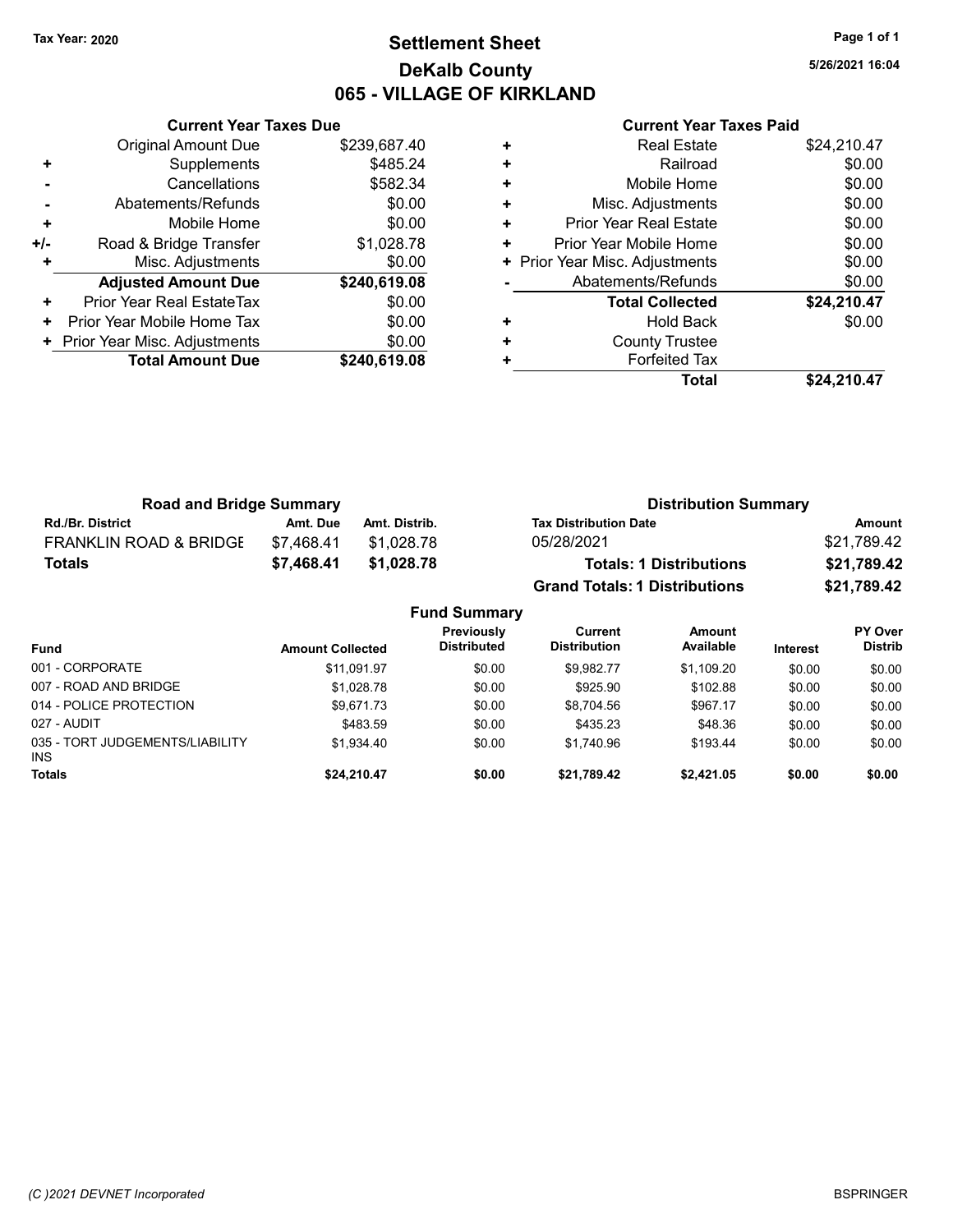# Tax Year: 2020 **Page 1 of 1 Settlement Sheet Constant Constant Constant Constant Constant Constant Constant Constant Constant Constant Constant Constant Page 1 of 1** DeKalb County 066 - KIRKLAND LIBRARY

5/26/2021 16:04

|     | <b>Current Year Taxes Due</b> |             |
|-----|-------------------------------|-------------|
|     | Original Amount Due           | \$59,711.49 |
| ٠   | Supplements                   | \$113.39    |
|     | Cancellations                 | \$136.67    |
|     | Abatements/Refunds            | \$0.00      |
| ٠   | Mobile Home                   | \$0.00      |
| +/- | Road & Bridge Transfer        | \$0.00      |
| ÷   | Misc. Adjustments             | \$0.00      |
|     | <b>Adjusted Amount Due</b>    | \$59,688.21 |
| ٠   | Prior Year Real EstateTax     | \$0.00      |
| ٠   | Prior Year Mobile Home Tax    | \$0.00      |
| ٠   | Prior Year Misc. Adjustments  | \$0.00      |
|     | <b>Total Amount Due</b>       | \$59,688.21 |

|   | Total                          | \$5,775.05 |
|---|--------------------------------|------------|
| ٠ | <b>Forfeited Tax</b>           |            |
| ٠ | <b>County Trustee</b>          |            |
| ٠ | Hold Back                      | \$0.00     |
|   | <b>Total Collected</b>         | \$5,775.05 |
|   | Abatements/Refunds             | \$0.00     |
|   | + Prior Year Misc. Adjustments | \$0.00     |
| ٠ | Prior Year Mobile Home         | \$0.00     |
| ÷ | <b>Prior Year Real Estate</b>  | \$0.00     |
| ٠ | Misc. Adjustments              | \$0.00     |
| ٠ | Mobile Home                    | \$0.00     |
| ٠ | Railroad                       | \$0.00     |
| ٠ | <b>Real Estate</b>             | \$5,775.05 |
|   |                                |            |

|                                          |                         |                                         | <b>Distribution Summary</b>          |                            |                 |                                  |
|------------------------------------------|-------------------------|-----------------------------------------|--------------------------------------|----------------------------|-----------------|----------------------------------|
|                                          |                         |                                         | <b>Tax Distribution Date</b>         |                            |                 | Amount                           |
|                                          |                         |                                         | 05/28/2021                           |                            |                 | \$5,197.55                       |
|                                          |                         |                                         | <b>Totals: 1 Distributions</b>       |                            |                 | \$5,197.55                       |
|                                          |                         |                                         | <b>Grand Totals: 1 Distributions</b> |                            | \$5,197.55      |                                  |
|                                          |                         | <b>Fund Summary</b>                     |                                      |                            |                 |                                  |
| <b>Fund</b>                              | <b>Amount Collected</b> | <b>Previously</b><br><b>Distributed</b> | Current<br><b>Distribution</b>       | <b>Amount</b><br>Available | <b>Interest</b> | <b>PY Over</b><br><b>Distrib</b> |
| 005 - I. M. R. F.                        | \$0.82                  | \$0.00                                  | \$0.74                               | \$0.08                     | \$0.00          | \$0.00                           |
| 016 - LIBRARY (township, municipalities) | \$5,554.54              | \$0.00                                  | \$4,999.09                           | \$555.45                   | \$0.00          | \$0.00                           |
| 047 - SOCIAL SECURITY                    | \$219.69                | \$0.00                                  | \$197.72                             | \$21.97                    | \$0.00          | \$0.00                           |
| <b>Totals</b>                            | \$5.775.05              | \$0.00                                  | \$5.197.55                           | \$577.50                   | \$0.00          | \$0.00                           |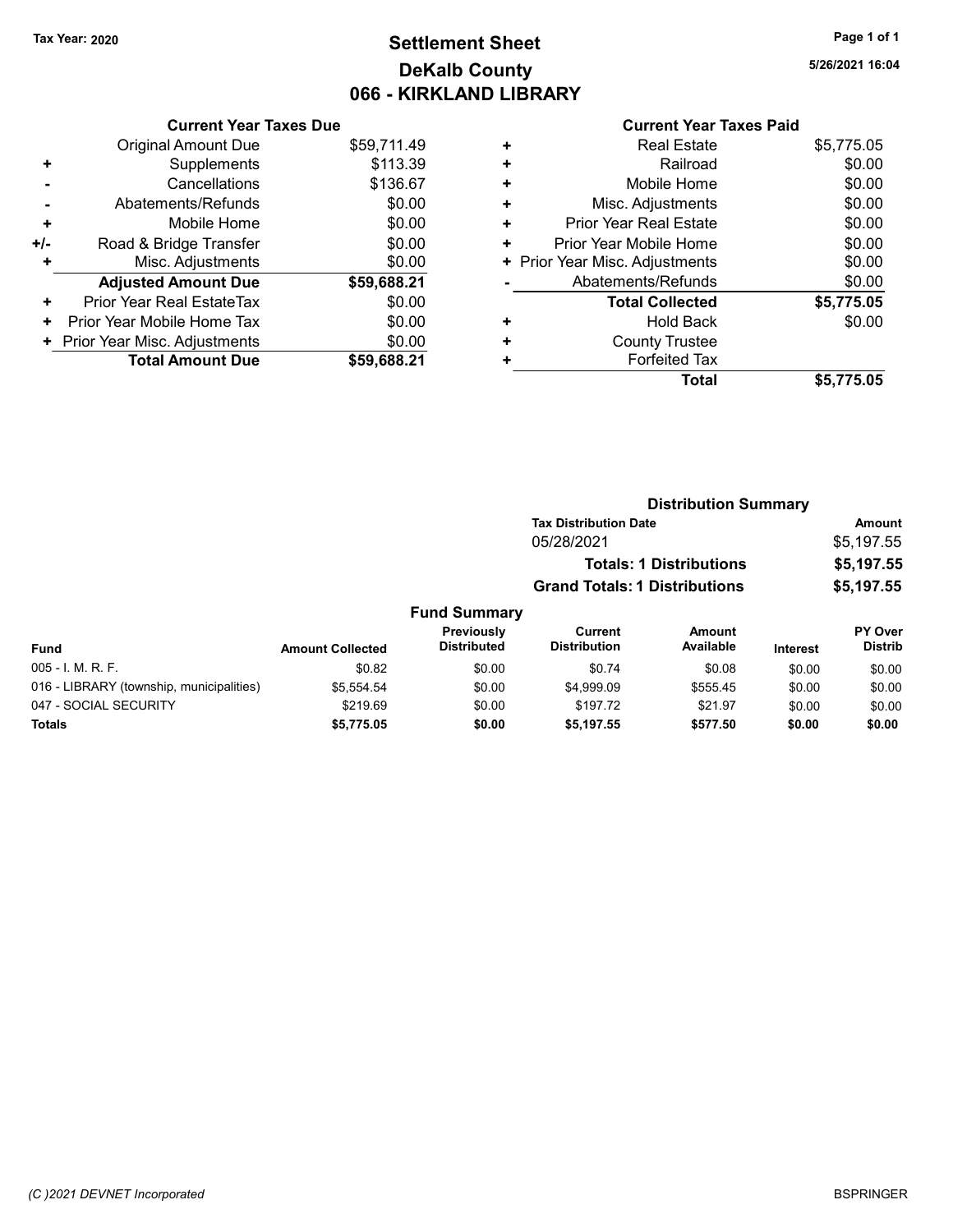# Tax Year: 2020 **Page 1 of 1 Settlement Sheet Constant Constant Constant Constant Constant Constant Constant Constant Constant Constant Constant Constant Page 1 of 1** DeKalb County 067 - VILLAGE OF LEE

5/26/2021 16:04

### Current Year Taxes Due Original Amount Due \$11,492.22 + Supplements \$1.45 - Cancellations \$2.02 - Abatements/Refunds \$0.00 + Mobile Home \$0.00 +/- Road & Bridge Transfer \$142.27 + Misc. Adjustments \$0.00 Adjusted Amount Due \$11,633.92 + Prior Year Real EstateTax \$0.00 + Prior Year Mobile Home Tax \$0.00 + Prior Year Misc. Adjustments \$0.00<br>Total Amount Due \$11,633.92 **Total Amount Due**

### Current Year Taxes Paid + Real Estate \$1,486.28 + Railroad \$0.00 + Mobile Home \$0.00 + Misc. Adjustments \$0.00 + Prior Year Real Estate \$0.00 + Prior Year Mobile Home \$0.00 + Prior Year Misc. Adjustments  $$0.00$ - Abatements/Refunds \$0.00 Total Collected \$1,486.28 + Hold Back \$0.00 + County Trustee + Forfeited Tax Total \$1,486.28

| <b>Road and Bridge Summary</b> |                  |               |                                                                           | <b>Distribution Summary</b>          |          |                                  |  |
|--------------------------------|------------------|---------------|---------------------------------------------------------------------------|--------------------------------------|----------|----------------------------------|--|
| <b>Rd./Br. District</b>        | Amt. Due         | Amt. Distrib. | <b>Tax Distribution Date</b>                                              |                                      |          | <b>Amount</b>                    |  |
| SHABBONA ROAD & BRIDC          | \$1,421.27       | \$142.27      | 05/28/2021                                                                |                                      |          | \$1,337.66                       |  |
| <b>Totals</b>                  | \$1,421.27       | \$142.27      | <b>Totals: 1 Distributions</b>                                            |                                      |          | \$1,337.66                       |  |
|                                |                  |               |                                                                           | <b>Grand Totals: 1 Distributions</b> |          | \$1,337.66                       |  |
|                                |                  |               | <b>Fund Summary</b>                                                       |                                      |          |                                  |  |
| Fund                           | Amount Collected |               | <b>Previously</b><br>Current<br><b>Distribution</b><br><b>Distributed</b> | <b>Amount</b><br>Available           | Interest | <b>PY Over</b><br><b>Distrib</b> |  |

| <b>Fund</b>                             | <b>Amount Collected</b> | <b>Distributed</b> | <b>Distribution</b> | Available | <b>Interest</b> | <b>Distrib</b> |
|-----------------------------------------|-------------------------|--------------------|---------------------|-----------|-----------------|----------------|
| 001 - CORPORATE                         | \$411.97                | \$0.00             | \$370.77            | \$41.20   | \$0.00          | \$0.00         |
| 007 - ROAD AND BRIDGE                   | \$142.27                | \$0.00             | \$128.04            | \$14.23   | \$0.00          | \$0.00         |
| 025 - GARBAGE DISPOSAL                  | \$146.54                | \$0.00             | \$131.89            | \$14.65   | \$0.00          | \$0.00         |
| 027 - AUDIT                             | \$163.94                | \$0.00             | \$147.55            | \$16.39   | \$0.00          | \$0.00         |
| 035 - TORT JUDGEMENTS/LIABILITY<br>INS. | \$338.95                | \$0.00             | \$305.06            | \$33.89   | \$0.00          | \$0.00         |
| 072 - WATERWORKS SYSTEM                 | \$282.61                | \$0.00             | \$254.35            | \$28.26   | \$0.00          | \$0.00         |
| <b>Totals</b>                           | \$1,486.28              | \$0.00             | \$1,337.66          | \$148.62  | \$0.00          | \$0.00         |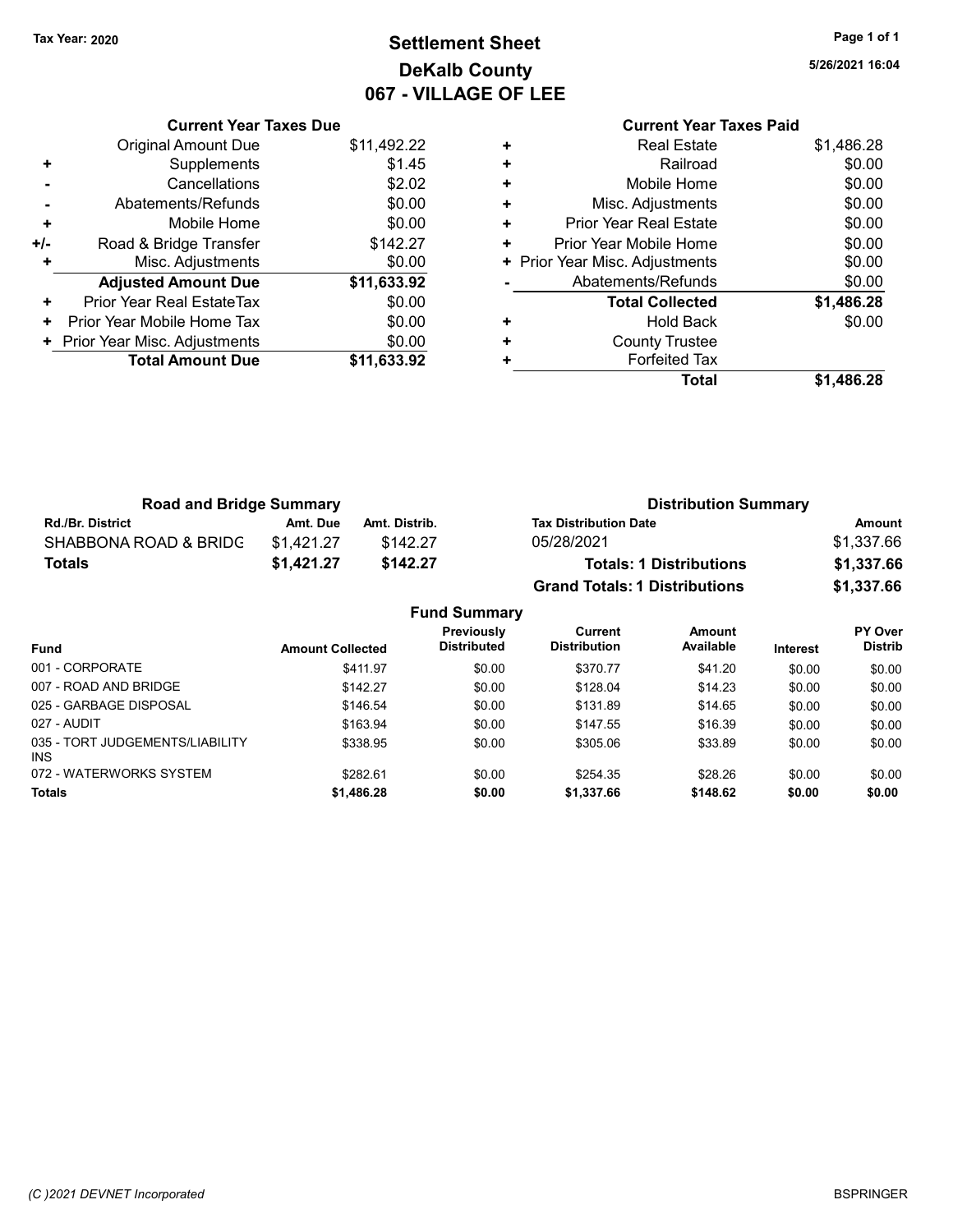# Tax Year: 2020 **Page 1 of 1 Settlement Sheet Constant Constant Constant Constant Constant Constant Constant Constant Constant Constant Constant Constant Page 1 of 1** DeKalb County 068 - VILLAGE OF MALTA

5/26/2021 16:04

|   | <b>Current Year Taxes Paid</b> |             |
|---|--------------------------------|-------------|
| ٠ | <b>Real Estate</b>             | \$12,220.61 |
| ٠ | Railroad                       | \$0.00      |
| ٠ | Mobile Home                    | \$0.00      |
| ٠ | Misc. Adjustments              | \$0.00      |
| ٠ | Prior Year Real Estate         | \$0.00      |
| ٠ | Prior Year Mobile Home         | \$0.00      |
|   | + Prior Year Misc. Adjustments | \$0.00      |
|   | Abatements/Refunds             | \$0.00      |
|   | <b>Total Collected</b>         | \$12,220.61 |
| ٠ | <b>Hold Back</b>               | \$0.00      |
| ٠ | <b>County Trustee</b>          |             |
|   | <b>Forfeited Tax</b>           |             |
|   | Total                          | \$12.220.61 |

|     | <b>Current Year Taxes Due</b>  |              |
|-----|--------------------------------|--------------|
|     | <b>Original Amount Due</b>     | \$111,507.65 |
| ٠   | Supplements                    | \$1,218.89   |
|     | Cancellations                  | \$1,405.15   |
|     | Abatements/Refunds             | \$0.00       |
| ÷   | Mobile Home                    | \$0.00       |
| +/- | Road & Bridge Transfer         | \$1,268.14   |
|     | Misc. Adjustments              | \$0.00       |
|     | <b>Adjusted Amount Due</b>     | \$112,589.53 |
| ٠   | Prior Year Real EstateTax      | \$0.00       |
| ٠   | Prior Year Mobile Home Tax     | \$0.00       |
|     | + Prior Year Misc. Adjustments | \$0.00       |
|     | <b>Total Amount Due</b>        | \$112,589.53 |
|     |                                |              |

| <b>Road and Bridge Summary</b> |             |               | <b>Distribution Summary</b>          |             |  |
|--------------------------------|-------------|---------------|--------------------------------------|-------------|--|
| <b>Rd./Br. District</b>        | Amt. Due    | Amt. Distrib. | <b>Tax Distribution Date</b>         | Amount      |  |
| MALTA ROAD & BRIDGE            | \$11.675.20 | \$1.268.14    | 05/28/2021                           | \$10,998.56 |  |
| <b>Totals</b>                  | \$11,675.20 | \$1.268.14    | <b>Totals: 1 Distributions</b>       | \$10,998.56 |  |
|                                |             |               | <b>Grand Totals: 1 Distributions</b> | \$10,998.56 |  |

Fund Summary

| <b>Fund</b>                             | <b>Amount Collected</b> | Previously<br><b>Distributed</b> | Current<br><b>Distribution</b> | Amount<br>Available | <b>Interest</b> | <b>PY Over</b><br><b>Distrib</b> |
|-----------------------------------------|-------------------------|----------------------------------|--------------------------------|---------------------|-----------------|----------------------------------|
| 001 - CORPORATE                         | \$2.946.69              | \$0.00                           | \$2.652.02                     | \$294.67            | \$0.00          | \$0.00                           |
| 003 - BONDS AND INTEREST                | \$0.00                  | \$0.00                           | \$0.00                         | \$0.00              | \$0.00          | \$0.00                           |
| $005 - 1$ , M, R, F,                    | \$1,473.41              | \$0.00                           | \$1,326.07                     | \$147.34            | \$0.00          | \$0.00                           |
| 007 - ROAD AND BRIDGE                   | \$1.268.14              | \$0.00                           | \$1.141.33                     | \$126.81            | \$0.00          | \$0.00                           |
| 014 - POLICE PROTECTION                 | \$884.13                | \$0.00                           | \$795.72                       | \$88.41             | \$0.00          | \$0.00                           |
| 025 - GARBAGE DISPOSAL                  | \$98.33                 | \$0.00                           | \$88.50                        | \$9.83              | \$0.00          | \$0.00                           |
| 027 - AUDIT                             | \$834.96                | \$0.00                           | \$751.46                       | \$83.50             | \$0.00          | \$0.00                           |
| 035 - TORT JUDGEMENTS/LIABILITY<br>INS. | \$2,652.12              | \$0.00                           | \$2,386.91                     | \$265.21            | \$0.00          | \$0.00                           |
| 041 - STREET LIGHTING                   | \$589.42                | \$0.00                           | \$530.48                       | \$58.94             | \$0.00          | \$0.00                           |
| 047 - SOCIAL SECURITY                   | \$1.473.41              | \$0.00                           | \$1,326.07                     | \$147.34            | \$0.00          | \$0.00                           |
| <b>Totals</b>                           | \$12,220.61             | \$0.00                           | \$10,998.56                    | \$1,222.05          | \$0.00          | \$0.00                           |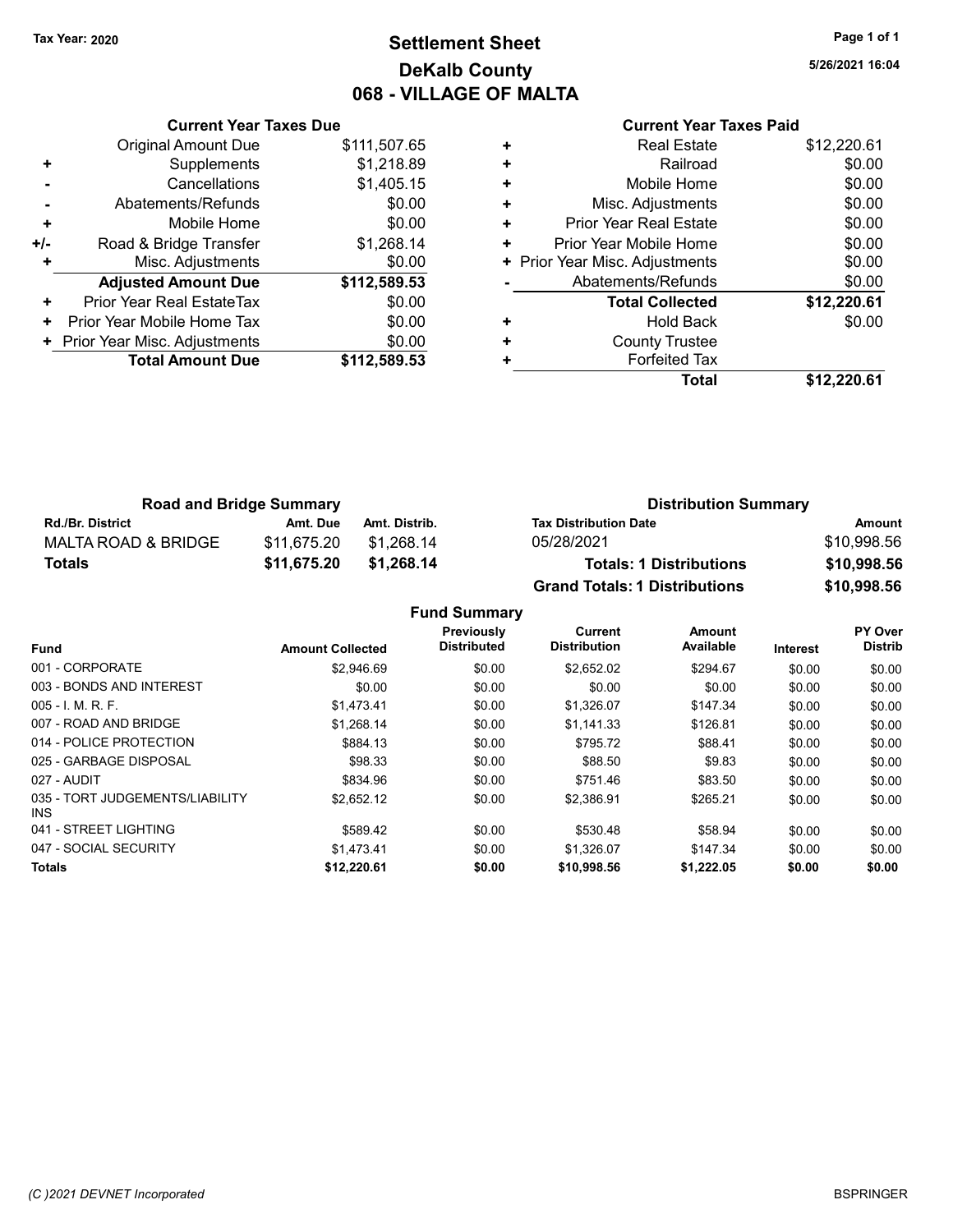### Tax Year: 2020 **Page 1 of 1 Settlement Sheet Constant Constant Constant Constant Constant Constant Constant Constant Constant Constant Constant Constant Page 1 of 1** DeKalb County 069 - VILLAGE OF MAPLE PARK

5/26/2021 16:04

|     | <b>Current Year Taxes Due</b> |              |  |  |  |
|-----|-------------------------------|--------------|--|--|--|
|     | <b>Original Amount Due</b>    | \$125,521.49 |  |  |  |
| ٠   | Supplements                   | \$299.68     |  |  |  |
|     | Cancellations                 | \$980.76     |  |  |  |
|     | Abatements/Refunds            | \$0.00       |  |  |  |
| ٠   | Mobile Home                   | \$0.00       |  |  |  |
| +/- | Road & Bridge Transfer        | \$449.79     |  |  |  |
|     | Misc. Adjustments             | \$0.00       |  |  |  |
|     | <b>Adjusted Amount Due</b>    | \$125,290.20 |  |  |  |
| ٠   | Prior Year Real EstateTax     | \$0.00       |  |  |  |
| ٠   | Prior Year Mobile Home Tax    | \$0.00       |  |  |  |
|     | Prior Year Misc. Adjustments  | \$0.00       |  |  |  |
|     | <b>Total Amount Due</b>       | \$125,290.20 |  |  |  |
|     |                               |              |  |  |  |

|   | <b>Real Estate</b>             | \$15,055.04 |
|---|--------------------------------|-------------|
| ٠ | Railroad                       | \$0.00      |
| ٠ | Mobile Home                    | \$0.00      |
| ٠ | Misc. Adjustments              | \$0.00      |
| ٠ | Prior Year Real Estate         | \$0.00      |
| ٠ | Prior Year Mobile Home         | \$0.00      |
|   | + Prior Year Misc. Adjustments | \$0.00      |
|   | Abatements/Refunds             | \$0.00      |
|   | <b>Total Collected</b>         | \$15,055.04 |
| ٠ | <b>Hold Back</b>               | \$0.00      |
| ٠ | <b>County Trustee</b>          |             |
|   | <b>Forfeited Tax</b>           |             |
|   | Total                          | \$15.055.04 |

| <b>Road and Bridge Summary</b>   |            |               | <b>Distribution Summary</b>          |             |  |
|----------------------------------|------------|---------------|--------------------------------------|-------------|--|
| <b>Rd./Br. District</b>          | Amt. Due   | Amt. Distrib. | <b>Tax Distribution Date</b>         | Amount      |  |
| <b>CORTLAND ROAD &amp; BRIDG</b> | \$3.924.48 | \$449.79      | 05/28/2021                           | \$13,549.54 |  |
| <b>Totals</b>                    | \$3,924.48 | \$449.79      | <b>Totals: 1 Distributions</b>       | \$13,549.54 |  |
|                                  |            |               | <b>Grand Totals: 1 Distributions</b> | \$13,549.54 |  |

|                                         |                         | <b>Fund Summary</b>              |                                |                     |                 |                                  |
|-----------------------------------------|-------------------------|----------------------------------|--------------------------------|---------------------|-----------------|----------------------------------|
| <b>Fund</b>                             | <b>Amount Collected</b> | Previously<br><b>Distributed</b> | Current<br><b>Distribution</b> | Amount<br>Available | <b>Interest</b> | <b>PY Over</b><br><b>Distrib</b> |
| 001 - CORPORATE                         | \$8,003.81              | \$0.00                           | \$7,203.43                     | \$800.38            | \$0.00          | \$0.00                           |
| 003 - BONDS AND INTEREST                | \$0.00                  | \$0.00                           | \$0.00                         | \$0.00              | \$0.00          | \$0.00                           |
| 007 - ROAD AND BRIDGE                   | \$449.79                | \$0.00                           | \$404.81                       | \$44.98             | \$0.00          | \$0.00                           |
| 014 - POLICE PROTECTION                 | \$4,715.29              | \$0.00                           | \$4,243.76                     | \$471.53            | \$0.00          | \$0.00                           |
| 027 - AUDIT                             | \$628.71                | \$0.00                           | \$565.84                       | \$62.87             | \$0.00          | \$0.00                           |
| 035 - TORT JUDGEMENTS/LIABILITY<br>INS. | \$1,257.44              | \$0.00                           | \$1,131.70                     | \$125.74            | \$0.00          | \$0.00                           |
| <b>Totals</b>                           | \$15,055.04             | \$0.00                           | \$13,549.54                    | \$1,505.50          | \$0.00          | \$0.00                           |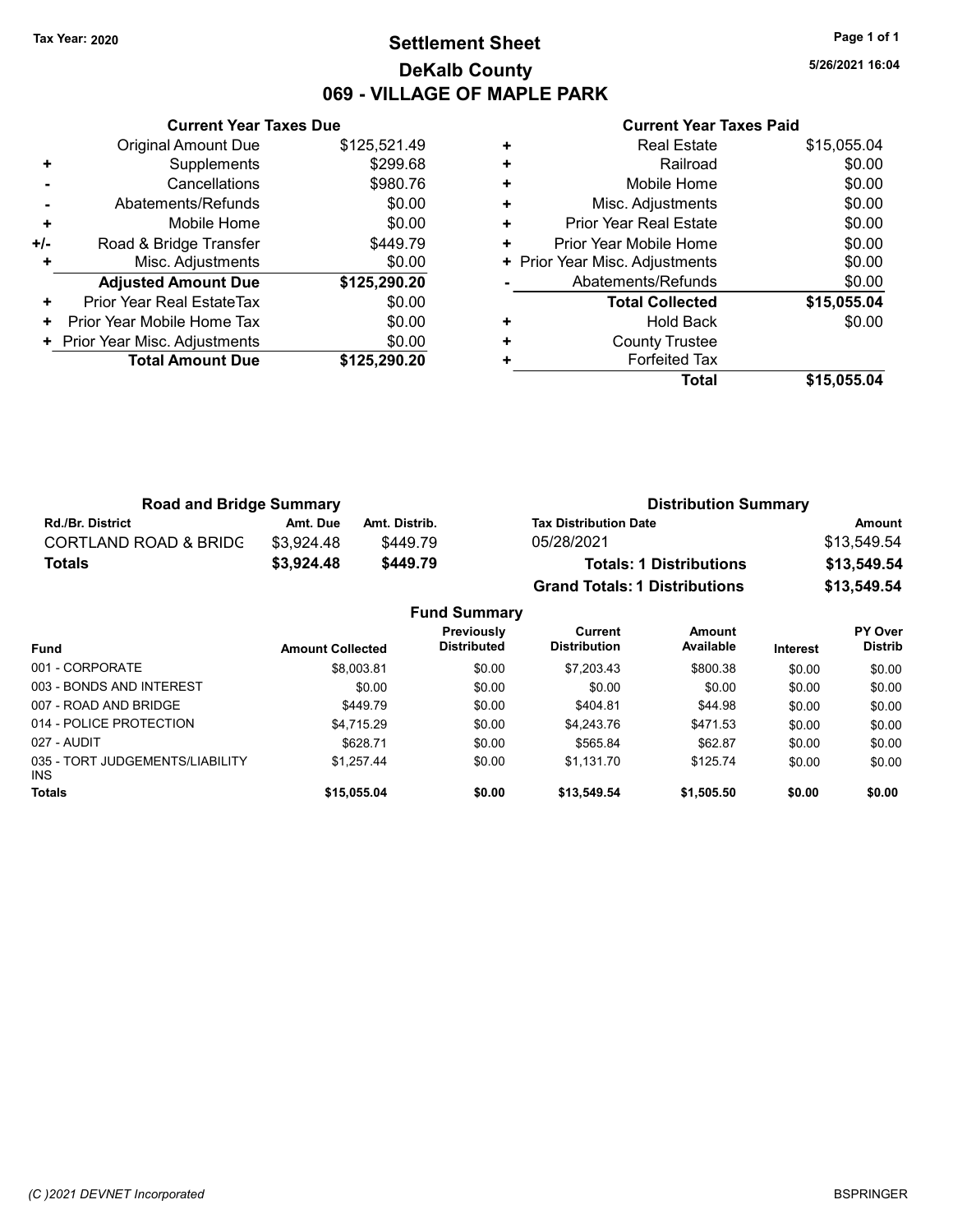# Tax Year: 2020 **Page 1 of 1 Settlement Sheet Constant Constant Constant Constant Constant Constant Constant Constant Constant Constant Constant Constant Page 1 of 1** DeKalb County 070 - MAPLE PARK LIBRARY

5/26/2021 16:04

|     | <b>Current Year Taxes Due</b> |             |  |  |  |  |
|-----|-------------------------------|-------------|--|--|--|--|
|     | Original Amount Due           | \$11,927.82 |  |  |  |  |
| ٠   | Supplements                   | \$28.10     |  |  |  |  |
|     | Cancellations                 | \$94.55     |  |  |  |  |
|     | Abatements/Refunds            | \$0.00      |  |  |  |  |
| ٠   | Mobile Home                   | \$0.00      |  |  |  |  |
| +/- | Road & Bridge Transfer        | \$0.00      |  |  |  |  |
| ٠   | Misc. Adjustments             | \$0.00      |  |  |  |  |
|     | <b>Adjusted Amount Due</b>    | \$11,861.37 |  |  |  |  |
| ٠   | Prior Year Real EstateTax     | \$0.00      |  |  |  |  |
| ÷   | Prior Year Mobile Home Tax    | \$0.00      |  |  |  |  |
| ٠   | Prior Year Misc. Adjustments  | \$0.00      |  |  |  |  |
|     | <b>Total Amount Due</b>       | \$11.861.37 |  |  |  |  |

| ٠ | <b>Real Estate</b>             | \$1,362.51 |
|---|--------------------------------|------------|
| ٠ | Railroad                       | \$0.00     |
| ٠ | Mobile Home                    | \$0.00     |
| ٠ | Misc. Adjustments              | \$0.00     |
| ٠ | Prior Year Real Estate         | \$0.00     |
| ٠ | Prior Year Mobile Home         | \$0.00     |
|   | + Prior Year Misc. Adjustments | \$0.00     |
|   | Abatements/Refunds             | \$0.00     |
|   | <b>Total Collected</b>         | \$1,362.51 |
| ٠ | <b>Hold Back</b>               | \$0.00     |
| ٠ | <b>County Trustee</b>          |            |
| ٠ | <b>Forfeited Tax</b>           |            |
|   | Total                          | \$1,362.51 |

|                 |                         |                                  | <b>Distribution Summary</b>          |                                |                 |                           |
|-----------------|-------------------------|----------------------------------|--------------------------------------|--------------------------------|-----------------|---------------------------|
|                 |                         |                                  | <b>Tax Distribution Date</b>         |                                |                 | <b>Amount</b>             |
|                 |                         |                                  | 05/28/2021                           |                                |                 | \$1,226.26                |
|                 |                         |                                  |                                      | <b>Totals: 1 Distributions</b> |                 | \$1,226.26                |
|                 |                         |                                  | <b>Grand Totals: 1 Distributions</b> |                                |                 | \$1,226.26                |
|                 |                         | <b>Fund Summary</b>              |                                      |                                |                 |                           |
| <b>Fund</b>     | <b>Amount Collected</b> | Previously<br><b>Distributed</b> | Current<br><b>Distribution</b>       | <b>Amount</b><br>Available     | <b>Interest</b> | PY Over<br><b>Distrib</b> |
| 001 - CORPORATE | \$1,362.51              | \$0.00                           | \$1.226.26                           | \$136.25                       | \$0.00          | \$0.00                    |
| <b>Totals</b>   | \$1,362.51              | \$0.00                           | \$1,226.26                           | \$136.25                       | \$0.00          | \$0.00                    |
|                 |                         |                                  |                                      |                                |                 |                           |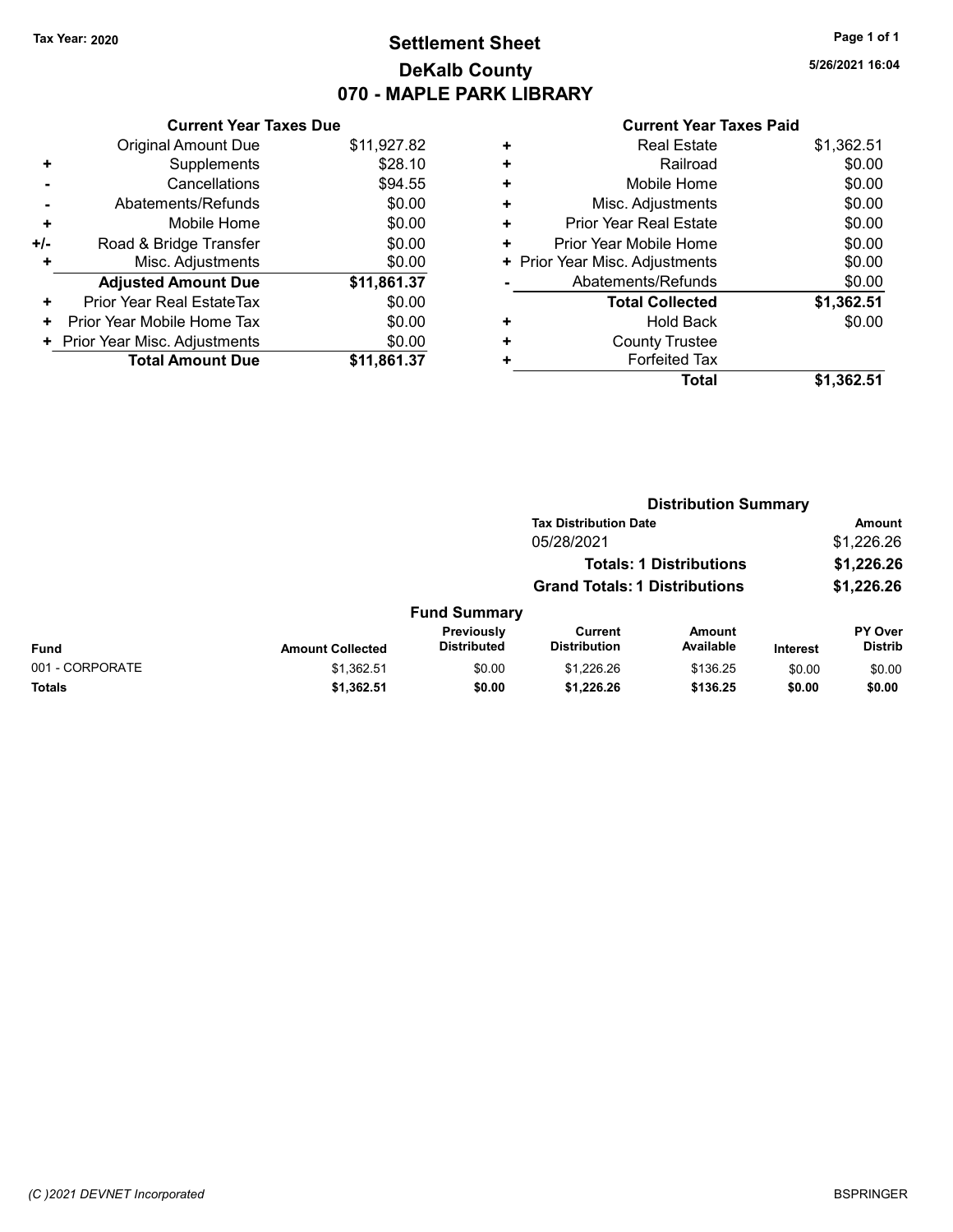# Tax Year: 2020 **Page 1 of 1 Settlement Sheet Constant Constant Constant Constant Constant Constant Constant Constant Constant Constant Constant Constant Page 1 of 1** DeKalb County 071 - CITY OF SANDWICH

5/26/2021 16:04

|       | <b>Current Year Taxes Due</b> |                |  |  |  |  |
|-------|-------------------------------|----------------|--|--|--|--|
|       | <b>Original Amount Due</b>    | \$1,422,237.89 |  |  |  |  |
| ٠     | Supplements                   | \$4,821.16     |  |  |  |  |
|       | Cancellations                 | \$5,632.97     |  |  |  |  |
|       | \$0.00<br>Abatements/Refunds  |                |  |  |  |  |
| ÷     | Mobile Home                   | \$0.00         |  |  |  |  |
| $+/-$ | Road & Bridge Transfer        | \$2,746.67     |  |  |  |  |
|       | Misc. Adjustments             | \$0.00         |  |  |  |  |
|       | <b>Adjusted Amount Due</b>    | \$1,424,172.75 |  |  |  |  |
| ٠     | Prior Year Real EstateTax     | \$0.00         |  |  |  |  |
| ٠     | Prior Year Mobile Home Tax    | \$0.00         |  |  |  |  |
|       | Prior Year Misc. Adjustments  | \$0.00         |  |  |  |  |
|       | <b>Total Amount Due</b>       | \$1.424.172.75 |  |  |  |  |
|       |                               |                |  |  |  |  |

### Current Year Taxes Paid

| ٠ | <b>Real Estate</b>             | \$167,858.07 |
|---|--------------------------------|--------------|
| ٠ | Railroad                       | \$0.00       |
| ٠ | Mobile Home                    | \$0.00       |
| ٠ | Misc. Adjustments              | \$0.00       |
| ٠ | <b>Prior Year Real Estate</b>  | \$0.00       |
| ٠ | Prior Year Mobile Home         | \$0.00       |
|   | + Prior Year Misc. Adjustments | \$0.00       |
|   | Abatements/Refunds             | \$0.00       |
|   | <b>Total Collected</b>         | \$167,858.07 |
| ٠ | <b>Hold Back</b>               | \$0.00       |
| ٠ | <b>County Trustee</b>          |              |
| ٠ | <b>Forfeited Tax</b>           |              |
|   | Total                          | \$167,858.07 |

| <b>Road and Bridge Summary</b> |             |               | <b>Distribution Summary</b>          |              |  |
|--------------------------------|-------------|---------------|--------------------------------------|--------------|--|
| <b>Rd./Br. District</b>        | Amt. Due    | Amt. Distrib. | <b>Tax Distribution Date</b>         | Amount       |  |
| SANDWICH ROAD & BRIDG          | \$21,811.67 | \$2.576.37    | 05/28/2021                           | \$151,072.28 |  |
| SOMONAUK ROAD & BRID(          | \$1.123.09  | \$170.30      | <b>Totals: 1 Distributions</b>       | \$151,072.28 |  |
| Totals                         | \$22,934.76 | \$2.746.67    | <b>Grand Totals: 1 Distributions</b> | \$151,072.28 |  |

Fund Summary

|                                                     |                         | Previously         | Current             | Amount      |                 | PY Over        |
|-----------------------------------------------------|-------------------------|--------------------|---------------------|-------------|-----------------|----------------|
| Fund                                                | <b>Amount Collected</b> | <b>Distributed</b> | <b>Distribution</b> | Available   | <b>Interest</b> | <b>Distrib</b> |
| 001 - CORPORATE                                     | \$27,733.26             | \$0.00             | \$24,959.93         | \$2,773.33  | \$0.00          | \$0.00         |
| 003 - BONDS AND INTEREST                            | \$0.00                  | \$0.00             | \$0.00              | \$0.00      | \$0.00          | \$0.00         |
| 005 - I. M. R. F.                                   | \$6,290.42              | \$0.00             | \$5,661.38          | \$629.04    | \$0.00          | \$0.00         |
| 007 - ROAD AND BRIDGE                               | \$2,746.67              | \$0.00             | \$2,472.00          | \$274.67    | \$0.00          | \$0.00         |
| 014 - POLICE PROTECTION                             | \$18,866.12             | \$0.00             | \$16,979.51         | \$1,886.61  | \$0.00          | \$0.00         |
| 015 - POLICE PENSION                                | \$89,436.39             | \$0.00             | \$80,492.75         | \$8,943.64  | \$0.00          | \$0.00         |
| 027 - AUDIT                                         | \$1,574.83              | \$0.00             | \$1,417.35          | \$157.48    | \$0.00          | \$0.00         |
| 035 - TORT JUDGMENTS, LIABILITY<br><b>INSURANCE</b> | \$3,146.20              | \$0.00             | \$2,831.58          | \$314.62    | \$0.00          | \$0.00         |
| 040 - STREET AND BRIDGE                             | \$0.00                  | \$0.00             | \$0.00              | \$0.00      | \$0.00          | \$0.00         |
| 041 - STREET LIGHTING                               | \$1,782.05              | \$0.00             | \$1,603.85          | \$178.20    | \$0.00          | \$0.00         |
| 045 - PUBLIC BENEFIT                                | \$0.00                  | \$0.00             | \$0.00              | \$0.00      | \$0.00          | \$0.00         |
| 046 - EMERGENCY SERV & DISASTER<br><b>OPER</b>      | \$237.92                | \$0.00             | \$214.13            | \$23.79     | \$0.00          | \$0.00         |
| 047 - SOCIAL SECURITY                               | \$7,339.20              | \$0.00             | \$6,605.28          | \$733.92    | \$0.00          | \$0.00         |
| 048 - SCHOOL CROSSING GUARDS                        | \$210.85                | \$0.00             | \$189.77            | \$21.08     | \$0.00          | \$0.00         |
| 060 - UNEMPLOYMENT INSURANCE                        | \$106.33                | \$0.00             | \$95.70             | \$10.63     | \$0.00          | \$0.00         |
| 062 - WORKERS COMPENSATION                          | \$6,290.42              | \$0.00             | \$5,661.38          | \$629.04    | \$0.00          | \$0.00         |
| 065 - FORESTRY PROGRAM                              | \$2,097.41              | \$0.00             | \$1,887.67          | \$209.74    | \$0.00          | \$0.00         |
| <b>Totals</b>                                       | \$167,858.07            | \$0.00             | \$151,072.28        | \$16,785.79 | \$0.00          | \$0.00         |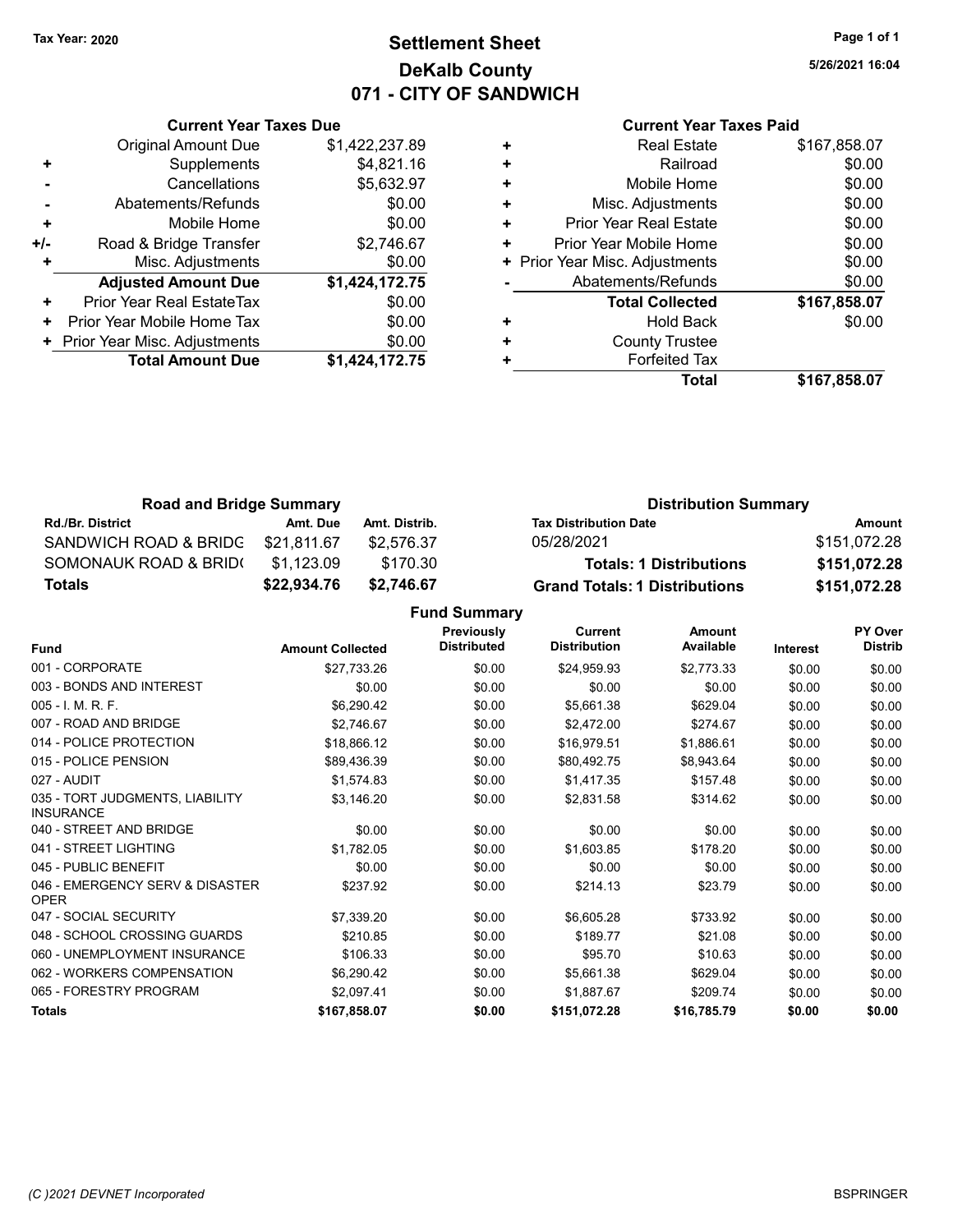# Tax Year: 2020 **Page 1 of 1 Settlement Sheet Constant Constant Constant Constant Constant Constant Constant Constant Constant Constant Constant Constant Page 1 of 1** DeKalb County 072 - VILLAGE OF SHABBONA

5/26/2021 16:04

#### Current Year Taxes Paid

|     | <b>Current Year Taxes Due</b> |              |  |  |  |  |
|-----|-------------------------------|--------------|--|--|--|--|
|     | <b>Original Amount Due</b>    | \$107,712.72 |  |  |  |  |
| ٠   | Supplements                   | \$304.24     |  |  |  |  |
|     | Cancellations                 | \$424.87     |  |  |  |  |
|     | Abatements/Refunds            | \$0.00       |  |  |  |  |
| ٠   | Mobile Home                   | \$0.00       |  |  |  |  |
| +/- | Road & Bridge Transfer        | \$1,188.83   |  |  |  |  |
| ٠   | Misc. Adjustments             | \$0.00       |  |  |  |  |
|     | <b>Adjusted Amount Due</b>    | \$108,780.92 |  |  |  |  |
| ٠   | Prior Year Real EstateTax     | \$0.00       |  |  |  |  |
| ٠   | Prior Year Mobile Home Tax    | \$0.00       |  |  |  |  |
|     | Prior Year Misc. Adjustments  | \$0.00       |  |  |  |  |
|     | <b>Total Amount Due</b>       | \$108,780,92 |  |  |  |  |
|     |                               |              |  |  |  |  |

| ٠ | <b>Real Estate</b>             | \$11,783.25 |
|---|--------------------------------|-------------|
| ٠ | Railroad                       | \$0.00      |
| ٠ | Mobile Home                    | \$0.00      |
| ٠ | Misc. Adjustments              | \$0.00      |
| ٠ | Prior Year Real Estate         | \$0.00      |
| ٠ | Prior Year Mobile Home         | \$0.00      |
|   | + Prior Year Misc. Adjustments | \$0.00      |
|   | Abatements/Refunds             | \$0.00      |
|   | <b>Total Collected</b>         | \$11,783.25 |
| ٠ | Hold Back                      | \$0.00      |
| ٠ | <b>County Trustee</b>          |             |
| ٠ | <b>Forfeited Tax</b>           |             |
|   | Total                          | \$11,783.25 |

| <b>Road and Bridge Summary</b> |             |               | <b>Distribution Summary</b>          |             |
|--------------------------------|-------------|---------------|--------------------------------------|-------------|
| <b>Rd./Br. District</b>        | Amt. Due    | Amt. Distrib. | <b>Tax Distribution Date</b>         | Amount      |
| SHABBONA ROAD & BRIDG          | \$11.511.30 | \$1.188.83    | 05/28/2021                           | \$10,604.92 |
| <b>Totals</b>                  | \$11,511.30 | \$1.188.83    | <b>Totals: 1 Distributions</b>       | \$10,604.92 |
|                                |             |               | <b>Grand Totals: 1 Distributions</b> | \$10,604.92 |

Fund Summary Fund Interest Amount Collected Distributed PY Over Distrib Amount Available Current Distribution Previously 001 - CORPORATE 60.00 \$5,621.07 \$5,621.07 \$0.00 \$5,058.96 \$562.11 \$0.00 \$0.00 005 - I. M. R. F. Channel Company of the state of the state of the state of the state of the state of the state o 007 - ROAD AND BRIDGE \$1,188.83 \$1,188.83 \$0.00 \$1,069.95 \$118.88 \$0.00 \$0.00 014 - POLICE PROTECTION \$3,211.98 \$3,211.98 \$0.00 \$2,890.78 \$321.20 \$0.00 \$0.00 047 - SOCIAL SECURITY \$1,193.49 \$0.00 \$1,074.14 \$119.35 \$0.00 \$0.00 060 - UNEMPLOYMENT INSURANCE \$121.59 \$0.00 \$109.43 \$12.16 \$0.00 \$0.00 062 - WORKERS COMPENSATION \$276.81 \$0.00 \$249.13 \$27.68 \$0.00 \$0.00 Totals \$0.00 \$0.00 \$11,783.25 \$0.00 \$10,604.92 \$1,178.33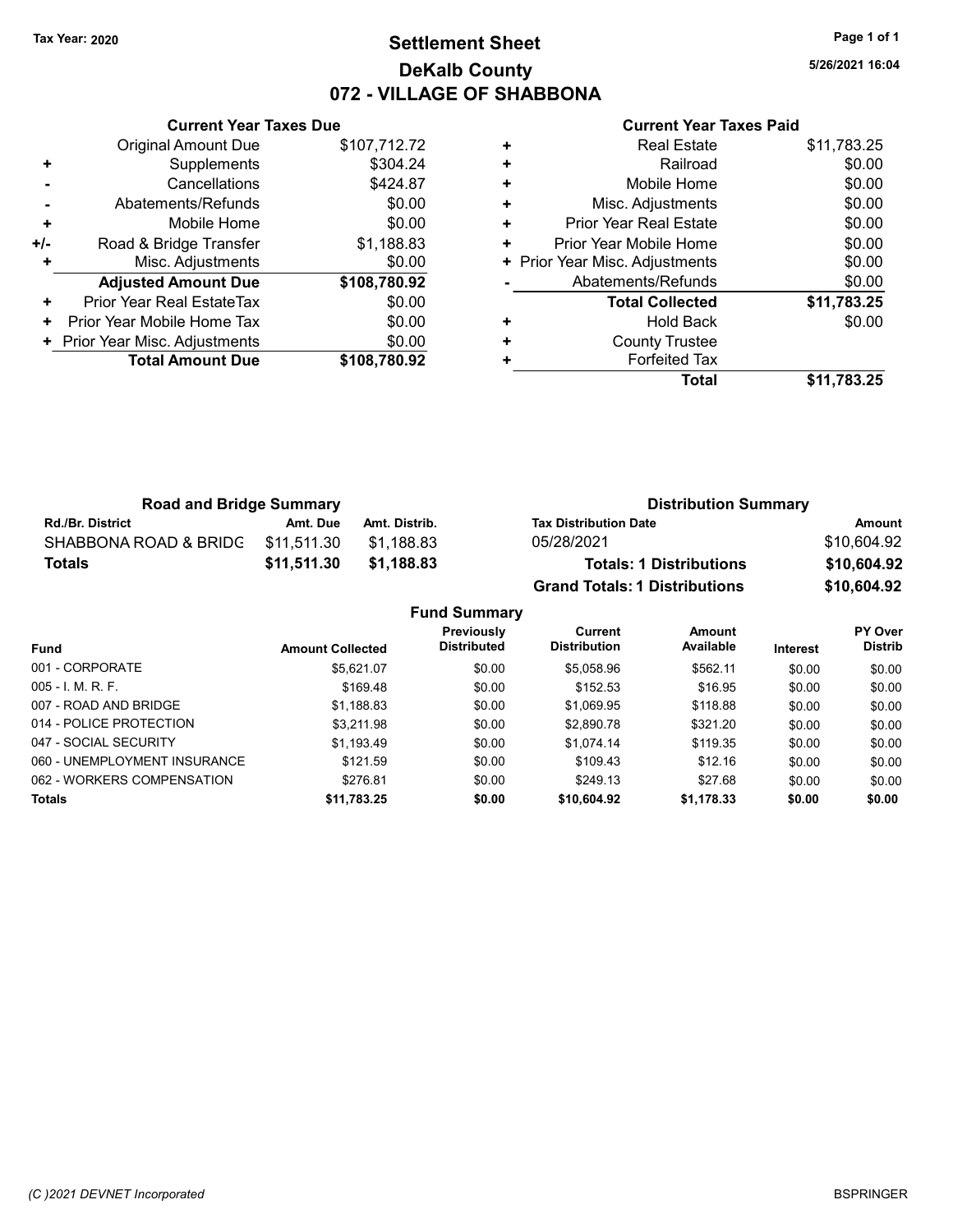### Tax Year: 2020 **Page 1 of 1 Settlement Sheet Constant Constant Constant Constant Constant Constant Constant Constant Constant Constant Constant Constant Page 1 of 1** DeKalb County 073 - FLEWELLIN MEMORIAL LIBRARY

5/26/2021 16:04

|                | <b>Current Year Taxes Due</b> |             |
|----------------|-------------------------------|-------------|
|                | Original Amount Due           | \$28,893.99 |
| ٠              | Supplements                   | \$78.37     |
|                | Cancellations                 | \$109.44    |
| $\blacksquare$ | Abatements/Refunds            | \$0.00      |
| ٠              | Mobile Home                   | \$0.00      |
| +/-            | Road & Bridge Transfer        | \$0.00      |
| ÷              | Misc. Adjustments             | \$0.00      |
|                | <b>Adjusted Amount Due</b>    | \$28,862.92 |
| ٠              | Prior Year Real EstateTax     | \$0.00      |
| ٠              | Prior Year Mobile Home Tax    | \$0.00      |
| ٠              | Prior Year Misc. Adjustments  | \$0.00      |
|                | <b>Total Amount Due</b>       | \$28,862.92 |

| ٠ | <b>Real Estate</b>           | \$2,841.97 |
|---|------------------------------|------------|
| ٠ | Railroad                     | \$0.00     |
| ٠ | Mobile Home                  | \$0.00     |
| ٠ | Misc. Adjustments            | \$0.00     |
| ÷ | Prior Year Real Estate       | \$0.00     |
| ٠ | Prior Year Mobile Home       | \$0.00     |
| ٠ | Prior Year Misc. Adjustments | \$0.00     |
|   | Abatements/Refunds           | \$0.00     |
|   | <b>Total Collected</b>       | \$2,841.97 |
| ٠ | <b>Hold Back</b>             | \$0.00     |
| ٠ | <b>County Trustee</b>        |            |
| ٠ | <b>Forfeited Tax</b>         |            |
|   | <b>Total</b>                 | \$2,841.97 |
|   |                              |            |

|                 |                         | <b>Distribution Summary</b>      |                                      |                                |                 |                           |
|-----------------|-------------------------|----------------------------------|--------------------------------------|--------------------------------|-----------------|---------------------------|
|                 |                         |                                  | <b>Tax Distribution Date</b>         |                                |                 | Amount                    |
|                 |                         |                                  | 05/28/2021                           |                                |                 | \$2,557.77                |
|                 |                         |                                  |                                      | <b>Totals: 1 Distributions</b> |                 | \$2,557.77                |
|                 |                         |                                  | <b>Grand Totals: 1 Distributions</b> |                                |                 | \$2,557.77                |
|                 |                         | <b>Fund Summary</b>              |                                      |                                |                 |                           |
| <b>Fund</b>     | <b>Amount Collected</b> | Previously<br><b>Distributed</b> | Current<br><b>Distribution</b>       | Amount<br>Available            | <b>Interest</b> | PY Over<br><b>Distrib</b> |
| 001 - CORPORATE | \$2,841.97              | \$0.00                           | \$2.557.77                           | \$284.20                       | \$0.00          | \$0.00                    |
| Totals          | \$2,841.97              | \$0.00                           | \$2,557.77                           | \$284.20                       | \$0.00          | \$0.00                    |
|                 |                         |                                  |                                      |                                |                 |                           |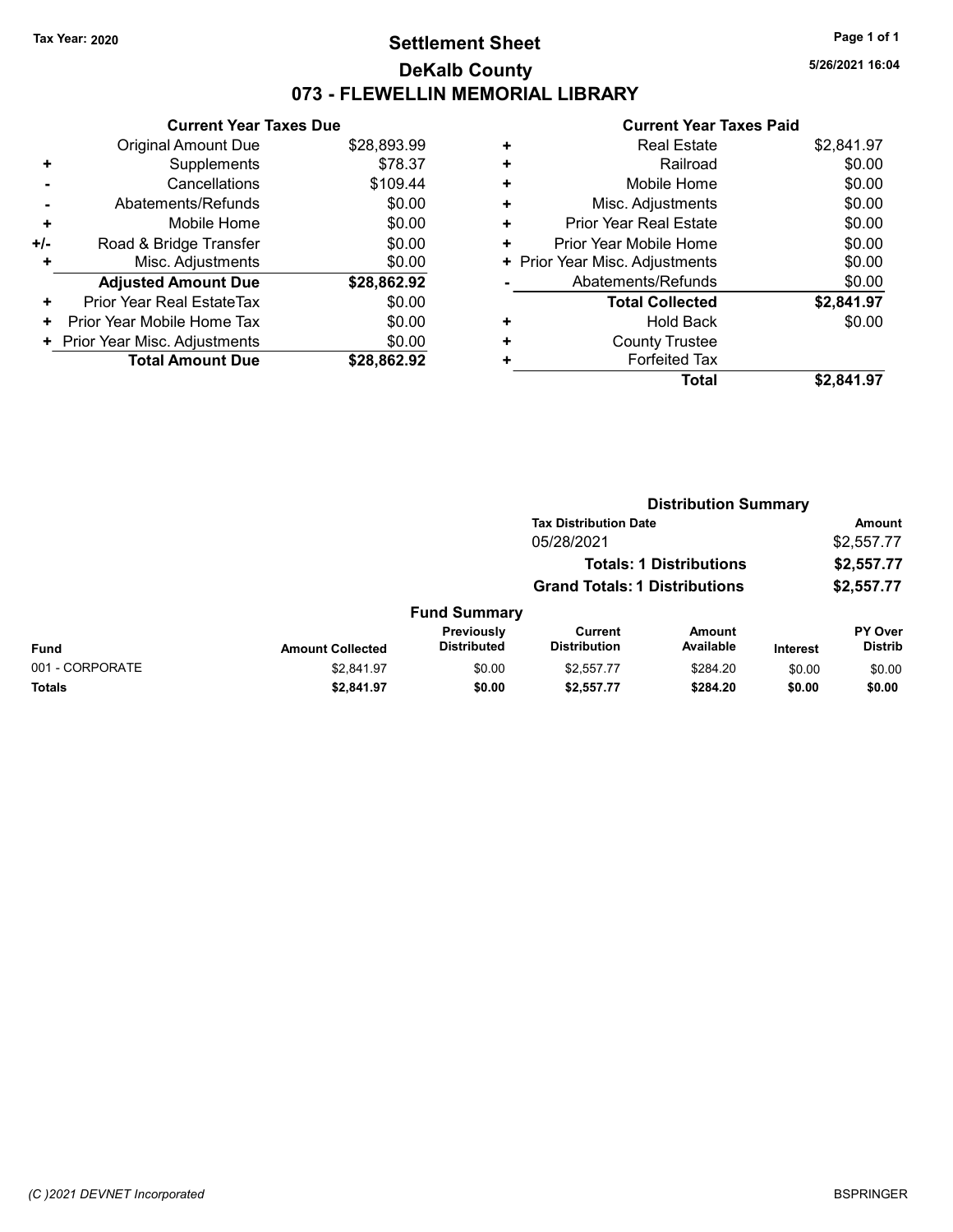# Tax Year: 2020 **Page 1 of 1 Settlement Sheet Constant Constant Constant Constant Constant Constant Constant Constant Constant Constant Constant Constant Page 1 of 1** DeKalb County 074 - VILLAGE OF SOMONAUK

5/26/2021 16:04

#### Current Year Taxes Paid

|     | <b>Current Year Taxes Due</b> |              |
|-----|-------------------------------|--------------|
|     | Original Amount Due           | \$288,264.77 |
| ٠   | Supplements                   | \$723.68     |
|     | Cancellations                 | \$1,117.54   |
|     | Abatements/Refunds            | \$0.00       |
| ÷   | Mobile Home                   | \$0.00       |
| +/- | Road & Bridge Transfer        | \$9,072.65   |
|     | Misc. Adjustments             | \$0.00       |
|     | <b>Adjusted Amount Due</b>    | \$296,943.56 |
| ٠   | Prior Year Real EstateTax     | \$0.00       |
| ٠   | Prior Year Mobile Home Tax    | \$0.00       |
|     | Prior Year Misc. Adjustments  | \$0.00       |
|     | <b>Total Amount Due</b>       | \$296,943.56 |
|     |                               |              |

| ٠ | <b>Real Estate</b>             | \$46,552.21 |
|---|--------------------------------|-------------|
| ٠ | Railroad                       | \$0.00      |
| ٠ | Mobile Home                    | \$0.00      |
| ٠ | Misc. Adjustments              | \$0.00      |
| ٠ | Prior Year Real Estate         | \$0.00      |
| ٠ | Prior Year Mobile Home         | \$0.00      |
|   | + Prior Year Misc. Adjustments | \$0.00      |
|   | Abatements/Refunds             | \$0.00      |
|   | <b>Total Collected</b>         | \$46,552.21 |
| ٠ | <b>Hold Back</b>               | \$0.00      |
| ٠ | <b>County Trustee</b>          |             |
| ٠ | <b>Forfeited Tax</b>           |             |
|   | Total                          | \$46,552.21 |

| <b>Road and Bridge Summary</b> |             |               | <b>Distribution Summary</b>          |             |  |
|--------------------------------|-------------|---------------|--------------------------------------|-------------|--|
| <b>Rd./Br. District</b>        | Amt. Due    | Amt. Distrib. | <b>Tax Distribution Date</b>         | Amount      |  |
| SOMONAUK ROAD & BRID(          | \$60.668.19 | \$9.072.65    | 05/28/2021                           | \$41.852.96 |  |
| <b>Totals</b>                  | \$60,668.19 | \$9,072.65    | <b>Totals: 1 Distributions</b>       | \$41,852.96 |  |
|                                |             |               | <b>Grand Totals: 1 Distributions</b> | \$41,852.96 |  |

Fund Summary

| <b>Fund</b>                             | <b>Amount Collected</b> | Previously<br><b>Distributed</b> | Current<br><b>Distribution</b> | Amount<br>Available | <b>Interest</b> | PY Over<br><b>Distrib</b> |
|-----------------------------------------|-------------------------|----------------------------------|--------------------------------|---------------------|-----------------|---------------------------|
| 001 - CORPORATE                         | \$18.564.97             | \$0.00                           | \$16,708.47                    | \$1,856.50          | \$0.00          | \$0.00                    |
| 003 - BONDS AND INTEREST                | \$0.00                  | \$0.00                           | \$0.00                         | \$0.00              | \$0.00          | \$0.00                    |
| 007 - ROAD AND BRIDGE                   | \$9.072.65              | \$0.00                           | \$8,165.39                     | \$907.26            | \$0.00          | \$0.00                    |
| 014 - POLICE PROTECTION                 | \$3,600.96              | \$0.00                           | \$3,240.86                     | \$360.10            | \$0.00          | \$0.00                    |
| 025 - GARBAGE DISPOSAL                  | \$2,250.50              | \$0.00                           | \$2.025.45                     | \$225.05            | \$0.00          | \$0.00                    |
| 027 - AUDIT                             | \$2,588.00              | \$0.00                           | \$2.329.20                     | \$258.80            | \$0.00          | \$0.00                    |
| 035 - TORT JUDGEMENTS/LIABILITY<br>INS. | \$5.682.69              | \$0.00                           | \$5.114.42                     | \$568.27            | \$0.00          | \$0.00                    |
| 047 - SOCIAL SECURITY                   | \$5.232.67              | \$0.00                           | \$4.709.40                     | \$523.27            | \$0.00          | \$0.00                    |
| 109 - PRIOR YEAR ADJUSTMENT             | $$-440.23$              | \$0.00                           | $$-440.23$                     | \$0.00              | \$0.00          | \$0.00                    |
| <b>Totals</b>                           | \$46,552.21             | \$0.00                           | \$41,852.96                    | \$4,699.25          | \$0.00          | \$0.00                    |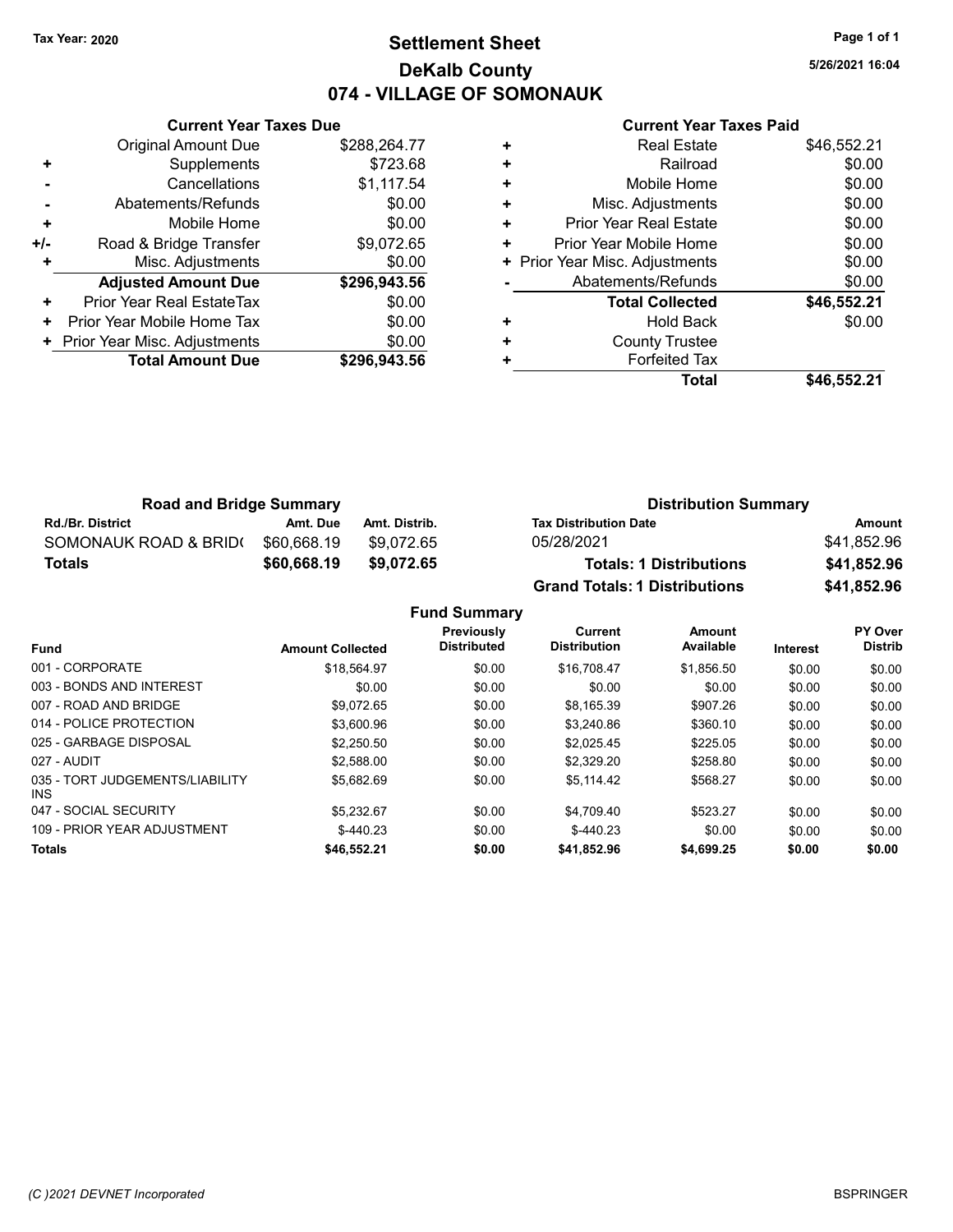# Tax Year: 2020 **Page 1 of 1 Settlement Sheet Constant Constant Constant Constant Constant Constant Constant Constant Constant Constant Constant Constant Page 1 of 1** DeKalb County 075 - SOMONAUK LIBRARY

5/26/2021 16:04

#### Current Year Taxes Paid

|     | <b>Current Year Taxes Due</b> |              |
|-----|-------------------------------|--------------|
|     | <b>Original Amount Due</b>    | \$144,194.71 |
| ٠   | Supplements                   | \$238.97     |
|     | Cancellations                 | \$369.00     |
|     | Abatements/Refunds            | \$0.00       |
| ٠   | Mobile Home                   | \$0.00       |
| +/- | Road & Bridge Transfer        | \$0.00       |
| ÷   | Misc. Adjustments             | \$0.00       |
|     | <b>Adjusted Amount Due</b>    | \$144,064.68 |
| ٠   | Prior Year Real EstateTax     | \$0.00       |
| ٠   | Prior Year Mobile Home Tax    | \$0.00       |
| ٠   | Prior Year Misc. Adjustments  | \$0.00       |
|     | <b>Total Amount Due</b>       | \$144.064.68 |

|   | <b>Real Estate</b>             | \$20,293.07 |
|---|--------------------------------|-------------|
| ٠ | Railroad                       | \$0.00      |
| ٠ | Mobile Home                    | \$0.00      |
| ٠ | Misc. Adjustments              | \$0.00      |
| ٠ | Prior Year Real Estate         | \$0.00      |
| ٠ | Prior Year Mobile Home         | \$0.00      |
|   | + Prior Year Misc. Adjustments | \$0.00      |
|   | Abatements/Refunds             | \$0.00      |
|   | <b>Total Collected</b>         | \$20,293.07 |
| ٠ | Hold Back                      | \$0.00      |
| ٠ | <b>County Trustee</b>          |             |
| ٠ | <b>Forfeited Tax</b>           |             |
|   | Total                          | \$20,293.07 |
|   |                                |             |

| <b>Distribution Summary</b>          |             |
|--------------------------------------|-------------|
| <b>Tax Distribution Date</b>         | Amount      |
| 05/28/2021                           | \$18,204.71 |
| <b>Totals: 1 Distributions</b>       | \$18,204.71 |
| <b>Grand Totals: 1 Distributions</b> | \$18,204.71 |

### Fund Summary

|                                         |                         | Previously         | Current             | Amount     |          | <b>PY Over</b> |
|-----------------------------------------|-------------------------|--------------------|---------------------|------------|----------|----------------|
| <b>Fund</b>                             | <b>Amount Collected</b> | <b>Distributed</b> | <b>Distribution</b> | Available  | Interest | <b>Distrib</b> |
| 001 - CORPORATE                         | \$10.055.04             | \$0.00             | \$9.049.54          | \$1.005.50 | \$0.00   | \$0.00         |
| 003 - BONDS AND INTEREST                | \$8.632.59              | \$0.00             | \$7,769.33          | \$863.26   | \$0.00   | \$0.00         |
| 004 - OPERATIONS & MAINTENANCE          | \$1,340.66              | \$0.00             | \$1,206.59          | \$134.07   | \$0.00   | \$0.00         |
| $005 - 1$ , M, R, F,                    | \$0.00                  | \$0.00             | \$0.00              | \$0.00     | \$0.00   | \$0.00         |
| 027 - AUDIT                             | \$331.14                | \$0.00             | \$298.03            | \$33.11    | \$0.00   | \$0.00         |
| 035 - TORT JUDGEMENTS/LIABILITY<br>INS. | \$386.12                | \$0.00             | \$347.51            | \$38.61    | \$0.00   | \$0.00         |
| 047 - SOCIAL SECURITY                   | \$138.09                | \$0.00             | \$124.28            | \$13.81    | \$0.00   | \$0.00         |
| 109 - PRIOR YEAR ADJUSTMENT             | $$-590.57$              | \$0.00             | $$-590.57$          | \$0.00     | \$0.00   | \$0.00         |
| <b>Totals</b>                           | \$20,293.07             | \$0.00             | \$18,204.71         | \$2,088.36 | \$0.00   | \$0.00         |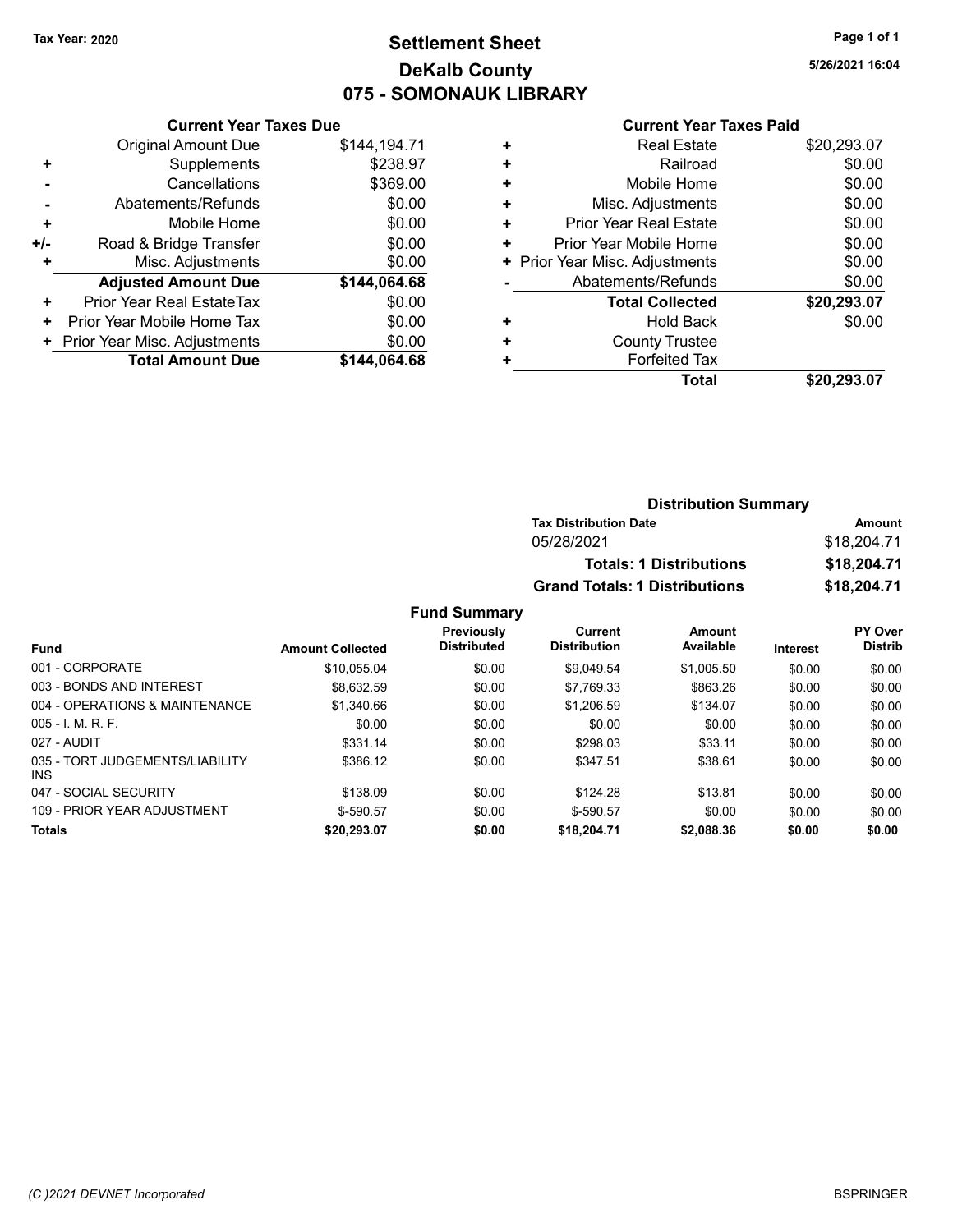# Tax Year: 2020 **Page 1 of 1 Settlement Sheet Constant Constant Constant Constant Constant Constant Constant Constant Constant Constant Constant Constant Page 1 of 1** DeKalb County 076 - CITY OF SYCAMORE

5/26/2021 16:04

|     | <b>Current Year Taxes Due</b> |                |  |  |  |  |  |
|-----|-------------------------------|----------------|--|--|--|--|--|
|     | <b>Original Amount Due</b>    | \$3,139,639.18 |  |  |  |  |  |
| ٠   | Supplements                   | \$11,334.75    |  |  |  |  |  |
|     | Cancellations                 | \$13,728.18    |  |  |  |  |  |
|     | Abatements/Refunds            | \$0.00         |  |  |  |  |  |
| ÷   | Mobile Home                   | \$0.00         |  |  |  |  |  |
| +/- | Road & Bridge Transfer        | \$11,212.81    |  |  |  |  |  |
| ÷   | Misc. Adjustments             | \$0.00         |  |  |  |  |  |
|     | <b>Adjusted Amount Due</b>    | \$3,148,458.56 |  |  |  |  |  |
| ٠   | Prior Year Real EstateTax     | (\$0.04)       |  |  |  |  |  |
| ٠   | Prior Year Mobile Home Tax    | \$0.00         |  |  |  |  |  |
|     | Prior Year Misc. Adjustments  | \$0.00         |  |  |  |  |  |
|     | <b>Total Amount Due</b>       | \$3,148,458.52 |  |  |  |  |  |
|     |                               |                |  |  |  |  |  |

|   | <b>Real Estate</b>             | \$376,548.48 |
|---|--------------------------------|--------------|
| ٠ | Railroad                       | \$0.00       |
| ٠ | Mobile Home                    | \$0.00       |
| ٠ | Misc. Adjustments              | \$0.00       |
| ٠ | Prior Year Real Estate         | (\$0.04)     |
| ٠ | Prior Year Mobile Home         | \$0.00       |
|   | + Prior Year Misc. Adjustments | \$0.00       |
|   | Abatements/Refunds             | \$0.00       |
|   | <b>Total Collected</b>         | \$376,548.44 |
| ٠ | <b>Hold Back</b>               | \$0.00       |
|   | <b>County Trustee</b>          |              |
|   | <b>Forfeited Tax</b>           |              |
|   | Total                          | \$376.548.44 |

| <b>Road and Bridge Summary</b>   |             |               | <b>Distribution Summary</b>          |              |
|----------------------------------|-------------|---------------|--------------------------------------|--------------|
| <b>Rd./Br. District</b>          | Amt. Due    | Amt. Distrib. | <b>Tax Distribution Date</b>         | Amount       |
| <b>CORTLAND ROAD &amp; BRIDG</b> | \$36,835.66 | \$4.221.77    | 05/28/2021                           | \$338,893.62 |
| DEKALB ROAD & BRIDGE             | \$10.869.29 | \$1.081.64    | <b>Totals: 1 Distributions</b>       | \$338,893.62 |
| SYCAMORE ROAD & BRIDO            | \$45,900.23 | \$5.909.40    | <b>Grand Totals: 1 Distributions</b> | \$338,893.62 |
| Totals                           | \$93,605.18 | \$11,212.81   |                                      |              |

|                              |                         | <b>Fund Summary</b>              |                                |                     |                 |                                  |
|------------------------------|-------------------------|----------------------------------|--------------------------------|---------------------|-----------------|----------------------------------|
| <b>Fund</b>                  | <b>Amount Collected</b> | Previously<br><b>Distributed</b> | Current<br><b>Distribution</b> | Amount<br>Available | <b>Interest</b> | <b>PY Over</b><br><b>Distrib</b> |
| 001 - CORPORATE              | \$150,966.55            | \$0.00                           | \$135,869.90                   | \$15,096.65         | \$0.00          | \$0.00                           |
| 003 - BONDS AND INTEREST     | \$18.217.83             | \$0.00                           | \$16,396.05                    | \$1.821.78          | \$0.00          | \$0.00                           |
| $005 - 1$ , M, R, F,         | \$18,178.37             | \$0.00                           | \$16.360.53                    | \$1.817.84          | \$0.00          | \$0.00                           |
| 007 - ROAD AND BRIDGE        | \$11.212.81             | \$0.00                           | \$10.091.53                    | \$1.121.28          | \$0.00          | \$0.00                           |
| 013 - FIREFIGHTER'S PENSION  | \$89.789.63             | \$0.00                           | \$80.810.67                    | \$8.978.96          | \$0.00          | \$0.00                           |
| 015 - POLICE PENSION         | \$64.787.52             | \$0.00                           | \$58,308.77                    | \$6.478.75          | \$0.00          | \$0.00                           |
| 047 - SOCIAL SECURITY        | \$10.843.53             | \$0.00                           | \$9.759.18                     | \$1.084.35          | \$0.00          | \$0.00                           |
| 048 - SCHOOL CROSSING GUARDS | \$2,327.55              | \$0.00                           | \$2.094.80                     | \$232.75            | \$0.00          | \$0.00                           |
| 143 - MEDICARE               | \$10.224.65             | \$0.00                           | \$9,202.19                     | \$1.022.46          | \$0.00          | \$0.00                           |
| <b>Totals</b>                | \$376,548.44            | \$0.00                           | \$338,893.62                   | \$37,654.82         | \$0.00          | \$0.00                           |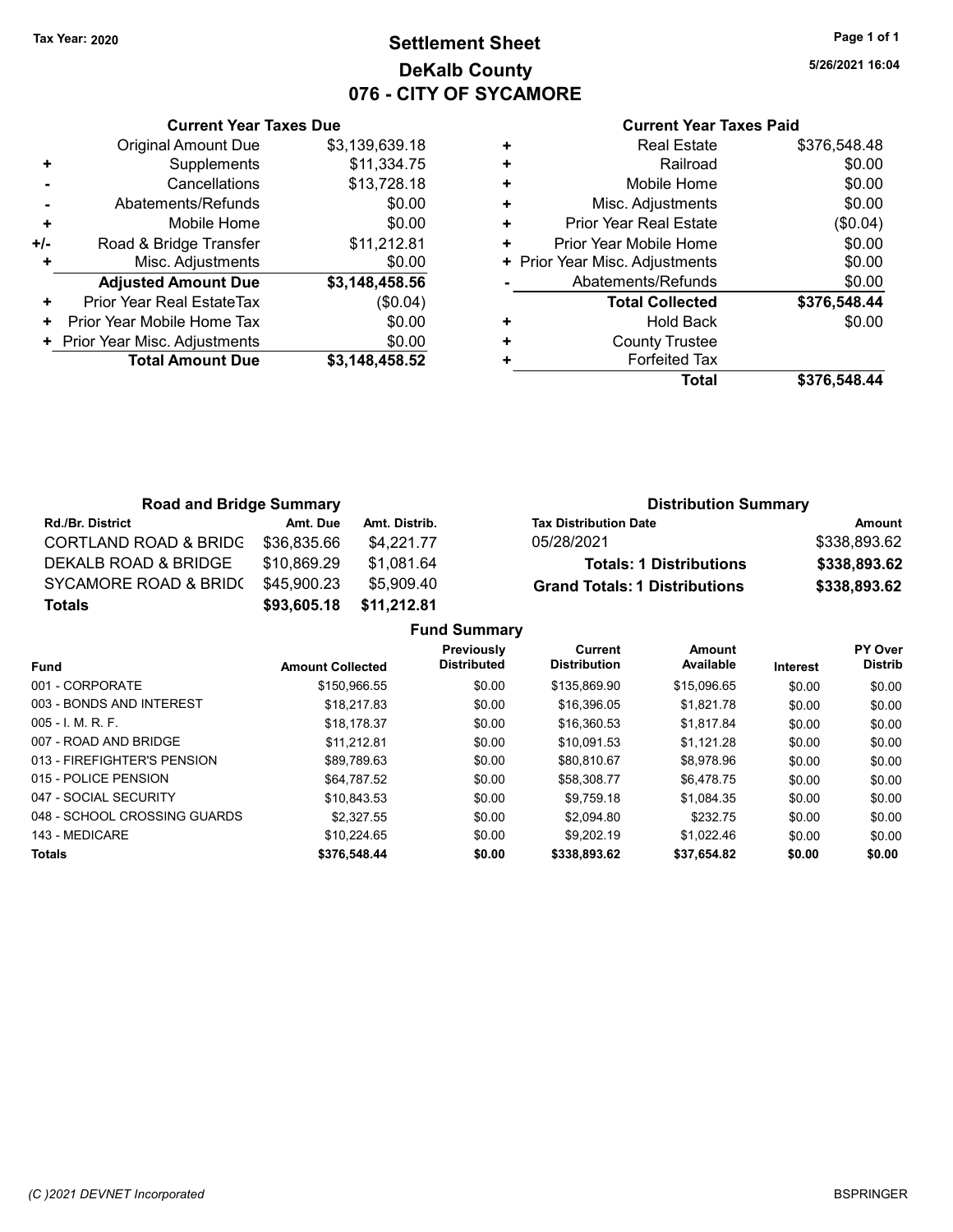# Tax Year: 2020 **Page 1 of 1 Settlement Sheet Constant Constant Constant Constant Constant Constant Constant Constant Constant Constant Constant Constant Page 1 of 1** DeKalb County 077 - SYCAMORE LIBRARY

5/26/2021 16:04

#### Current Year Taxes Paid

|     | <b>Current Year Taxes Due</b>          |                |  |  |  |  |  |
|-----|----------------------------------------|----------------|--|--|--|--|--|
|     | <b>Original Amount Due</b>             | \$1,168,729.93 |  |  |  |  |  |
| ٠   | Supplements                            | \$4,011.10     |  |  |  |  |  |
|     | Cancellations                          | \$4,880.77     |  |  |  |  |  |
|     | Abatements/Refunds                     | \$0.00         |  |  |  |  |  |
| ٠   | Mobile Home                            | \$0.00         |  |  |  |  |  |
| +/- | Road & Bridge Transfer                 | \$0.00         |  |  |  |  |  |
| ٠   | Misc. Adjustments                      | \$0.00         |  |  |  |  |  |
|     | <b>Adjusted Amount Due</b>             | \$1,167,860.26 |  |  |  |  |  |
| ٠   | Prior Year Real EstateTax              | \$0.00         |  |  |  |  |  |
| ٠   | Prior Year Mobile Home Tax             | \$0.00         |  |  |  |  |  |
|     | \$0.00<br>Prior Year Misc. Adjustments |                |  |  |  |  |  |
|     | <b>Total Amount Due</b>                | \$1,167,860.26 |  |  |  |  |  |

| <b>Real Estate</b>             | \$135,995.89 |
|--------------------------------|--------------|
| Railroad                       | \$0.00       |
| Mobile Home                    | \$0.00       |
| Misc. Adjustments              | \$0.00       |
| <b>Prior Year Real Estate</b>  | \$0.00       |
| Prior Year Mobile Home         | \$0.00       |
| + Prior Year Misc. Adjustments | \$0.00       |
| Abatements/Refunds             | \$0.00       |
| <b>Total Collected</b>         | \$135,995.89 |
| Hold Back                      | \$0.00       |
| <b>County Trustee</b>          |              |
| <b>Forfeited Tax</b>           |              |
| <b>Total</b>                   | \$135,995.89 |
|                                |              |

| <b>Distribution Summary</b>          |              |
|--------------------------------------|--------------|
| <b>Tax Distribution Date</b>         | Amount       |
| 05/28/2021                           | \$122,396.30 |
| <b>Totals: 1 Distributions</b>       | \$122,396.30 |
| <b>Grand Totals: 1 Distributions</b> | \$122,396.30 |
|                                      |              |

#### Fund Summary Fund Interest Amount Collected Distributed PY Over Distrib Amount Available Current Distribution Previously 005 - I. M. R. F. Channel Communication of the South South South South South South South South South South South South South South South South South South South South South South South South South South South South South S 016 - LIBRARY (township, municipalities) \$135,995.89 \$0.00 \$122,396.30 \$13,599.59 \$0.00 \$0.00 027 - AUDIT \$0.00 \$0.00 \$0.00 \$0.00 \$0.00 \$0.00 047 - SOCIAL SECURITY \$0.00 \$0.00 \$0.00 \$0.00 \$0.00 \$0.00 Totals \$0.00 \$0.00 \$135,995.89 \$0.00 \$122,396.30 \$13,599.59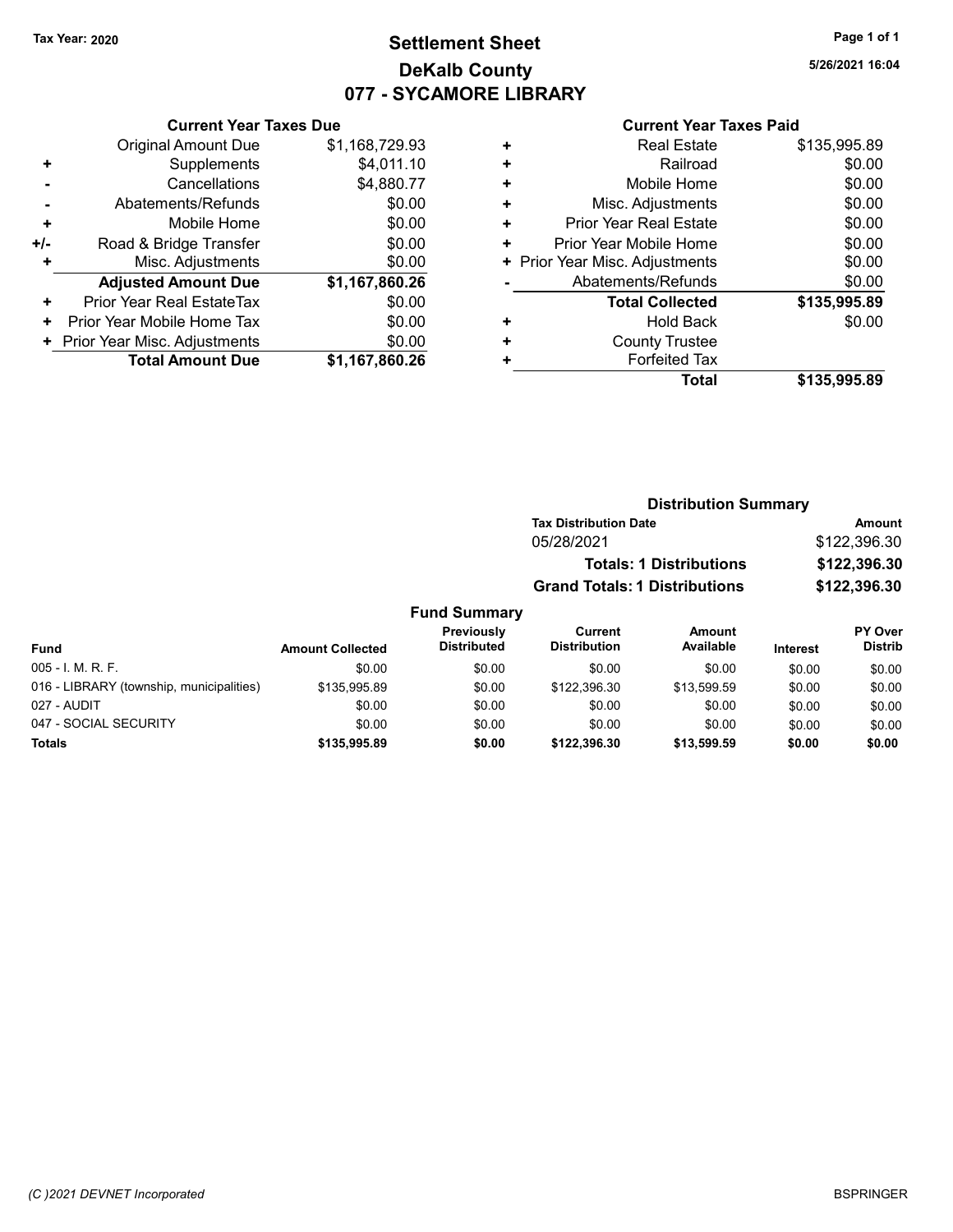# Tax Year: 2020 **Page 1 of 1 Settlement Sheet Constant Constant Constant Constant Constant Constant Constant Constant Constant Constant Constant Constant Page 1 of 1** DeKalb County 078 - VILLAGE OF WATERMAN

5/26/2021 16:04

|     | <b>Current Year Taxes Due</b> |              |  |  |  |  |  |
|-----|-------------------------------|--------------|--|--|--|--|--|
|     | Original Amount Due           | \$199,814.59 |  |  |  |  |  |
| ٠   | Supplements                   | \$545.30     |  |  |  |  |  |
|     | Cancellations                 | \$610.25     |  |  |  |  |  |
|     | Abatements/Refunds            | \$0.00       |  |  |  |  |  |
| ٠   | Mobile Home                   | \$0.00       |  |  |  |  |  |
| +/- | Road & Bridge Transfer        | \$4,369.83   |  |  |  |  |  |
| ÷   | Misc. Adjustments             | \$0.00       |  |  |  |  |  |
|     | <b>Adjusted Amount Due</b>    | \$204,119.47 |  |  |  |  |  |
| ÷   | Prior Year Real EstateTax     | \$0.00       |  |  |  |  |  |
| ٠   | Prior Year Mobile Home Tax    | \$0.00       |  |  |  |  |  |
|     | Prior Year Misc. Adjustments  | \$0.00       |  |  |  |  |  |
|     | <b>Total Amount Due</b>       | \$204,119.47 |  |  |  |  |  |
|     |                               |              |  |  |  |  |  |

|   | Total                         | \$28,027.60 |
|---|-------------------------------|-------------|
| ٠ | <b>Forfeited Tax</b>          |             |
| ٠ | <b>County Trustee</b>         |             |
| ٠ | <b>Hold Back</b>              | \$0.00      |
|   | <b>Total Collected</b>        | \$28,027.60 |
|   | Abatements/Refunds            | \$0.00      |
| ٠ | Prior Year Misc. Adjustments  | \$0.00      |
| ٠ | Prior Year Mobile Home        | \$0.00      |
| ٠ | <b>Prior Year Real Estate</b> | \$0.00      |
| ٠ | Misc. Adjustments             | \$0.00      |
| ٠ | Mobile Home                   | \$0.00      |
| ٠ | Railroad                      | \$0.00      |
| ٠ | <b>Real Estate</b>            | \$28,027.60 |
|   |                               |             |

| <b>Road and Bridge Summary</b>   |             |               | <b>Distribution Summary</b>          |             |  |
|----------------------------------|-------------|---------------|--------------------------------------|-------------|--|
| <b>Rd./Br. District</b>          | Amt. Due    | Amt. Distrib. | <b>Tax Distribution Date</b>         | Amount      |  |
| <b>CLINTON ROAD &amp; BRIDGE</b> | \$32.429.62 | \$4.369.83    | 05/28/2021                           | \$25,224.84 |  |
| <b>Totals</b>                    | \$32,429.62 | \$4,369,83    | <b>Totals: 1 Distributions</b>       | \$25,224.84 |  |
|                                  |             |               | <b>Grand Totals: 1 Distributions</b> | \$25,224.84 |  |

|                                         |                         | <b>Fund Summary</b>              |                                       |                     |          |                                  |
|-----------------------------------------|-------------------------|----------------------------------|---------------------------------------|---------------------|----------|----------------------------------|
| <b>Fund</b>                             | <b>Amount Collected</b> | Previously<br><b>Distributed</b> | <b>Current</b><br><b>Distribution</b> | Amount<br>Available | Interest | <b>PY Over</b><br><b>Distrib</b> |
| 001 - CORPORATE                         | \$13.113.92             | \$0.00                           | \$11.802.53                           | \$1.311.39          | \$0.00   | \$0.00                           |
| 007 - ROAD AND BRIDGE                   | \$4.369.83              | \$0.00                           | \$3.932.85                            | \$436.98            | \$0.00   | \$0.00                           |
| 014 - POLICE PROTECTION                 | \$3.892.79              | \$0.00                           | \$3.503.51                            | \$389.28            | \$0.00   | \$0.00                           |
| 027 - AUDIT                             | \$1.983.99              | \$0.00                           | \$1,785.59                            | \$198.40            | \$0.00   | \$0.00                           |
| 035 - TORT JUDGEMENTS/LIABILITY<br>INS. | \$4,220.19              | \$0.00                           | \$3.798.17                            | \$422.02            | \$0.00   | \$0.00                           |
| 047 - SOCIAL SECURITY                   | \$388.11                | \$0.00                           | \$349.30                              | \$38.81             | \$0.00   | \$0.00                           |
| 073 - CHLORINATION OF SEWAGE            | \$58.77                 | \$0.00                           | \$52.89                               | \$5.88              | \$0.00   | \$0.00                           |
| <b>Totals</b>                           | \$28,027.60             | \$0.00                           | \$25,224.84                           | \$2,802.76          | \$0.00   | \$0.00                           |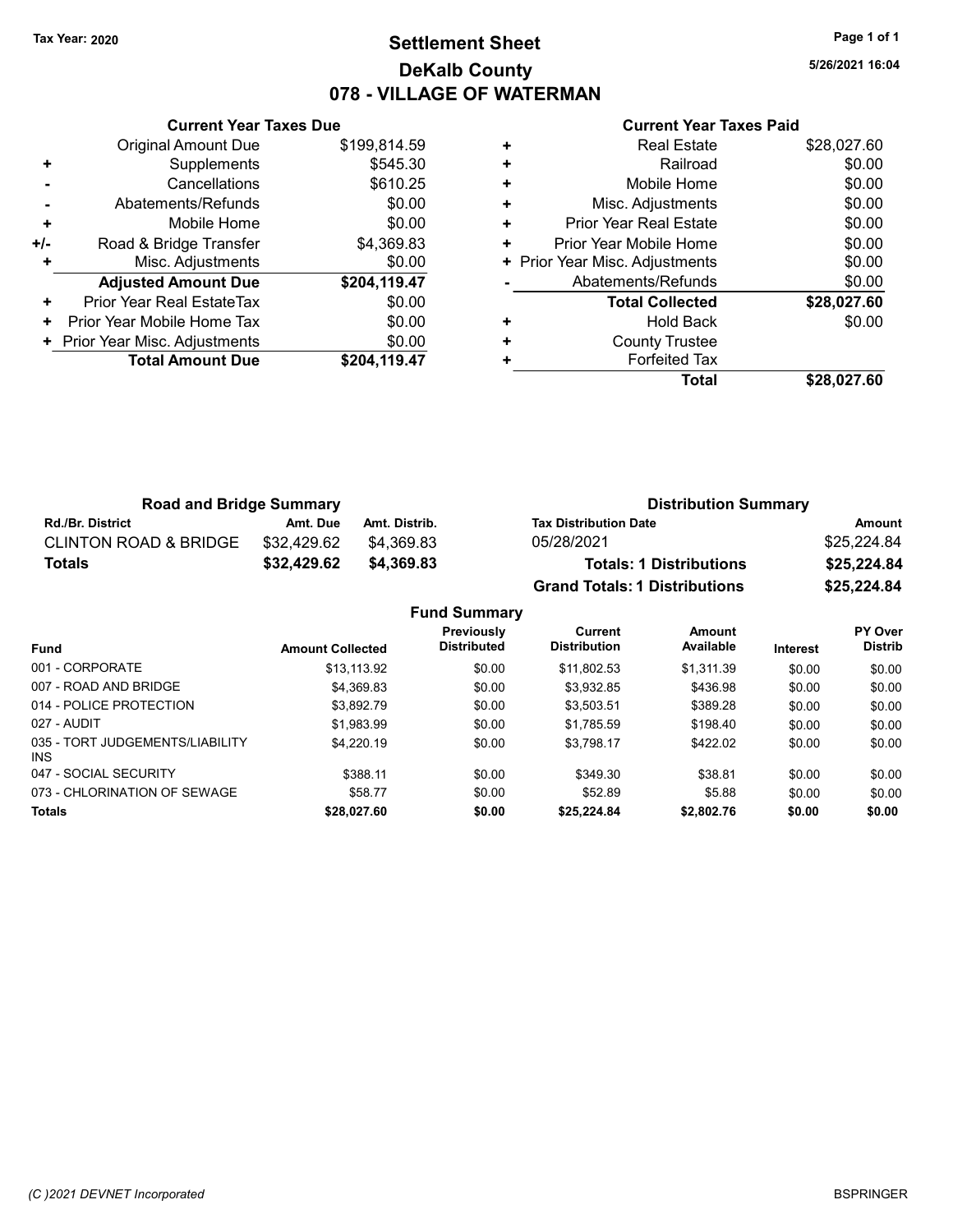# Tax Year: 2020 **Page 1 of 1 Settlement Sheet Constant Constant Constant Constant Constant Constant Constant Constant Constant Constant Constant Constant Page 1 of 1** DeKalb County 079 - HINCKLEY SPEC SERV #1

5/26/2021 16:04

|     | <b>Current Year Taxes Due</b> |          |
|-----|-------------------------------|----------|
|     | <b>Original Amount Due</b>    | \$500.14 |
| ٠   | Supplements                   | \$0.00   |
|     | Cancellations                 | \$0.00   |
|     | Abatements/Refunds            | \$0.00   |
| ٠   | Mobile Home                   | \$0.00   |
| +/- | Road & Bridge Transfer        | \$0.00   |
| ٠   | Misc. Adjustments             | \$0.00   |
|     | <b>Adjusted Amount Due</b>    | \$500.14 |
| ٠   | Prior Year Real EstateTax     | \$0.00   |
| ٠   | Prior Year Mobile Home Tax    | \$0.00   |
| ٠   | Prior Year Misc. Adjustments  | \$0.00   |
|     | <b>Total Amount Due</b>       | \$500.14 |

| ٠ | Real Estate                   | \$70.64 |
|---|-------------------------------|---------|
| ٠ | Railroad                      | \$0.00  |
| ٠ | Mobile Home                   | \$0.00  |
| ٠ | Misc. Adjustments             | \$0.00  |
| ٠ | <b>Prior Year Real Estate</b> | \$0.00  |
| ٠ | Prior Year Mobile Home        | \$0.00  |
| ٠ | Prior Year Misc. Adjustments  | \$0.00  |
|   | Abatements/Refunds            | \$0.00  |
|   | <b>Total Collected</b>        | \$70.64 |
| ٠ | <b>Hold Back</b>              | \$0.00  |
| ٠ | <b>County Trustee</b>         |         |
| ٠ | <b>Forfeited Tax</b>          |         |
|   | Total                         | \$70.64 |
|   |                               |         |

|                            |                              |                                      | <b>Distribution Summary</b>    |                     |                 |                                  |
|----------------------------|------------------------------|--------------------------------------|--------------------------------|---------------------|-----------------|----------------------------------|
|                            | <b>Tax Distribution Date</b> |                                      |                                | Amount              |                 |                                  |
|                            |                              |                                      | 05/28/2021                     |                     |                 | \$63.58                          |
|                            |                              |                                      | <b>Totals: 1 Distributions</b> |                     |                 | \$63.58<br>\$63.58               |
|                            |                              | <b>Grand Totals: 1 Distributions</b> |                                |                     |                 |                                  |
|                            |                              | <b>Fund Summary</b>                  |                                |                     |                 |                                  |
| <b>Fund</b>                | <b>Amount Collected</b>      | Previously<br><b>Distributed</b>     | Current<br><b>Distribution</b> | Amount<br>Available | <b>Interest</b> | <b>PY Over</b><br><b>Distrib</b> |
| 023 - SPECIAL SERVICE AREA | \$70.64                      | \$0.00                               | \$63.58                        | \$7.06              | \$0.00          | \$0.00                           |
| Totals                     | \$70.64                      | \$0.00                               | \$63.58                        | \$7.06              | \$0.00          | \$0.00                           |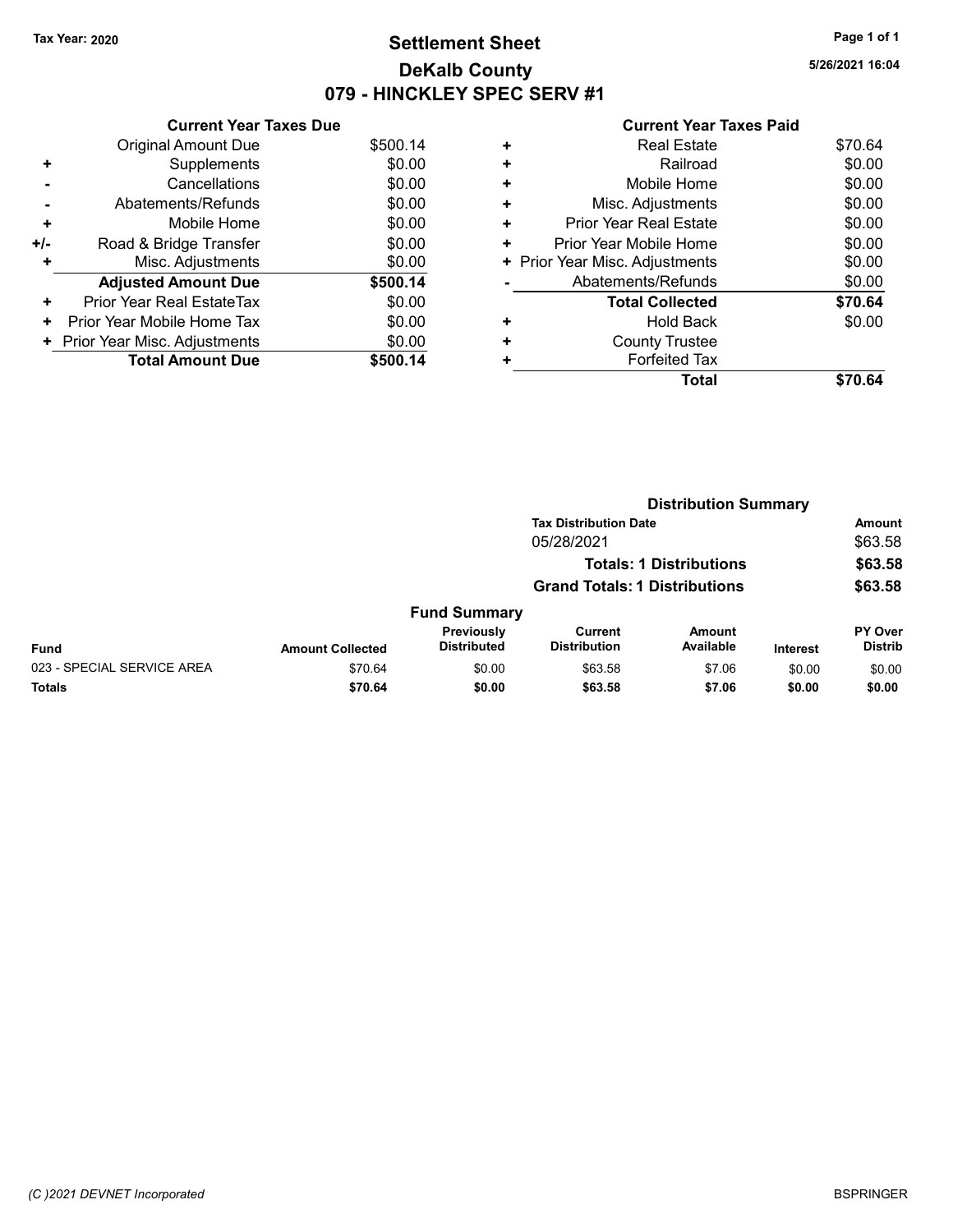# Tax Year: 2020 **Page 1 of 1 Settlement Sheet Constant Constant Constant Constant Constant Constant Constant Constant Constant Constant Constant Constant Page 1 of 1** DeKalb County 080 - HINCKLEY SPEC SERV #2

5/26/2021 16:04

|     | <b>Current Year Taxes Due</b> |          |
|-----|-------------------------------|----------|
|     | Original Amount Due           | \$495.13 |
| ٠   | Supplements                   | \$0.00   |
|     | Cancellations                 | \$0.00   |
|     | Abatements/Refunds            | \$0.00   |
| ٠   | Mobile Home                   | \$0.00   |
| +/- | Road & Bridge Transfer        | \$0.00   |
| ٠   | Misc. Adjustments             | \$0.00   |
|     | <b>Adjusted Amount Due</b>    | \$495.13 |
| ٠   | Prior Year Real EstateTax     | \$0.00   |
| ٠   | Prior Year Mobile Home Tax    | \$0.00   |
| ٠   | Prior Year Misc. Adjustments  | \$0.00   |
|     | <b>Total Amount Due</b>       | \$495.13 |

|   | <b>Total</b>                   | \$53.53 |
|---|--------------------------------|---------|
| ٠ | <b>Forfeited Tax</b>           |         |
| ٠ | <b>County Trustee</b>          |         |
| ٠ | <b>Hold Back</b>               | \$0.00  |
|   | <b>Total Collected</b>         | \$53.53 |
|   | Abatements/Refunds             | \$0.00  |
|   | + Prior Year Misc. Adjustments | \$0.00  |
| ٠ | Prior Year Mobile Home         | \$0.00  |
| ٠ | <b>Prior Year Real Estate</b>  | \$0.00  |
| ٠ | Misc. Adjustments              | \$0.00  |
| ٠ | Mobile Home                    | \$0.00  |
| ٠ | Railroad                       | \$0.00  |
| ٠ | <b>Real Estate</b>             | \$53.53 |
|   |                                |         |

|                            |                         |                                  |                                      | <b>Distribution Summary</b>    |                 |                           |
|----------------------------|-------------------------|----------------------------------|--------------------------------------|--------------------------------|-----------------|---------------------------|
|                            |                         |                                  | <b>Tax Distribution Date</b>         |                                |                 | <b>Amount</b>             |
|                            |                         |                                  | 05/28/2021                           |                                |                 | \$48.18                   |
|                            |                         |                                  |                                      | <b>Totals: 1 Distributions</b> |                 | \$48.18                   |
|                            |                         |                                  | <b>Grand Totals: 1 Distributions</b> |                                |                 | \$48.18                   |
|                            |                         | <b>Fund Summary</b>              |                                      |                                |                 |                           |
| <b>Fund</b>                | <b>Amount Collected</b> | Previously<br><b>Distributed</b> | Current<br><b>Distribution</b>       | Amount<br>Available            | <b>Interest</b> | PY Over<br><b>Distrib</b> |
| 023 - SPECIAL SERVICE AREA | \$53.53                 | \$0.00                           | \$48.18                              | \$5.35                         | \$0.00          | \$0.00                    |
| <b>Totals</b>              | \$53.53                 | \$0.00                           | \$48.18                              | \$5.35                         | \$0.00          | \$0.00                    |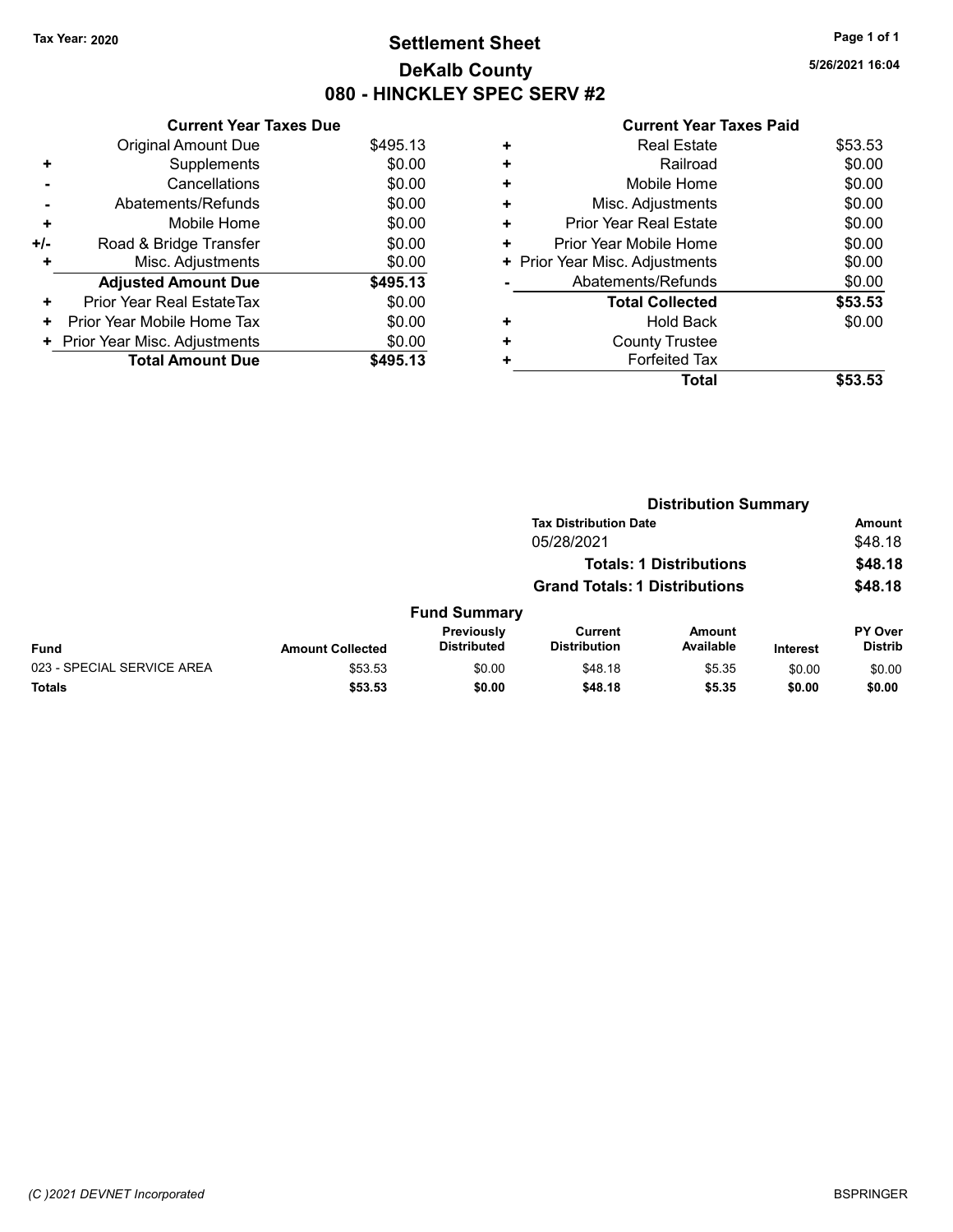# Tax Year: 2020 **Page 1 of 1 Settlement Sheet Constant Constant Constant Constant Constant Constant Constant Constant Constant Constant Constant Constant Page 1 of 1** DeKalb County 083 - TOWN OF CORTLAND SBA #1

5/26/2021 16:04

| <b>Current Year Taxes Paid</b> |  |  |
|--------------------------------|--|--|
|                                |  |  |

|       | <b>Current Year Taxes Due</b> |        |
|-------|-------------------------------|--------|
|       | Original Amount Due           | \$0.00 |
| ٠     | Supplements                   | \$0.00 |
|       | Cancellations                 | \$0.00 |
|       | Abatements/Refunds            | \$0.00 |
| ÷     | Mobile Home                   | \$0.00 |
| $+/-$ | Road & Bridge Transfer        | \$0.00 |
|       | Misc. Adjustments             | \$0.00 |
|       | <b>Adjusted Amount Due</b>    | \$0.00 |
| ٠     | Prior Year Real EstateTax     | \$0.00 |
| ٠     | Prior Year Mobile Home Tax    | \$0.00 |
| ٠     | Prior Year Misc. Adjustments  | \$0.00 |
|       | <b>Total Amount Due</b>       | \$0.00 |
|       |                               |        |

|   | Total                          |        |
|---|--------------------------------|--------|
|   | <b>Forfeited Tax</b>           |        |
| ٠ | <b>County Trustee</b>          |        |
|   | <b>Hold Back</b>               | \$0.00 |
|   | <b>Total Collected</b>         | \$0.00 |
|   | Abatements/Refunds             | \$0.00 |
|   | + Prior Year Misc. Adjustments | \$0.00 |
| ٠ | Prior Year Mobile Home         | \$0.00 |
| ٠ | <b>Prior Year Real Estate</b>  | \$0.00 |
| ٠ | Misc. Adjustments              | \$0.00 |
|   | Mobile Home                    | \$0.00 |
| ٠ | Railroad                       | \$0.00 |
|   | <b>Real Estate</b>             | \$0.00 |
|   |                                |        |

|                          |                         | <b>Fund Summary</b>                     |                                |                     |                 |                                  |
|--------------------------|-------------------------|-----------------------------------------|--------------------------------|---------------------|-----------------|----------------------------------|
| <b>Fund</b>              | <b>Amount Collected</b> | <b>Previously</b><br><b>Distributed</b> | Current<br><b>Distribution</b> | Amount<br>Available | <b>Interest</b> | <b>PY Over</b><br><b>Distrib</b> |
| 003 - BONDS AND INTEREST | \$0.00                  | \$0.00                                  | \$0.00                         | \$0.00              | \$0.00          | \$0.00                           |
| <b>Totals</b>            | \$0.00                  | \$0.00                                  | \$0.00                         | \$0.00              | \$0.00          | \$0.00                           |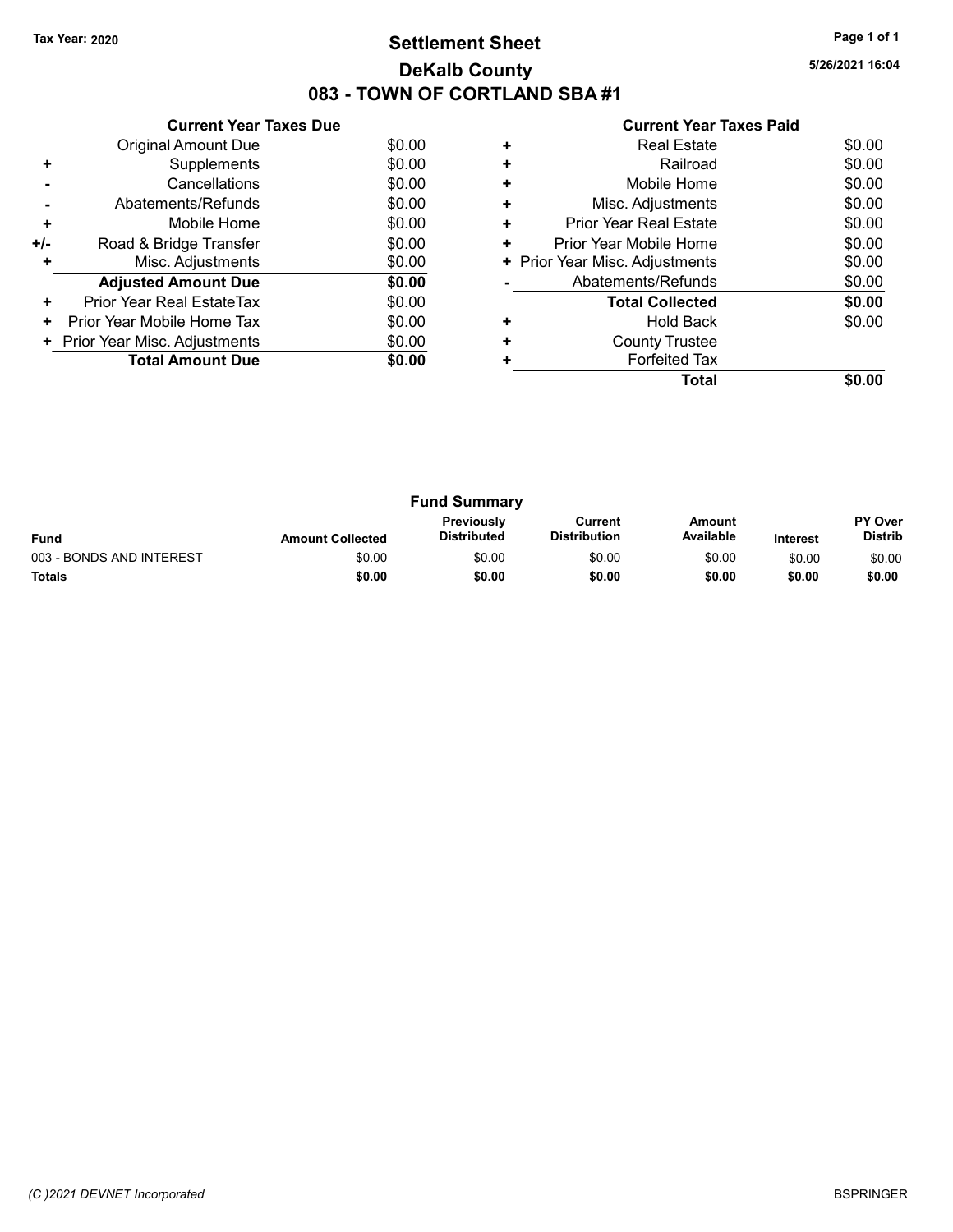# Tax Year: 2020 **Page 1 of 1 Settlement Sheet Constant Constant Constant Constant Constant Constant Constant Constant Constant Constant Constant Constant Page 1 of 1** DeKalb County 085 - BURLINGTON FIRE

5/26/2021 16:04

|                | <b>Current Year Taxes Due</b> |             |
|----------------|-------------------------------|-------------|
|                | <b>Original Amount Due</b>    | \$13,733.02 |
| ٠              | Supplements                   | \$0.00      |
|                | Cancellations                 | \$0.00      |
| $\blacksquare$ | Abatements/Refunds            | \$0.00      |
| ٠              | Mobile Home                   | \$0.00      |
| +/-            | Road & Bridge Transfer        | \$0.00      |
|                | Misc. Adjustments             | \$0.00      |
|                | <b>Adjusted Amount Due</b>    | \$13,733.02 |
| ٠              | Prior Year Real EstateTax     | \$0.00      |
| ٠              | Prior Year Mobile Home Tax    | \$0.00      |
|                | Prior Year Misc. Adjustments  | \$0.00      |
|                | <b>Total Amount Due</b>       | \$13.733.02 |

| ٠ | <b>Real Estate</b>            | \$1,038.79 |
|---|-------------------------------|------------|
| ٠ | Railroad                      | \$0.00     |
| ٠ | Mobile Home                   | \$0.00     |
| ٠ | Misc. Adjustments             | \$0.00     |
| ÷ | <b>Prior Year Real Estate</b> | \$0.00     |
| ٠ | Prior Year Mobile Home        | \$0.00     |
| ٠ | Prior Year Misc. Adjustments  | \$0.00     |
|   | Abatements/Refunds            | \$0.00     |
|   | <b>Total Collected</b>        | \$1,038.79 |
| ٠ | <b>Hold Back</b>              | \$0.00     |
| ٠ | <b>County Trustee</b>         |            |
|   | <b>Forfeited Tax</b>          |            |
|   | Total                         | \$1,038.79 |
|   |                               |            |

|                     |                                      | <b>Distribution Summary</b>    |                 |                |
|---------------------|--------------------------------------|--------------------------------|-----------------|----------------|
|                     | <b>Tax Distribution Date</b>         |                                |                 | Amount         |
|                     | 05/28/2021                           |                                |                 | \$934.91       |
|                     |                                      | <b>Totals: 1 Distributions</b> |                 | \$934.91       |
|                     | <b>Grand Totals: 1 Distributions</b> |                                |                 | \$934.91       |
| <b>Fund Summary</b> |                                      |                                |                 |                |
| Previously          | Current                              | Amount                         |                 | <b>PY Over</b> |
| <b>Distributed</b>  | <b>Distribution</b>                  | Available                      | <b>Interest</b> | <b>Distrib</b> |

| <b>Fund</b>                                         | <b>Amount Collected</b> | .<br><b>Distributed</b> | <b>Distribution</b> | Available | <b>Interest</b> | <b>Distrib</b> |
|-----------------------------------------------------|-------------------------|-------------------------|---------------------|-----------|-----------------|----------------|
| 001 - CORPORATE                                     | \$404.18                | \$0.00                  | \$363.76            | \$40.42   | \$0.00          | \$0.00         |
| 013 - FIREFIGHTER'S PENSION                         | \$23.11                 | \$0.00                  | \$20.80             | \$2.31    | \$0.00          | \$0.00         |
| 013A - FIREFIGHTER'S PENSION                        | \$1.97                  | \$0.00                  | \$1.77              | \$0.20    | \$0.00          | \$0.00         |
| 035 - TORT JUDGMENTS, LIABILITY<br><b>INSURANCE</b> | \$160.40                | \$0.00                  | \$144.36            | \$16.04   | \$0.00          | \$0.00         |
| 047 - SOCIAL SECURITY                               | \$28.24                 | \$0.00                  | \$25.42             | \$2.82    | \$0.00          | \$0.00         |
| 064 - AMBULANCE                                     | \$404.20                | \$0.00                  | \$363.78            | \$40.42   | \$0.00          | \$0.00         |
| 143 - MEDICARE                                      | \$16.69                 | \$0.00                  | \$15.02             | \$1.67    | \$0.00          | \$0.00         |
| <b>Totals</b>                                       | \$1,038.79              | \$0.00                  | \$934.91            | \$103.88  | \$0.00          | \$0.00         |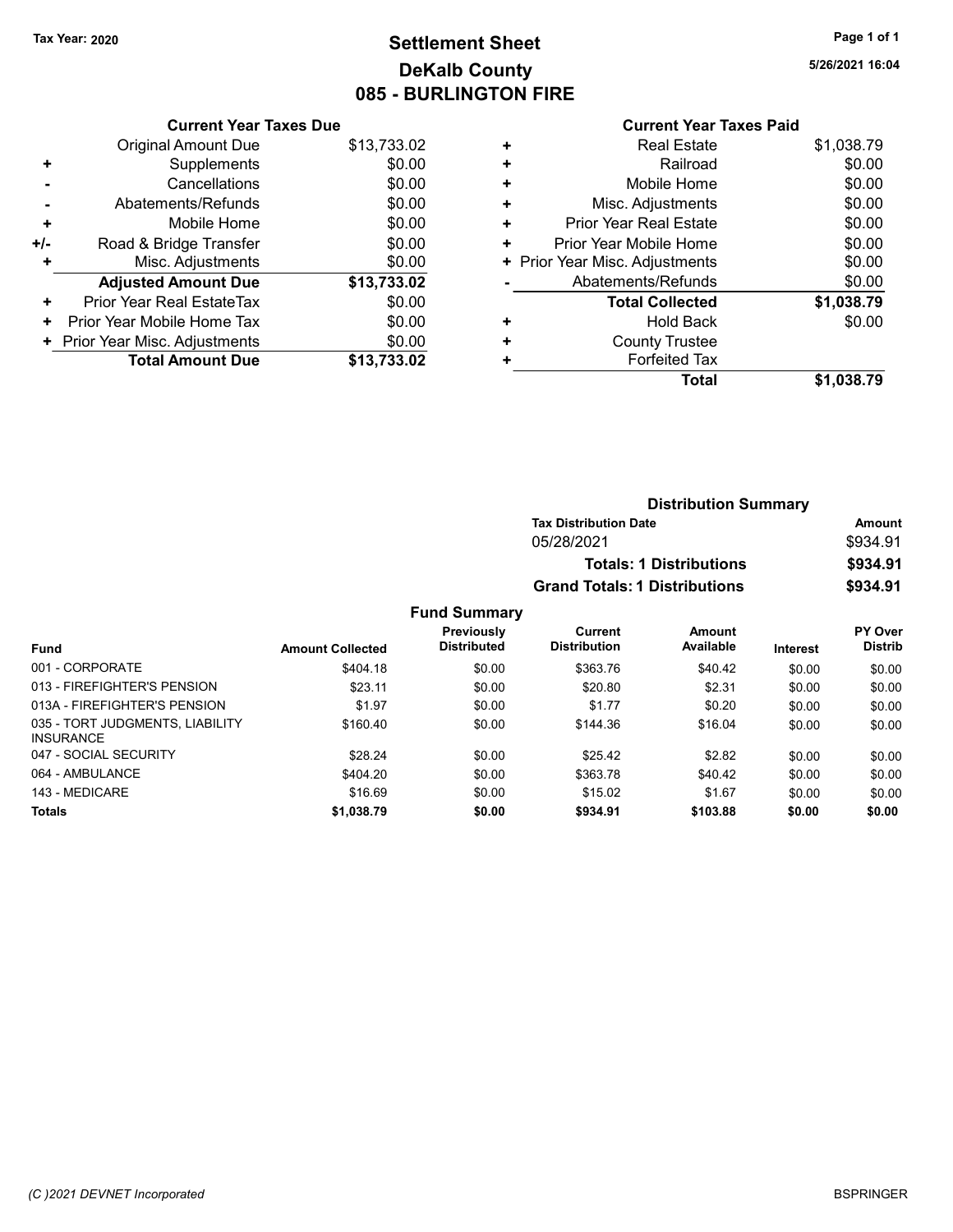# Tax Year: 2020 **Page 1 of 1 Settlement Sheet Constant Constant Constant Constant Constant Constant Constant Constant Constant Constant Constant Constant Page 1 of 1** DeKalb County 086 - CORTLAND FIRE

5/26/2021 16:04

|     | <b>UUITULIU IGAU TAAGU DUG</b> |              |
|-----|--------------------------------|--------------|
|     | Original Amount Due            | \$529,104.62 |
| ٠   | Supplements                    | \$941.43     |
|     | Cancellations                  | \$1,130.85   |
|     | Abatements/Refunds             | \$0.00       |
| ٠   | Mobile Home                    | \$0.00       |
| +/- | Road & Bridge Transfer         | \$0.00       |
| ٠   | Misc. Adjustments              | \$0.00       |
|     | <b>Adjusted Amount Due</b>     | \$528,915.20 |
| ٠   | Prior Year Real EstateTax      | \$0.00       |
| ٠   | Prior Year Mobile Home Tax     | \$0.00       |
|     | + Prior Year Misc. Adjustments | \$0.00       |
|     | <b>Total Amount Due</b>        | \$528,915.20 |
|     |                                |              |

|   | OUITCHL TCUL TUACS LUIU       |             |
|---|-------------------------------|-------------|
| ٠ | <b>Real Estate</b>            | \$67,566.62 |
| ٠ | Railroad                      | \$0.00      |
| ٠ | Mobile Home                   | \$0.00      |
| ٠ | Misc. Adjustments             | \$0.00      |
| ٠ | <b>Prior Year Real Estate</b> | \$0.00      |
| ٠ | Prior Year Mobile Home        | \$0.00      |
| ٠ | Prior Year Misc. Adjustments  | \$0.00      |
|   | Abatements/Refunds            | \$0.00      |
|   | <b>Total Collected</b>        | \$67,566.62 |
| ٠ | <b>Hold Back</b>              | \$0.00      |
| ٠ | <b>County Trustee</b>         |             |
| ٠ | <b>Forfeited Tax</b>          |             |
|   | Total                         | \$67,566.62 |
|   |                               |             |

|                 |                         |                                  | <b>Distribution Summary</b>           |                                |                 |                                  |
|-----------------|-------------------------|----------------------------------|---------------------------------------|--------------------------------|-----------------|----------------------------------|
|                 |                         |                                  | <b>Tax Distribution Date</b>          |                                |                 | Amount                           |
|                 |                         |                                  | 05/28/2021                            |                                |                 | \$60,809.96                      |
|                 |                         |                                  |                                       | <b>Totals: 1 Distributions</b> |                 | \$60,809.96                      |
|                 |                         |                                  | <b>Grand Totals: 1 Distributions</b>  |                                |                 | \$60,809.96                      |
|                 |                         | <b>Fund Summary</b>              |                                       |                                |                 |                                  |
| <b>Fund</b>     | <b>Amount Collected</b> | Previously<br><b>Distributed</b> | <b>Current</b><br><b>Distribution</b> | Amount<br>Available            | <b>Interest</b> | <b>PY Over</b><br><b>Distrib</b> |
| 001 - CORPORATE | \$33,202.10             | \$0.00                           | \$29.881.89                           | \$3.320.21                     | \$0.00          | \$0.00                           |
| 064 - AMBULANCE | \$34,364.52             | \$0.00                           | \$30.928.07                           | \$3,436.45                     | \$0.00          | \$0.00                           |
| <b>Totals</b>   | \$67.566.62             | \$0.00                           | \$60,809.96                           | \$6,756.66                     | \$0.00          | \$0.00                           |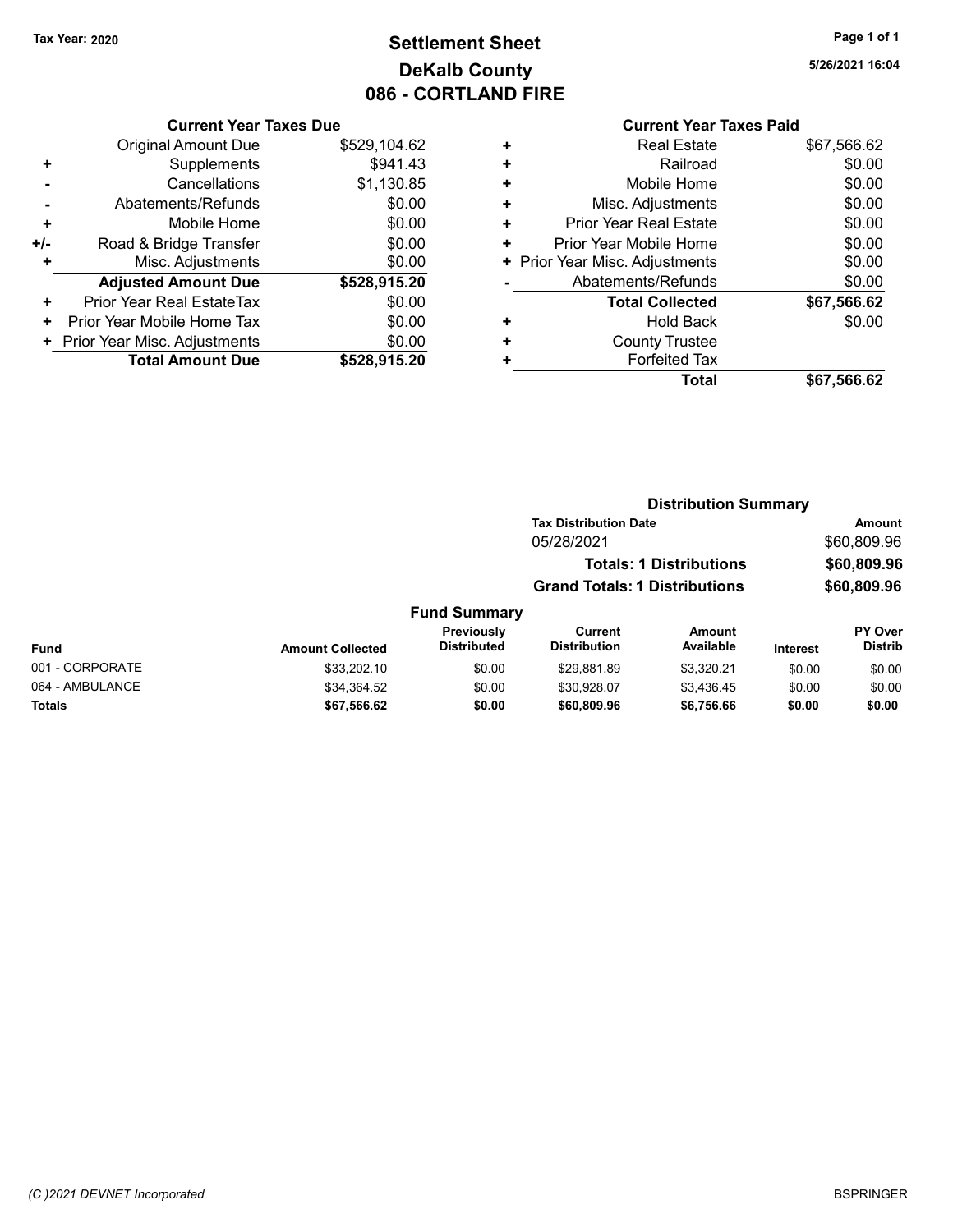# Tax Year: 2020 **Page 1 of 1 Settlement Sheet Constant Constant Constant Constant Constant Constant Constant Constant Constant Constant Constant Constant Page 1 of 1** DeKalb County 087 - DE KALB FIRE

5/26/2021 16:04

#### Current Year Taxes Due

|       | <b>Original Amount Due</b>       | \$156,858.47 |
|-------|----------------------------------|--------------|
| ٠     | Supplements                      | \$807.58     |
|       | Cancellations                    | \$1,469.73   |
|       | Abatements/Refunds               | \$0.00       |
| ÷     | Mobile Home                      | \$0.00       |
| $+/-$ | Road & Bridge Transfer           | \$0.00       |
| ٠     | Misc. Adjustments                | \$0.00       |
|       | <b>Adjusted Amount Due</b>       | \$156,196.32 |
| ٠     | <b>Prior Year Real EstateTax</b> | \$0.00       |
| ٠     | Prior Year Mobile Home Tax       | \$0.00       |
|       | + Prior Year Misc. Adjustments   | \$0.00       |
|       | <b>Total Amount Due</b>          | \$156,196.32 |

| <b>Real Estate</b><br>٠<br>Railroad<br>٠<br>Mobile Home<br>٠<br>Misc. Adjustments<br>٠<br><b>Prior Year Real Estate</b><br>٠<br>Prior Year Mobile Home<br>٠<br>\$0.00<br>+ Prior Year Misc. Adjustments<br>Abatements/Refunds | \$17,317.56<br>\$0.00<br>\$0.00<br>\$0.00<br>\$0.00<br>\$0.00 |  |
|-------------------------------------------------------------------------------------------------------------------------------------------------------------------------------------------------------------------------------|---------------------------------------------------------------|--|
|                                                                                                                                                                                                                               |                                                               |  |
|                                                                                                                                                                                                                               |                                                               |  |
|                                                                                                                                                                                                                               |                                                               |  |
|                                                                                                                                                                                                                               |                                                               |  |
|                                                                                                                                                                                                                               |                                                               |  |
|                                                                                                                                                                                                                               |                                                               |  |
|                                                                                                                                                                                                                               |                                                               |  |
|                                                                                                                                                                                                                               | \$0.00                                                        |  |
| <b>Total Collected</b>                                                                                                                                                                                                        | \$17,317.56                                                   |  |
| <b>Hold Back</b><br>÷                                                                                                                                                                                                         | \$0.00                                                        |  |
| <b>County Trustee</b><br>٠                                                                                                                                                                                                    |                                                               |  |
| <b>Forfeited Tax</b>                                                                                                                                                                                                          |                                                               |  |
| Total                                                                                                                                                                                                                         | \$17,317.56                                                   |  |

|                 |                         |                                  | <b>Distribution Summary</b>           |                                |                 |                           |
|-----------------|-------------------------|----------------------------------|---------------------------------------|--------------------------------|-----------------|---------------------------|
|                 |                         |                                  | <b>Tax Distribution Date</b>          |                                |                 | Amount                    |
|                 |                         |                                  | 05/28/2021                            |                                |                 | \$15,585.80               |
|                 |                         |                                  |                                       | <b>Totals: 1 Distributions</b> |                 | \$15,585.80               |
|                 |                         |                                  | <b>Grand Totals: 1 Distributions</b>  |                                |                 | \$15,585.80               |
|                 |                         | <b>Fund Summary</b>              |                                       |                                |                 |                           |
| Fund            | <b>Amount Collected</b> | Previously<br><b>Distributed</b> | <b>Current</b><br><b>Distribution</b> | <b>Amount</b><br>Available     | <b>Interest</b> | PY Over<br><b>Distrib</b> |
| 001 - CORPORATE | \$17,317.56             | \$0.00                           | \$15,585.80                           | \$1,731.76                     | \$0.00          | \$0.00                    |
| Totals          | \$17,317.56             | \$0.00                           | \$15,585.80                           | \$1,731.76                     | \$0.00          | \$0.00                    |
|                 |                         |                                  |                                       |                                |                 |                           |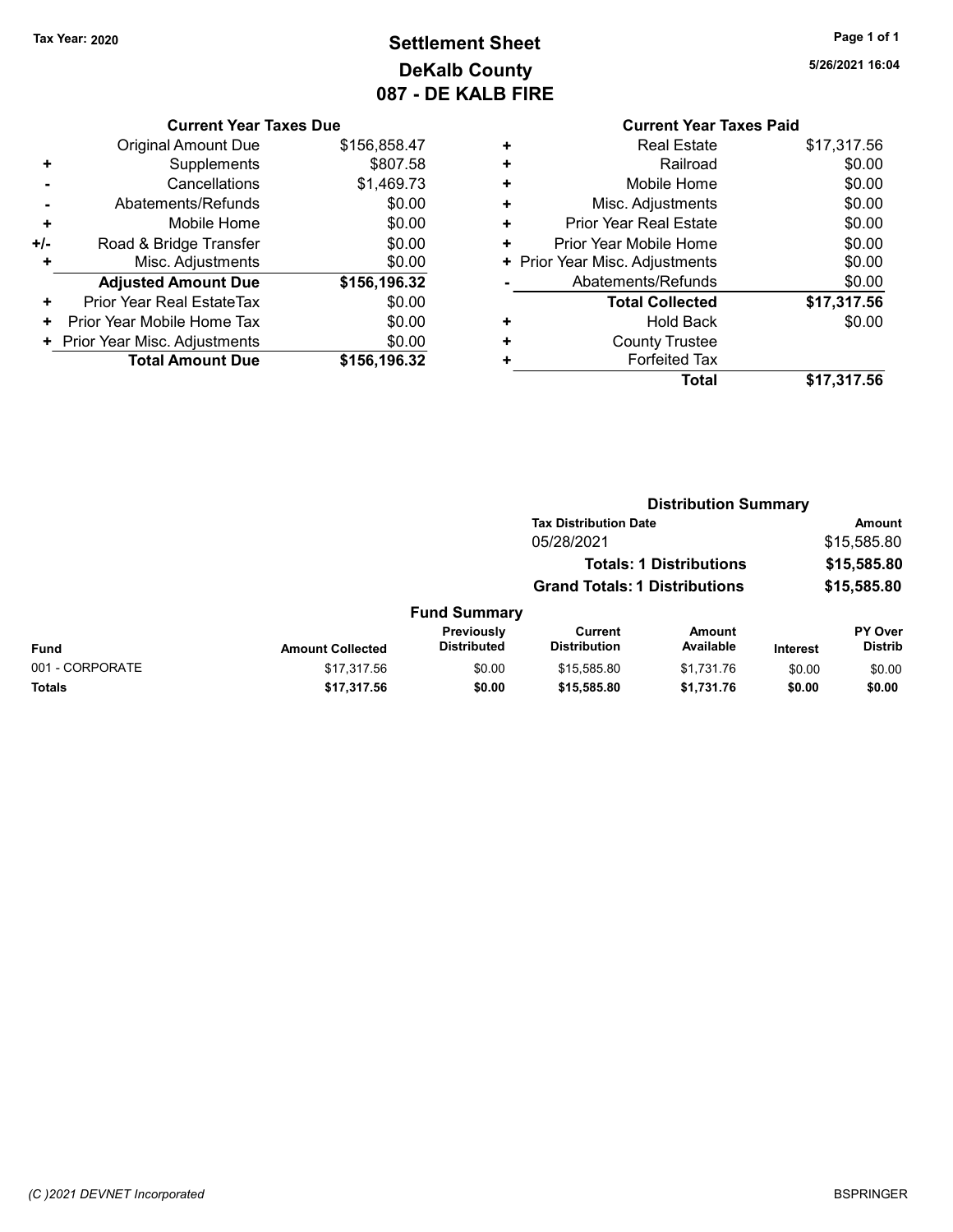# Tax Year: 2020 **Page 1 of 1 Settlement Sheet Constant Constant Constant Constant Constant Constant Constant Constant Constant Constant Constant Constant Page 1 of 1** DeKalb County 088 - EARLVILLE FIRE

5/26/2021 16:04

#### Current Year Taxes Paid + Real Estate \$1,008.70 + Railroad \$0.00 + Mobile Home \$0.00 + Misc. Adjustments \$0.00 + Prior Year Real Estate \$0.00 + Prior Year Mobile Home \$0.00 + Prior Year Misc. Adjustments \$0.00 - Abatements/Refunds \$0.00 Total Collected \$1,008.70 + Hold Back \$0.00 + County Trustee + Forfeited Tax Total \$1,008.70

Distribution Summary

|     | <b>Current Year Taxes Due</b> |            |
|-----|-------------------------------|------------|
|     | Original Amount Due           | \$6,912.65 |
| ٠   | Supplements                   | \$0.00     |
|     | Cancellations                 | \$0.00     |
|     | Abatements/Refunds            | \$0.00     |
| ٠   | Mobile Home                   | \$0.00     |
| +/- | Road & Bridge Transfer        | \$0.00     |
| ٠   | Misc. Adjustments             | \$0.00     |
|     | <b>Adjusted Amount Due</b>    | \$6,912.65 |
| ٠   | Prior Year Real EstateTax     | \$0.00     |
| ٠   | Prior Year Mobile Home Tax    | \$0.00     |
| ٠   | Prior Year Misc. Adjustments  | \$0.00     |
|     | <b>Total Amount Due</b>       | \$6,912.65 |

| <b>PISUINGUOIL OGIIIIIIGI V</b> |                         |                                  |                                       |                                |                 |                                  |
|---------------------------------|-------------------------|----------------------------------|---------------------------------------|--------------------------------|-----------------|----------------------------------|
|                                 |                         |                                  | <b>Tax Distribution Date</b>          |                                |                 | Amount                           |
|                                 |                         |                                  | 05/28/2021                            |                                |                 | \$902.00                         |
|                                 |                         |                                  |                                       | <b>Totals: 1 Distributions</b> |                 | \$902.00                         |
|                                 |                         |                                  | <b>Grand Totals: 1 Distributions</b>  |                                |                 | \$902.00                         |
|                                 |                         | <b>Fund Summary</b>              |                                       |                                |                 |                                  |
| <b>Fund</b>                     | <b>Amount Collected</b> | Previously<br><b>Distributed</b> | <b>Current</b><br><b>Distribution</b> | Amount<br>Available            | <b>Interest</b> | <b>PY Over</b><br><b>Distrib</b> |
| 001 - CORPORATE                 | \$415.14                | \$0.00                           | \$373.63                              | \$41.51                        | \$0.00          | \$0.00                           |
| 064 - AMBULANCE                 | \$651.92                | \$0.00                           | \$586.73                              | \$65.19                        | \$0.00          | \$0.00                           |
| 109 - PRIOR YEAR ADJUSTMENT     | $$-58.36$               | \$0.00                           | $$-58.36$                             | \$0.00                         | \$0.00          | \$0.00                           |
| <b>Totals</b>                   | \$1,008.70              | \$0.00                           | \$902.00                              | \$106.70                       | \$0.00          | \$0.00                           |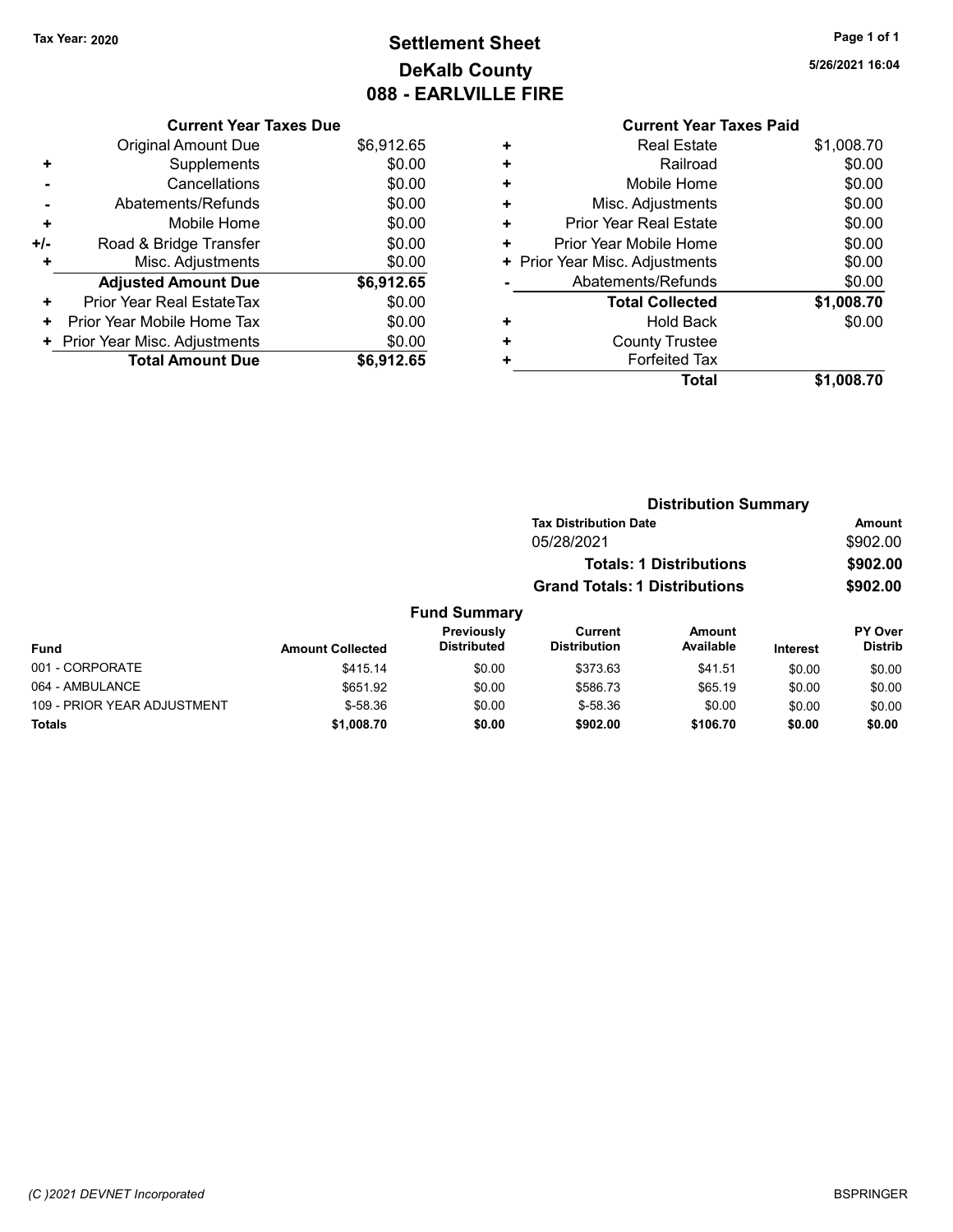# Tax Year: 2020 **Page 1 of 1 Settlement Sheet Constant Constant Constant Constant Constant Constant Constant Constant Constant Constant Constant Constant Page 1 of 1** DeKalb County 089 - GENOA-KINGSTON FIRE

5/26/2021 16:04

|     | <b>Current Year Taxes Due</b> |                |
|-----|-------------------------------|----------------|
|     | Original Amount Due           | \$1,066,703.57 |
| ٠   | Supplements                   | \$5,426.24     |
|     | Cancellations                 | \$7,269.27     |
|     | Abatements/Refunds            | \$0.00         |
| ٠   | Mobile Home                   | \$0.00         |
| +/- | Road & Bridge Transfer        | \$0.00         |
| ٠   | Misc. Adjustments             | \$0.00         |
|     | <b>Adjusted Amount Due</b>    | \$1,064,860.54 |
| ÷   | Prior Year Real EstateTax     | \$0.00         |
| ٠   | Prior Year Mobile Home Tax    | \$0.00         |
| ٠   | Prior Year Misc. Adjustments  | \$0.00         |
|     | <b>Total Amount Due</b>       | \$1,064,860.54 |

| ٠ | <b>Real Estate</b>             | \$131,510.91 |
|---|--------------------------------|--------------|
| ٠ | Railroad                       | \$0.00       |
| ٠ | Mobile Home                    | \$0.00       |
| ٠ | Misc. Adjustments              | \$0.00       |
| ٠ | Prior Year Real Estate         | \$0.00       |
| ٠ | Prior Year Mobile Home         | \$0.00       |
|   | + Prior Year Misc. Adjustments | \$0.00       |
|   | Abatements/Refunds             | \$0.00       |
|   | <b>Total Collected</b>         | \$131,510.91 |
| ٠ | <b>Hold Back</b>               | \$0.00       |
| ٠ | <b>County Trustee</b>          |              |
| ٠ | <b>Forfeited Tax</b>           |              |
|   | Total                          | \$131,510.91 |
|   |                                |              |

|                                               |                         |                                  | <b>Distribution Summary</b>           |                            |              |                                  |
|-----------------------------------------------|-------------------------|----------------------------------|---------------------------------------|----------------------------|--------------|----------------------------------|
|                                               |                         |                                  | <b>Tax Distribution Date</b>          |                            |              | <b>Amount</b>                    |
|                                               |                         |                                  | 05/28/2021                            |                            |              | \$118,359.82                     |
|                                               |                         |                                  | <b>Totals: 1 Distributions</b>        |                            | \$118,359.82 |                                  |
|                                               |                         |                                  | <b>Grand Totals: 1 Distributions</b>  |                            |              | \$118,359.82                     |
|                                               |                         | <b>Fund Summary</b>              |                                       |                            |              |                                  |
| <b>Fund</b>                                   | <b>Amount Collected</b> | Previously<br><b>Distributed</b> | <b>Current</b><br><b>Distribution</b> | <b>Amount</b><br>Available | Interest     | <b>PY Over</b><br><b>Distrib</b> |
| 001 - CORPORATE                               | \$42,179.10             | \$0.00                           | \$37,961.19                           | \$4.217.91                 | \$0.00       | \$0.00                           |
| 035 - TORT JUDGEMENTS/LIABILITY<br><b>INS</b> | \$26,057.70             | \$0.00                           | \$23.451.93                           | \$2,605.77                 | \$0.00       | \$0.00                           |
| 064 - AMBULANCE                               | \$63,274.11             | \$0.00                           | \$56,946.70                           | \$6.327.41                 | \$0.00       | \$0.00                           |
| <b>Totals</b>                                 | \$131,510.91            | \$0.00                           | \$118,359.82                          | \$13,151.09                | \$0.00       | \$0.00                           |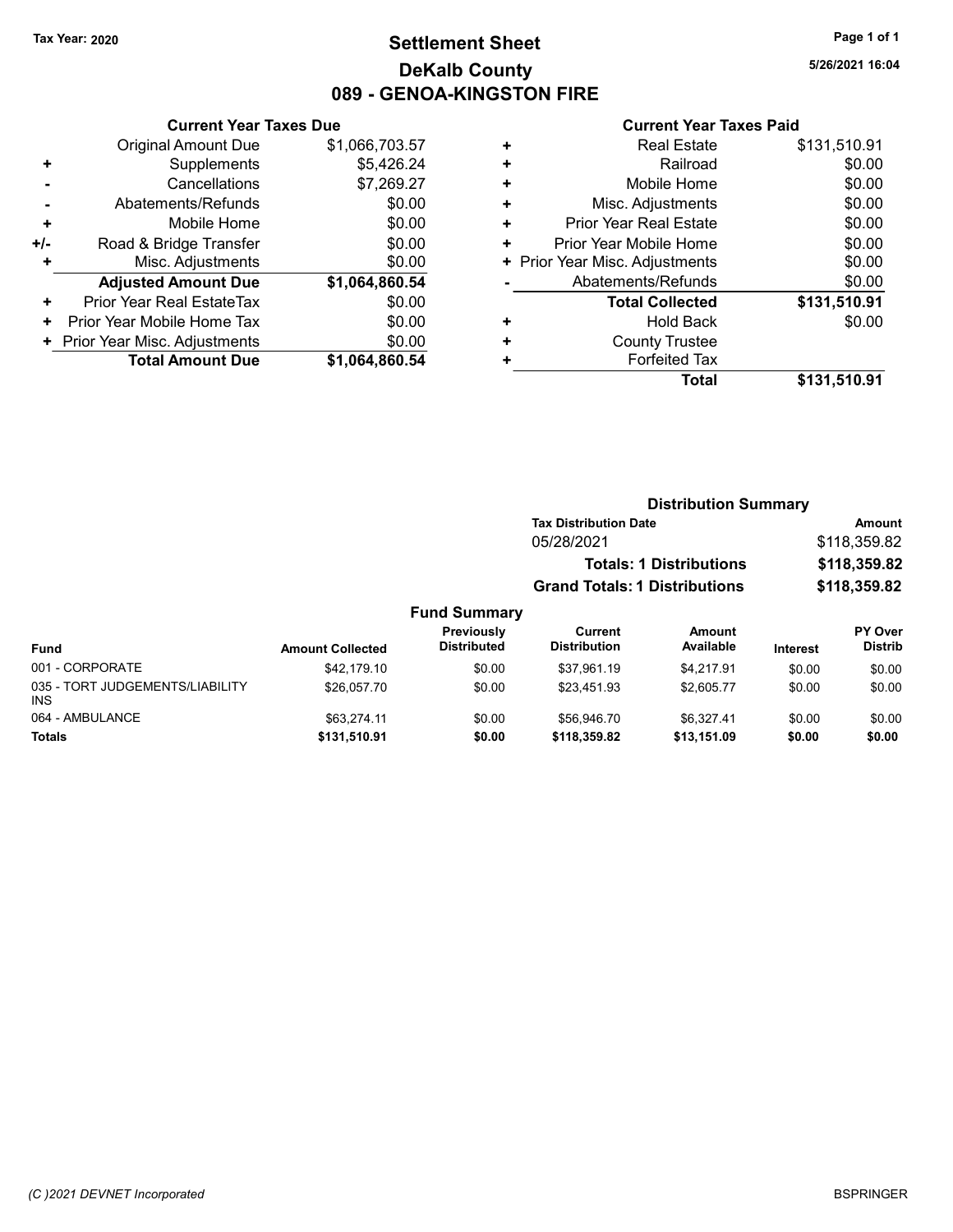# Tax Year: 2020 **Page 1 of 1 Settlement Sheet Constant Constant Constant Constant Constant Constant Constant Constant Constant Constant Constant Constant Page 1 of 1** DeKalb County 090 - HAMPSHIRE FIRE

Current Year Taxes Due

|     | <b>Original Amount Due</b>     | \$32,632.28 |
|-----|--------------------------------|-------------|
| ٠   | Supplements                    | \$229.97    |
|     | Cancellations                  | \$275.08    |
|     | Abatements/Refunds             | \$0.00      |
| ٠   | Mobile Home                    | \$0.00      |
| +/- | Road & Bridge Transfer         | \$0.00      |
| ٠   | Misc. Adjustments              | \$0.00      |
|     | <b>Adjusted Amount Due</b>     | \$32,587.17 |
| ÷   | Prior Year Real EstateTax      | \$0.00      |
| ٠   | Prior Year Mobile Home Tax     | \$0.00      |
|     | + Prior Year Misc. Adjustments | \$0.00      |
|     | <b>Total Amount Due</b>        | \$32,587.17 |
|     |                                |             |

|           | Gullellt I cal Taxes Falu    |            |
|-----------|------------------------------|------------|
| ٠         | <b>Real Estate</b>           | \$4,805.88 |
| $\ddot{}$ | Railroad                     | \$0.00     |
| ٠         | Mobile Home                  | \$0.00     |
| ٠         | Misc. Adjustments            | \$0.00     |
| ÷         | Prior Year Real Estate       | \$0.00     |
| ٠         | Prior Year Mobile Home       | \$0.00     |
| ٠         | Prior Year Misc. Adjustments | \$0.00     |
|           | Abatements/Refunds           | \$0.00     |
|           | <b>Total Collected</b>       | \$4,805.88 |
| ٠         | <b>Hold Back</b>             | \$0.00     |
| ÷         | <b>County Trustee</b>        |            |
|           | <b>Forfeited Tax</b>         |            |
|           | Total                        | \$4,805.88 |
|           |                              |            |

|                                 |                         |                                  | <b>Distribution Summary</b>          |                                |                 |                           |
|---------------------------------|-------------------------|----------------------------------|--------------------------------------|--------------------------------|-----------------|---------------------------|
|                                 |                         |                                  | <b>Tax Distribution Date</b>         |                                |                 | <b>Amount</b>             |
|                                 |                         |                                  | 05/28/2021                           |                                |                 | \$4,325.30                |
|                                 |                         |                                  |                                      | <b>Totals: 1 Distributions</b> |                 | \$4,325.30                |
|                                 |                         |                                  | <b>Grand Totals: 1 Distributions</b> |                                |                 | \$4,325.30                |
|                                 |                         | <b>Fund Summary</b>              |                                      |                                |                 |                           |
| <b>Fund</b>                     | <b>Amount Collected</b> | Previously<br><b>Distributed</b> | Current<br><b>Distribution</b>       | Amount<br>Available            | <b>Interest</b> | PY Over<br><b>Distrib</b> |
| 001 - CORPORATE                 | \$2.081.94              | \$0.00                           | \$1.873.75                           | \$208.19                       | \$0.00          | \$0.00                    |
| 013 - FIREFIGHTER'S PENSION     | \$34.12                 | \$0.00                           | \$30.71                              | \$3.41                         | \$0.00          | \$0.00                    |
| 049 - EMERGENCY & RESCUE EQUIP. | \$607.82                | \$0.00                           | \$547.04                             | \$60.78                        | \$0.00          | \$0.00                    |

064 - AMBULANCE \$2,082.00 \$2,082.00 \$0.00 \$1,873.80 \$208.20 \$0.00 \$0.00 Totals \$0.00 \$0.00 \$4,805.88 \$0.00 \$4,325.30 \$480.58

5/26/2021 16:04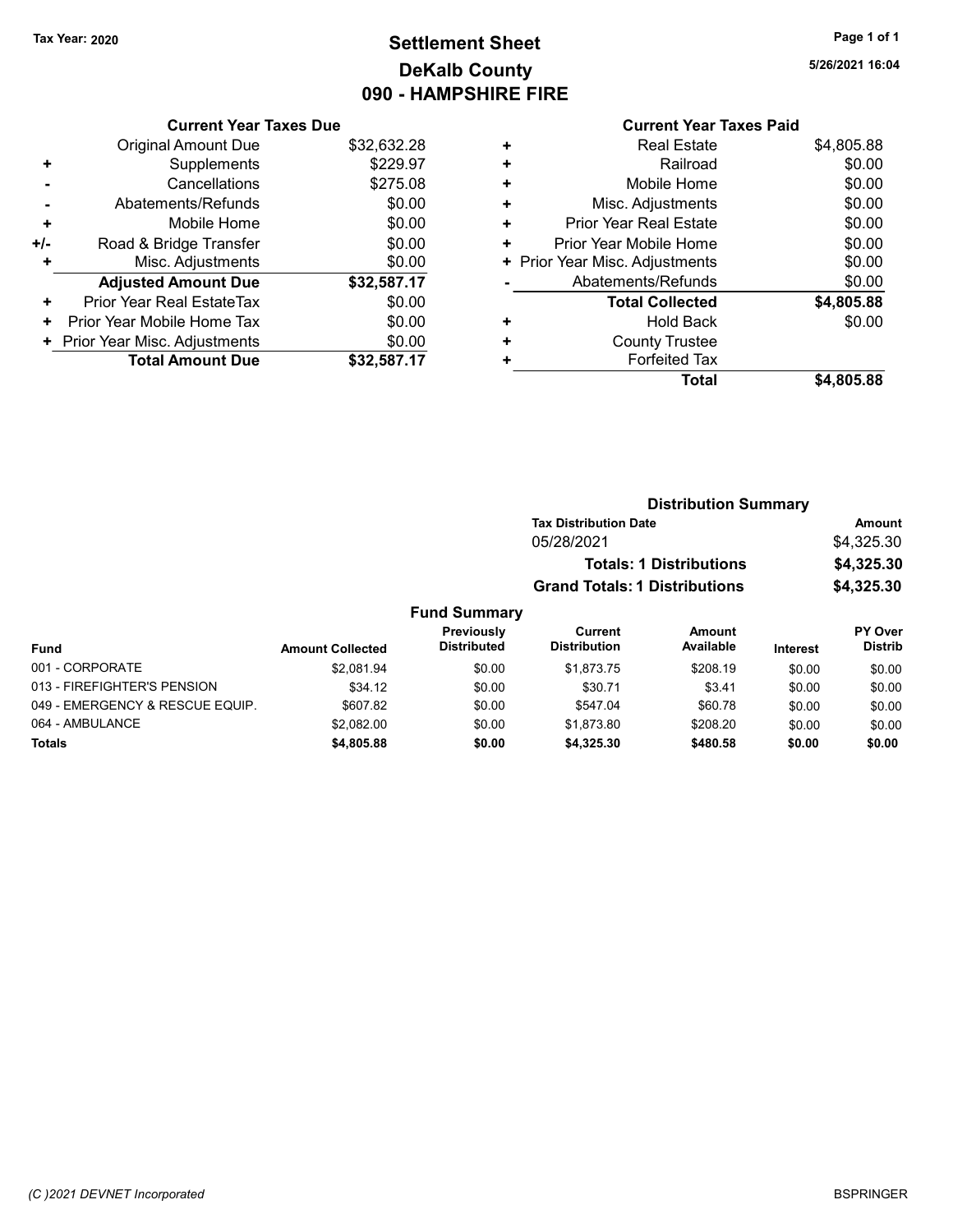# Tax Year: 2020 **Page 1 of 1 Settlement Sheet Constant Constant Constant Constant Constant Constant Constant Constant Constant Constant Constant Constant Page 1 of 1** DeKalb County 091 - HINCKLEY FIRE

5/26/2021 16:04

### Current Year Taxes Due

|     | <b>Original Amount Due</b>       | \$429,474.96 |
|-----|----------------------------------|--------------|
| ٠   | Supplements                      | \$876.91     |
|     | Cancellations                    | \$947.37     |
|     | Abatements/Refunds               | \$0.00       |
| ٠   | Mobile Home                      | \$0.00       |
| +/- | Road & Bridge Transfer           | \$0.00       |
| ٠   | Misc. Adjustments                | \$0.00       |
|     | <b>Adjusted Amount Due</b>       | \$429,404.50 |
| ٠   | <b>Prior Year Real EstateTax</b> | \$0.00       |
| ٠   | Prior Year Mobile Home Tax       | \$0.00       |
|     | + Prior Year Misc. Adjustments   | \$0.00       |
|     | <b>Total Amount Due</b>          | \$429.404.50 |
|     |                                  |              |

|   | <b>Current Year Taxes Paid</b> |             |
|---|--------------------------------|-------------|
| ٠ | <b>Real Estate</b>             | \$61,781.66 |
| ٠ | Railroad                       | \$0.00      |
| ٠ | Mobile Home                    | \$0.00      |
| ٠ | Misc. Adjustments              | \$0.00      |
| ٠ | <b>Prior Year Real Estate</b>  | \$0.00      |
| ٠ | Prior Year Mobile Home         | \$0.00      |
|   | + Prior Year Misc. Adjustments | \$0.00      |
|   | Abatements/Refunds             | \$0.00      |
|   | <b>Total Collected</b>         | \$61,781.66 |
| ٠ | <b>Hold Back</b>               | \$0.00      |
| ٠ | <b>County Trustee</b>          |             |
| ٠ | <b>Forfeited Tax</b>           |             |
|   | Total                          | \$61,781.66 |

#### Distribution Summary Tax Distribution Date **Amount** 05/28/2021 \$55,603.49 Totals: 1 Distributions \$55,603.49 Grand Totals: 1 Distributions \$55,603.49 Fund Summary PY Over Distrib Amount Available Current Distribution Previously

| Fund                        | <b>Amount Collected</b> | .<br><b>Distributed</b> | -------<br><b>Distribution</b> | .<br>Available | <b>Interest</b> | .<br><b>Distrib</b> |
|-----------------------------|-------------------------|-------------------------|--------------------------------|----------------|-----------------|---------------------|
| 001 - CORPORATE             | \$37,686.50             | \$0.00                  | \$33.917.85                    | \$3.768.65     | \$0.00          | \$0.00              |
| 013 - FIREFIGHTER'S PENSION | \$1.191.40              | \$0.00                  | \$1.072.26                     | \$119.14       | \$0.00          | \$0.00              |
| 064 - AMBULANCE             | \$22,903.76             | \$0.00                  | \$20.613.38                    | \$2,290.38     | \$0.00          | \$0.00              |
| <b>Totals</b>               | \$61,781.66             | \$0.00                  | \$55,603.49                    | \$6.178.17     | \$0.00          | \$0.00              |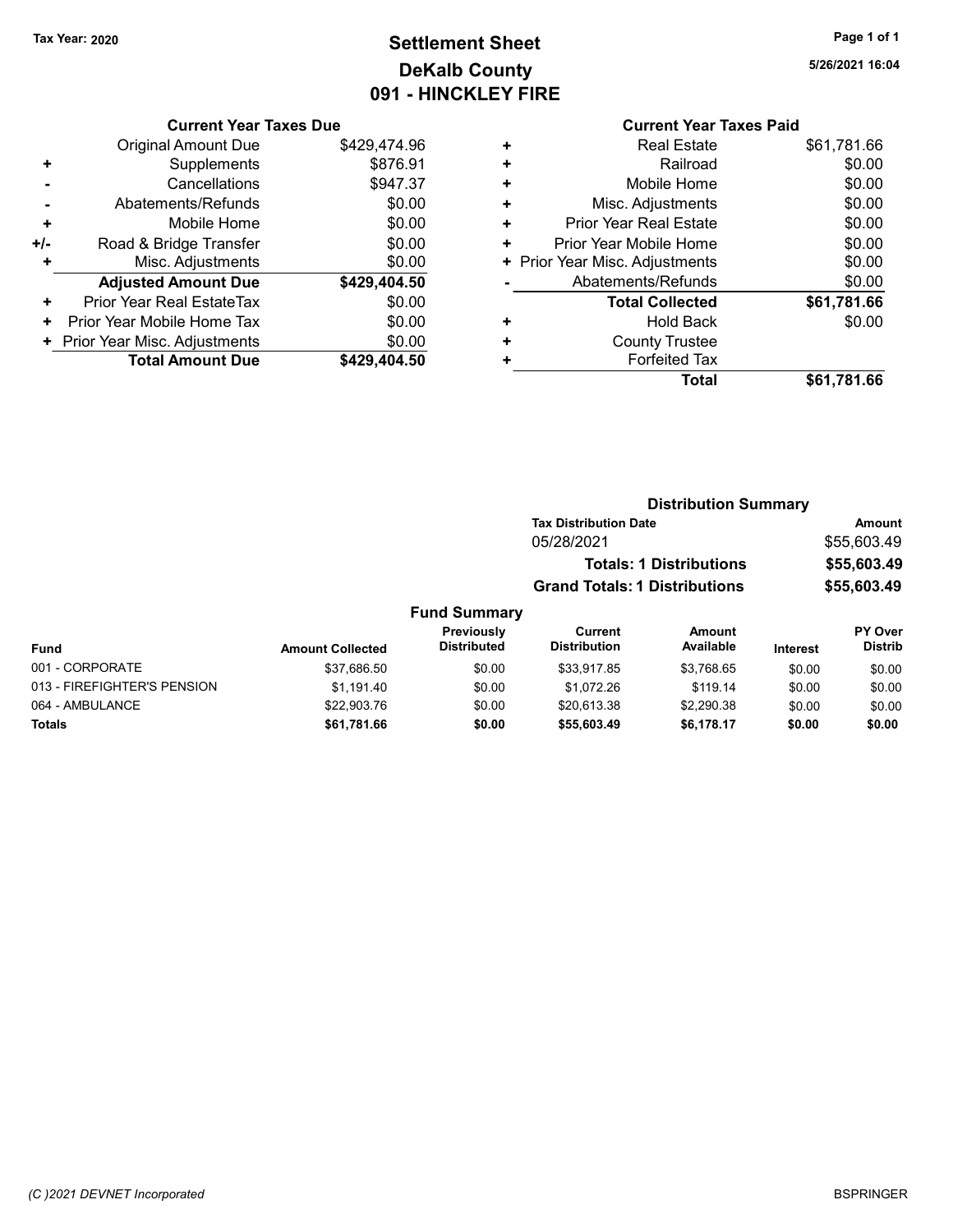INSURANCE

# Tax Year: 2020 **Page 1 of 1 Settlement Sheet Constant Constant Constant Constant Constant Constant Constant Constant Constant Constant Constant Constant Page 1 of 1** DeKalb County 092 - KIRKLAND FIRE

5/26/2021 16:04

#### Current Year Taxes Due

|     | <b>Original Amount Due</b>     | \$550,819.58 |
|-----|--------------------------------|--------------|
| ٠   | Supplements                    | \$1,415.67   |
|     | Cancellations                  | \$1,587.19   |
|     | Abatements/Refunds             | \$0.00       |
| ٠   | Mobile Home                    | \$0.00       |
| +/- | Road & Bridge Transfer         | \$0.00       |
| ٠   | Misc. Adjustments              | \$0.00       |
|     | <b>Adjusted Amount Due</b>     | \$550,648.06 |
| ÷   | Prior Year Real EstateTax      | \$0.00       |
| ٠   | Prior Year Mobile Home Tax     | \$0.00       |
|     | + Prior Year Misc. Adjustments | \$0.00       |
|     | <b>Total Amount Due</b>        | \$550,648,06 |

|   | <b>Current Year Taxes Paid</b> |             |
|---|--------------------------------|-------------|
| ٠ | <b>Real Estate</b>             | \$79,527.44 |
| ٠ | Railroad                       | \$0.00      |
| ٠ | Mobile Home                    | \$0.00      |
| ٠ | Misc. Adjustments              | \$0.00      |
| ٠ | Prior Year Real Estate         | \$0.00      |
| ٠ | Prior Year Mobile Home         | \$0.00      |
| ٠ | Prior Year Misc. Adjustments   | \$0.00      |
|   | Abatements/Refunds             | \$0.00      |
|   | <b>Total Collected</b>         | \$79,527.44 |
| ٠ | Hold Back                      | \$0.00      |
| ÷ | <b>County Trustee</b>          |             |
|   | <b>Forfeited Tax</b>           |             |
|   | <b>Total</b>                   | \$79,527.44 |
|   |                                |             |

|                                                     |                         |                                         |                                       | <b>Distribution Summary</b>    |                 |                                  |
|-----------------------------------------------------|-------------------------|-----------------------------------------|---------------------------------------|--------------------------------|-----------------|----------------------------------|
|                                                     |                         |                                         | <b>Tax Distribution Date</b>          |                                |                 | Amount                           |
|                                                     |                         |                                         | 05/28/2021                            |                                |                 | \$71,574.70                      |
|                                                     |                         |                                         |                                       | <b>Totals: 1 Distributions</b> |                 | \$71,574.70                      |
|                                                     |                         |                                         | <b>Grand Totals: 1 Distributions</b>  |                                |                 | \$71,574.70                      |
|                                                     |                         | <b>Fund Summary</b>                     |                                       |                                |                 |                                  |
| <b>Fund</b>                                         | <b>Amount Collected</b> | <b>Previously</b><br><b>Distributed</b> | <b>Current</b><br><b>Distribution</b> | Amount<br>Available            | <b>Interest</b> | <b>PY Over</b><br><b>Distrib</b> |
| 001 - CORPORATE                                     | \$41.664.74             | \$0.00                                  | \$37,498.27                           | \$4,166.47                     | \$0.00          | \$0.00                           |
| 027 - AUDIT                                         | \$464.12                | \$0.00                                  | \$417.71                              | \$46.41                        | \$0.00          | \$0.00                           |
| 035 - TORT JUDGMENTS, LIABILITY<br><b>INSURANCE</b> | \$1.983.10              | \$0.00                                  | \$1.784.79                            | \$198.31                       | \$0.00          | \$0.00                           |

062 - WORKERS COMPENSATION \$1,322.46 \$0.00 \$1,190.21 \$132.25 \$0.00 \$0.00 064 - AMBULANCE \$34,093.02 \$0.00 \$30,683.72 \$3,409.30 \$0.00 \$0.00 Totals \$0.00 \$0.00 \$79,527.44 \$0.00 \$71,574.70 \$7,952.74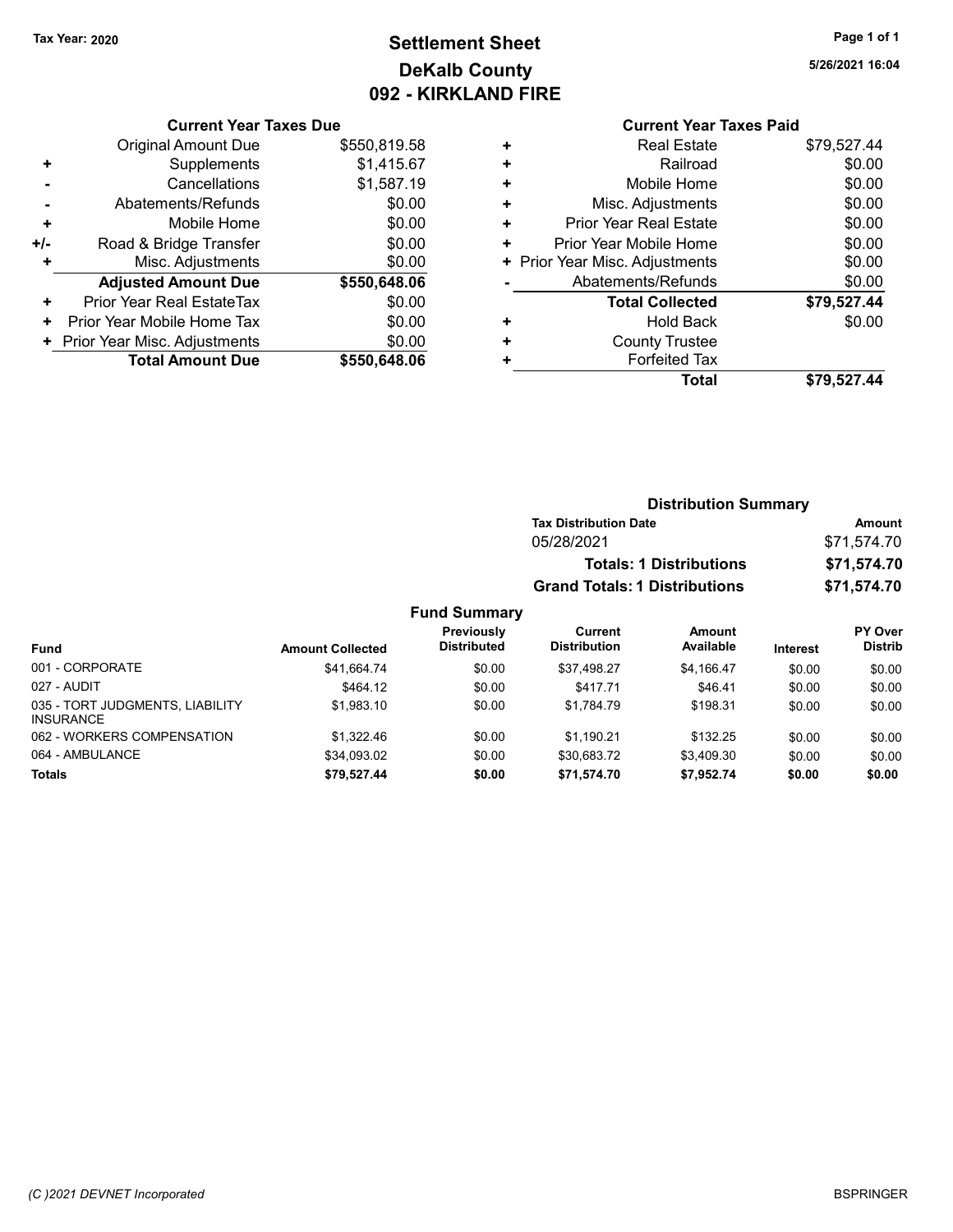# Tax Year: 2020 **Page 1 of 1 Settlement Sheet Constant Constant Constant Constant Constant Constant Constant Constant Constant Constant Constant Constant Page 1 of 1** DeKalb County 093 - LEE FIRE

5/26/2021 16:04

|   | <b>Current Year Taxes Paid</b> |            |
|---|--------------------------------|------------|
| ٠ | <b>Real Estate</b>             | \$3,179.23 |
| ÷ | Railroad                       | \$0.00     |
| ٠ | Mobile Home                    | \$0.00     |
| ٠ | Misc. Adjustments              | \$0.00     |
| ٠ | <b>Prior Year Real Estate</b>  | \$0.00     |
| ٠ | Prior Year Mobile Home         | \$0.00     |
|   | + Prior Year Misc. Adjustments | \$0.00     |
|   | Abatements/Refunds             | \$0.00     |
|   | <b>Total Collected</b>         | \$3,179.23 |
|   | <b>Hold Back</b>               | \$0.00     |
| ٠ | <b>County Trustee</b>          |            |
|   | <b>Forfeited Tax</b>           |            |
|   | Total                          | \$3.179.23 |

|     | <b>Current Year Taxes Due</b> |             |
|-----|-------------------------------|-------------|
|     | Original Amount Due           | \$42,915.67 |
| ٠   | Supplements                   | \$0.00      |
|     | Cancellations                 | \$0.00      |
|     | Abatements/Refunds            | \$0.00      |
| ٠   | Mobile Home                   | \$0.00      |
| +/- | Road & Bridge Transfer        | \$0.00      |
| ٠   | Misc. Adjustments             | \$0.00      |
|     | <b>Adjusted Amount Due</b>    | \$42,915.67 |
| ٠   | Prior Year Real EstateTax     | \$0.00      |
| ٠   | Prior Year Mobile Home Tax    | \$0.00      |
| ٠   | Prior Year Misc. Adjustments  | \$0.00      |
|     | <b>Total Amount Due</b>       | \$42,915.67 |

|                                         |                         |                                  | <b>Distribution Summary</b>          |                                |          |                           |
|-----------------------------------------|-------------------------|----------------------------------|--------------------------------------|--------------------------------|----------|---------------------------|
|                                         |                         |                                  | <b>Tax Distribution Date</b>         |                                |          | Amount                    |
|                                         |                         |                                  | 05/28/2021                           |                                |          | \$2,860.18                |
|                                         |                         |                                  |                                      | <b>Totals: 1 Distributions</b> |          | \$2,860.18                |
|                                         |                         |                                  | <b>Grand Totals: 1 Distributions</b> |                                |          | \$2,860.18                |
|                                         |                         | <b>Fund Summary</b>              |                                      |                                |          |                           |
| <b>Fund</b>                             | <b>Amount Collected</b> | Previously<br><b>Distributed</b> | Current<br><b>Distribution</b>       | Amount<br>Available            | Interest | PY Over<br><b>Distrib</b> |
| 001 - CORPORATE                         | \$2,125.12              | \$0.00                           | \$1.912.61                           | \$212.51                       | \$0.00   | \$0.00                    |
| 035 - TORT JUDGEMENTS/LIABILITY<br>INS. | \$264.36                | \$0.00                           | \$237.92                             | \$26.44                        | \$0.00   | \$0.00                    |
| 064 - AMBULANCE                         | \$801.04                | \$0.00                           | \$720.94                             | \$80.10                        | \$0.00   | \$0.00                    |
| 109 - PRIOR YEAR ADJUSTMENT             | $$-11.29$               | \$0.00                           | $$-11.29$                            | \$0.00                         | \$0.00   | \$0.00                    |
| <b>Totals</b>                           | \$3,179.23              | \$0.00                           | \$2,860.18                           | \$319.05                       | \$0.00   | \$0.00                    |

#### (C )2021 DEVNET Incorporated BSPRINGER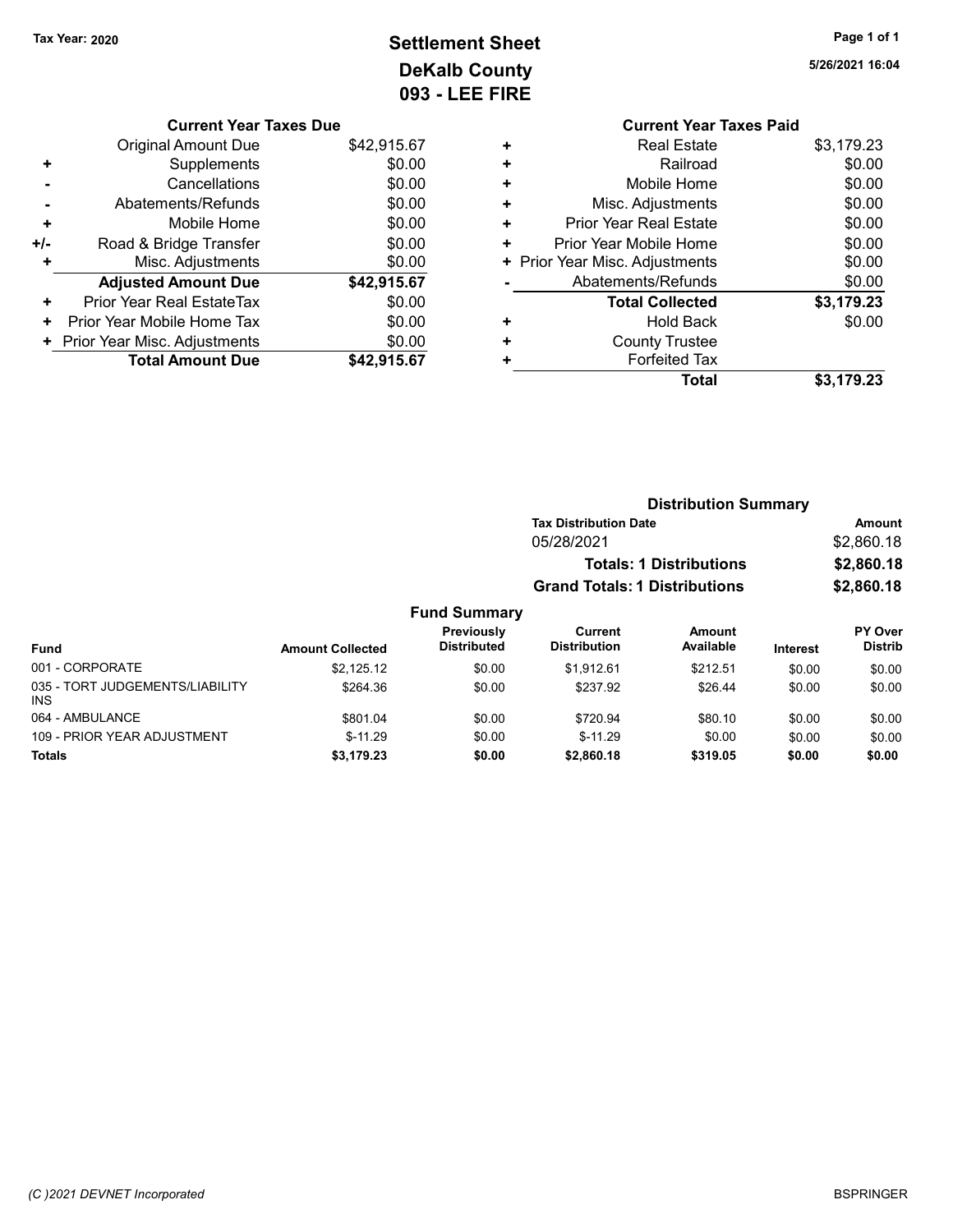# Tax Year: 2020 **Page 1 of 1 Settlement Sheet Constant Constant Constant Constant Constant Constant Constant Constant Constant Constant Constant Constant Page 1 of 1** DeKalb County 094 - LELAND FIRE

5/26/2021 16:04

|       | <b>Current Year Taxes Due</b> |             |
|-------|-------------------------------|-------------|
|       | <b>Original Amount Due</b>    | \$35,688.36 |
| ٠     | Supplements                   | \$0.00      |
|       | Cancellations                 | \$0.00      |
|       | Abatements/Refunds            | \$0.00      |
| ٠     | Mobile Home                   | \$0.00      |
| $+/-$ | Road & Bridge Transfer        | \$0.00      |
| ÷     | Misc. Adjustments             | \$0.00      |
|       | <b>Adjusted Amount Due</b>    | \$35,688.36 |
| ٠     | Prior Year Real EstateTax     | \$0.00      |
| ٠     | Prior Year Mobile Home Tax    | \$0.00      |
|       | Prior Year Misc. Adjustments  | \$0.00      |
|       | <b>Total Amount Due</b>       | \$35.688.36 |

|   | <b>Current Year Taxes Paid</b> |            |
|---|--------------------------------|------------|
| ٠ | <b>Real Estate</b>             | \$5,060.83 |
| ÷ | Railroad                       | \$0.00     |
|   | Mobile Home                    | \$0.00     |
| ٠ | Misc. Adjustments              | \$0.00     |
| ÷ | Prior Year Real Estate         | \$0.00     |
| ٠ | Prior Year Mobile Home         | \$0.00     |
| ٠ | Prior Year Misc. Adjustments   | \$0.00     |
|   | Abatements/Refunds             | \$0.00     |
|   | <b>Total Collected</b>         | \$5,060.83 |
|   | Hold Back                      | \$0.00     |
| ٠ | <b>County Trustee</b>          |            |
|   | <b>Forfeited Tax</b>           |            |
|   | Total                          | \$5,060.83 |
|   |                                |            |

|                             |                         |                                  | <b>Distribution Summary</b>          |                                |          |                           |  |
|-----------------------------|-------------------------|----------------------------------|--------------------------------------|--------------------------------|----------|---------------------------|--|
|                             |                         |                                  | <b>Tax Distribution Date</b>         |                                |          | <b>Amount</b>             |  |
|                             |                         |                                  | 05/28/2021                           |                                |          | \$4,539.12                |  |
|                             |                         |                                  |                                      | <b>Totals: 1 Distributions</b> |          | \$4,539.12                |  |
|                             |                         |                                  | <b>Grand Totals: 1 Distributions</b> |                                |          | \$4,539.12                |  |
|                             |                         | <b>Fund Summary</b>              |                                      |                                |          |                           |  |
| Fund                        | <b>Amount Collected</b> | Previously<br><b>Distributed</b> | Current<br><b>Distribution</b>       | Amount<br>Available            | Interest | PY Over<br><b>Distrib</b> |  |
| 001 - CORPORATE             | \$5.217.10              | \$0.00                           | \$4.695.39                           | \$521.71                       | \$0.00   | \$0.00                    |  |
| 109 - PRIOR YEAR ADJUSTMENT | $$-156.27$              | \$0.00                           | $$-156.27$                           | \$0.00                         | \$0.00   | \$0.00                    |  |
| Totals                      | \$5,060.83              | \$0.00                           | \$4,539.12                           | \$521.71                       | \$0.00   | \$0.00                    |  |
|                             |                         |                                  |                                      |                                |          |                           |  |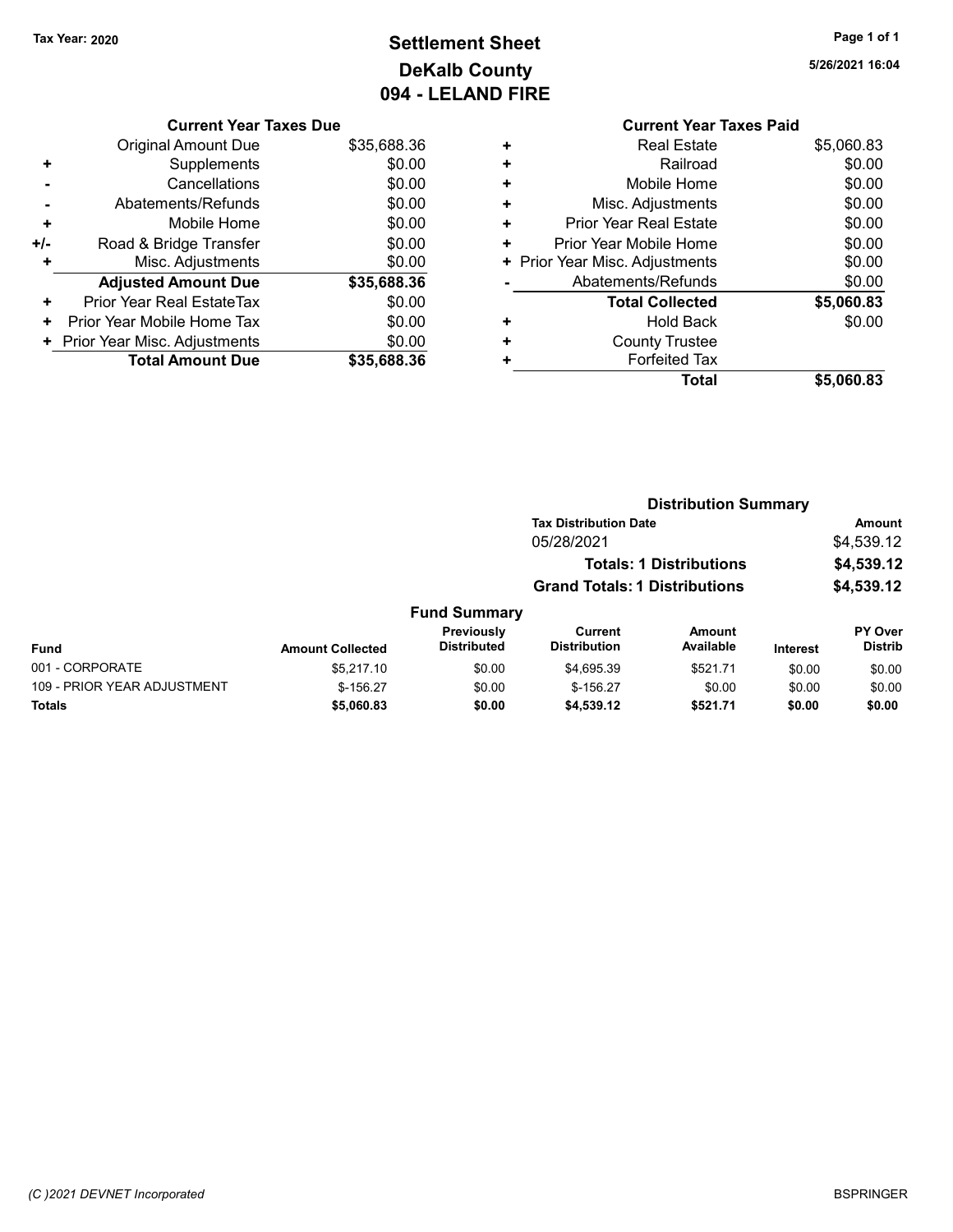# Tax Year: 2020 **Page 1 of 1 Settlement Sheet Constant Constant Constant Constant Constant Constant Constant Constant Constant Constant Constant Constant Page 1 of 1** DeKalb County 095 - MALTA FIRE

5/26/2021 16:04

#### Current Year Taxes Paid + Real Estate \$24,335.45 + Railroad \$0.00 + Mobile Home \$0.00 + Misc. Adjustments \$0.00 + Prior Year Real Estate \$0.00 + Prior Year Mobile Home \$0.00 + Prior Year Misc. Adjustments  $$0.00$ - Abatements/Refunds \$0.00 Total Collected  $$24,335.45$ + Hold Back \$0.00 + County Trustee + Forfeited Tax Total \$24,335.45

Distribution Summary

#### Current Year Taxes Due Original Amount Due \$211,554.50 + Supplements \$520.05 - Cancellations \$599.54 - Abatements/Refunds \$0.00 + Mobile Home \$0.00 +/- Road & Bridge Transfer \$0.00 + Misc. Adjustments \$0.00 Adjusted Amount Due \$211,475.01 + Prior Year Real EstateTax \$0.00 + Prior Year Mobile Home Tax \$0.00 + Prior Year Misc. Adjustments \$0.00<br>Total Amount Due \$211,475.01 **Total Amount Due**

|                 |                         |                                      | <b>Tax Distribution Date</b>   |                            |                 | <b>Amount</b>             |
|-----------------|-------------------------|--------------------------------------|--------------------------------|----------------------------|-----------------|---------------------------|
|                 |                         |                                      | 05/28/2021                     |                            |                 | \$21,901.90               |
|                 |                         |                                      | <b>Totals: 1 Distributions</b> |                            |                 | \$21,901.90               |
|                 |                         | <b>Grand Totals: 1 Distributions</b> |                                | \$21,901.90                |                 |                           |
|                 |                         | <b>Fund Summary</b>                  |                                |                            |                 |                           |
| Fund            | <b>Amount Collected</b> | Previously<br><b>Distributed</b>     | Current<br><b>Distribution</b> | <b>Amount</b><br>Available | <b>Interest</b> | PY Over<br><b>Distrib</b> |
| 001 - CORPORATE | \$12,167.38             | \$0.00                               | \$10,950.64                    | \$1,216.74                 | \$0.00          | \$0.00                    |
| 064 - AMBULANCE | \$12,168.07             | \$0.00                               | \$10.951.26                    | \$1,216.81                 | \$0.00          | \$0.00                    |
| Totals          | \$24,335.45             | \$0.00                               | \$21,901.90                    | \$2,433.55                 | \$0.00          | \$0.00                    |
|                 |                         |                                      |                                |                            |                 |                           |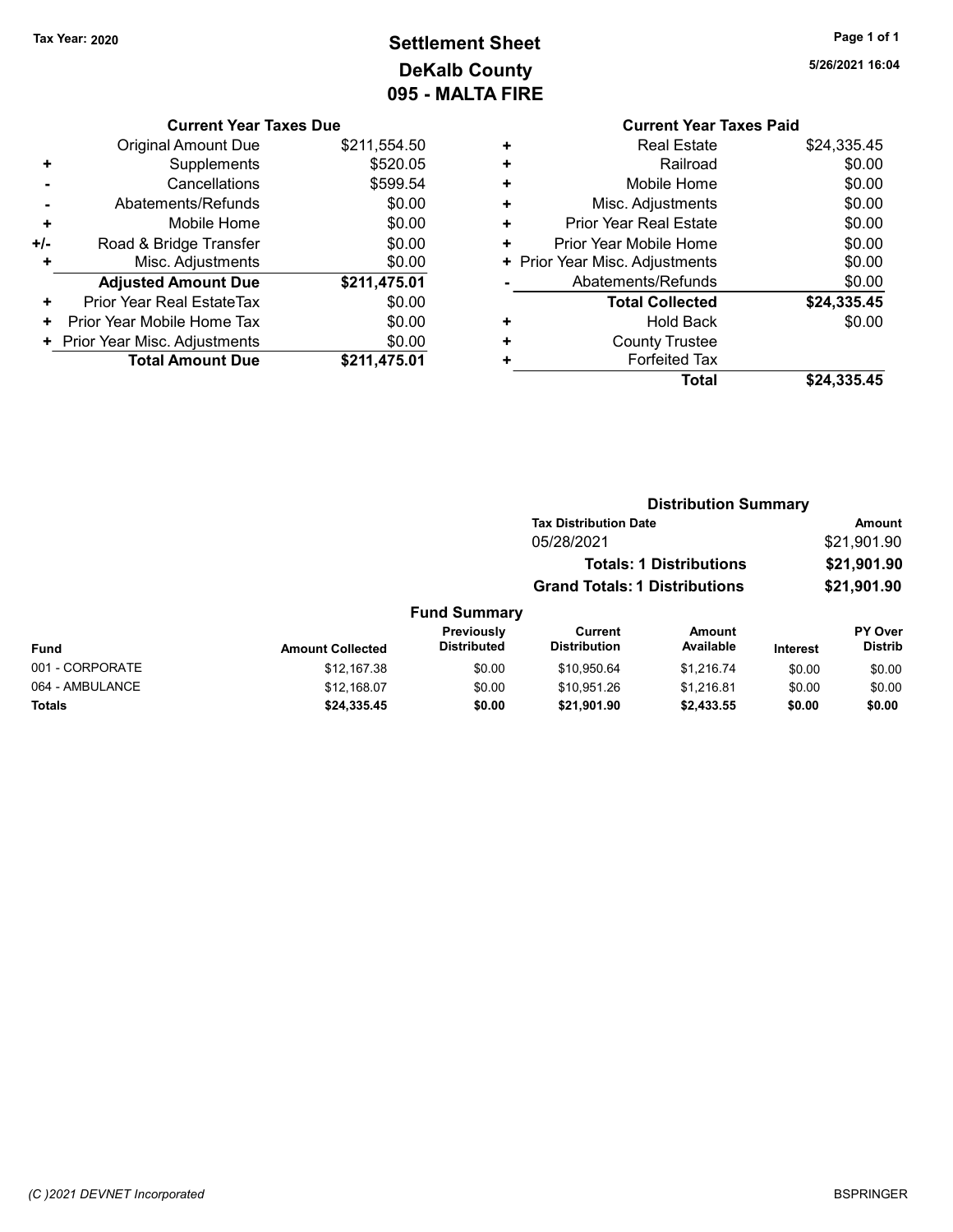# Tax Year: 2020 **Page 1 of 1 Settlement Sheet Constant Constant Constant Constant Constant Constant Constant Constant Constant Constant Constant Constant Page 1 of 1** DeKalb County 096 - MAPLE PARK FIRE

5/26/2021 16:04

|                | <b>Current Year Taxes Due</b> |              |
|----------------|-------------------------------|--------------|
|                | <b>Original Amount Due</b>    | \$195,212.52 |
| ٠              | Supplements                   | \$686.64     |
|                | Cancellations                 | \$1,238.69   |
| $\blacksquare$ | Abatements/Refunds            | \$0.00       |
| ٠              | Mobile Home                   | \$0.00       |
| +/-            | Road & Bridge Transfer        | \$0.00       |
|                | Misc. Adjustments             | \$0.00       |
|                | <b>Adjusted Amount Due</b>    | \$194,660.47 |
| ٠              | Prior Year Real EstateTax     | \$0.00       |
| ٠              | Prior Year Mobile Home Tax    | \$0.00       |
|                | Prior Year Misc. Adjustments  | \$0.00       |
|                | <b>Total Amount Due</b>       | \$194.660.47 |

| ٠ | <b>Real Estate</b>             | \$21,545.89 |
|---|--------------------------------|-------------|
| ٠ | Railroad                       | \$0.00      |
| ٠ | Mobile Home                    | \$0.00      |
| ٠ | Misc. Adjustments              | \$0.00      |
| ٠ | <b>Prior Year Real Estate</b>  | \$0.00      |
| ٠ | Prior Year Mobile Home         | \$0.00      |
|   | + Prior Year Misc. Adjustments | \$0.00      |
|   | Abatements/Refunds             | \$0.00      |
|   | <b>Total Collected</b>         | \$21,545.89 |
| ٠ | <b>Hold Back</b>               | \$0.00      |
| ٠ | <b>County Trustee</b>          |             |
| ٠ | <b>Forfeited Tax</b>           |             |
|   | Total                          | \$21,545.89 |
|   |                                |             |

|                 |                                  | <b>Distribution Summary</b>    |                                      |                 |                                  |  |
|-----------------|----------------------------------|--------------------------------|--------------------------------------|-----------------|----------------------------------|--|
|                 |                                  | <b>Tax Distribution Date</b>   |                                      |                 | Amount                           |  |
|                 |                                  | 05/28/2021                     |                                      | \$19,391.31     |                                  |  |
|                 |                                  |                                | <b>Totals: 1 Distributions</b>       |                 | \$19,391.31                      |  |
|                 |                                  |                                | <b>Grand Totals: 1 Distributions</b> |                 |                                  |  |
|                 | <b>Fund Summary</b>              |                                |                                      |                 |                                  |  |
| nount Collected | Previously<br><b>Distributed</b> | Current<br><b>Distribution</b> | Amount<br>Available                  | <b>Interest</b> | <b>PY Over</b><br><b>Distrib</b> |  |
| \$10,399.12     | \$0.00                           | \$9,359.21                     | \$1,039.91                           | \$0.00          | \$0.00                           |  |

| Fund                                          | <b>Amount Collected</b> | <b>Distributed</b> | <b>Distribution</b> | Available  | <b>Interest</b> | <b>Distrib</b> |
|-----------------------------------------------|-------------------------|--------------------|---------------------|------------|-----------------|----------------|
| 001 - CORPORATE                               | \$10.399.12             | \$0.00             | \$9.359.21          | \$1.039.91 | \$0.00          | \$0.00         |
| 013 - FIREFIGHTER'S PENSION                   | \$293.50                | \$0.00             | \$264.15            | \$29.35    | \$0.00          | \$0.00         |
| 027 - AUDIT                                   | \$44.94                 | \$0.00             | \$40.45             | \$4.49     | \$0.00          | \$0.00         |
| 035 - TORT JUDGEMENTS/LIABILITY<br><b>INS</b> | \$2.408.08              | \$0.00             | \$2.167.27          | \$240.81   | \$0.00          | \$0.00         |
| 064 - AMBULANCE                               | \$8.400.25              | \$0.00             | \$7.560.23          | \$840.02   | \$0.00          | \$0.00         |
| <b>Totals</b>                                 | \$21,545.89             | \$0.00             | \$19,391.31         | \$2,154.58 | \$0.00          | \$0.00         |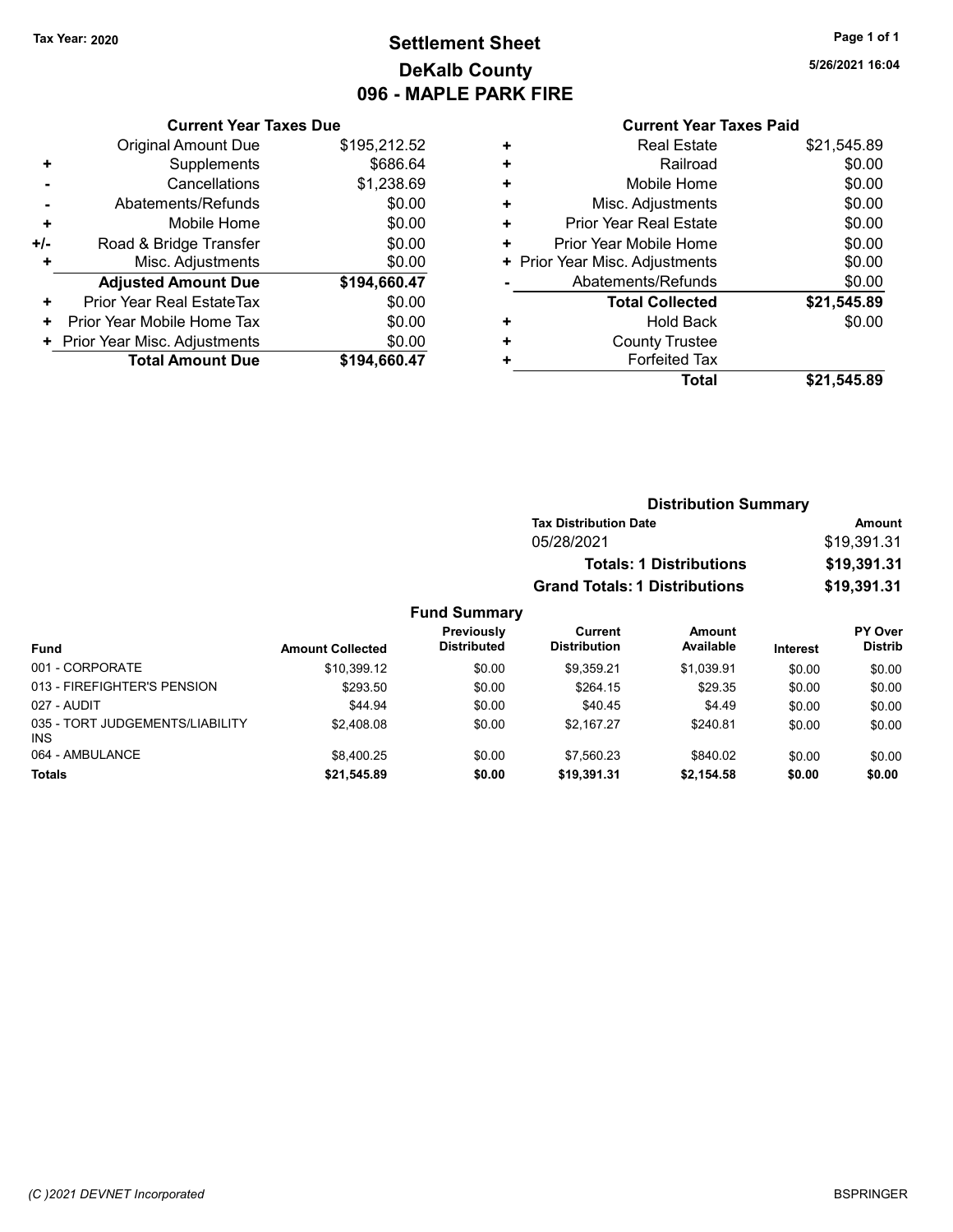# Tax Year: 2020 **Page 1 of 1 Settlement Sheet Constant Constant Constant Constant Constant Constant Constant Constant Constant Constant Constant Constant Page 1 of 1** DeKalb County 097 - PAW PAW FIRE

5/26/2021 16:04

#### Current Year Taxes Due

|       | <b>Original Amount Due</b>       | \$45,863.65 |
|-------|----------------------------------|-------------|
| ٠     | Supplements                      | \$0.00      |
|       | Cancellations                    | \$0.00      |
|       | Abatements/Refunds               | \$0.00      |
| ÷     | Mobile Home                      | \$0.00      |
| $+/-$ | Road & Bridge Transfer           | \$0.00      |
| ٠     | Misc. Adjustments                | \$0.00      |
|       | <b>Adjusted Amount Due</b>       | \$45,863.65 |
| ٠     | <b>Prior Year Real EstateTax</b> | \$0.00      |
| ٠     | Prior Year Mobile Home Tax       | \$0.00      |
|       | + Prior Year Misc. Adjustments   | \$0.00      |
|       | <b>Total Amount Due</b>          | \$45,863.65 |

| <b>Real Estate</b>     | \$3,849.52                     |
|------------------------|--------------------------------|
| Railroad               | \$0.00                         |
| Mobile Home            | \$0.00                         |
| Misc. Adjustments      | \$0.00                         |
| Prior Year Real Estate | \$0.00                         |
| Prior Year Mobile Home | \$0.00                         |
|                        | \$0.00                         |
| Abatements/Refunds     | \$0.00                         |
| <b>Total Collected</b> | \$3,849.52                     |
| <b>Hold Back</b>       | \$0.00                         |
| <b>County Trustee</b>  |                                |
| <b>Forfeited Tax</b>   |                                |
| <b>Total</b>           | \$3,849.52                     |
|                        | + Prior Year Misc. Adjustments |

|                                               |                         | <b>Distribution Summary</b>      |                                                                        |                            |                 |                           |
|-----------------------------------------------|-------------------------|----------------------------------|------------------------------------------------------------------------|----------------------------|-----------------|---------------------------|
|                                               |                         |                                  | <b>Tax Distribution Date</b>                                           |                            |                 | <b>Amount</b>             |
|                                               |                         |                                  | 05/28/2021                                                             |                            |                 | \$3,464.58                |
|                                               |                         |                                  | <b>Totals: 1 Distributions</b><br><b>Grand Totals: 1 Distributions</b> |                            |                 | \$3,464.58                |
|                                               |                         |                                  |                                                                        |                            |                 | \$3,464.58                |
|                                               |                         | <b>Fund Summary</b>              |                                                                        |                            |                 |                           |
| <b>Fund</b>                                   | <b>Amount Collected</b> | Previously<br><b>Distributed</b> | Current<br><b>Distribution</b>                                         | <b>Amount</b><br>Available | <b>Interest</b> | PY Over<br><b>Distrib</b> |
| 001 - CORPORATE                               | \$3.433.14              | \$0.00                           | \$3,089.83                                                             | \$343.31                   | \$0.00          | \$0.00                    |
| 035 - TORT JUDGEMENTS/LIABILITY<br><b>INS</b> | \$399.75                | \$0.00                           | \$359.78                                                               | \$39.97                    | \$0.00          | \$0.00                    |
| 109 - PRIOR YEAR ADJUSTMENT                   | \$16.63                 | \$0.00                           | \$14.97                                                                | \$1.66                     | \$0.00          | \$0.00                    |
| <b>Totals</b>                                 | \$3,849.52              | \$0.00                           | \$3,464.58                                                             | \$384.94                   | \$0.00          | \$0.00                    |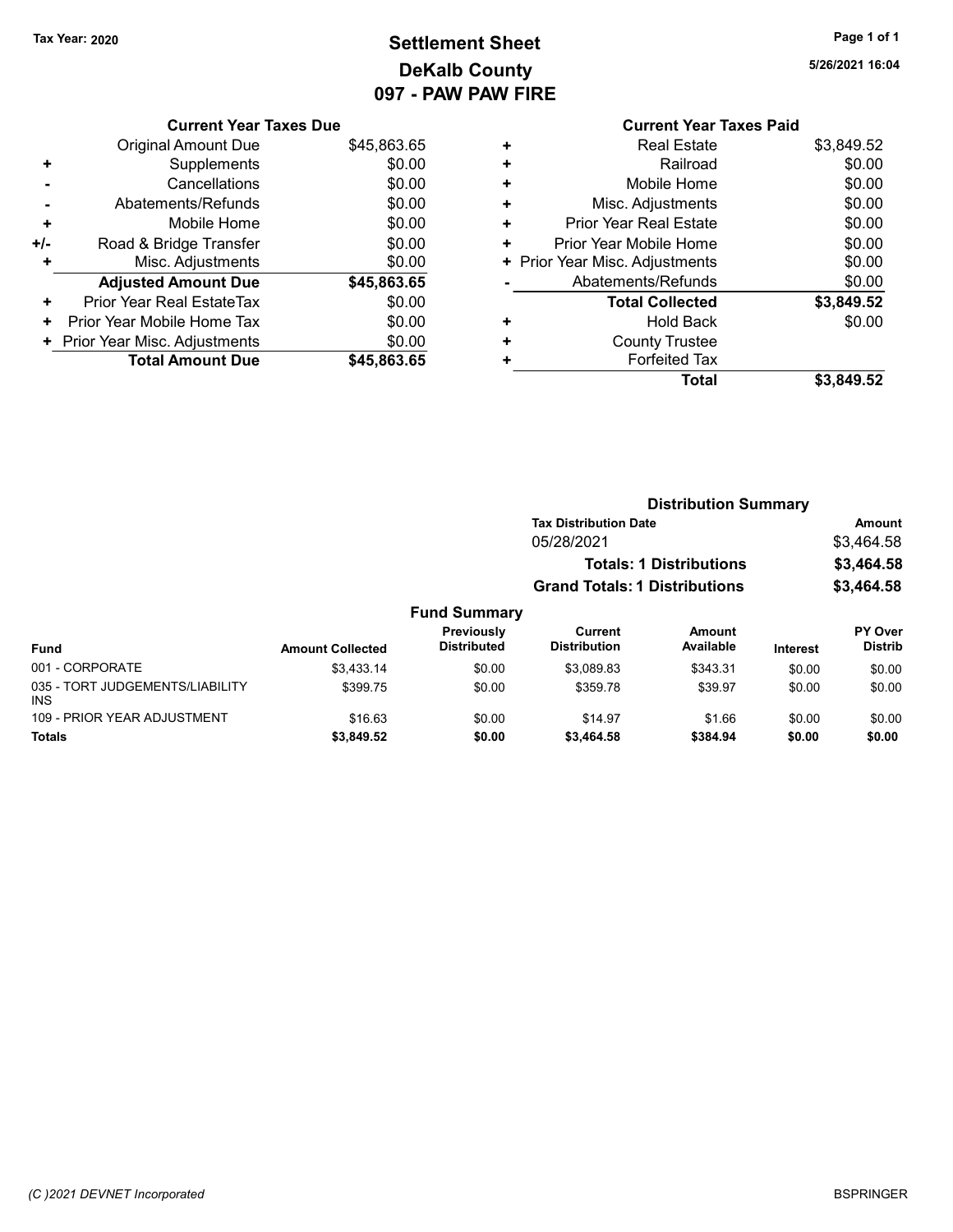# Tax Year: 2020 **Page 1 of 1 Settlement Sheet Constant Constant Constant Constant Constant Constant Constant Constant Constant Constant Constant Constant Page 1 of 1** DeKalb County 098 - SANDWICH FIRE

5/26/2021 16:04

#### Current Year Taxes Due

|       | <b>Original Amount Due</b>       | \$625,147.95 |
|-------|----------------------------------|--------------|
| ٠     | Supplements                      | \$2,081.42   |
|       | Cancellations                    | \$2,394.78   |
|       | Abatements/Refunds               | \$0.00       |
| ٠     | Mobile Home                      | \$0.00       |
| $+/-$ | Road & Bridge Transfer           | \$0.00       |
| ٠     | Misc. Adjustments                | \$0.00       |
|       | <b>Adjusted Amount Due</b>       | \$624,834.59 |
| ٠     | <b>Prior Year Real EstateTax</b> | \$0.00       |
| ٠     | Prior Year Mobile Home Tax       | \$0.00       |
|       | + Prior Year Misc. Adjustments   | \$0.00       |
|       | <b>Total Amount Due</b>          | \$624.834.59 |

|   | <b>Current Year Taxes Paid</b> |             |
|---|--------------------------------|-------------|
| ٠ | <b>Real Estate</b>             | \$73,706.89 |
| ÷ | Railroad                       | \$0.00      |
|   | Mobile Home                    | \$0.00      |
| ٠ | Misc. Adjustments              | \$0.00      |
| ٠ | <b>Prior Year Real Estate</b>  | \$0.00      |
| ÷ | Prior Year Mobile Home         | \$0.00      |
| ٠ | Prior Year Misc. Adjustments   | \$0.00      |
|   | Abatements/Refunds             | \$0.00      |
|   | <b>Total Collected</b>         | \$73,706.89 |
| ٠ | <b>Hold Back</b>               | \$0.00      |
|   | <b>County Trustee</b>          |             |
|   | <b>Forfeited Tax</b>           |             |
|   | Total                          | \$73,706.89 |
|   |                                |             |

### Distribution Summary Tax Distribution Date **Amount** 05/28/2021 \$66,200.93 Totals: 1 Distributions \$66,200.93 Grand Totals: 1 Distributions \$66,200.93 Fund Summary

| <b>Fund</b>                                   | <b>Amount Collected</b> | Previously<br><b>Distributed</b> | Current<br><b>Distribution</b> | Amount<br>Available | <b>Interest</b> | <b>PY Over</b><br><b>Distrib</b> |
|-----------------------------------------------|-------------------------|----------------------------------|--------------------------------|---------------------|-----------------|----------------------------------|
| 001 - CORPORATE                               | \$71.165.47             | \$0.00                           | \$64.048.92                    | \$7.116.55          | \$0.00          | \$0.00                           |
| 027 - AUDIT                                   | \$670.00                | \$0.00                           | \$603.00                       | \$67.00             | \$0.00          | \$0.00                           |
| 035 - TORT JUDGEMENTS/LIABILITY<br><b>INS</b> | \$3,224.09              | \$0.00                           | \$2.901.68                     | \$322.41            | \$0.00          | \$0.00                           |
| 109 - PRIOR YEAR ADJUSTMENT                   | $$-1.352.67$            | \$0.00                           | $$-1.352.67$                   | \$0.00              | \$0.00          | \$0.00                           |
| Totals                                        | \$73,706.89             | \$0.00                           | \$66,200.93                    | \$7,505.96          | \$0.00          | \$0.00                           |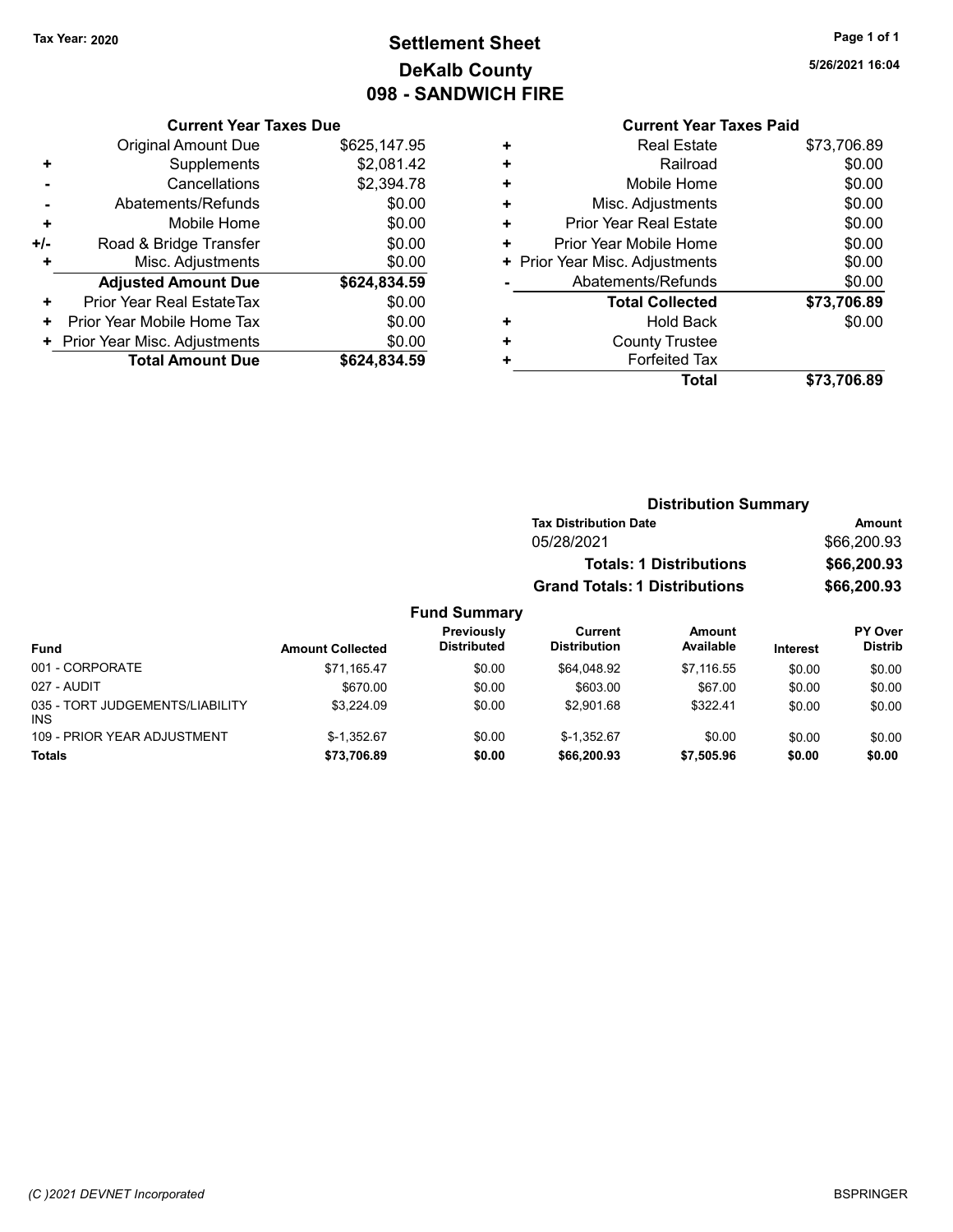INS

# Tax Year: 2020 **Page 1 of 1 Settlement Sheet Constant Constant Constant Constant Constant Constant Constant Constant Constant Constant Constant Constant Page 1 of 1** DeKalb County 099 - SHABBONA FIRE

064 - AMBULANCE 60.00 \$3,789.65 \$3,789.65 \$0.00 \$3,410.69 \$378.96 \$0.00 \$0.00 Totals \$0.00 \$0.00 \$21,164.48 \$0.00 \$19,048.04 \$2,116.44

5/26/2021 16:04

#### Current Year Taxes Due

|     | <b>Original Amount Due</b>     | \$207,387.54 |
|-----|--------------------------------|--------------|
|     | Supplements                    | \$193.64     |
|     | Cancellations                  | \$270.40     |
|     | Abatements/Refunds             | \$0.00       |
| ٠   | Mobile Home                    | \$0.00       |
| +/- | Road & Bridge Transfer         | \$0.00       |
| ٠   | Misc. Adjustments              | \$0.00       |
|     | <b>Adjusted Amount Due</b>     | \$207,310.78 |
| ٠   | Prior Year Real EstateTax      | \$0.00       |
| ٠   | Prior Year Mobile Home Tax     | \$0.00       |
|     | + Prior Year Misc. Adjustments | \$0.00       |
|     | <b>Total Amount Due</b>        | \$207,310.78 |

| <b>Current Year Taxes Paid</b> |                                |
|--------------------------------|--------------------------------|
| <b>Real Estate</b>             | \$21,164.48                    |
| Railroad                       | \$0.00                         |
| Mobile Home                    | \$0.00                         |
| Misc. Adjustments              | \$0.00                         |
| <b>Prior Year Real Estate</b>  | \$0.00                         |
| Prior Year Mobile Home         | \$0.00                         |
|                                | \$0.00                         |
| Abatements/Refunds             | \$0.00                         |
| <b>Total Collected</b>         | \$21,164.48                    |
| <b>Hold Back</b>               | \$0.00                         |
| <b>County Trustee</b>          |                                |
| <b>Forfeited Tax</b>           |                                |
| Total                          | \$21,164.48                    |
|                                | + Prior Year Misc. Adjustments |

|                                 |                         |                                  |                                      | <b>Distribution Summary</b>    |                 |                           |
|---------------------------------|-------------------------|----------------------------------|--------------------------------------|--------------------------------|-----------------|---------------------------|
|                                 |                         |                                  | <b>Tax Distribution Date</b>         |                                |                 | Amount                    |
|                                 |                         |                                  | 05/28/2021                           |                                |                 | \$19,048.04               |
|                                 |                         |                                  |                                      | <b>Totals: 1 Distributions</b> |                 | \$19,048.04               |
|                                 |                         |                                  | <b>Grand Totals: 1 Distributions</b> |                                |                 | \$19,048.04               |
|                                 |                         | <b>Fund Summary</b>              |                                      |                                |                 |                           |
| <b>Fund</b>                     | <b>Amount Collected</b> | Previously<br><b>Distributed</b> | Current<br><b>Distribution</b>       | Amount<br>Available            | <b>Interest</b> | PY Over<br><b>Distrib</b> |
| 001 - CORPORATE                 | \$14,459.91             | \$0.00                           | \$13,013.92                          | \$1,445.99                     | \$0.00          | \$0.00                    |
| 035 - TORT JUDGEMENTS/LIABILITY | \$2.914.92              | \$0.00                           | \$2,623.43                           | \$291.49                       | \$0.00          | \$0.00                    |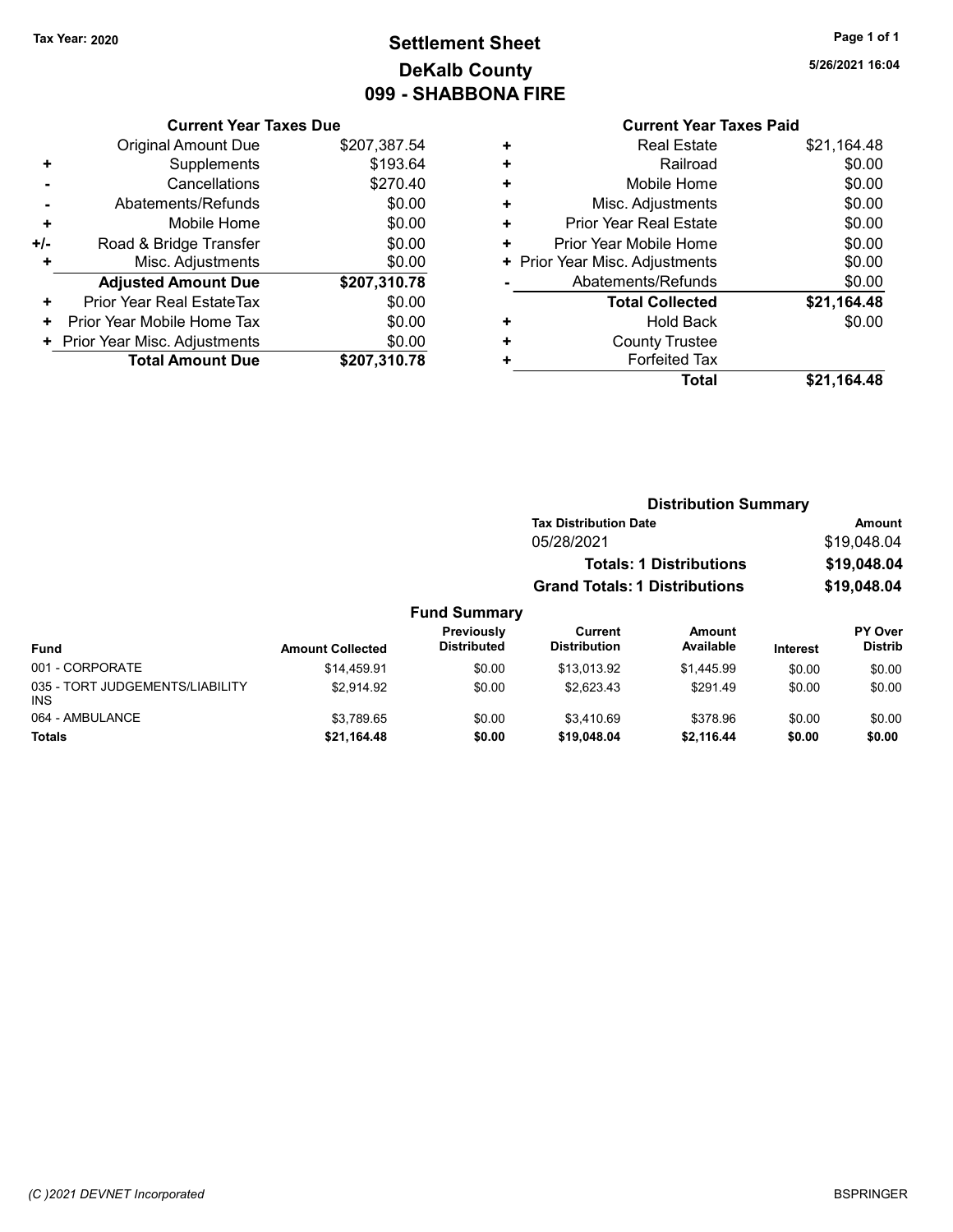# Tax Year: 2020 **Page 1 of 1 Settlement Sheet Constant Constant Constant Constant Constant Constant Constant Constant Constant Constant Constant Constant Page 1 of 1** DeKalb County 100 - SOMONAUK FIRE

Current Year Taxes Due

|     | <b>Original Amount Due</b>     | \$261,174.88 |
|-----|--------------------------------|--------------|
| ٠   | Supplements                    | \$331.75     |
|     | Cancellations                  | \$512.28     |
|     | Abatements/Refunds             | \$0.00       |
| ٠   | Mobile Home                    | \$0.00       |
| +/- | Road & Bridge Transfer         | \$0.00       |
| ٠   | Misc. Adjustments              | \$0.00       |
|     | <b>Adjusted Amount Due</b>     | \$260,994.35 |
| ٠   | Prior Year Real EstateTax      | \$0.00       |
| ٠   | Prior Year Mobile Home Tax     | \$0.00       |
|     | + Prior Year Misc. Adjustments | \$0.00       |
|     | <b>Total Amount Due</b>        | \$260,994.35 |
|     |                                |              |

### Current Year Taxes Paid

|   | Total                          | \$41,358.50 |
|---|--------------------------------|-------------|
| ٠ | <b>Forfeited Tax</b>           |             |
| ٠ | <b>County Trustee</b>          |             |
| ٠ | Hold Back                      | \$0.00      |
|   | <b>Total Collected</b>         | \$41,358.50 |
|   | Abatements/Refunds             | \$0.00      |
|   | + Prior Year Misc. Adjustments | \$0.00      |
| ٠ | Prior Year Mobile Home         | \$0.00      |
| ٠ | Prior Year Real Estate         | \$0.00      |
| ÷ | Misc. Adjustments              | \$0.00      |
| ÷ | Mobile Home                    | \$0.00      |
| ÷ | Railroad                       | \$0.00      |
| ٠ | <b>Real Estate</b>             | \$41,358.50 |
|   |                                |             |

| <b>Distribution Summary</b>  |             |
|------------------------------|-------------|
| <b>Tax Distribution Date</b> | Amount      |
| 05/28/2021                   | \$37,026.12 |
|                              |             |

| <b>Totals: 1 Distributions</b> | \$37,026.12 |
|--------------------------------|-------------|
| Grand Totals: 1 Distributions  | \$37,026.12 |

### Fund Summary

| <b>Fund</b>                 | <b>Amount Collected</b> | <b>Previously</b><br><b>Distributed</b> | Current<br><b>Distribution</b> | Amount<br>Available | <b>Interest</b> | <b>PY Over</b><br>Distrib |
|-----------------------------|-------------------------|-----------------------------------------|--------------------------------|---------------------|-----------------|---------------------------|
| 001 - CORPORATE             | \$23.653.67             | \$0.00                                  | \$21,288.30                    | \$2.365.37          | \$0.00          | \$0.00                    |
| 064 - AMBULANCE             | \$19,670.06             | \$0.00                                  | \$17,703.05                    | \$1.967.01          | \$0.00          | \$0.00                    |
| 109 - PRIOR YEAR ADJUSTMENT | $$-1.965.23$            | \$0.00                                  | $$-1.965.23$                   | \$0.00              | \$0.00          | \$0.00                    |
| <b>Totals</b>               | \$41,358.50             | \$0.00                                  | \$37,026.12                    | \$4,332.38          | \$0.00          | \$0.00                    |

5/26/2021 16:04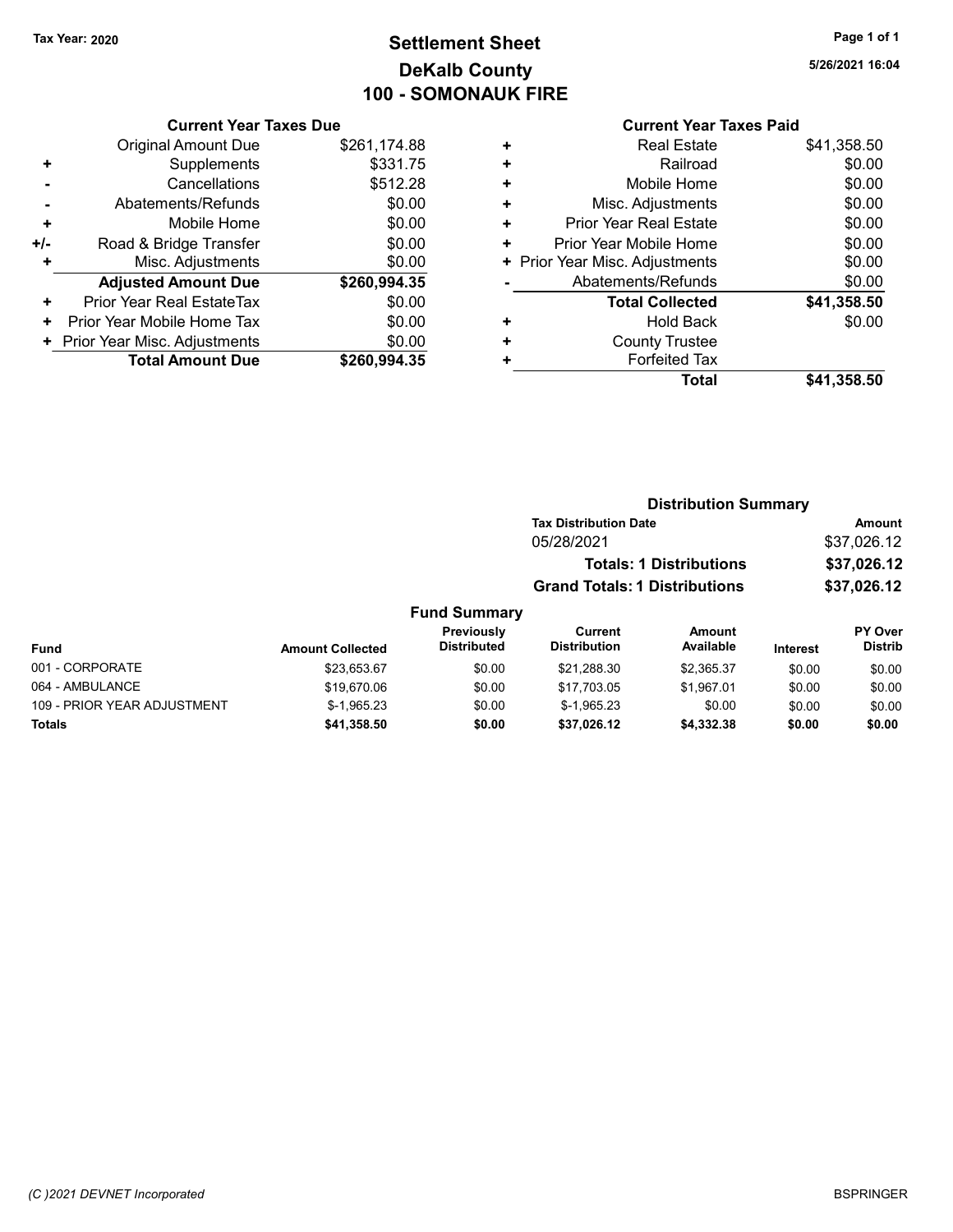# Tax Year: 2020 **Page 1 of 1 Settlement Sheet Constant Constant Constant Constant Constant Constant Constant Constant Constant Constant Constant Constant Page 1 of 1** DeKalb County 101 - SYCAMORE FIRE

|     | <b>Current Year Taxes Due</b> |              |
|-----|-------------------------------|--------------|
|     | <b>Original Amount Due</b>    | \$365,079.41 |
| ٠   | Supplements                   | \$2,167.06   |
|     | Cancellations                 | \$2,251.52   |
|     | Abatements/Refunds            | \$0.00       |
| ٠   | Mobile Home                   | \$0.00       |
| +/- | Road & Bridge Transfer        | \$0.00       |
| ÷   | Misc. Adjustments             | \$0.00       |
|     | <b>Adjusted Amount Due</b>    | \$364,994.95 |
| ٠   | Prior Year Real EstateTax     | \$0.00       |
| ٠   | Prior Year Mobile Home Tax    | \$0.00       |
| ٠   | Prior Year Misc. Adjustments  | \$0.00       |
|     | <b>Total Amount Due</b>       | \$364,994.95 |

#### Current Year Taxes Paid + Real Estate \$56,170.37 + Railroad \$0.00 + Mobile Home \$0.00 + Misc. Adjustments \$0.00 + Prior Year Real Estate \$0.00 + Prior Year Mobile Home \$0.00<br>
+ Prior Year Misc. Adjustments \$0.00 + Prior Year Misc. Adjustments - Abatements/Refunds \$0.00 Total Collected \$56,170.37 + Hold Back \$0.00

|   | <b>Total Collected</b> | \$56,170.37 |
|---|------------------------|-------------|
| ٠ | Hold Back              | \$0.00      |
| ٠ | <b>County Trustee</b>  |             |
| ٠ | <b>Forfeited Tax</b>   |             |
|   | Total                  | \$56,170.37 |

|                 |                         |                                  |                                      | <b>Distribution Summary</b>    |                 |                           |
|-----------------|-------------------------|----------------------------------|--------------------------------------|--------------------------------|-----------------|---------------------------|
|                 |                         |                                  | <b>Tax Distribution Date</b>         |                                |                 | <b>Amount</b>             |
|                 |                         |                                  | 05/28/2021                           |                                |                 | \$50,553.33               |
|                 |                         |                                  |                                      | <b>Totals: 1 Distributions</b> |                 | \$50,553.33               |
|                 |                         |                                  | <b>Grand Totals: 1 Distributions</b> |                                |                 | \$50,553.33               |
|                 |                         | <b>Fund Summary</b>              |                                      |                                |                 |                           |
| Fund            | <b>Amount Collected</b> | Previously<br><b>Distributed</b> | Current<br><b>Distribution</b>       | Amount<br>Available            | <b>Interest</b> | PY Over<br><b>Distrib</b> |
| 001 - CORPORATE | \$28,130.01             | \$0.00                           | \$25.317.01                          | \$2.813.00                     | \$0.00          | \$0.00                    |
| 064 - AMBULANCE | \$28,040.36             | \$0.00                           | \$25.236.32                          | \$2,804.04                     | \$0.00          | \$0.00                    |
| Totals          | \$56,170.37             | \$0.00                           | \$50,553.33                          | \$5,617.04                     | \$0.00          | \$0.00                    |
|                 |                         |                                  |                                      |                                |                 |                           |

5/26/2021 16:04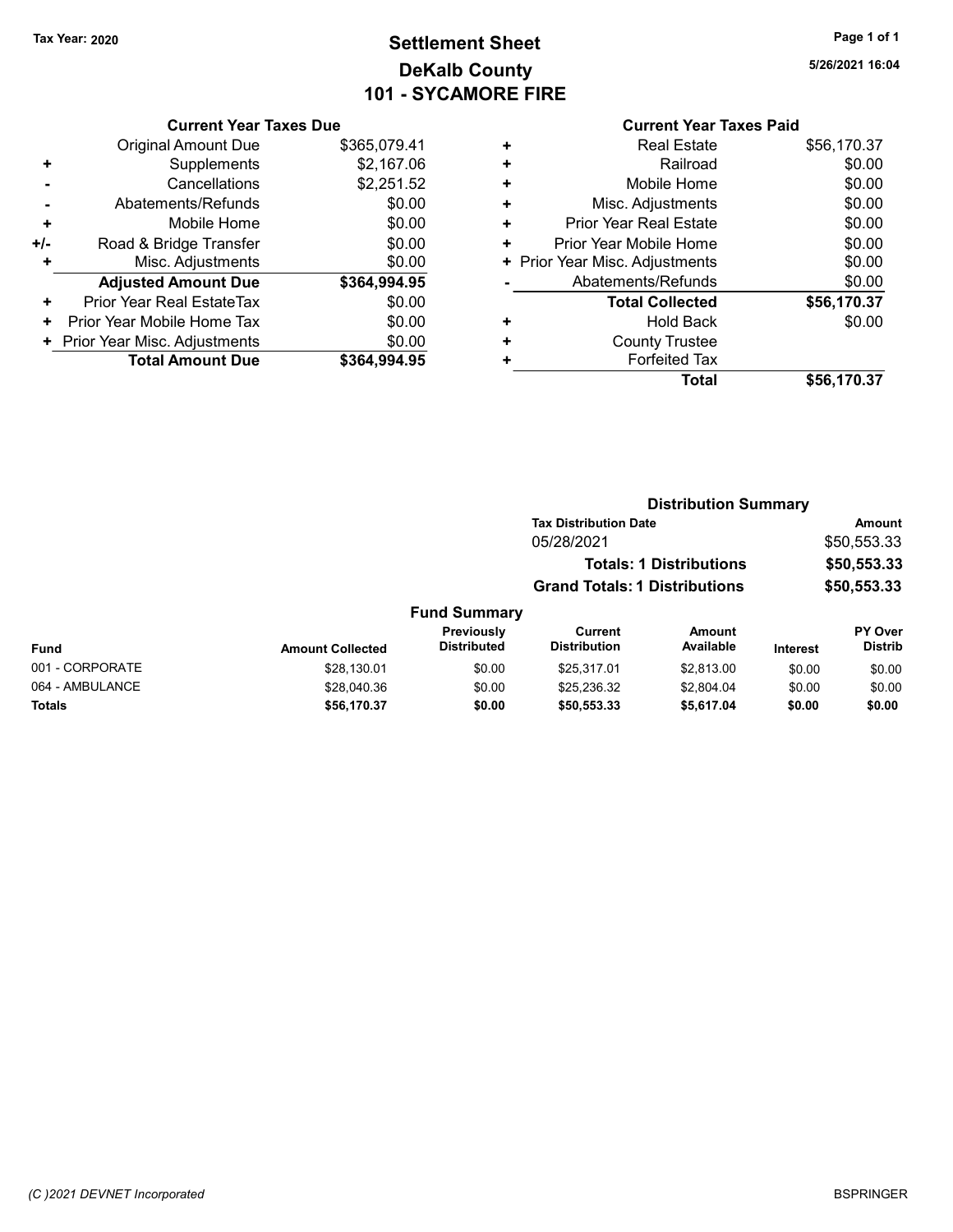# Tax Year: 2020 **Page 1 of 1 Settlement Sheet Constant Constant Constant Constant Constant Constant Constant Constant Constant Constant Constant Constant Page 1 of 1** DeKalb County 102 - WATERMAN FIRE

5/26/2021 16:04

#### Current Year Taxes Due

|       | <b>Total Amount Due</b>        | \$169,568.21 |
|-------|--------------------------------|--------------|
|       | + Prior Year Misc. Adjustments | \$0.00       |
| ٠     | Prior Year Mobile Home Tax     | \$0.00       |
| ٠     | Prior Year Real EstateTax      | \$0.00       |
|       | <b>Adjusted Amount Due</b>     | \$169,568.21 |
| ٠     | Misc. Adjustments              | \$0.00       |
| $+/-$ | Road & Bridge Transfer         | \$0.00       |
| ٠     | Mobile Home                    | \$0.00       |
|       | Abatements/Refunds             | \$0.00       |
|       | Cancellations                  | \$606.55     |
| ٠     | Supplements                    | \$551.58     |
|       | <b>Original Amount Due</b>     | \$169,623.18 |
|       |                                |              |

|   | <b>Current Year Taxes Paid</b> |             |
|---|--------------------------------|-------------|
| ٠ | <b>Real Estate</b>             | \$22,931.29 |
| ٠ | Railroad                       | \$0.00      |
| ٠ | Mobile Home                    | \$0.00      |
| ٠ | Misc. Adjustments              | \$0.00      |
| ٠ | Prior Year Real Estate         | \$0.00      |
| ÷ | Prior Year Mobile Home         | \$0.00      |
| ٠ | Prior Year Misc. Adjustments   | \$0.00      |
|   | Abatements/Refunds             | \$0.00      |
|   | <b>Total Collected</b>         | \$22,931.29 |
|   | <b>Hold Back</b>               | \$0.00      |
|   | <b>County Trustee</b>          |             |
|   | <b>Forfeited Tax</b>           |             |
|   | Total                          | \$22,931.29 |
|   |                                |             |

|                 |                         |                                  | <b>Distribution Summary</b>           |                                |                 |                           |
|-----------------|-------------------------|----------------------------------|---------------------------------------|--------------------------------|-----------------|---------------------------|
|                 |                         |                                  | <b>Tax Distribution Date</b>          |                                |                 | Amount                    |
|                 |                         |                                  | 05/28/2021                            |                                |                 | \$20,638.16               |
|                 |                         |                                  |                                       | <b>Totals: 1 Distributions</b> |                 | \$20,638.16               |
|                 |                         |                                  | <b>Grand Totals: 1 Distributions</b>  |                                |                 | \$20,638.16               |
|                 |                         | <b>Fund Summary</b>              |                                       |                                |                 |                           |
| Fund            | <b>Amount Collected</b> | Previously<br><b>Distributed</b> | <b>Current</b><br><b>Distribution</b> | <b>Amount</b><br>Available     | <b>Interest</b> | PY Over<br><b>Distrib</b> |
| 001 - CORPORATE | \$22,931.29             | \$0.00                           | \$20,638.16                           | \$2,293.13                     | \$0.00          | \$0.00                    |
| Totals          | \$22,931.29             | \$0.00                           | \$20,638.16                           | \$2,293.13                     | \$0.00          | \$0.00                    |
|                 |                         |                                  |                                       |                                |                 |                           |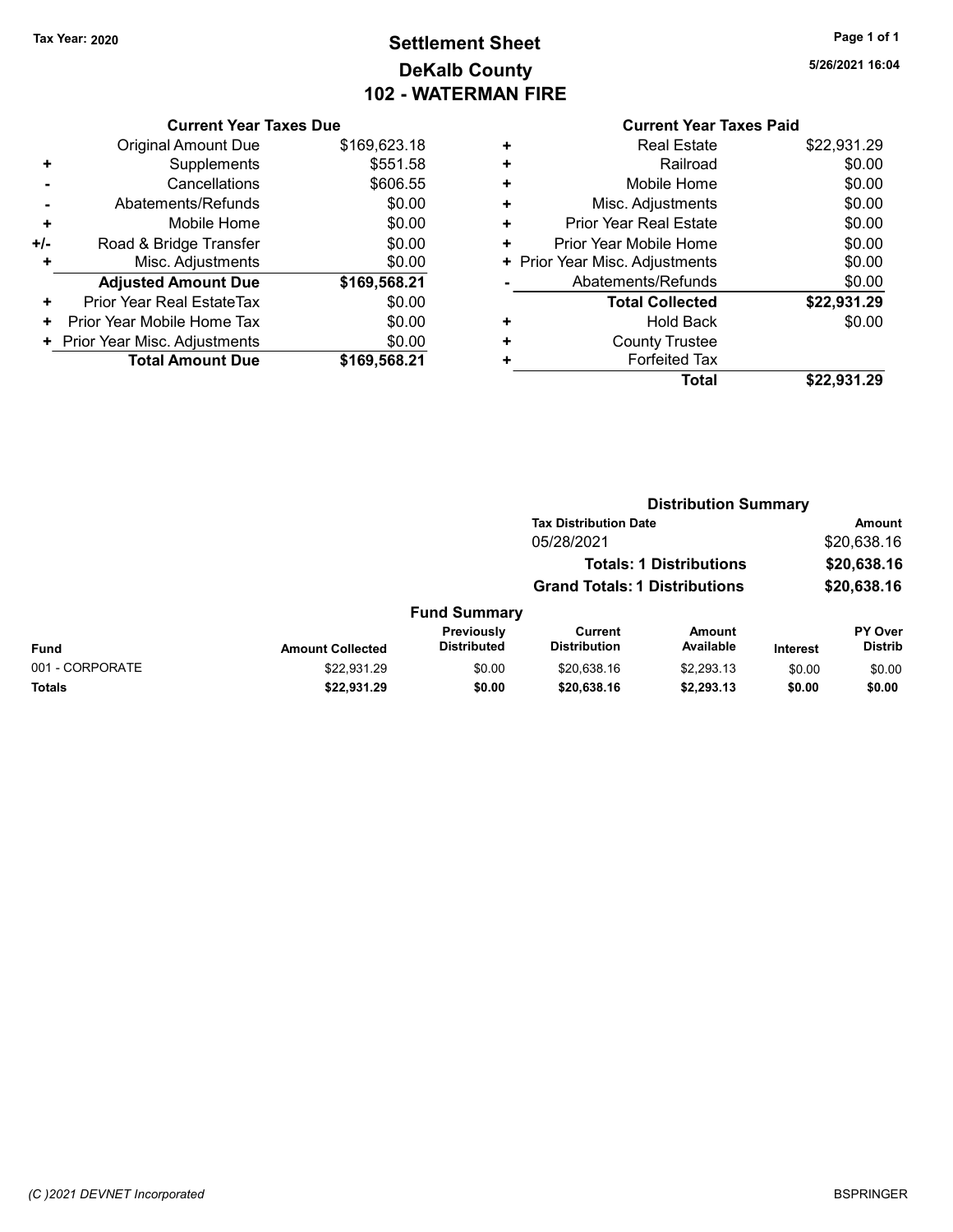# Tax Year: 2020 **Page 1 of 1 Settlement Sheet Constant Constant Constant Constant Constant Constant Constant Constant Constant Constant Constant Constant Page 1 of 1** DeKalb County 103 - EARLVILLE LIBRARY DISTRICT

5/26/2021 16:04

|     | <b>Current Year Taxes Due</b> |            |
|-----|-------------------------------|------------|
|     | Original Amount Due           | \$5,334.47 |
| ٠   | Supplements                   | \$0.00     |
|     | Cancellations                 | \$0.00     |
|     | Abatements/Refunds            | \$0.00     |
| ٠   | Mobile Home                   | \$0.00     |
| +/- | Road & Bridge Transfer        | \$0.00     |
| ÷   | Misc. Adjustments             | \$0.00     |
|     | <b>Adjusted Amount Due</b>    | \$5,334.47 |
| ٠   | Prior Year Real EstateTax     | \$0.00     |
| ٠   | Prior Year Mobile Home Tax    | \$0.00     |
|     | Prior Year Misc. Adjustments  | \$0.00     |
|     | <b>Total Amount Due</b>       | \$5.334.47 |

| ٠ | <b>Real Estate</b>            | \$844.30 |
|---|-------------------------------|----------|
| ٠ | Railroad                      | \$0.00   |
| ٠ | Mobile Home                   | \$0.00   |
| ٠ | Misc. Adjustments             | \$0.00   |
| ٠ | <b>Prior Year Real Estate</b> | \$0.00   |
| ٠ | Prior Year Mobile Home        | \$0.00   |
| ٠ | Prior Year Misc. Adjustments  | \$0.00   |
|   | Abatements/Refunds            | \$0.00   |
|   | <b>Total Collected</b>        | \$844.30 |
| ٠ | <b>Hold Back</b>              | \$0.00   |
| ٠ | <b>County Trustee</b>         |          |
| ٠ | <b>Forfeited Tax</b>          |          |
|   | Total                         | \$844.30 |
|   |                               |          |

|                     |                                      | <b>Distribution Summary</b>    |                |
|---------------------|--------------------------------------|--------------------------------|----------------|
|                     | <b>Tax Distribution Date</b>         |                                | Amount         |
|                     | 05/28/2021                           |                                | \$754.44       |
|                     |                                      | <b>Totals: 1 Distributions</b> | \$754.44       |
|                     | <b>Grand Totals: 1 Distributions</b> |                                | \$754.44       |
| <b>Fund Summary</b> |                                      |                                |                |
| Previously          | Current                              | Amount                         | <b>PY Over</b> |

| <b>Fund</b>                                         | <b>Amount Collected</b> | <b>Previously</b><br><b>Distributed</b> | Current<br><b>Distribution</b> | Amount<br>Available | <b>Interest</b> | <b>PY Over</b><br><b>Distrib</b> |
|-----------------------------------------------------|-------------------------|-----------------------------------------|--------------------------------|---------------------|-----------------|----------------------------------|
| 001 - CORPORATE                                     | \$531.65                | \$0.00                                  | \$478.49                       | \$53.16             | \$0.00          | \$0.00                           |
| 004 - OPERATIONS & MAINTENANCE                      | \$70.92                 | \$0.00                                  | \$63.83                        | \$7.09              | \$0.00          | \$0.00                           |
| 027 - AUDIT                                         | \$14.19                 | \$0.00                                  | \$12.77                        | \$1.42              | \$0.00          | \$0.00                           |
| 031 - WORKING CASH                                  | \$0.00                  | \$0.00                                  | \$0.00                         | \$0.00              | \$0.00          | \$0.00                           |
| 035 - TORT JUDGMENTS, LIABILITY<br><b>INSURANCE</b> | \$222.81                | \$0.00                                  | \$200.53                       | \$22.28             | \$0.00          | \$0.00                           |
| 047 - SOCIAL SECURITY                               | \$59.11                 | \$0.00                                  | \$53.20                        | \$5.91              | \$0.00          | \$0.00                           |
| 109 - PRIOR YEAR ADJUSTMENT                         | $$-54.38$               | \$0.00                                  | $$-54.38$                      | \$0.00              | \$0.00          | \$0.00                           |
| <b>Totals</b>                                       | \$844.30                | \$0.00                                  | \$754.44                       | \$89.86             | \$0.00          | \$0.00                           |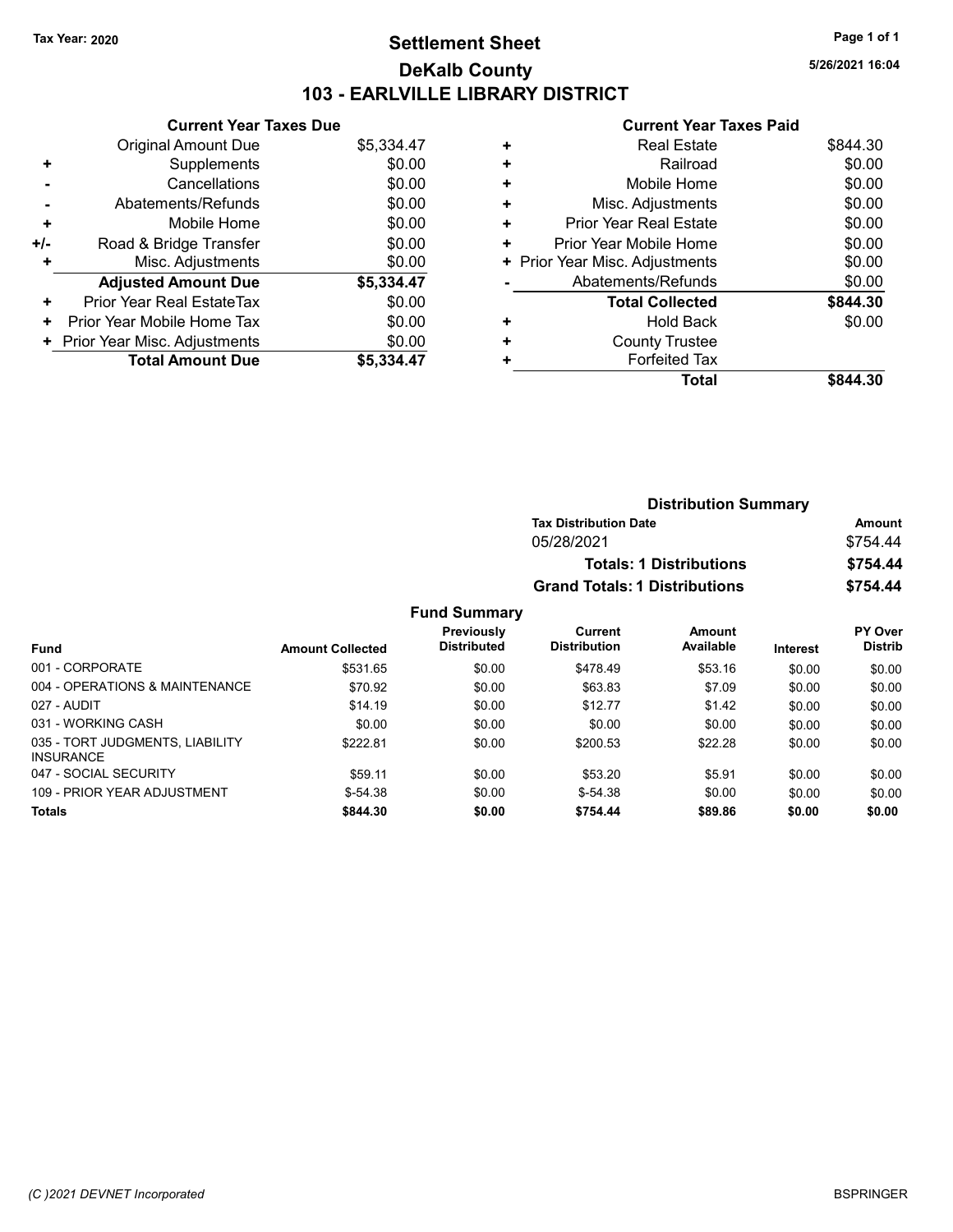# Tax Year: 2020 **Page 1 of 1 Settlement Sheet Constant Constant Constant Constant Constant Constant Constant Constant Constant Constant Constant Constant Page 1 of 1** DeKalb County 110 - DEKALB PARK

|     | <b>Current Year Taxes Due</b> |                |  |  |
|-----|-------------------------------|----------------|--|--|
|     | <b>Original Amount Due</b>    | \$4,336,232.52 |  |  |
| ٠   | Supplements                   | \$112,341.25   |  |  |
|     | Cancellations                 | \$115,309.17   |  |  |
|     | Abatements/Refunds            | \$0.00         |  |  |
| ٠   | Mobile Home                   | \$0.00         |  |  |
| +/- | Road & Bridge Transfer        | \$0.00         |  |  |
| ٠   | Misc. Adjustments             | \$0.00         |  |  |
|     | <b>Adjusted Amount Due</b>    | \$4,333,264.60 |  |  |
| ٠   | Prior Year Real EstateTax     | (\$16.11)      |  |  |
| ٠   | Prior Year Mobile Home Tax    | \$0.00         |  |  |
|     | Prior Year Misc. Adjustments  | \$0.00         |  |  |
|     | <b>Total Amount Due</b>       | \$4,333,248.49 |  |  |

### Current Year Taxes Paid

|   | <b>Real Estate</b>             | \$434,908.89 |
|---|--------------------------------|--------------|
| ÷ | Railroad                       | \$0.00       |
| ٠ | Mobile Home                    | \$0.00       |
| ٠ | Misc. Adjustments              | \$0.00       |
| ٠ | Prior Year Real Estate         | (\$16.11)    |
| ٠ | Prior Year Mobile Home         | \$0.00       |
|   | + Prior Year Misc. Adjustments | \$0.00       |
|   | Abatements/Refunds             | \$0.00       |
|   | <b>Total Collected</b>         | \$434,892.78 |
| ٠ | Hold Back                      | \$0.00       |
| ٠ | <b>County Trustee</b>          |              |
| ٠ | <b>Forfeited Tax</b>           |              |
|   | Total                          | \$434,892.78 |
|   |                                |              |

| <b>Distribution Summary</b>          |              |
|--------------------------------------|--------------|
| <b>Tax Distribution Date</b>         | Amount       |
| 05/28/2021                           | \$391,403.49 |
| <b>Totals: 1 Distributions</b>       | \$391,403.49 |
| <b>Grand Totals: 1 Distributions</b> | \$391,403.49 |

|                                               |                         | Previously         | Current             | Amount      |                 | PY Over        |
|-----------------------------------------------|-------------------------|--------------------|---------------------|-------------|-----------------|----------------|
| <b>Fund</b>                                   | <b>Amount Collected</b> | <b>Distributed</b> | <b>Distribution</b> | Available   | <b>Interest</b> | <b>Distrib</b> |
| 001 - CORPORATE                               | \$148,939.06            | \$0.00             | \$134,045.15        | \$14,893.91 | \$0.00          | \$0.00         |
| 003 - BONDS AND INTEREST                      | \$136,549.37            | \$0.00             | \$122,894.43        | \$13,654.94 | \$0.00          | \$0.00         |
| $005 - I$ , M, R, F.                          | \$39.190.80             | \$0.00             | \$35.271.72         | \$3.919.08  | \$0.00          | \$0.00         |
| 027 - AUDIT                                   | \$2.947.27              | \$0.00             | \$2,652.54          | \$294.73    | \$0.00          | \$0.00         |
| 035 - TORT JUDGEMENTS/LIABILITY<br><b>INS</b> | \$15,557.41             | \$0.00             | \$14,001.67         | \$1,555.74  | \$0.00          | \$0.00         |
| 047 - SOCIAL SECURITY                         | \$16,164.09             | \$0.00             | \$14,547.68         | \$1.616.41  | \$0.00          | \$0.00         |
| 060 - UNEMPLOYMENT INSURANCE                  | \$0.00                  | \$0.00             | \$0.00              | \$0.00      | \$0.00          | \$0.00         |
| 062 - WORKERS COMPENSATION                    | \$0.00                  | \$0.00             | \$0.00              | \$0.00      | \$0.00          | \$0.00         |
| 122 - RECREATION                              | \$45.600.24             | \$0.00             | \$41.040.22         | \$4.560.02  | \$0.00          | \$0.00         |
| 123 - AQUARIUM AND MUSEUM                     | \$6.372.48              | \$0.00             | \$5.735.23          | \$637.25    | \$0.00          | \$0.00         |
| 126 - REC PROGRAMS/HANDICAPPED                | \$23.572.06             | \$0.00             | \$21.214.85         | \$2.357.21  | \$0.00          | \$0.00         |
| <b>Totals</b>                                 | \$434.892.78            | \$0.00             | \$391,403.49        | \$43,489.29 | \$0.00          | \$0.00         |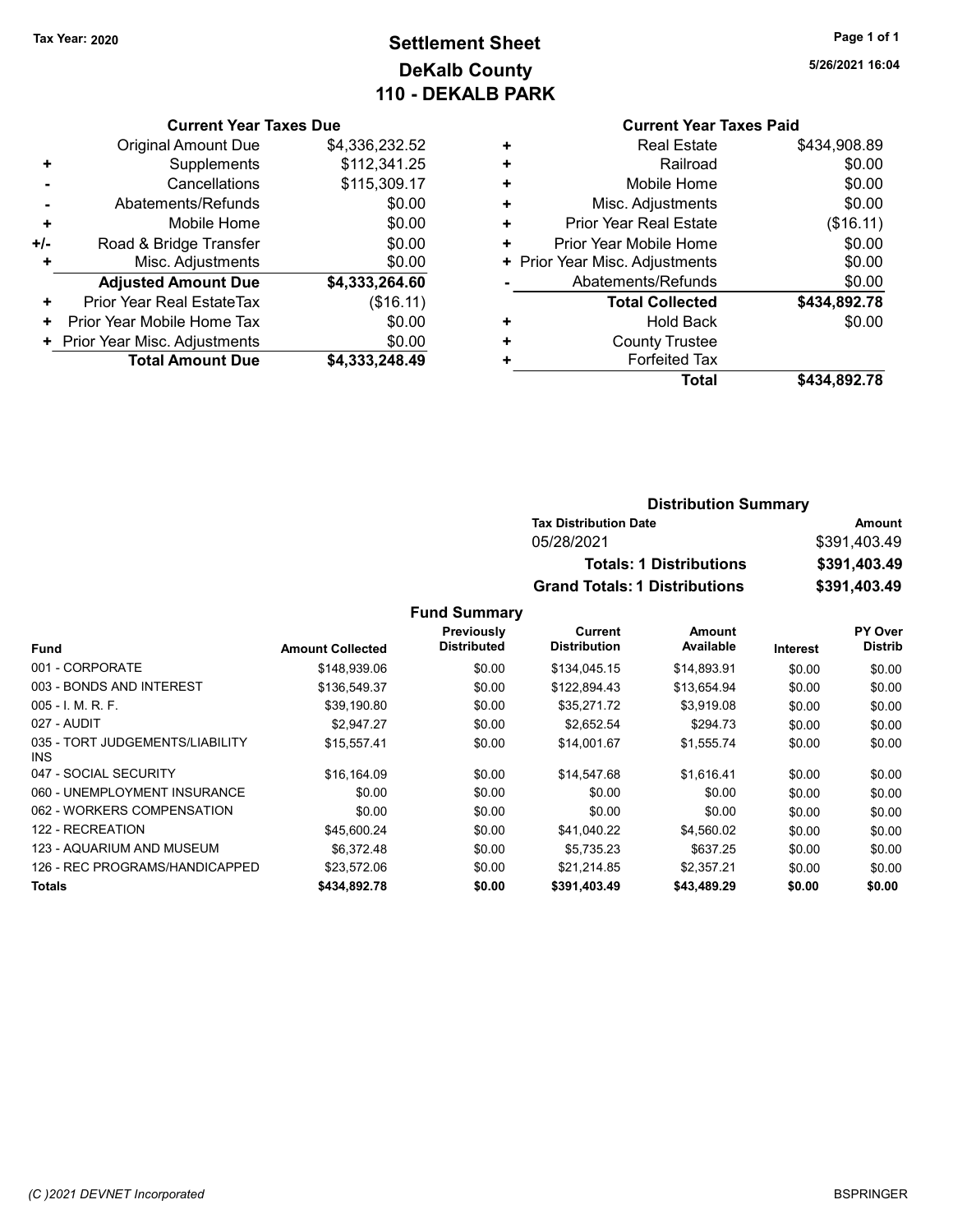# Tax Year: 2020 **Page 1 of 1 Settlement Sheet Constant Constant Constant Constant Constant Constant Constant Constant Constant Constant Constant Constant Page 1 of 1** DeKalb County 111 - FRANKLIN TWP PARK

5/26/2021 16:04

|     | <b>Current Year Taxes Due</b> |             |
|-----|-------------------------------|-------------|
|     | <b>Original Amount Due</b>    | \$47,489.35 |
| ٠   | Supplements                   | \$189.33    |
|     | Cancellations                 | \$212.27    |
|     | Abatements/Refunds            | \$0.00      |
| ٠   | Mobile Home                   | \$0.00      |
| +/- | Road & Bridge Transfer        | \$0.00      |
|     | Misc. Adjustments             | \$0.00      |
|     | <b>Adjusted Amount Due</b>    | \$47,466.41 |
| ٠   | Prior Year Real EstateTax     | \$0.00      |
| ٠   | Prior Year Mobile Home Tax    | \$0.00      |
| ٠   | Prior Year Misc. Adjustments  | \$0.00      |
|     | <b>Total Amount Due</b>       | \$47,466.41 |

|   | Total                          | \$6,471.07 |
|---|--------------------------------|------------|
| ٠ | <b>Forfeited Tax</b>           |            |
| ٠ | <b>County Trustee</b>          |            |
| ٠ | <b>Hold Back</b>               | \$0.00     |
|   | <b>Total Collected</b>         | \$6,471.07 |
|   | Abatements/Refunds             | \$0.00     |
|   | + Prior Year Misc. Adjustments | \$0.00     |
| ٠ | Prior Year Mobile Home         | \$0.00     |
| ٠ | Prior Year Real Estate         | \$0.00     |
| ٠ | Misc. Adjustments              | \$0.00     |
| ٠ | Mobile Home                    | \$0.00     |
| ٠ | Railroad                       | \$0.00     |
| ٠ | <b>Real Estate</b>             | \$6,471.07 |
|   |                                |            |

|                                         |                         |                                  | <b>Distribution Summary</b>           |                     |                 |                           |
|-----------------------------------------|-------------------------|----------------------------------|---------------------------------------|---------------------|-----------------|---------------------------|
|                                         |                         |                                  | <b>Tax Distribution Date</b>          |                     |                 | Amount                    |
|                                         |                         |                                  | 05/28/2021                            |                     |                 | \$5,823.97                |
|                                         |                         |                                  | <b>Totals: 1 Distributions</b>        |                     |                 | \$5,823.97                |
|                                         |                         |                                  | <b>Grand Totals: 1 Distributions</b>  |                     |                 | \$5,823.97                |
|                                         |                         | <b>Fund Summary</b>              |                                       |                     |                 |                           |
| <b>Fund</b>                             | <b>Amount Collected</b> | Previously<br><b>Distributed</b> | <b>Current</b><br><b>Distribution</b> | Amount<br>Available | <b>Interest</b> | PY Over<br><b>Distrib</b> |
| 001 - CORPORATE                         | \$6,270.84              | \$0.00                           | \$5.643.76                            | \$627.08            | \$0.00          | \$0.00                    |
| 035 - TORT JUDGEMENTS/LIABILITY<br>INS. | \$200.23                | \$0.00                           | \$180.21                              | \$20.02             | \$0.00          | \$0.00                    |
| <b>Totals</b>                           | \$6.471.07              | \$0.00                           | \$5.823.97                            | \$647.10            | \$0.00          | \$0.00                    |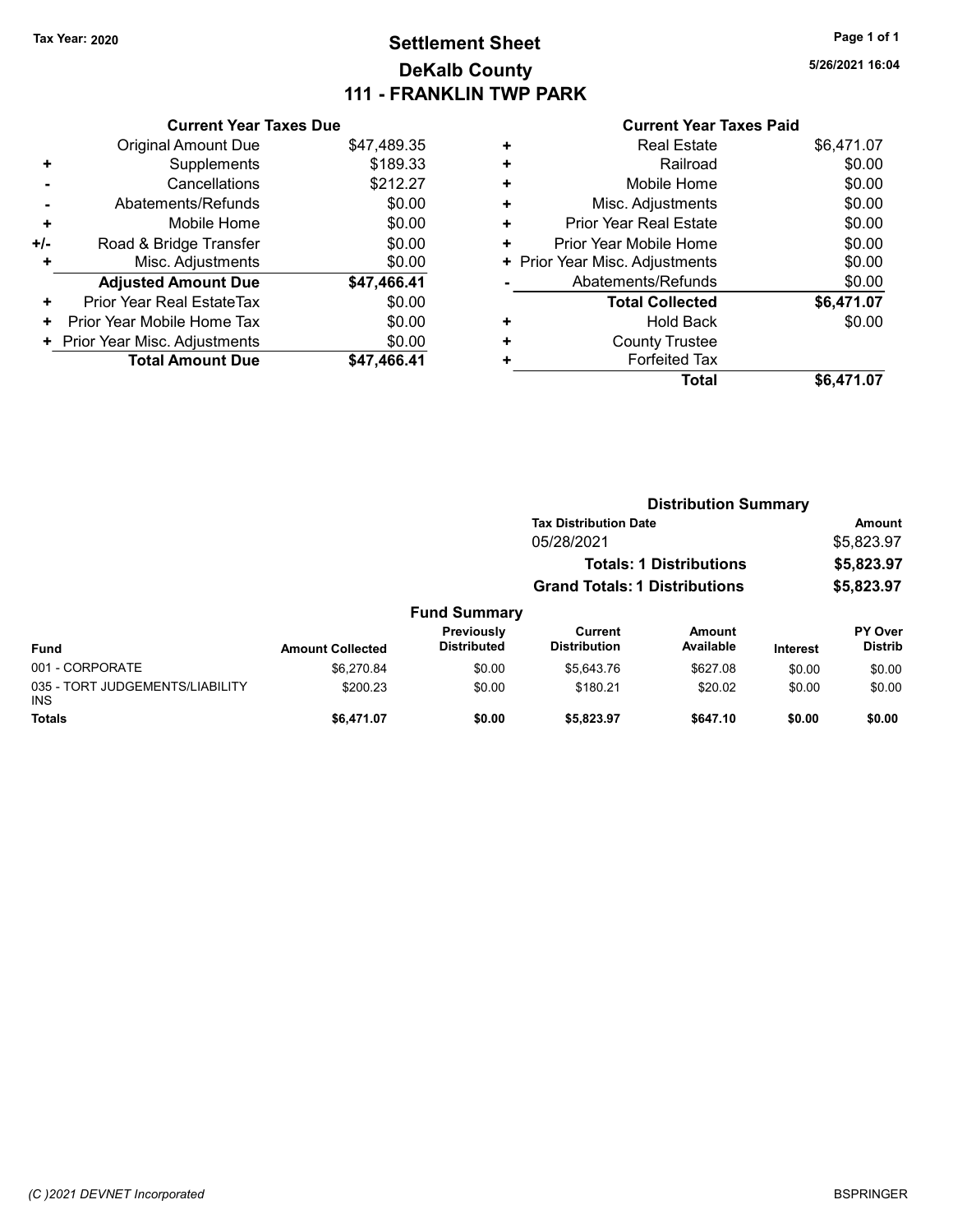# Tax Year: 2020 **Page 1 of 1 Settlement Sheet Constant Constant Constant Constant Constant Constant Constant Constant Constant Constant Constant Constant Page 1 of 1** DeKalb County 112 - GENOA TWP PARK

5/26/2021 16:04

#### Current Year Taxes Paid

|     | <b>Current Year Taxes Due</b> |              |
|-----|-------------------------------|--------------|
|     | Original Amount Due           | \$682,107.17 |
| ٠   | Supplements                   | \$4,135.06   |
|     | Cancellations                 | \$5,141.52   |
|     | Abatements/Refunds            | \$0.00       |
| ÷   | Mobile Home                   | \$0.00       |
| +/- | Road & Bridge Transfer        | \$0.00       |
| ٠   | Misc. Adjustments             | \$0.00       |
|     | <b>Adjusted Amount Due</b>    | \$681,100.71 |
| ٠   | Prior Year Real EstateTax     | \$0.00       |
| ٠   | Prior Year Mobile Home Tax    | \$0.00       |
|     | Prior Year Misc. Adjustments  | \$0.00       |
|     | <b>Total Amount Due</b>       | \$681.100.71 |

| ٠ | <b>Real Estate</b>            | \$88,887.06 |
|---|-------------------------------|-------------|
| ٠ | Railroad                      | \$0.00      |
| ٠ | Mobile Home                   | \$0.00      |
| ٠ | Misc. Adjustments             | \$0.00      |
| ٠ | <b>Prior Year Real Estate</b> | \$0.00      |
| ٠ | Prior Year Mobile Home        | \$0.00      |
| ٠ | Prior Year Misc. Adjustments  | \$0.00      |
|   | Abatements/Refunds            | \$0.00      |
|   | <b>Total Collected</b>        | \$88,887.06 |
| ٠ | <b>Hold Back</b>              | \$0.00      |
| ٠ | <b>County Trustee</b>         |             |
|   | <b>Forfeited Tax</b>          |             |
|   | Total                         | \$88,887.06 |
|   |                               |             |

| <b>Distribution Summary</b>          |             |  |  |  |
|--------------------------------------|-------------|--|--|--|
| <b>Tax Distribution Date</b>         | Amount      |  |  |  |
| 05/28/2021                           | \$79.998.32 |  |  |  |
| <b>Totals: 1 Distributions</b>       | \$79,998.32 |  |  |  |
| <b>Grand Totals: 1 Distributions</b> | \$79,998.32 |  |  |  |

|                                         |                         | Previously         | Current             | Amount     |                 | PY Over        |
|-----------------------------------------|-------------------------|--------------------|---------------------|------------|-----------------|----------------|
| <b>Fund</b>                             | <b>Amount Collected</b> | <b>Distributed</b> | <b>Distribution</b> | Available  | <b>Interest</b> | <b>Distrib</b> |
| 001 - CORPORATE                         | \$26,316.38             | \$0.00             | \$23.684.74         | \$2,631.64 | \$0.00          | \$0.00         |
| 003 - BONDS AND INTEREST                | \$38,693.87             | \$0.00             | \$34,824.48         | \$3,869.39 | \$0.00          | \$0.00         |
| $005 - I$ , M, R, F,                    | \$129.06                | \$0.00             | \$116.15            | \$12.91    | \$0.00          | \$0.00         |
| 027 - AUDIT                             | \$130.66                | \$0.00             | \$117.59            | \$13.07    | \$0.00          | \$0.00         |
| 035 - TORT JUDGEMENTS/LIABILITY<br>INS. | \$130.66                | \$0.00             | \$117.59            | \$13.07    | \$0.00          | \$0.00         |
| 047 - SOCIAL SECURITY                   | \$130.66                | \$0.00             | \$117.59            | \$13.07    | \$0.00          | \$0.00         |
| 060 - UNEMPLOYMENT INSURANCE            | \$129.06                | \$0.00             | \$116.15            | \$12.91    | \$0.00          | \$0.00         |
| 062 - WORKERS COMPENSATION              | \$129.06                | \$0.00             | \$116.15            | \$12.91    | \$0.00          | \$0.00         |
| 122 - RECREATION                        | \$16,672.81             | \$0.00             | \$15,005.53         | \$1,667.28 | \$0.00          | \$0.00         |
| 126 - REC PROGRAMS/HANDICAPPED          | \$6,295.78              | \$0.00             | \$5,666.20          | \$629.58   | \$0.00          | \$0.00         |
| 143 - MEDICARE                          | \$129.06                | \$0.00             | \$116.15            | \$12.91    | \$0.00          | \$0.00         |
| Totals                                  | \$88,887.06             | \$0.00             | \$79,998.32         | \$8,888.74 | \$0.00          | \$0.00         |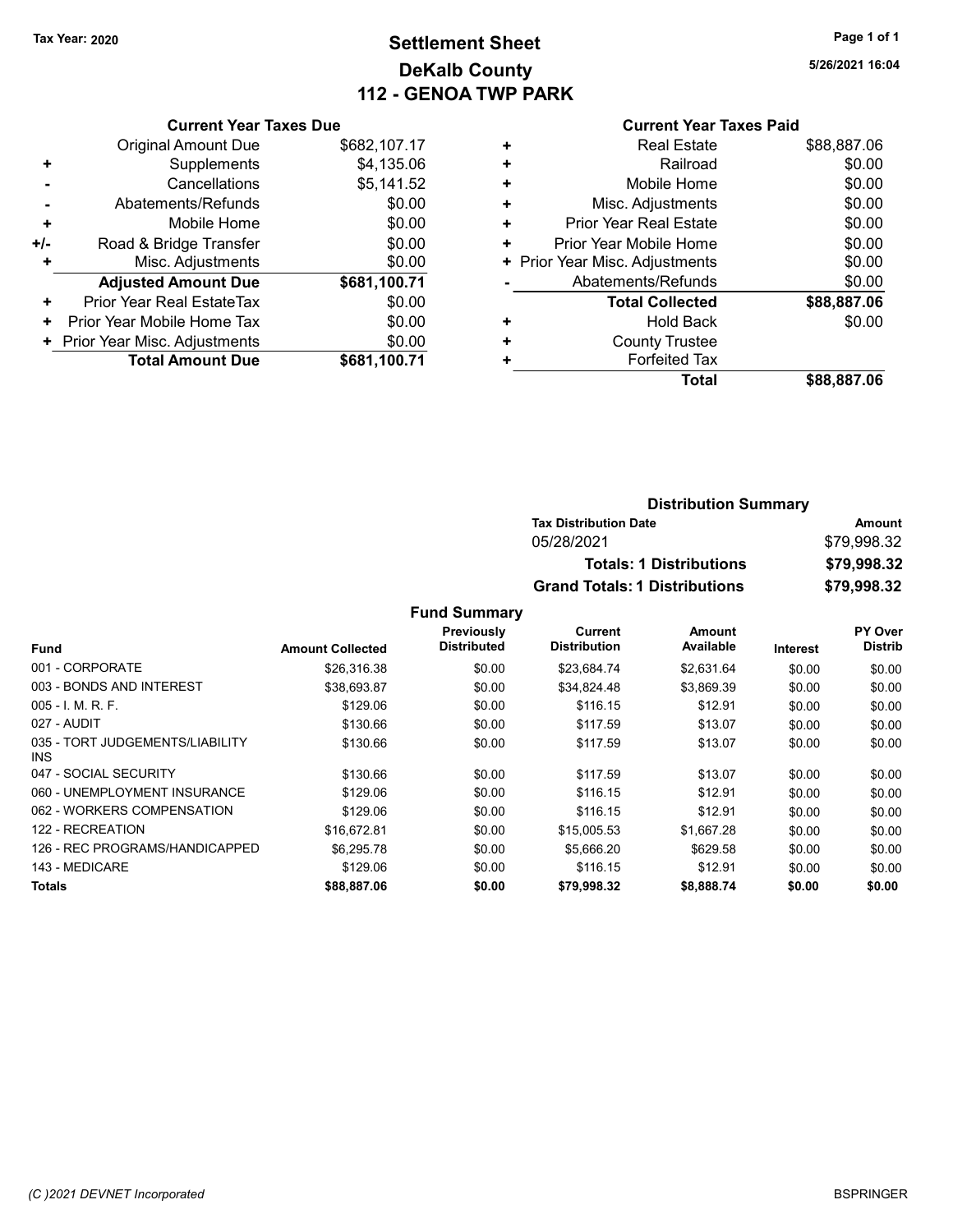# Tax Year: 2020 **Page 1 of 1 Settlement Sheet Constant Constant Constant Constant Constant Constant Constant Constant Constant Constant Constant Constant Page 1 of 1** DeKalb County 113 - KINGSTON TWP PARK

5/26/2021 16:04

|     | <b>Current Year Taxes Due</b> |             |  |  |  |  |
|-----|-------------------------------|-------------|--|--|--|--|
|     | <b>Original Amount Due</b>    | \$57,778.24 |  |  |  |  |
|     | Supplements                   | \$197.41    |  |  |  |  |
|     | \$329.25<br>Cancellations     |             |  |  |  |  |
|     | \$0.00<br>Abatements/Refunds  |             |  |  |  |  |
| ٠   | Mobile Home                   | \$0.00      |  |  |  |  |
| +/- | Road & Bridge Transfer        | \$0.00      |  |  |  |  |
| ÷   | Misc. Adjustments             | \$0.00      |  |  |  |  |
|     | <b>Adjusted Amount Due</b>    | \$57,646.40 |  |  |  |  |

|       | <b>Total Amount Due</b>        | \$57,646.40 |
|-------|--------------------------------|-------------|
|       | + Prior Year Misc. Adjustments | \$0.00      |
|       | + Prior Year Mobile Home Tax   | \$0.00      |
| $\pm$ | Prior Year Real EstateTax      | \$0.00      |
|       |                                |             |

| ٠ | <b>Real Estate</b>             | \$7,156.34 |
|---|--------------------------------|------------|
| ٠ | Railroad                       | \$0.00     |
| ٠ | Mobile Home                    | \$0.00     |
| ٠ | Misc. Adjustments              | \$0.00     |
| ٠ | Prior Year Real Estate         | \$0.00     |
| ٠ | Prior Year Mobile Home         | \$0.00     |
|   | + Prior Year Misc. Adjustments | \$0.00     |
|   | Abatements/Refunds             | \$0.00     |
|   | <b>Total Collected</b>         | \$7,156.34 |
| ٠ | <b>Hold Back</b>               | \$0.00     |
| ٠ | <b>County Trustee</b>          |            |
| ٠ | <b>Forfeited Tax</b>           |            |
|   | Total                          | \$7,156.34 |

|                                               |                         | <b>Distribution Summary</b>      |                                                                        |                     |                 |                           |
|-----------------------------------------------|-------------------------|----------------------------------|------------------------------------------------------------------------|---------------------|-----------------|---------------------------|
|                                               |                         |                                  | <b>Tax Distribution Date</b>                                           |                     |                 | <b>Amount</b>             |
|                                               |                         |                                  | 05/28/2021                                                             |                     |                 | \$6,440.71                |
|                                               |                         |                                  | <b>Totals: 1 Distributions</b><br><b>Grand Totals: 1 Distributions</b> |                     |                 | \$6,440.71                |
|                                               |                         |                                  |                                                                        |                     |                 | \$6,440.71                |
|                                               |                         | <b>Fund Summary</b>              |                                                                        |                     |                 |                           |
| <b>Fund</b>                                   | <b>Amount Collected</b> | Previously<br><b>Distributed</b> | Current<br><b>Distribution</b>                                         | Amount<br>Available | <b>Interest</b> | PY Over<br><b>Distrib</b> |
| 001 - CORPORATE                               | \$5,794.33              | \$0.00                           | \$5.214.90                                                             | \$579.43            | \$0.00          | \$0.00                    |
| 035 - TORT JUDGEMENTS/LIABILITY<br><b>INS</b> | \$636.99                | \$0.00                           | \$573.29                                                               | \$63.70             | \$0.00          | \$0.00                    |
| 122 - RECREATION                              | \$725.02                | \$0.00                           | \$652.52                                                               | \$72.50             | \$0.00          | \$0.00                    |
| <b>Totals</b>                                 | \$7,156.34              | \$0.00                           | \$6,440.71                                                             | \$715.63            | \$0.00          | \$0.00                    |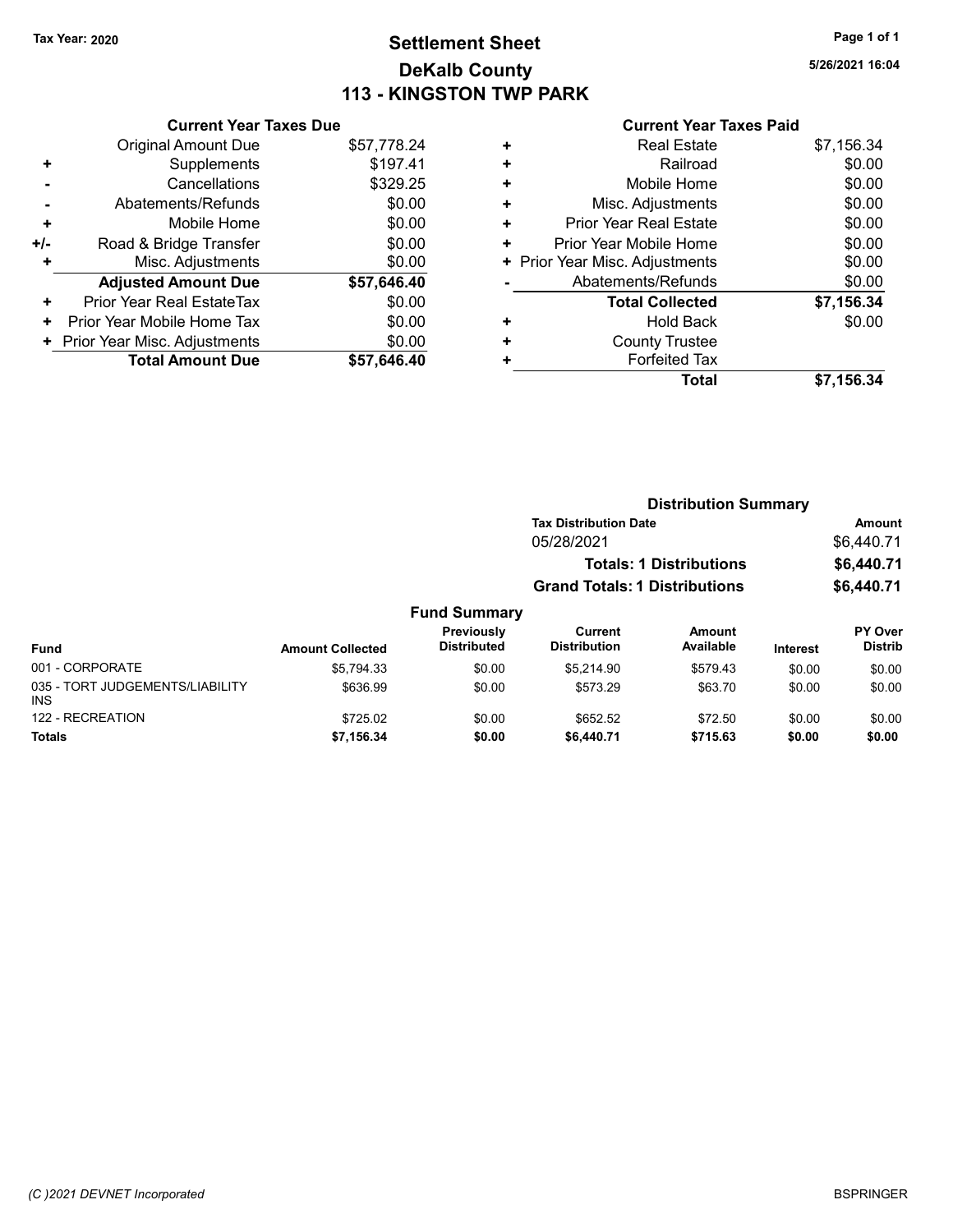# Tax Year: 2020 **Page 1 of 1 Settlement Sheet Constant Constant Constant Constant Constant Constant Constant Constant Constant Constant Constant Constant Page 1 of 1** DeKalb County 114 - SANDWICH PARK

5/26/2021 16:04

#### Current Year Taxes Due

|     | <b>Original Amount Due</b>     | \$611,896.23 |
|-----|--------------------------------|--------------|
| ٠   | Supplements                    | \$2,045.55   |
|     | Cancellations                  | \$2,390.28   |
|     | Abatements/Refunds             | \$0.00       |
| ٠   | Mobile Home                    | \$0.00       |
| +/- | Road & Bridge Transfer         | \$0.00       |
| ٠   | Misc. Adjustments              | \$0.00       |
|     | <b>Adjusted Amount Due</b>     | \$611,551.50 |
| ٠   | Prior Year Real EstateTax      | \$0.00       |
| ٠   | Prior Year Mobile Home Tax     | \$0.00       |
|     | + Prior Year Misc. Adjustments | \$0.00       |
|     | <b>Total Amount Due</b>        | \$611,551.50 |

# Current Year Taxes Paid + Real Estate \$71,034.04

|   | Railroad                       | \$0.00      |
|---|--------------------------------|-------------|
| ٠ | Mobile Home                    | \$0.00      |
| ٠ | Misc. Adjustments              | \$0.00      |
| ٠ | Prior Year Real Estate         | \$0.00      |
| ٠ | Prior Year Mobile Home         | \$0.00      |
|   | + Prior Year Misc. Adjustments | \$0.00      |
|   | Abatements/Refunds             | \$0.00      |
|   | <b>Total Collected</b>         | \$71,034.04 |
|   | <b>Hold Back</b>               | \$0.00      |
| ٠ | <b>County Trustee</b>          |             |
|   | <b>Forfeited Tax</b>           |             |
|   | Total                          | \$71,034.04 |

### Distribution Summary Tax Distribution Date **Amount** 05/28/2021 \$63,930.64 Totals: 1 Distributions \$63,930.64 Grand Totals: 1 Distributions \$63,930.64

|                                         |                         | Previously         | Current             | <b>Amount</b> |          | PY Over        |
|-----------------------------------------|-------------------------|--------------------|---------------------|---------------|----------|----------------|
| <b>Fund</b>                             | <b>Amount Collected</b> | <b>Distributed</b> | <b>Distribution</b> | Available     | Interest | <b>Distrib</b> |
| 001 - CORPORATE                         | \$22.622.69             | \$0.00             | \$20,360.42         | \$2,262.27    | \$0.00   | \$0.00         |
| 003 - BONDS AND INTEREST                | \$13,727.97             | \$0.00             | \$12.355.17         | \$1.372.80    | \$0.00   | \$0.00         |
| $005 - I. M. R. F.$                     | \$2.610.00              | \$0.00             | \$2,349.00          | \$261.00      | \$0.00   | \$0.00         |
| 027 - AUDIT                             | \$730.31                | \$0.00             | \$657.28            | \$73.03       | \$0.00   | \$0.00         |
| 035 - TORT JUDGEMENTS/LIABILITY<br>INS. | \$1,671.00              | \$0.00             | \$1,503.90          | \$167.10      | \$0.00   | \$0.00         |
| 047 - SOCIAL SECURITY                   | \$1.566.72              | \$0.00             | \$1.410.05          | \$156.67      | \$0.00   | \$0.00         |
| 060 - UNEMPLOYMENT INSURANCE            | \$208.63                | \$0.00             | \$187.77            | \$20.86       | \$0.00   | \$0.00         |
| 122 - RECREATION                        | \$19,816.73             | \$0.00             | \$17,835.06         | \$1.981.67    | \$0.00   | \$0.00         |
| 125 - PAVING & LIGHTING, STREETS        | \$885.02                | \$0.00             | \$796.52            | \$88.50       | \$0.00   | \$0.00         |
| 126 - REC PROGRAMS/HANDICAPPED          | \$7.194.97              | \$0.00             | \$6.475.47          | \$719.50      | \$0.00   | \$0.00         |
| <b>Totals</b>                           | \$71.034.04             | \$0.00             | \$63,930.64         | \$7.103.40    | \$0.00   | \$0.00         |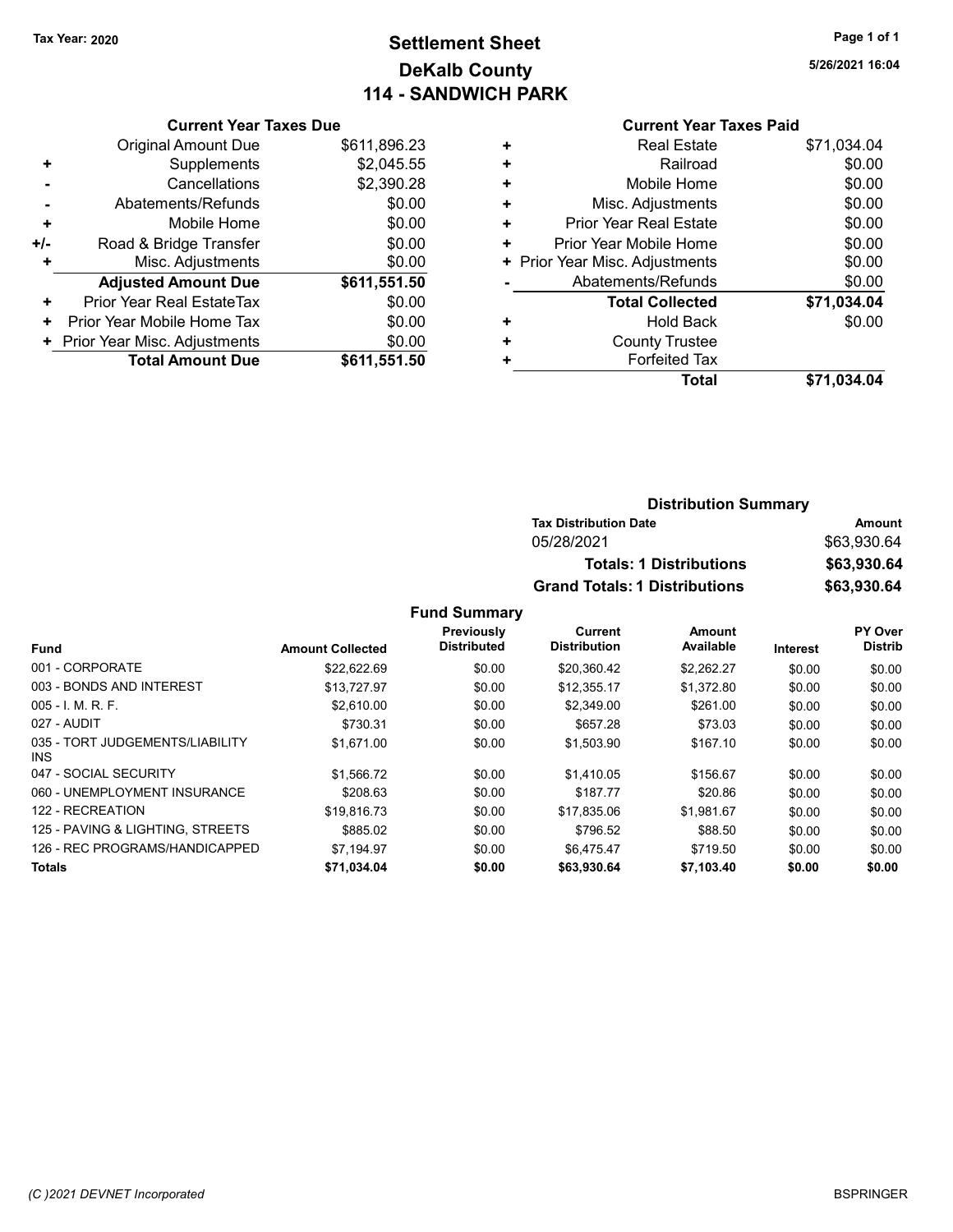# Tax Year: 2020 **Page 1 of 1 Settlement Sheet Constant Constant Constant Constant Constant Constant Constant Constant Constant Constant Constant Constant Page 1 of 1** DeKalb County 115 - SYCAMORE PARK

5/26/2021 16:04

#### Current Year Taxes Due

|     | <b>Total Amount Due</b>        | \$3,540,569.48 |
|-----|--------------------------------|----------------|
|     | + Prior Year Misc. Adjustments | \$0.00         |
| ٠   | Prior Year Mobile Home Tax     | \$0.00         |
| ٠   | Prior Year Real EstateTax      | \$0.00         |
|     | <b>Adjusted Amount Due</b>     | \$3,540,569.48 |
| ٠   | Misc. Adjustments              | \$0.00         |
| +/- | Road & Bridge Transfer         | \$0.00         |
| ٠   | Mobile Home                    | \$0.00         |
|     | Abatements/Refunds             | \$0.00         |
|     | Cancellations                  | \$16,203.81    |
| ٠   | Supplements                    | \$13,687.00    |
|     | <b>Original Amount Due</b>     | \$3,543,086.29 |
|     |                                |                |

#### Current Year Taxes Paid

| ٠ | <b>Real Estate</b>             | \$419,289.89 |
|---|--------------------------------|--------------|
| ٠ | Railroad                       | \$0.00       |
| ٠ | Mobile Home                    | \$0.00       |
| ٠ | Misc. Adjustments              | \$0.00       |
| ٠ | <b>Prior Year Real Estate</b>  | \$0.00       |
| ٠ | Prior Year Mobile Home         | \$0.00       |
|   | + Prior Year Misc. Adjustments | \$0.00       |
|   | Abatements/Refunds             | \$0.00       |
|   | <b>Total Collected</b>         | \$419,289.89 |
| ٠ | <b>Hold Back</b>               | \$0.00       |
| ٠ | <b>County Trustee</b>          |              |
| ٠ | <b>Forfeited Tax</b>           |              |
|   | Total                          | \$419,289.89 |

#### Distribution Summary Tax Distribution Date **Amount** 05/28/2021 \$377,360.89 Totals: 1 Distributions \$377,360.89 Grand Totals: 1 Distributions \$377,360.89

|                                                |                         | Previously         | Current             | Amount      |                 | <b>PY Over</b> |
|------------------------------------------------|-------------------------|--------------------|---------------------|-------------|-----------------|----------------|
| <b>Fund</b>                                    | <b>Amount Collected</b> | <b>Distributed</b> | <b>Distribution</b> | Available   | <b>Interest</b> | <b>Distrib</b> |
| 001 - CORPORATE                                | \$164.549.47            | \$0.00             | \$148.094.52        | \$16.454.95 | \$0.00          | \$0.00         |
| 003 - BONDS AND INTEREST                       | \$76,519.57             | \$0.00             | \$68,867.61         | \$7,651.96  | \$0.00          | \$0.00         |
| $005 - I. M. R. F.$                            | \$13,140.13             | \$0.00             | \$11,826.12         | \$1,314.01  | \$0.00          | \$0.00         |
| 014 - POLICE PROTECTION                        | \$592.46                | \$0.00             | \$533.21            | \$59.25     | \$0.00          | \$0.00         |
| 027 - AUDIT                                    | \$1,777.37              | \$0.00             | \$1,599.63          | \$177.74    | \$0.00          | \$0.00         |
| 035 - TORT JUDGEMENTS/LIABILITY<br>INS.        | \$8.436.95              | \$0.00             | \$7,593.26          | \$843.69    | \$0.00          | \$0.00         |
| 039 - PLAYGROUND AND RECREATION<br><b>COMM</b> | \$55.547.52             | \$0.00             | \$49.992.77         | \$5,554.75  | \$0.00          | \$0.00         |
| 047 - SOCIAL SECURITY                          | \$11,893.16             | \$0.00             | \$10,703.84         | \$1,189.32  | \$0.00          | \$0.00         |
| 122 - RECREATION                               | \$59,182.77             | \$0.00             | \$53.264.49         | \$5.918.28  | \$0.00          | \$0.00         |
| 125 - PAVING & LIGHTING, STREETS               | \$2,962.70              | \$0.00             | \$2.666.43          | \$296.27    | \$0.00          | \$0.00         |
| 126 - REC PROGRAMS/HANDICAPPED                 | \$24.687.79             | \$0.00             | \$22,219.01         | \$2.468.78  | \$0.00          | \$0.00         |
| <b>Totals</b>                                  | \$419.289.89            | \$0.00             | \$377.360.89        | \$41.929.00 | \$0.00          | \$0.00         |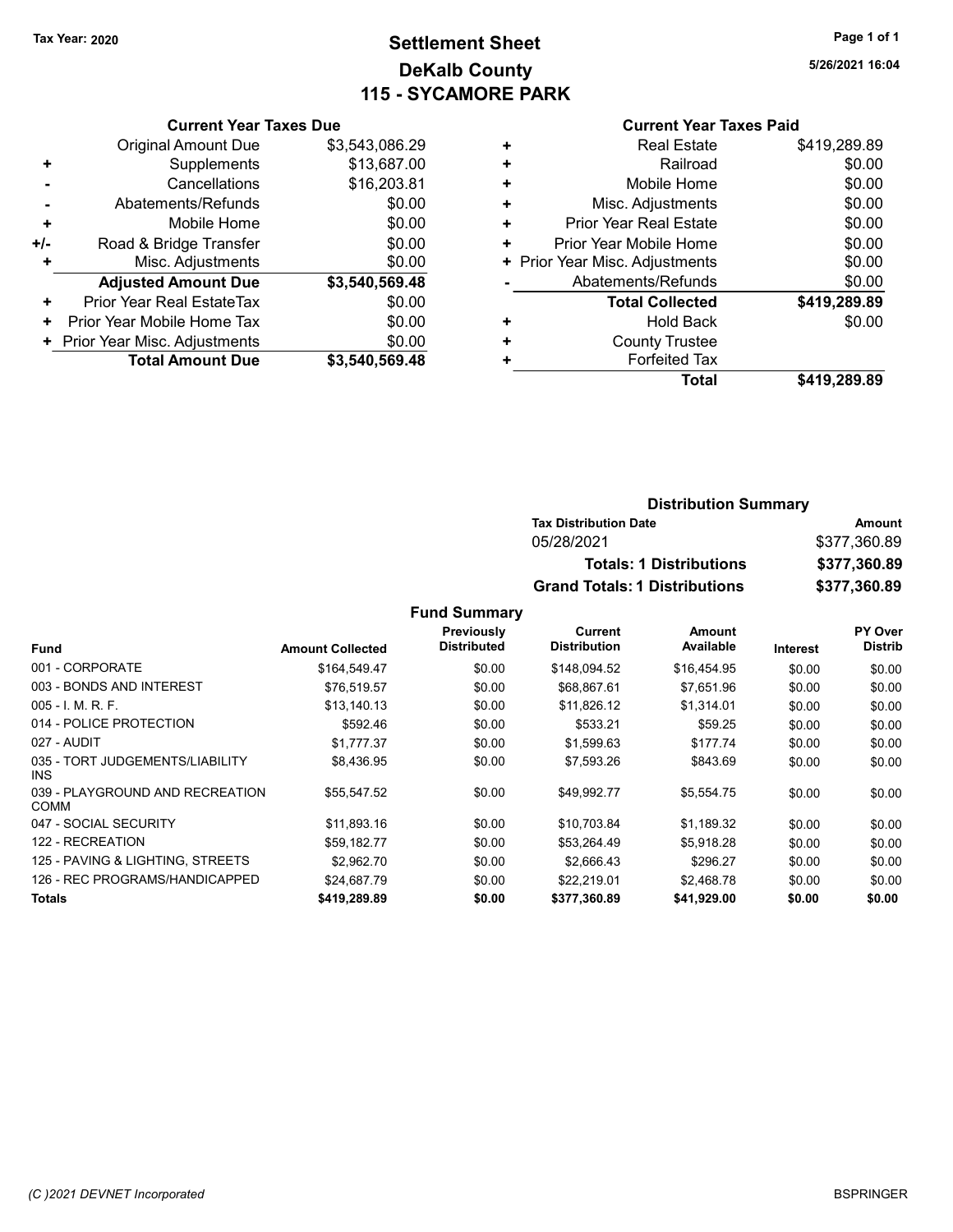# Tax Year: 2020 **Page 1 of 1 Settlement Sheet Constant Constant Constant Constant Constant Constant Constant Constant Constant Constant Constant Constant Page 1 of 1** DeKalb County 120 - SCHOOL DISTRICT 1

5/26/2021 16:04

#### Current Year Taxes Paid

|     | <b>Current Year Taxes Due</b> |              |  |  |  |
|-----|-------------------------------|--------------|--|--|--|
|     | <b>Original Amount Due</b>    | \$704,173.26 |  |  |  |
| ٠   | Supplements                   | \$0.00       |  |  |  |
|     | Cancellations                 | \$0.00       |  |  |  |
|     | Abatements/Refunds            | \$0.00       |  |  |  |
| ٠   | Mobile Home                   | \$0.00       |  |  |  |
| +/- | Road & Bridge Transfer        | \$0.00       |  |  |  |
| ٠   | Misc. Adjustments             | \$0.00       |  |  |  |
|     | <b>Adjusted Amount Due</b>    | \$704,173.26 |  |  |  |
| ٠   | Prior Year Real EstateTax     | \$0.00       |  |  |  |
| ٠   | Prior Year Mobile Home Tax    | \$0.00       |  |  |  |
|     | Prior Year Misc. Adjustments  | \$0.00       |  |  |  |
|     | <b>Total Amount Due</b>       | \$704.173.26 |  |  |  |

|   | <b>Total</b>                   | \$102,464.00 |
|---|--------------------------------|--------------|
| ٠ | <b>Forfeited Tax</b>           |              |
| ٠ | <b>County Trustee</b>          |              |
| ٠ | <b>Hold Back</b>               | \$0.00       |
|   | <b>Total Collected</b>         | \$102,464.00 |
|   | Abatements/Refunds             | \$0.00       |
|   | + Prior Year Misc. Adjustments | \$0.00       |
| ٠ | Prior Year Mobile Home         | \$0.00       |
| ٠ | Prior Year Real Estate         | \$0.00       |
| ٠ | Misc. Adjustments              | \$0.00       |
| ٠ | Mobile Home                    | \$0.00       |
| ÷ | Railroad                       | \$0.00       |
| ٠ | <b>Real Estate</b>             | \$102,464.00 |
|   |                                |              |

| <b>Distribution Summary</b>          |             |
|--------------------------------------|-------------|
| <b>Tax Distribution Date</b>         | Amount      |
| 05/28/2021                           | \$92,150.26 |
| <b>Totals: 1 Distributions</b>       | \$92,150.26 |
| <b>Grand Totals: 1 Distributions</b> | \$92,150.26 |

|                                               |                         | Previously         | Current             | Amount      |                 | <b>PY Over</b> |
|-----------------------------------------------|-------------------------|--------------------|---------------------|-------------|-----------------|----------------|
| <b>Fund</b>                                   | <b>Amount Collected</b> | <b>Distributed</b> | <b>Distribution</b> | Available   | <b>Interest</b> | <b>Distrib</b> |
| 002 - EDUCATION                               | \$69,497.04             | \$0.00             | \$62,547.34         | \$6,949.70  | \$0.00          | \$0.00         |
| 003 - BONDS AND INTEREST                      | \$6,837.83              | \$0.00             | \$6.154.05          | \$683.78    | \$0.00          | \$0.00         |
| 004 - OPERATIONS & MAINTENANCE                | \$8,687.10              | \$0.00             | \$7,818.39          | \$868.71    | \$0.00          | \$0.00         |
| $005 - I. M. R. F.$                           | \$1,416.87              | \$0.00             | \$1,275.18          | \$141.69    | \$0.00          | \$0.00         |
| 030 - TRANSPORTATION SYSTEM                   | \$3,474.86              | \$0.00             | \$3,127.37          | \$347.49    | \$0.00          | \$0.00         |
| 031 - WORKING CASH                            | \$868.69                | \$0.00             | \$781.82            | \$86.87     | \$0.00          | \$0.00         |
| 032 - FIRE PREV/SFTY/ENERGY                   | \$868.69                | \$0.00             | \$781.82            | \$86.87     | \$0.00          | \$0.00         |
| 033 - SPECIAL EDUCATION                       | \$695.01                | \$0.00             | \$625.51            | \$69.50     | \$0.00          | \$0.00         |
| 035 - TORT JUDGEMENTS/LIABILITY<br><b>INS</b> | \$7,931.84              | \$0.00             | \$7,138.66          | \$793.18    | \$0.00          | \$0.00         |
| 047 - SOCIAL SECURITY                         | \$1,990.77              | \$0.00             | \$1,791.69          | \$199.08    | \$0.00          | \$0.00         |
| 057 - LEASE/PURCHASE/RENTAL                   | \$868.69                | \$0.00             | \$781.82            | \$86.87     | \$0.00          | \$0.00         |
| 109 - PRIOR YEAR ADJUSTMENT                   | $$-673.39$              | \$0.00             | $$-673.39$          | \$0.00      | \$0.00          | \$0.00         |
| <b>Totals</b>                                 | \$102.464.00            | \$0.00             | \$92.150.26         | \$10.313.74 | \$0.00          | \$0.00         |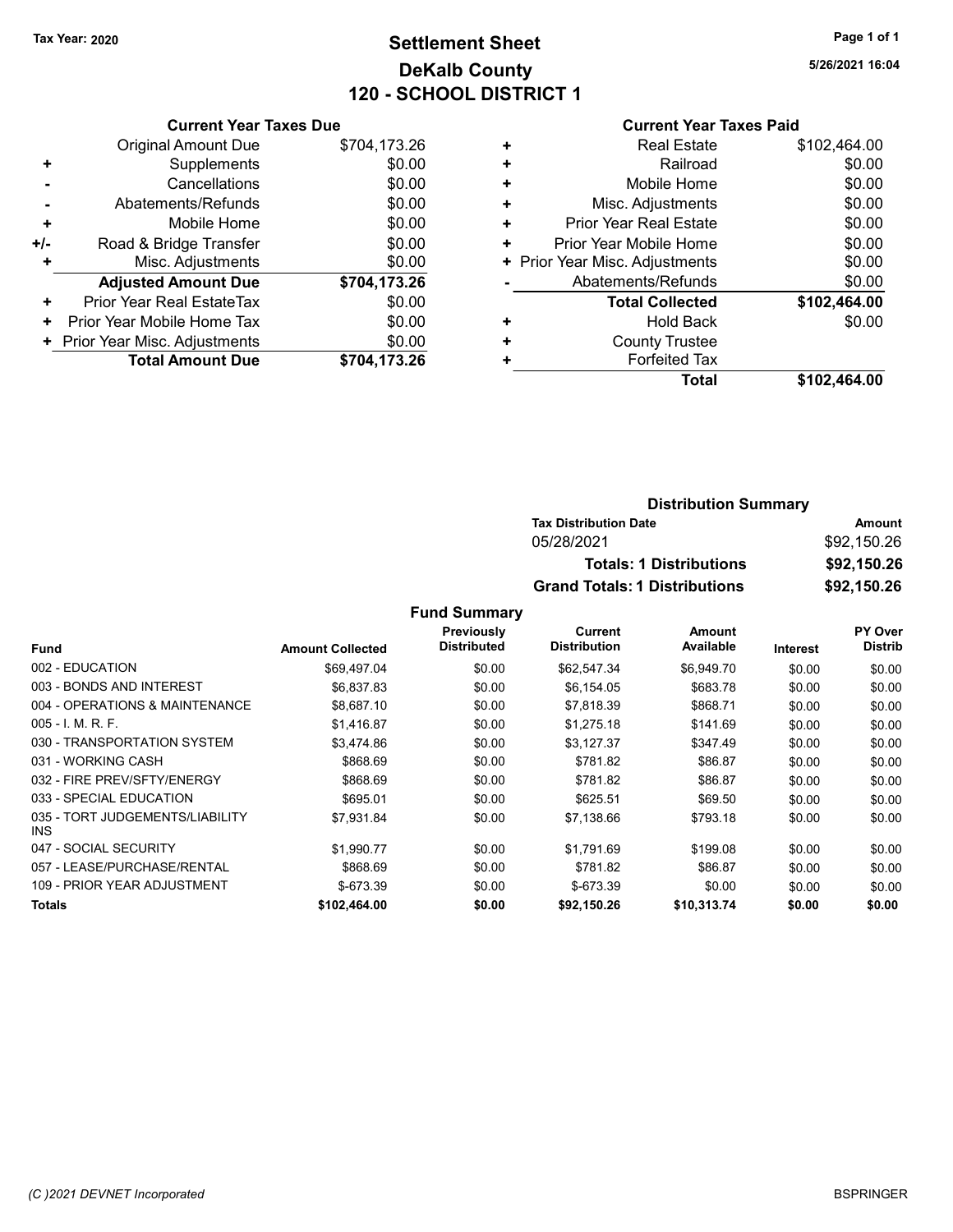# Tax Year: 2020 **Page 1 of 1 Settlement Sheet Constant Constant Constant Constant Constant Constant Constant Constant Constant Constant Constant Constant Page 1 of 1** DeKalb County 121 - SCHOOL DISTRICT 9

5/26/2021 16:04

#### Current Year Taxes Due

|       | <b>Original Amount Due</b>       | \$134,195.23 |
|-------|----------------------------------|--------------|
| ٠     | Supplements                      | \$0.00       |
|       | Cancellations                    | \$0.00       |
|       | Abatements/Refunds               | \$0.00       |
| ٠     | Mobile Home                      | \$0.00       |
| $+/-$ | Road & Bridge Transfer           | \$0.00       |
| ٠     | Misc. Adjustments                | \$0.00       |
|       | <b>Adjusted Amount Due</b>       | \$134,195.23 |
| ٠     | <b>Prior Year Real EstateTax</b> | \$0.00       |
| ٠     | Prior Year Mobile Home Tax       | \$0.00       |
|       | + Prior Year Misc. Adjustments   | \$0.00       |
|       | <b>Total Amount Due</b>          | \$134.195.23 |

#### Current Year Taxes Paid

| ٠ | <b>Real Estate</b>             | \$19,685.22 |
|---|--------------------------------|-------------|
| ٠ | Railroad                       | \$0.00      |
| ٠ | Mobile Home                    | \$0.00      |
| ٠ | Misc. Adjustments              | \$0.00      |
| ٠ | Prior Year Real Estate         | \$0.00      |
| ٠ | Prior Year Mobile Home         | \$0.00      |
|   | + Prior Year Misc. Adjustments | \$0.00      |
|   | Abatements/Refunds             | \$0.00      |
|   | <b>Total Collected</b>         | \$19,685.22 |
| ٠ | <b>Hold Back</b>               | \$0.00      |
| ٠ | <b>County Trustee</b>          |             |
| ٠ | <b>Forfeited Tax</b>           |             |
|   | Total                          | \$19.685.22 |

#### Distribution Summary Tax Distribution Date **Amount** 05/28/2021 \$17,614.78 Totals: 1 Distributions \$17,614.78 Grand Totals: 1 Distributions \$17,614.78

|                                         |                         | Previously         | Current             | Amount     |                 | <b>PY Over</b> |
|-----------------------------------------|-------------------------|--------------------|---------------------|------------|-----------------|----------------|
| <b>Fund</b>                             | <b>Amount Collected</b> | <b>Distributed</b> | <b>Distribution</b> | Available  | <b>Interest</b> | <b>Distrib</b> |
| 002 - EDUCATION                         | \$13.212.93             | \$0.00             | \$11,891.64         | \$1,321.29 | \$0.00          | \$0.00         |
| 003 - BONDS AND INTEREST                | \$2,326.26              | \$0.00             | \$2,093.63          | \$232.63   | \$0.00          | \$0.00         |
| 004 - OPERATIONS & MAINTENANCE          | \$2,572.25              | \$0.00             | \$2,315.03          | \$257.22   | \$0.00          | \$0.00         |
| $005 - I$ , M, R, F,                    | \$290.69                | \$0.00             | \$261.62            | \$29.07    | \$0.00          | \$0.00         |
| 030 - TRANSPORTATION SYSTEM             | \$543.45                | \$0.00             | \$489.11            | \$54.34    | \$0.00          | \$0.00         |
| 031 - WORKING CASH                      | \$36.22                 | \$0.00             | \$32.60             | \$3.62     | \$0.00          | \$0.00         |
| 032 - FIRE PREV/SFTY/ENERGY             | \$181.14                | \$0.00             | \$163.03            | \$18.11    | \$0.00          | \$0.00         |
| 033 - SPECIAL EDUCATION                 | \$144.92                | \$0.00             | \$130.43            | \$14.49    | \$0.00          | \$0.00         |
| 035 - TORT JUDGEMENTS/LIABILITY<br>INS. | \$898.49                | \$0.00             | \$808.64            | \$89.85    | \$0.00          | \$0.00         |
| 047 - SOCIAL SECURITY                   | \$317.13                | \$0.00             | \$285.42            | \$31.71    | \$0.00          | \$0.00         |
| 057 - LEASE/PURCHASE/RENTAL             | \$181.14                | \$0.00             | \$163.03            | \$18.11    | \$0.00          | \$0.00         |
| 109 - PRIOR YEAR ADJUSTMENT             | $$-1,019.40$            | \$0.00             | $$-1,019.40$        | \$0.00     | \$0.00          | \$0.00         |
| <b>Totals</b>                           | \$19,685.22             | \$0.00             | \$17,614.78         | \$2.070.44 | \$0.00          | \$0.00         |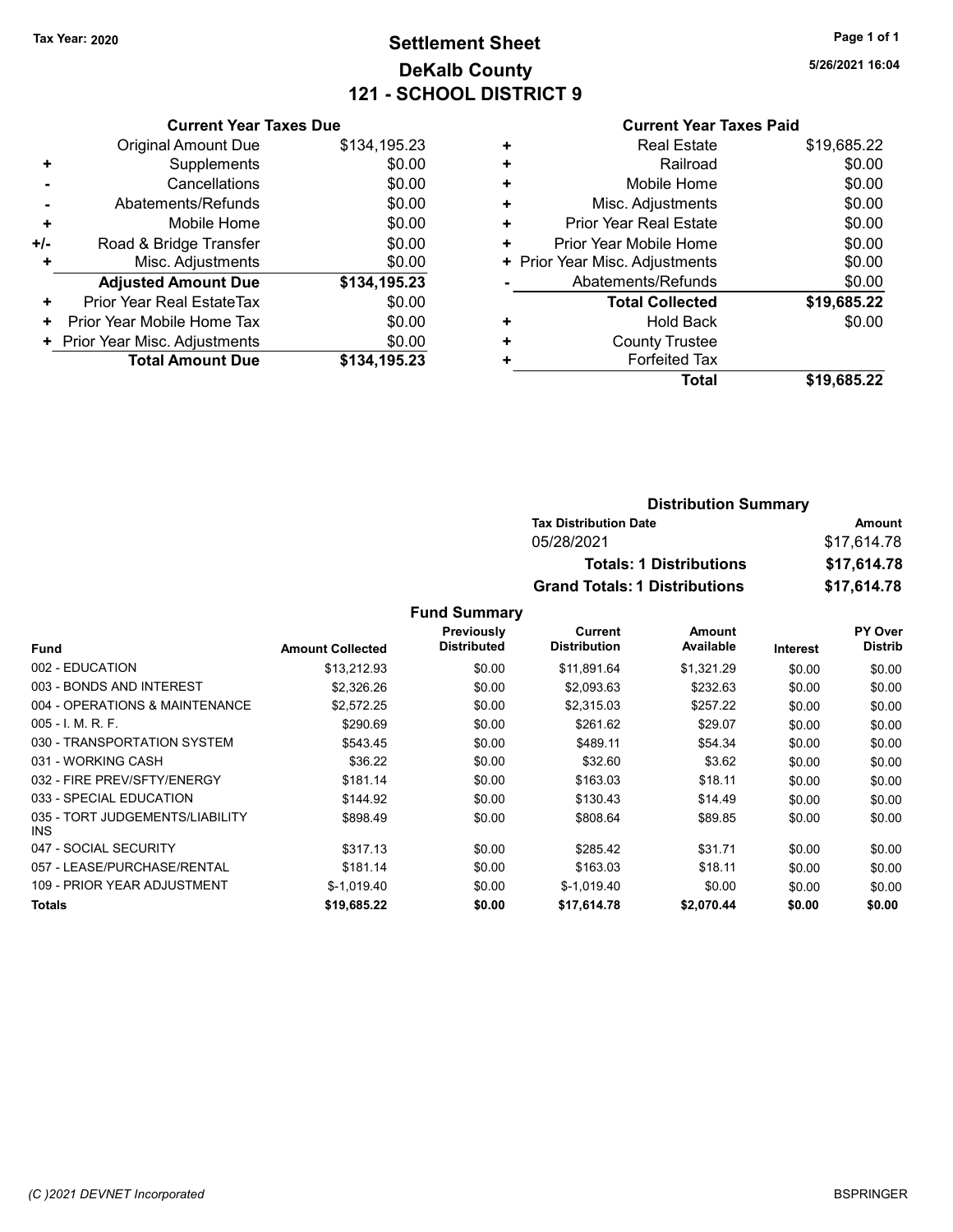# Tax Year: 2020 **Page 1 of 1 Settlement Sheet Constant Constant Constant Constant Constant Constant Constant Constant Constant Constant Constant Constant Page 1 of 1** DeKalb County 122 - SCHOOL DISTRICT 100

5/26/2021 16:04

|                |                                | 144 - SUNUUL DISTRIUT TUU     |   |                                |                                |
|----------------|--------------------------------|-------------------------------|---|--------------------------------|--------------------------------|
|                |                                | <b>Current Year Taxes Due</b> |   |                                | <b>Current Year Taxes Paid</b> |
|                | Original Amount Due            | \$17,654.39                   | ٠ | <b>Real Estate</b>             | \$6,240.42                     |
| ÷              | Supplements                    | \$0.00                        | ٠ | Railroad                       | \$0.00                         |
| $\blacksquare$ | Cancellations                  | \$0.00                        | ٠ | Mobile Home                    | \$0.00                         |
|                | Abatements/Refunds             | \$0.00                        | ٠ | Misc. Adjustments              | \$0.00                         |
| ٠              | Mobile Home                    | \$0.00                        | ٠ | <b>Prior Year Real Estate</b>  | \$0.00                         |
| I-             | Road & Bridge Transfer         | \$0.00                        | ٠ | Prior Year Mobile Home         | \$0.00                         |
| ÷              | Misc. Adjustments              | \$0.00                        |   | + Prior Year Misc. Adjustments | \$0.00                         |
|                | <b>Adjusted Amount Due</b>     | \$17,654.39                   |   | Abatements/Refunds             | \$0.00                         |
| ÷              | Prior Year Real EstateTax      | \$0.00                        |   | <b>Total Collected</b>         | \$6,240.42                     |
| $\ddot{}$      | Prior Year Mobile Home Tax     | \$0.00                        | ٠ | <b>Hold Back</b>               | \$0.00                         |
|                | + Prior Year Misc. Adjustments | \$0.00                        | ٠ | <b>County Trustee</b>          |                                |
|                | <b>Total Amount Due</b>        | \$17,654.39                   |   | <b>Forfeited Tax</b>           |                                |
|                |                                |                               |   | Total                          | \$6,240.42                     |

| <b>Distribution Summary</b>          |            |
|--------------------------------------|------------|
| <b>Tax Distribution Date</b>         | Amount     |
| 05/28/2021                           | \$5,616.38 |
| <b>Totals: 1 Distributions</b>       | \$5,616.38 |
| <b>Grand Totals: 1 Distributions</b> | \$5,616.38 |

|                                               |                         | Previously         | Current             | <b>Amount</b> |                 | PY Over        |
|-----------------------------------------------|-------------------------|--------------------|---------------------|---------------|-----------------|----------------|
| <b>Fund</b>                                   | <b>Amount Collected</b> | <b>Distributed</b> | <b>Distribution</b> | Available     | <b>Interest</b> | <b>Distrib</b> |
| 002 - EDUCATION                               | \$3.582.67              | \$0.00             | \$3.224.40          | \$358.27      | \$0.00          | \$0.00         |
| 003 - BONDS AND INTEREST                      | \$930.38                | \$0.00             | \$837.34            | \$93.04       | \$0.00          | \$0.00         |
| 004 - OPERATIONS & MAINTENANCE                | \$702.98                | \$0.00             | \$632.68            | \$70.30       | \$0.00          | \$0.00         |
| $005 - 1$ M.R.F.                              | \$95.00                 | \$0.00             | \$85.50             | \$9.50        | \$0.00          | \$0.00         |
| 030 - TRANSPORTATION SYSTEM                   | \$317.57                | \$0.00             | \$285.81            | \$31.76       | \$0.00          | \$0.00         |
| 031 - WORKING CASH                            | \$1.09                  | \$0.00             | \$0.98              | \$0.11        | \$0.00          | \$0.00         |
| 032 - FIRE PREV/SFTY/ENERGY                   | \$76.01                 | \$0.00             | \$68.41             | \$7.60        | \$0.00          | \$0.00         |
| 033 - SPECIAL EDUCATION                       | \$309.43                | \$0.00             | \$278.49            | \$30.94       | \$0.00          | \$0.00         |
| 035 - TORT JUDGEMENTS/LIABILITY<br><b>INS</b> | \$65.15                 | \$0.00             | \$58.64             | \$6.51        | \$0.00          | \$0.00         |
| 047 - SOCIAL SECURITY                         | \$160.14                | \$0.00             | \$144.13            | \$16.01       | \$0.00          | \$0.00         |
| <b>Totals</b>                                 | \$6,240.42              | \$0.00             | \$5,616.38          | \$624.04      | \$0.00          | \$0.00         |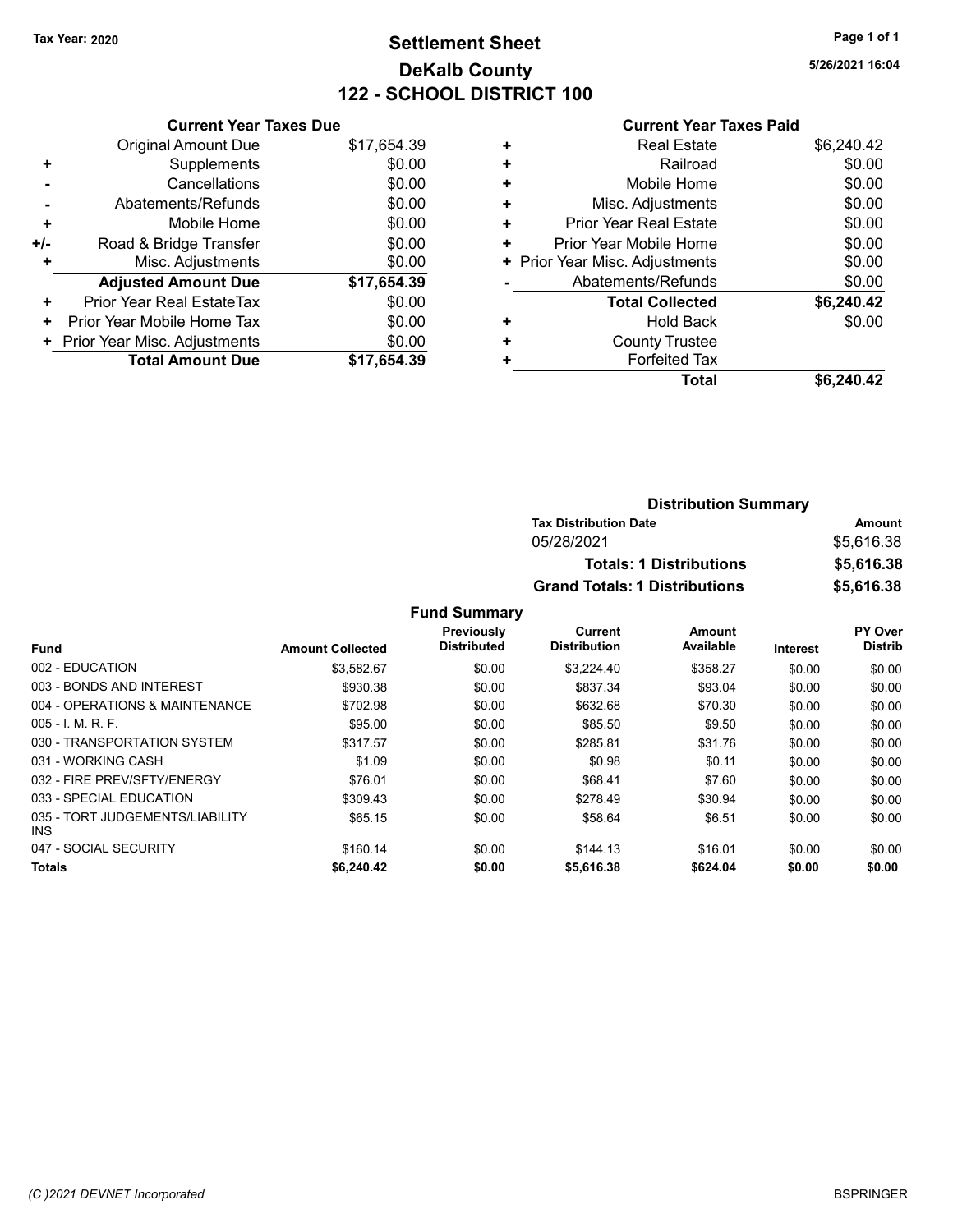# Tax Year: 2020 **Page 1 of 1 Settlement Sheet Constant Constant Constant Constant Constant Constant Constant Constant Constant Constant Constant Constant Page 1 of 1** DeKalb County 123 - SCHOOL DISTRICT 161

5/26/2021 16:04

|     | <b>Current Year Taxes Due</b> |              |
|-----|-------------------------------|--------------|
|     | Original Amount Due           | \$106,168.22 |
| ÷   | Supplements                   | \$0.00       |
|     | Cancellations                 | \$0.00       |
|     | Abatements/Refunds            | \$0.00       |
| ٠   | Mobile Home                   | \$0.00       |
| +/- | Road & Bridge Transfer        | \$0.00       |
|     | Misc. Adjustments             | \$0.00       |
|     | <b>Adjusted Amount Due</b>    | \$106,168.22 |
| ٠   | Prior Year Real EstateTax     | \$0.00       |
| ٠   | Prior Year Mobile Home Tax    | \$0.00       |
|     | Prior Year Misc. Adjustments  | \$0.00       |
|     | <b>Total Amount Due</b>       | \$106,168.22 |

|   | <b>Current Year Taxes Paid</b> |             |
|---|--------------------------------|-------------|
| ٠ | <b>Real Estate</b>             | \$26,343.85 |
| ٠ | Railroad                       | \$0.00      |
| ٠ | Mobile Home                    | \$0.00      |
| ٠ | Misc. Adjustments              | \$0.00      |
| ٠ | Prior Year Real Estate         | \$0.00      |
| ٠ | Prior Year Mobile Home         | \$0.00      |
| ٠ | Prior Year Misc. Adjustments   | \$0.00      |
|   | Abatements/Refunds             | \$0.00      |
|   | <b>Total Collected</b>         | \$26,343.85 |
| ٠ | Hold Back                      | \$0.00      |
|   | <b>County Trustee</b>          |             |
|   | <b>Forfeited Tax</b>           |             |
|   | Total                          | \$26,343.85 |

| <b>Distribution Summary</b>          |             |
|--------------------------------------|-------------|
| <b>Tax Distribution Date</b>         | Amount      |
| 05/28/2021                           | \$23,709.47 |
| <b>Totals: 1 Distributions</b>       | \$23,709.47 |
| <b>Grand Totals: 1 Distributions</b> | \$23,709.47 |

|                                         |                         | <b>Previously</b>  | Current             | Amount     |          | <b>PY Over</b> |
|-----------------------------------------|-------------------------|--------------------|---------------------|------------|----------|----------------|
| <b>Fund</b>                             | <b>Amount Collected</b> | <b>Distributed</b> | <b>Distribution</b> | Available  | Interest | <b>Distrib</b> |
| 002 - EDUCATION                         | \$17,346.83             | \$0.00             | \$15,612.15         | \$1,734.68 | \$0.00   | \$0.00         |
| 003 - BONDS AND INTEREST                | \$711.86                | \$0.00             | \$640.67            | \$71.19    | \$0.00   | \$0.00         |
| 004 - OPERATIONS & MAINTENANCE          | \$1,822.15              | \$0.00             | \$1,639.94          | \$182.21   | \$0.00   | \$0.00         |
| $005 - 1$ , M, R, F,                    | \$173.32                | \$0.00             | \$155.99            | \$17.33    | \$0.00   | \$0.00         |
| 030 - TRANSPORTATION SYSTEM             | \$874.27                | \$0.00             | \$786.84            | \$87.43    | \$0.00   | \$0.00         |
| 031 - WORKING CASH                      | \$364.44                | \$0.00             | \$328.00            | \$36.44    | \$0.00   | \$0.00         |
| 032 - FIRE PREV/SFTY/ENERGY             | \$364.44                | \$0.00             | \$328.00            | \$36.44    | \$0.00   | \$0.00         |
| 033 - SPECIAL EDUCATION                 | \$145.76                | \$0.00             | \$131.18            | \$14.58    | \$0.00   | \$0.00         |
| 035 - TORT JUDGEMENTS/LIABILITY<br>INS. | \$3,560.27              | \$0.00             | \$3,204.24          | \$356.03   | \$0.00   | \$0.00         |
| 047 - SOCIAL SECURITY                   | \$288.83                | \$0.00             | \$259.95            | \$28.88    | \$0.00   | \$0.00         |
| 057 - LEASE/PURCHASE/RENTAL             | \$86.67                 | \$0.00             | \$78.00             | \$8.67     | \$0.00   | \$0.00         |
| 109 - PRIOR YEAR ADJUSTMENT             | \$605.01                | \$0.00             | \$544.51            | \$60.50    | \$0.00   | \$0.00         |
| Totals                                  | \$26,343.85             | \$0.00             | \$23,709.47         | \$2,634.38 | \$0.00   | \$0.00         |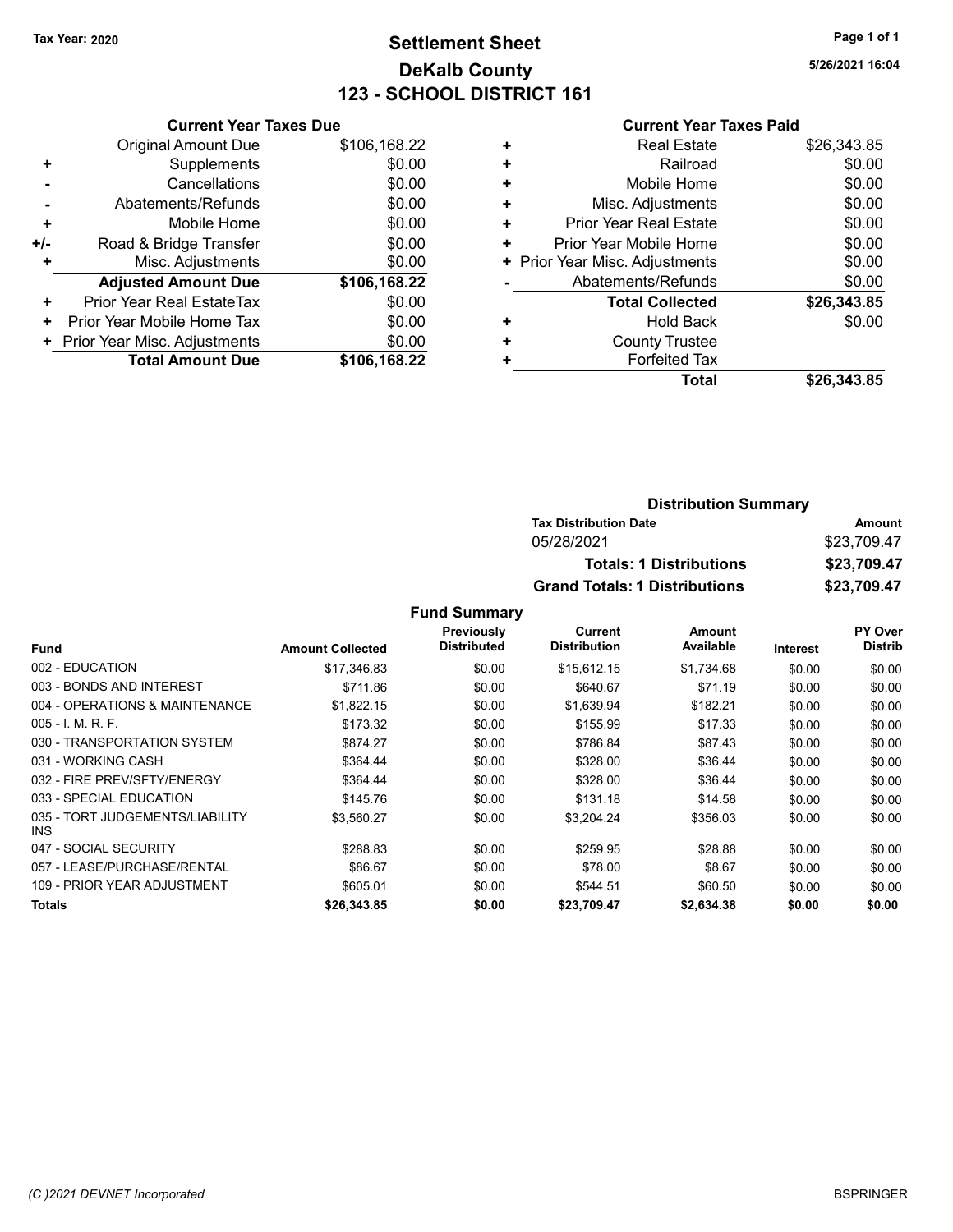# Tax Year: 2020 **Page 1 of 1 Settlement Sheet Constant Constant Constant Constant Constant Constant Constant Constant Constant Constant Constant Constant Page 1 of 1** DeKalb County 124 - SCHOOL DISTRICT 212

5/26/2021 16:04

### Current Year Taxes Paid

|                | <b>Current Year Taxes Due</b> |              |
|----------------|-------------------------------|--------------|
|                | Original Amount Due           | \$330,035.68 |
| ٠              | Supplements                   | \$0.00       |
|                | Cancellations                 | \$0.00       |
| $\blacksquare$ | Abatements/Refunds            | \$0.00       |
| ٠              | Mobile Home                   | \$0.00       |
| +/-            | Road & Bridge Transfer        | \$0.00       |
| ÷              | Misc. Adjustments             | \$0.00       |
|                | <b>Adjusted Amount Due</b>    | \$330,035.68 |
| ÷              | Prior Year Real EstateTax     | \$0.00       |
| ٠              | Prior Year Mobile Home Tax    | \$0.00       |
| ٠              | Prior Year Misc. Adjustments  | \$0.00       |
|                | <b>Total Amount Due</b>       | \$330,035.68 |

|   | Total                        | \$59,383.51 |
|---|------------------------------|-------------|
|   | <b>Forfeited Tax</b>         |             |
| ٠ | <b>County Trustee</b>        |             |
| ٠ | <b>Hold Back</b>             | \$0.00      |
|   | <b>Total Collected</b>       | \$59,383.51 |
|   | Abatements/Refunds           | \$0.00      |
| ٠ | Prior Year Misc. Adjustments | \$0.00      |
| ٠ | Prior Year Mobile Home       | \$0.00      |
| ٠ | Prior Year Real Estate       | \$0.00      |
| ٠ | Misc. Adjustments            | \$0.00      |
| ٠ | Mobile Home                  | \$0.00      |
| ٠ | Railroad                     | \$0.00      |
| ٠ | <b>Real Estate</b>           | \$59,383.51 |
|   |                              |             |

| <b>Distribution Summary</b>          |             |
|--------------------------------------|-------------|
| <b>Tax Distribution Date</b>         | Amount      |
| 05/28/2021                           | \$53,445.16 |
| <b>Totals: 1 Distributions</b>       | \$53,445.16 |
| <b>Grand Totals: 1 Distributions</b> | \$53,445.16 |

|                                         |                         | Previously         | Current             | Amount     |          | <b>PY Over</b> |
|-----------------------------------------|-------------------------|--------------------|---------------------|------------|----------|----------------|
| <b>Fund</b>                             | <b>Amount Collected</b> | <b>Distributed</b> | <b>Distribution</b> | Available  | Interest | <b>Distrib</b> |
| 002 - EDUCATION                         | \$30.352.69             | \$0.00             | \$27.317.42         | \$3,035.27 | \$0.00   | \$0.00         |
| 003 - BONDS AND INTEREST                | \$7,940.58              | \$0.00             | \$7,146.52          | \$794.06   | \$0.00   | \$0.00         |
| 004 - OPERATIONS & MAINTENANCE          | \$5,883.36              | \$0.00             | \$5,295.02          | \$588.34   | \$0.00   | \$0.00         |
| $005 - I. M. R. F.$                     | \$1,027.04              | \$0.00             | \$924.34            | \$102.70   | \$0.00   | \$0.00         |
| 030 - TRANSPORTATION SYSTEM             | \$1,872.01              | \$0.00             | \$1,684.81          | \$187.20   | \$0.00   | \$0.00         |
| 031 - WORKING CASH                      | \$1,069.79              | \$0.00             | \$962.81            | \$106.98   | \$0.00   | \$0.00         |
| 032 - FIRE PREV/SFTY/ENERGY             | \$1,235.77              | \$0.00             | \$1.112.19          | \$123.58   | \$0.00   | \$0.00         |
| 033 - SPECIAL EDUCATION                 | \$494.49                | \$0.00             | \$445.04            | \$49.45    | \$0.00   | \$0.00         |
| 035 - TORT JUDGEMENTS/LIABILITY<br>INS. | \$6,364.67              | \$0.00             | \$5,728.20          | \$636.47   | \$0.00   | \$0.00         |
| 047 - SOCIAL SECURITY                   | \$1,283.75              | \$0.00             | \$1,155.38          | \$128.37   | \$0.00   | \$0.00         |
| 057 - LEASE/PURCHASE/RENTAL             | \$1,123.24              | \$0.00             | \$1,010.92          | \$112.32   | \$0.00   | \$0.00         |
| 109 - PRIOR YEAR ADJUSTMENT             | \$736.12                | \$0.00             | \$662.51            | \$73.61    | \$0.00   | \$0.00         |
| <b>Totals</b>                           | \$59,383.51             | \$0.00             | \$53,445.16         | \$5,938.35 | \$0.00   | \$0.00         |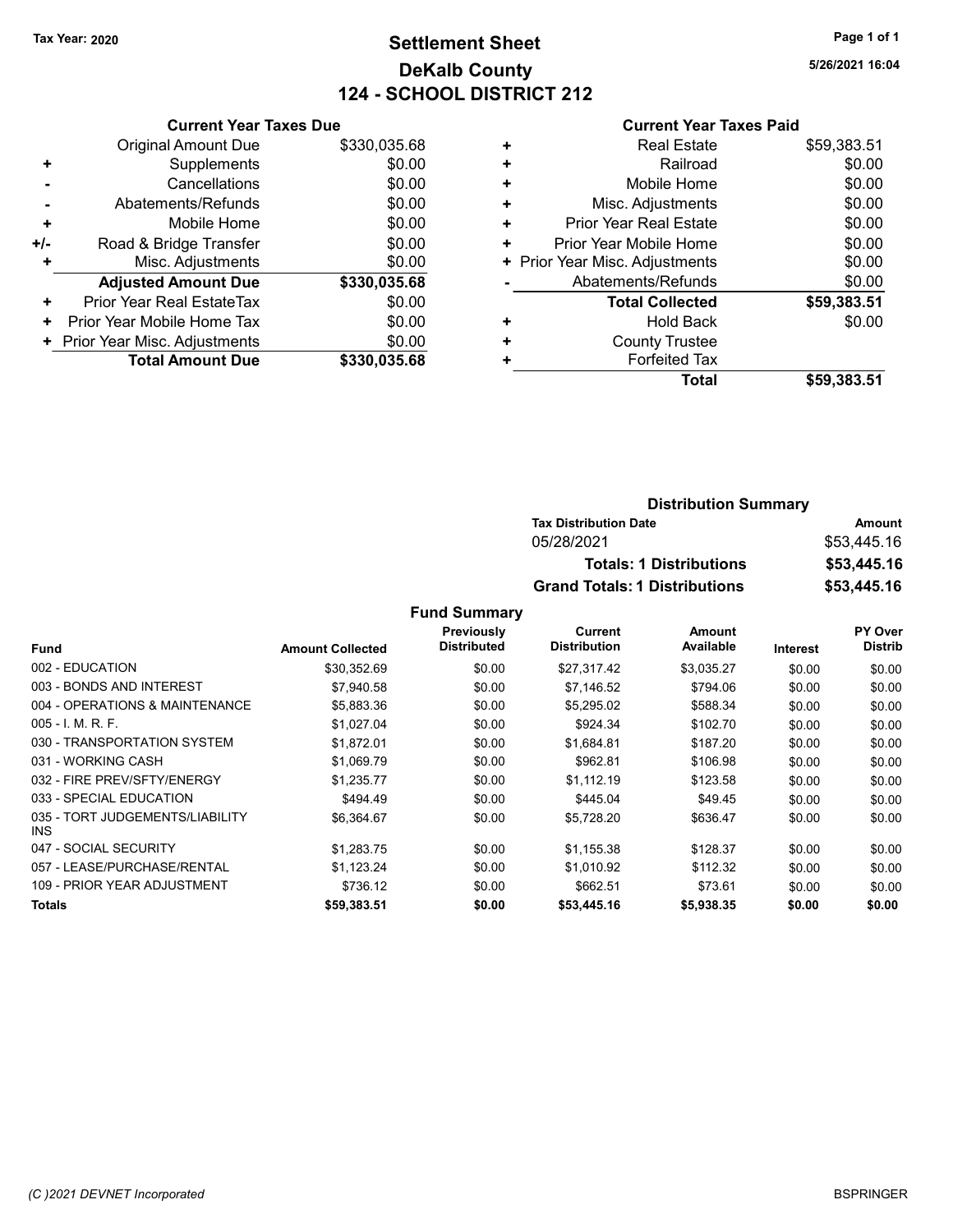# Tax Year: 2020 **Page 1 of 1 Settlement Sheet Constant Constant Constant Constant Constant Constant Constant Constant Constant Constant Constant Constant Page 1 of 1** DeKalb County 125 - STEWARD SCHOOL 220

5/26/2021 16:04

#### Current Year Taxes Paid

|     | <b>Current Year Taxes Due</b> |            |
|-----|-------------------------------|------------|
|     | Original Amount Due           | \$4,423.56 |
| ٠   | Supplements                   | \$0.00     |
|     | Cancellations                 | \$0.00     |
|     | Abatements/Refunds            | \$0.00     |
| ٠   | Mobile Home                   | \$0.00     |
| +/- | Road & Bridge Transfer        | \$0.00     |
|     | Misc. Adjustments             | \$0.00     |
|     | <b>Adjusted Amount Due</b>    | \$4,423.56 |
| ٠   | Prior Year Real EstateTax     | \$0.00     |
| ٠   | Prior Year Mobile Home Tax    | \$0.00     |
|     | Prior Year Misc. Adjustments  | \$0.00     |
|     | <b>Total Amount Due</b>       | \$4,423.56 |

| ٠ | <b>Real Estate</b>            | \$1,051.44 |
|---|-------------------------------|------------|
| ٠ | Railroad                      | \$0.00     |
| ٠ | Mobile Home                   | \$0.00     |
| ÷ | Misc. Adjustments             | \$0.00     |
| ÷ | <b>Prior Year Real Estate</b> | \$0.00     |
| ٠ | Prior Year Mobile Home        | \$0.00     |
| ٠ | Prior Year Misc. Adjustments  | \$0.00     |
|   | Abatements/Refunds            | \$0.00     |
|   | <b>Total Collected</b>        | \$1,051.44 |
| ٠ | <b>Hold Back</b>              | \$0.00     |
| ٠ | <b>County Trustee</b>         |            |
|   | <b>Forfeited Tax</b>          |            |
|   | Total                         | \$1.051.44 |
|   |                               |            |

| <b>Distribution Summary</b>          |          |  |
|--------------------------------------|----------|--|
| <b>Tax Distribution Date</b>         | Amount   |  |
| 05/28/2021                           | \$946.30 |  |
| <b>Totals: 1 Distributions</b>       | \$946.30 |  |
| <b>Grand Totals: 1 Distributions</b> | \$946.30 |  |

|                                         |                         | Previously         | Current             | Amount    |          | PY Over        |
|-----------------------------------------|-------------------------|--------------------|---------------------|-----------|----------|----------------|
| Fund                                    | <b>Amount Collected</b> | <b>Distributed</b> | <b>Distribution</b> | Available | Interest | <b>Distrib</b> |
| 002 - EDUCATION                         | \$781.74                | \$0.00             | \$703.57            | \$78.17   | \$0.00   | \$0.00         |
| 003 - BONDS AND INTEREST                | \$0.00                  | \$0.00             | \$0.00              | \$0.00    | \$0.00   | \$0.00         |
| 004 - OPERATIONS & MAINTENANCE          | \$149.32                | \$0.00             | \$134.39            | \$14.93   | \$0.00   | \$0.00         |
| $005 - I$ , M, R, F,                    | \$0.60                  | \$0.00             | \$0.54              | \$0.06    | \$0.00   | \$0.00         |
| 030 - TRANSPORTATION SYSTEM             | \$41.81                 | \$0.00             | \$37.63             | \$4.18    | \$0.00   | \$0.00         |
| 031 - WORKING CASH                      | \$0.60                  | \$0.00             | \$0.54              | \$0.06    | \$0.00   | \$0.00         |
| 032 - FIRE PREV/SFTY/ENERGY             | \$5.98                  | \$0.00             | \$5.38              | \$0.60    | \$0.00   | \$0.00         |
| 033 - SPECIAL EDUCATION                 | \$5.38                  | \$0.00             | \$4.84              | \$0.54    | \$0.00   | \$0.00         |
| 035 - TORT JUDGEMENTS/LIABILITY<br>INS. | \$60.03                 | \$0.00             | \$54.03             | \$6.00    | \$0.00   | \$0.00         |
| 047 - SOCIAL SECURITY                   | \$0.60                  | \$0.00             | \$0.54              | \$0.06    | \$0.00   | \$0.00         |
| 057 - LEASE/PURCHASE/RENTAL             | \$5.38                  | \$0.00             | \$4.84              | \$0.54    | \$0.00   | \$0.00         |
| Totals                                  | \$1,051.44              | \$0.00             | \$946.30            | \$105.14  | \$0.00   | \$0.00         |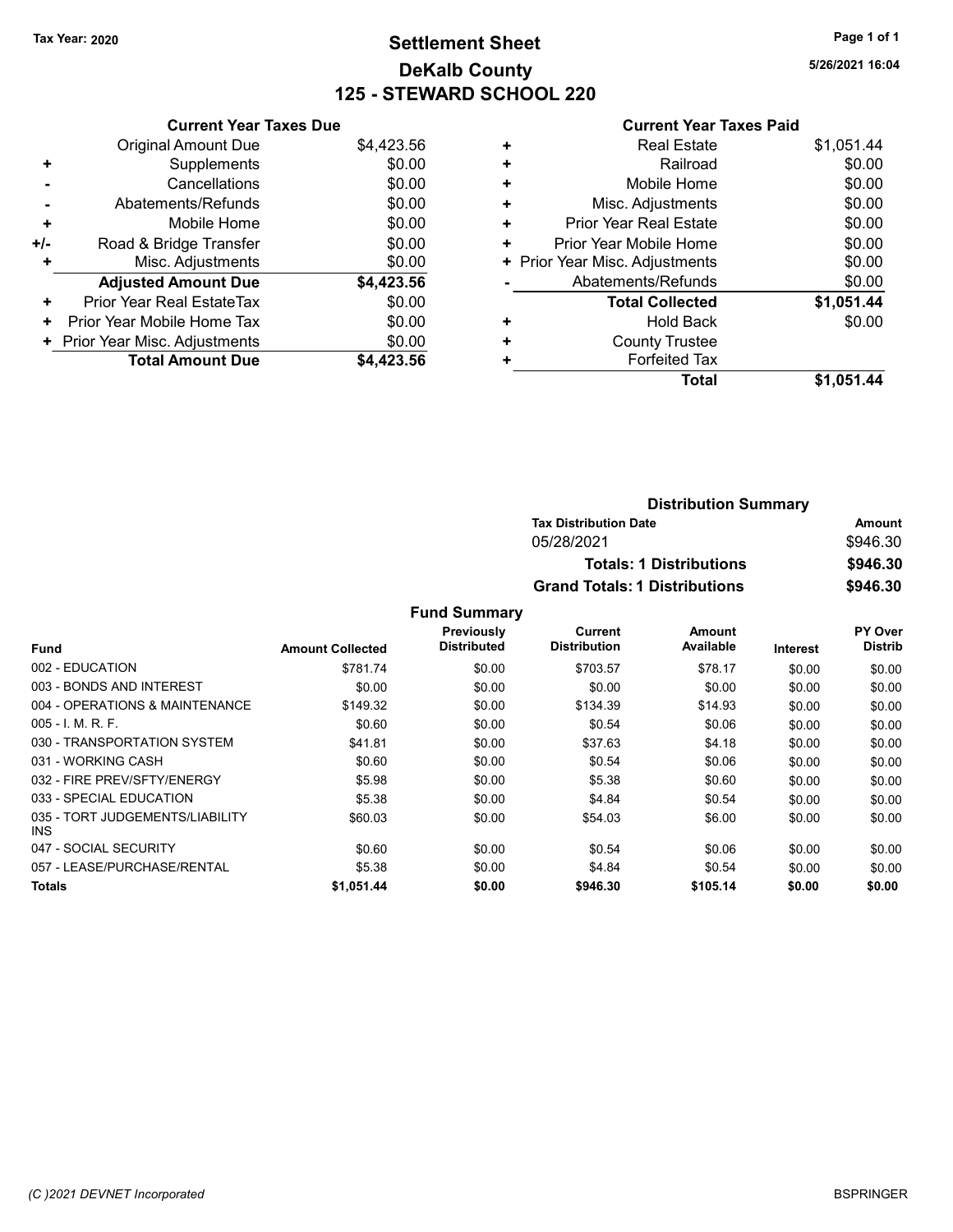# Tax Year: 2020 **Page 1 of 1 Settlement Sheet Constant Constant Constant Constant Constant Constant Constant Constant Constant Constant Constant Constant Page 1 of 1** DeKalb County 126 - SCHOOL DISTRICT 269

5/26/2021 16:04

#### Current Year Taxes Paid

|     | <b>Current Year Taxes Due</b> |              |
|-----|-------------------------------|--------------|
|     | Original Amount Due           | \$358,568.47 |
| ٠   | Supplements                   | \$0.00       |
|     | Cancellations                 | \$0.00       |
| -   | Abatements/Refunds            | \$0.00       |
| ٠   | Mobile Home                   | \$0.00       |
| +/- | Road & Bridge Transfer        | \$0.00       |
|     | Misc. Adjustments             | \$0.00       |
|     | <b>Adjusted Amount Due</b>    | \$358,568.47 |
| ٠   | Prior Year Real EstateTax     | \$0.00       |
| ٠   | Prior Year Mobile Home Tax    | \$0.00       |
| ٠   | Prior Year Misc. Adjustments  | \$0.00       |
|     | <b>Total Amount Due</b>       | \$358.568.47 |

|   | Total                          | \$57,466.89 |
|---|--------------------------------|-------------|
| ÷ | <b>Forfeited Tax</b>           |             |
| ٠ | <b>County Trustee</b>          |             |
| ٠ | Hold Back                      | \$0.00      |
|   | <b>Total Collected</b>         | \$57,466.89 |
|   | Abatements/Refunds             | \$0.00      |
|   | + Prior Year Misc. Adjustments | \$0.00      |
| ٠ | Prior Year Mobile Home         | \$0.00      |
| ٠ | Prior Year Real Estate         | \$0.00      |
| ٠ | Misc. Adjustments              | \$0.00      |
| ÷ | Mobile Home                    | \$0.00      |
| ٠ | Railroad                       | \$0.00      |
| ٠ | <b>Real Estate</b>             | \$57,466.89 |
|   |                                |             |

| <b>Distribution Summary</b>          |             |
|--------------------------------------|-------------|
| <b>Tax Distribution Date</b>         | Amount      |
| 05/28/2021                           | \$51,720.19 |
| <b>Totals: 1 Distributions</b>       | \$51,720.19 |
| <b>Grand Totals: 1 Distributions</b> | \$51,720.19 |

|                                         |                         | Previously         | Current             | <b>Amount</b> |          | PY Over        |
|-----------------------------------------|-------------------------|--------------------|---------------------|---------------|----------|----------------|
| <b>Fund</b>                             | <b>Amount Collected</b> | <b>Distributed</b> | <b>Distribution</b> | Available     | Interest | <b>Distrib</b> |
| 002 - EDUCATION                         | \$35.850.77             | \$0.00             | \$32.265.69         | \$3.585.08    | \$0.00   | \$0.00         |
| 004 - OPERATIONS & MAINTENANCE          | \$9.389.46              | \$0.00             | \$8.450.51          | \$938.95      | \$0.00   | \$0.00         |
| $005 - 1$ M, R, F.                      | \$344.86                | \$0.00             | \$310.37            | \$34.49       | \$0.00   | \$0.00         |
| 030 - TRANSPORTATION SYSTEM             | \$2.048.64              | \$0.00             | \$1.843.78          | \$204.86      | \$0.00   | \$0.00         |
| 031 - WORKING CASH                      | \$853.61                | \$0.00             | \$768.25            | \$85.36       | \$0.00   | \$0.00         |
| 033 - SPECIAL EDUCATION                 | \$341.41                | \$0.00             | \$307.27            | \$34.14       | \$0.00   | \$0.00         |
| 035 - TORT JUDGEMENTS/LIABILITY<br>INS. | \$7.280.77              | \$0.00             | \$6.552.69          | \$728.08      | \$0.00   | \$0.00         |
| 047 - SOCIAL SECURITY                   | \$1.326.28              | \$0.00             | \$1.193.65          | \$132.63      | \$0.00   | \$0.00         |
| 109 - PRIOR YEAR ADJUSTMENT             | \$31.09                 | \$0.00             | \$27.98             | \$3.11        | \$0.00   | \$0.00         |
| <b>Totals</b>                           | \$57,466.89             | \$0.00             | \$51.720.19         | \$5,746.70    | \$0.00   | \$0.00         |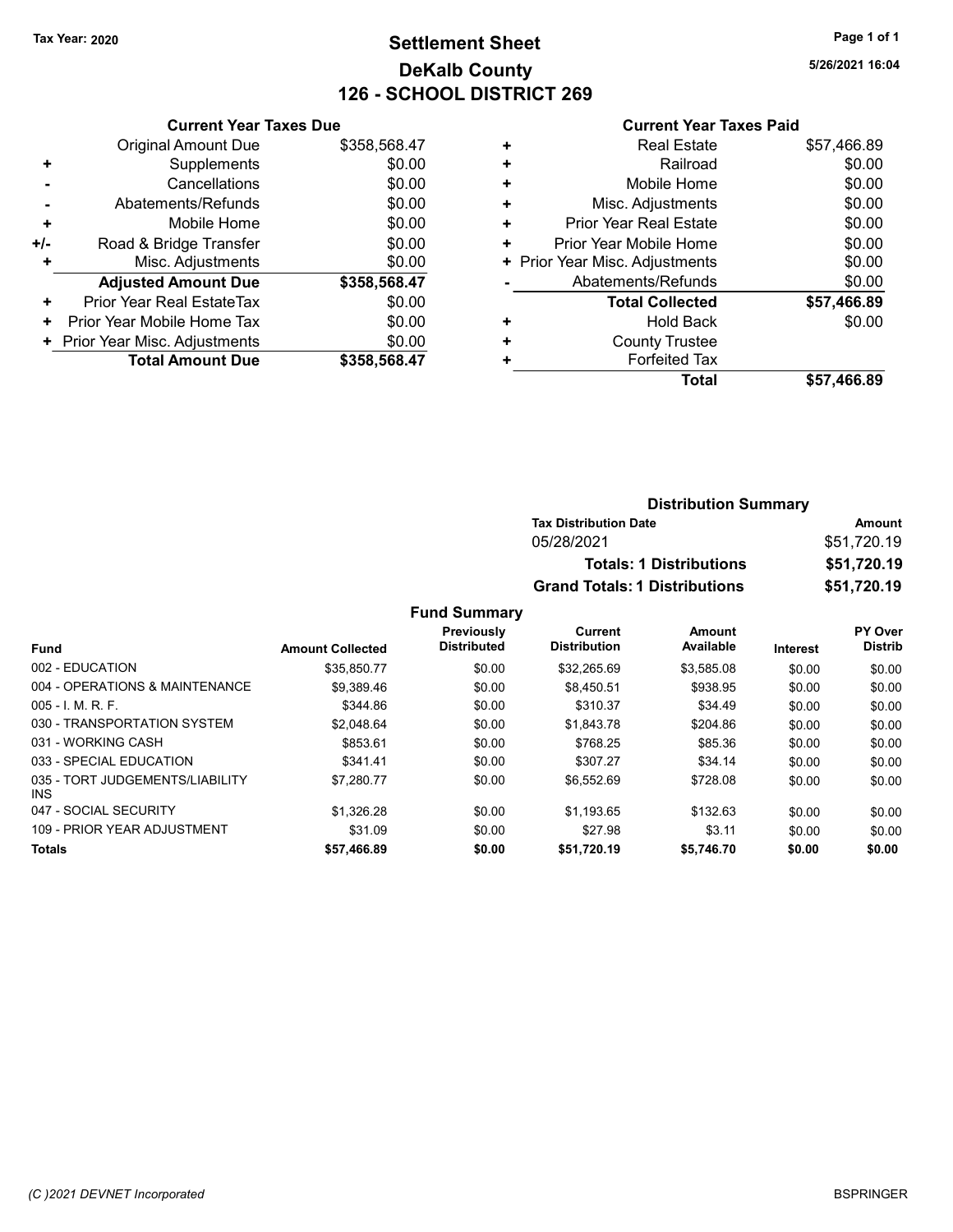# Tax Year: 2020 **Page 1 of 1 Settlement Sheet Constant Constant Constant Constant Constant Constant Constant Constant Constant Constant Constant Constant Page 1 of 1** DeKalb County 127 - SCHOOL DISTRICT 271

5/26/2021 16:04

#### Current Year Taxes Paid

|     | <b>Current Year Taxes Due</b> |             |
|-----|-------------------------------|-------------|
|     | Original Amount Due           | \$86,323.67 |
| ٠   | Supplements                   | \$0.00      |
|     | Cancellations                 | \$0.00      |
|     | Abatements/Refunds            | \$0.00      |
| ٠   | Mobile Home                   | \$0.00      |
| +/- | Road & Bridge Transfer        | \$0.00      |
|     | Misc. Adjustments             | \$0.00      |
|     | <b>Adjusted Amount Due</b>    | \$86,323.67 |
| ÷   | Prior Year Real EstateTax     | \$0.00      |
| ٠   | Prior Year Mobile Home Tax    | \$0.00      |
|     | Prior Year Misc. Adjustments  | \$0.00      |
|     | <b>Total Amount Due</b>       | \$86.323.67 |

|   | Total                        | \$12,038.81 |
|---|------------------------------|-------------|
| ٠ | <b>Forfeited Tax</b>         |             |
| ٠ | <b>County Trustee</b>        |             |
| ٠ | <b>Hold Back</b>             | \$0.00      |
|   | <b>Total Collected</b>       | \$12,038.81 |
|   | Abatements/Refunds           | \$0.00      |
| ٠ | Prior Year Misc. Adjustments | \$0.00      |
| ٠ | Prior Year Mobile Home       | \$0.00      |
| ٠ | Prior Year Real Estate       | \$0.00      |
| ٠ | Misc. Adjustments            | \$0.00      |
| ٠ | Mobile Home                  | \$0.00      |
| ٠ | Railroad                     | \$0.00      |
| ٠ | <b>Real Estate</b>           | \$12,038.81 |
|   |                              |             |

| <b>Distribution Summary</b>          |             |  |  |
|--------------------------------------|-------------|--|--|
| <b>Tax Distribution Date</b>         | Amount      |  |  |
| 05/28/2021                           | \$10,834.95 |  |  |
| <b>Totals: 1 Distributions</b>       | \$10,834.95 |  |  |
| <b>Grand Totals: 1 Distributions</b> | \$10,834.95 |  |  |

|                                         |                         | Previously         | Current             | <b>Amount</b> |                 | PY Over        |
|-----------------------------------------|-------------------------|--------------------|---------------------|---------------|-----------------|----------------|
| <b>Fund</b>                             | <b>Amount Collected</b> | <b>Distributed</b> | <b>Distribution</b> | Available     | <b>Interest</b> | <b>Distrib</b> |
| 002 - EDUCATION                         | \$7,725.24              | \$0.00             | \$6,952.72          | \$772.52      | \$0.00          | \$0.00         |
| 003 - BONDS AND INTEREST                | \$1,916.05              | \$0.00             | \$1,724.45          | \$191.60      | \$0.00          | \$0.00         |
| 004 - OPERATIONS & MAINTENANCE          | \$1.191.93              | \$0.00             | \$1,072.74          | \$119.19      | \$0.00          | \$0.00         |
| $005 - 1$ , M, R, F,                    | \$3.41                  | \$0.00             | \$3.07              | \$0.34        | \$0.00          | \$0.00         |
| 030 - TRANSPORTATION SYSTEM             | \$681.11                | \$0.00             | \$613.00            | \$68.11       | \$0.00          | \$0.00         |
| 031 - WORKING CASH                      | \$85.14                 | \$0.00             | \$76.63             | \$8.51        | \$0.00          | \$0.00         |
| 032 - FIRE PREV/SFTY/ENERGY             | \$3.41                  | \$0.00             | \$3.07              | \$0.34        | \$0.00          | \$0.00         |
| 033 - SPECIAL EDUCATION                 | \$3.41                  | \$0.00             | \$3.07              | \$0.34        | \$0.00          | \$0.00         |
| 035 - TORT JUDGEMENTS/LIABILITY<br>INS. | \$255.42                | \$0.00             | \$229.88            | \$25.54       | \$0.00          | \$0.00         |
| 047 - SOCIAL SECURITY                   | \$170.28                | \$0.00             | \$153.25            | \$17.03       | \$0.00          | \$0.00         |
| 057 - LEASE/PURCHASE/RENTAL             | \$3.41                  | \$0.00             | \$3.07              | \$0.34        | \$0.00          | \$0.00         |
| Totals                                  | \$12,038.81             | \$0.00             | \$10,834.95         | \$1,203.86    | \$0.00          | \$0.00         |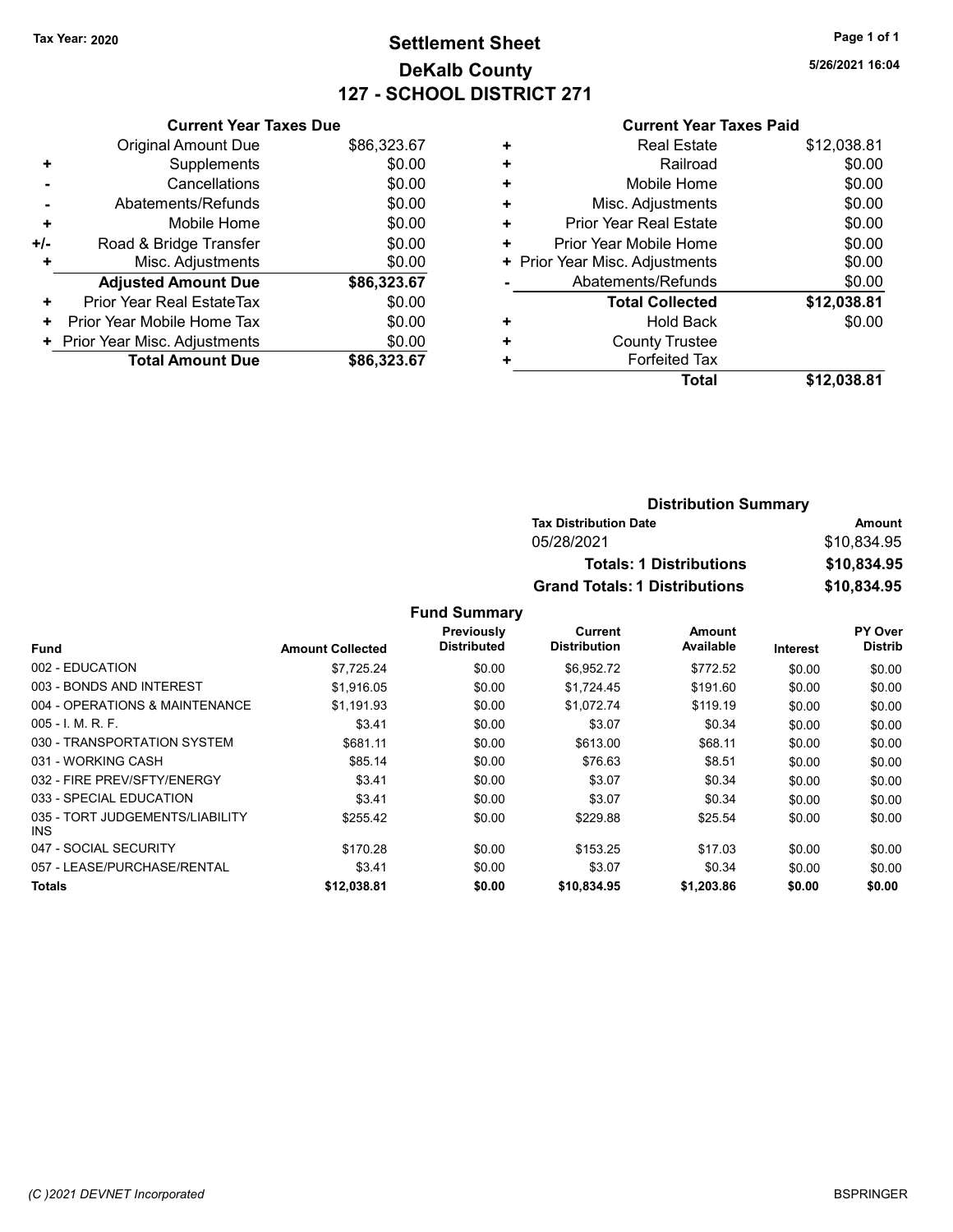**Original Amount Due** 

**Adjusted Amount Due** 

**Total Amount Due** 

+ Supplements - Cancellations - Abatements/Refunds + Mobile Home +/- Road & Bridge Transfer + Misc. Adjustments

+ Prior Year Real EstateTax \$0.00 + Prior Year Mobile Home Tax + Prior Year Misc. Adjustments

# Tax Year: 2020 **Page 1 of 1 Settlement Sheet Constant Constant Constant Constant Constant Constant Constant Constant Constant Constant Constant Constant Page 1 of 1** DeKalb County 128 - SCHOOL DISTRICT 300

5/26/2021 16:04

|                               | <u> 120 - JUNUUL DIJTINUT JUU</u> |   |                                |
|-------------------------------|-----------------------------------|---|--------------------------------|
| <b>Current Year Taxes Due</b> |                                   |   | <b>Current Year Ta</b>         |
| ıl Amount Due                 | \$10,173.31                       | ٠ | <b>Real Estate</b>             |
| Supplements                   | \$0.00                            | ٠ | Railroad                       |
| Cancellations                 | \$0.00                            | ٠ | Mobile Home                    |
| ıents/Refunds                 | \$0.00                            | ٠ | Misc. Adjustments              |
| Mobile Home                   | \$0.00                            | ٠ | <b>Prior Year Real Estate</b>  |
| ridge Transfer                | \$0.00                            | ÷ | Prior Year Mobile Home         |
| . Adjustments                 | \$0.00                            |   | + Prior Year Misc. Adjustments |
| <b>Amount Due</b>             | \$10,173.31                       |   | Abatements/Refunds             |
| leal EstateTax                | \$0.00                            |   | <b>Total Collected</b>         |
| pile Home Tax                 | \$0.00                            | ٠ | <b>Hold Back</b>               |
| . Adjustments                 | \$0.00                            | ٠ | <b>County Trustee</b>          |
| <b>Amount Due</b>             | \$10,173.31                       |   | <b>Forfeited Tax</b>           |
|                               |                                   |   | ----                           |

### axes Paid

| <b>Real Estate</b>     | \$3,890.48                     |
|------------------------|--------------------------------|
| Railroad               | \$0.00                         |
| Mobile Home            | \$0.00                         |
| Misc. Adjustments      | \$0.00                         |
| Prior Year Real Estate | \$0.00                         |
| Prior Year Mobile Home | \$0.00                         |
|                        | \$0.00                         |
| Abatements/Refunds     | \$0.00                         |
| <b>Total Collected</b> | \$3,890.48                     |
| <b>Hold Back</b>       | \$0.00                         |
| <b>County Trustee</b>  |                                |
| <b>Forfeited Tax</b>   |                                |
| Total                  | \$3.890.48                     |
|                        | + Prior Year Misc. Adjustments |

|                     | <b>Distribution Summary</b>          |            |
|---------------------|--------------------------------------|------------|
|                     | <b>Tax Distribution Date</b>         | Amount     |
|                     | 05/28/2021                           | \$3,501.43 |
|                     | <b>Totals: 1 Distributions</b>       | \$3,501.43 |
|                     | <b>Grand Totals: 1 Distributions</b> | \$3,501.43 |
| <b>Fund Summary</b> |                                      |            |

| <b>Fund</b>                                   | <b>Amount Collected</b> | Previously<br><b>Distributed</b> | Current<br><b>Distribution</b> | Amount<br>Available | <b>Interest</b> | <b>PY Over</b><br><b>Distrib</b> |
|-----------------------------------------------|-------------------------|----------------------------------|--------------------------------|---------------------|-----------------|----------------------------------|
| 002 - EDUCATION                               | \$1,968.87              | \$0.00                           | \$1.771.98                     | \$196.89            | \$0.00          | \$0.00                           |
| 003 - BONDS AND INTEREST                      | \$500.88                | \$0.00                           | \$450.79                       | \$50.09             | \$0.00          | \$0.00                           |
| 004 - OPERATIONS & MAINTENANCE                | \$541.41                | \$0.00                           | \$487.27                       | \$54.14             | \$0.00          | \$0.00                           |
| $005 - 1$ , M, R, F,                          | \$50.53                 | \$0.00                           | \$45.48                        | \$5.05              | \$0.00          | \$0.00                           |
| 030 - TRANSPORTATION SYSTEM                   | \$157.37                | \$0.00                           | \$141.63                       | \$15.74             | \$0.00          | \$0.00                           |
| 031 - WORKING CASH                            | \$0.07                  | \$0.00                           | \$0.06                         | \$0.01              | \$0.00          | \$0.00                           |
| 033 - SPECIAL EDUCATION                       | \$577.51                | \$0.00                           | \$519.76                       | \$57.75             | \$0.00          | \$0.00                           |
| 035 - TORT JUDGEMENTS/LIABILITY<br><b>INS</b> | \$36.09                 | \$0.00                           | \$32.48                        | \$3.61              | \$0.00          | \$0.00                           |
| 047 - SOCIAL SECURITY                         | \$57.75                 | \$0.00                           | \$51.98                        | \$5.77              | \$0.00          | \$0.00                           |
| <b>Totals</b>                                 | \$3,890.48              | \$0.00                           | \$3,501.43                     | \$389.05            | \$0.00          | \$0.00                           |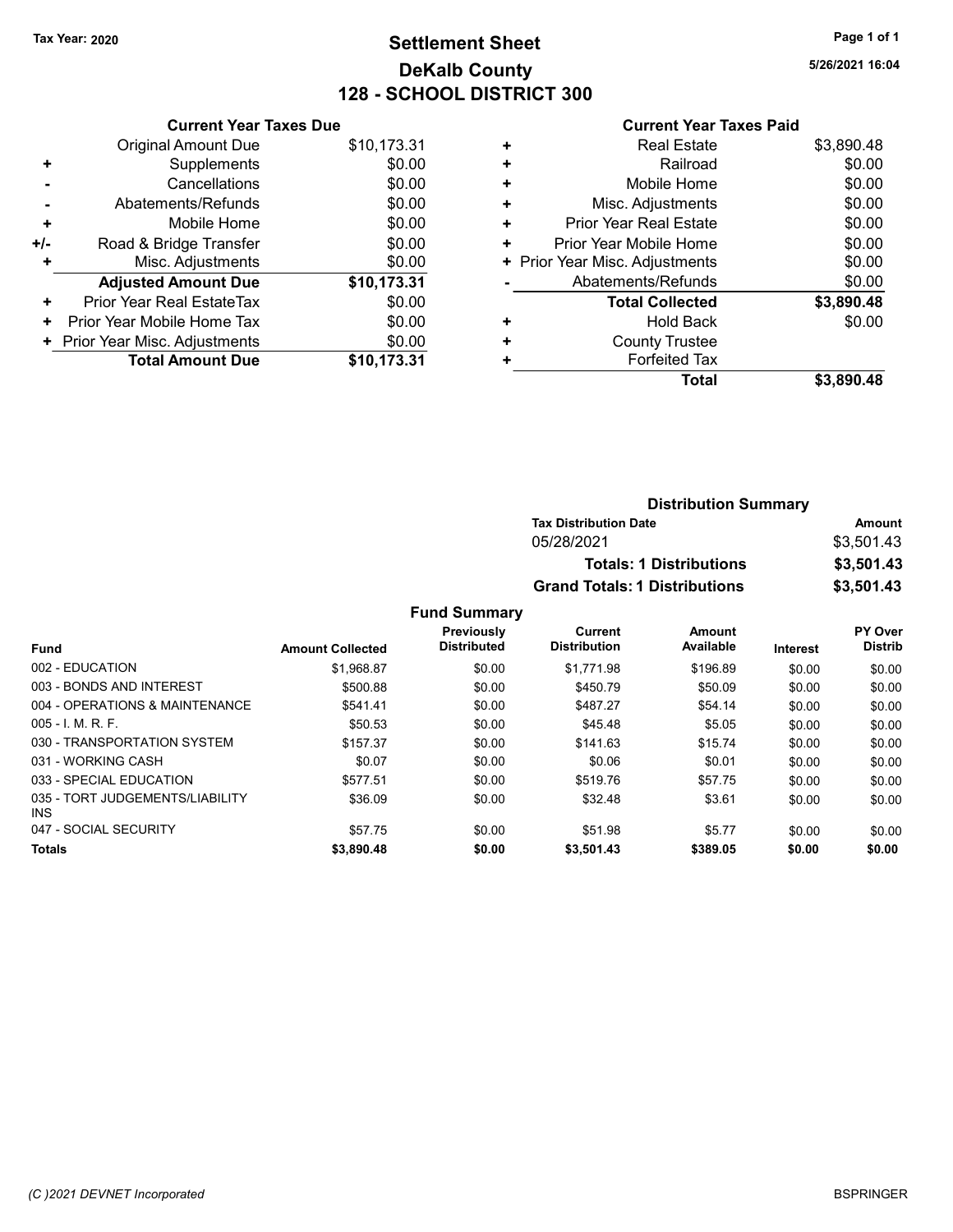# Tax Year: 2020 **Page 1 of 1 Settlement Sheet Constant Constant Constant Constant Constant Constant Constant Constant Constant Constant Constant Constant Page 1 of 1** DeKalb County 129 - SCHOOL DISTRICT 301

5/26/2021 16:04

#### Current Year Taxes Paid

|     | <b>Current Year Taxes Due</b> |             |
|-----|-------------------------------|-------------|
|     | Original Amount Due           | \$12,592.36 |
| ٠   | Supplements                   | \$0.00      |
|     | Cancellations                 | \$0.00      |
|     | Abatements/Refunds            | \$0.00      |
| ٠   | Mobile Home                   | \$0.00      |
| +/- | Road & Bridge Transfer        | \$0.00      |
| ÷   | Misc. Adjustments             | \$0.00      |
|     | <b>Adjusted Amount Due</b>    | \$12,592.36 |
| ٠   | Prior Year Real EstateTax     | \$0.00      |
| ٠   | Prior Year Mobile Home Tax    | \$0.00      |
|     | Prior Year Misc. Adjustments  | \$0.00      |
|     | <b>Total Amount Due</b>       | \$12,592,36 |

|   | <b>Total</b>                   | \$3,584.02 |
|---|--------------------------------|------------|
| ٠ | <b>Forfeited Tax</b>           |            |
| ٠ | <b>County Trustee</b>          |            |
| ٠ | <b>Hold Back</b>               | \$0.00     |
|   | <b>Total Collected</b>         | \$3,584.02 |
|   | Abatements/Refunds             | \$0.00     |
|   | + Prior Year Misc. Adjustments | \$0.00     |
| ٠ | Prior Year Mobile Home         | \$0.00     |
| ٠ | Prior Year Real Estate         | \$0.00     |
| ٠ | Misc. Adjustments              | \$0.00     |
| ٠ | Mobile Home                    | \$0.00     |
| ٠ | Railroad                       | \$0.00     |
| ٠ | <b>Real Estate</b>             | \$3,584.02 |
|   |                                |            |

| <b>Distribution Summary</b>          |            |
|--------------------------------------|------------|
| <b>Tax Distribution Date</b>         | Amount     |
| 05/28/2021                           | \$3,225.63 |
| <b>Totals: 1 Distributions</b>       | \$3,225.63 |
| <b>Grand Totals: 1 Distributions</b> | \$3,225.63 |

|                                                     |                         | <b>Previously</b>  | <b>Current</b>      | Amount    |          | PY Over        |
|-----------------------------------------------------|-------------------------|--------------------|---------------------|-----------|----------|----------------|
| Fund                                                | <b>Amount Collected</b> | <b>Distributed</b> | <b>Distribution</b> | Available | Interest | <b>Distrib</b> |
| 002 - EDUCATION                                     | \$1.942.95              | \$0.00             | \$1.748.66          | \$194.29  | \$0.00   | \$0.00         |
| 003 - BONDS AND INTEREST                            | \$532.84                | \$0.00             | \$479.56            | \$53.28   | \$0.00   | \$0.00         |
| 004 - OPERATIONS & MAINTENANCE                      | \$344.35                | \$0.00             | \$309.92            | \$34.43   | \$0.00   | \$0.00         |
| $005 - I$ , M, R, F,                                | \$69.20                 | \$0.00             | \$62.28             | \$6.92    | \$0.00   | \$0.00         |
| 030 - TRANSPORTATION SYSTEM                         | \$172.34                | \$0.00             | \$155.11            | \$17.23   | \$0.00   | \$0.00         |
| 031 - WORKING CASH                                  | \$5.99                  | \$0.00             | \$5.39              | \$0.60    | \$0.00   | \$0.00         |
| 033 - SPECIAL EDUCATION                             | \$389.26                | \$0.00             | \$350.33            | \$38.93   | \$0.00   | \$0.00         |
| 035 - TORT JUDGMENTS, LIABILITY<br><b>INSURANCE</b> | \$57.89                 | \$0.00             | \$52.10             | \$5.79    | \$0.00   | \$0.00         |
| 047 - SOCIAL SECURITY                               | \$69.20                 | \$0.00             | \$62.28             | \$6.92    | \$0.00   | \$0.00         |
| <b>Totals</b>                                       | \$3,584.02              | \$0.00             | \$3,225.63          | \$358.39  | \$0.00   | \$0.00         |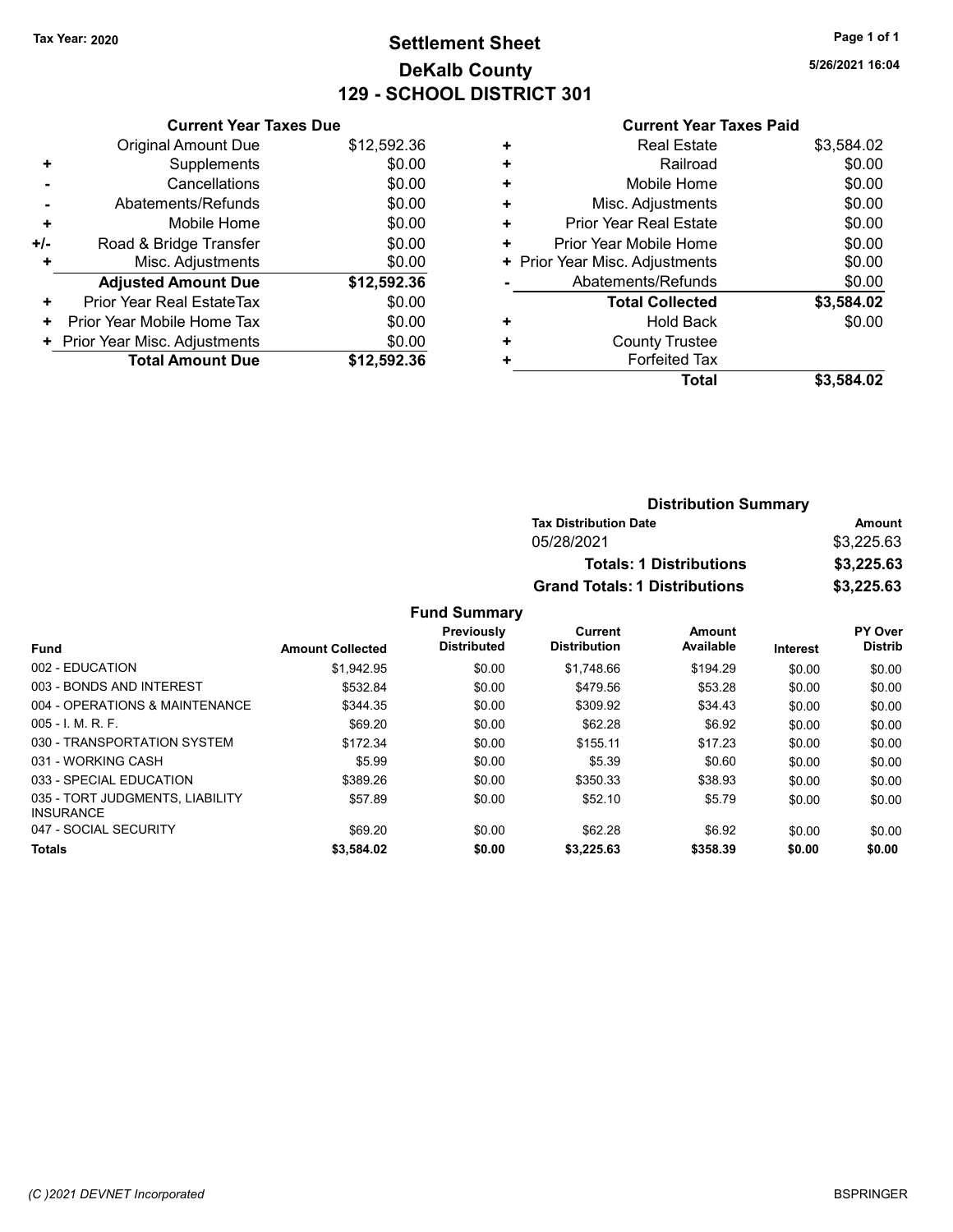### Tax Year: 2020 **Page 1 of 1 Settlement Sheet Constant Constant Constant Constant Constant Constant Constant Constant Constant Constant Constant Constant Page 1 of 1** DeKalb County 130 - SCHOOL DISTRICT 302

5/26/2021 16:04

#### Current Year Taxes Paid

|       | <b>Current Year Taxes Due</b> |                |  |  |  |
|-------|-------------------------------|----------------|--|--|--|
|       | Original Amount Due           | \$2,367,189.74 |  |  |  |
| ٠     | Supplements                   | \$8,569.26     |  |  |  |
|       | Cancellations                 | \$15,459.21    |  |  |  |
|       | Abatements/Refunds            | \$0.00         |  |  |  |
| ÷     | Mobile Home                   | \$0.00         |  |  |  |
| $+/-$ | Road & Bridge Transfer        | \$0.00         |  |  |  |
|       | Misc. Adjustments             | \$0.00         |  |  |  |
|       | <b>Adjusted Amount Due</b>    | \$2,360,299.79 |  |  |  |
| ٠     | Prior Year Real EstateTax     | \$0.00         |  |  |  |
| ٠     | Prior Year Mobile Home Tax    | \$0.00         |  |  |  |
|       | Prior Year Misc. Adjustments  | \$0.00         |  |  |  |
|       | <b>Total Amount Due</b>       | \$2,360,299.79 |  |  |  |

| <b>Real Estate</b>             | \$271,176.90 |
|--------------------------------|--------------|
| Railroad                       | \$0.00       |
| Mobile Home                    | \$0.00       |
| Misc. Adjustments              | \$0.00       |
| Prior Year Real Estate         | \$0.00       |
| Prior Year Mobile Home         | \$0.00       |
| + Prior Year Misc. Adjustments | \$0.00       |
| Abatements/Refunds             | \$0.00       |
| <b>Total Collected</b>         | \$271,176.90 |
| <b>Hold Back</b>               | \$0.00       |
| <b>County Trustee</b>          |              |
| <b>Forfeited Tax</b>           |              |
| Total                          | \$271,176.90 |
|                                |              |

| <b>Distribution Summary</b>          |              |  |  |  |
|--------------------------------------|--------------|--|--|--|
| <b>Tax Distribution Date</b>         | Amount       |  |  |  |
| 05/28/2021                           | \$244.059.21 |  |  |  |
| <b>Totals: 1 Distributions</b>       | \$244,059.21 |  |  |  |
| <b>Grand Totals: 1 Distributions</b> | \$244,059.21 |  |  |  |

|                                |                         | Previously         | Current             | Amount      |          | PY Over        |
|--------------------------------|-------------------------|--------------------|---------------------|-------------|----------|----------------|
| <b>Fund</b>                    | <b>Amount Collected</b> | <b>Distributed</b> | <b>Distribution</b> | Available   | Interest | <b>Distrib</b> |
| 002 - EDUCATION                | \$156.982.67            | \$0.00             | \$141.284.40        | \$15,698.27 | \$0.00   | \$0.00         |
| 003 - BONDS AND INTEREST       | \$54,618.55             | \$0.00             | \$49,156.70         | \$5.461.85  | \$0.00   | \$0.00         |
| 004 - OPERATIONS & MAINTENANCE | \$25.929.94             | \$0.00             | \$23.336.95         | \$2.592.99  | \$0.00   | \$0.00         |
| $005 - 1$ M, R, F.             | \$2.420.53              | \$0.00             | \$2.178.48          | \$242.05    | \$0.00   | \$0.00         |
| 030 - TRANSPORTATION SYSTEM    | \$7.887.18              | \$0.00             | \$7,098.46          | \$788.72    | \$0.00   | \$0.00         |
| 031 - WORKING CASH             | \$432.80                | \$0.00             | \$389.52            | \$43.28     | \$0.00   | \$0.00         |
| 033 - SPECIAL EDUCATION        | \$19.015.47             | \$0.00             | \$17.113.92         | \$1.901.55  | \$0.00   | \$0.00         |
| 047 - SOCIAL SECURITY          | \$3.889.76              | \$0.00             | \$3,500.78          | \$388.98    | \$0.00   | \$0.00         |
| <b>Totals</b>                  | \$271,176.90            | \$0.00             | \$244,059.21        | \$27,117.69 | \$0.00   | \$0.00         |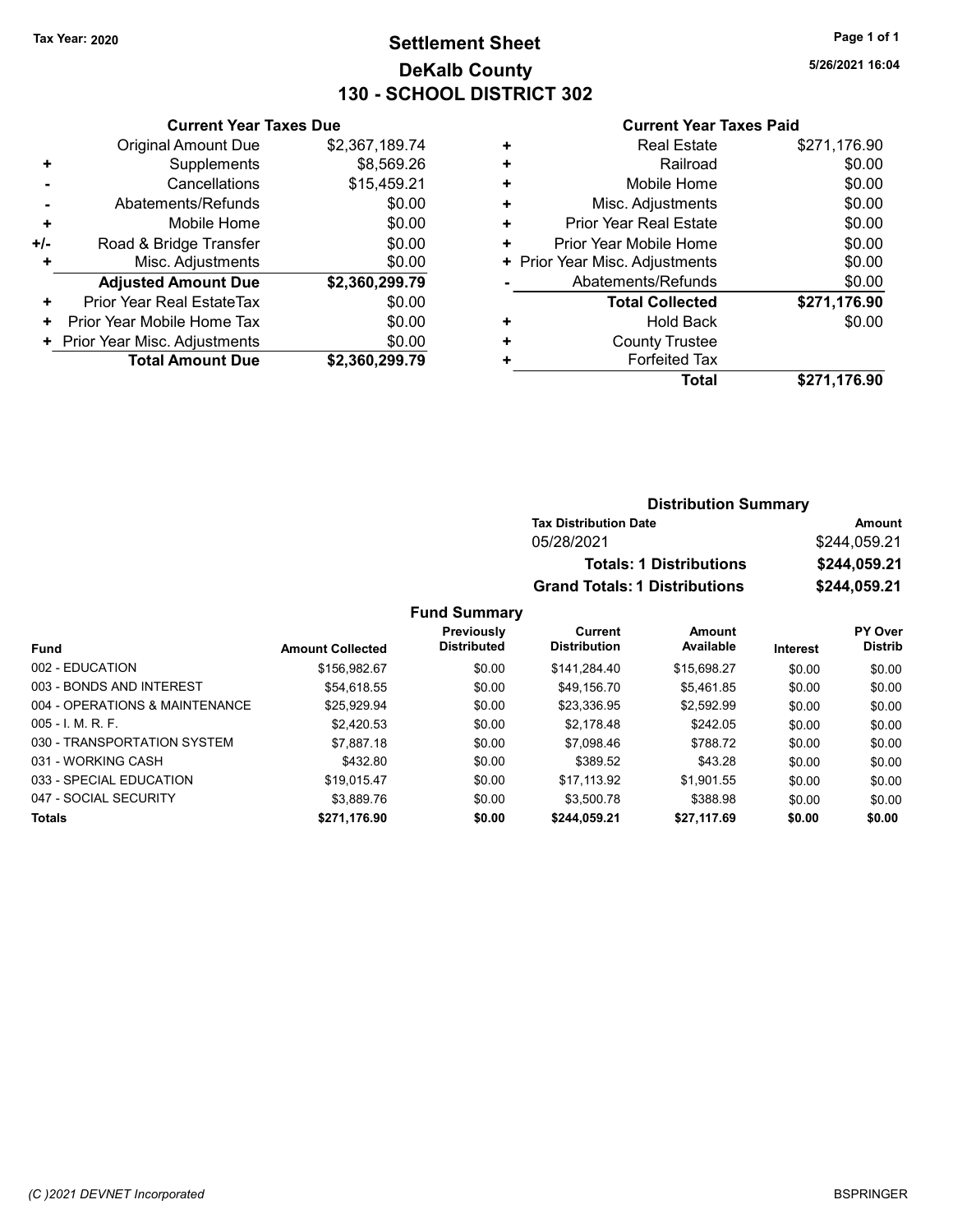### Tax Year: 2020 **Page 1 of 1 Settlement Sheet Constant Constant Constant Constant Constant Constant Constant Constant Constant Constant Constant Constant Page 1 of 1** DeKalb County 131 - SCHOOL DISTRICT 424

5/26/2021 16:04

#### Current Year Taxes Paid

|     | <b>Current Year Taxes Due</b> |                 |  |  |  |
|-----|-------------------------------|-----------------|--|--|--|
|     | <b>Original Amount Due</b>    | \$12,202,663.25 |  |  |  |
| ٠   | Supplements                   | \$67,622.35     |  |  |  |
|     | Cancellations                 | \$90,340.19     |  |  |  |
|     | Abatements/Refunds            | \$0.00          |  |  |  |
| ٠   | Mobile Home                   | \$0.00          |  |  |  |
| +/- | Road & Bridge Transfer        | \$0.00          |  |  |  |
| ٠   | Misc. Adjustments             | \$0.00          |  |  |  |
|     | <b>Adjusted Amount Due</b>    | \$12,179,945.41 |  |  |  |
| ٠   | Prior Year Real EstateTax     | \$0.00          |  |  |  |
| ٠   | Prior Year Mobile Home Tax    | \$0.00          |  |  |  |
|     | Prior Year Misc. Adjustments  | \$0.00          |  |  |  |
|     | <b>Total Amount Due</b>       | \$12,179,945.41 |  |  |  |

| ٠ | <b>Real Estate</b>             | \$1,521,851.20 |
|---|--------------------------------|----------------|
| ٠ | Railroad                       | \$0.00         |
| ٠ | Mobile Home                    | \$0.00         |
| ٠ | Misc. Adjustments              | \$0.00         |
| ٠ | Prior Year Real Estate         | \$0.00         |
| ٠ | Prior Year Mobile Home         | \$0.00         |
|   | + Prior Year Misc. Adjustments | \$0.00         |
|   | Abatements/Refunds             | \$0.00         |
|   | <b>Total Collected</b>         | \$1,521,851.20 |
| ٠ | Hold Back                      | \$0.00         |
| ٠ | <b>County Trustee</b>          |                |
|   | <b>Forfeited Tax</b>           |                |
|   | Total                          | \$1,521,851.20 |
|   |                                |                |

#### Distribution Summary Tax Distribution Date **Amount** 05/28/2021 \$1,369,666.09 Totals: 1 Distributions \$1,369,666.09 Grand Totals: 1 Distributions \$1,369,666.09

|                                         |                         | Previously         | Current             | <b>Amount</b> |                 | PY Over        |
|-----------------------------------------|-------------------------|--------------------|---------------------|---------------|-----------------|----------------|
| <b>Fund</b>                             | <b>Amount Collected</b> | <b>Distributed</b> | <b>Distribution</b> | Available     | <b>Interest</b> | <b>Distrib</b> |
| 002 - EDUCATION                         | \$816,594.93            | \$0.00             | \$734,935.44        | \$81,659.49   | \$0.00          | \$0.00         |
| 003 - BONDS AND INTEREST                | \$342,927.86            | \$0.00             | \$308.635.07        | \$34.292.79   | \$0.00          | \$0.00         |
| 004 - OPERATIONS & MAINTENANCE          | \$176.572.79            | \$0.00             | \$158.915.51        | \$17,657.28   | \$0.00          | \$0.00         |
| $005 - 1$ , M, R, F,                    | \$31.159.90             | \$0.00             | \$28,043.91         | \$3.115.99    | \$0.00          | \$0.00         |
| 030 - TRANSPORTATION SYSTEM             | \$61,100.80             | \$0.00             | \$54,990.72         | \$6,110.08    | \$0.00          | \$0.00         |
| 031 - WORKING CASH                      | \$3,058.92              | \$0.00             | \$2,753.03          | \$305.89      | \$0.00          | \$0.00         |
| 032 - FIRE PREV/SFTY/ENERGY             | \$6,111.75              | \$0.00             | \$5,500.58          | \$611.17      | \$0.00          | \$0.00         |
| 033 - SPECIAL EDUCATION                 | \$12.833.77             | \$0.00             | \$11,550.39         | \$1,283.38    | \$0.00          | \$0.00         |
| 035 - TORT JUDGEMENTS/LIABILITY<br>INS. | \$27.496.81             | \$0.00             | \$24,747.13         | \$2,749.68    | \$0.00          | \$0.00         |
| 047 - SOCIAL SECURITY                   | \$37,881.92             | \$0.00             | \$34,093.73         | \$3,788.19    | \$0.00          | \$0.00         |
| 057 - LEASE/PURCHASE/RENTAL             | \$6,111.75              | \$0.00             | \$5,500.58          | \$611.17      | \$0.00          | \$0.00         |
| <b>Totals</b>                           | \$1.521.851.20          | \$0.00             | \$1,369,666.09      | \$152.185.11  | \$0.00          | \$0.00         |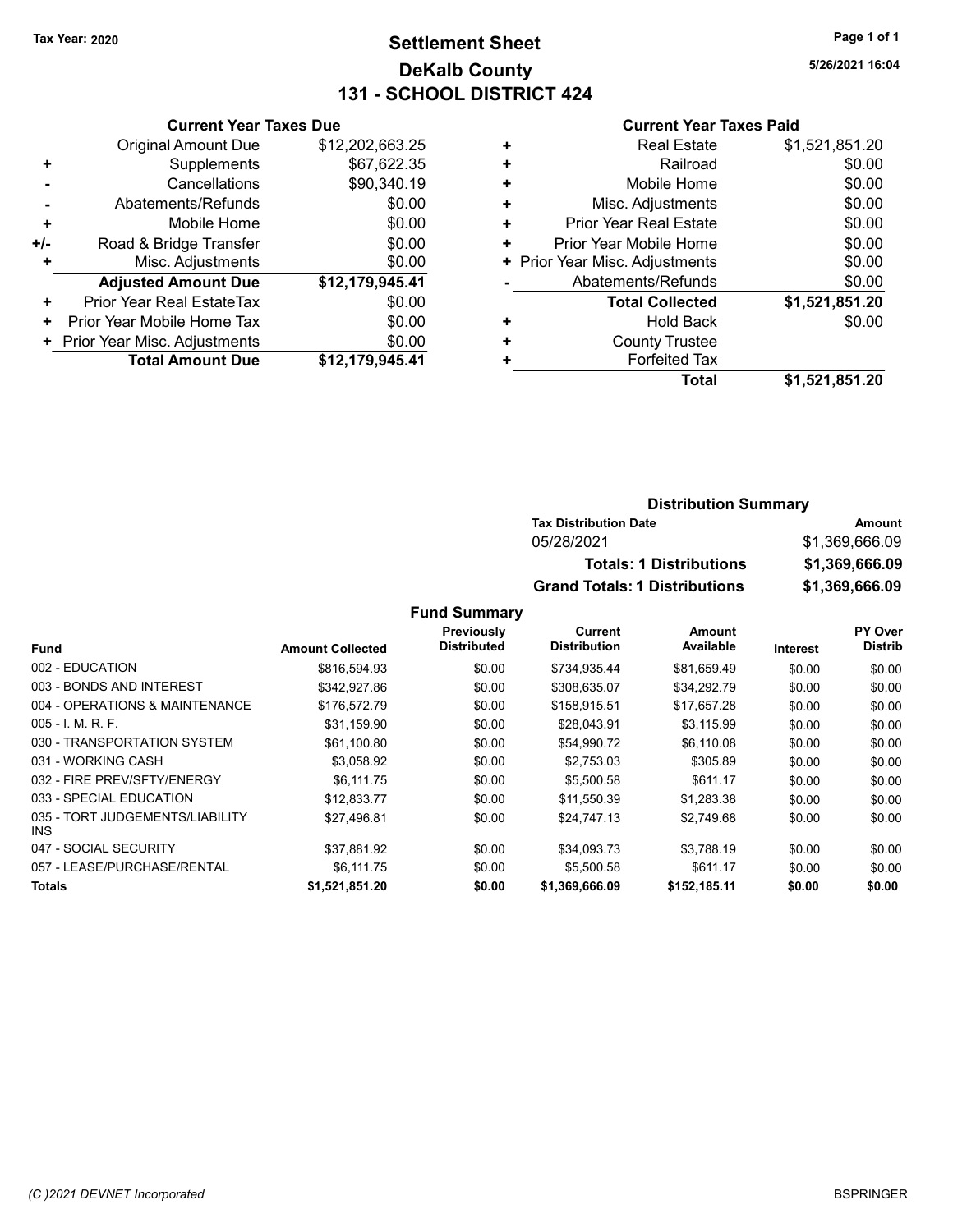### Tax Year: 2020 **Page 1 of 1 Settlement Sheet Constant Constant Constant Constant Constant Constant Constant Constant Constant Constant Constant Constant Page 1 of 1** DeKalb County 132 - SCHOOL DISTRICT 425

5/26/2021 16:04

#### Current Year Taxes Paid

|     | <b>Current Year Taxes Due</b> |                |  |  |  |
|-----|-------------------------------|----------------|--|--|--|
|     | <b>Original Amount Due</b>    | \$8,937,917.77 |  |  |  |
| ٠   | Supplements                   | \$15,682.48    |  |  |  |
|     | Cancellations                 | \$17,983.65    |  |  |  |
|     | Abatements/Refunds            | \$0.00         |  |  |  |
| ٠   | Mobile Home                   | \$0.00         |  |  |  |
| +/- | Road & Bridge Transfer        | \$0.00         |  |  |  |
| ٠   | Misc. Adjustments             | \$0.00         |  |  |  |
|     | <b>Adjusted Amount Due</b>    | \$8,935,616.60 |  |  |  |
| ÷   | Prior Year Real EstateTax     | \$0.00         |  |  |  |
| ٠   | Prior Year Mobile Home Tax    | \$0.00         |  |  |  |
|     | Prior Year Misc. Adjustments  | \$0.00         |  |  |  |
|     | <b>Total Amount Due</b>       | \$8,935,616.60 |  |  |  |

| <b>Real Estate</b>             | \$1,017,878.77 |
|--------------------------------|----------------|
| Railroad                       | \$0.00         |
| Mobile Home                    | \$0.00         |
| Misc. Adjustments              | \$0.00         |
| <b>Prior Year Real Estate</b>  | \$0.00         |
| Prior Year Mobile Home         | \$0.00         |
| + Prior Year Misc. Adjustments | \$0.00         |
| Abatements/Refunds             | \$0.00         |
| <b>Total Collected</b>         | \$1,017,878.77 |
| <b>Hold Back</b>               | \$0.00         |
| <b>County Trustee</b>          |                |
| <b>Forfeited Tax</b>           |                |
| Total                          | \$1,017,878.77 |
|                                |                |

| <b>Distribution Summary</b>          |              |
|--------------------------------------|--------------|
| <b>Tax Distribution Date</b>         | Amount       |
| 05/28/2021                           | \$916,090.90 |
| <b>Totals: 1 Distributions</b>       | \$916,090.90 |
| <b>Grand Totals: 1 Distributions</b> | \$916,090.90 |

|                                               |                         | Previously         | Current             | Amount       |                 | <b>PY Over</b> |
|-----------------------------------------------|-------------------------|--------------------|---------------------|--------------|-----------------|----------------|
| <b>Fund</b>                                   | <b>Amount Collected</b> | <b>Distributed</b> | <b>Distribution</b> | Available    | <b>Interest</b> | <b>Distrib</b> |
| 002 - EDUCATION                               | \$651,266.34            | \$0.00             | \$586,139.71        | \$65,126.63  | \$0.00          | \$0.00         |
| 003 - BONDS AND INTEREST                      | \$73.837.94             | \$0.00             | \$66.454.15         | \$7.383.79   | \$0.00          | \$0.00         |
| 004 - OPERATIONS & MAINTENANCE                | \$97,193.17             | \$0.00             | \$87,473.85         | \$9,719.32   | \$0.00          | \$0.00         |
| $005 - I. M. R. F.$                           | \$10,020.00             | \$0.00             | \$9,018.00          | \$1,002.00   | \$0.00          | \$0.00         |
| 030 - TRANSPORTATION SYSTEM                   | \$58,616.58             | \$0.00             | \$52,754.92         | \$5,861.66   | \$0.00          | \$0.00         |
| 031 - WORKING CASH                            | \$603.60                | \$0.00             | \$543.24            | \$60.36      | \$0.00          | \$0.00         |
| 032 - FIRE PREV/SFTY/ENERGY                   | \$7.216.76              | \$0.00             | \$6,495.08          | \$721.68     | \$0.00          | \$0.00         |
| 033 - SPECIAL EDUCATION                       | \$86,170.56             | \$0.00             | \$77,553.50         | \$8,617.06   | \$0.00          | \$0.00         |
| 035 - TORT JUDGEMENTS/LIABILITY<br><b>INS</b> | \$15,032.03             | \$0.00             | \$13,528.83         | \$1,503.20   | \$0.00          | \$0.00         |
| 047 - SOCIAL SECURITY                         | \$15,032.03             | \$0.00             | \$13,528.83         | \$1,503.20   | \$0.00          | \$0.00         |
| 057 - LEASE/PURCHASE/RENTAL                   | \$1,002.61              | \$0.00             | \$902.35            | \$100.26     | \$0.00          | \$0.00         |
| 109 - PRIOR YEAR ADJUSTMENT                   | \$1,887.15              | \$0.00             | \$1,698.44          | \$188.71     | \$0.00          | \$0.00         |
| <b>Totals</b>                                 | \$1.017.878.77          | \$0.00             | \$916.090.90        | \$101.787.87 | \$0.00          | \$0.00         |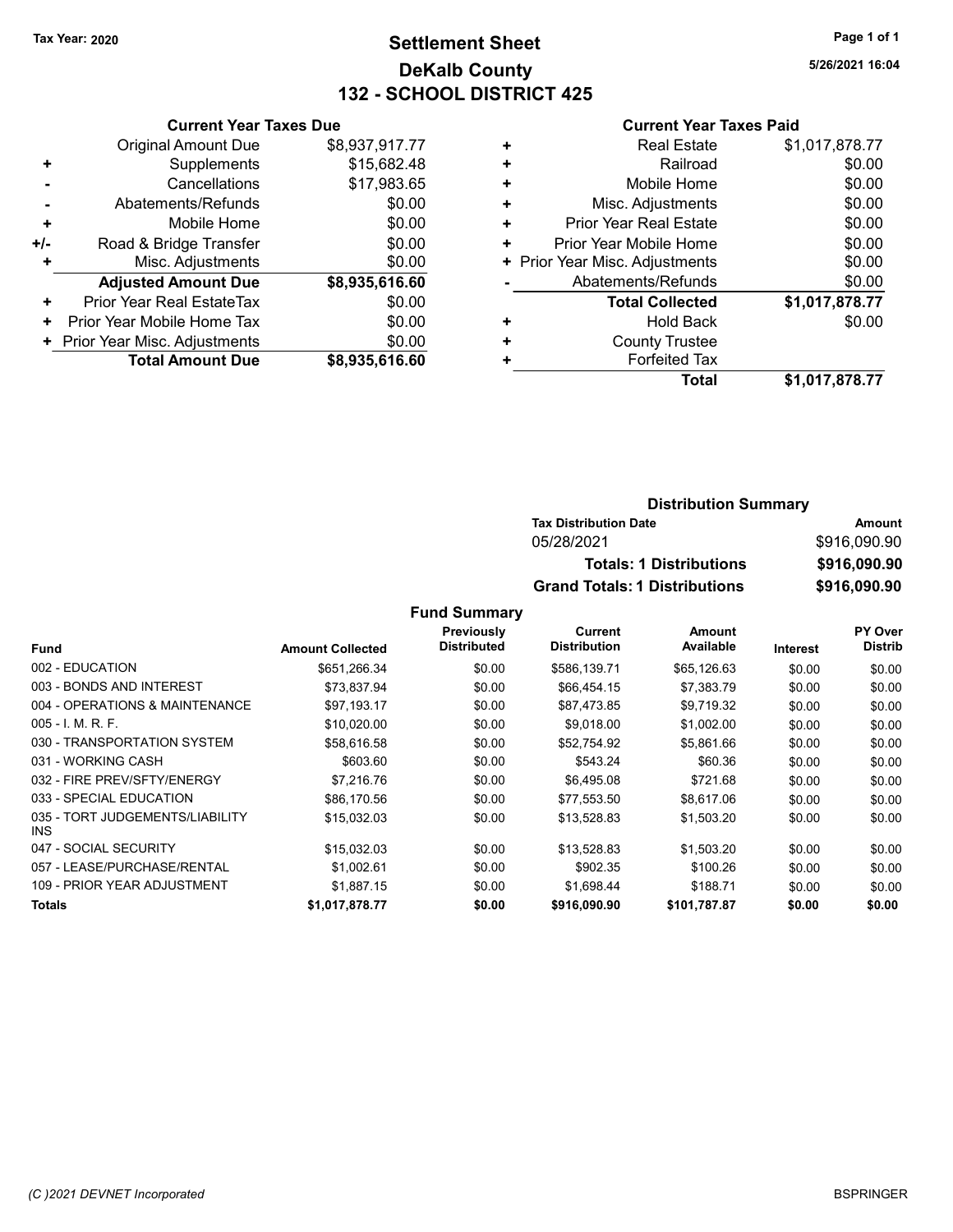### Tax Year: 2020 **Page 1 of 1 Settlement Sheet Constant Constant Constant Constant Constant Constant Constant Constant Constant Constant Constant Constant Page 1 of 1** DeKalb County 133 - SCHOOL DISTRICT 426

5/26/2021 16:04

#### Current Year Taxes Paid

|     | <b>Current Year Taxes Due</b> |                |  |  |  |  |
|-----|-------------------------------|----------------|--|--|--|--|
|     | <b>Original Amount Due</b>    | \$4,666,310.91 |  |  |  |  |
| ٠   | Supplements                   | \$13,205.03    |  |  |  |  |
|     | Cancellations                 | \$14,804.95    |  |  |  |  |
|     | Abatements/Refunds            | \$0.00         |  |  |  |  |
| ÷   | Mobile Home                   | \$0.00         |  |  |  |  |
| +/- | Road & Bridge Transfer        | \$0.00         |  |  |  |  |
| ٠   | Misc. Adjustments             | \$0.00         |  |  |  |  |
|     | <b>Adjusted Amount Due</b>    | \$4,664,710.99 |  |  |  |  |
| ٠   | Prior Year Real EstateTax     | \$0.00         |  |  |  |  |
| ٠   | Prior Year Mobile Home Tax    | \$0.00         |  |  |  |  |
|     | Prior Year Misc. Adjustments  | \$0.00         |  |  |  |  |
|     | <b>Total Amount Due</b>       | \$4,664,710.99 |  |  |  |  |

| ٠ | <b>Real Estate</b>             | \$661,011.53 |
|---|--------------------------------|--------------|
| ٠ | Railroad                       | \$0.00       |
| ٠ | Mobile Home                    | \$0.00       |
| ٠ | Misc. Adjustments              | \$0.00       |
| ٠ | Prior Year Real Estate         | \$0.00       |
| ٠ | Prior Year Mobile Home         | \$0.00       |
|   | + Prior Year Misc. Adjustments | \$0.00       |
|   | Abatements/Refunds             | \$0.00       |
|   | <b>Total Collected</b>         | \$661,011.53 |
| ٠ | <b>Hold Back</b>               | \$0.00       |
| ٠ | <b>County Trustee</b>          |              |
| ٠ | <b>Forfeited Tax</b>           |              |
|   | Total                          | \$661,011.53 |

| <b>Distribution Summary</b>          |              |  |  |  |
|--------------------------------------|--------------|--|--|--|
| <b>Tax Distribution Date</b>         | Amount       |  |  |  |
| 05/28/2021                           | \$594,910.38 |  |  |  |
| <b>Totals: 1 Distributions</b>       | \$594,910.38 |  |  |  |
| <b>Grand Totals: 1 Distributions</b> | \$594,910,38 |  |  |  |

|                                         |                         | Previously         | Current             | Amount      |                 | PY Over        |
|-----------------------------------------|-------------------------|--------------------|---------------------|-------------|-----------------|----------------|
| Fund                                    | <b>Amount Collected</b> | <b>Distributed</b> | <b>Distribution</b> | Available   | <b>Interest</b> | <b>Distrib</b> |
| 002 - EDUCATION                         | \$398,913.87            | \$0.00             | \$359,022.48        | \$39,891.39 | \$0.00          | \$0.00         |
| 003 - BONDS AND INTEREST                | \$83.422.96             | \$0.00             | \$75,080.66         | \$8,342.30  | \$0.00          | \$0.00         |
| 004 - OPERATIONS & MAINTENANCE          | \$80,027.34             | \$0.00             | \$72,024.61         | \$8,002.73  | \$0.00          | \$0.00         |
| $005 - 1$ , M, R, F,                    | \$8,632.15              | \$0.00             | \$7,768.94          | \$863.21    | \$0.00          | \$0.00         |
| 030 - TRANSPORTATION SYSTEM             | \$21,390.33             | \$0.00             | \$19,251.30         | \$2,139.03  | \$0.00          | \$0.00         |
| 031 - WORKING CASH                      | \$5,347.58              | \$0.00             | \$4,812.82          | \$534.76    | \$0.00          | \$0.00         |
| 032 - FIRE PREV/SFTY/ENERGY             | \$5,347.58              | \$0.00             | \$4,812.82          | \$534.76    | \$0.00          | \$0.00         |
| 033 - SPECIAL EDUCATION                 | \$4,278.73              | \$0.00             | \$3,850.86          | \$427.87    | \$0.00          | \$0.00         |
| 035 - TORT JUDGEMENTS/LIABILITY<br>INS. | \$37,405.32             | \$0.00             | \$33,664.79         | \$3,740.53  | \$0.00          | \$0.00         |
| 047 - SOCIAL SECURITY                   | \$10,633.69             | \$0.00             | \$9,570.32          | \$1,063.37  | \$0.00          | \$0.00         |
| 057 - LEASE/PURCHASE/RENTAL             | \$5.347.58              | \$0.00             | \$4.812.82          | \$534.76    | \$0.00          | \$0.00         |
| 109 - PRIOR YEAR ADJUSTMENT             | \$264.40                | \$0.00             | \$237.96            | \$26.44     | \$0.00          | \$0.00         |
| Totals                                  | \$661,011.53            | \$0.00             | \$594,910.38        | \$66,101.15 | \$0.00          | \$0.00         |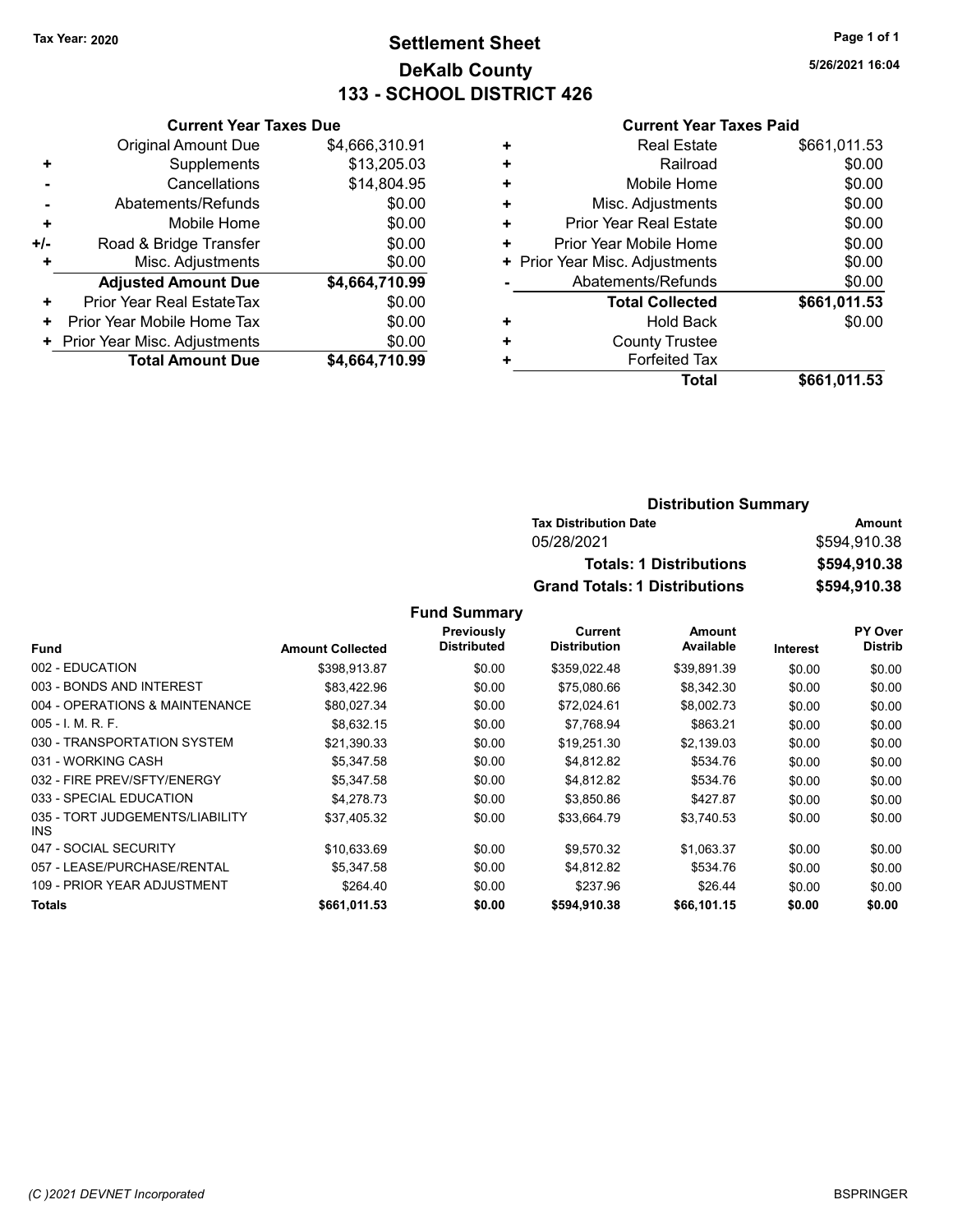### Tax Year: 2020 **Page 1 of 1 Settlement Sheet Constant Constant Constant Constant Constant Constant Constant Constant Constant Constant Constant Constant Page 1 of 1** DeKalb County 134 - SCHOOL DISTRICT 427

5/26/2021 16:04

#### Current Year Taxes Paid

| <b>Current Year Taxes Due</b> |                 |  |  |  |  |
|-------------------------------|-----------------|--|--|--|--|
| Original Amount Due           | \$36,608,891.51 |  |  |  |  |
| Supplements                   | \$139,702.70    |  |  |  |  |
| Cancellations                 | \$155,923.35    |  |  |  |  |
| Abatements/Refunds            | \$0.00          |  |  |  |  |
| Mobile Home                   | \$0.00          |  |  |  |  |
| Road & Bridge Transfer        | \$0.00          |  |  |  |  |
| Misc. Adjustments             | \$0.00          |  |  |  |  |
| <b>Adjusted Amount Due</b>    | \$36,592,670.86 |  |  |  |  |
| Prior Year Real EstateTax     | \$0.00          |  |  |  |  |
| Prior Year Mobile Home Tax    | \$0.00          |  |  |  |  |
| Prior Year Misc. Adjustments  | \$0.00          |  |  |  |  |
| <b>Total Amount Due</b>       | \$36,592,670.86 |  |  |  |  |
|                               |                 |  |  |  |  |

| \$0.00<br>\$0.00 |
|------------------|
|                  |
|                  |
| \$0.00           |
| \$0.00           |
| \$0.00           |
| \$0.00           |
| \$0.00           |
| \$4,568,766.80   |
| \$0.00           |
|                  |
|                  |
| \$4,568,766.80   |
|                  |

#### Distribution Summary Tax Distribution Date **Amount** 05/28/2021 \$4,111,890.11 Totals: 1 Distributions \$4,111,890.11 Grand Totals: 1 Distributions \$4,111,890.11

|                                |                         | Previously         | Current             | <b>Amount</b> |          | PY Over        |
|--------------------------------|-------------------------|--------------------|---------------------|---------------|----------|----------------|
| Fund                           | <b>Amount Collected</b> | <b>Distributed</b> | <b>Distribution</b> | Available     | Interest | <b>Distrib</b> |
| 002 - EDUCATION                | \$2,254,339.20          | \$0.00             | \$2.028.905.28      | \$225.433.92  | \$0.00   | \$0.00         |
| 003 - BONDS AND INTEREST       | \$749.624.98            | \$0.00             | \$674.662.48        | \$74,962.50   | \$0.00   | \$0.00         |
| 004 - OPERATIONS & MAINTENANCE | \$555.237.66            | \$0.00             | \$499.713.89        | \$55,523.77   | \$0.00   | \$0.00         |
| $005 - I$ , M, R, F,           | \$83.763.77             | \$0.00             | \$75.387.39         | \$8.376.38    | \$0.00   | \$0.00         |
| 030 - TRANSPORTATION SYSTEM    | \$259,592.76            | \$0.00             | \$233.633.48        | \$25.959.28   | \$0.00   | \$0.00         |
| 031 - WORKING CASH             | \$27.028.82             | \$0.00             | \$24.325.94         | \$2.702.88    | \$0.00   | \$0.00         |
| 032 - FIRE PREV/SFTY/ENERGY    | \$49.342.68             | \$0.00             | \$44,408.41         | \$4.934.27    | \$0.00   | \$0.00         |
| 033 - SPECIAL EDUCATION        | \$452,824.18            | \$0.00             | \$407.541.76        | \$45.282.42   | \$0.00   | \$0.00         |
| 047 - SOCIAL SECURITY          | \$109.531.62            | \$0.00             | \$98.578.46         | \$10.953.16   | \$0.00   | \$0.00         |
| 057 - LEASE/PURCHASE/RENTAL    | \$27.481.13             | \$0.00             | \$24.733.02         | \$2.748.11    | \$0.00   | \$0.00         |
| <b>Totals</b>                  | \$4,568,766.80          | \$0.00             | \$4.111.890.11      | \$456,876.69  | \$0.00   | \$0.00         |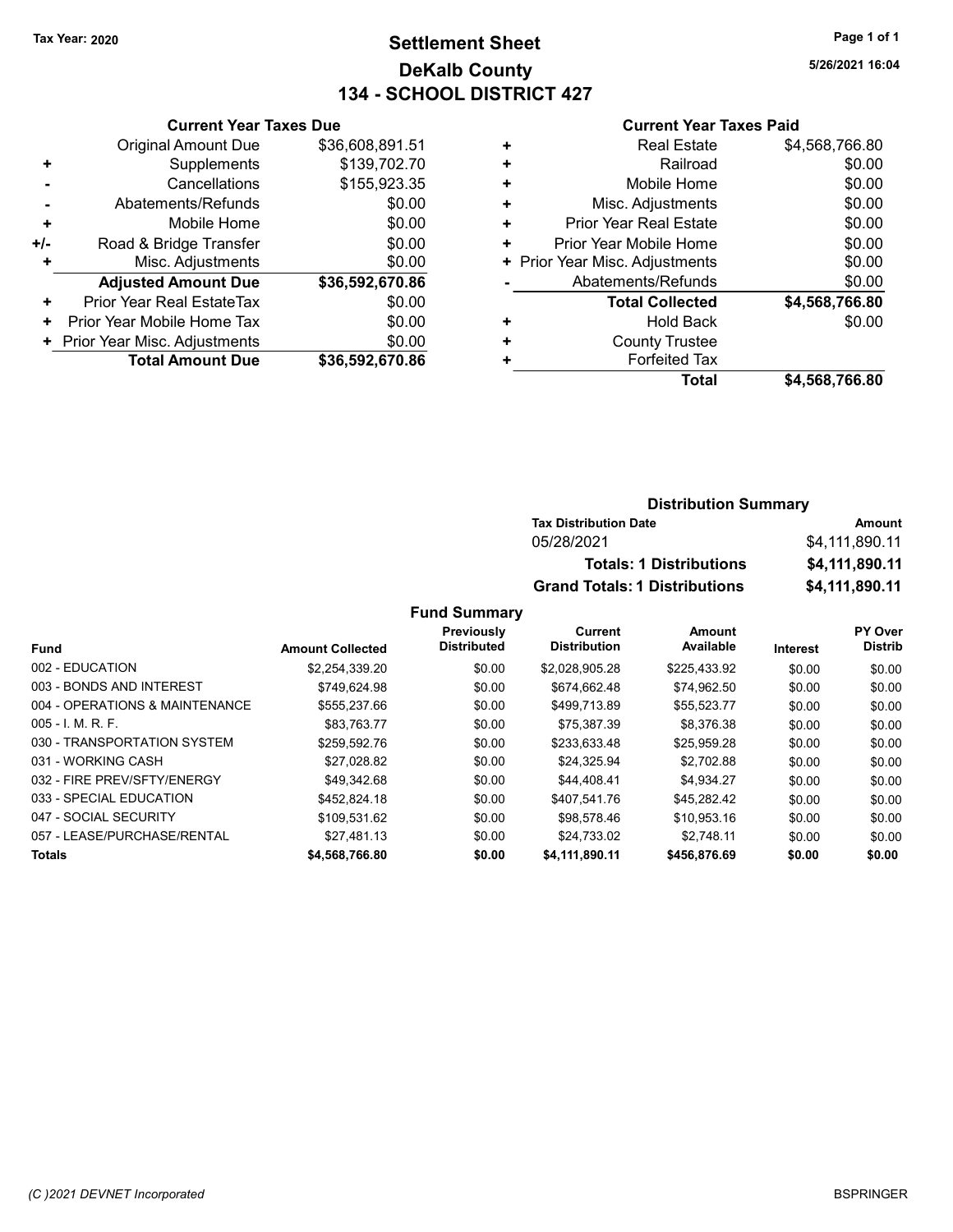### Tax Year: 2020 **Page 1 of 1 Settlement Sheet Constant Constant Constant Constant Constant Constant Constant Constant Constant Constant Constant Constant Page 1 of 1** DeKalb County 135 - SCHOOL DISTRICT 428

5/26/2021 16:04

#### Current Year Taxes Paid

|     | <b>Current Year Taxes Due</b> |                 |  |  |  |  |
|-----|-------------------------------|-----------------|--|--|--|--|
|     | <b>Original Amount Due</b>    | \$56,994,188.74 |  |  |  |  |
| ٠   | Supplements                   | \$657,286.32    |  |  |  |  |
|     | Cancellations                 | \$1,217,297.70  |  |  |  |  |
|     | Abatements/Refunds            | \$0.00          |  |  |  |  |
| ٠   | Mobile Home                   | \$0.00          |  |  |  |  |
| +/- | Road & Bridge Transfer        | \$0.00          |  |  |  |  |
| ٠   | Misc. Adjustments             | \$0.00          |  |  |  |  |
|     | <b>Adjusted Amount Due</b>    | \$56,434,177.36 |  |  |  |  |
| ÷   | Prior Year Real EstateTax     | (\$160.63)      |  |  |  |  |
| ٠   | Prior Year Mobile Home Tax    | \$0.00          |  |  |  |  |
|     | Prior Year Misc. Adjustments  | \$0.00          |  |  |  |  |
|     | <b>Total Amount Due</b>       | \$56.434.016.73 |  |  |  |  |

|   | Total                          | \$5,826,833.54 |
|---|--------------------------------|----------------|
| ٠ | <b>Forfeited Tax</b>           |                |
| ٠ | <b>County Trustee</b>          |                |
| ٠ | <b>Hold Back</b>               | \$0.00         |
|   | <b>Total Collected</b>         | \$5,826,833.54 |
|   | Abatements/Refunds             | \$0.00         |
|   | + Prior Year Misc. Adjustments | \$0.00         |
| ٠ | Prior Year Mobile Home         | \$0.00         |
| ٠ | <b>Prior Year Real Estate</b>  | (\$160.63)     |
| ٠ | Misc. Adjustments              | \$0.00         |
| ٠ | Mobile Home                    | \$0.00         |
| ٠ | Railroad                       | \$0.00         |
| ٠ | <b>Real Estate</b>             | \$5,826,994.17 |
|   |                                |                |

#### Distribution Summary Tax Distribution Date **Amount** 05/28/2021 \$5,244,150.21 Totals: 1 Distributions \$5,244,150.21 Grand Totals: 1 Distributions \$5,244,150.21

|                                               |                         | Previously         | Current             | Amount       |                 | PY Over        |
|-----------------------------------------------|-------------------------|--------------------|---------------------|--------------|-----------------|----------------|
| Fund                                          | <b>Amount Collected</b> | <b>Distributed</b> | <b>Distribution</b> | Available    | <b>Interest</b> | <b>Distrib</b> |
| 002 - EDUCATION                               | \$3,692,738.25          | \$0.00             | \$3,323,464.43      | \$369,273.82 | \$0.00          | \$0.00         |
| 003 - BONDS AND INTEREST                      | \$388.008.85            | \$0.00             | \$349.207.97        | \$38,800.88  | \$0.00          | \$0.00         |
| 004 - OPERATIONS & MAINTENANCE                | \$582,700.84            | \$0.00             | \$524.430.76        | \$58,270.08  | \$0.00          | \$0.00         |
| $005 - 1$ , M, R, F,                          | \$91.061.76             | \$0.00             | \$81.955.58         | \$9,106.18   | \$0.00          | \$0.00         |
| 030 - TRANSPORTATION SYSTEM                   | \$232,047.82            | \$0.00             | \$208,843.04        | \$23,204.78  | \$0.00          | \$0.00         |
| 031 - WORKING CASH                            | \$0.00                  | \$0.00             | \$0.00              | \$0.00       | \$0.00          | \$0.00         |
| 032 - FIRE PREV/SFTY/ENERGY                   | \$67.078.51             | \$0.00             | \$60,370.66         | \$6.707.85   | \$0.00          | \$0.00         |
| 033 - SPECIAL EDUCATION                       | \$571.693.95            | \$0.00             | \$514.524.56        | \$57.169.39  | \$0.00          | \$0.00         |
| 035 - TORT JUDGEMENTS/LIABILITY<br><b>INS</b> | \$56,007.53             | \$0.00             | \$50.406.78         | \$5,600.75   | \$0.00          | \$0.00         |
| 047 - SOCIAL SECURITY                         | \$145.496.03            | \$0.00             | \$130,946.43        | \$14,549.60  | \$0.00          | \$0.00         |
| <b>Totals</b>                                 | \$5,826,833.54          | \$0.00             | \$5,244,150.21      | \$582,683.33 | \$0.00          | \$0.00         |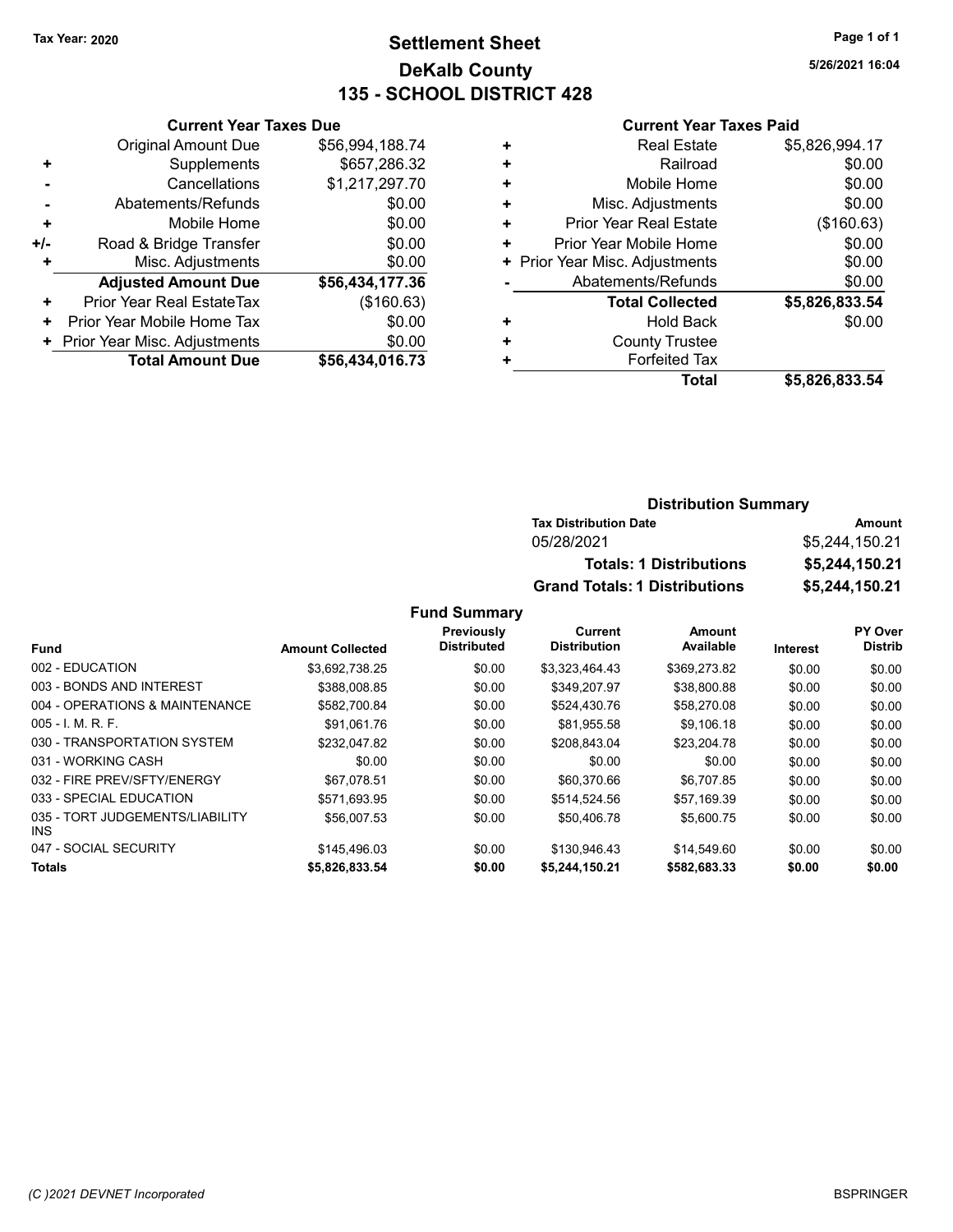### Tax Year: 2020 **Page 1 of 1 Settlement Sheet Constant Constant Constant Constant Constant Constant Constant Constant Constant Constant Constant Constant Page 1 of 1** DeKalb County 136 - SCHOOL DISTRICT 429

5/26/2021 16:04

#### Current Year Taxes Paid

| <b>Original Amount Due</b> | \$5,729,999.73                                                |
|----------------------------|---------------------------------------------------------------|
| Supplements                | \$11,459.79                                                   |
| Cancellations              | \$12,380.54                                                   |
| Abatements/Refunds         | \$0.00                                                        |
| Mobile Home                | \$0.00                                                        |
| Road & Bridge Transfer     | \$0.00                                                        |
| Misc. Adjustments          | \$0.00                                                        |
| <b>Adjusted Amount Due</b> | \$5,729,078.98                                                |
| Prior Year Real EstateTax  | \$0.00                                                        |
| Prior Year Mobile Home Tax | \$0.00                                                        |
|                            | \$0.00                                                        |
| <b>Total Amount Due</b>    | \$5,729,078.98                                                |
|                            | <b>Current Year Taxes Due</b><br>Prior Year Misc. Adjustments |

| \$0.00<br>Railroad<br>٠<br>\$0.00<br>Mobile Home<br>٠<br>\$0.00<br>Misc. Adjustments<br>٠<br>\$0.00<br>Prior Year Real Estate<br>٠<br>\$0.00<br>Prior Year Mobile Home<br>٠<br>\$0.00<br>+ Prior Year Misc. Adjustments<br>\$0.00<br>Abatements/Refunds<br>\$863,391.57<br><b>Total Collected</b><br>\$0.00<br>Hold Back<br>٠<br><b>County Trustee</b><br>٠<br><b>Forfeited Tax</b><br>٠<br>Total | <b>Real Estate</b> | \$863,391.57 |
|---------------------------------------------------------------------------------------------------------------------------------------------------------------------------------------------------------------------------------------------------------------------------------------------------------------------------------------------------------------------------------------------------|--------------------|--------------|
|                                                                                                                                                                                                                                                                                                                                                                                                   |                    |              |
|                                                                                                                                                                                                                                                                                                                                                                                                   |                    |              |
|                                                                                                                                                                                                                                                                                                                                                                                                   |                    |              |
|                                                                                                                                                                                                                                                                                                                                                                                                   |                    |              |
|                                                                                                                                                                                                                                                                                                                                                                                                   |                    |              |
|                                                                                                                                                                                                                                                                                                                                                                                                   |                    |              |
|                                                                                                                                                                                                                                                                                                                                                                                                   |                    |              |
|                                                                                                                                                                                                                                                                                                                                                                                                   |                    |              |
|                                                                                                                                                                                                                                                                                                                                                                                                   |                    |              |
|                                                                                                                                                                                                                                                                                                                                                                                                   |                    |              |
|                                                                                                                                                                                                                                                                                                                                                                                                   |                    |              |
|                                                                                                                                                                                                                                                                                                                                                                                                   |                    | \$863,391.57 |

| <b>Distribution Summary</b>          |              |
|--------------------------------------|--------------|
| <b>Tax Distribution Date</b>         | Amount       |
| 05/28/2021                           | \$777,052.42 |
| <b>Totals: 1 Distributions</b>       | \$777,052.42 |
| <b>Grand Totals: 1 Distributions</b> | \$777,052.42 |

|                                         |                         | Previously         | Current             | <b>Amount</b> |                 | PY Over        |
|-----------------------------------------|-------------------------|--------------------|---------------------|---------------|-----------------|----------------|
| <b>Fund</b>                             | <b>Amount Collected</b> | <b>Distributed</b> | <b>Distribution</b> | Available     | <b>Interest</b> | <b>Distrib</b> |
| 002 - EDUCATION                         | \$465.132.34            | \$0.00             | \$418.619.11        | \$46.513.23   | \$0.00          | \$0.00         |
| 003 - BONDS AND INTEREST                | \$160.032.22            | \$0.00             | \$144.029.00        | \$16,003.22   | \$0.00          | \$0.00         |
| 004 - OPERATIONS & MAINTENANCE          | \$110.470.09            | \$0.00             | \$99.423.08         | \$11.047.01   | \$0.00          | \$0.00         |
| $005 - 1$ , M, R, F,                    | \$16,281.84             | \$0.00             | \$14.653.66         | \$1.628.18    | \$0.00          | \$0.00         |
| 030 - TRANSPORTATION SYSTEM             | \$32.478.20             | \$0.00             | \$29.230.38         | \$3.247.82    | \$0.00          | \$0.00         |
| 032 - FIRE PREV/SFTY/ENERGY             | \$85.48                 | \$0.00             | \$76.93             | \$8.55        | \$0.00          | \$0.00         |
| 033 - SPECIAL EDUCATION                 | \$54.073.35             | \$0.00             | \$48.666.02         | \$5.407.33    | \$0.00          | \$0.00         |
| 035 - TORT JUDGEMENTS/LIABILITY<br>INS. | \$9.387.66              | \$0.00             | \$8,448.89          | \$938.77      | \$0.00          | \$0.00         |
| 047 - SOCIAL SECURITY                   | \$15,450.39             | \$0.00             | \$13.905.35         | \$1.545.04    | \$0.00          | \$0.00         |
| <b>Totals</b>                           | \$863,391.57            | \$0.00             | \$777,052.42        | \$86,339.15   | \$0.00          | \$0.00         |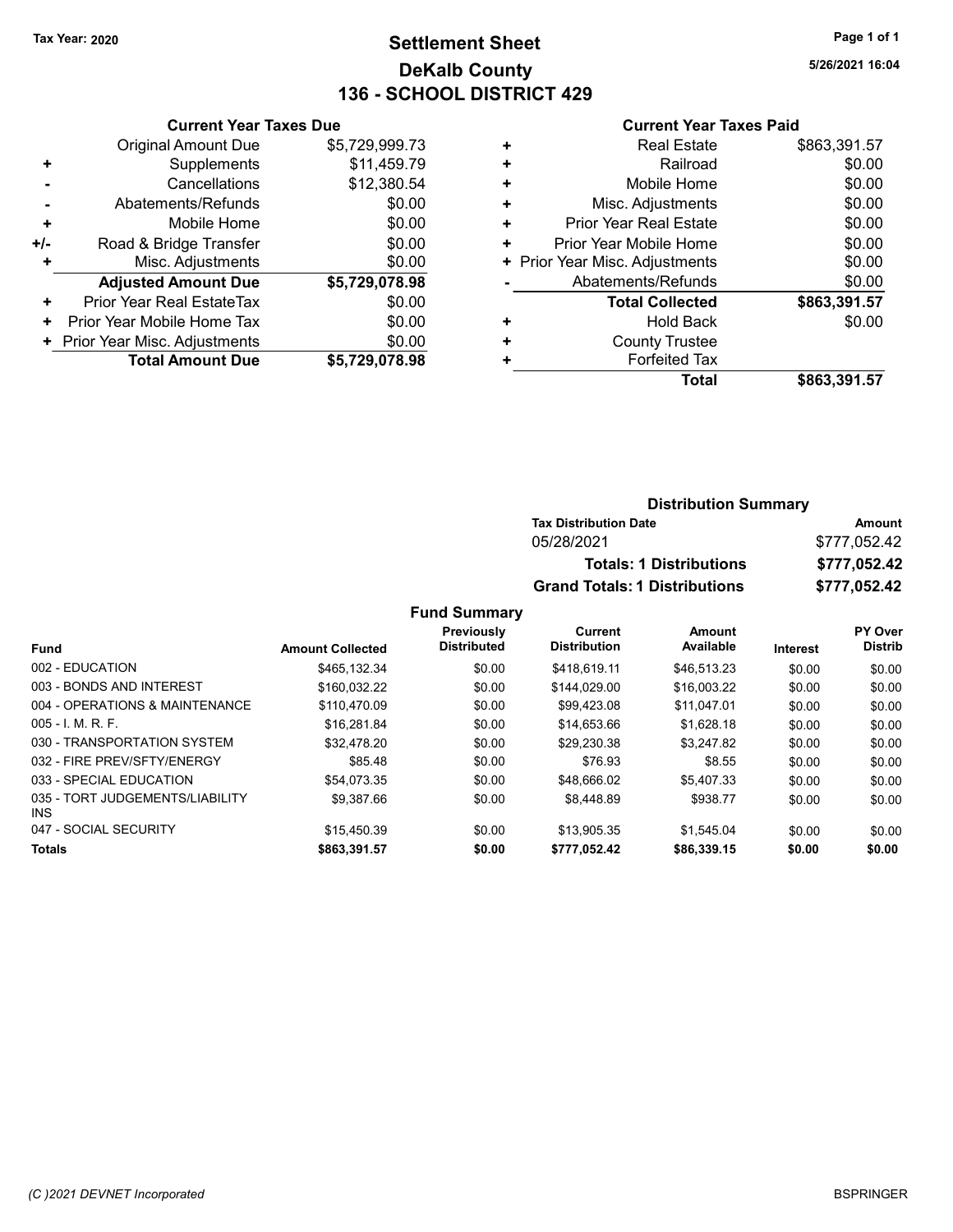### Tax Year: 2020 **Page 1 of 1 Settlement Sheet Constant Constant Constant Constant Constant Constant Constant Constant Constant Constant Constant Constant Page 1 of 1** DeKalb County 137 - SCHOOL DISTRICT 430

5/26/2021 16:04

#### Current Year Taxes Paid

|     | <b>Current Year Taxes Due</b> |                |
|-----|-------------------------------|----------------|
|     | <b>Original Amount Due</b>    | \$8,862,726.34 |
| ٠   | Supplements                   | \$28,542.25    |
|     | Cancellations                 | \$32,839.17    |
|     | Abatements/Refunds            | \$0.00         |
| ÷   | Mobile Home                   | \$0.00         |
| +/- | Road & Bridge Transfer        | \$0.00         |
| ÷   | Misc. Adjustments             | \$0.00         |
|     | <b>Adjusted Amount Due</b>    | \$8,858,429.42 |
| ٠   | Prior Year Real EstateTax     | \$0.00         |
| ٠   | Prior Year Mobile Home Tax    | \$0.00         |
|     | Prior Year Misc. Adjustments  | \$0.00         |
|     | <b>Total Amount Due</b>       | \$8,858,429.42 |

| <b>Real Estate</b>             | \$1,039,361.49 |
|--------------------------------|----------------|
| Railroad                       | \$0.00         |
| Mobile Home                    | \$0.00         |
| Misc. Adjustments              | \$0.00         |
| <b>Prior Year Real Estate</b>  | \$0.00         |
| Prior Year Mobile Home         | \$0.00         |
| + Prior Year Misc. Adjustments | \$0.00         |
| Abatements/Refunds             | \$0.00         |
| <b>Total Collected</b>         | \$1,039,361.49 |
| <b>Hold Back</b>               | \$0.00         |
| <b>County Trustee</b>          |                |
| <b>Forfeited Tax</b>           |                |
| Total                          | \$1,039,361.49 |
|                                |                |

| <b>Distribution Summary</b>          |              |
|--------------------------------------|--------------|
| <b>Tax Distribution Date</b>         | Amount       |
| 05/28/2021                           | \$933,379.25 |
| <b>Totals: 1 Distributions</b>       | \$933,379.25 |
| <b>Grand Totals: 1 Distributions</b> | \$933,379.25 |

|                                                     |                         | Previously         | Current             | Amount       |                 | <b>PY Over</b> |
|-----------------------------------------------------|-------------------------|--------------------|---------------------|--------------|-----------------|----------------|
| <b>Fund</b>                                         | <b>Amount Collected</b> | <b>Distributed</b> | <b>Distribution</b> | Available    | <b>Interest</b> | <b>Distrib</b> |
| 002 - EDUCATION                                     | \$821,029.08            | \$0.00             | \$738,926.17        | \$82,102.91  | \$0.00          | \$0.00         |
| 003 - BONDS AND INTEREST                            | \$5,423.39              | \$0.00             | \$4,881.05          | \$542.34     | \$0.00          | \$0.00         |
| 003 A - BOND SERIES 2018                            | \$44,754.90             | \$0.00             | \$40,279.41         | \$4,475.49   | \$0.00          | \$0.00         |
| 004 - OPERATIONS & MAINTENANCE                      | \$104,903.79            | \$0.00             | \$94.413.41         | \$10,490.38  | \$0.00          | \$0.00         |
| $005 - I. M. R. F.$                                 | \$13,723.73             | \$0.00             | \$12,351.36         | \$1,372.37   | \$0.00          | \$0.00         |
| 030 - TRANSPORTATION SYSTEM                         | \$12,214.57             | \$0.00             | \$10,993.11         | \$1,221.46   | \$0.00          | \$0.00         |
| 031 - WORKING CASH                                  | \$23.90                 | \$0.00             | \$21.51             | \$2.39       | \$0.00          | \$0.00         |
| 032 - FIRE PREV/SFTY/ENERGY                         | \$136.16                | \$0.00             | \$122.54            | \$13.62      | \$0.00          | \$0.00         |
| 033 - SPECIAL EDUCATION                             | \$43,841.31             | \$0.00             | \$39,457.18         | \$4,384.13   | \$0.00          | \$0.00         |
| 035 - TORT JUDGMENTS, LIABILITY<br><b>INSURANCE</b> | \$23.90                 | \$0.00             | \$21.51             | \$2.39       | \$0.00          | \$0.00         |
| 047 - SOCIAL SECURITY                               | \$13,723.73             | \$0.00             | \$12,351.36         | \$1,372.37   | \$0.00          | \$0.00         |
| 057 - LEASE/PURCHASE/RENTAL                         | \$23.90                 | \$0.00             | \$21.51             | \$2.39       | \$0.00          | \$0.00         |
| 109 - PRIOR YEAR ADJUSTMENT                         | \$-20,460.87            | \$0.00             | \$-20,460.87        | \$0.00       | \$0.00          | \$0.00         |
| <b>Totals</b>                                       | \$1,039,361.49          | \$0.00             | \$933,379.25        | \$105,982.24 | \$0.00          | \$0.00         |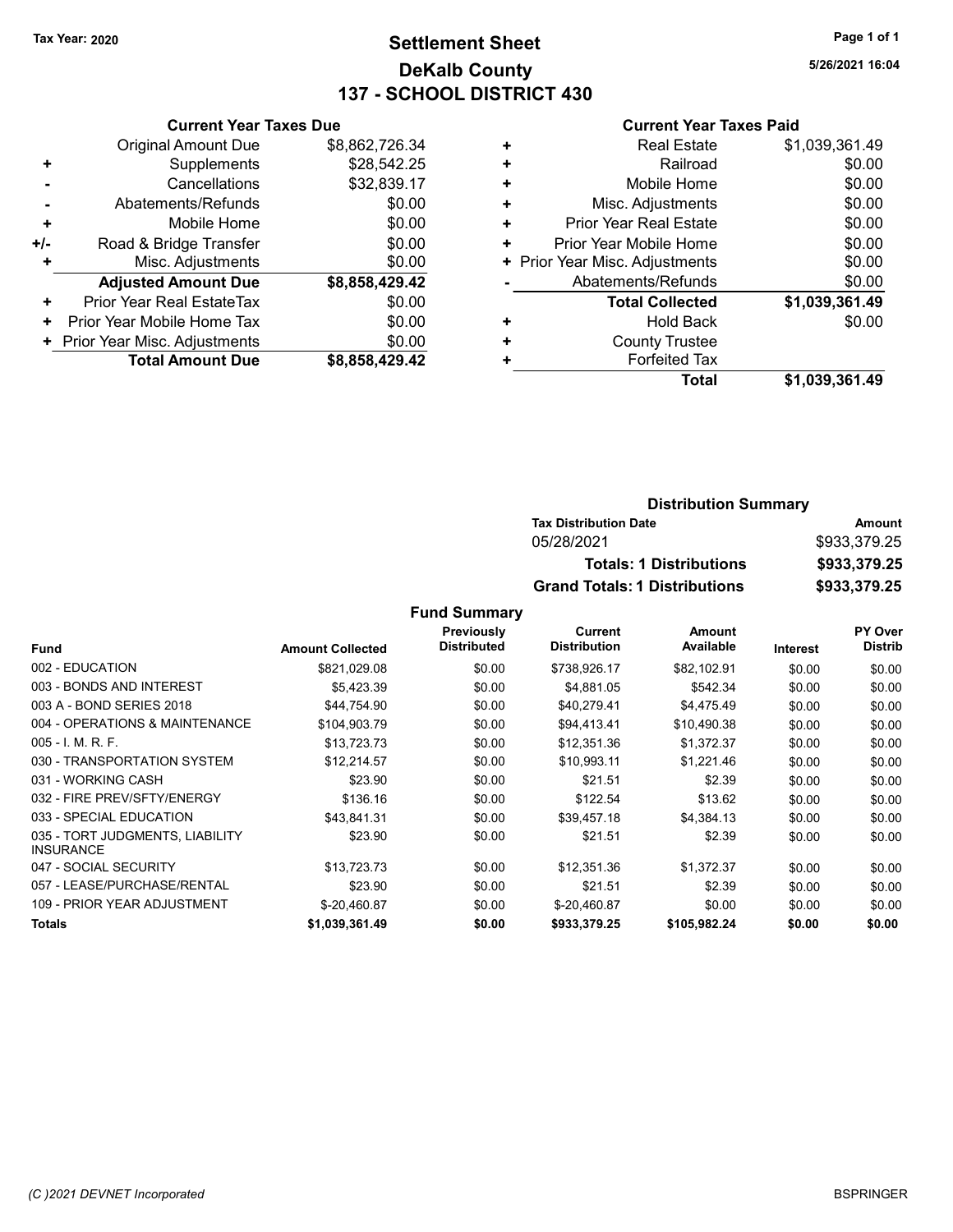### Tax Year: 2020 **Page 1 of 1 Settlement Sheet Constant Constant Constant Constant Constant Constant Constant Constant Constant Constant Constant Constant Page 1 of 1** DeKalb County 139 - SCHOOL DISTRICT 432

5/26/2021 16:04

#### Current Year Taxes Paid

| <b>Original Amount Due</b><br>Supplements<br>٠<br>Cancellations<br>Abatements/Refunds<br>Mobile Home<br>٠<br>Road & Bridge Transfer<br>+/-<br>Misc. Adjustments<br>٠<br><b>Adjusted Amount Due</b><br>Prior Year Real EstateTax<br>٠<br>Prior Year Mobile Home Tax<br>٠<br>Prior Year Misc. Adjustments<br>٠ | <b>Current Year Taxes Due</b> |                |
|--------------------------------------------------------------------------------------------------------------------------------------------------------------------------------------------------------------------------------------------------------------------------------------------------------------|-------------------------------|----------------|
|                                                                                                                                                                                                                                                                                                              |                               | \$3,324,974.47 |
|                                                                                                                                                                                                                                                                                                              |                               | \$4,693.52     |
|                                                                                                                                                                                                                                                                                                              |                               | \$7,247.74     |
|                                                                                                                                                                                                                                                                                                              |                               | \$0.00         |
|                                                                                                                                                                                                                                                                                                              |                               | \$0.00         |
|                                                                                                                                                                                                                                                                                                              |                               | \$0.00         |
|                                                                                                                                                                                                                                                                                                              |                               | \$0.00         |
|                                                                                                                                                                                                                                                                                                              |                               | \$3,322,420.25 |
|                                                                                                                                                                                                                                                                                                              |                               | \$0.00         |
|                                                                                                                                                                                                                                                                                                              |                               | \$0.00         |
|                                                                                                                                                                                                                                                                                                              |                               | \$0.00         |
| <b>Total Amount Due</b>                                                                                                                                                                                                                                                                                      |                               | \$3.322.420.25 |

| ٠ | <b>Real Estate</b>             | \$539,895.22 |
|---|--------------------------------|--------------|
| ٠ | Railroad                       | \$0.00       |
| ٠ | Mobile Home                    | \$0.00       |
| ٠ | Misc. Adjustments              | \$0.00       |
| ٠ | <b>Prior Year Real Estate</b>  | \$0.00       |
| ٠ | Prior Year Mobile Home         | \$0.00       |
|   | + Prior Year Misc. Adjustments | \$0.00       |
|   | Abatements/Refunds             | \$0.00       |
|   | <b>Total Collected</b>         | \$539,895.22 |
| ٠ | <b>Hold Back</b>               | \$0.00       |
| ٠ | <b>County Trustee</b>          |              |
|   | <b>Forfeited Tax</b>           |              |
|   | Total                          | \$539,895.22 |
|   |                                |              |

| <b>Distribution Summary</b>          |              |
|--------------------------------------|--------------|
| <b>Tax Distribution Date</b>         | Amount       |
| 05/28/2021                           | \$485,472,85 |
| <b>Totals: 1 Distributions</b>       | \$485,472.85 |
| <b>Grand Totals: 1 Distributions</b> | \$485,472.85 |

|                                               |                         | Previously         | Current             | Amount      |                 | <b>PY Over</b> |
|-----------------------------------------------|-------------------------|--------------------|---------------------|-------------|-----------------|----------------|
| <b>Fund</b>                                   | <b>Amount Collected</b> | <b>Distributed</b> | <b>Distribution</b> | Available   | <b>Interest</b> | <b>Distrib</b> |
| 002 - EDUCATION                               | \$363,193.98            | \$0.00             | \$326.874.58        | \$36,319.40 | \$0.00          | \$0.00         |
| 003 - BONDS AND INTEREST                      | \$64.045.07             | \$0.00             | \$57.640.56         | \$6.404.51  | \$0.00          | \$0.00         |
| 004 - OPERATIONS & MAINTENANCE                | \$34,049.57             | \$0.00             | \$30,644.61         | \$3,404.96  | \$0.00          | \$0.00         |
| 005 - I. M. R. F.                             | \$5.413.53              | \$0.00             | \$4,872.18          | \$541.35    | \$0.00          | \$0.00         |
| 030 - TRANSPORTATION SYSTEM                   | \$18,159.92             | \$0.00             | \$16,343.93         | \$1,815.99  | \$0.00          | \$0.00         |
| 031 - WORKING CASH                            | \$4,539.98              | \$0.00             | \$4,085.98          | \$454.00    | \$0.00          | \$0.00         |
| 032 - FIRE PREV/SFTY/ENERGY                   | \$4,539.98              | \$0.00             | \$4,085.98          | \$454.00    | \$0.00          | \$0.00         |
| 033 - SPECIAL EDUCATION                       | \$3,631.88              | \$0.00             | \$3,268.69          | \$363.19    | \$0.00          | \$0.00         |
| 035 - TORT JUDGEMENTS/LIABILITY<br><b>INS</b> | \$31,282.61             | \$0.00             | \$28,154.35         | \$3,128.26  | \$0.00          | \$0.00         |
| 047 - SOCIAL SECURITY                         | \$10,827.06             | \$0.00             | \$9.744.35          | \$1,082.71  | \$0.00          | \$0.00         |
| 057 - LEASE/PURCHASE/RENTAL                   | \$4.539.98              | \$0.00             | \$4.085.98          | \$454.00    | \$0.00          | \$0.00         |
| 109 - PRIOR YEAR ADJUSTMENT                   | $$-4.328.34$            | \$0.00             | $$-4.328.34$        | \$0.00      | \$0.00          | \$0.00         |
| <b>Totals</b>                                 | \$539,895.22            | \$0.00             | \$485,472.85        | \$54,422.37 | \$0.00          | \$0.00         |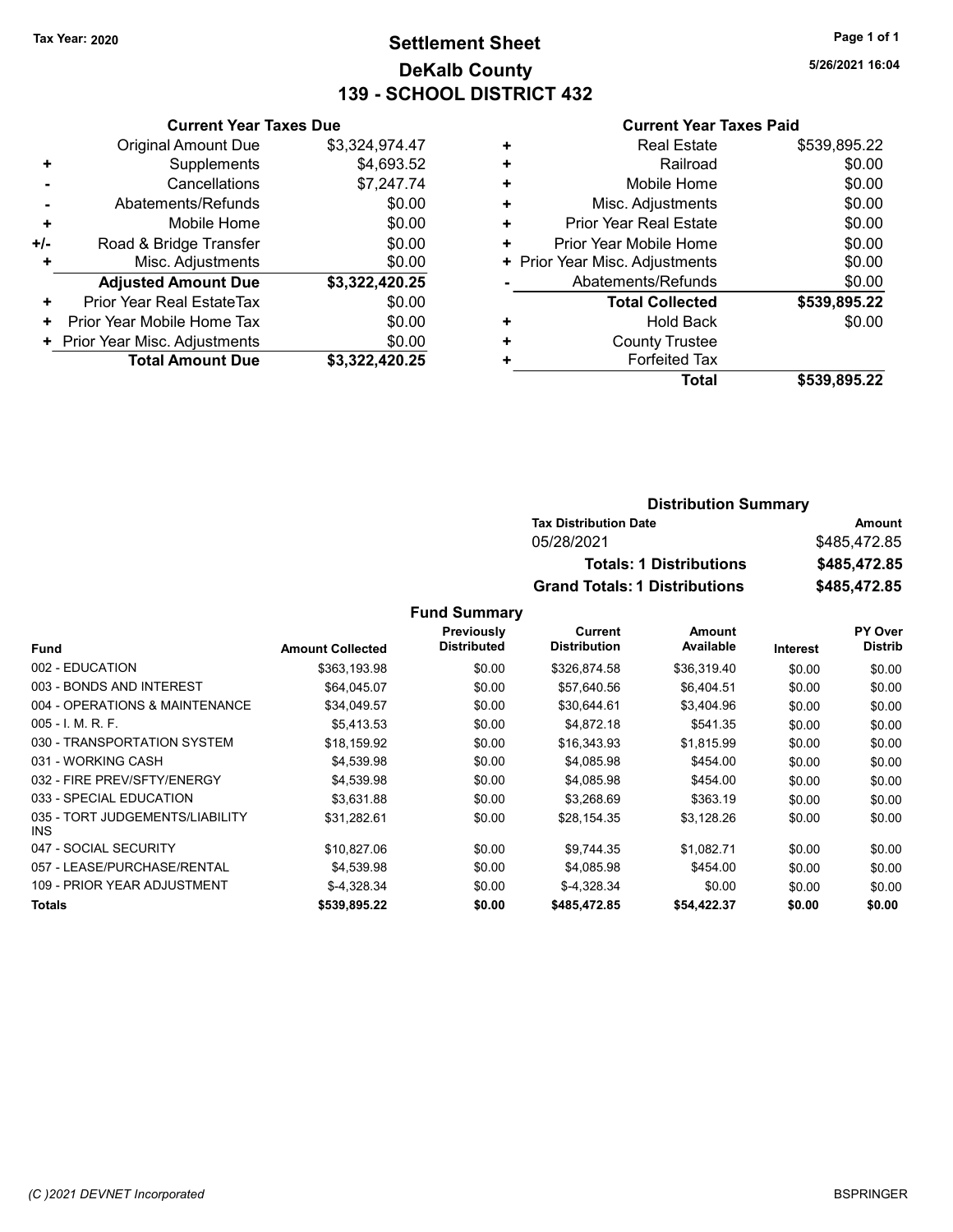(colleges)

# Tax Year: 2020 **Page 1 of 1 Settlement Sheet Constant Constant Constant Constant Constant Constant Constant Constant Constant Constant Constant Constant Page 1 of 1** DeKalb County 141 - CC 509 ELGIN

5/26/2021 16:04

# Current Year Taxes Due

|       | <b>Total Amount Due</b>          | \$6,136.57 |
|-------|----------------------------------|------------|
|       | + Prior Year Misc. Adjustments   | \$0.00     |
| ٠     | Prior Year Mobile Home Tax       | \$0.00     |
| ÷     | <b>Prior Year Real EstateTax</b> | \$0.00     |
|       | <b>Adjusted Amount Due</b>       | \$6,136.57 |
| ÷     | Misc. Adjustments                | \$0.00     |
| $+/-$ | Road & Bridge Transfer           | \$0.00     |
| ٠     | Mobile Home                      | \$0.00     |
|       | Abatements/Refunds               | \$0.00     |
|       | Cancellations                    | \$0.00     |
| ٠     | Supplements                      | \$0.00     |
|       | <b>Original Amount Due</b>       | \$6,136.57 |
|       |                                  |            |

|   | <b>Current Year Taxes Paid</b> |            |
|---|--------------------------------|------------|
| ٠ | <b>Real Estate</b>             | \$2,048.48 |
| ٠ | Railroad                       | \$0.00     |
| ٠ | Mobile Home                    | \$0.00     |
| ٠ | Misc. Adjustments              | \$0.00     |
| ÷ | Prior Year Real Estate         | \$0.00     |
| ٠ | Prior Year Mobile Home         | \$0.00     |
| ٠ | Prior Year Misc. Adjustments   | \$0.00     |
|   | Abatements/Refunds             | \$0.00     |
|   | <b>Total Collected</b>         | \$2,048.48 |
| ٠ | Hold Back                      | \$0.00     |
| ٠ | <b>County Trustee</b>          |            |
|   | <b>Forfeited Tax</b>           |            |
|   | Total                          | \$2.048.48 |
|   |                                |            |

|                                              |                         |                                  | <b>Distribution Summary</b>          |                                |                 |                           |
|----------------------------------------------|-------------------------|----------------------------------|--------------------------------------|--------------------------------|-----------------|---------------------------|
|                                              |                         |                                  | <b>Tax Distribution Date</b>         |                                |                 | Amount                    |
|                                              |                         |                                  | 05/28/2021                           |                                |                 | \$1,843.63                |
|                                              |                         |                                  |                                      | <b>Totals: 1 Distributions</b> |                 | \$1,843.63                |
|                                              |                         |                                  | <b>Grand Totals: 1 Distributions</b> |                                |                 | \$1,843.63                |
|                                              |                         | <b>Fund Summary</b>              |                                      |                                |                 |                           |
| <b>Fund</b>                                  | <b>Amount Collected</b> | Previously<br><b>Distributed</b> | Current<br><b>Distribution</b>       | Amount<br>Available            | <b>Interest</b> | PY Over<br><b>Distrib</b> |
| 003 - BONDS AND INTEREST                     | \$305.18                | \$0.00                           | \$274.66                             | \$30.52                        | \$0.00          | \$0.00                    |
| 027 - AUDIT                                  | \$3.37                  | \$0.00                           | \$3.03                               | \$0.34                         | \$0.00          | \$0.00                    |
| 035 - TORT JUDGEMENTS/LIABILITY<br>INS.      | \$20.05                 | \$0.00                           | \$18.05                              | \$2.00                         | \$0.00          | \$0.00                    |
| 047 - SOCIAL SECURITY                        | \$0.18                  | \$0.00                           | \$0.16                               | \$0.02                         | \$0.00          | \$0.00                    |
| 136 - OPERATIONS & MAINTENANCE<br>(colleges) | \$391.89                | \$0.00                           | \$352.70                             | \$39.19                        | \$0.00          | \$0.00                    |
| 159 - EDUCATIONAL PURPOSES                   | \$1.327.81              | \$0.00                           | \$1.195.03                           | \$132.78                       | \$0.00          | \$0.00                    |

Totals \$0.00 \$0.00 \$2,048.48 \$0.00 \$1,843.63 \$204.85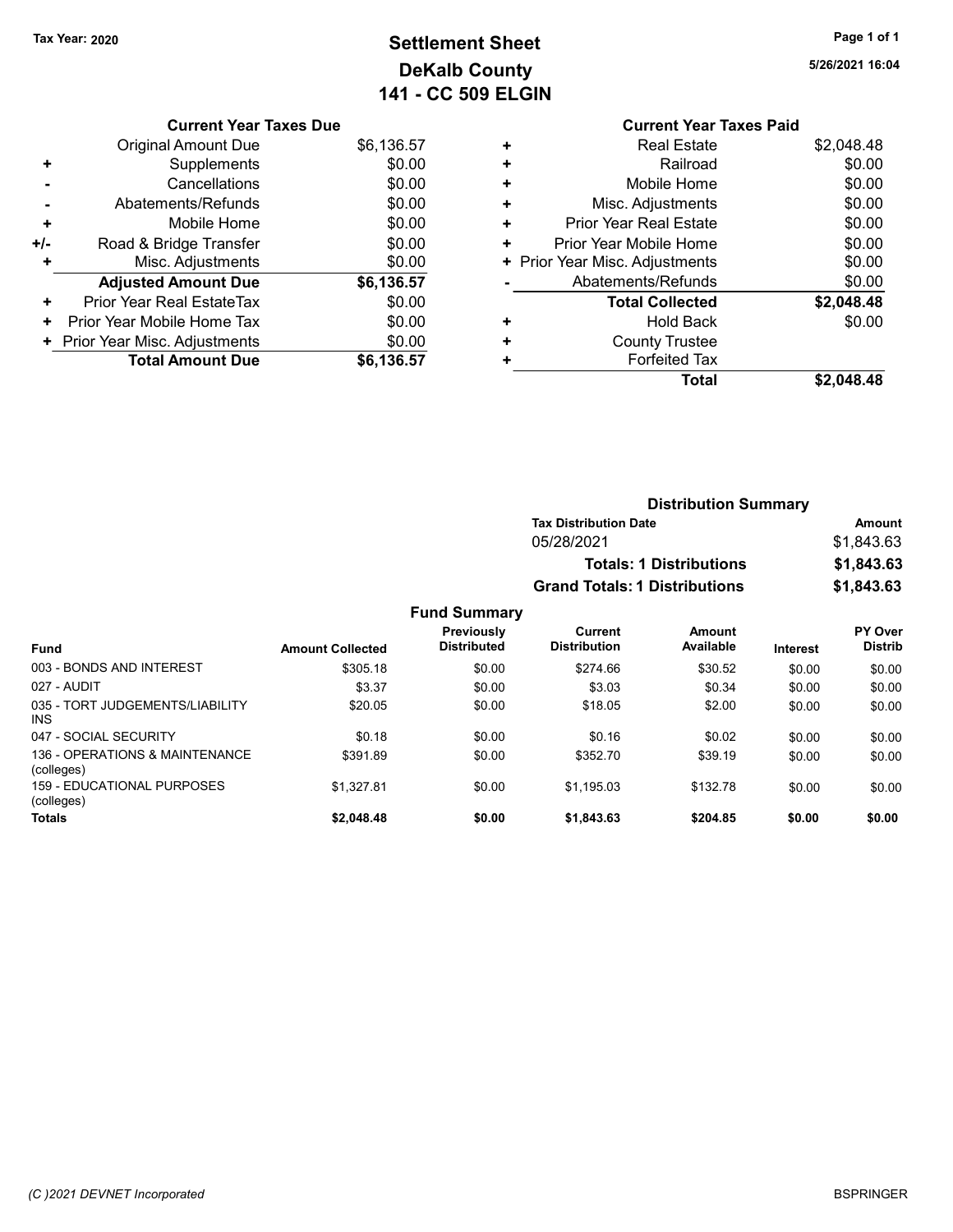# Tax Year: 2020 **Page 1 of 1 Settlement Sheet Constant Constant Constant Constant Constant Constant Constant Constant Constant Constant Constant Constant Page 1 of 1** DeKalb County 142 - CC 511 ROCK VALLEY

5/26/2021 16:04

|  | $\mathsf{C}$ |
|--|--------------|
|  |              |

|     | <b>Current Year Taxes Due</b>    |            |
|-----|----------------------------------|------------|
|     | <b>Original Amount Due</b>       | \$1,347.87 |
|     | Supplements                      | \$0.00     |
|     | Cancellations                    | \$0.00     |
|     | Abatements/Refunds               | \$0.00     |
| ٠   | Mobile Home                      | \$0.00     |
| +/- | Road & Bridge Transfer           | \$0.00     |
|     | Misc. Adjustments                | \$0.00     |
|     | <b>Adjusted Amount Due</b>       | \$1,347.87 |
| ٠   | <b>Prior Year Real EstateTax</b> | \$0.00     |
| ٠   | Prior Year Mobile Home Tax       | \$0.00     |
|     | Prior Year Misc. Adjustments     | \$0.00     |
|     | <b>Total Amount Due</b>          | \$1.347.87 |

| <b>Current Year Taxes Paid</b> |          |
|--------------------------------|----------|
| <b>Real Estate</b>             | \$476.43 |
| Railroad                       | \$0.00   |
| Mobile Home                    | \$0.00   |
| Misc. Adjustments              | \$0.00   |
| Prior Year Real Estate         | \$0.00   |
| Prior Year Mobile Home         | \$0.00   |
| Prior Year Misc. Adjustments   | \$0.00   |
| Abatements/Refunds             | \$0.00   |
| <b>Total Collected</b>         | \$476.43 |
| <b>Hold Back</b>               | \$0.00   |
| <b>County Trustee</b>          |          |
| <b>Forfeited Tax</b>           |          |
| Total                          | \$476.43 |
|                                |          |

| <b>Distribution Summary</b>          |          |  |
|--------------------------------------|----------|--|
| <b>Tax Distribution Date</b>         | Amount   |  |
| 05/28/2021                           | \$428.79 |  |
| <b>Totals: 1 Distributions</b>       | \$428.79 |  |
| <b>Grand Totals: 1 Distributions</b> | \$428.79 |  |

|                                              |                         | Previously         | <b>Current</b>      | Amount    |          | PY Over        |
|----------------------------------------------|-------------------------|--------------------|---------------------|-----------|----------|----------------|
| <b>Fund</b>                                  | <b>Amount Collected</b> | <b>Distributed</b> | <b>Distribution</b> | Available | Interest | <b>Distrib</b> |
| 003 B - BOND SERIES 2009B                    | \$0.00                  | \$0.00             | \$0.00              | \$0.00    | \$0.00   | \$0.00         |
| 003 C - BOND SERIES 2010A                    | \$16.90                 | \$0.00             | \$15.21             | \$1.69    | \$0.00   | \$0.00         |
| 003 D - BOND SERIES 2015C                    | \$9.87                  | \$0.00             | \$8.88              | \$0.99    | \$0.00   | \$0.00         |
| 003 E - BOND SERIES 2015D                    | \$18.08                 | \$0.00             | \$16.27             | \$1.81    | \$0.00   | \$0.00         |
| 003 F - BOND SERIES 2017A                    | \$51.60                 | \$0.00             | \$46.44             | \$5.16    | \$0.00   | \$0.00         |
| 003 G - BOND SERIES 2017C                    | \$98.01                 | \$0.00             | \$88.21             | \$9.80    | \$0.00   | \$0.00         |
| 003 H - BOND SERIES 2015E                    | \$3.52                  | \$0.00             | \$3.17              | \$0.35    | \$0.00   | \$0.00         |
| 027 - AUDIT                                  | \$0.81                  | \$0.00             | \$0.73              | \$0.08    | \$0.00   | \$0.00         |
| 035 - TORT JUDGEMENTS/LIABILITY<br>INS.      | \$0.00                  | \$0.00             | \$0.00              | \$0.00    | \$0.00   | \$0.00         |
| 047 - SOCIAL SECURITY                        | \$0.00                  | \$0.00             | \$0.00              | \$0.00    | \$0.00   | \$0.00         |
| 136 - OPERATIONS & MAINTENANCE<br>(colleges) | \$41.13                 | \$0.00             | \$37.02             | \$4.11    | \$0.00   | \$0.00         |
| 141 - HLTH, SFTY/HANDICAP<br>ACCESS/ENERGY   | \$0.00                  | \$0.00             | \$0.00              | \$0.00    | \$0.00   | \$0.00         |
| 159 - EDUCATIONAL PURPOSES<br>(colleges)     | \$236.51                | \$0.00             | \$212.86            | \$23.65   | \$0.00   | \$0.00         |
| Totals                                       | \$476.43                | \$0.00             | \$428.79            | \$47.64   | \$0.00   | \$0.00         |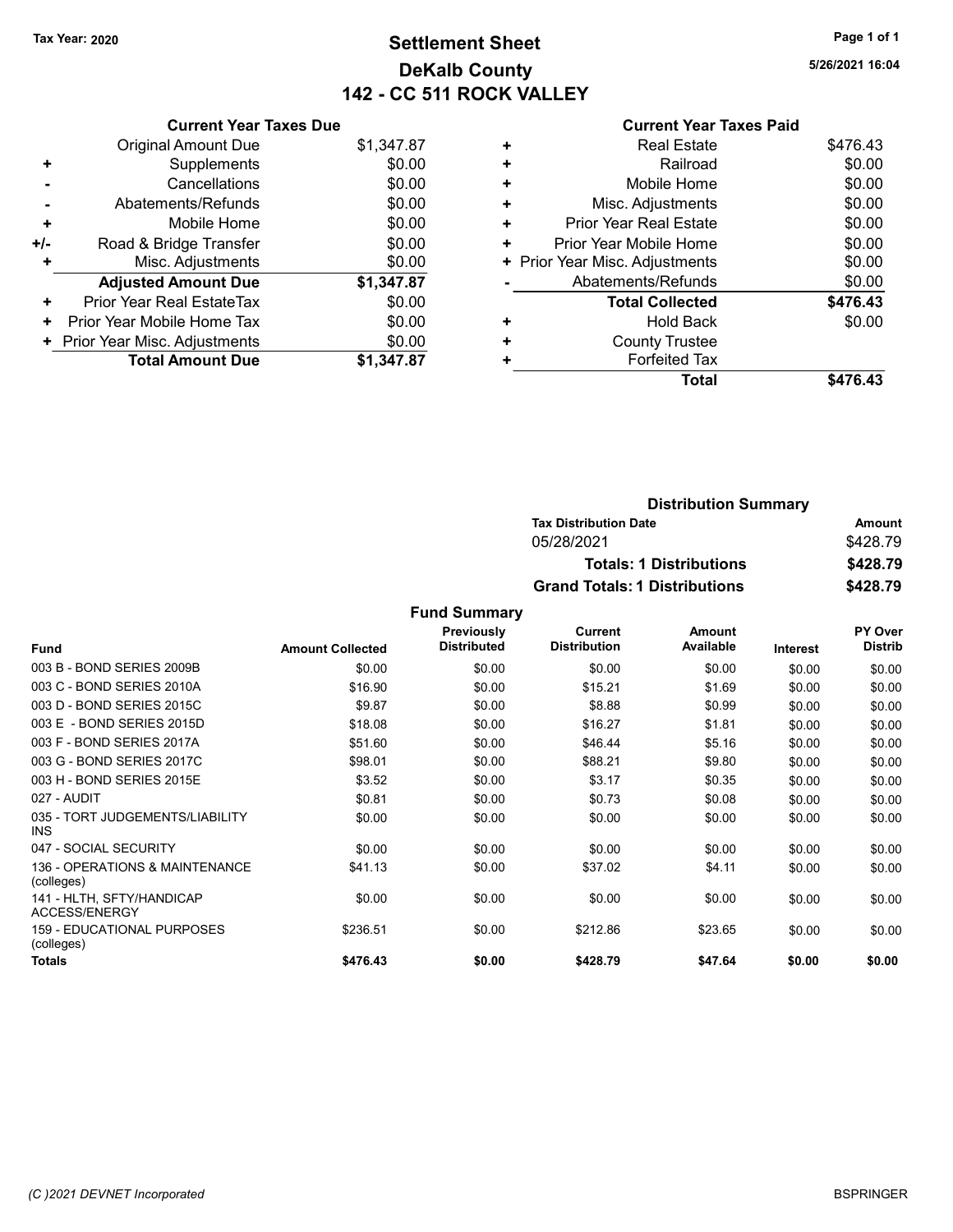### Tax Year: 2020 **Page 1 of 1 Settlement Sheet Constant Constant Constant Constant Constant Constant Constant Constant Constant Constant Constant Constant Page 1 of 1** DeKalb County 143 - CC 513 ILLINOIS VALLEY

5/26/2021 16:04

|     | <b>Current Year Taxes Due</b> |            |
|-----|-------------------------------|------------|
|     | Original Amount Due           | \$8,958.93 |
| ٠   | Supplements                   | \$0.00     |
|     | Cancellations                 | \$0.00     |
|     | Abatements/Refunds            | \$0.00     |
| ٠   | Mobile Home                   | \$0.00     |
| +/- | Road & Bridge Transfer        | \$0.00     |
| ٠   | Misc. Adjustments             | \$0.00     |
|     | <b>Adjusted Amount Due</b>    | \$8,958.93 |
| ٠   | Prior Year Real EstateTax     | \$0.00     |
| ٠   | Prior Year Mobile Home Tax    | \$0.00     |
|     | Prior Year Misc. Adjustments  | \$0.00     |
|     | <b>Total Amount Due</b>       | \$8,958,93 |

|   | Total                          | \$1,314.19 |
|---|--------------------------------|------------|
| ٠ | <b>Forfeited Tax</b>           |            |
| ٠ | <b>County Trustee</b>          |            |
| ٠ | <b>Hold Back</b>               | \$0.00     |
|   | <b>Total Collected</b>         | \$1,314.19 |
|   | Abatements/Refunds             | \$0.00     |
|   | + Prior Year Misc. Adjustments | \$0.00     |
| ٠ | Prior Year Mobile Home         | \$0.00     |
| ٠ | <b>Prior Year Real Estate</b>  | \$0.00     |
| ٠ | Misc. Adjustments              | \$0.00     |
| ٠ | Mobile Home                    | \$0.00     |
| ٠ | Railroad                       | \$0.00     |
| ٠ | <b>Real Estate</b>             | \$1,314.19 |
|   |                                |            |

|                     | <b>Distribution Summary</b>          |            |
|---------------------|--------------------------------------|------------|
|                     | <b>Tax Distribution Date</b>         | Amount     |
|                     | 05/28/2021                           | \$1,182.78 |
|                     | <b>Totals: 1 Distributions</b>       | \$1,182.78 |
|                     | <b>Grand Totals: 1 Distributions</b> | \$1,182.78 |
| <b>Fund Summary</b> |                                      |            |

|                                                     |                         | Previously<br><b>Distributed</b> | Current<br><b>Distribution</b> | Amount<br>Available |          | PY Over<br><b>Distrib</b> |
|-----------------------------------------------------|-------------------------|----------------------------------|--------------------------------|---------------------|----------|---------------------------|
| <b>Fund</b>                                         | <b>Amount Collected</b> |                                  |                                |                     | Interest |                           |
| 003 - BONDS AND INTEREST                            | \$0.00                  | \$0.00                           | \$0.00                         | \$0.00              | \$0.00   | \$0.00                    |
| 027 - AUDIT                                         | \$4.15                  | \$0.00                           | \$3.74                         | \$0.41              | \$0.00   | \$0.00                    |
| 035 - TORT JUDGMENTS, LIABILITY<br><b>INSURANCE</b> | \$140.12                | \$0.00                           | \$126.11                       | \$14.01             | \$0.00   | \$0.00                    |
| 047 - SOCIAL SECURITY                               | \$20.64                 | \$0.00                           | \$18.58                        | \$2.06              | \$0.00   | \$0.00                    |
| 136 - OPERATIONS & MAINTENANCE<br>(colleges)        | \$146.68                | \$0.00                           | \$132.01                       | \$14.67             | \$0.00   | \$0.00                    |
| 141 - HLTH, SFTY/HANDICAP<br>ACCESS/ENERGY          | \$86.58                 | \$0.00                           | \$77.92                        | \$8.66              | \$0.00   | \$0.00                    |
| 149 - STATEWIDE AVERAGE<br><b>ADDITIONAL TAX</b>    | \$439.31                | \$0.00                           | \$395.38                       | \$43.93             | \$0.00   | \$0.00                    |
| 159 - EDUCATIONAL PURPOSES<br>(colleges)            | \$476.71                | \$0.00                           | \$429.04                       | \$47.67             | \$0.00   | \$0.00                    |
| <b>Totals</b>                                       | \$1,314.19              | \$0.00                           | \$1,182.78                     | \$131.41            | \$0.00   | \$0.00                    |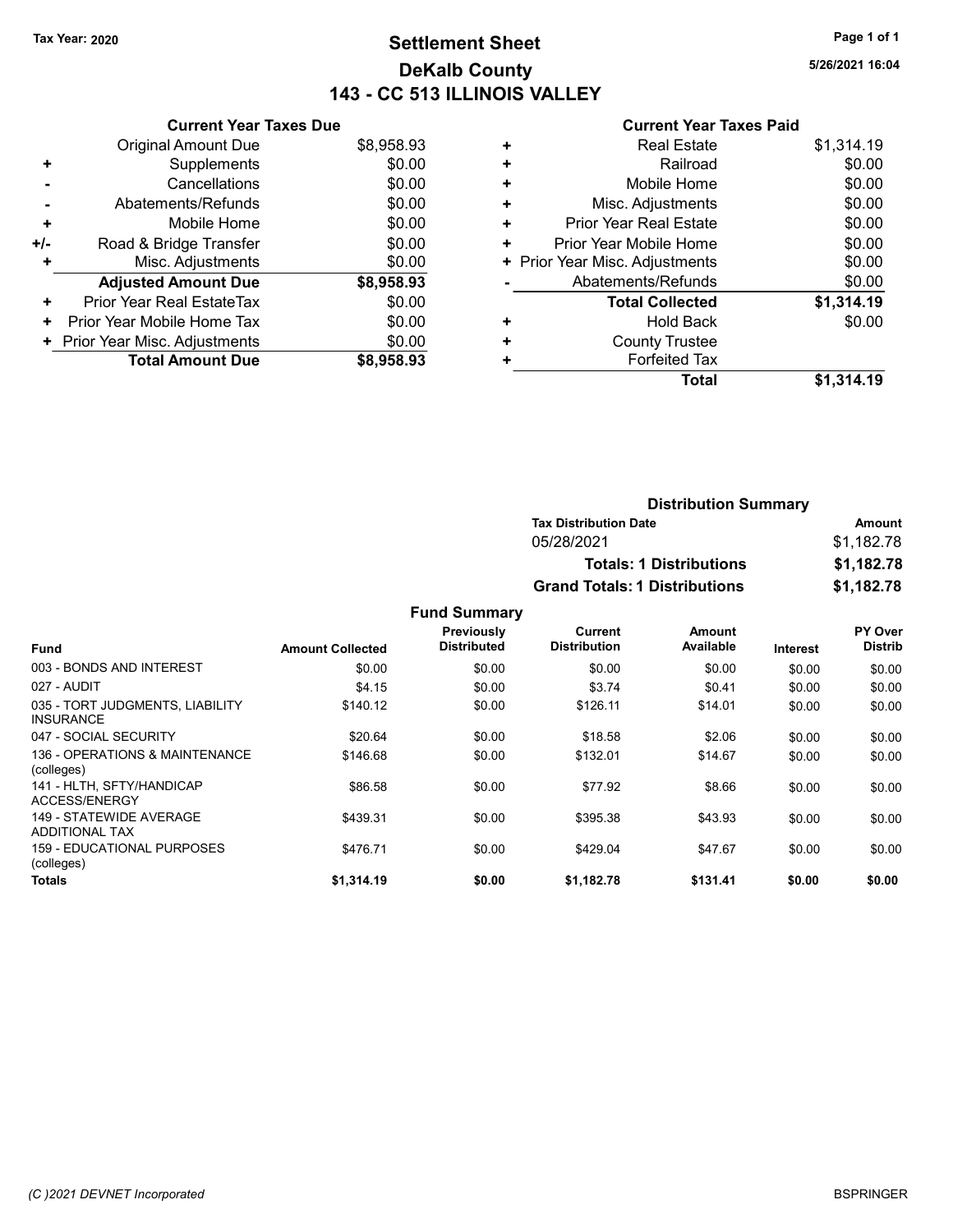## Tax Year: 2020 **Page 1 of 1 Settlement Sheet Constant Constant Constant Constant Constant Constant Constant Constant Constant Constant Constant Constant Page 1 of 1** DeKalb County 144 - CC 516 WAUBONSEE

5/26/2021 16:04

#### Current Year Taxes Paid

|     | <b>Current Year Taxes Due</b> |                |
|-----|-------------------------------|----------------|
|     | <b>Original Amount Due</b>    | \$1,706,784.96 |
| ٠   | Supplements                   | \$4,405.88     |
|     | Cancellations                 | \$5,510.41     |
|     | Abatements/Refunds            | \$0.00         |
| ÷   | Mobile Home                   | \$0.00         |
| +/- | Road & Bridge Transfer        | \$0.00         |
| ٠   | Misc. Adjustments             | \$0.00         |
|     | <b>Adjusted Amount Due</b>    | \$1,705,680.43 |
| ٠   | Prior Year Real EstateTax     | \$0.00         |
| ٠   | Prior Year Mobile Home Tax    | \$0.00         |
| ٠   | Prior Year Misc. Adjustments  | \$0.00         |
|     | <b>Total Amount Due</b>       | \$1,705,680.43 |

| <b>Distribution Summary</b>          |              |
|--------------------------------------|--------------|
| <b>Tax Distribution Date</b>         | Amount       |
| 05/28/2021                           | \$204,282.24 |
| <b>Totals: 1 Distributions</b>       | \$204,282.24 |
| <b>Grand Totals: 1 Distributions</b> | \$204,282.24 |

#### Fund Summary Fund Interest Amount Collected Distributed PY Over Distrib Amount Available Current **Distribution** Previously 003 - BONDS AND INTEREST  $$0.00$  \$0.00 \$0.00 \$0.00 \$0.00 \$0.00 \$0.00 \$0.00 027 - AUDIT \$437.04 \$0.00 \$393.34 \$43.70 \$0.00 \$0.00 035 - TORT JUDGEMENTS/LIABILITY INS  $$6,138.88$   $$0.00$   $$5,524.99$   $$613.89$   $$0.00$   $$0.00$ 109 - PRIOR YEAR ADJUSTMENT  $$-519.23$  \$0.00  $$-519.23$  \$0.00 \$0.00 \$0.00 \$0.00 136 - OPERATIONS & MAINTENANCE (colleges) \$34,782.22 \$0.00 \$31,304.00 \$3,478.22 \$0.00 \$0.00 159 - EDUCATIONAL PURPOSES (colleges)  $$186,199.04$   $$0.00$   $$167,579.14$   $$18,619.90$   $$0.00$   $$0.00$ Totals \$0.00 \$0.00 \$227,037.95 \$0.00 \$204,282.24 \$22,755.71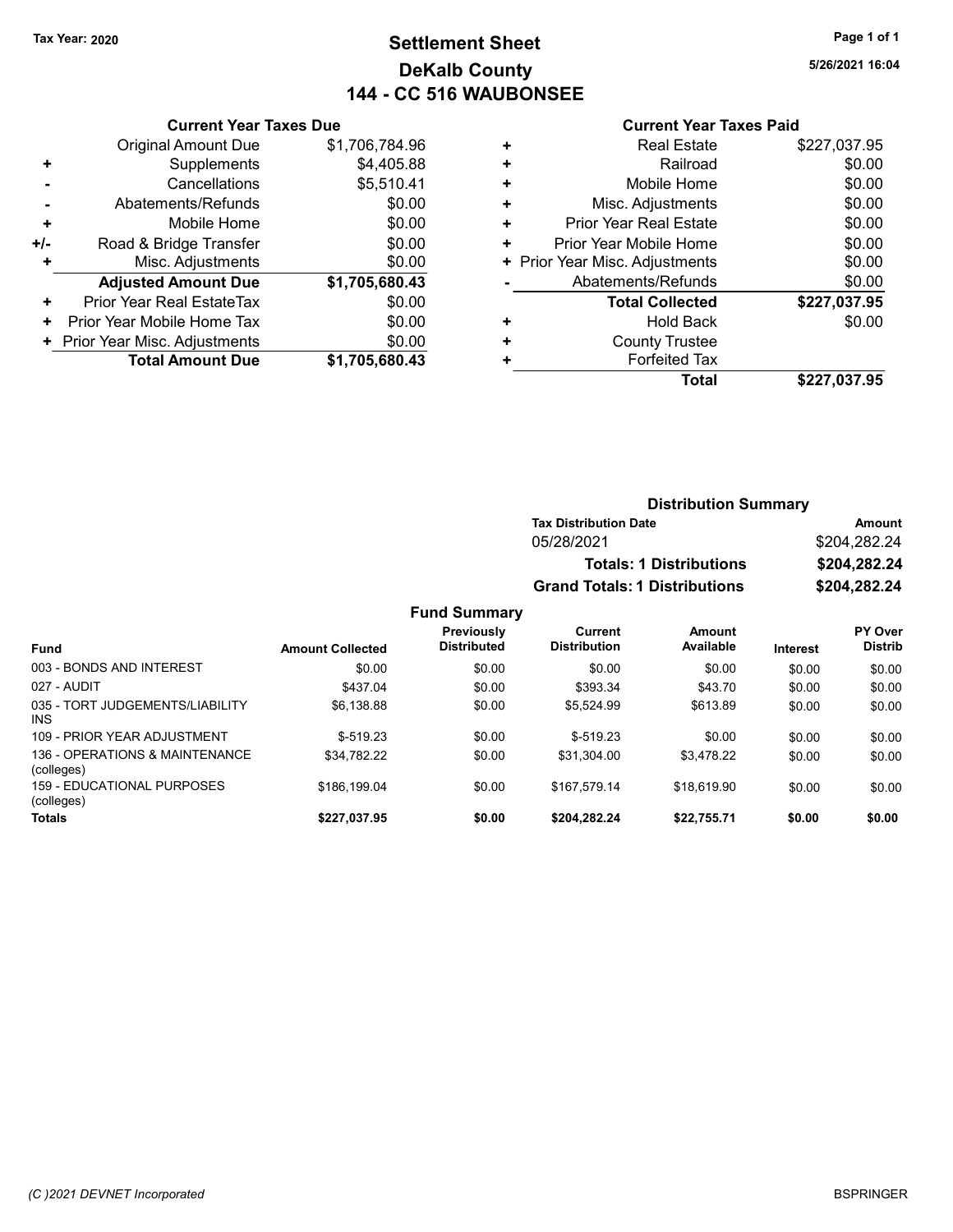### Tax Year: 2020 **Page 1 of 1 Settlement Sheet Constant Constant Constant Constant Constant Constant Constant Constant Constant Constant Constant Constant Page 1 of 1** DeKalb County 145 - CC 523 KISHWAUKEE

5/26/2021 16:04

#### Current Year Taxes Paid

|       | <b>Current Year Taxes Due</b>  |                 |
|-------|--------------------------------|-----------------|
|       | <b>Original Amount Due</b>     | \$12,312,574.21 |
| ٠     | Supplements                    | \$86,901.85     |
|       | Cancellations                  | \$143,450.52    |
|       | Abatements/Refunds             | \$0.00          |
| ٠     | Mobile Home                    | \$0.00          |
| $+/-$ | Road & Bridge Transfer         | \$0.00          |
| ÷     | Misc. Adjustments              | \$0.00          |
|       | <b>Adjusted Amount Due</b>     | \$12,256,025.54 |
| ٠     | Prior Year Real EstateTax      | (\$14.60)       |
| ٠     | Prior Year Mobile Home Tax     | \$0.00          |
|       | + Prior Year Misc. Adjustments | \$0.00          |
|       | <b>Total Amount Due</b>        | \$12,256,010.94 |

|   | <b>Total</b>                   | \$1,419,083.42 |
|---|--------------------------------|----------------|
| ٠ | <b>Forfeited Tax</b>           |                |
| ٠ | <b>County Trustee</b>          |                |
| ٠ | <b>Hold Back</b>               | \$0.00         |
|   | <b>Total Collected</b>         | \$1,419,083.42 |
|   | Abatements/Refunds             | \$0.00         |
|   | + Prior Year Misc. Adjustments | \$0.00         |
| ٠ | Prior Year Mobile Home         | \$0.00         |
| ٠ | <b>Prior Year Real Estate</b>  | (\$14.60)      |
| ٠ | Misc. Adjustments              | \$0.00         |
| ٠ | Mobile Home                    | \$0.00         |
| ÷ | Railroad                       | \$0.00         |
| ٠ | <b>Real Estate</b>             | \$1,419,098.02 |
|   |                                |                |

### Distribution Summary Tax Distribution Date **Amount** 05/28/2021 \$1,277,175.08 Totals: 1 Distributions \$1,277,175.08 Grand Totals: 1 Distributions \$1,277,175.08

|                                               |                         | Previously         | Current             | <b>Amount</b> |                 | PY Over        |
|-----------------------------------------------|-------------------------|--------------------|---------------------|---------------|-----------------|----------------|
| <b>Fund</b>                                   | <b>Amount Collected</b> | <b>Distributed</b> | <b>Distribution</b> | Available     | <b>Interest</b> | <b>Distrib</b> |
| 003 - BONDS AND INTEREST                      | \$399.151.26            | \$0.00             | \$359,236.13        | \$39.915.13   | \$0.00          | \$0.00         |
| 027 - AUDIT                                   | \$7.348.01              | \$0.00             | \$6.613.21          | \$734.80      | \$0.00          | \$0.00         |
| 035 - TORT JUDGEMENTS/LIABILITY<br><b>INS</b> | \$114.087.22            | \$0.00             | \$102.678.50        | \$11.408.72   | \$0.00          | \$0.00         |
| 047 - SOCIAL SECURITY                         | \$24.587.04             | \$0.00             | \$22.128.34         | \$2.458.70    | \$0.00          | \$0.00         |
| 109 - PRIOR YEAR ADJUSTMENT                   | \$4.348.08              | \$0.00             | \$3.913.27          | \$434.81      | \$0.00          | \$0.00         |
| 136 - OPERATIONS & MAINTENANCE<br>(colleges)  | \$163.042.75            | \$0.00             | \$146.738.48        | \$16,304.27   | \$0.00          | \$0.00         |
| 141 - HLTH/SFTY/HANDICAP<br>ACCESS/ENERGY     | \$108.694.69            | \$0.00             | \$97.825.22         | \$10.869.47   | \$0.00          | \$0.00         |
| 159 - EDUCATIONAL PURPOSES<br>(colleges)      | \$597.824.37            | \$0.00             | \$538.041.93        | \$59.782.44   | \$0.00          | \$0.00         |
| <b>Totals</b>                                 | \$1,419,083.42          | \$0.00             | \$1,277,175.08      | \$141,908.34  | \$0.00          | \$0.00         |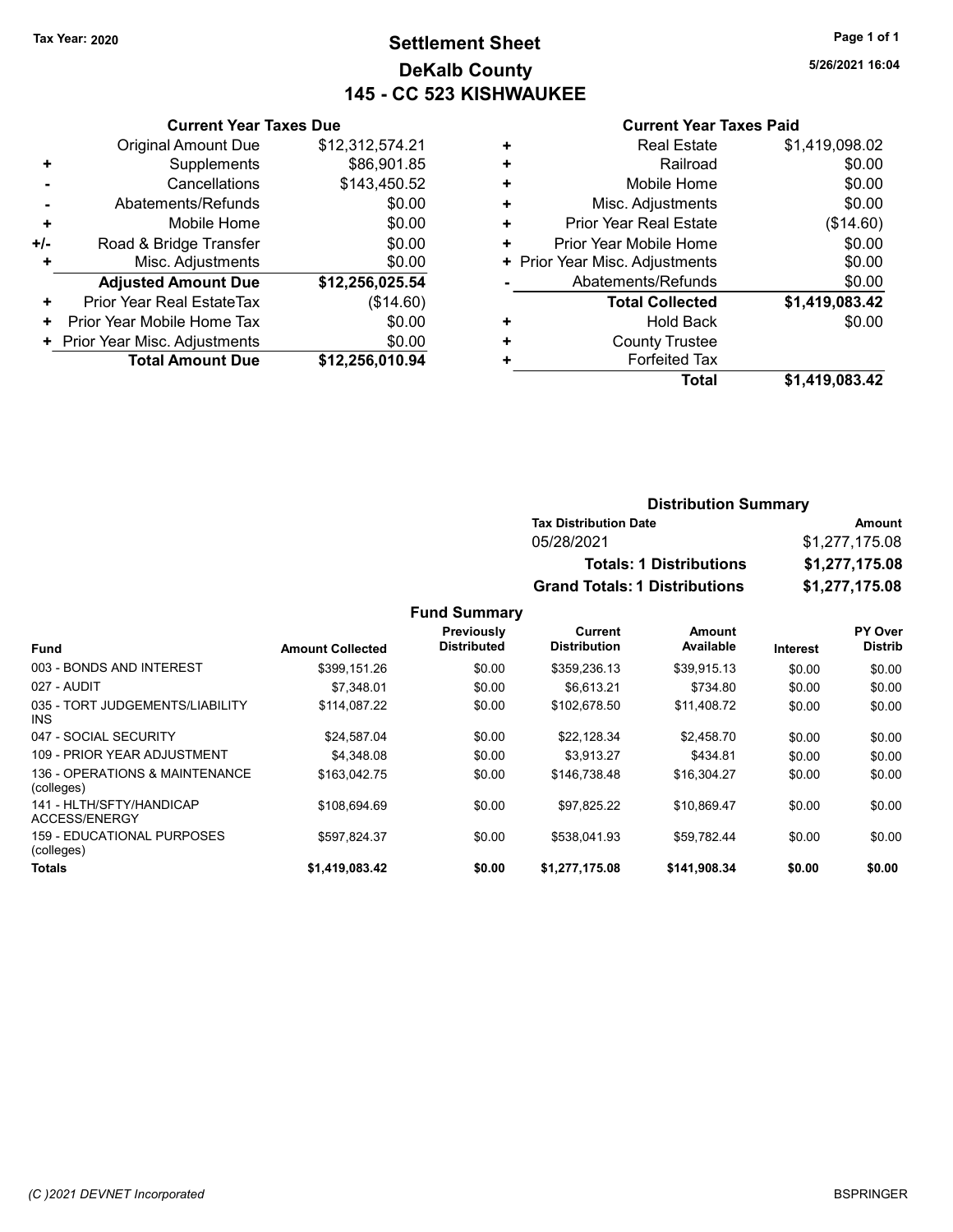# Tax Year: 2020 **Page 1 of 1 Settlement Sheet Constant Constant Constant Constant Constant Constant Constant Constant Constant Constant Constant Constant Page 1 of 1** DeKalb County 150 - KISH. WATER RECLAM. DIST.

027 - AUDIT \$0.00 \$0.00 \$0.00 \$0.00 \$0.00 \$0.00 045 - PUBLIC BENEFIT 60.00 \$21,963.66 \$19.00 \$19,767.29 \$2,196.37 \$0.00 \$0.00 047 - SOCIAL SECURITY 60.00 \$0.00 \$0.00 \$0.00 \$0.00 \$0.00 \$0.00 \$0.00 \$0.00 \$0.00 Totals \$0.00 \$0.00 \$79,887.89 \$0.00 \$71,899.10 \$7,988.79

5/26/2021 16:04

|     | <b>Current Year Taxes Due</b>  |              |
|-----|--------------------------------|--------------|
|     | <b>Original Amount Due</b>     | \$800,242.32 |
| ٠   | Supplements                    | \$11,609.19  |
|     | Cancellations                  | \$21,664.50  |
|     | Abatements/Refunds             | \$0.00       |
| ٠   | Mobile Home                    | \$0.00       |
| +/- | Road & Bridge Transfer         | \$0.00       |
| ٠   | Misc. Adjustments              | \$0.00       |
|     | <b>Adjusted Amount Due</b>     | \$790,187.01 |
| ٠   | Prior Year Real EstateTax      | (\$3.04)     |
| ٠   | Prior Year Mobile Home Tax     | \$0.00       |
|     | + Prior Year Misc. Adjustments | \$0.00       |
|     | <b>Total Amount Due</b>        | \$790,183,97 |
|     |                                |              |

|   | <b>Current Year Taxes Paid</b> |             |
|---|--------------------------------|-------------|
| ٠ | <b>Real Estate</b>             | \$79,890.93 |
| ٠ | Railroad                       | \$0.00      |
| ٠ | Mobile Home                    | \$0.00      |
| ٠ | Misc. Adjustments              | \$0.00      |
| ٠ | Prior Year Real Estate         | (\$3.04)    |
| ٠ | Prior Year Mobile Home         | \$0.00      |
| ٠ | Prior Year Misc. Adjustments   | \$0.00      |
|   | Abatements/Refunds             | \$0.00      |
|   | <b>Total Collected</b>         | \$79,887.89 |
| ٠ | <b>Hold Back</b>               | \$0.00      |
| ٠ | <b>County Trustee</b>          |             |
|   | <b>Forfeited Tax</b>           |             |
|   | <b>Total</b>                   | \$79,887.89 |
|   |                                |             |

|                   |                         |                                  |                                      | <b>Distribution Summary</b>    |                 |                           |
|-------------------|-------------------------|----------------------------------|--------------------------------------|--------------------------------|-----------------|---------------------------|
|                   |                         |                                  | <b>Tax Distribution Date</b>         |                                |                 | Amount                    |
|                   |                         |                                  | 05/28/2021                           |                                |                 | \$71,899.10               |
|                   |                         |                                  |                                      | <b>Totals: 1 Distributions</b> |                 | \$71,899.10               |
|                   |                         |                                  | <b>Grand Totals: 1 Distributions</b> |                                |                 | \$71,899.10               |
|                   |                         | <b>Fund Summary</b>              |                                      |                                |                 |                           |
| Fund              | <b>Amount Collected</b> | Previously<br><b>Distributed</b> | Current<br><b>Distribution</b>       | Amount<br>Available            | <b>Interest</b> | PY Over<br><b>Distrib</b> |
| 001 - CORPORATE   | \$47,339.88             | \$0.00                           | \$42,605.89                          | \$4,733.99                     | \$0.00          | \$0.00                    |
| 005 - I. M. R. F. | \$10.584.35             | \$0.00                           | \$9,525.92                           | \$1,058.43                     | \$0.00          | \$0.00                    |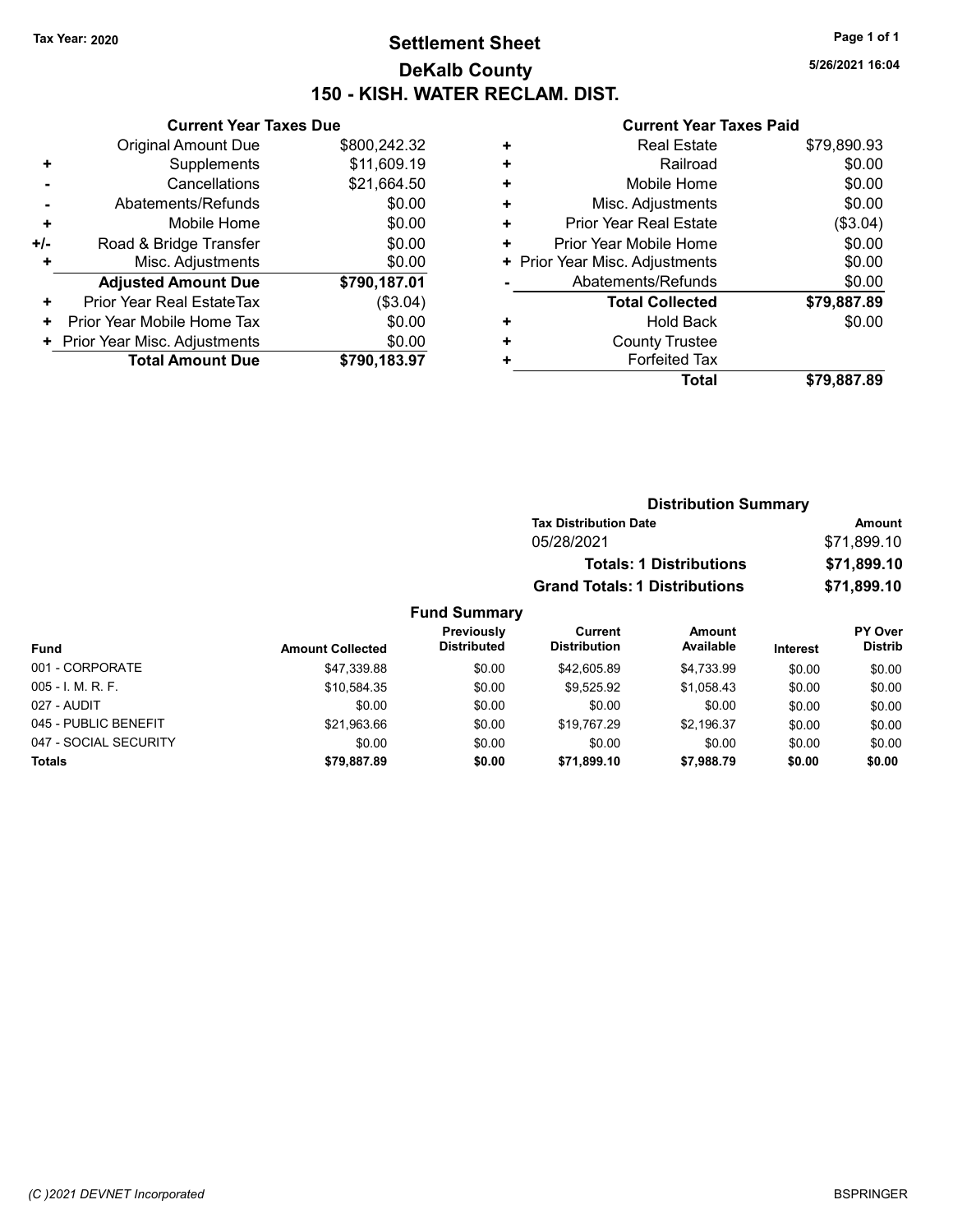# Tax Year: 2020 **Page 1 of 1 Settlement Sheet Constant Constant Constant Constant Constant Constant Constant Constant Constant Constant Constant Constant Page 1 of 1** DeKalb County 151 - FAIRDALE STREET LIGHT

5/26/2021 16:04

| <b>Current Year Taxes Paid</b> |  |  |
|--------------------------------|--|--|
|                                |  |  |

|     | <b>Current Year Taxes Due</b> |            |
|-----|-------------------------------|------------|
|     | Original Amount Due           | \$1,999.98 |
| ٠   | Supplements                   | \$50.42    |
|     | Cancellations                 | \$60.92    |
|     | Abatements/Refunds            | \$0.00     |
| ٠   | Mobile Home                   | \$0.00     |
| +/- | Road & Bridge Transfer        | \$0.00     |
| ٠   | Misc. Adjustments             | \$0.00     |
|     | <b>Adjusted Amount Due</b>    | \$1,989.48 |
| ÷   | Prior Year Real EstateTax     | \$0.00     |
| ٠   | Prior Year Mobile Home Tax    | \$0.00     |
| ٠   | Prior Year Misc. Adjustments  | \$0.00     |
|     | <b>Total Amount Due</b>       | \$1,989,48 |

| ٠ | <b>Real Estate</b>            | \$401.06 |
|---|-------------------------------|----------|
| ٠ | Railroad                      | \$0.00   |
| ٠ | Mobile Home                   | \$0.00   |
| ٠ | Misc. Adjustments             | \$0.00   |
| ÷ | <b>Prior Year Real Estate</b> | \$0.00   |
| ٠ | Prior Year Mobile Home        | \$0.00   |
| ٠ | Prior Year Misc. Adjustments  | \$0.00   |
|   | Abatements/Refunds            | \$0.00   |
|   | <b>Total Collected</b>        | \$401.06 |
| ٠ | <b>Hold Back</b>              | \$0.00   |
| ٠ | <b>County Trustee</b>         |          |
| ٠ | <b>Forfeited Tax</b>          |          |
|   | <b>Total</b>                  | \$401.06 |
|   |                               |          |

|                 |                         |                                  |                                      | <b>Distribution Summary</b>    |                 |                           |
|-----------------|-------------------------|----------------------------------|--------------------------------------|--------------------------------|-----------------|---------------------------|
|                 |                         |                                  | <b>Tax Distribution Date</b>         |                                |                 | Amount                    |
|                 |                         |                                  | 05/28/2021                           |                                |                 | \$360.95                  |
|                 |                         |                                  |                                      | <b>Totals: 1 Distributions</b> |                 | \$360.95                  |
|                 |                         |                                  | <b>Grand Totals: 1 Distributions</b> |                                |                 | \$360.95                  |
|                 |                         | <b>Fund Summary</b>              |                                      |                                |                 |                           |
| Fund            | <b>Amount Collected</b> | Previously<br><b>Distributed</b> | Current<br><b>Distribution</b>       | <b>Amount</b><br>Available     | <b>Interest</b> | PY Over<br><b>Distrib</b> |
| 001 - CORPORATE | \$401.06                | \$0.00                           | \$360.95                             | \$40.11                        | \$0.00          | \$0.00                    |
| Totals          | \$401.06                | \$0.00                           | \$360.95                             | \$40.11                        | \$0.00          | \$0.00                    |
|                 |                         |                                  |                                      |                                |                 |                           |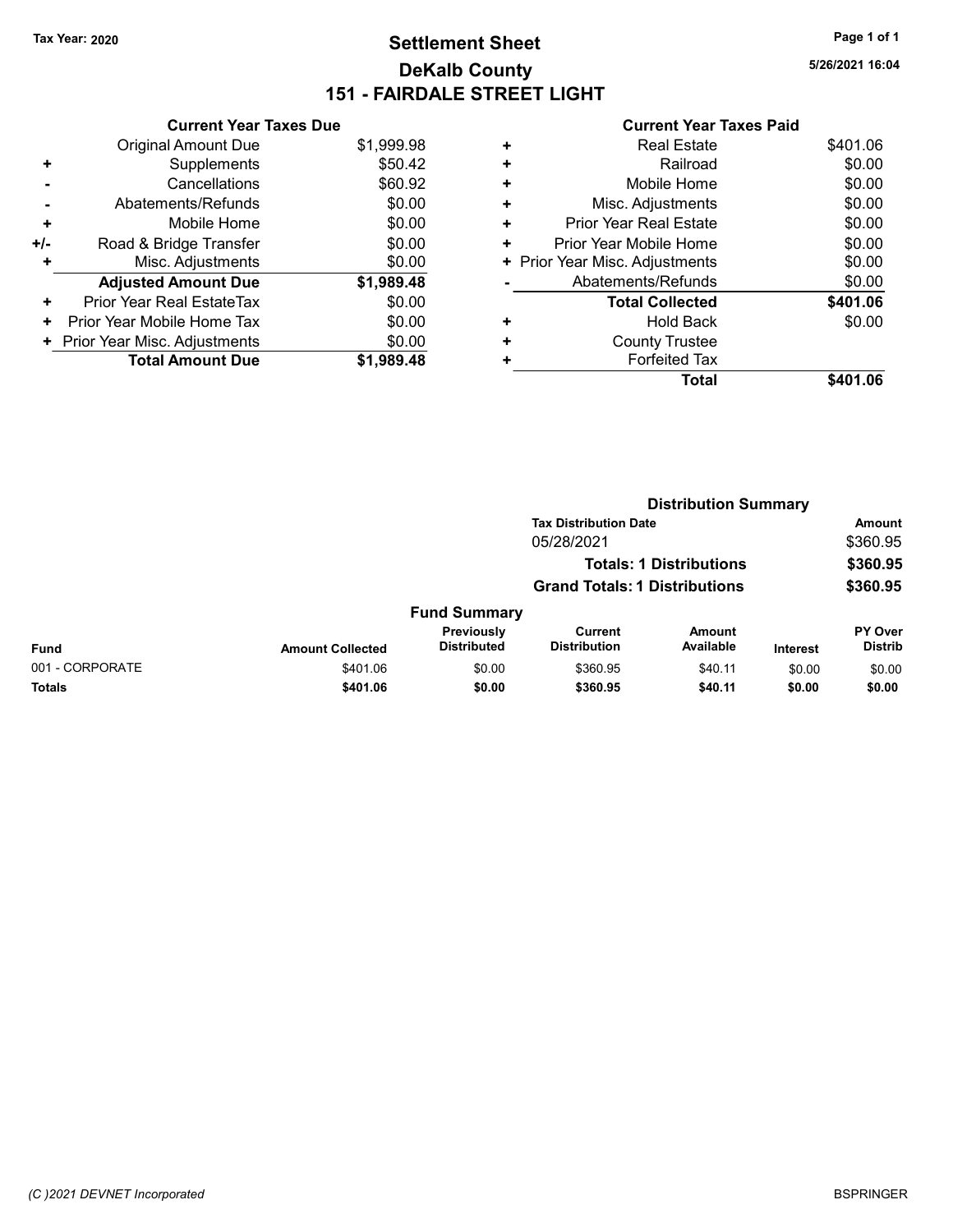### Tax Year: 2020 **Page 1 of 1 Settlement Sheet Constant Constant Constant Constant Constant Constant Constant Constant Constant Constant Constant Constant Page 1 of 1** DeKalb County 152 - AFTON-PIERCE MULTI TWP

5/26/2021 16:04

|     | <b>Current Year Taxes Due</b> |             |
|-----|-------------------------------|-------------|
|     | <b>Original Amount Due</b>    | \$27,137.05 |
| ٠   | Supplements                   | \$73.96     |
|     | Cancellations                 | \$158.28    |
|     | Abatements/Refunds            | \$0.00      |
| ٠   | Mobile Home                   | \$0.00      |
| +/- | Road & Bridge Transfer        | \$0.00      |
|     | Misc. Adjustments             | \$0.00      |
|     | <b>Adjusted Amount Due</b>    | \$27,052.73 |
| ٠   | Prior Year Real EstateTax     | \$0.00      |
| ٠   | Prior Year Mobile Home Tax    | \$0.00      |
|     | Prior Year Misc. Adjustments  | \$0.00      |
|     | <b>Total Amount Due</b>       | \$27.052.73 |

|   | <b>Real Estate</b>             | \$3,871.19 |
|---|--------------------------------|------------|
| ٠ | Railroad                       | \$0.00     |
| ٠ | Mobile Home                    | \$0.00     |
| ٠ | Misc. Adjustments              | \$0.00     |
| ٠ | Prior Year Real Estate         | \$0.00     |
| ٠ | Prior Year Mobile Home         | \$0.00     |
|   | + Prior Year Misc. Adjustments | \$0.00     |
|   | Abatements/Refunds             | \$0.00     |
|   | <b>Total Collected</b>         | \$3,871.19 |
| ٠ | <b>Hold Back</b>               | \$0.00     |
| ٠ | <b>County Trustee</b>          |            |
|   | <b>Forfeited Tax</b>           |            |
|   | Total                          | \$3,871.19 |

|                                         |                         |                                  | <b>Distribution Summary</b>          |                                |                 |                                  |
|-----------------------------------------|-------------------------|----------------------------------|--------------------------------------|--------------------------------|-----------------|----------------------------------|
|                                         |                         |                                  | <b>Tax Distribution Date</b>         |                                |                 | <b>Amount</b>                    |
|                                         |                         |                                  | 05/28/2021                           |                                |                 | \$3,484.07                       |
|                                         |                         |                                  |                                      | <b>Totals: 1 Distributions</b> |                 | \$3,484.07                       |
|                                         |                         |                                  | <b>Grand Totals: 1 Distributions</b> |                                |                 | \$3,484.07                       |
|                                         |                         | <b>Fund Summary</b>              |                                      |                                |                 |                                  |
| <b>Fund</b>                             | <b>Amount Collected</b> | Previously<br><b>Distributed</b> | Current<br><b>Distribution</b>       | Amount<br>Available            | <b>Interest</b> | <b>PY Over</b><br><b>Distrib</b> |
| 147 - ASSESSING PURPOSES<br>(multi-twp) | \$3.871.19              | \$0.00                           | \$3.484.07                           | \$387.12                       | \$0.00          | \$0.00                           |
| <b>Totals</b>                           | \$3,871.19              | \$0.00                           | \$3,484.07                           | \$387.12                       | \$0.00          | \$0.00                           |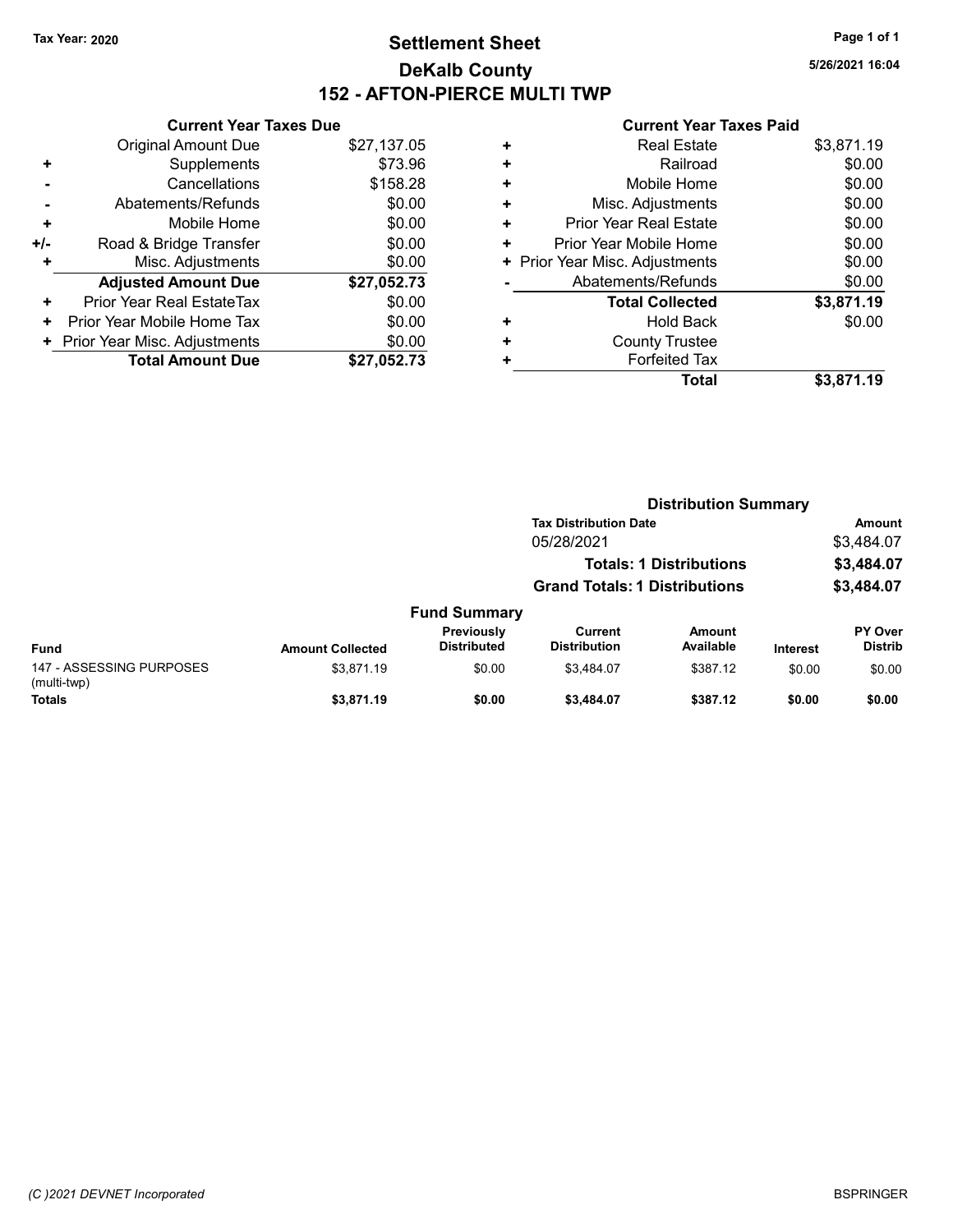### Tax Year: 2020 **Page 1 of 1 Settlement Sheet Constant Constant Constant Constant Constant Constant Constant Constant Constant Constant Constant Constant Page 1 of 1** DeKalb County 153 - MILAN-MALTA MULTI-TWP

5/26/2021 16:04

|     | <b>Current Year Taxes Due</b> |             |
|-----|-------------------------------|-------------|
|     | <b>Original Amount Due</b>    | \$14,896.33 |
| ٠   | Supplements                   | \$31.27     |
|     | Cancellations                 | \$36.04     |
|     | Abatements/Refunds            | \$0.00      |
| ٠   | Mobile Home                   | \$0.00      |
| +/- | Road & Bridge Transfer        | \$0.00      |
| ٠   | Misc. Adjustments             | \$0.00      |
|     | <b>Adjusted Amount Due</b>    | \$14,891.56 |
| ٠   | Prior Year Real EstateTax     | \$0.00      |
| ٠   | Prior Year Mobile Home Tax    | \$0.00      |
| ٠   | Prior Year Misc. Adjustments  | \$0.00      |
|     | <b>Total Amount Due</b>       | \$14.891.56 |

|   | <b>Total</b>                   | \$1,499.96 |
|---|--------------------------------|------------|
| ٠ | <b>Forfeited Tax</b>           |            |
| ٠ | <b>County Trustee</b>          |            |
| ٠ | Hold Back                      | \$0.00     |
|   | <b>Total Collected</b>         | \$1,499.96 |
|   | Abatements/Refunds             | \$0.00     |
|   | + Prior Year Misc. Adjustments | \$0.00     |
| ٠ | Prior Year Mobile Home         | \$0.00     |
| ٠ | <b>Prior Year Real Estate</b>  | \$0.00     |
| ÷ | Misc. Adjustments              | \$0.00     |
| ٠ | Mobile Home                    | \$0.00     |
| ÷ | Railroad                       | \$0.00     |
| ٠ | <b>Real Estate</b>             | \$1,499.96 |
|   |                                |            |

|                                         |                         |                                  | <b>Distribution Summary</b>          |                                |                 |                           |
|-----------------------------------------|-------------------------|----------------------------------|--------------------------------------|--------------------------------|-----------------|---------------------------|
|                                         |                         |                                  | <b>Tax Distribution Date</b>         |                                |                 | <b>Amount</b>             |
|                                         |                         |                                  | 05/28/2021                           |                                |                 | \$1,349.96                |
|                                         |                         |                                  |                                      | <b>Totals: 1 Distributions</b> |                 | \$1,349.96                |
|                                         |                         |                                  | <b>Grand Totals: 1 Distributions</b> |                                |                 | \$1,349.96                |
|                                         |                         | <b>Fund Summary</b>              |                                      |                                |                 |                           |
| <b>Fund</b>                             | <b>Amount Collected</b> | Previously<br><b>Distributed</b> | Current<br><b>Distribution</b>       | <b>Amount</b><br>Available     | <b>Interest</b> | PY Over<br><b>Distrib</b> |
| 147 - ASSESSING PURPOSES<br>(multi-twp) | \$1.499.96              | \$0.00                           | \$1,349.96                           | \$150.00                       | \$0.00          | \$0.00                    |
| <b>Totals</b>                           | \$1,499.96              | \$0.00                           | \$1,349.96                           | \$150.00                       | \$0.00          | \$0.00                    |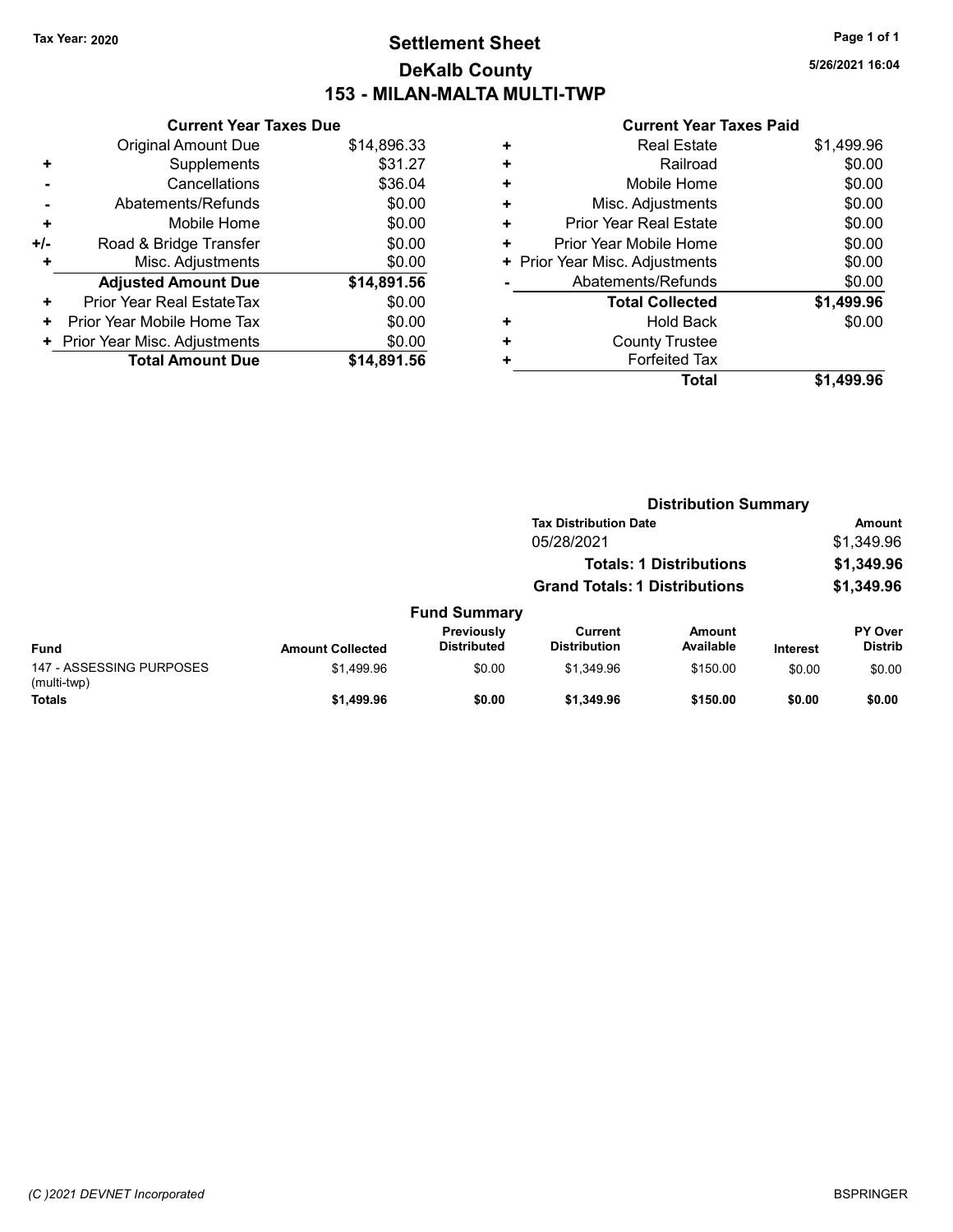### Tax Year: 2020 **Page 1 of 1 Settlement Sheet Constant Constant Constant Constant Constant Constant Constant Constant Constant Constant Constant Constant Page 1 of 1** DeKalb County 154 - PAW PAW-SHABBONA MULT TWP

5/26/2021 16:04

|     | <b>Current Year Taxes Due</b> |             |
|-----|-------------------------------|-------------|
|     | <b>Original Amount Due</b>    | \$14,030.37 |
| ٠   | Supplements                   | \$9.83      |
|     | Cancellations                 | \$13.72     |
|     | Abatements/Refunds            | \$0.00      |
| ÷   | Mobile Home                   | \$0.00      |
| +/- | Road & Bridge Transfer        | \$0.00      |
|     | Misc. Adjustments             | \$0.00      |
|     | <b>Adjusted Amount Due</b>    | \$14,026.48 |
| ÷   | Prior Year Real EstateTax     | \$0.00      |
| ÷   | Prior Year Mobile Home Tax    | \$0.00      |
| ٠   | Prior Year Misc. Adjustments  | \$0.00      |
|     | <b>Total Amount Due</b>       | \$14.026.48 |

|   | <b>Real Estate</b>             | \$1,352.03 |
|---|--------------------------------|------------|
| ٠ | Railroad                       | \$0.00     |
| ٠ | Mobile Home                    | \$0.00     |
| ٠ | Misc. Adjustments              | \$0.00     |
| ٠ | <b>Prior Year Real Estate</b>  | \$0.00     |
| ٠ | Prior Year Mobile Home         | \$0.00     |
|   | + Prior Year Misc. Adjustments | \$0.00     |
|   | Abatements/Refunds             | \$0.00     |
|   | <b>Total Collected</b>         | \$1,352.03 |
| ٠ | Hold Back                      | \$0.00     |
| ٠ | <b>County Trustee</b>          |            |
| ٠ | <b>Forfeited Tax</b>           |            |
|   | <b>Total</b>                   | \$1,352.03 |
|   |                                |            |

|                                         |                         |                                  | <b>Distribution Summary</b>          |                                |          |                           |
|-----------------------------------------|-------------------------|----------------------------------|--------------------------------------|--------------------------------|----------|---------------------------|
|                                         |                         |                                  | <b>Tax Distribution Date</b>         |                                |          | <b>Amount</b>             |
|                                         |                         |                                  | 05/28/2021                           |                                |          | \$1,216.83                |
|                                         |                         |                                  |                                      | <b>Totals: 1 Distributions</b> |          | \$1,216.83                |
|                                         |                         |                                  | <b>Grand Totals: 1 Distributions</b> |                                |          | \$1,216.83                |
|                                         |                         | <b>Fund Summary</b>              |                                      |                                |          |                           |
| <b>Fund</b>                             | <b>Amount Collected</b> | Previously<br><b>Distributed</b> | Current<br><b>Distribution</b>       | Amount<br>Available            | Interest | PY Over<br><b>Distrib</b> |
| 147 - ASSESSING PURPOSES<br>(multi-twp) | \$1,352.03              | \$0.00                           | \$1,216.83                           | \$135.20                       | \$0.00   | \$0.00                    |
| <b>Totals</b>                           | \$1,352.03              | \$0.00                           | \$1,216.83                           | \$135.20                       | \$0.00   | \$0.00                    |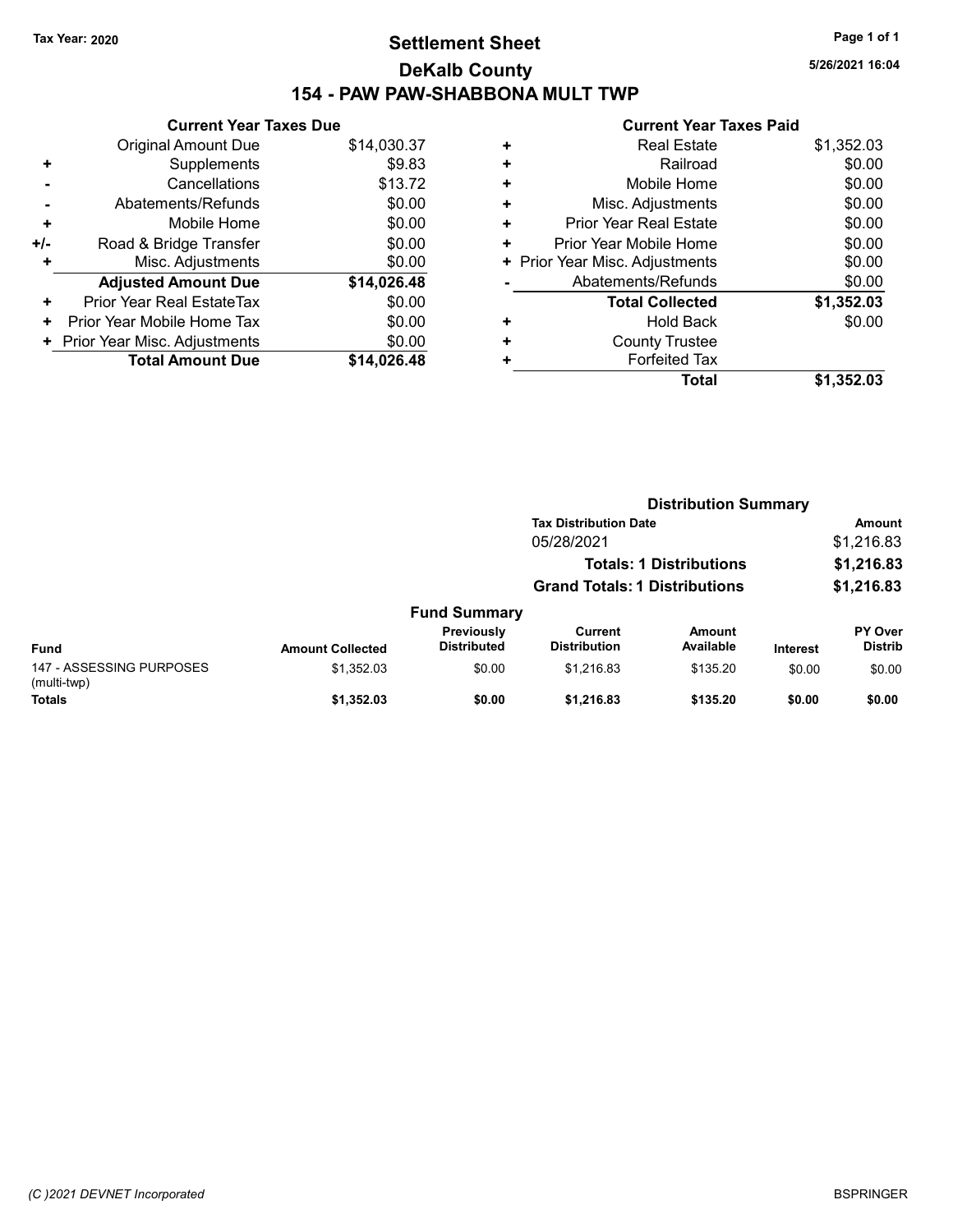# Tax Year: 2020 **Page 1 of 1 Settlement Sheet Constant Constant Constant Constant Constant Constant Constant Constant Constant Constant Constant Constant Page 1 of 1** DeKalb County 155 - SOUTH GROVE-MAYFIELD MULT

5/26/2021 16:04

|     | <b>Current Year Taxes Due</b> |             |
|-----|-------------------------------|-------------|
|     | Original Amount Due           | \$13,299.89 |
| ٠   | Supplements                   | \$54.71     |
|     | Cancellations                 | \$58.03     |
|     | Abatements/Refunds            | \$0.00      |
| ٠   | Mobile Home                   | \$0.00      |
| +/- | Road & Bridge Transfer        | \$0.00      |
| ٠   | Misc. Adjustments             | \$0.00      |
|     | <b>Adjusted Amount Due</b>    | \$13,296.57 |
| ÷   | Prior Year Real EstateTax     | \$0.00      |
| ÷   | Prior Year Mobile Home Tax    | \$0.00      |
| ٠   | Prior Year Misc. Adjustments  | \$0.00      |
|     | <b>Total Amount Due</b>       | \$13,296,57 |

|   | Total                          | \$2,197.97 |
|---|--------------------------------|------------|
| ٠ | <b>Forfeited Tax</b>           |            |
| ٠ | <b>County Trustee</b>          |            |
| ٠ | <b>Hold Back</b>               | \$0.00     |
|   | <b>Total Collected</b>         | \$2,197.97 |
|   | Abatements/Refunds             | \$0.00     |
|   | + Prior Year Misc. Adjustments | \$0.00     |
| ٠ | Prior Year Mobile Home         | \$0.00     |
| ٠ | <b>Prior Year Real Estate</b>  | \$0.00     |
| ÷ | Misc. Adjustments              | \$0.00     |
| ٠ | Mobile Home                    | \$0.00     |
| ٠ | Railroad                       | \$0.00     |
| ٠ | <b>Real Estate</b>             | \$2,197.97 |
|   |                                |            |

|                                         | <b>Distribution Summary</b> |                                  |                                                                              |                     |                 |                                  |  |
|-----------------------------------------|-----------------------------|----------------------------------|------------------------------------------------------------------------------|---------------------|-----------------|----------------------------------|--|
|                                         |                             |                                  | <b>Tax Distribution Date</b><br>05/28/2021<br><b>Totals: 1 Distributions</b> |                     |                 | <b>Amount</b>                    |  |
|                                         |                             |                                  |                                                                              |                     |                 | \$1,978.17<br>\$1,978.17         |  |
|                                         |                             |                                  |                                                                              |                     |                 |                                  |  |
|                                         |                             |                                  | <b>Grand Totals: 1 Distributions</b>                                         |                     |                 | \$1,978.17                       |  |
|                                         |                             | <b>Fund Summary</b>              |                                                                              |                     |                 |                                  |  |
| <b>Fund</b>                             | <b>Amount Collected</b>     | Previously<br><b>Distributed</b> | Current<br><b>Distribution</b>                                               | Amount<br>Available | <b>Interest</b> | <b>PY Over</b><br><b>Distrib</b> |  |
| 147 - ASSESSING PURPOSES<br>(multi-twp) | \$2,197.97                  | \$0.00                           | \$1.978.17                                                                   | \$219.80            | \$0.00          | \$0.00                           |  |
| <b>Totals</b>                           | \$2.197.97                  | \$0.00                           | \$1,978.17                                                                   | \$219.80            | \$0.00          | \$0.00                           |  |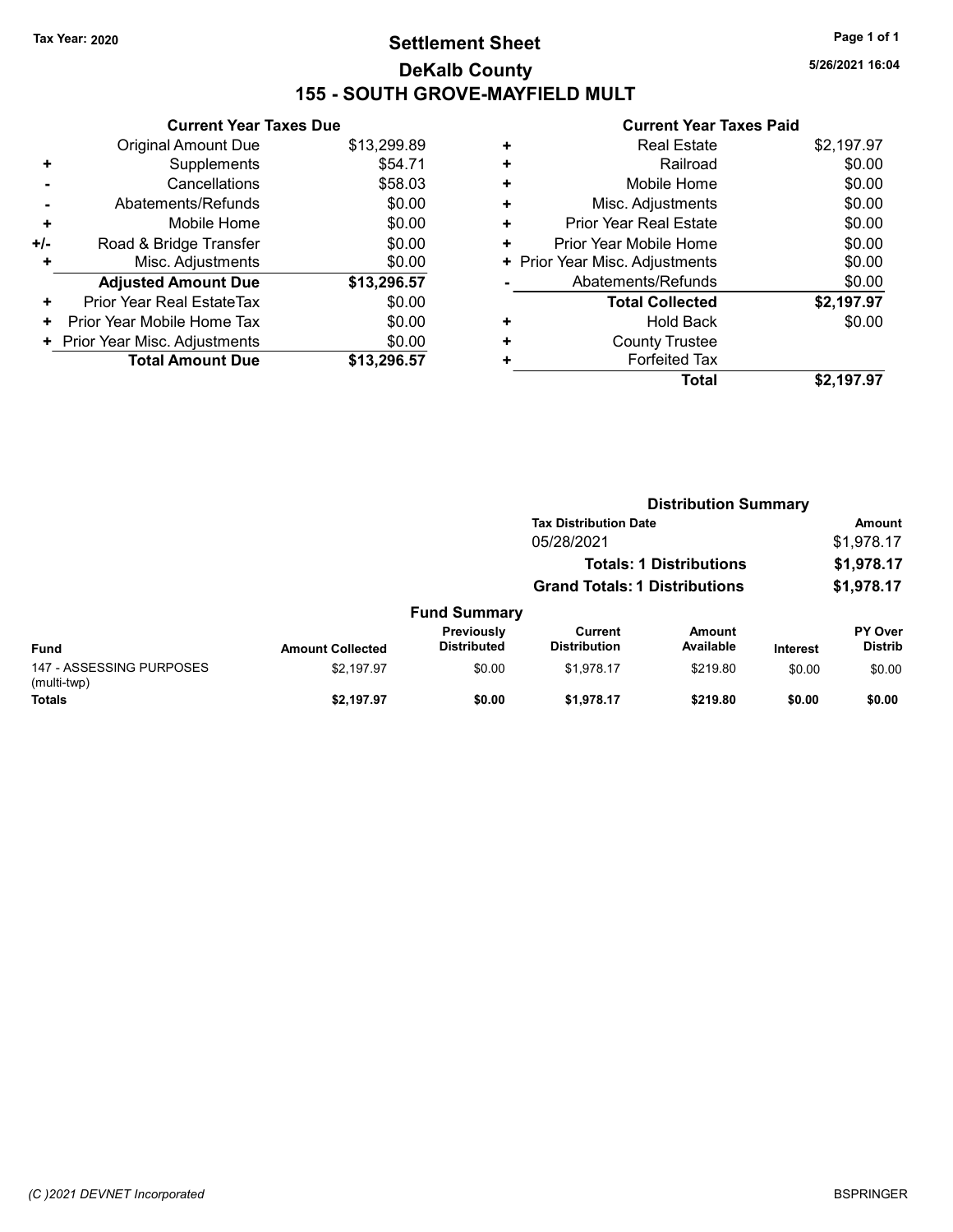# Tax Year: 2020 **Page 1 of 1 Settlement Sheet Constant Constant Constant Constant Constant Constant Constant Constant Constant Constant Constant Constant Page 1 of 1** DeKalb County 156 - VICTOR-SOMONAUK MULTI TWP

5/26/2021 16:04

|     | <b>Current Year Taxes Due</b> |             |  |  |  |  |  |  |
|-----|-------------------------------|-------------|--|--|--|--|--|--|
|     | Original Amount Due           | \$24,101.98 |  |  |  |  |  |  |
| ٠   | Supplements                   | \$24.24     |  |  |  |  |  |  |
|     | Cancellations                 | \$37.43     |  |  |  |  |  |  |
|     | Abatements/Refunds            | \$0.00      |  |  |  |  |  |  |
| ٠   | Mobile Home                   | \$0.00      |  |  |  |  |  |  |
| +/- | Road & Bridge Transfer        | \$0.00      |  |  |  |  |  |  |
|     | Misc. Adjustments             | \$0.00      |  |  |  |  |  |  |
|     | <b>Adjusted Amount Due</b>    | \$24,088.79 |  |  |  |  |  |  |
| ٠   | Prior Year Real EstateTax     | \$0.00      |  |  |  |  |  |  |
| ٠   | Prior Year Mobile Home Tax    | \$0.00      |  |  |  |  |  |  |
| ٠   | Prior Year Misc. Adjustments  | \$0.00      |  |  |  |  |  |  |
|     | <b>Total Amount Due</b>       | \$24,088.79 |  |  |  |  |  |  |

|   | Total                          | \$3,862.72 |
|---|--------------------------------|------------|
| ٠ | <b>Forfeited Tax</b>           |            |
| ٠ | <b>County Trustee</b>          |            |
| ٠ | <b>Hold Back</b>               | \$0.00     |
|   | <b>Total Collected</b>         | \$3,862.72 |
|   | Abatements/Refunds             | \$0.00     |
|   | + Prior Year Misc. Adjustments | \$0.00     |
| ٠ | Prior Year Mobile Home         | \$0.00     |
| ٠ | Prior Year Real Estate         | \$0.00     |
| ÷ | Misc. Adjustments              | \$0.00     |
| ٠ | Mobile Home                    | \$0.00     |
| ٠ | Railroad                       | \$0.00     |
| ٠ | <b>Real Estate</b>             | \$3,862.72 |
|   |                                |            |

|                                         | <b>Distribution Summary</b> |                                  |                                                                        |                     |                 |                           |
|-----------------------------------------|-----------------------------|----------------------------------|------------------------------------------------------------------------|---------------------|-----------------|---------------------------|
|                                         |                             | <b>Tax Distribution Date</b>     |                                                                        |                     |                 | <b>Amount</b>             |
| 05/28/2021                              |                             |                                  |                                                                        | \$3,476.45          |                 |                           |
|                                         |                             |                                  | <b>Totals: 1 Distributions</b><br><b>Grand Totals: 1 Distributions</b> |                     |                 | \$3,476.45<br>\$3,476.45  |
|                                         |                             |                                  |                                                                        |                     |                 |                           |
|                                         |                             | <b>Fund Summary</b>              |                                                                        |                     |                 |                           |
| <b>Fund</b>                             | <b>Amount Collected</b>     | Previously<br><b>Distributed</b> | Current<br><b>Distribution</b>                                         | Amount<br>Available | <b>Interest</b> | PY Over<br><b>Distrib</b> |
| 147 - ASSESSING PURPOSES<br>(multi-twp) | \$3,862.72                  | \$0.00                           | \$3.476.45                                                             | \$386.27            | \$0.00          | \$0.00                    |
| <b>Totals</b>                           | \$3,862.72                  | \$0.00                           | \$3,476.45                                                             | \$386.27            | \$0.00          | \$0.00                    |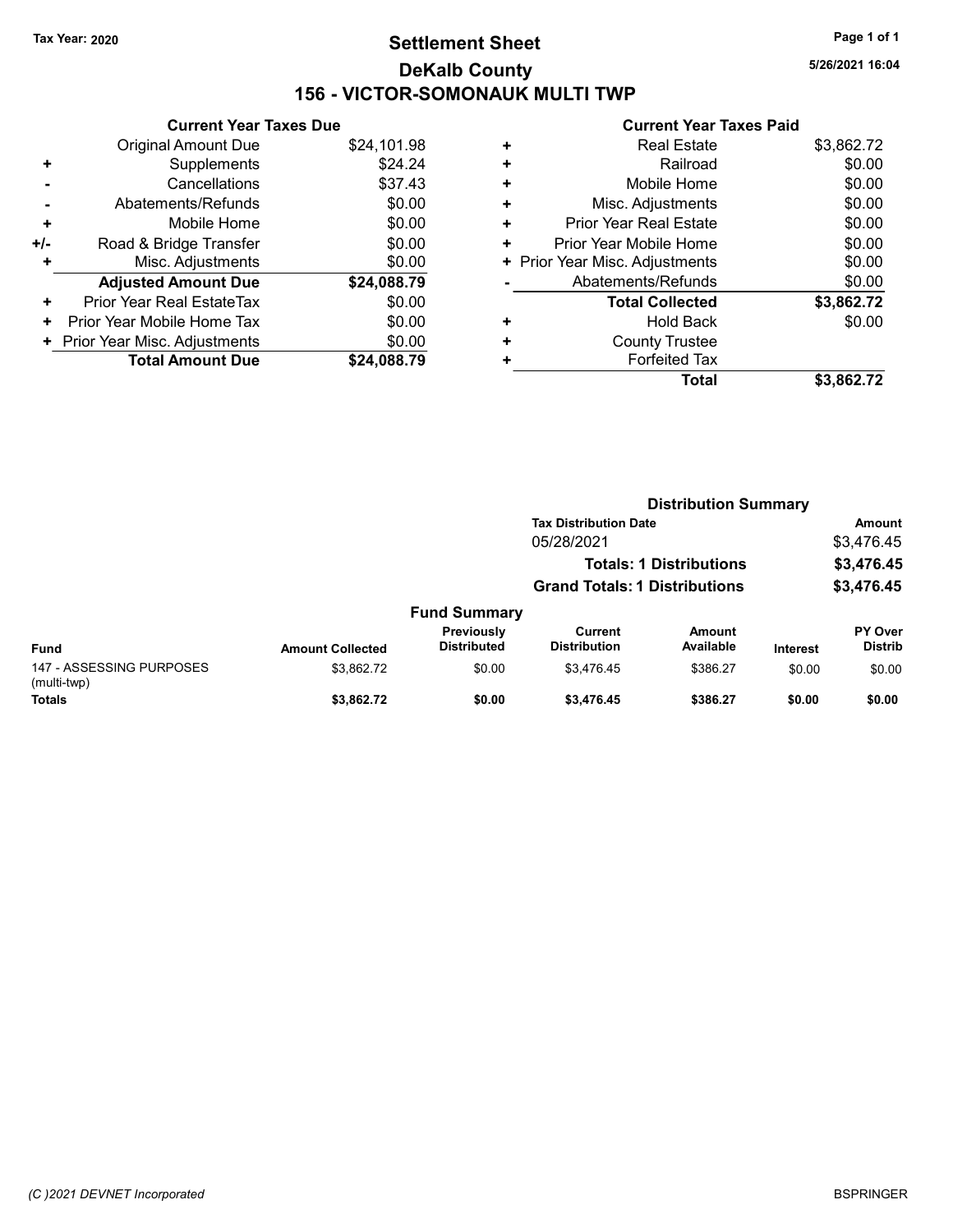INS

# Tax Year: 2020 **Page 1 of 1 Settlement Sheet Constant Constant Constant Constant Constant Constant Constant Constant Constant Constant Constant Constant Page 1 of 1** DeKalb County 157 - GENOA PUBLIC LIBRARY DIST

5/26/2021 16:04

#### Current Year Taxes Paid

|     | <b>Current Year Taxes Due</b> |              |
|-----|-------------------------------|--------------|
|     | <b>Original Amount Due</b>    | \$261,986.47 |
| ٠   | Supplements                   | \$1,908.62   |
|     | Cancellations                 | \$2,550.35   |
|     | Abatements/Refunds            | \$0.00       |
| ÷   | Mobile Home                   | \$0.00       |
| +/- | Road & Bridge Transfer        | \$0.00       |
|     | Misc. Adjustments             | \$0.00       |
|     | <b>Adjusted Amount Due</b>    | \$261,344.74 |
| ÷   | Prior Year Real EstateTax     | \$0.00       |
| ٠   | Prior Year Mobile Home Tax    | \$0.00       |
|     | Prior Year Misc. Adjustments  | \$0.00       |
|     | <b>Total Amount Due</b>       | \$261,344.74 |

| ٠ | <b>Real Estate</b>             | \$30,086.18 |
|---|--------------------------------|-------------|
| ٠ | Railroad                       | \$0.00      |
| ٠ | Mobile Home                    | \$0.00      |
| ٠ | Misc. Adjustments              | \$0.00      |
| ٠ | <b>Prior Year Real Estate</b>  | \$0.00      |
| ٠ | Prior Year Mobile Home         | \$0.00      |
|   | + Prior Year Misc. Adjustments | \$0.00      |
|   | Abatements/Refunds             | \$0.00      |
|   | <b>Total Collected</b>         | \$30,086.18 |
| ٠ | <b>Hold Back</b>               | \$0.00      |
| ٠ | <b>County Trustee</b>          |             |
|   | <b>Forfeited Tax</b>           |             |
|   | Total                          | \$30,086.18 |
|   |                                |             |

|                                 |                         | <b>Distribution Summary</b>      |                                      |                            |                                           |                           |
|---------------------------------|-------------------------|----------------------------------|--------------------------------------|----------------------------|-------------------------------------------|---------------------------|
|                                 |                         |                                  | <b>Tax Distribution Date</b>         |                            | Amount                                    |                           |
|                                 |                         |                                  | 05/28/2021                           |                            | \$27,077.57<br>\$27,077.57<br>\$27,077.57 |                           |
|                                 |                         |                                  | <b>Totals: 1 Distributions</b>       |                            |                                           |                           |
|                                 |                         |                                  | <b>Grand Totals: 1 Distributions</b> |                            |                                           |                           |
|                                 |                         | <b>Fund Summary</b>              |                                      |                            |                                           |                           |
| <b>Fund</b>                     | <b>Amount Collected</b> | Previously<br><b>Distributed</b> | Current<br><b>Distribution</b>       | <b>Amount</b><br>Available | <b>Interest</b>                           | PY Over<br><b>Distrib</b> |
| 001 - CORPORATE                 | \$27,578.71             | \$0.00                           | \$24,820.84                          | \$2,757.87                 | \$0.00                                    | \$0.00                    |
| 004 - OPERATIONS & MAINTENANCE  | \$1,967.79              | \$0.00                           | \$1.771.01                           | \$196.78                   | \$0.00                                    | \$0.00                    |
| $005 - I. M. R. F.$             | \$11.73                 | \$0.00                           | \$10.56                              | \$1.17                     | \$0.00                                    | \$0.00                    |
| 027 - AUDIT                     | \$504.49                | \$0.00                           | \$454.04                             | \$50.45                    | \$0.00                                    | \$0.00                    |
| 035 - TORT JUDGEMENTS/LIABILITY | \$11.73                 | \$0.00                           | \$10.56                              | \$1.17                     | \$0.00                                    | \$0.00                    |

047 - SOCIAL SECURITY 60.00 \$11.73 \$0.00 \$10.56 \$1.17 \$0.00 \$0.00 Totals \$0.00 \$0.00 \$30,086.18 \$0.00 \$27,077.57 \$3,008.61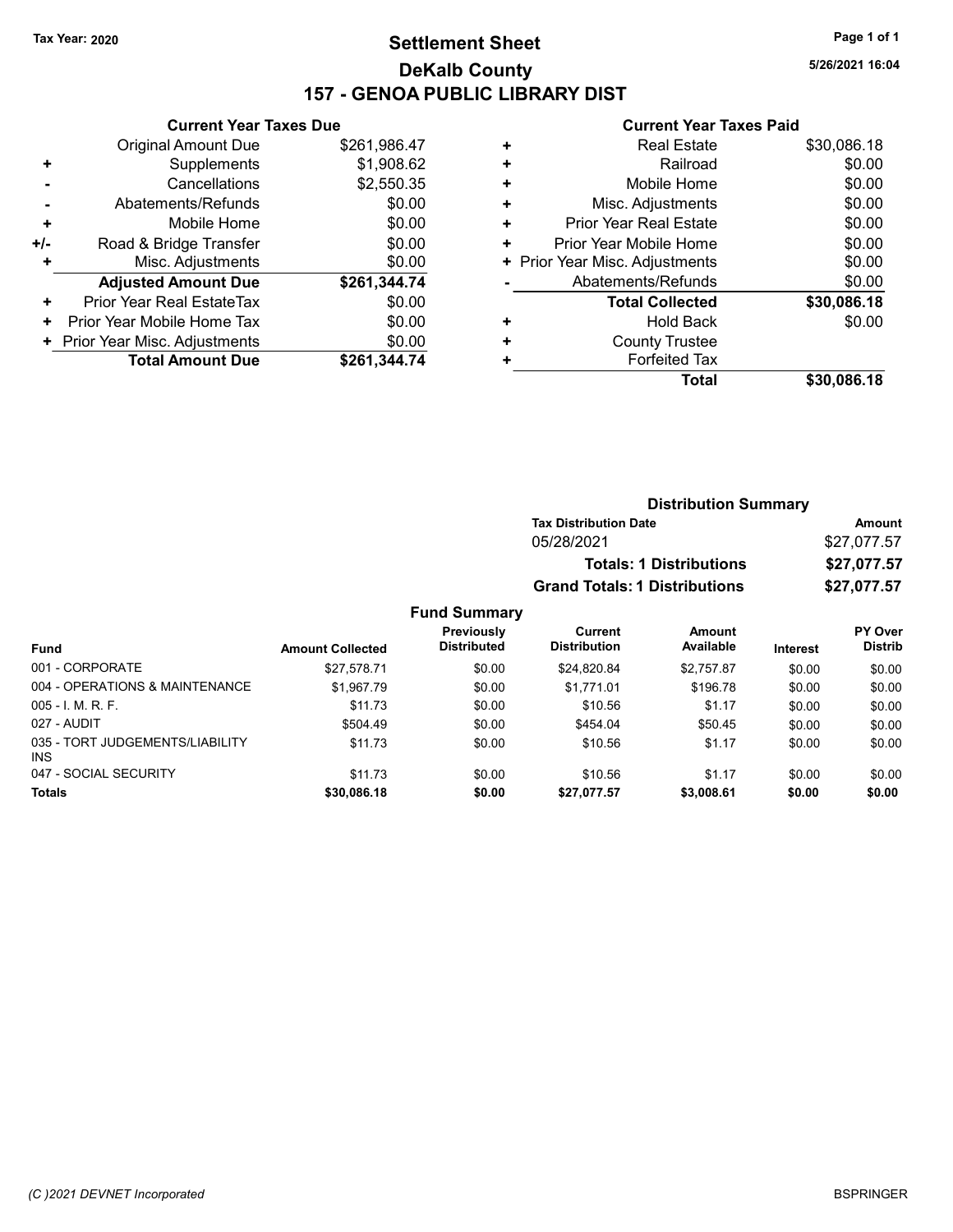# Tax Year: 2020 **Page 1 of 1 Settlement Sheet Constant Constant Constant Constant Constant Constant Constant Constant Constant Constant Constant Constant Page 1 of 1** DeKalb County 158 - DEKALB TIF1

Current Year Taxes Due

|     | <b>Original Amount Due</b>   | \$4,304,101.20 |
|-----|------------------------------|----------------|
| ٠   | Supplements                  | \$19,521.70    |
|     | Cancellations                | \$34,750.82    |
|     | Abatements/Refunds           | \$0.00         |
| ÷   | Mobile Home                  | \$0.00         |
| +/- | Road & Bridge Transfer       | \$0.00         |
| ٠   | Misc. Adjustments            | \$0.00         |
|     | <b>Adjusted Amount Due</b>   | \$4,288,872.08 |
| ÷   | Prior Year Real EstateTax    | \$0.00         |
| ٠   | Prior Year Mobile Home Tax   | \$0.00         |
| ٠   | Prior Year Misc. Adjustments | \$0.00         |
|     | <b>Total Amount Due</b>      | \$4,288,872.08 |
|     |                              |                |

|   | <b>Current Year Taxes Paid</b> |              |
|---|--------------------------------|--------------|
|   | <b>Real Estate</b>             | \$517,643.68 |
|   | Railroad                       | \$0.00       |
|   | Mobile Home                    | \$0.00       |
| ٠ | Misc. Adjustments              | \$0.00       |
| ٠ | Prior Year Real Estate         | \$0.00       |
| ÷ | Prior Year Mobile Home         | \$0.00       |
|   | + Prior Year Misc. Adjustments | \$0.00       |
|   | Abatements/Refunds             | \$0.00       |
|   | <b>Total Collected</b>         | \$517,643.68 |
|   | Hold Back                      | \$0.00       |
|   | <b>County Trustee</b>          |              |
|   | <b>Forfeited Tax</b>           |              |
|   | Total                          | \$517.643.68 |

|                     |                                      | <b>Distribution Summary</b>    |                |
|---------------------|--------------------------------------|--------------------------------|----------------|
|                     | <b>Tax Distribution Date</b>         |                                | Amount         |
|                     | 05/28/2021                           |                                | \$465,879.31   |
|                     |                                      | <b>Totals: 1 Distributions</b> | \$465,879.31   |
|                     | <b>Grand Totals: 1 Distributions</b> |                                | \$465,879.31   |
| <b>Fund Summary</b> |                                      |                                |                |
| Previously          | Current                              | <b>Amount</b>                  | <b>PY Over</b> |

|                 |                         | Previouslv         | Current             | Amount      |          | <b>PY Over</b> |
|-----------------|-------------------------|--------------------|---------------------|-------------|----------|----------------|
| Fund            | <b>Amount Collected</b> | <b>Distributed</b> | <b>Distribution</b> | Available   | Interest | Distrib        |
| 001 - CORPORATE | \$517.643.68            | \$0.00             | \$465.879.31        | \$51.764.37 | \$0.00   | \$0.00         |
| Totals          | \$517.643.68            | \$0.00             | \$465,879.31        | \$51.764.37 | \$0.00   | \$0.00         |

5/26/2021 16:04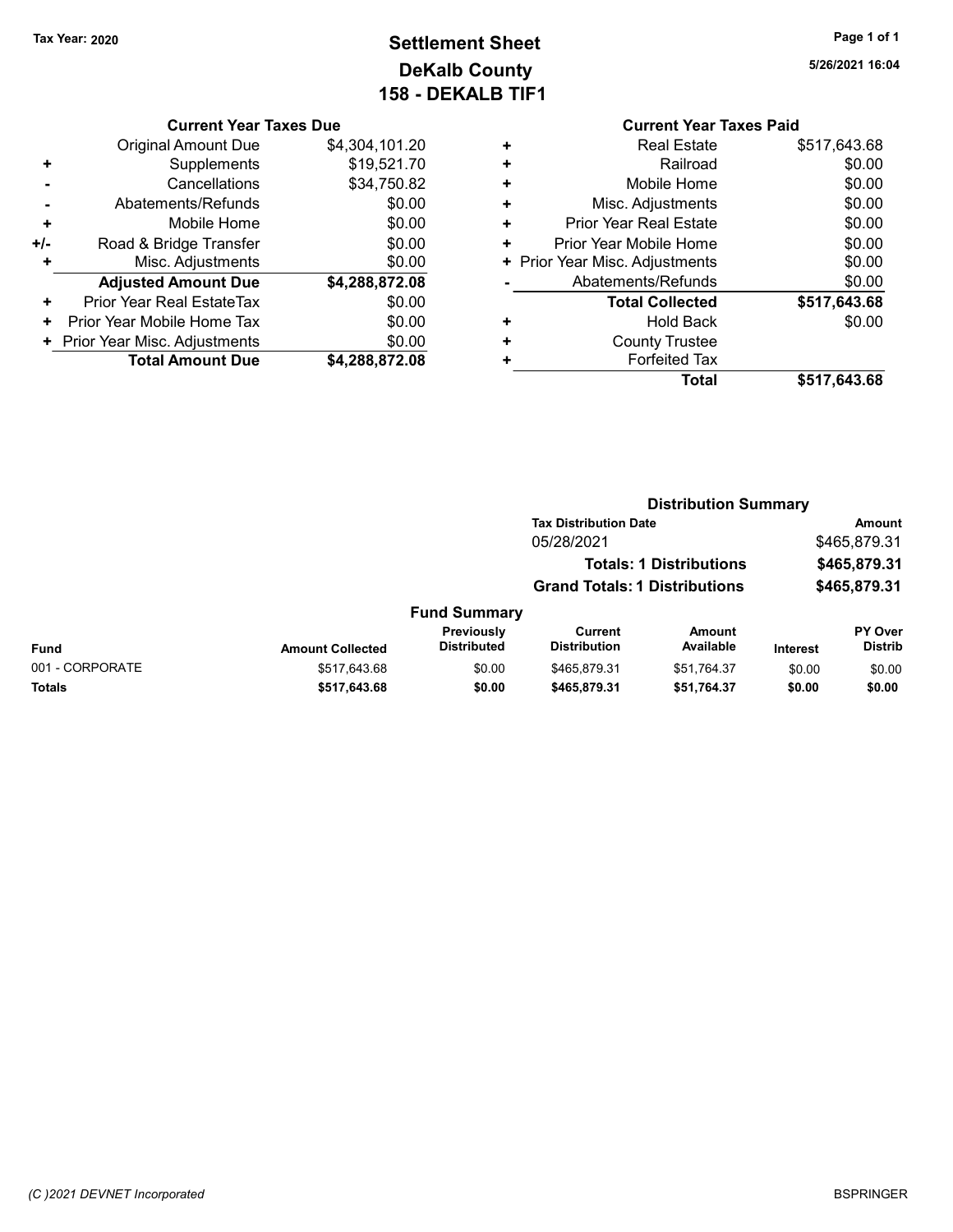# Tax Year: 2020 **Page 1 of 1 Settlement Sheet Constant Constant Constant Constant Constant Constant Constant Constant Constant Constant Constant Constant Page 1 of 1** DeKalb County 159 - DEKALB TIF2

5/26/2021 16:04

|     | <b>Current Year Taxes Due</b> |        |
|-----|-------------------------------|--------|
|     | Original Amount Due           | \$0.00 |
| ٠   | Supplements                   | \$0.00 |
|     | Cancellations                 | \$0.00 |
|     | Abatements/Refunds            | \$0.00 |
| ٠   | Mobile Home                   | \$0.00 |
| +/- | Road & Bridge Transfer        | \$0.00 |
|     | Misc. Adjustments             | \$0.00 |
|     | <b>Adjusted Amount Due</b>    | \$0.00 |
| ٠   | Prior Year Real EstateTax     | \$0.00 |
| ٠   | Prior Year Mobile Home Tax    | \$0.00 |
| ٠   | Prior Year Misc. Adjustments  | \$0.00 |
|     | <b>Total Amount Due</b>       | \$0.00 |
|     |                               |        |

#### Current Year Taxes Paid +<br>
+ Real Estate \$0.00<br>
+ Railroad \$0.00 + Railroad \$0.00 + Mobile Home \$0.00 + Misc. Adjustments \$0.00 + Prior Year Real Estate \$0.00 + Prior Year Mobile Home \$0.00<br>
+ Prior Year Misc. Adjustments \$0.00 + Prior Year Misc. Adjustments - Abatements/Refunds \$0.00 Total Collected \$0.00 + Hold Back \$0.00 + County Trustee + Forfeited Tax Total \$0.00

| <b>Fund Summary</b> |                         |                                  |                                |                     |                 |                                  |
|---------------------|-------------------------|----------------------------------|--------------------------------|---------------------|-----------------|----------------------------------|
| <b>Fund</b>         | <b>Amount Collected</b> | <b>Previously</b><br>Distributed | Current<br><b>Distribution</b> | Amount<br>Available | <b>Interest</b> | <b>PY Over</b><br><b>Distrib</b> |
| 001 - CORPORATE     | \$0.00                  | \$0.00                           | \$0.00                         | \$0.00              | \$0.00          | \$0.00                           |
| <b>Totals</b>       | \$0.00                  | \$0.00                           | \$0.00                         | \$0.00              | \$0.00          | \$0.00                           |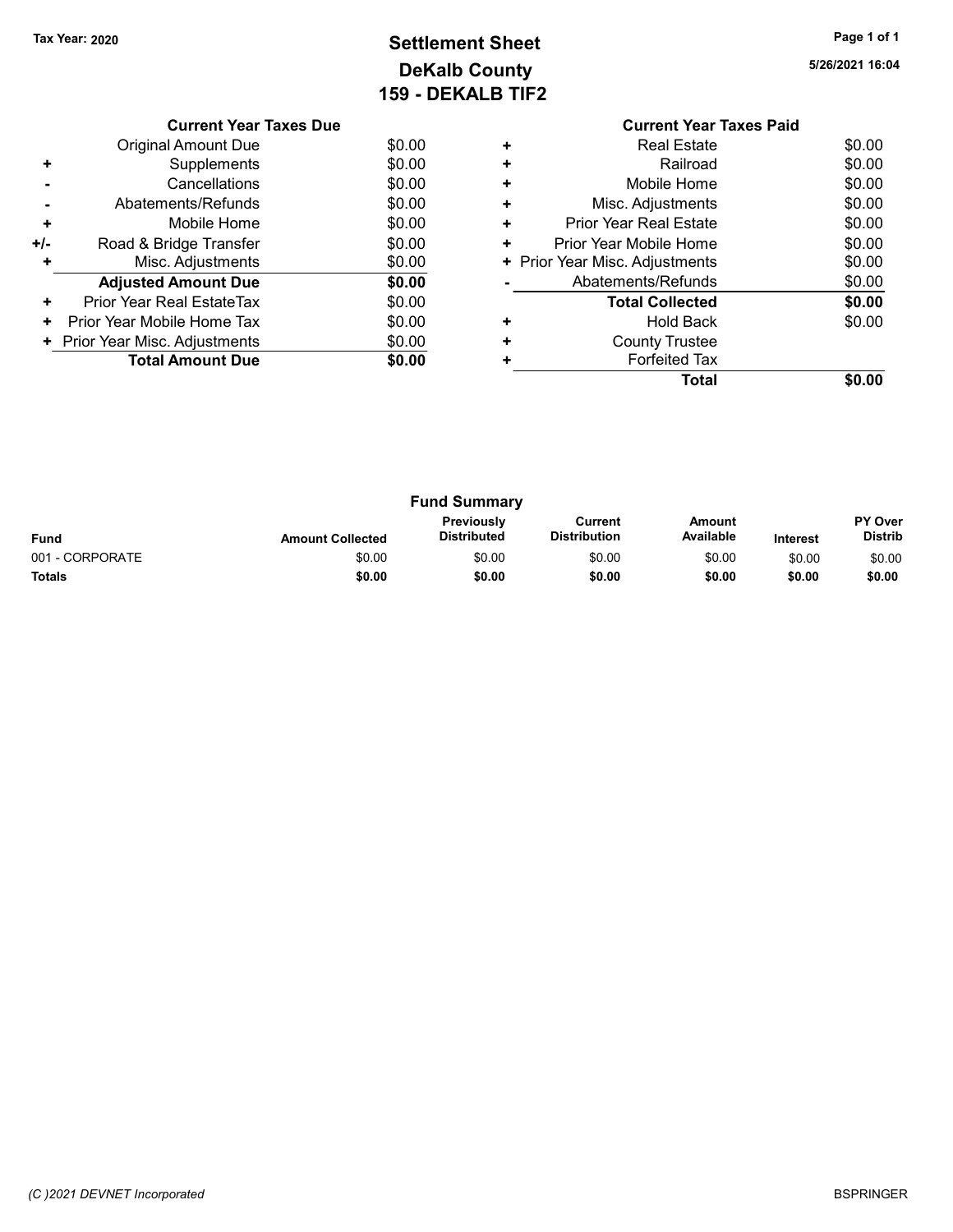# Tax Year: 2020 **Page 1 of 1 Settlement Sheet Constant Constant Constant Constant Constant Constant Constant Constant Constant Constant Constant Constant Page 1 of 1** DeKalb County 160 - DEKALB TIF1 AMENDED

5/26/2021 16:04

### Current Year Taxes Due

|     | Gullellt Teal Taxes Due        |                |  |  |  |
|-----|--------------------------------|----------------|--|--|--|
|     | <b>Original Amount Due</b>     | \$2,512,306.68 |  |  |  |
|     | Supplements                    | \$3,053.18     |  |  |  |
|     | Cancellations                  | \$3,628.14     |  |  |  |
|     | Abatements/Refunds             | \$0.00         |  |  |  |
| ٠   | Mobile Home                    | \$0.00         |  |  |  |
| +/- | Road & Bridge Transfer         | \$0.00         |  |  |  |
|     | Misc. Adjustments              | \$0.00         |  |  |  |
|     | <b>Adjusted Amount Due</b>     | \$2,511,731.72 |  |  |  |
| ٠   | Prior Year Real EstateTax      | \$0.00         |  |  |  |
| ٠   | Prior Year Mobile Home Tax     | \$0.00         |  |  |  |
|     | + Prior Year Misc. Adjustments | \$0.00         |  |  |  |
|     | <b>Total Amount Due</b>        | \$2,511,731.72 |  |  |  |

#### Current Year Taxes Paid

| ٠ | <b>Real Estate</b>             | \$403,465.21 |
|---|--------------------------------|--------------|
| ٠ | Railroad                       | \$0.00       |
| ٠ | Mobile Home                    | \$0.00       |
| ٠ | Misc. Adjustments              | \$0.00       |
| ٠ | <b>Prior Year Real Estate</b>  | \$0.00       |
| ٠ | Prior Year Mobile Home         | \$0.00       |
|   | + Prior Year Misc. Adjustments | \$0.00       |
|   | Abatements/Refunds             | \$0.00       |
|   | <b>Total Collected</b>         | \$403,465.21 |
| ٠ | <b>Hold Back</b>               | \$0.00       |
| ٠ | <b>County Trustee</b>          |              |
| ٠ | <b>Forfeited Tax</b>           |              |
|   | <b>Total</b>                   | \$403,465.21 |

#### Distribution Summary Tax Distribution Date **Amount** 05/28/2021 \$363,118.69 Totals: 1 Distributions \$363,118.69 Grand Totals: 1 Distributions \$363,118.69 Fund Summary Fund Interest Amount Collected Distributed PY Over Distrib Amount Available Current **Distribution** Previously 001 - CORPORATE 6000 \$403,465.21 \$0.00 \$363,118.69 \$40,346.52 \$0.00 \$0.00 Totals \$0.00 \$0.00 \$403,465.21 \$0.00 \$363,118.69 \$40,346.52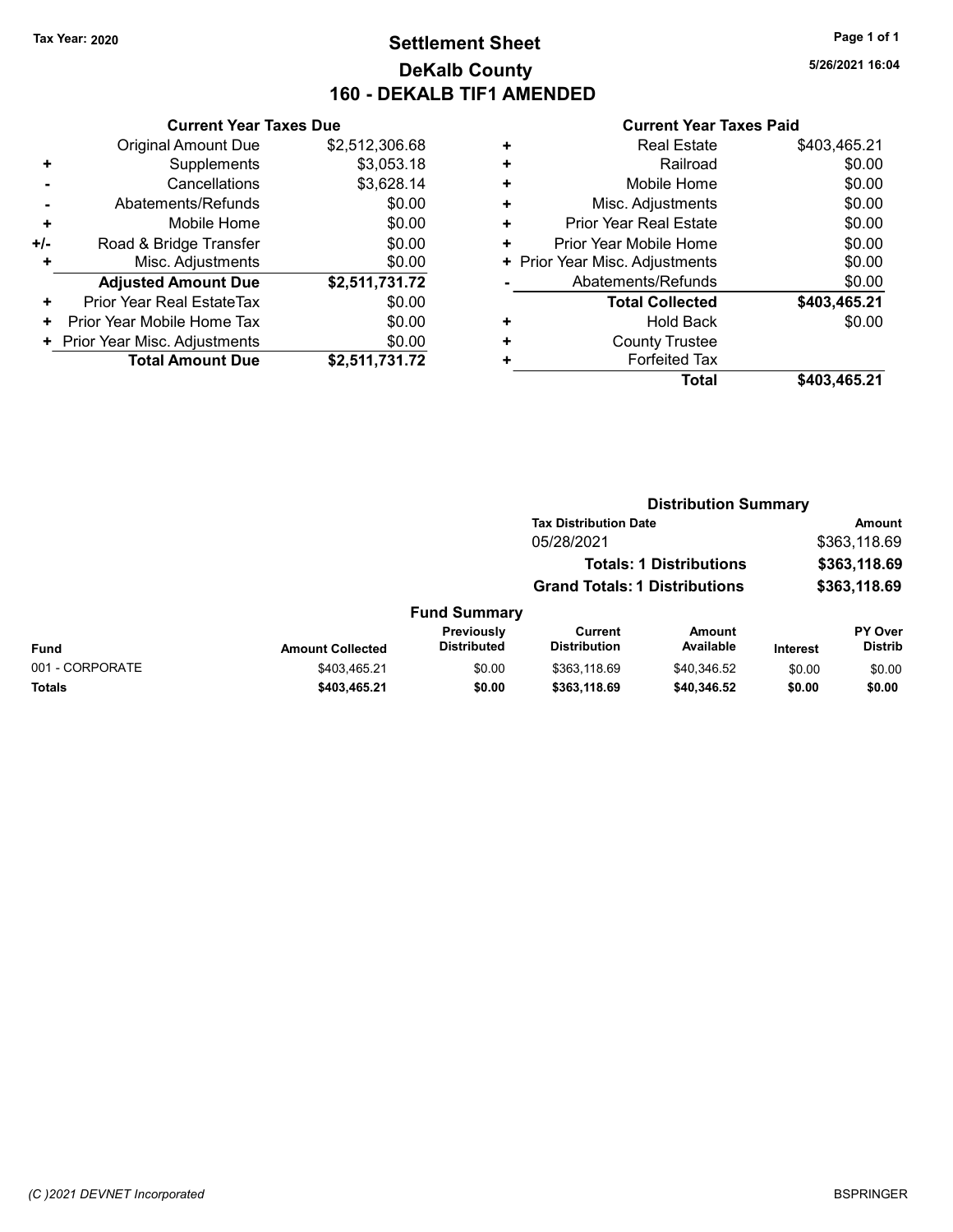# Tax Year: 2020 **Page 1 of 1 Settlement Sheet Constant Constant Constant Constant Constant Constant Constant Constant Constant Constant Constant Constant Page 1 of 1** DeKalb County 161 - DEKALB TIF3

5/26/2021 16:04

|     | <b>Current Year Taxes Due</b> |              |  |  |  |
|-----|-------------------------------|--------------|--|--|--|
|     | <b>Original Amount Due</b>    | \$459,250.68 |  |  |  |
| ٠   | Supplements                   | \$0.00       |  |  |  |
|     | Cancellations                 | \$0.00       |  |  |  |
|     | Abatements/Refunds            | \$0.00       |  |  |  |
| ٠   | Mobile Home                   | \$0.00       |  |  |  |
| +/- | Road & Bridge Transfer        | \$0.00       |  |  |  |
|     | Misc. Adjustments             | \$0.00       |  |  |  |
|     | <b>Adjusted Amount Due</b>    | \$459,250.68 |  |  |  |
| ٠   | Prior Year Real EstateTax     | \$0.00       |  |  |  |
| ٠   | Prior Year Mobile Home Tax    | \$0.00       |  |  |  |
|     | Prior Year Misc. Adjustments  | \$0.00       |  |  |  |
|     | <b>Total Amount Due</b>       | \$459,250.68 |  |  |  |
|     |                               |              |  |  |  |

| <b>Current Year Taxes Paid</b> |             |
|--------------------------------|-------------|
| <b>Real Estate</b><br>٠        | \$19,392.17 |
| Railroad<br>٠                  | \$0.00      |
| Mobile Home<br>٠               | \$0.00      |
| Misc. Adjustments<br>٠         | \$0.00      |
| Prior Year Real Estate<br>٠    | \$0.00      |
| Prior Year Mobile Home<br>٠    | \$0.00      |
| Prior Year Misc. Adjustments   | \$0.00      |
| Abatements/Refunds             | \$0.00      |
| <b>Total Collected</b>         | \$19,392.17 |
| Hold Back<br>٠                 | \$0.00      |
| <b>County Trustee</b>          |             |
| <b>Forfeited Tax</b>           |             |
| Total                          | \$19,392.17 |

|                                | <b>Distribution Summary</b>          |                                  |                                |                     |                 |                           |  |
|--------------------------------|--------------------------------------|----------------------------------|--------------------------------|---------------------|-----------------|---------------------------|--|
|                                |                                      | <b>Tax Distribution Date</b>     |                                | Amount              |                 |                           |  |
|                                |                                      |                                  | 05/28/2021                     |                     |                 | \$17,452.95               |  |
| <b>Totals: 1 Distributions</b> |                                      |                                  | \$17,452.95<br>\$17,452.95     |                     |                 |                           |  |
|                                | <b>Grand Totals: 1 Distributions</b> |                                  |                                |                     |                 |                           |  |
|                                |                                      | <b>Fund Summary</b>              |                                |                     |                 |                           |  |
| <b>Fund</b>                    | <b>Amount Collected</b>              | Previously<br><b>Distributed</b> | Current<br><b>Distribution</b> | Amount<br>Available | <b>Interest</b> | PY Over<br><b>Distrib</b> |  |
| 001 - CORPORATE                | \$19,392.17                          | \$0.00                           | \$17.452.95                    | \$1,939.22          | \$0.00          | \$0.00                    |  |
| Totals                         | \$19,392.17                          | \$0.00                           | \$17,452.95                    | \$1,939.22          | \$0.00          | \$0.00                    |  |
|                                |                                      |                                  |                                |                     |                 |                           |  |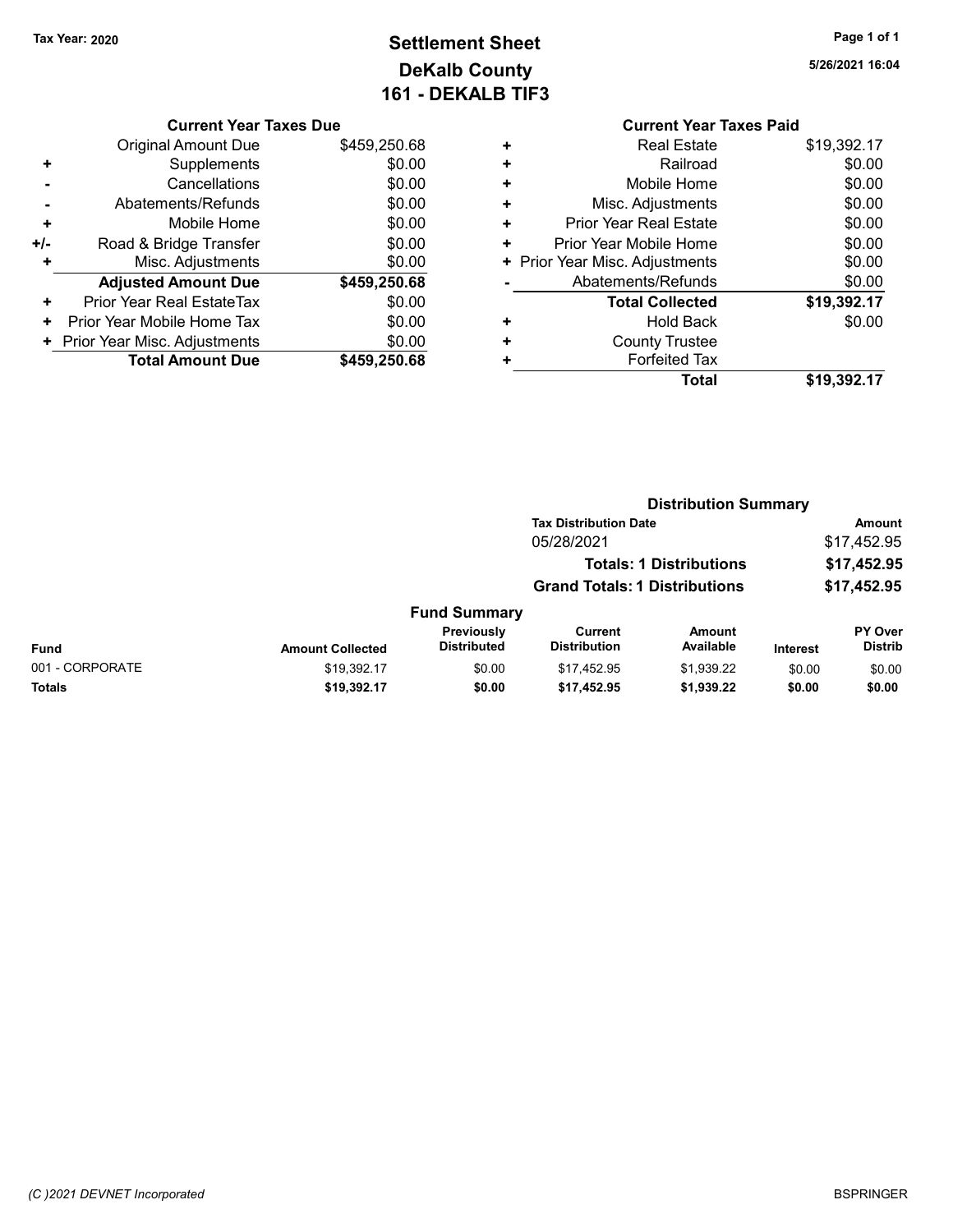# Tax Year: 2020 **Page 1 of 1 Settlement Sheet Constant Constant Constant Constant Constant Constant Constant Constant Constant Constant Constant Constant Page 1 of 1** DeKalb County 163 - MALTA TIF

5/26/2021 16:04

| Current Year Taxes Due |  |  |
|------------------------|--|--|

|                      | <b>Original Amount Due</b>   | \$428,526.48 |
|----------------------|------------------------------|--------------|
| ٠                    | Supplements                  | \$4,278.24   |
|                      | Cancellations                | \$4,555.98   |
|                      | Abatements/Refunds           | \$0.00       |
| ٠                    | Mobile Home                  | \$0.00       |
| +/-                  | Road & Bridge Transfer       | \$0.00       |
| ٠                    | Misc. Adjustments            | \$0.00       |
|                      | <b>Adjusted Amount Due</b>   | \$428,248.74 |
| ٠                    | Prior Year Real EstateTax    | \$0.00       |
| ٠                    | Prior Year Mobile Home Tax   | \$0.00       |
| $\ddot{\phantom{1}}$ | Prior Year Misc. Adjustments | \$0.00       |
|                      | <b>Total Amount Due</b>      | \$428,248.74 |
|                      |                              |              |

|   | <b>Current Year Taxes Paid</b> |             |
|---|--------------------------------|-------------|
| ٠ | <b>Real Estate</b>             | \$35,508.47 |
| ÷ | Railroad                       | \$0.00      |
|   | Mobile Home                    | \$0.00      |
| ٠ | Misc. Adjustments              | \$0.00      |
| ٠ | Prior Year Real Estate         | \$0.00      |
|   | Prior Year Mobile Home         | \$0.00      |
|   | + Prior Year Misc. Adjustments | \$0.00      |
|   | Abatements/Refunds             | \$0.00      |
|   | <b>Total Collected</b>         | \$35,508.47 |
|   | <b>Hold Back</b>               | \$0.00      |
|   | <b>County Trustee</b>          |             |
|   | <b>Forfeited Tax</b>           |             |
|   | Total                          | \$35.508.47 |
|   |                                |             |

|                 | <b>Distribution Summary</b> |                                  |                                      |                                |                 |                                  |
|-----------------|-----------------------------|----------------------------------|--------------------------------------|--------------------------------|-----------------|----------------------------------|
|                 |                             |                                  | <b>Tax Distribution Date</b>         |                                |                 | <b>Amount</b>                    |
|                 |                             |                                  | 05/28/2021                           |                                |                 | \$31,957.62                      |
|                 |                             |                                  |                                      | <b>Totals: 1 Distributions</b> |                 | \$31,957.62                      |
|                 |                             |                                  | <b>Grand Totals: 1 Distributions</b> |                                | \$31,957.62     |                                  |
|                 |                             | <b>Fund Summary</b>              |                                      |                                |                 |                                  |
| <b>Fund</b>     | <b>Amount Collected</b>     | Previously<br><b>Distributed</b> | Current<br><b>Distribution</b>       | <b>Amount</b><br>Available     | <b>Interest</b> | <b>PY Over</b><br><b>Distrib</b> |
| 001 - CORPORATE | \$35,508.47                 | \$0.00                           | \$31,957.62                          | \$3,550.85                     | \$0.00          | \$0.00                           |
| Totals          | \$35,508.47                 | \$0.00                           | \$31,957.62                          | \$3,550.85                     | \$0.00          | \$0.00                           |
|                 |                             |                                  |                                      |                                |                 |                                  |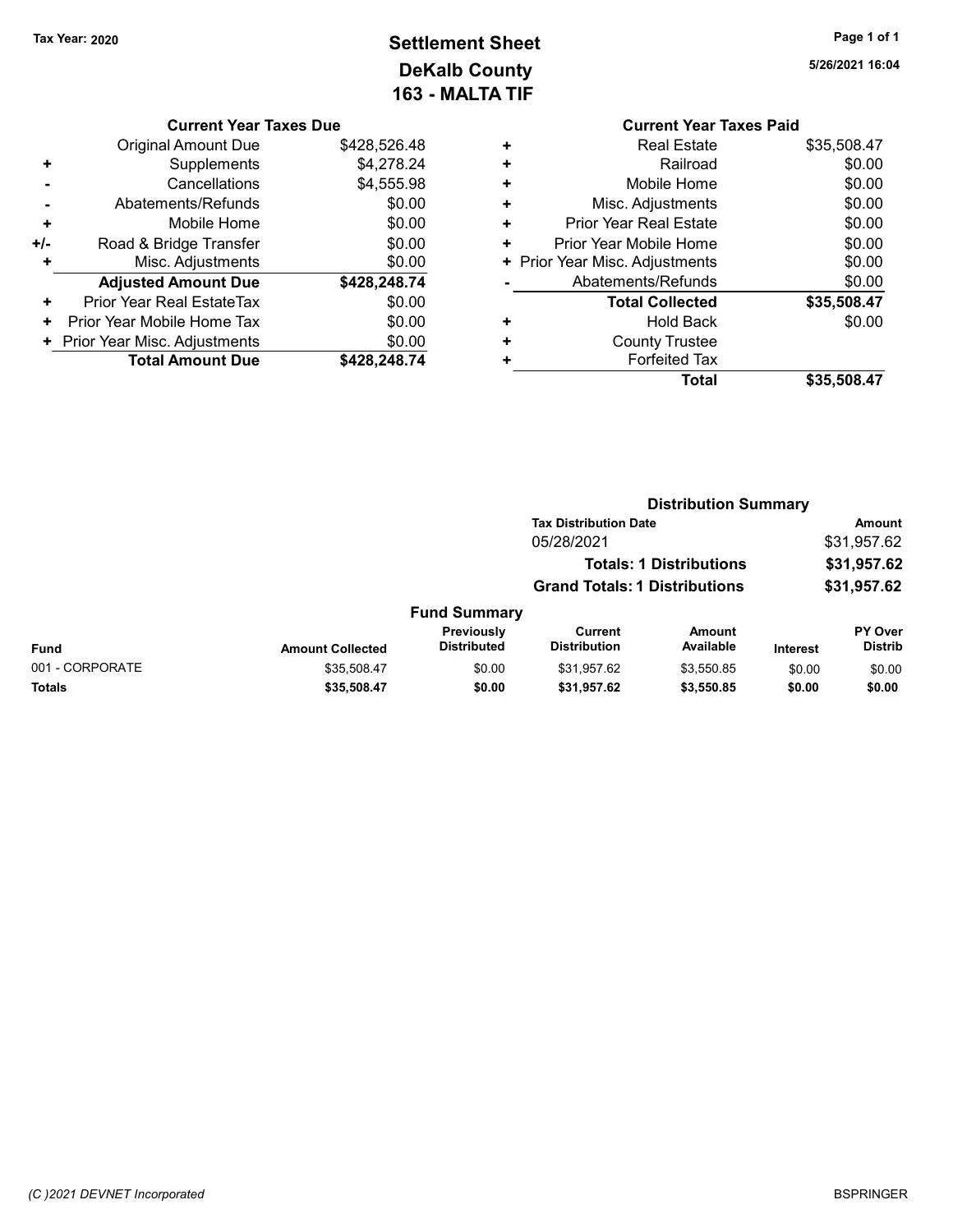# Tax Year: 2020 **Page 1 of 1 Settlement Sheet Constant Constant Constant Constant Constant Constant Constant Constant Constant Constant Constant Constant Page 1 of 1** DeKalb County 164 - DEKALB TIF5

5/26/2021 16:04

#### Current Year Taxes Due Original Amount Due \$4,488.20 + Supplements \$0.00 - Cancellations \$0.00 - Abatements/Refunds \$0.00 + Mobile Home \$0.00 +/- Road & Bridge Transfer \$0.00 + Misc. Adjustments \$0.00 Adjusted Amount Due \$4,488.20 + Prior Year Real EstateTax \$0.00 + Prior Year Mobile Home Tax \$0.00 + Prior Year Misc. Adjustments \$0.00<br>Total Amount Due \$4,488.20 Total Amount Due

|   | <b>Current Year Taxes Paid</b> |          |
|---|--------------------------------|----------|
| ٠ | <b>Real Estate</b>             | \$364.76 |
| ٠ | Railroad                       | \$0.00   |
| ٠ | Mobile Home                    | \$0.00   |
| ٠ | Misc. Adjustments              | \$0.00   |
| ٠ | <b>Prior Year Real Estate</b>  | \$0.00   |
| ٠ | Prior Year Mobile Home         | \$0.00   |
|   | + Prior Year Misc. Adjustments | \$0.00   |
|   | Abatements/Refunds             | \$0.00   |
|   | <b>Total Collected</b>         | \$364.76 |
| ٠ | <b>Hold Back</b>               | \$0.00   |
| ٠ | <b>County Trustee</b>          |          |
|   | <b>Forfeited Tax</b>           |          |
|   | Total                          | \$364.76 |
|   |                                |          |

|                 |                         |                                  |                                      | <b>Distribution Summary</b>    |                 |                           |
|-----------------|-------------------------|----------------------------------|--------------------------------------|--------------------------------|-----------------|---------------------------|
|                 |                         |                                  | <b>Tax Distribution Date</b>         |                                |                 | Amount                    |
|                 |                         |                                  | 05/28/2021                           |                                |                 | \$328.28                  |
|                 |                         |                                  |                                      | <b>Totals: 1 Distributions</b> |                 | \$328.28                  |
|                 |                         |                                  | <b>Grand Totals: 1 Distributions</b> |                                |                 | \$328.28                  |
|                 |                         | <b>Fund Summary</b>              |                                      |                                |                 |                           |
| <b>Fund</b>     | <b>Amount Collected</b> | Previously<br><b>Distributed</b> | Current<br><b>Distribution</b>       | Amount<br>Available            | <b>Interest</b> | PY Over<br><b>Distrib</b> |
| 001 - CORPORATE | \$364.76                | \$0.00                           | \$328.28                             | \$36.48                        | \$0.00          | \$0.00                    |
| Totals          | \$364.76                | \$0.00                           | \$328.28                             | \$36.48                        | \$0.00          | \$0.00                    |
|                 |                         |                                  |                                      |                                |                 |                           |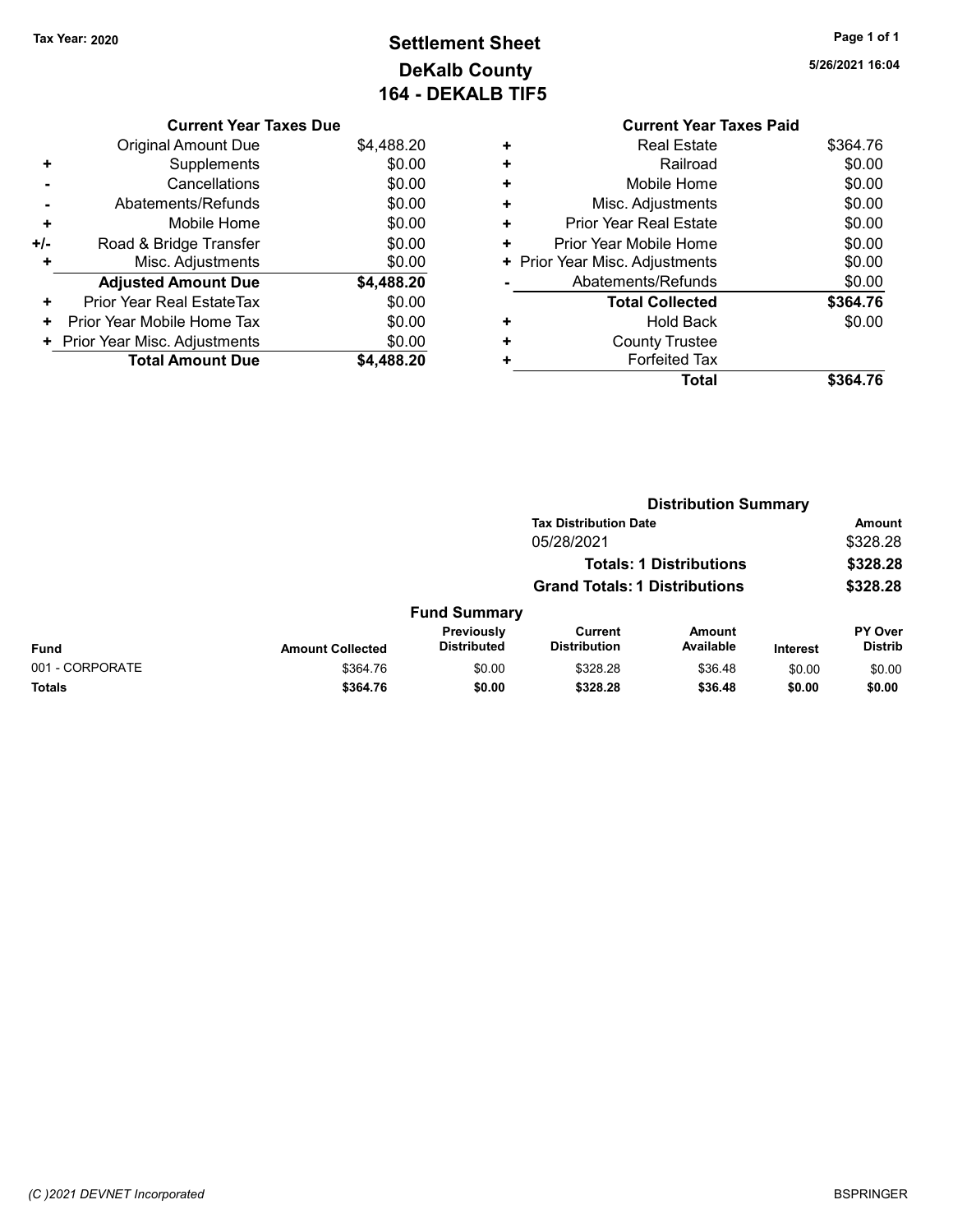# Tax Year: 2020 **Page 1 of 1 Settlement Sheet Constant Constant Constant Constant Constant Constant Constant Constant Constant Constant Constant Constant Page 1 of 1** DeKalb County 170 - KIRKLAND TIF

5/26/2021 16:04

|     | <b>Current Year Taxes Due</b>  |        |
|-----|--------------------------------|--------|
|     | Original Amount Due            | \$0.00 |
| ٠   | Supplements                    | \$0.00 |
|     | Cancellations                  | \$0.00 |
|     | Abatements/Refunds             | \$0.00 |
| ٠   | Mobile Home                    | \$0.00 |
| +/- | Road & Bridge Transfer         | \$0.00 |
|     | Misc. Adjustments              | \$0.00 |
|     | <b>Adjusted Amount Due</b>     | \$0.00 |
| ÷   | Prior Year Real EstateTax      | \$0.00 |
| ٠   | Prior Year Mobile Home Tax     | \$0.00 |
|     | + Prior Year Misc. Adjustments | \$0.00 |
|     | <b>Total Amount Due</b>        | \$0.00 |
|     |                                |        |

#### Current Year Taxes Paid +<br>
+ Real Estate \$0.00<br>
+ Railroad \$0.00 + Railroad \$0.00 + Mobile Home \$0.00 + Misc. Adjustments \$0.00 + Prior Year Real Estate \$0.00 + Prior Year Mobile Home \$0.00<br>
+ Prior Year Misc. Adjustments \$0.00 + Prior Year Misc. Adjustments - Abatements/Refunds \$0.00 Total Collected \$0.00 + Hold Back \$0.00 + County Trustee + Forfeited Tax Total \$0.00

|                 |                         | <b>Fund Summary</b>       |                                |                     |                 |                                  |
|-----------------|-------------------------|---------------------------|--------------------------------|---------------------|-----------------|----------------------------------|
| <b>Fund</b>     | <b>Amount Collected</b> | Previously<br>Distributed | Current<br><b>Distribution</b> | Amount<br>Available | <b>Interest</b> | <b>PY Over</b><br><b>Distrib</b> |
| 001 - CORPORATE | \$0.00                  | \$0.00                    | \$0.00                         | \$0.00              | \$0.00          | \$0.00                           |
| <b>Totals</b>   | \$0.00                  | \$0.00                    | \$0.00                         | \$0.00              | \$0.00          | \$0.00                           |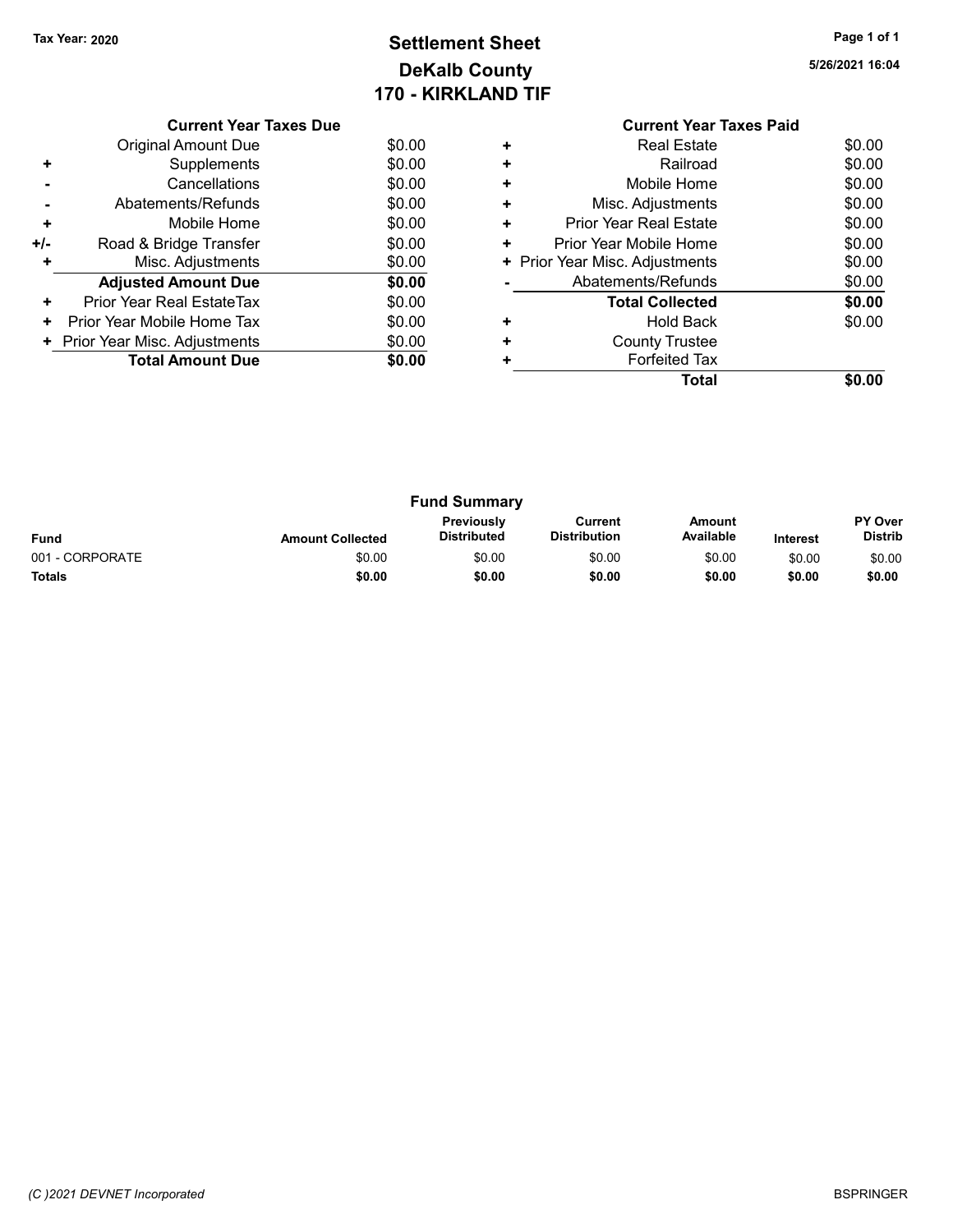# Tax Year: 2020 **Page 1 of 1 Settlement Sheet Constant Constant Constant Constant Constant Constant Constant Constant Constant Constant Constant Constant Page 1 of 1** DeKalb County 171 - WATERMAN TIF

5/26/2021 16:04

# Current Year Taxes Due

|     | <b>Original Amount Due</b>       | \$77,919.32 |
|-----|----------------------------------|-------------|
| ٠   | Supplements                      | \$0.00      |
|     | Cancellations                    | \$0.00      |
|     | Abatements/Refunds               | \$0.00      |
| ÷   | Mobile Home                      | \$0.00      |
| +/- | Road & Bridge Transfer           | \$0.00      |
| ٠   | Misc. Adjustments                | \$0.00      |
|     | <b>Adjusted Amount Due</b>       | \$77,919.32 |
| ٠   | <b>Prior Year Real EstateTax</b> | \$0.00      |
| ٠   | Prior Year Mobile Home Tax       | \$0.00      |
|     | + Prior Year Misc. Adjustments   | \$0.00      |
|     | <b>Total Amount Due</b>          | \$77,919.32 |

|   | <b>Current Year Taxes Paid</b> |            |
|---|--------------------------------|------------|
| ٠ | <b>Real Estate</b>             | \$4,355.46 |
| ٠ | Railroad                       | \$0.00     |
| ÷ | Mobile Home                    | \$0.00     |
| ٠ | Misc. Adjustments              | \$0.00     |
| ٠ | Prior Year Real Estate         | \$0.00     |
| ٠ | Prior Year Mobile Home         | \$0.00     |
|   | + Prior Year Misc. Adjustments | \$0.00     |
|   | Abatements/Refunds             | \$0.00     |
|   | <b>Total Collected</b>         | \$4,355.46 |
| ٠ | Hold Back                      | \$0.00     |
|   | <b>County Trustee</b>          |            |
|   | <b>Forfeited Tax</b>           |            |
|   | <b>Total</b>                   | \$4,355.46 |

|                 |                         |                                  |                                      | <b>Distribution Summary</b>    |                 |                           |
|-----------------|-------------------------|----------------------------------|--------------------------------------|--------------------------------|-----------------|---------------------------|
|                 |                         |                                  | <b>Tax Distribution Date</b>         |                                |                 | <b>Amount</b>             |
|                 |                         |                                  | 05/28/2021                           |                                |                 | \$3,919.91                |
|                 |                         |                                  |                                      | <b>Totals: 1 Distributions</b> |                 | \$3,919.91                |
|                 |                         |                                  | <b>Grand Totals: 1 Distributions</b> |                                |                 | \$3,919.91                |
|                 |                         | <b>Fund Summary</b>              |                                      |                                |                 |                           |
| Fund            | <b>Amount Collected</b> | Previously<br><b>Distributed</b> | Current<br><b>Distribution</b>       | Amount<br>Available            | <b>Interest</b> | PY Over<br><b>Distrib</b> |
| 001 - CORPORATE | \$4,355.46              | \$0.00                           | \$3,919.91                           | \$435.55                       | \$0.00          | \$0.00                    |
| Totals          | \$4,355.46              | \$0.00                           | \$3,919.91                           | \$435.55                       | \$0.00          | \$0.00                    |
|                 |                         |                                  |                                      |                                |                 |                           |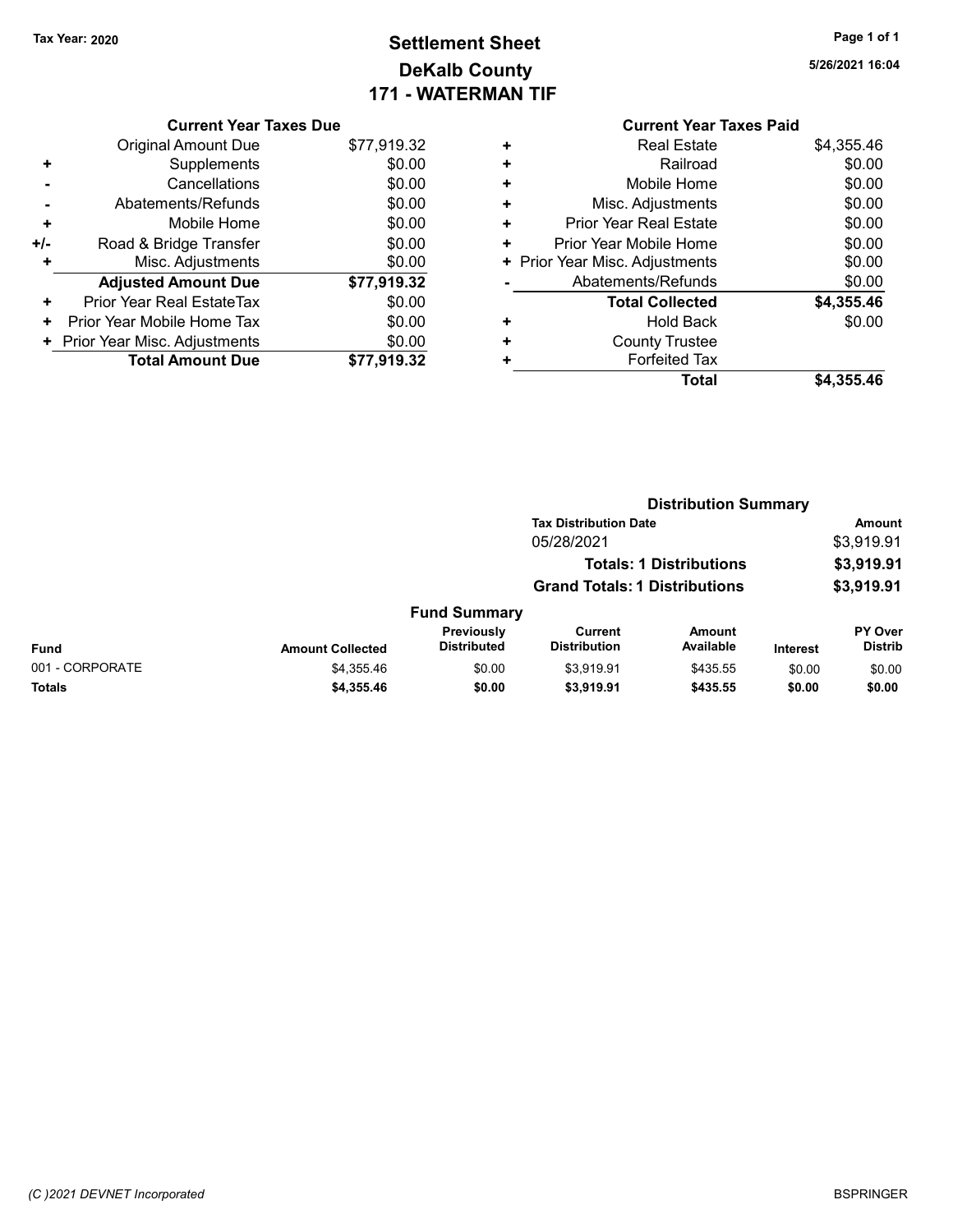# Tax Year: 2020 **Page 1 of 1 Settlement Sheet Constant Constant Constant Constant Constant Constant Constant Constant Constant Constant Constant Constant Page 1 of 1** DeKalb County 172 - MAPLE PARK TIF

5/26/2021 16:04

|     | <b>Current Year Taxes Due</b> |             |
|-----|-------------------------------|-------------|
|     | Original Amount Due           | \$15,557.50 |
| ٠   | Supplements                   | \$0.00      |
|     | Cancellations                 | \$0.00      |
|     | Abatements/Refunds            | \$0.00      |
| ٠   | Mobile Home                   | \$0.00      |
| +/- | Road & Bridge Transfer        | \$0.00      |
|     | Misc. Adjustments             | \$0.00      |
|     | <b>Adjusted Amount Due</b>    | \$15,557.50 |
| ٠   | Prior Year Real EstateTax     | \$0.00      |
| ÷   | Prior Year Mobile Home Tax    | \$0.00      |
|     | Prior Year Misc. Adjustments  | \$0.00      |
|     | <b>Total Amount Due</b>       | \$15.557.50 |

| ٠ | <b>Real Estate</b>             | \$3,032.07 |
|---|--------------------------------|------------|
| ٠ | Railroad                       | \$0.00     |
| ٠ | Mobile Home                    | \$0.00     |
| ٠ | Misc. Adjustments              | \$0.00     |
| ٠ | Prior Year Real Estate         | \$0.00     |
| ٠ | Prior Year Mobile Home         | \$0.00     |
|   | + Prior Year Misc. Adjustments | \$0.00     |
|   | Abatements/Refunds             | \$0.00     |
|   | <b>Total Collected</b>         | \$3,032.07 |
| ٠ | <b>Hold Back</b>               | \$0.00     |
| ٠ | <b>County Trustee</b>          |            |
|   | <b>Forfeited Tax</b>           |            |
|   | Total                          | \$3,032.07 |

|                 |                         |                                  |                                      | <b>Distribution Summary</b>    |                 |                           |
|-----------------|-------------------------|----------------------------------|--------------------------------------|--------------------------------|-----------------|---------------------------|
|                 |                         |                                  | <b>Tax Distribution Date</b>         |                                |                 | <b>Amount</b>             |
|                 |                         |                                  | 05/28/2021                           |                                |                 | \$2,728.86                |
|                 |                         |                                  |                                      | <b>Totals: 1 Distributions</b> |                 | \$2,728.86                |
|                 |                         |                                  | <b>Grand Totals: 1 Distributions</b> |                                |                 | \$2,728.86                |
|                 |                         | <b>Fund Summary</b>              |                                      |                                |                 |                           |
| <b>Fund</b>     | <b>Amount Collected</b> | Previously<br><b>Distributed</b> | Current<br><b>Distribution</b>       | Amount<br>Available            | <b>Interest</b> | PY Over<br><b>Distrib</b> |
| 001 - CORPORATE | \$3,032.07              | \$0.00                           | \$2,728.86                           | \$303.21                       | \$0.00          | \$0.00                    |
| <b>Totals</b>   | \$3,032.07              | \$0.00                           | \$2,728.86                           | \$303.21                       | \$0.00          | \$0.00                    |
|                 |                         |                                  |                                      |                                |                 |                           |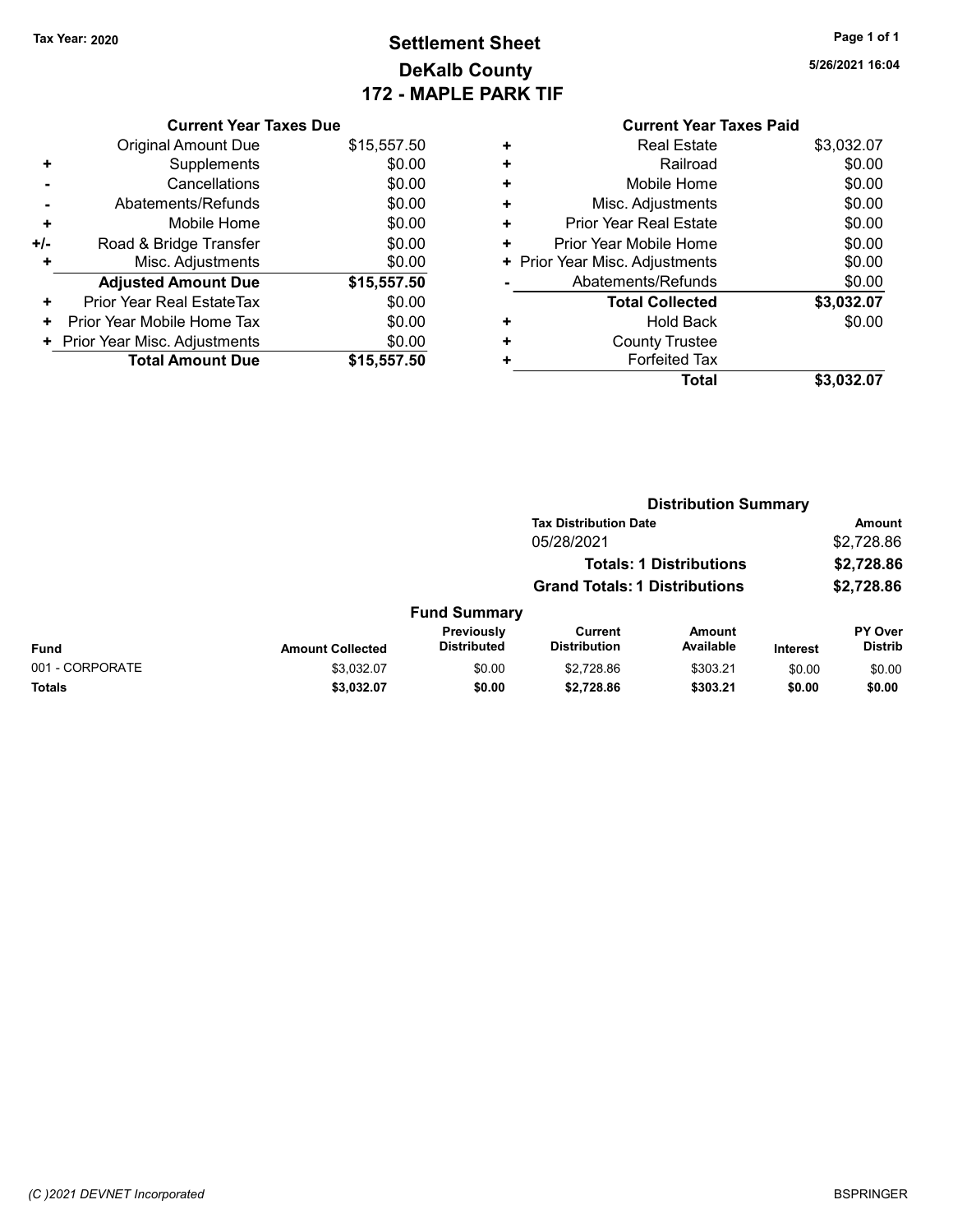# Tax Year: 2020 **Page 1 of 1 Settlement Sheet Constant Constant Constant Constant Constant Constant Constant Constant Constant Constant Constant Constant Page 1 of 1** DeKalb County 180 - SYCAMORE TIF

5/26/2021 16:04

#### Current Year Taxes Paid + Real Estate \$0.00 + Railroad \$0.00 + Mobile Home \$0.00 + Misc. Adjustments \$0.00 + Prior Year Real Estate \$0.00 + Prior Year Mobile Home \$0.00 + Prior Year Misc. Adjustments  $$0.00$ - Abatements/Refunds \$0.00 Total Collected \$0.00 + Hold Back \$0.00 + County Trustee + Forfeited Tax

Total \$0.00

Fund Summary Fund Interest Amount Collected Distributed PY Over Distrib Amount Available Current Distribution Previously 001 - CORPORATE 60.00 \$0.00 \$0.00 \$0.00 \$0.00 \$0.00 \$0.00 \$0.00 \$0.00 \$0.00 \$0.00 \$0.00 \$0.00 \$0.00 \$0.00 \$0.00 Totals \$0.00 \$0.00 \$0.00 \$0.00 \$0.00 \$0.00

(C )2021 DEVNET Incorporated BSPRINGER

### Current Year Taxes Due

|                | <b>Original Amount Due</b>     | \$119,263.84 |
|----------------|--------------------------------|--------------|
| ٠              | Supplements                    | \$0.00       |
|                | Cancellations                  | \$0.00       |
| $\blacksquare$ | Abatements/Refunds             | \$0.00       |
| ٠              | Mobile Home                    | \$0.00       |
| +/-            | Road & Bridge Transfer         | \$0.00       |
| ٠              | Misc. Adjustments              | \$0.00       |
|                | <b>Adjusted Amount Due</b>     | \$119,263.84 |
| ÷              | Prior Year Real EstateTax      | \$0.00       |
| ٠              | Prior Year Mobile Home Tax     | \$0.00       |
|                | + Prior Year Misc. Adjustments | \$0.00       |
|                | <b>Total Amount Due</b>        | \$119,263.84 |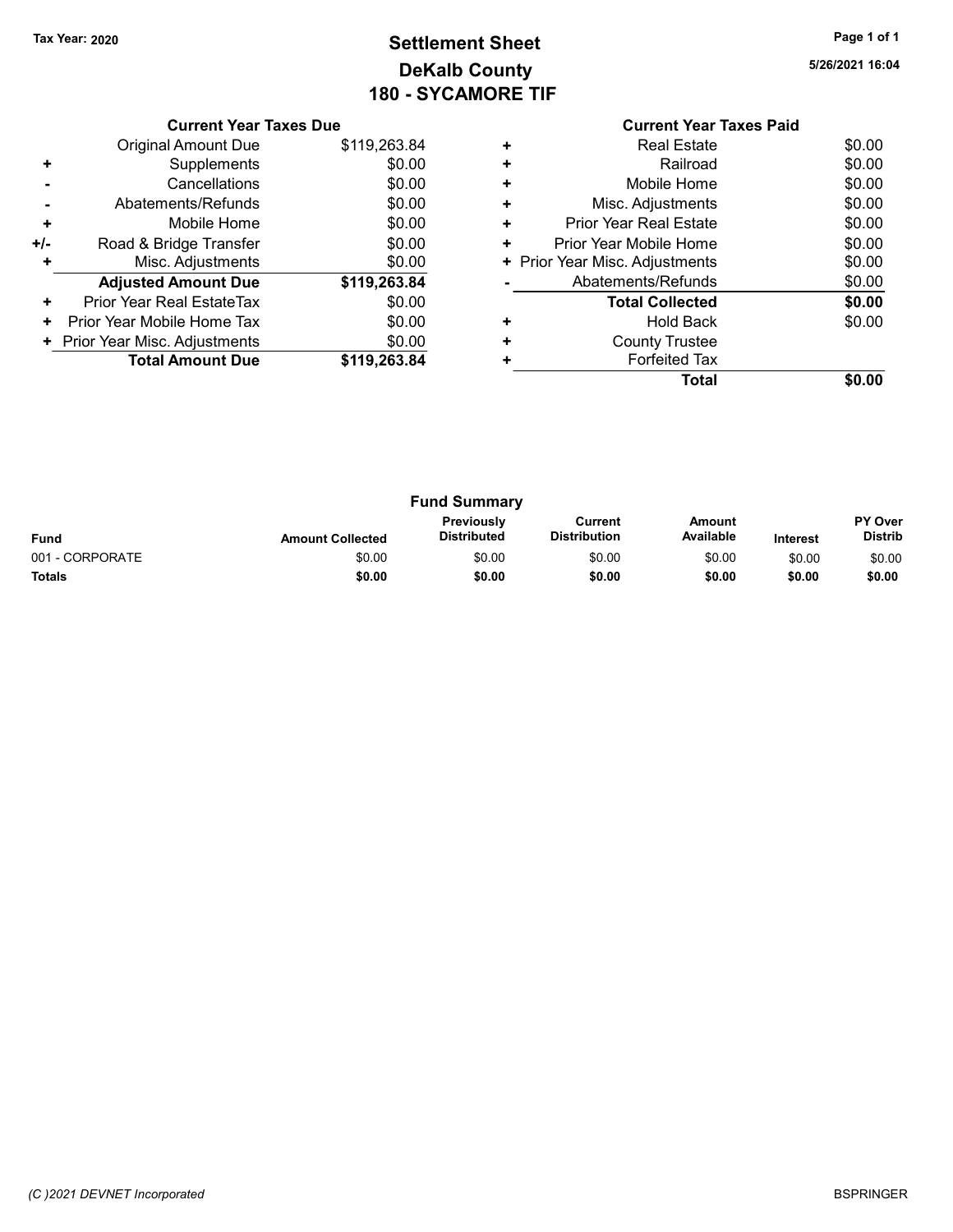# Tax Year: 2020 **Page 1 of 1 Settlement Sheet Constant Constant Constant Constant Constant Constant Constant Constant Constant Constant Constant Constant Page 1 of 1** DeKalb County 190 - CORTLAND TIF

5/26/2021 16:04

| <b>Current Year Taxes Due</b> |
|-------------------------------|
|-------------------------------|

|     | <b>Original Amount Due</b>   | \$274,258.66 |
|-----|------------------------------|--------------|
| ٠   | Supplements                  | \$0.00       |
|     | Cancellations                | \$20.38      |
|     | Abatements/Refunds           | \$0.00       |
| ٠   | Mobile Home                  | \$0.00       |
| +/- | Road & Bridge Transfer       | \$0.00       |
| ٠   | Misc. Adjustments            | \$0.00       |
|     | <b>Adjusted Amount Due</b>   | \$274,238.28 |
| ÷   | Prior Year Real EstateTax    | \$0.00       |
| ٠   | Prior Year Mobile Home Tax   | \$0.00       |
|     | Prior Year Misc. Adjustments | \$0.00       |
|     | <b>Total Amount Due</b>      | \$274.238.28 |

# Current Year Taxes Paid + Real Estate \$66,804.92

|   | Total                          | \$66,804.92 |
|---|--------------------------------|-------------|
|   | <b>Forfeited Tax</b>           |             |
| ÷ | <b>County Trustee</b>          |             |
| ٠ | <b>Hold Back</b>               | \$0.00      |
|   | <b>Total Collected</b>         | \$66,804.92 |
|   | Abatements/Refunds             | \$0.00      |
|   | + Prior Year Misc. Adjustments | \$0.00      |
| ٠ | Prior Year Mobile Home         | \$0.00      |
| ٠ | Prior Year Real Estate         | \$0.00      |
| ÷ | Misc. Adjustments              | \$0.00      |
| ÷ | Mobile Home                    | \$0.00      |
|   | Railroad                       | \$0.00      |

|                 |                         |                                  |                                                                              | <b>Distribution Summary</b> |                                             |                           |
|-----------------|-------------------------|----------------------------------|------------------------------------------------------------------------------|-----------------------------|---------------------------------------------|---------------------------|
|                 |                         |                                  | <b>Tax Distribution Date</b><br>05/28/2021<br><b>Totals: 1 Distributions</b> |                             | <b>Amount</b><br>\$60,124.43<br>\$60,124.43 |                           |
|                 |                         |                                  |                                                                              |                             |                                             |                           |
|                 |                         |                                  |                                                                              |                             |                                             |                           |
|                 |                         |                                  | <b>Grand Totals: 1 Distributions</b>                                         |                             |                                             | \$60,124.43               |
|                 |                         | <b>Fund Summary</b>              |                                                                              |                             |                                             |                           |
| Fund            | <b>Amount Collected</b> | Previously<br><b>Distributed</b> | <b>Current</b><br><b>Distribution</b>                                        | <b>Amount</b><br>Available  | <b>Interest</b>                             | PY Over<br><b>Distrib</b> |
| 001 - CORPORATE | \$66,804.92             | \$0.00                           | \$60.124.43                                                                  | \$6,680.49                  | \$0.00                                      | \$0.00                    |
| Totals          | \$66,804.92             | \$0.00                           | \$60,124.43                                                                  | \$6,680.49                  | \$0.00                                      | \$0.00                    |
|                 |                         |                                  |                                                                              |                             |                                             |                           |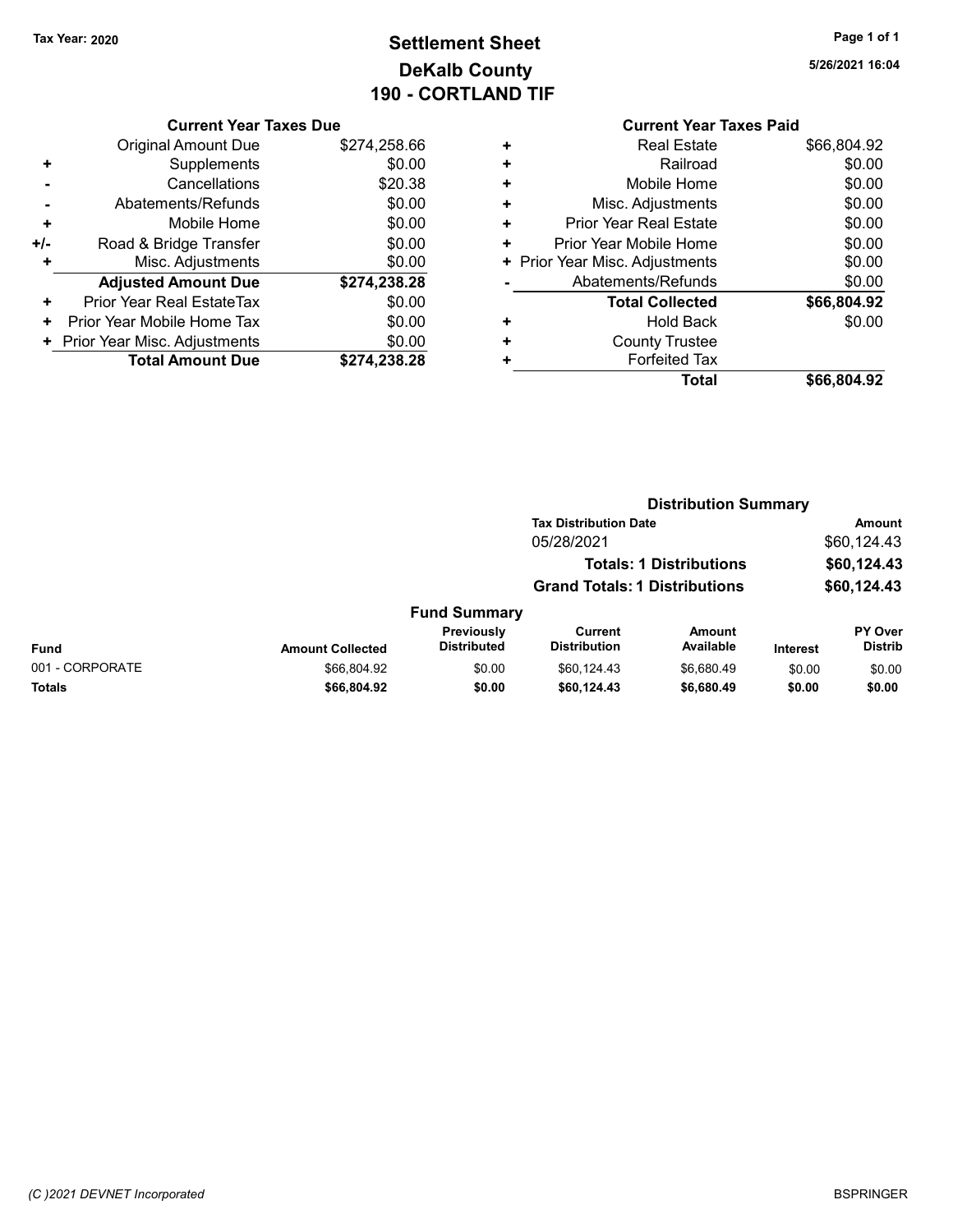Current Year Taxes Due Original Amount Due \$16,400.06

Adjusted Amount Due \$16,400.06

+ Supplements \$0.00 - Cancellations \$0.00 - Abatements/Refunds \$0.00 + Mobile Home \$0.00 +/- Road & Bridge Transfer \$0.00 + Misc. Adjustments \$0.00

+ Prior Year Real EstateTax \$0.00 + Prior Year Mobile Home Tax \$0.00 + Prior Year Misc. Adjustments \$0.00<br>Total Amount Due \$16,400.06

**Total Amount Due** 

# Tax Year: 2020 **Page 1 of 1 Settlement Sheet Constant Constant Constant Constant Constant Constant Constant Constant Constant Constant Constant Constant Page 1 of 1** DeKalb County 201 - DEKALB SSA #6

5/26/2021 16:04

#### Current Year Taxes Paid + Real Estate \$706.77 + Railroad \$0.00 + Mobile Home \$0.00 + Misc. Adjustments \$0.00 + Prior Year Real Estate \$0.00 + Prior Year Mobile Home \$0.00 + Prior Year Misc. Adjustments  $$0.00$ - Abatements/Refunds \$0.00 Total Collected  $$706.77$ + Hold Back \$0.00 + County Trustee + Forfeited Tax Total \$706.77

|                            |                                | <b>Distribution Summary</b>          |                                |                            |                 |                                  |  |
|----------------------------|--------------------------------|--------------------------------------|--------------------------------|----------------------------|-----------------|----------------------------------|--|
|                            |                                | <b>Tax Distribution Date</b>         |                                |                            | Amount          |                                  |  |
| 05/28/2021                 |                                |                                      | \$636.09                       |                            |                 |                                  |  |
|                            | <b>Totals: 1 Distributions</b> |                                      |                                |                            | \$636.09        |                                  |  |
|                            |                                | <b>Grand Totals: 1 Distributions</b> |                                |                            | \$636.09        |                                  |  |
|                            |                                | <b>Fund Summary</b>                  |                                |                            |                 |                                  |  |
| Fund                       | <b>Amount Collected</b>        | Previously<br><b>Distributed</b>     | Current<br><b>Distribution</b> | <b>Amount</b><br>Available | <b>Interest</b> | <b>PY Over</b><br><b>Distrib</b> |  |
| 023 - SPECIAL SERVICE AREA | \$706.77                       | \$0.00                               | \$636.09                       | \$70.68                    | \$0.00          | \$0.00                           |  |
| Totals                     | \$706.77                       | \$0.00                               | \$636.09                       | \$70.68                    | \$0.00          | \$0.00                           |  |
|                            |                                |                                      |                                |                            |                 |                                  |  |

#### (C )2021 DEVNET Incorporated BSPRINGER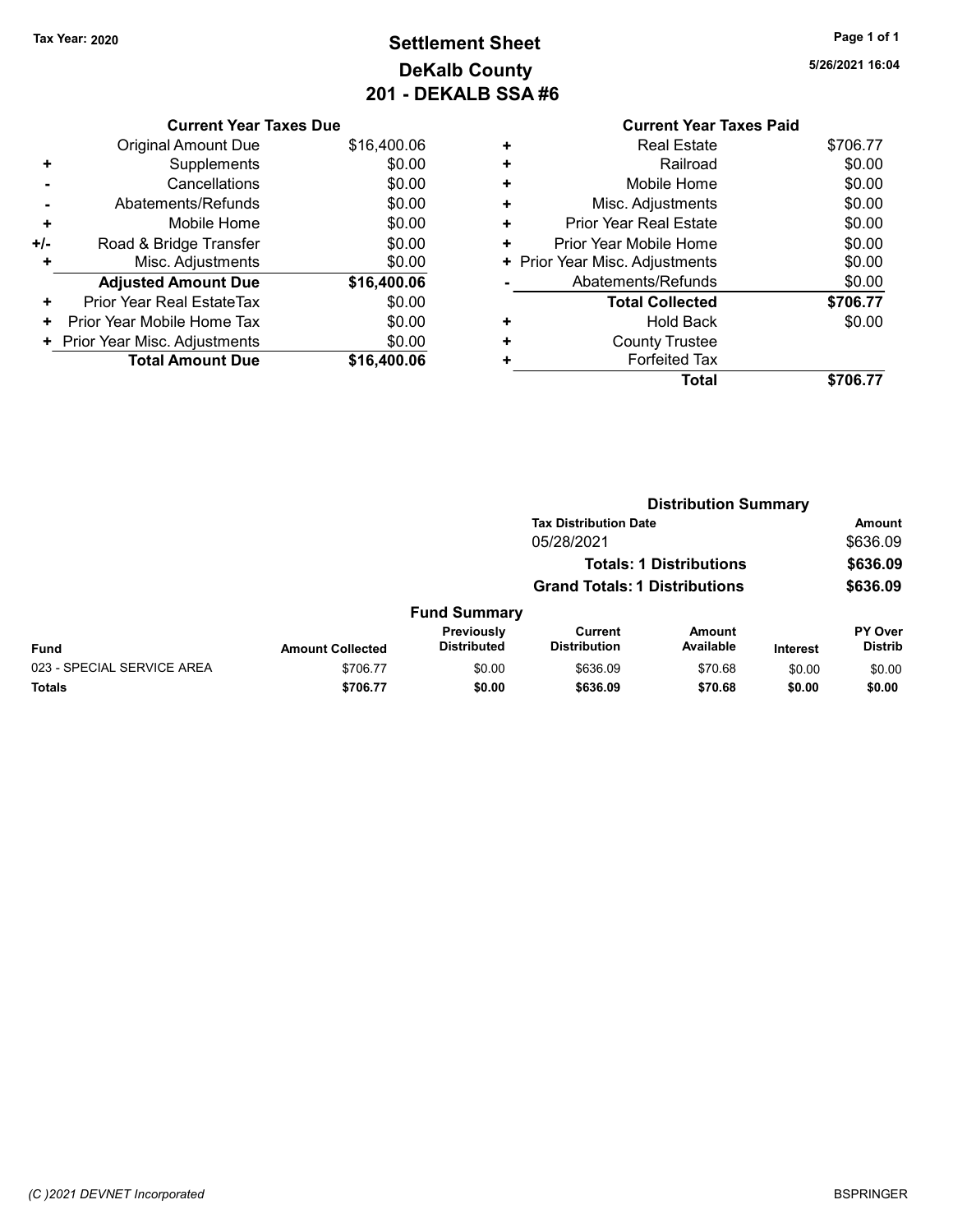# Tax Year: 2020 **Page 1 of 1 Settlement Sheet Constant Constant Constant Constant Constant Constant Constant Constant Constant Constant Constant Constant Page 1 of 1** DeKalb County 204 - GENOA RIVER BEND SSA

5/26/2021 16:04

|     | <b>Current Year Taxes Due</b> |             |
|-----|-------------------------------|-------------|
|     | <b>Original Amount Due</b>    | \$73,460.71 |
| ٠   | Supplements                   | \$153.59    |
|     | Cancellations                 | \$181.33    |
|     | Abatements/Refunds            | \$0.00      |
| ٠   | Mobile Home                   | \$0.00      |
| +/- | Road & Bridge Transfer        | \$0.00      |
| ٠   | Misc. Adjustments             | \$0.00      |
|     | <b>Adjusted Amount Due</b>    | \$73,432.97 |
| ÷   | Prior Year Real EstateTax     | \$0.00      |
| ٠   | Prior Year Mobile Home Tax    | \$0.00      |
| ٠   | Prior Year Misc. Adjustments  | \$0.00      |
|     | <b>Total Amount Due</b>       | \$73.432.97 |

|   | Total                          | \$8,343.30 |
|---|--------------------------------|------------|
| ٠ | <b>Forfeited Tax</b>           |            |
| ٠ | <b>County Trustee</b>          |            |
| ٠ | Hold Back                      | \$0.00     |
|   | <b>Total Collected</b>         | \$8,343.30 |
|   | Abatements/Refunds             | \$0.00     |
|   | + Prior Year Misc. Adjustments | \$0.00     |
| ٠ | Prior Year Mobile Home         | \$0.00     |
| ٠ | <b>Prior Year Real Estate</b>  | \$0.00     |
| ٠ | Misc. Adjustments              | \$0.00     |
| ٠ | Mobile Home                    | \$0.00     |
| ٠ | Railroad                       | \$0.00     |
| ٠ | <b>Real Estate</b>             | \$8,343.30 |
|   |                                |            |

|                            |                                | <b>Distribution Summary</b>      |                                      |                            |                 |                           |  |
|----------------------------|--------------------------------|----------------------------------|--------------------------------------|----------------------------|-----------------|---------------------------|--|
|                            |                                |                                  | <b>Tax Distribution Date</b>         |                            |                 | <b>Amount</b>             |  |
|                            |                                | 05/28/2021                       |                                      |                            | \$7,508.97      |                           |  |
|                            | <b>Totals: 1 Distributions</b> |                                  |                                      | \$7,508.97                 |                 |                           |  |
|                            |                                |                                  | <b>Grand Totals: 1 Distributions</b> |                            |                 | \$7,508.97                |  |
|                            |                                | <b>Fund Summary</b>              |                                      |                            |                 |                           |  |
| Fund                       | <b>Amount Collected</b>        | Previously<br><b>Distributed</b> | Current<br><b>Distribution</b>       | <b>Amount</b><br>Available | <b>Interest</b> | PY Over<br><b>Distrib</b> |  |
| 023 - SPECIAL SERVICE AREA | \$8,343.30                     | \$0.00                           | \$7,508.97                           | \$834.33                   | \$0.00          | \$0.00                    |  |
| Totals                     | \$8,343.30                     | \$0.00                           | \$7,508.97                           | \$834.33                   | \$0.00          | \$0.00                    |  |
|                            |                                |                                  |                                      |                            |                 |                           |  |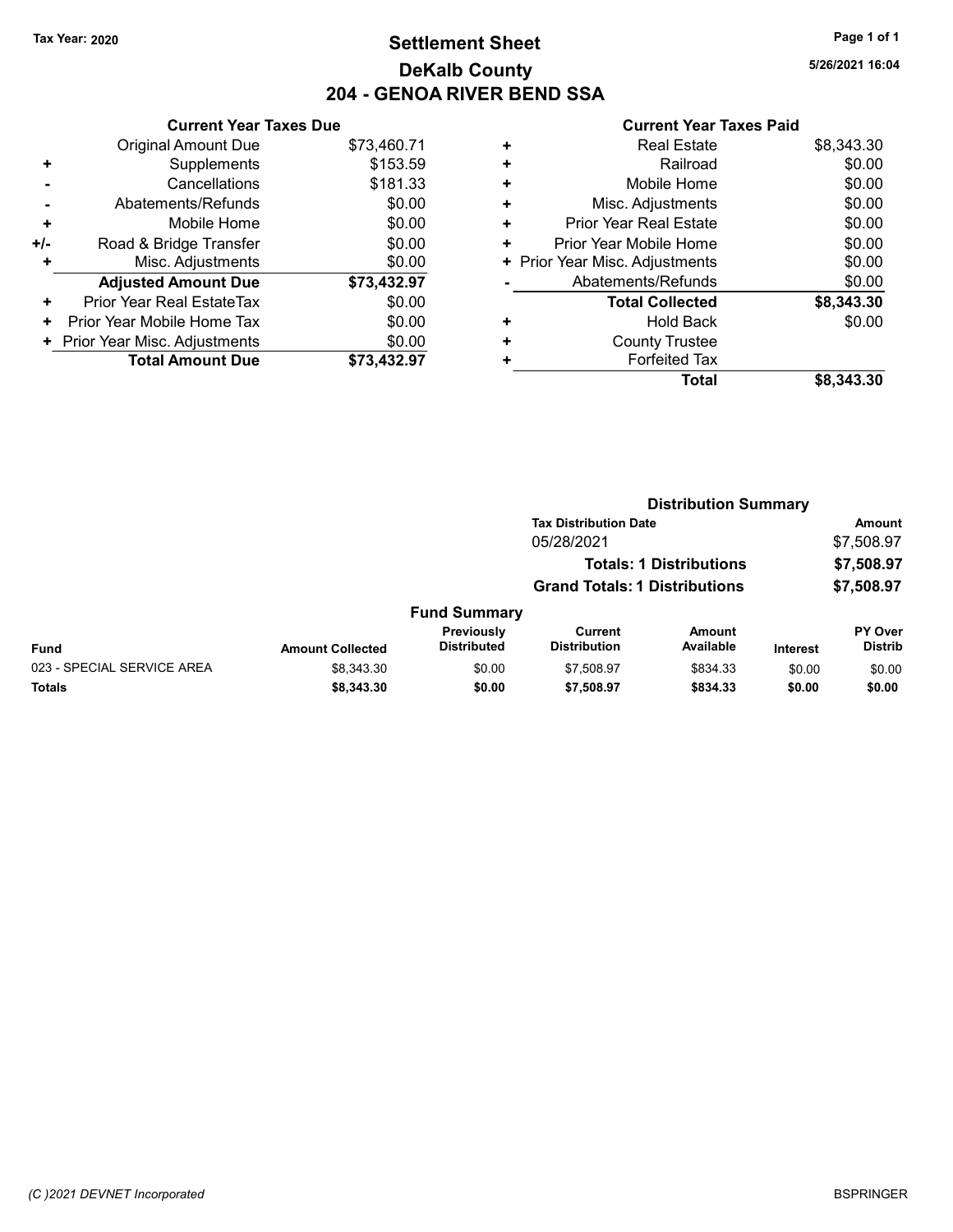## Tax Year: 2020 **Page 1 of 1 Settlement Sheet Constant Constant Constant Constant Constant Constant Constant Constant Constant Constant Constant Constant Page 1 of 1** DeKalb County 204A - GENOA RIVER BEND SSA #2

|  | <b>Current Year Taxes Paid</b> |  |  |  |
|--|--------------------------------|--|--|--|
|--|--------------------------------|--|--|--|

|     | <b>Current Year Taxes Due</b> |        |
|-----|-------------------------------|--------|
|     | Original Amount Due           | \$0.00 |
| ٠   | Supplements                   | \$0.00 |
|     | Cancellations                 | \$0.00 |
|     | Abatements/Refunds            | \$0.00 |
| ٠   | Mobile Home                   | \$0.00 |
| +/- | Road & Bridge Transfer        | \$0.00 |
| ٠   | Misc. Adjustments             | \$0.00 |
|     | <b>Adjusted Amount Due</b>    | \$0.00 |
| ÷   | Prior Year Real EstateTax     | \$0.00 |
| ٠   | Prior Year Mobile Home Tax    | \$0.00 |
|     | Prior Year Misc. Adjustments  | \$0.00 |
|     | <b>Total Amount Due</b>       | \$0.00 |
|     |                               |        |

|   | <b>Real Estate</b>             | \$0.00 |
|---|--------------------------------|--------|
|   | Railroad                       | \$0.00 |
| ٠ | Mobile Home                    | \$0.00 |
| ٠ | Misc. Adjustments              | \$0.00 |
| ٠ | Prior Year Real Estate         | \$0.00 |
| ٠ | Prior Year Mobile Home         | \$0.00 |
|   | + Prior Year Misc. Adjustments | \$0.00 |
|   | Abatements/Refunds             | \$0.00 |
|   | <b>Total Collected</b>         | \$0.00 |
|   | <b>Hold Back</b>               | \$0.00 |
| ٠ | <b>County Trustee</b>          |        |
|   | <b>Forfeited Tax</b>           |        |
|   | Total                          |        |
|   |                                |        |

|                            |                         | <b>Fund Summary</b>              |                                |                     |                 |                                  |
|----------------------------|-------------------------|----------------------------------|--------------------------------|---------------------|-----------------|----------------------------------|
| <b>Fund</b>                | <b>Amount Collected</b> | Previously<br><b>Distributed</b> | Current<br><b>Distribution</b> | Amount<br>Available | <b>Interest</b> | <b>PY Over</b><br><b>Distrib</b> |
| 023 - SPECIAL SERVICE AREA | \$0.00                  | \$0.00                           | \$0.00                         | \$0.00              | \$0.00          | \$0.00                           |
| <b>Totals</b>              | \$0.00                  | \$0.00                           | \$0.00                         | \$0.00              | \$0.00          | \$0.00                           |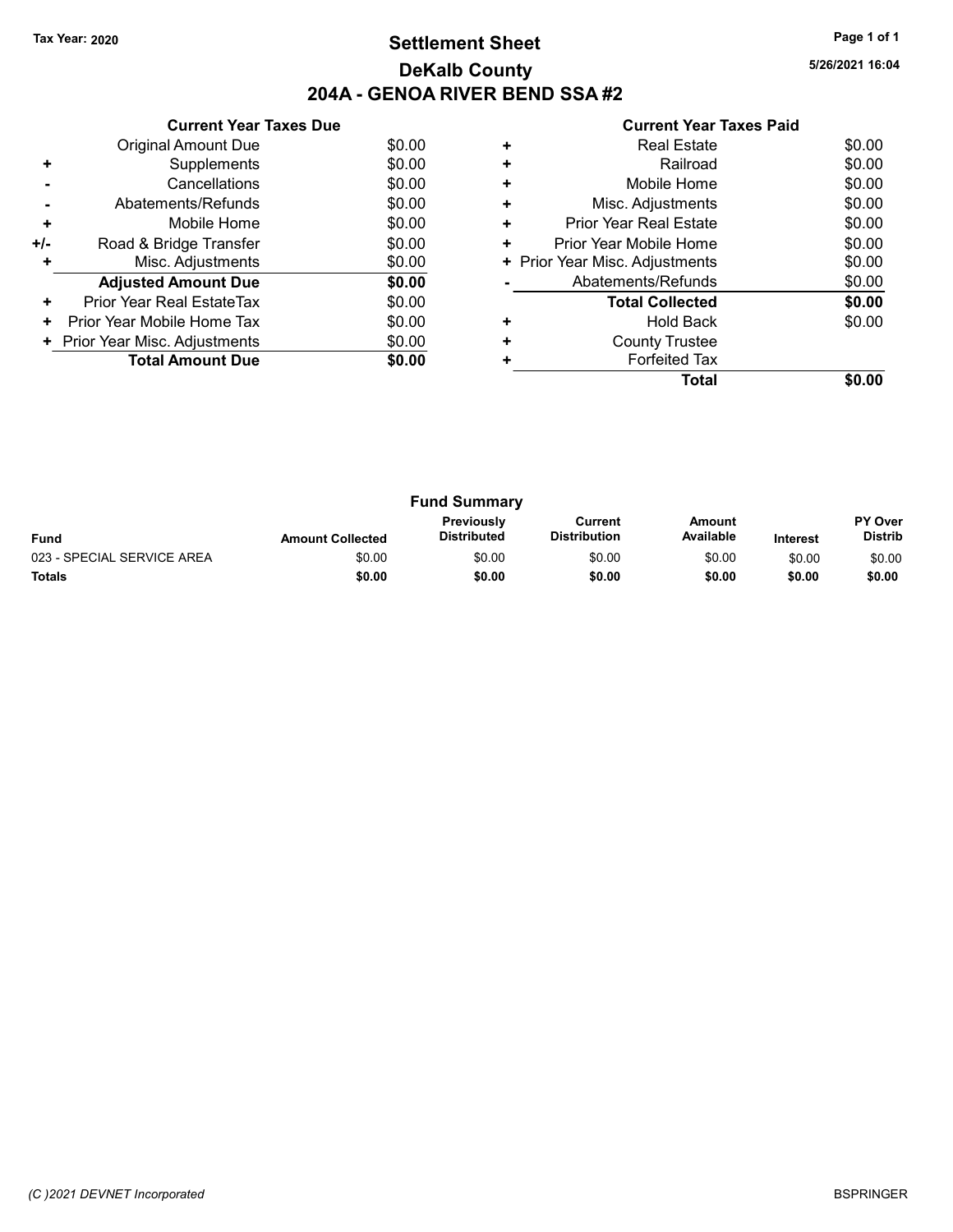## Tax Year: 2020 **Page 1 of 1 Settlement Sheet Constant Constant Constant Constant Constant Constant Constant Constant Constant Constant Constant Constant Page 1 of 1** DeKalb County 204B - GENOA RIVER BEND SSA #3

| <b>Current Year Taxes Paid</b> |  |  |
|--------------------------------|--|--|

|     | <b>Current Year Taxes Due</b> |        |
|-----|-------------------------------|--------|
|     | Original Amount Due           | \$0.00 |
| ٠   | Supplements                   | \$0.00 |
|     | Cancellations                 | \$0.00 |
|     | Abatements/Refunds            | \$0.00 |
| ÷   | Mobile Home                   | \$0.00 |
| +/- | Road & Bridge Transfer        | \$0.00 |
| ٠   | Misc. Adjustments             | \$0.00 |
|     | <b>Adjusted Amount Due</b>    | \$0.00 |
| ÷   | Prior Year Real EstateTax     | \$0.00 |
| ٠   | Prior Year Mobile Home Tax    | \$0.00 |
|     | Prior Year Misc. Adjustments  | \$0.00 |
|     | <b>Total Amount Due</b>       | \$0.00 |
|     |                               |        |

|   | Total                          |        |
|---|--------------------------------|--------|
|   | <b>Forfeited Tax</b>           |        |
|   | <b>County Trustee</b>          |        |
|   | <b>Hold Back</b>               | \$0.00 |
|   | <b>Total Collected</b>         | \$0.00 |
|   | Abatements/Refunds             | \$0.00 |
|   | + Prior Year Misc. Adjustments | \$0.00 |
| ٠ | Prior Year Mobile Home         | \$0.00 |
| ٠ | Prior Year Real Estate         | \$0.00 |
| ٠ | Misc. Adjustments              | \$0.00 |
| ٠ | Mobile Home                    | \$0.00 |
|   | Railroad                       | \$0.00 |
|   | <b>Real Estate</b>             | \$0.00 |
|   |                                |        |

|                            |                         | <b>Fund Summary</b>              |                                |                     |                 |                                  |
|----------------------------|-------------------------|----------------------------------|--------------------------------|---------------------|-----------------|----------------------------------|
| <b>Fund</b>                | <b>Amount Collected</b> | Previously<br><b>Distributed</b> | Current<br><b>Distribution</b> | Amount<br>Available | <b>Interest</b> | <b>PY Over</b><br><b>Distrib</b> |
| 023 - SPECIAL SERVICE AREA | \$0.00                  | \$0.00                           | \$0.00                         | \$0.00              | \$0.00          | \$0.00                           |
| Totals                     | \$0.00                  | \$0.00                           | \$0.00                         | \$0.00              | \$0.00          | \$0.00                           |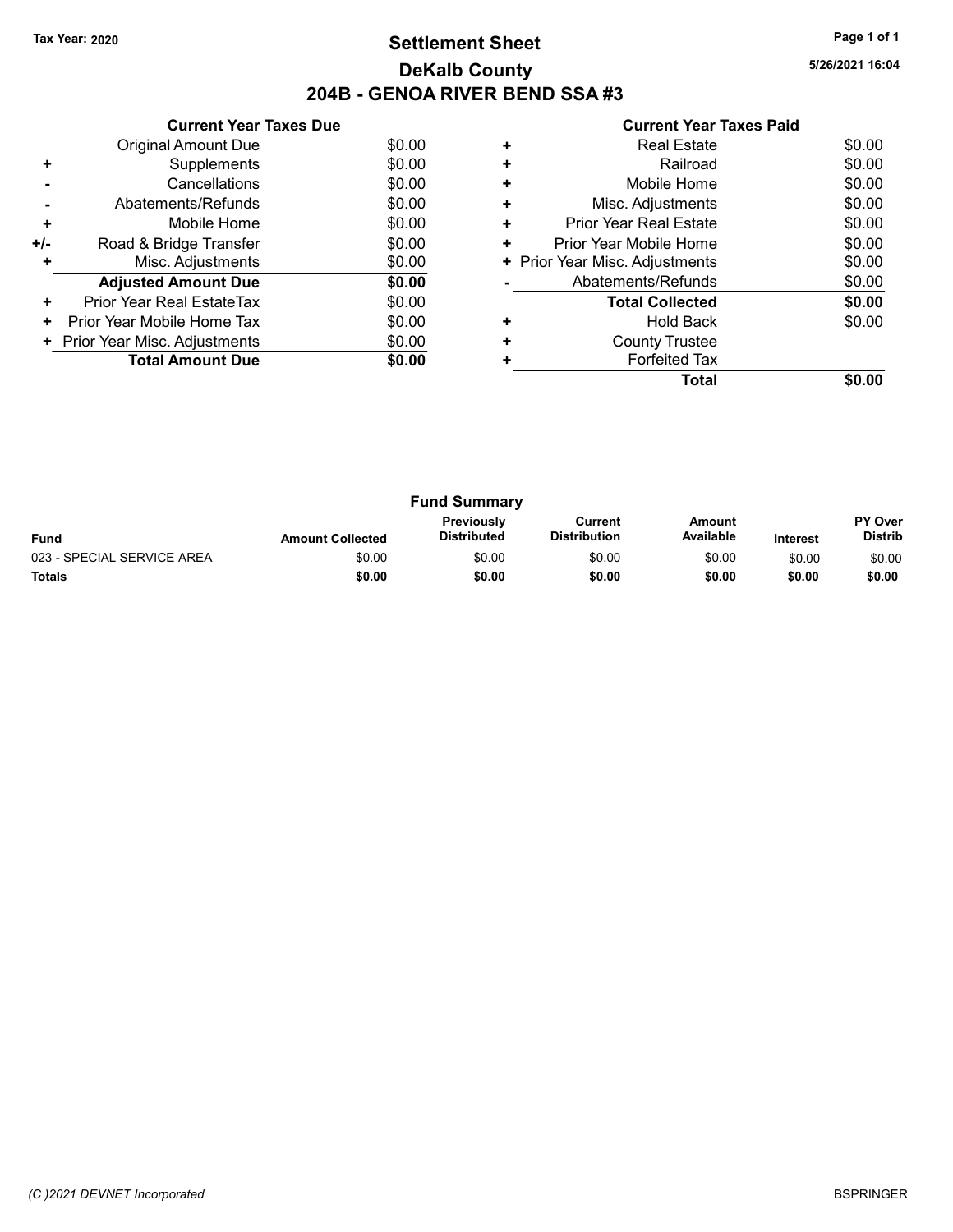# Tax Year: 2020 **Page 1 of 1 Settlement Sheet Constant Constant Constant Constant Constant Constant Constant Constant Constant Constant Constant Constant Page 1 of 1** DeKalb County 207 - DERBY ESTATES SSA

5/26/2021 16:04

|       | <b>Current Year Taxes Due</b>  |            |
|-------|--------------------------------|------------|
|       | <b>Original Amount Due</b>     | \$7,750.12 |
| ٠     | Supplements                    | \$0.00     |
|       | Cancellations                  | \$0.00     |
|       | Abatements/Refunds             | \$0.00     |
| ٠     | Mobile Home                    | \$0.00     |
| $+/-$ | Road & Bridge Transfer         | \$0.00     |
| ٠     | Misc. Adjustments              | \$0.00     |
|       | <b>Adjusted Amount Due</b>     | \$7,750.12 |
| ٠     | Prior Year Real EstateTax      | \$0.00     |
| ٠     | Prior Year Mobile Home Tax     | \$0.00     |
|       | + Prior Year Misc. Adjustments | \$0.00     |
|       | <b>Total Amount Due</b>        | \$7.750.12 |

| ٠ | <b>Real Estate</b>             | \$845.94 |
|---|--------------------------------|----------|
| ٠ | Railroad                       | \$0.00   |
| ÷ | Mobile Home                    | \$0.00   |
| ٠ | Misc. Adjustments              | \$0.00   |
| ٠ | Prior Year Real Estate         | \$0.00   |
| ٠ | Prior Year Mobile Home         | \$0.00   |
|   | + Prior Year Misc. Adjustments | \$0.00   |
|   | Abatements/Refunds             | \$0.00   |
|   | <b>Total Collected</b>         | \$845.94 |
| ٠ | <b>Hold Back</b>               | \$0.00   |
| ٠ | <b>County Trustee</b>          |          |
| ٠ | <b>Forfeited Tax</b>           |          |
|   | Total                          | \$845.94 |
|   |                                |          |

|                         | <b>Distribution Summary</b>      |                                       |                     |                                                                                                        |                           |
|-------------------------|----------------------------------|---------------------------------------|---------------------|--------------------------------------------------------------------------------------------------------|---------------------------|
|                         |                                  |                                       |                     |                                                                                                        | <b>Amount</b>             |
|                         |                                  | 05/28/2021                            |                     |                                                                                                        | \$761.35                  |
|                         |                                  |                                       |                     |                                                                                                        | \$761.35                  |
|                         |                                  |                                       |                     |                                                                                                        | \$761.35                  |
|                         |                                  |                                       |                     |                                                                                                        |                           |
| <b>Amount Collected</b> | Previously<br><b>Distributed</b> | <b>Current</b><br><b>Distribution</b> | Amount<br>Available | <b>Interest</b>                                                                                        | PY Over<br><b>Distrib</b> |
| \$845.94                | \$0.00                           | \$761.35                              | \$84.59             | \$0.00                                                                                                 | \$0.00                    |
| \$845.94                | \$0.00                           | \$761.35                              | \$84.59             | \$0.00                                                                                                 | \$0.00                    |
|                         |                                  | <b>Fund Summary</b>                   |                     | <b>Tax Distribution Date</b><br><b>Totals: 1 Distributions</b><br><b>Grand Totals: 1 Distributions</b> |                           |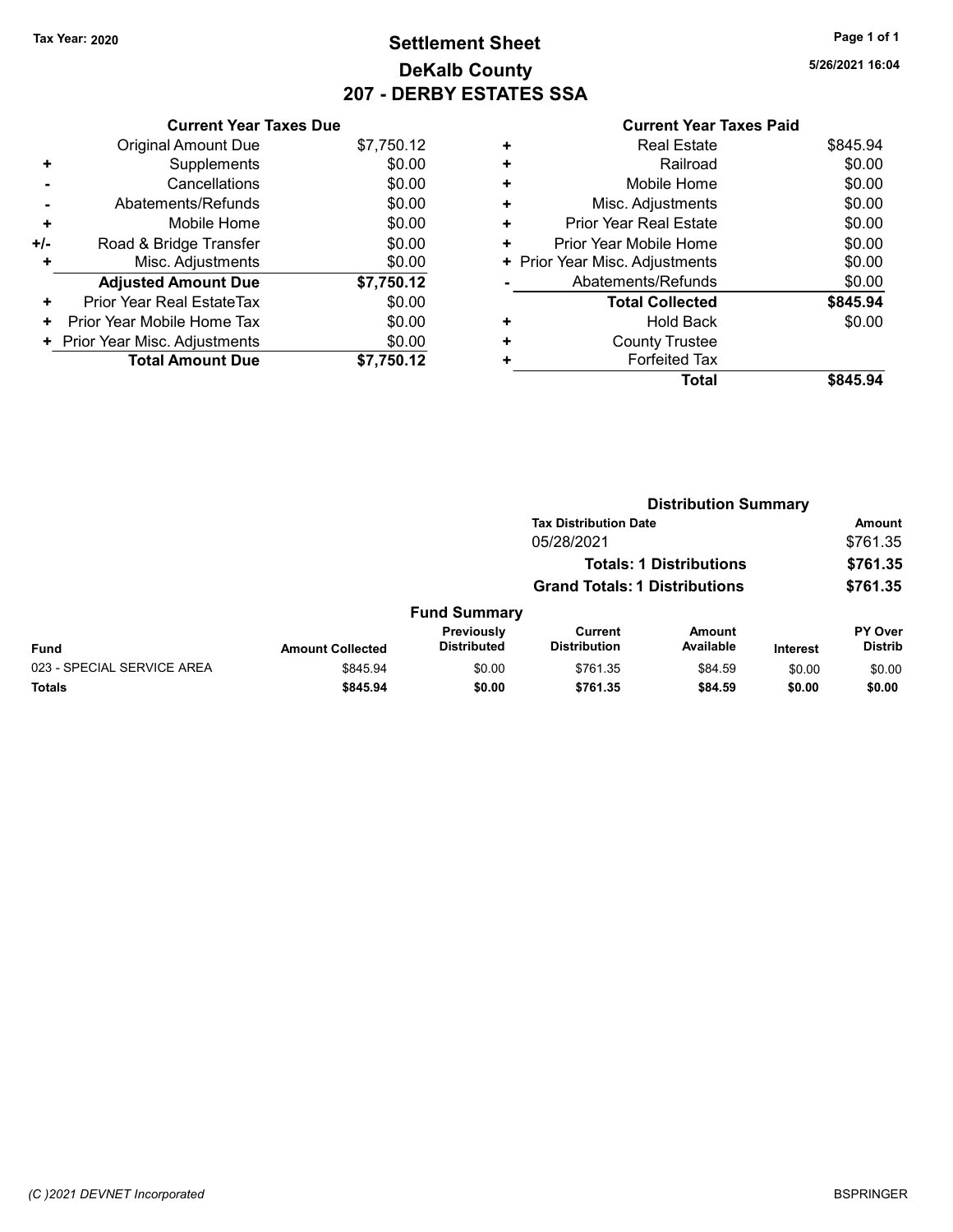# Tax Year: 2020 **Page 1 of 1 Settlement Sheet Constant Constant Constant Constant Constant Constant Constant Constant Constant Constant Constant Constant Page 1 of 1** DeKalb County 209 - DEKALB SSA #14

5/26/2021 16:04

Total \$295.22

|   | <b>Current Year Taxes Paid</b> |          |
|---|--------------------------------|----------|
| ٠ | <b>Real Estate</b>             | \$295.22 |
| ٠ | Railroad                       | \$0.00   |
| ٠ | Mobile Home                    | \$0.00   |
| ٠ | Misc. Adjustments              | \$0.00   |
| ٠ | <b>Prior Year Real Estate</b>  | \$0.00   |
| ٠ | Prior Year Mobile Home         | \$0.00   |
|   | + Prior Year Misc. Adjustments | \$0.00   |
|   | Abatements/Refunds             | \$0.00   |
|   | <b>Total Collected</b>         | \$295.22 |
| ٠ | <b>Hold Back</b>               | \$0.00   |
|   | <b>County Trustee</b>          |          |

+ Forfeited Tax

|     | <b>Current Year Taxes Due</b> |            |
|-----|-------------------------------|------------|
|     | <b>Original Amount Due</b>    | \$2,500.12 |
| ٠   | Supplements                   | \$0.00     |
|     | Cancellations                 | \$0.00     |
|     | Abatements/Refunds            | \$0.00     |
| ÷   | Mobile Home                   | \$0.00     |
| +/- | Road & Bridge Transfer        | \$0.00     |
|     | Misc. Adjustments             | \$0.00     |
|     | <b>Adjusted Amount Due</b>    | \$2,500.12 |
| ÷   | Prior Year Real EstateTax     | \$0.00     |
| ٠   | Prior Year Mobile Home Tax    | \$0.00     |
| ÷   | Prior Year Misc. Adjustments  | \$0.00     |
|     | <b>Total Amount Due</b>       | \$2,500.12 |
|     |                               |            |

|                            |                         |                                  | <b>Distribution Summary</b>           |                                |                 |                           |
|----------------------------|-------------------------|----------------------------------|---------------------------------------|--------------------------------|-----------------|---------------------------|
|                            |                         |                                  | <b>Tax Distribution Date</b>          |                                |                 | Amount                    |
|                            |                         |                                  | 05/28/2021                            |                                |                 | \$265.70                  |
|                            |                         |                                  |                                       | <b>Totals: 1 Distributions</b> |                 | \$265.70                  |
|                            |                         |                                  | <b>Grand Totals: 1 Distributions</b>  |                                |                 | \$265.70                  |
|                            |                         | <b>Fund Summary</b>              |                                       |                                |                 |                           |
| Fund                       | <b>Amount Collected</b> | Previously<br><b>Distributed</b> | <b>Current</b><br><b>Distribution</b> | <b>Amount</b><br>Available     | <b>Interest</b> | PY Over<br><b>Distrib</b> |
| 023 - SPECIAL SERVICE AREA | \$295.22                | \$0.00                           | \$265.70                              | \$29.52                        | \$0.00          | \$0.00                    |
| Totals                     | \$295.22                | \$0.00                           | \$265.70                              | \$29.52                        | \$0.00          | \$0.00                    |
|                            |                         |                                  |                                       |                                |                 |                           |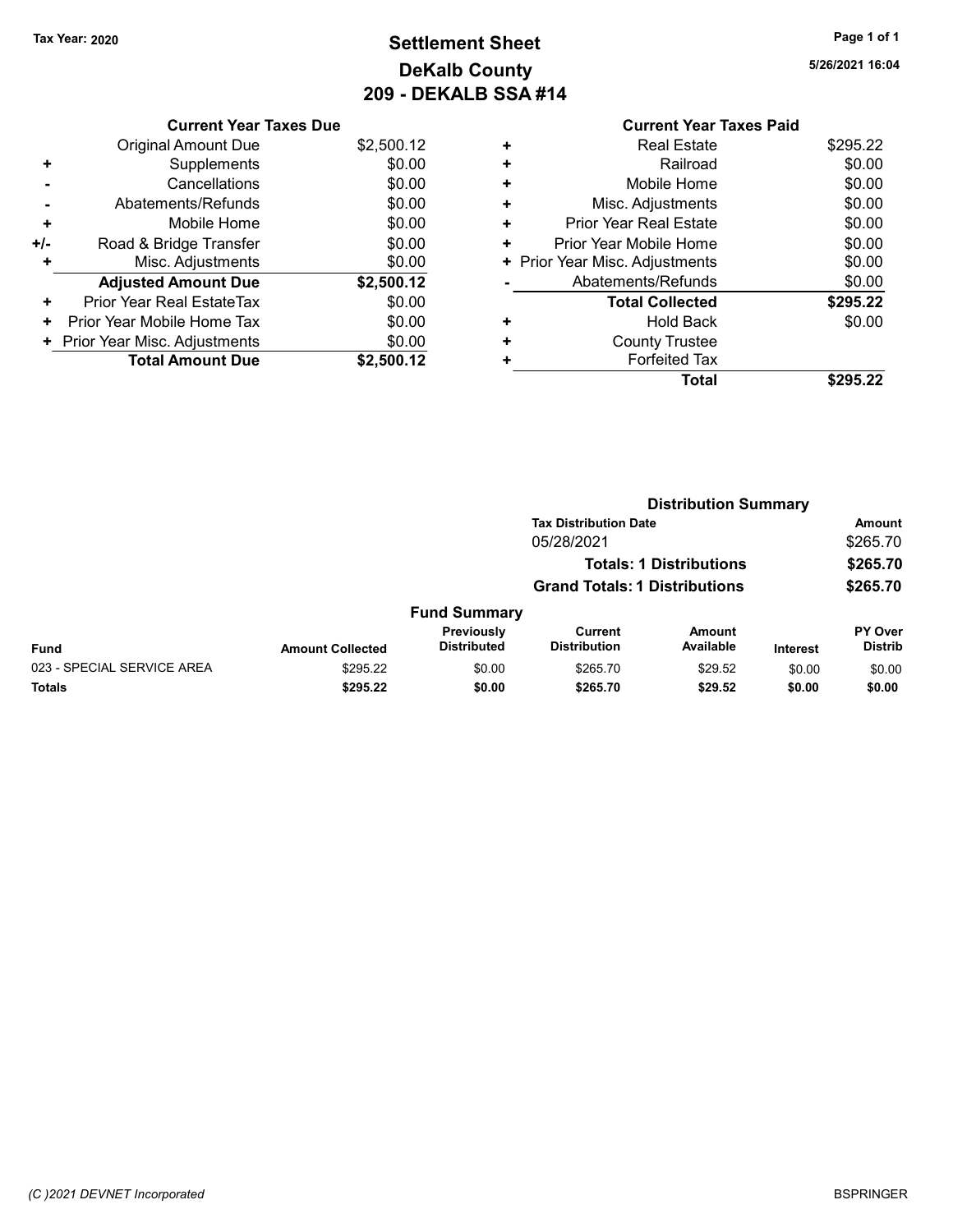## Tax Year: 2020 **Page 1 of 1 Settlement Sheet Constant Constant Constant Constant Constant Constant Constant Constant Constant Constant Constant Constant Page 1 of 1** DeKalb County 213 - GENOA OAK CREEK EST SSA#4

5/26/2021 16:04

|       | <b>Current Year Taxes Due</b> |            |
|-------|-------------------------------|------------|
|       | Original Amount Due           | \$7,550.07 |
| ٠     | Supplements                   | \$0.00     |
|       | Cancellations                 | \$274.04   |
|       | Abatements/Refunds            | \$0.00     |
| ٠     | Mobile Home                   | \$0.00     |
| $+/-$ | Road & Bridge Transfer        | \$0.00     |
|       | Misc. Adjustments             | \$0.00     |
|       | <b>Adjusted Amount Due</b>    | \$7,276.03 |
| ÷     | Prior Year Real EstateTax     | \$0.00     |
| ٠     | Prior Year Mobile Home Tax    | \$0.00     |
|       | Prior Year Misc. Adjustments  | \$0.00     |
|       | <b>Total Amount Due</b>       | \$7.276.03 |

|   | Gullellt I cal Taxes Falu      |          |
|---|--------------------------------|----------|
| ٠ | <b>Real Estate</b>             | \$464.14 |
| ÷ | Railroad                       | \$0.00   |
| ٠ | Mobile Home                    | \$0.00   |
| ٠ | Misc. Adjustments              | \$0.00   |
| ٠ | <b>Prior Year Real Estate</b>  | \$0.00   |
| ٠ | Prior Year Mobile Home         | \$0.00   |
|   | + Prior Year Misc. Adjustments | \$0.00   |
|   | Abatements/Refunds             | \$0.00   |
|   | <b>Total Collected</b>         | \$464.14 |
| ٠ | <b>Hold Back</b>               | \$0.00   |
| ٠ | <b>County Trustee</b>          |          |
| ٠ | <b>Forfeited Tax</b>           |          |
|   | <b>Total</b>                   | \$464.14 |
|   |                                |          |

| <b>Tax Distribution Date</b><br>05/28/2021<br><b>Totals: 1 Distributions</b><br><b>Grand Totals: 1 Distributions</b><br><b>Fund Summary</b><br>Previously<br>Current<br>Amount<br><b>Distributed</b><br>Available<br><b>Distribution</b><br>Fund<br><b>Amount Collected</b><br><b>Interest</b><br>023 - SPECIAL SERVICE AREA<br>\$464.14<br>\$0.00<br>\$417.73<br>\$46.41<br>\$0.00<br>Totals<br>\$464.14<br>\$0.00<br>\$417.73<br>\$46.41<br>\$0.00 |  | <b>Distribution Summary</b> |  |  |                           |
|------------------------------------------------------------------------------------------------------------------------------------------------------------------------------------------------------------------------------------------------------------------------------------------------------------------------------------------------------------------------------------------------------------------------------------------------------|--|-----------------------------|--|--|---------------------------|
|                                                                                                                                                                                                                                                                                                                                                                                                                                                      |  |                             |  |  | Amount                    |
|                                                                                                                                                                                                                                                                                                                                                                                                                                                      |  |                             |  |  | \$417.73                  |
|                                                                                                                                                                                                                                                                                                                                                                                                                                                      |  |                             |  |  | \$417.73                  |
|                                                                                                                                                                                                                                                                                                                                                                                                                                                      |  |                             |  |  | \$417.73                  |
|                                                                                                                                                                                                                                                                                                                                                                                                                                                      |  |                             |  |  |                           |
|                                                                                                                                                                                                                                                                                                                                                                                                                                                      |  |                             |  |  | PY Over<br><b>Distrib</b> |
|                                                                                                                                                                                                                                                                                                                                                                                                                                                      |  |                             |  |  | \$0.00                    |
|                                                                                                                                                                                                                                                                                                                                                                                                                                                      |  |                             |  |  | \$0.00                    |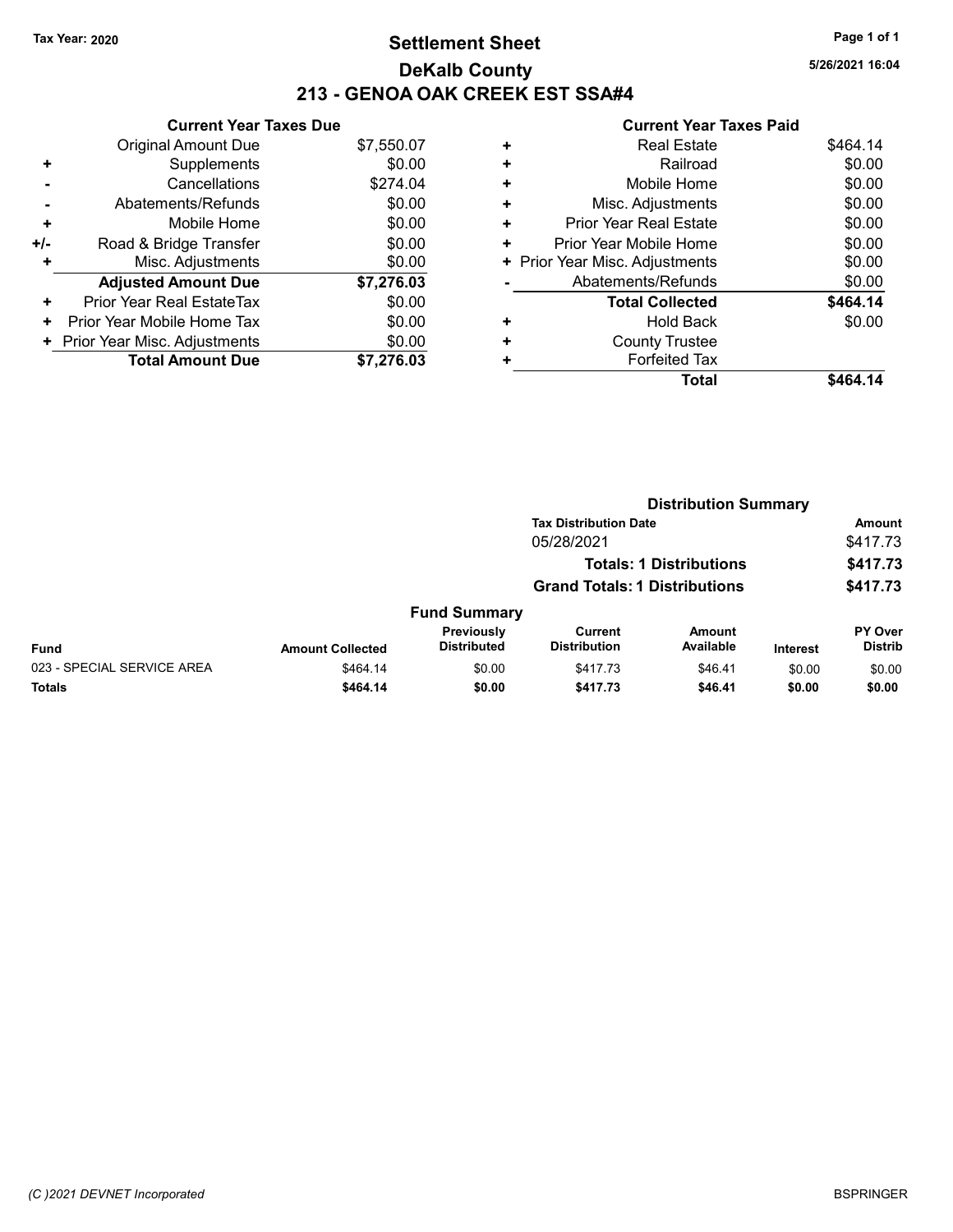# Tax Year: 2020 **Page 1 of 1 Settlement Sheet Constant Constant Constant Constant Constant Constant Constant Constant Constant Constant Constant Constant Page 1 of 1** DeKalb County 215 - DEKALB SSA #15

|     | <b>Current Year Taxes Due</b> |        |
|-----|-------------------------------|--------|
|     | <b>Original Amount Due</b>    | \$0.00 |
| ٠   | Supplements                   | \$0.00 |
|     | Cancellations                 | \$0.00 |
|     | Abatements/Refunds            | \$0.00 |
| ٠   | Mobile Home                   | \$0.00 |
| +/- | Road & Bridge Transfer        | \$0.00 |
| ٠   | Misc. Adjustments             | \$0.00 |
|     | <b>Adjusted Amount Due</b>    | \$0.00 |
| ٠   | Prior Year Real EstateTax     | \$0.00 |
| ٠   | Prior Year Mobile Home Tax    | \$0.00 |
|     | Prior Year Misc. Adjustments  | \$0.00 |
|     | <b>Total Amount Due</b>       | \$0.00 |
|     |                               |        |

|   | <b>Current Year Taxes Paid</b> |        |
|---|--------------------------------|--------|
| ٠ | Real Estate                    | \$0.00 |
| ٠ | Railroad                       | \$0.00 |
| ٠ | Mobile Home                    | \$0.00 |
|   | Misc. Adjustments              | \$0.00 |
| ٠ | Prior Year Real Estate         | \$0.00 |
| ٠ | Prior Year Mobile Home         | \$0.00 |
| ٠ | Prior Year Misc. Adjustments   | \$0.00 |
|   | Abatements/Refunds             | \$0.00 |
|   | <b>Total Collected</b>         | \$0.00 |
| ٠ | Hold Back                      | \$0.00 |
| ٠ | <b>County Trustee</b>          |        |
|   | <b>Forfeited Tax</b>           |        |
|   | Total                          |        |

| <b>Fund Summary</b>        |                         |                           |                                |                     |                 |                                  |
|----------------------------|-------------------------|---------------------------|--------------------------------|---------------------|-----------------|----------------------------------|
| <b>Fund</b>                | <b>Amount Collected</b> | Previously<br>Distributed | Current<br><b>Distribution</b> | Amount<br>Available | <b>Interest</b> | <b>PY Over</b><br><b>Distrib</b> |
| 023 - SPECIAL SERVICE AREA | \$0.00                  | \$0.00                    | \$0.00                         | \$0.00              | \$0.00          | \$0.00                           |
| <b>Totals</b>              | \$0.00                  | \$0.00                    | \$0.00                         | \$0.00              | \$0.00          | \$0.00                           |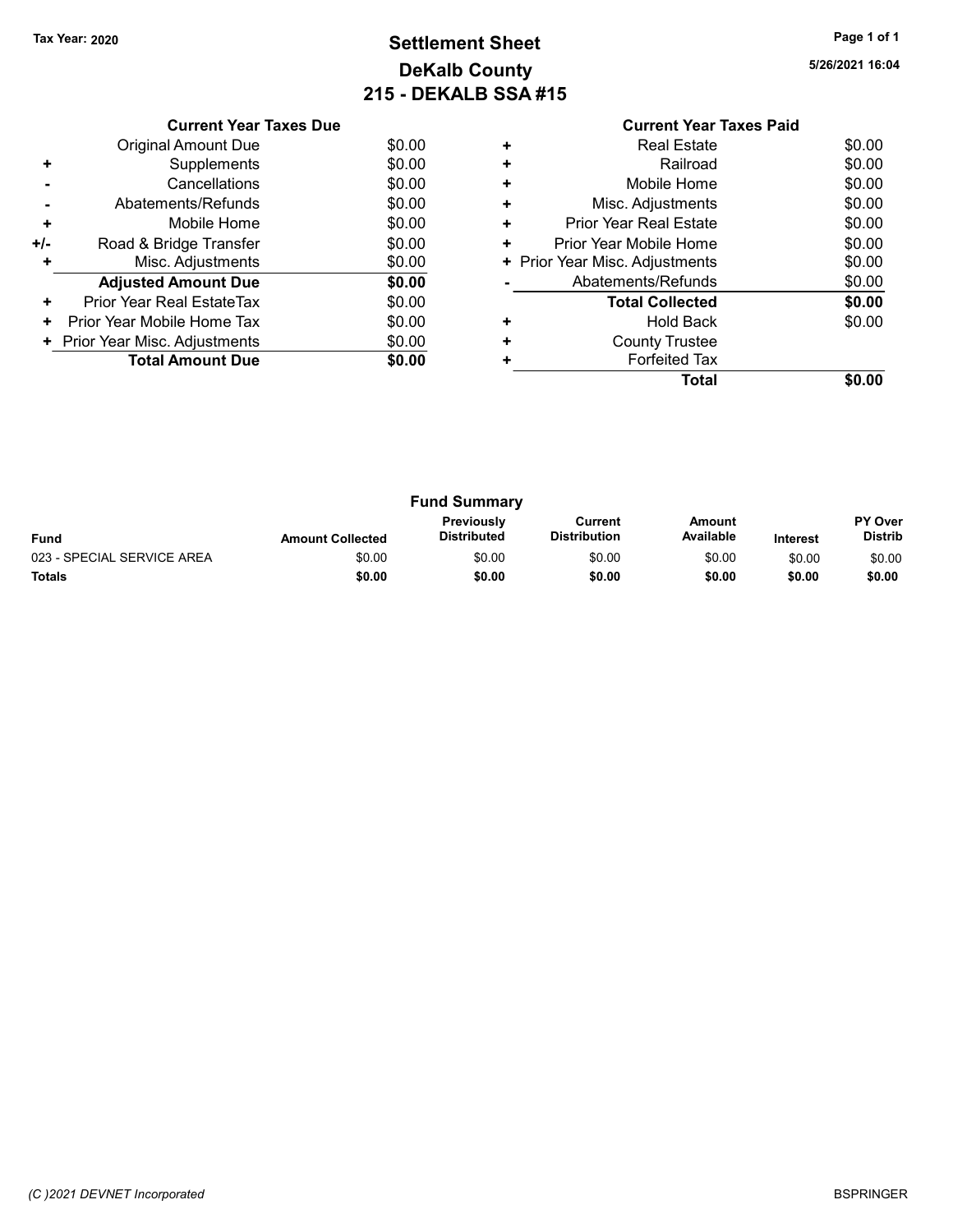# Tax Year: 2020 **Page 1 of 1 Settlement Sheet Constant Constant Constant Constant Constant Constant Constant Constant Constant Constant Constant Constant Page 1 of 1** DeKalb County 216 - DEKALB SSA #16

|     | <b>Current Year Taxes Due</b> |        |
|-----|-------------------------------|--------|
|     | <b>Original Amount Due</b>    | \$0.00 |
| ٠   | Supplements                   | \$0.00 |
|     | Cancellations                 | \$0.00 |
|     | Abatements/Refunds            | \$0.00 |
| ٠   | Mobile Home                   | \$0.00 |
| +/- | Road & Bridge Transfer        | \$0.00 |
| ٠   | Misc. Adjustments             | \$0.00 |
|     | <b>Adjusted Amount Due</b>    | \$0.00 |
| ÷   | Prior Year Real EstateTax     | \$0.00 |
| ٠   | Prior Year Mobile Home Tax    | \$0.00 |
|     | Prior Year Misc. Adjustments  | \$0.00 |
|     | <b>Total Amount Due</b>       | \$0.00 |
|     |                               |        |

|   | <b>Current Year Taxes Paid</b> |        |
|---|--------------------------------|--------|
| ٠ | <b>Real Estate</b>             | \$0.00 |
| ٠ | Railroad                       | \$0.00 |
| ٠ | Mobile Home                    | \$0.00 |
| ٠ | Misc. Adjustments              | \$0.00 |
| ٠ | Prior Year Real Estate         | \$0.00 |
| ٠ | Prior Year Mobile Home         | \$0.00 |
| ٠ | Prior Year Misc. Adjustments   | \$0.00 |
|   | Abatements/Refunds             | \$0.00 |
|   | <b>Total Collected</b>         | \$0.00 |
| ٠ | Hold Back                      | \$0.00 |
|   | <b>County Trustee</b>          |        |
|   | <b>Forfeited Tax</b>           |        |
|   | Total                          | \$0.00 |
|   |                                |        |

| <b>Fund Summary</b>        |                         |                                  |                                |                            |                 |                                  |
|----------------------------|-------------------------|----------------------------------|--------------------------------|----------------------------|-----------------|----------------------------------|
| <b>Fund</b>                | <b>Amount Collected</b> | Previously<br><b>Distributed</b> | Current<br><b>Distribution</b> | <b>Amount</b><br>Available | <b>Interest</b> | <b>PY Over</b><br><b>Distrib</b> |
| 023 - SPECIAL SERVICE AREA | \$0.00                  | \$0.00                           | \$0.00                         | \$0.00                     | \$0.00          | \$0.00                           |
| <b>Totals</b>              | \$0.00                  | \$0.00                           | \$0.00                         | \$0.00                     | \$0.00          | \$0.00                           |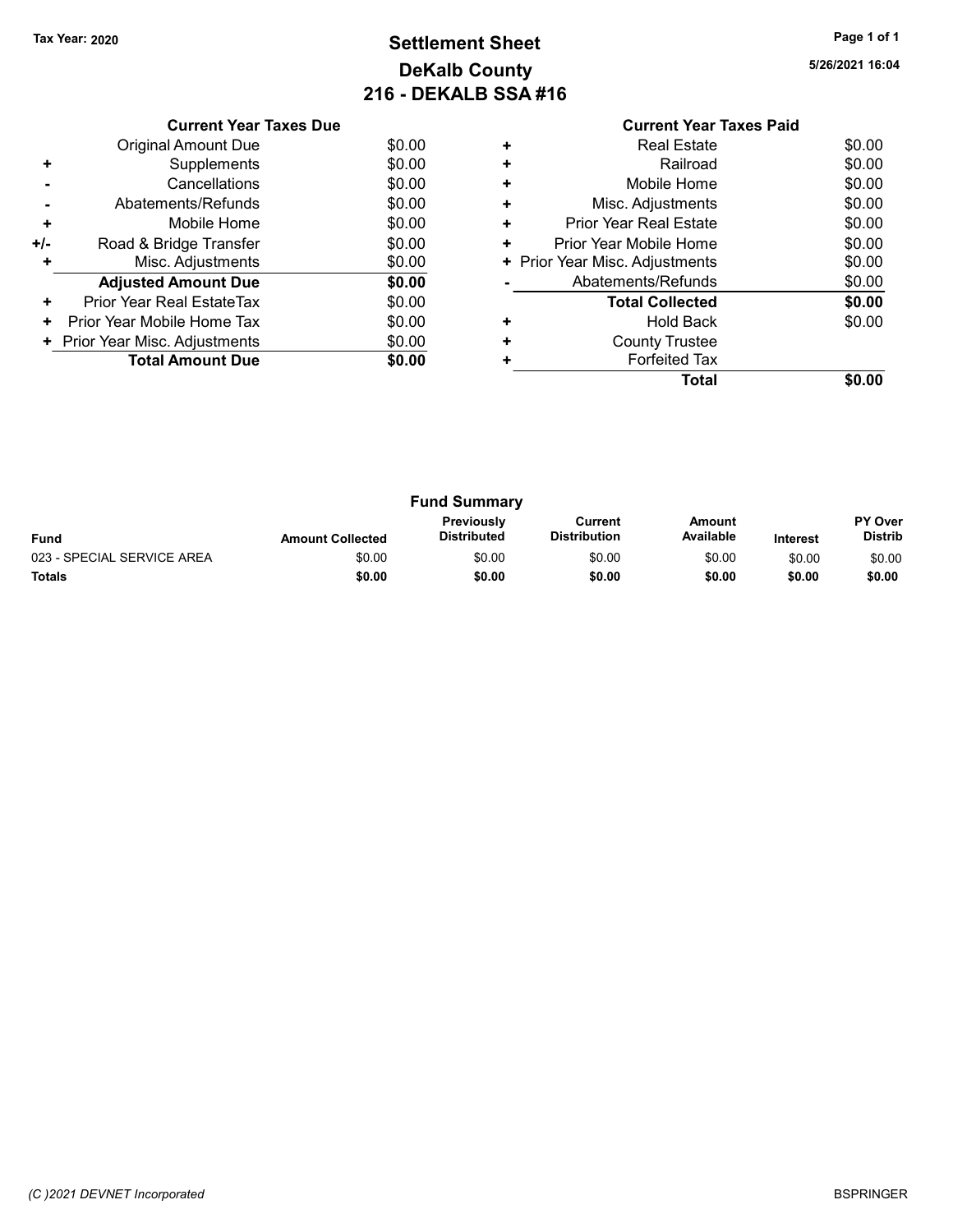# Tax Year: 2020 **Page 1 of 1 Settlement Sheet Constant Constant Constant Constant Constant Constant Constant Constant Constant Constant Constant Constant Page 1 of 1** DeKalb County 217 - DEKALB SSA #17

|     | <b>Current Year Taxes Due</b> |        |
|-----|-------------------------------|--------|
|     | Original Amount Due           | \$0.00 |
| ٠   | Supplements                   | \$0.00 |
|     | Cancellations                 | \$0.00 |
|     | Abatements/Refunds            | \$0.00 |
| ÷   | Mobile Home                   | \$0.00 |
| +/- | Road & Bridge Transfer        | \$0.00 |
| ٠   | Misc. Adjustments             | \$0.00 |
|     | <b>Adjusted Amount Due</b>    | \$0.00 |
| ٠   | Prior Year Real EstateTax     | \$0.00 |
| ÷   | Prior Year Mobile Home Tax    | \$0.00 |
| ٠   | Prior Year Misc. Adjustments  | \$0.00 |
|     | <b>Total Amount Due</b>       | \$0.00 |
|     |                               |        |

|   | <b>Current Year Taxes Paid</b> |        |
|---|--------------------------------|--------|
| ٠ | <b>Real Estate</b>             | \$0.00 |
| ٠ | Railroad                       | \$0.00 |
| ٠ | Mobile Home                    | \$0.00 |
| ٠ | Misc. Adjustments              | \$0.00 |
| ٠ | Prior Year Real Estate         | \$0.00 |
| ٠ | Prior Year Mobile Home         | \$0.00 |
|   | + Prior Year Misc. Adjustments | \$0.00 |
|   | Abatements/Refunds             | \$0.00 |
|   | <b>Total Collected</b>         | \$0.00 |
| ٠ | Hold Back                      | \$0.00 |
|   | <b>County Trustee</b>          |        |
|   | <b>Forfeited Tax</b>           |        |
|   | Total                          |        |
|   |                                |        |

| <b>Fund Summary</b>        |                         |                           |                                |                     |                 |                                  |
|----------------------------|-------------------------|---------------------------|--------------------------------|---------------------|-----------------|----------------------------------|
| <b>Fund</b>                | <b>Amount Collected</b> | Previously<br>Distributed | Current<br><b>Distribution</b> | Amount<br>Available | <b>Interest</b> | <b>PY Over</b><br><b>Distrib</b> |
| 023 - SPECIAL SERVICE AREA | \$0.00                  | \$0.00                    | \$0.00                         | \$0.00              | \$0.00          | \$0.00                           |
| <b>Totals</b>              | \$0.00                  | \$0.00                    | \$0.00                         | \$0.00              | \$0.00          | \$0.00                           |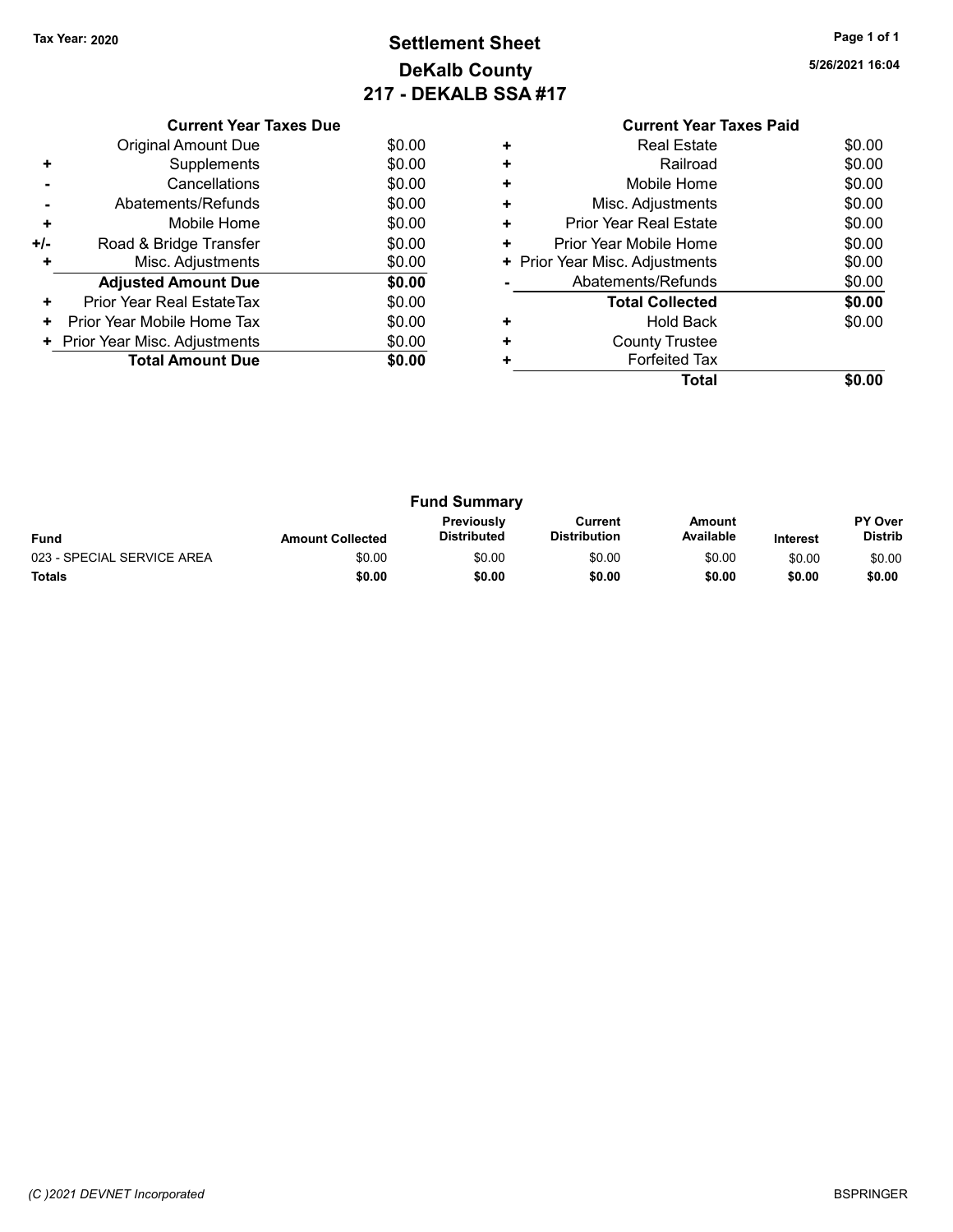# Tax Year: 2020 **Page 1 of 1 Settlement Sheet Constant Constant Constant Constant Constant Constant Constant Constant Constant Constant Constant Constant Page 1 of 1** DeKalb County 218 - DEKALB SSA #18

|     | <b>Current Year Taxes Due</b> |        |
|-----|-------------------------------|--------|
|     | <b>Original Amount Due</b>    | \$0.00 |
| ٠   | Supplements                   | \$0.00 |
|     | Cancellations                 | \$0.00 |
|     | Abatements/Refunds            | \$0.00 |
| ٠   | Mobile Home                   | \$0.00 |
| +/- | Road & Bridge Transfer        | \$0.00 |
| ٠   | Misc. Adjustments             | \$0.00 |
|     | <b>Adjusted Amount Due</b>    | \$0.00 |
| ٠   | Prior Year Real EstateTax     | \$0.00 |
| ÷   | Prior Year Mobile Home Tax    | \$0.00 |
| ٠   | Prior Year Misc. Adjustments  | \$0.00 |
|     | <b>Total Amount Due</b>       | \$0.00 |
|     |                               |        |

| <b>Current Year Taxes Paid</b> |                              |
|--------------------------------|------------------------------|
| <b>Real Estate</b>             | \$0.00                       |
| Railroad                       | \$0.00                       |
| Mobile Home                    | \$0.00                       |
| Misc. Adjustments              | \$0.00                       |
| Prior Year Real Estate         | \$0.00                       |
| Prior Year Mobile Home         | \$0.00                       |
|                                | \$0.00                       |
| Abatements/Refunds             | \$0.00                       |
| <b>Total Collected</b>         | \$0.00                       |
| Hold Back                      | \$0.00                       |
| <b>County Trustee</b>          |                              |
| <b>Forfeited Tax</b>           |                              |
| Total                          |                              |
|                                | Prior Year Misc. Adjustments |

| <b>Fund Summary</b>        |                         |                                  |                         |                     |                 |                                  |
|----------------------------|-------------------------|----------------------------------|-------------------------|---------------------|-----------------|----------------------------------|
| <b>Fund</b>                | <b>Amount Collected</b> | Previously<br><b>Distributed</b> | Current<br>Distribution | Amount<br>Available | <b>Interest</b> | <b>PY Over</b><br><b>Distrib</b> |
| 023 - SPECIAL SERVICE AREA | \$0.00                  | \$0.00                           | \$0.00                  | \$0.00              | \$0.00          | \$0.00                           |
| <b>Totals</b>              | \$0.00                  | \$0.00                           | \$0.00                  | \$0.00              | \$0.00          | \$0.00                           |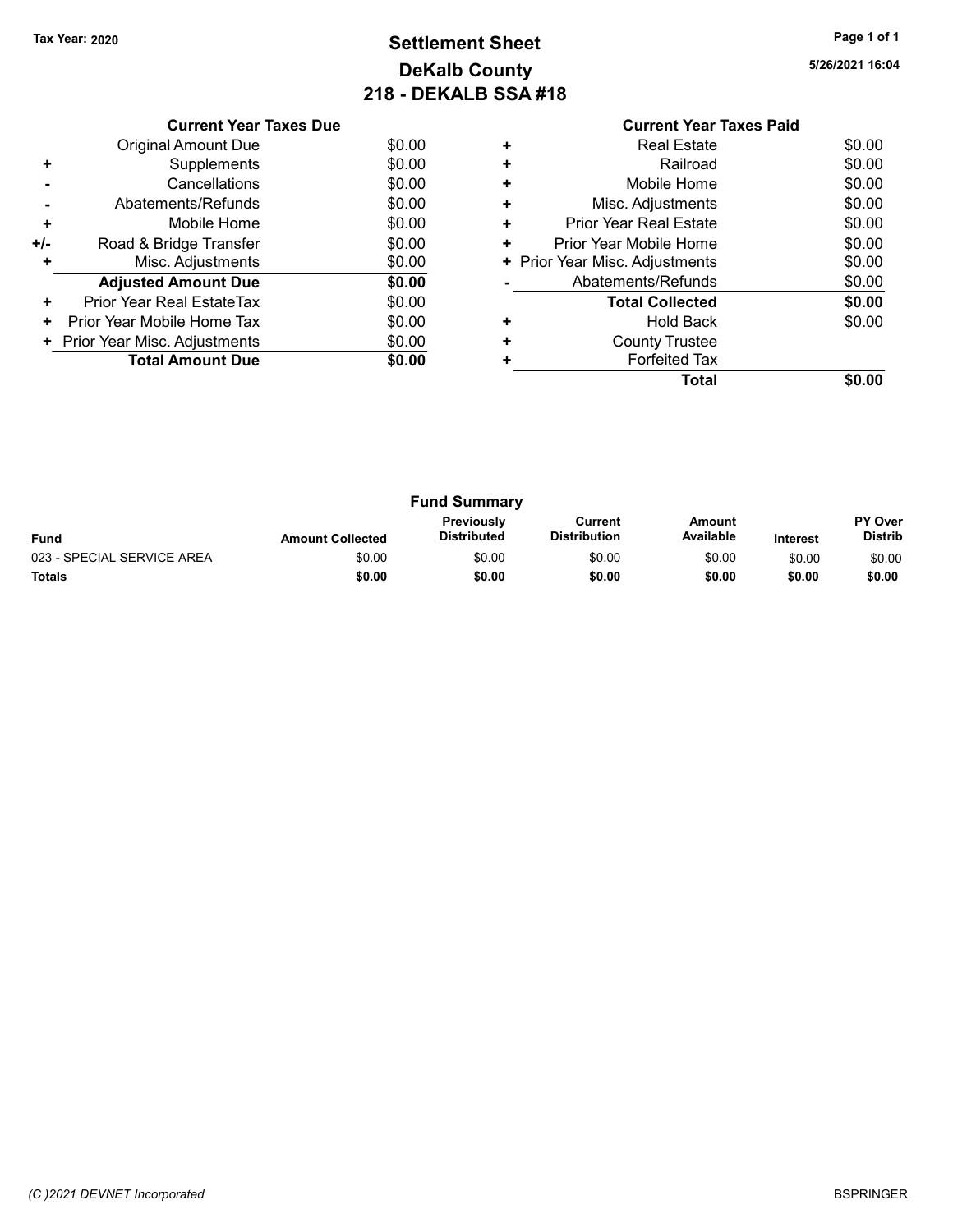# Tax Year: 2020 **Page 1 of 1 Settlement Sheet Constant Constant Constant Constant Constant Constant Constant Constant Constant Constant Constant Constant Page 1 of 1** DeKalb County 219 - DEKALB SSA #19

5/26/2021 16:04

|     | <b>Current Year Taxes Due</b> |        |
|-----|-------------------------------|--------|
|     | <b>Original Amount Due</b>    | \$0.00 |
| ٠   | Supplements                   | \$0.00 |
|     | Cancellations                 | \$0.00 |
|     | Abatements/Refunds            | \$0.00 |
| ٠   | Mobile Home                   | \$0.00 |
| +/- | Road & Bridge Transfer        | \$0.00 |
| ٠   | Misc. Adjustments             | \$0.00 |
|     | <b>Adjusted Amount Due</b>    | \$0.00 |
| ٠   | Prior Year Real EstateTax     | \$0.00 |
| ٠   | Prior Year Mobile Home Tax    | \$0.00 |
| ٠   | Prior Year Misc. Adjustments  | \$0.00 |
|     | <b>Total Amount Due</b>       | \$0.00 |
|     |                               |        |

## Current Year Taxes Paid +<br>
+ Real Estate \$0.00<br>
+ Railroad \$0.00 + Railroad \$0.00 + Mobile Home \$0.00 + Misc. Adjustments \$0.00 + Prior Year Real Estate \$0.00 + Prior Year Mobile Home \$0.00<br>
+ Prior Year Misc. Adjustments \$0.00 + Prior Year Misc. Adjustments - Abatements/Refunds \$0.00 Total Collected \$0.00 + Hold Back \$0.00 + County Trustee + Forfeited Tax Total \$0.00

| <b>Fund Summary</b>        |                         |                                  |                                |                     |                 |                                  |
|----------------------------|-------------------------|----------------------------------|--------------------------------|---------------------|-----------------|----------------------------------|
| <b>Fund</b>                | <b>Amount Collected</b> | Previously<br><b>Distributed</b> | Current<br><b>Distribution</b> | Amount<br>Available | <b>Interest</b> | <b>PY Over</b><br><b>Distrib</b> |
| 023 - SPECIAL SERVICE AREA | \$0.00                  | \$0.00                           | \$0.00                         | \$0.00              | \$0.00          | \$0.00                           |
| <b>Totals</b>              | \$0.00                  | \$0.00                           | \$0.00                         | \$0.00              | \$0.00          | \$0.00                           |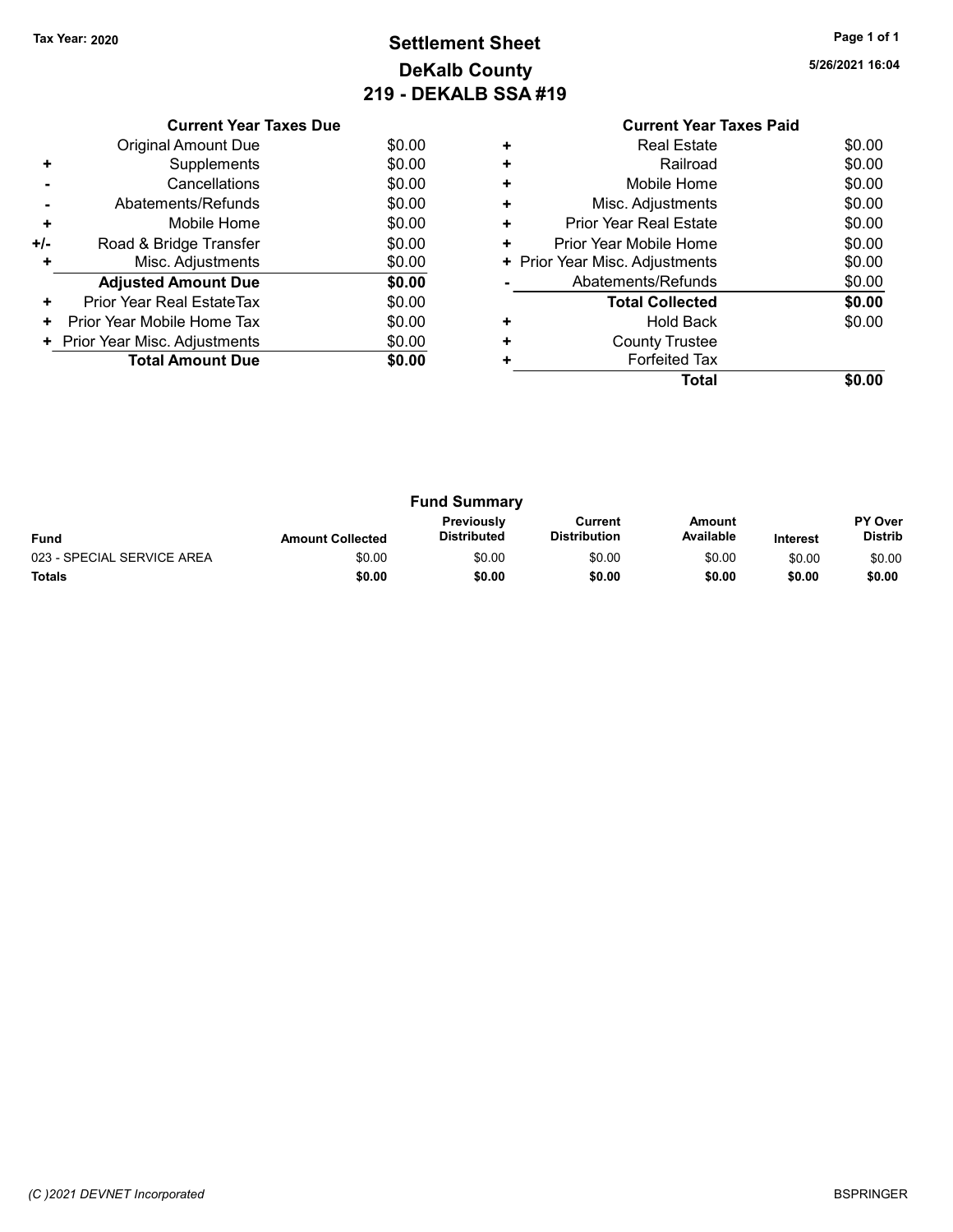# Tax Year: 2020 **Page 1 of 1 Settlement Sheet Constant Constant Constant Constant Constant Constant Constant Constant Constant Constant Constant Constant Page 1 of 1** DeKalb County 220 - DEKALB SSA #20

|     | <b>Current Year Taxes Due</b> |        |
|-----|-------------------------------|--------|
|     | <b>Original Amount Due</b>    | \$0.00 |
|     | Supplements                   | \$0.00 |
|     | Cancellations                 | \$0.00 |
|     | Abatements/Refunds            | \$0.00 |
| ٠   | Mobile Home                   | \$0.00 |
| +/- | Road & Bridge Transfer        | \$0.00 |
| ٠   | Misc. Adjustments             | \$0.00 |
|     | <b>Adjusted Amount Due</b>    | \$0.00 |
| ٠   | Prior Year Real EstateTax     | \$0.00 |
| ٠   | Prior Year Mobile Home Tax    | \$0.00 |
|     | Prior Year Misc. Adjustments  | \$0.00 |
|     | <b>Total Amount Due</b>       | \$0.00 |
|     |                               |        |

|   | <b>Current Year Taxes Paid</b> |        |
|---|--------------------------------|--------|
| ٠ | Real Estate                    | \$0.00 |
| ÷ | Railroad                       | \$0.00 |
| ÷ | Mobile Home                    | \$0.00 |
|   | Misc. Adjustments              | \$0.00 |
|   | Prior Year Real Estate         | \$0.00 |
| ٠ | Prior Year Mobile Home         | \$0.00 |
| ٠ | Prior Year Misc. Adjustments   | \$0.00 |
|   | Abatements/Refunds             | \$0.00 |
|   | <b>Total Collected</b>         | \$0.00 |
|   | Hold Back                      | \$0.00 |
| ÷ | <b>County Trustee</b>          |        |
|   | <b>Forfeited Tax</b>           |        |
|   | Total                          |        |

| <b>Fund Summary</b>        |                         |                           |                                |                     |                 |                                  |
|----------------------------|-------------------------|---------------------------|--------------------------------|---------------------|-----------------|----------------------------------|
| <b>Fund</b>                | <b>Amount Collected</b> | Previously<br>Distributed | Current<br><b>Distribution</b> | Amount<br>Available | <b>Interest</b> | <b>PY Over</b><br><b>Distrib</b> |
| 023 - SPECIAL SERVICE AREA | \$0.00                  | \$0.00                    | \$0.00                         | \$0.00              | \$0.00          | \$0.00                           |
| <b>Totals</b>              | \$0.00                  | \$0.00                    | \$0.00                         | \$0.00              | \$0.00          | \$0.00                           |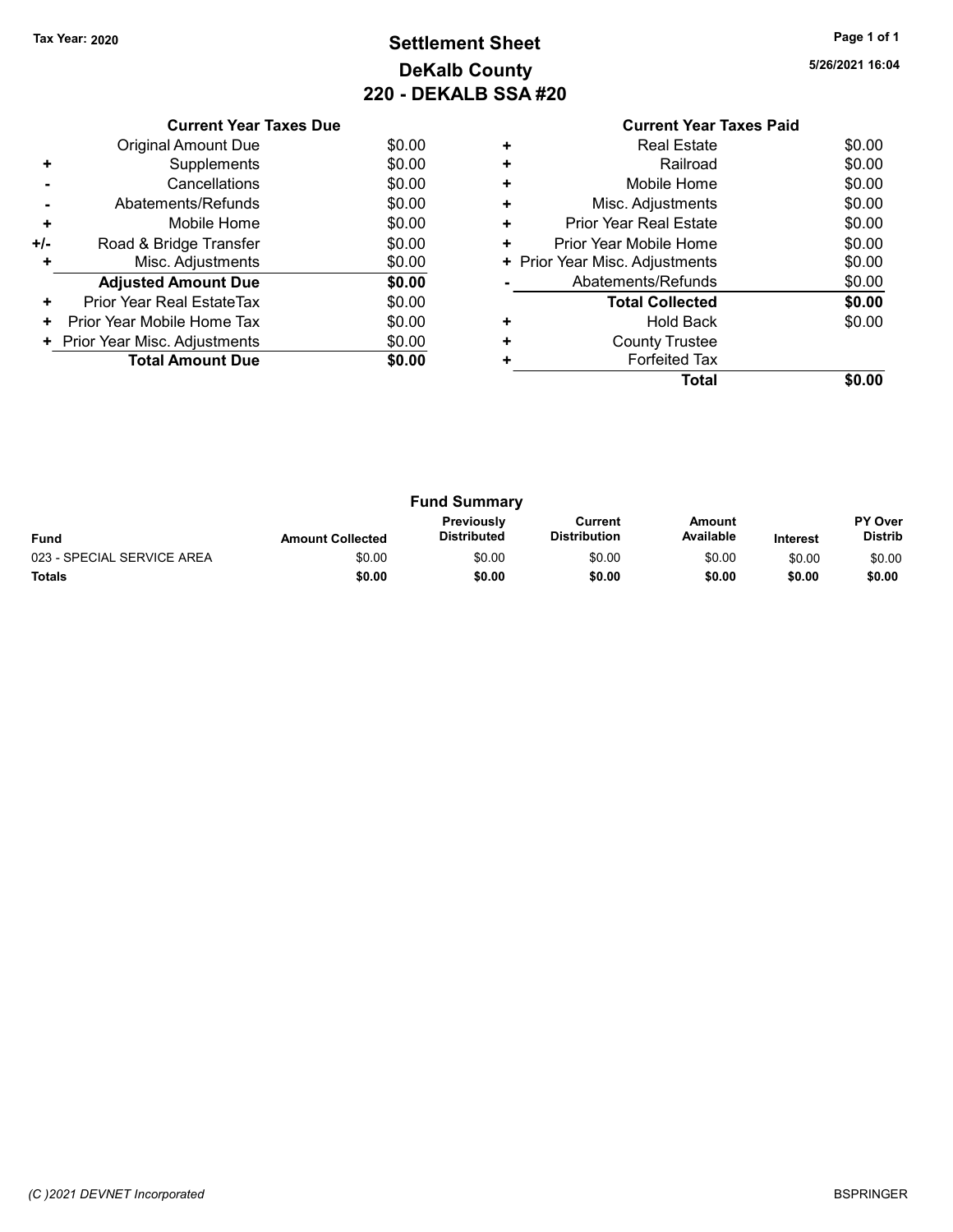# Tax Year: 2020 **Page 1 of 1 Settlement Sheet Constant Constant Constant Constant Constant Constant Constant Constant Constant Constant Constant Constant Page 1 of 1** DeKalb County 221 - DEKALB SSA #21

| t Year Taxes Paid |       |
|-------------------|-------|
| Estate            | \$0.0 |

|     | <b>Current Year Taxes Due</b>  |        |
|-----|--------------------------------|--------|
|     | <b>Original Amount Due</b>     | \$0.00 |
| ٠   | Supplements                    | \$0.00 |
|     | Cancellations                  | \$0.00 |
|     | Abatements/Refunds             | \$0.00 |
| ٠   | Mobile Home                    | \$0.00 |
| +/- | Road & Bridge Transfer         | \$0.00 |
| ٠   | Misc. Adjustments              | \$0.00 |
|     | <b>Adjusted Amount Due</b>     | \$0.00 |
| ٠   | Prior Year Real EstateTax      | \$0.00 |
| ٠   | Prior Year Mobile Home Tax     | \$0.00 |
|     | + Prior Year Misc. Adjustments | \$0.00 |
|     | <b>Total Amount Due</b>        | \$0.00 |
|     |                                |        |

|   | <b>Current Year Taxes Paid</b> |        |
|---|--------------------------------|--------|
| ٠ | <b>Real Estate</b>             | \$0.00 |
| ٠ | Railroad                       | \$0.00 |
| ٠ | Mobile Home                    | \$0.00 |
| ٠ | Misc. Adjustments              | \$0.00 |
| ٠ | Prior Year Real Estate         | \$0.00 |
| ٠ | Prior Year Mobile Home         | \$0.00 |
|   | + Prior Year Misc. Adjustments | \$0.00 |
|   | Abatements/Refunds             | \$0.00 |
|   | <b>Total Collected</b>         | \$0.00 |
|   | Hold Back                      | \$0.00 |
|   | <b>County Trustee</b>          |        |
|   | <b>Forfeited Tax</b>           |        |
|   | Total                          |        |

| <b>Fund Summary</b>        |                         |                                         |                                |                     |                 |                                  |
|----------------------------|-------------------------|-----------------------------------------|--------------------------------|---------------------|-----------------|----------------------------------|
| <b>Fund</b>                | <b>Amount Collected</b> | <b>Previously</b><br><b>Distributed</b> | Current<br><b>Distribution</b> | Amount<br>Available | <b>Interest</b> | <b>PY Over</b><br><b>Distrib</b> |
| 023 - SPECIAL SERVICE AREA | \$0.00                  | \$0.00                                  | \$0.00                         | \$0.00              | \$0.00          | \$0.00                           |
| <b>Totals</b>              | \$0.00                  | \$0.00                                  | \$0.00                         | \$0.00              | \$0.00          | \$0.00                           |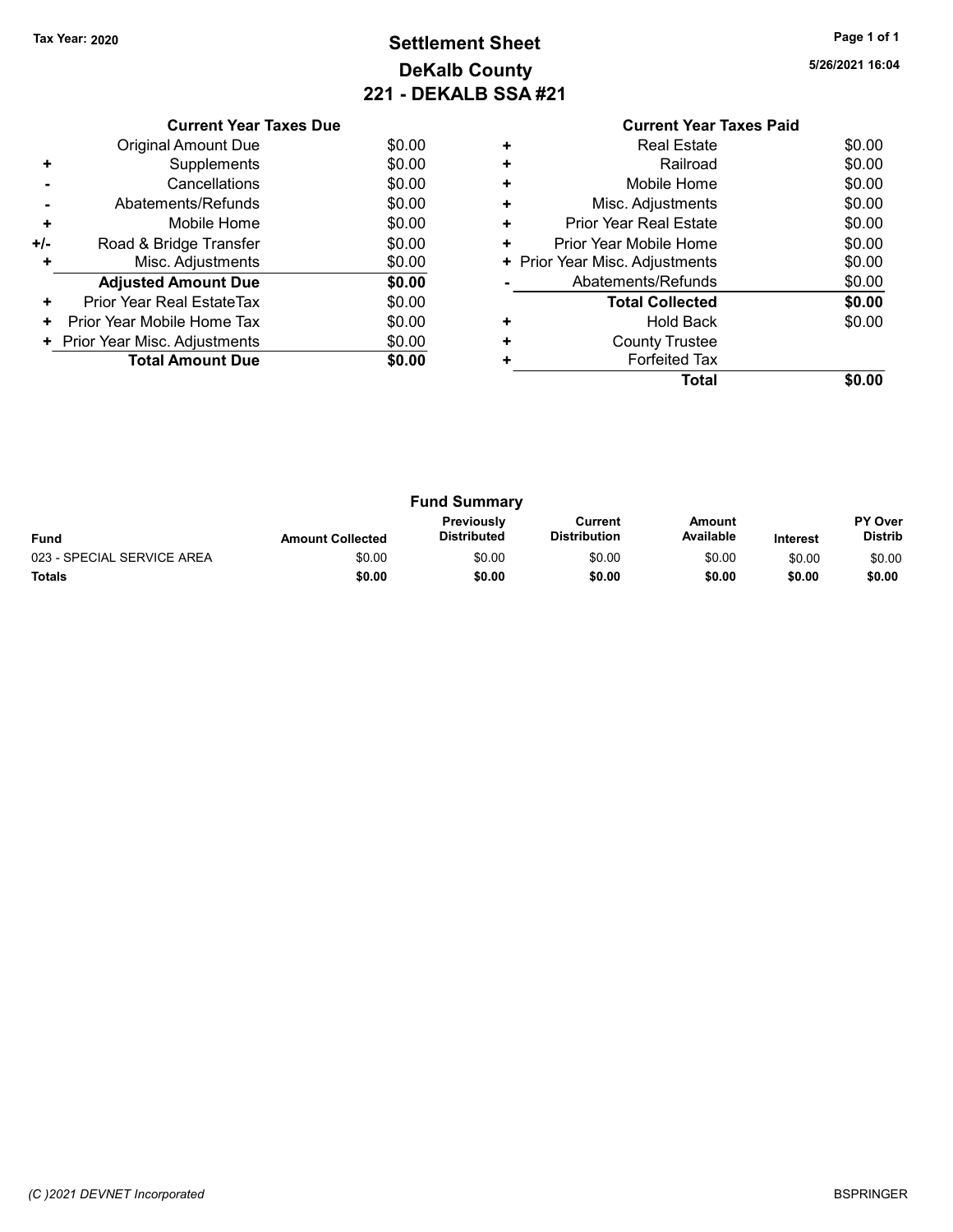# Tax Year: 2020 **Page 1 of 1 Settlement Sheet Constant Constant Constant Constant Constant Constant Constant Constant Constant Constant Constant Constant Page 1 of 1** DeKalb County 222 - DEKALB SSA #22

|     | <b>Current Year Taxes Due</b> |        |  |  |  |  |  |
|-----|-------------------------------|--------|--|--|--|--|--|
|     | <b>Original Amount Due</b>    | \$0.00 |  |  |  |  |  |
| ٠   | Supplements                   | \$0.00 |  |  |  |  |  |
|     | Cancellations                 | \$0.00 |  |  |  |  |  |
|     | Abatements/Refunds            | \$0.00 |  |  |  |  |  |
| ٠   | Mobile Home                   | \$0.00 |  |  |  |  |  |
| +/- | Road & Bridge Transfer        | \$0.00 |  |  |  |  |  |
|     | Misc. Adjustments             | \$0.00 |  |  |  |  |  |
|     | <b>Adjusted Amount Due</b>    | \$0.00 |  |  |  |  |  |
| ٠   | Prior Year Real EstateTax     | \$0.00 |  |  |  |  |  |
| ٠   | Prior Year Mobile Home Tax    | \$0.00 |  |  |  |  |  |
|     | Prior Year Misc. Adjustments  | \$0.00 |  |  |  |  |  |
|     | <b>Total Amount Due</b>       | \$0.00 |  |  |  |  |  |
|     |                               |        |  |  |  |  |  |

|   | <b>Current Year Taxes Paid</b> |        |
|---|--------------------------------|--------|
| ٠ | <b>Real Estate</b>             | \$0.00 |
| ÷ | Railroad                       | \$0.00 |
| ÷ | Mobile Home                    | \$0.00 |
|   | Misc. Adjustments              | \$0.00 |
| ٠ | Prior Year Real Estate         | \$0.00 |
| ٠ | Prior Year Mobile Home         | \$0.00 |
| ٠ | Prior Year Misc. Adjustments   | \$0.00 |
|   | Abatements/Refunds             | \$0.00 |
|   | <b>Total Collected</b>         | \$0.00 |
|   | Hold Back                      | \$0.00 |
|   | <b>County Trustee</b>          |        |
|   | <b>Forfeited Tax</b>           |        |
|   | Total                          |        |

| <b>Fund Summary</b>        |                         |                                         |                         |                     |                 |                                  |
|----------------------------|-------------------------|-----------------------------------------|-------------------------|---------------------|-----------------|----------------------------------|
| <b>Fund</b>                | <b>Amount Collected</b> | <b>Previously</b><br><b>Distributed</b> | Current<br>Distribution | Amount<br>Available | <b>Interest</b> | <b>PY Over</b><br><b>Distrib</b> |
| 023 - SPECIAL SERVICE AREA | \$0.00                  | \$0.00                                  | \$0.00                  | \$0.00              | \$0.00          | \$0.00                           |
| <b>Totals</b>              | \$0.00                  | \$0.00                                  | \$0.00                  | \$0.00              | \$0.00          | \$0.00                           |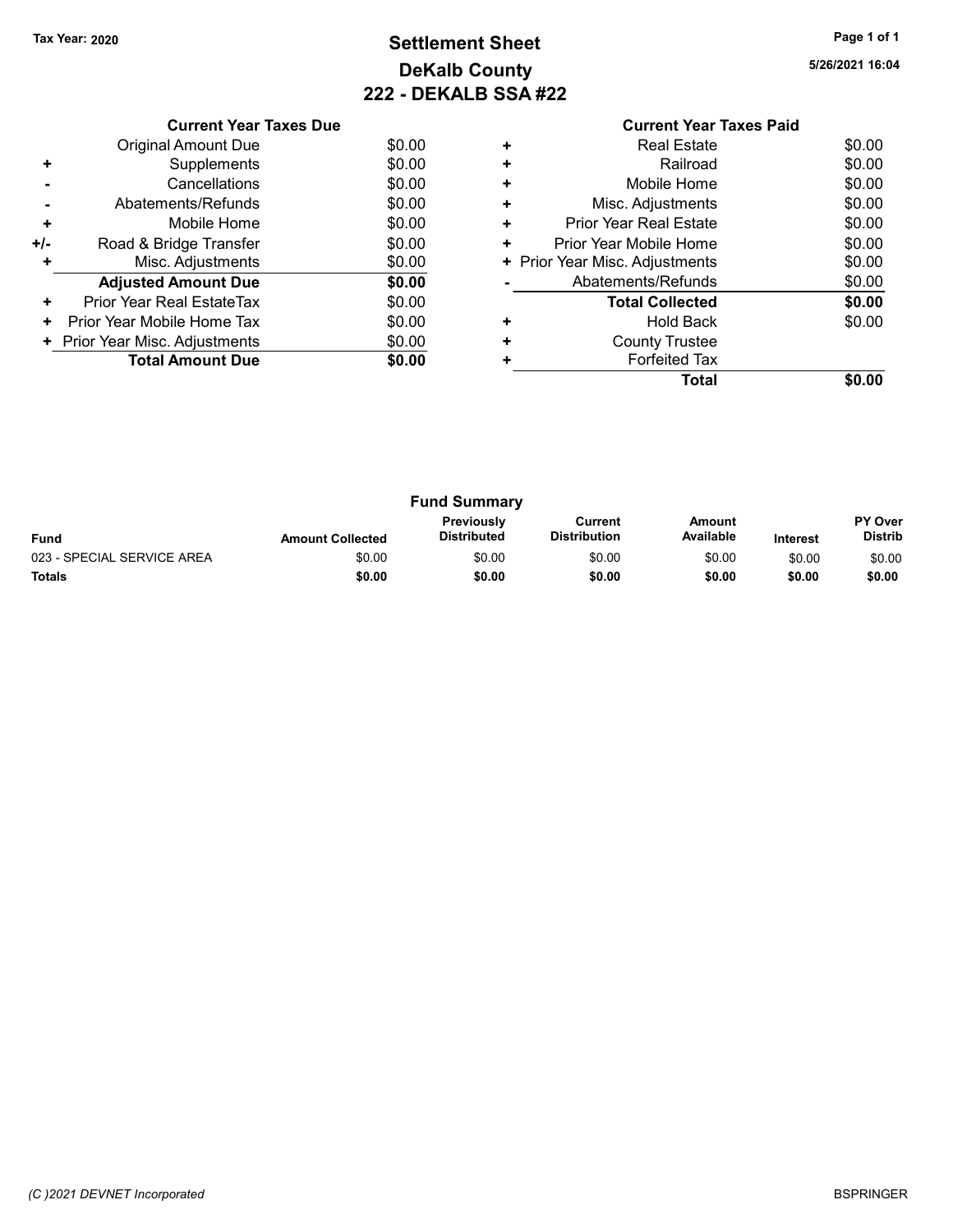# Tax Year: 2020 **Page 1 of 1 Settlement Sheet Constant Constant Constant Constant Constant Constant Constant Constant Constant Constant Constant Constant Page 1 of 1** DeKalb County 223 - DEKALB SSA #23

|     | <b>Current Year Taxes Due</b> |        |  |  |  |  |  |
|-----|-------------------------------|--------|--|--|--|--|--|
|     | <b>Original Amount Due</b>    | \$0.00 |  |  |  |  |  |
| ÷   | Supplements                   | \$0.00 |  |  |  |  |  |
|     | Cancellations                 | \$0.00 |  |  |  |  |  |
|     | Abatements/Refunds            | \$0.00 |  |  |  |  |  |
| ٠   | Mobile Home                   | \$0.00 |  |  |  |  |  |
| +/- | Road & Bridge Transfer        | \$0.00 |  |  |  |  |  |
|     | Misc. Adjustments             | \$0.00 |  |  |  |  |  |
|     | <b>Adjusted Amount Due</b>    | \$0.00 |  |  |  |  |  |
| ٠   | Prior Year Real EstateTax     | \$0.00 |  |  |  |  |  |
| ٠   | Prior Year Mobile Home Tax    | \$0.00 |  |  |  |  |  |
|     | Prior Year Misc. Adjustments  | \$0.00 |  |  |  |  |  |
|     | <b>Total Amount Due</b>       | \$0.00 |  |  |  |  |  |
|     |                               |        |  |  |  |  |  |

|   | <b>Current Year Taxes Paid</b> |        |
|---|--------------------------------|--------|
| ٠ | <b>Real Estate</b>             | \$0.00 |
| ÷ | Railroad                       | \$0.00 |
| ÷ | Mobile Home                    | \$0.00 |
|   | Misc. Adjustments              | \$0.00 |
| ٠ | Prior Year Real Estate         | \$0.00 |
| ٠ | Prior Year Mobile Home         | \$0.00 |
| ٠ | Prior Year Misc. Adjustments   | \$0.00 |
|   | Abatements/Refunds             | \$0.00 |
|   | <b>Total Collected</b>         | \$0.00 |
|   | Hold Back                      | \$0.00 |
|   | <b>County Trustee</b>          |        |
|   | <b>Forfeited Tax</b>           |        |
|   | Total                          |        |

| <b>Fund Summary</b>        |                         |                                  |                         |                     |                 |                                  |
|----------------------------|-------------------------|----------------------------------|-------------------------|---------------------|-----------------|----------------------------------|
| <b>Fund</b>                | <b>Amount Collected</b> | Previously<br><b>Distributed</b> | Current<br>Distribution | Amount<br>Available | <b>Interest</b> | <b>PY Over</b><br><b>Distrib</b> |
| 023 - SPECIAL SERVICE AREA | \$0.00                  | \$0.00                           | \$0.00                  | \$0.00              | \$0.00          | \$0.00                           |
| <b>Totals</b>              | \$0.00                  | \$0.00                           | \$0.00                  | \$0.00              | \$0.00          | \$0.00                           |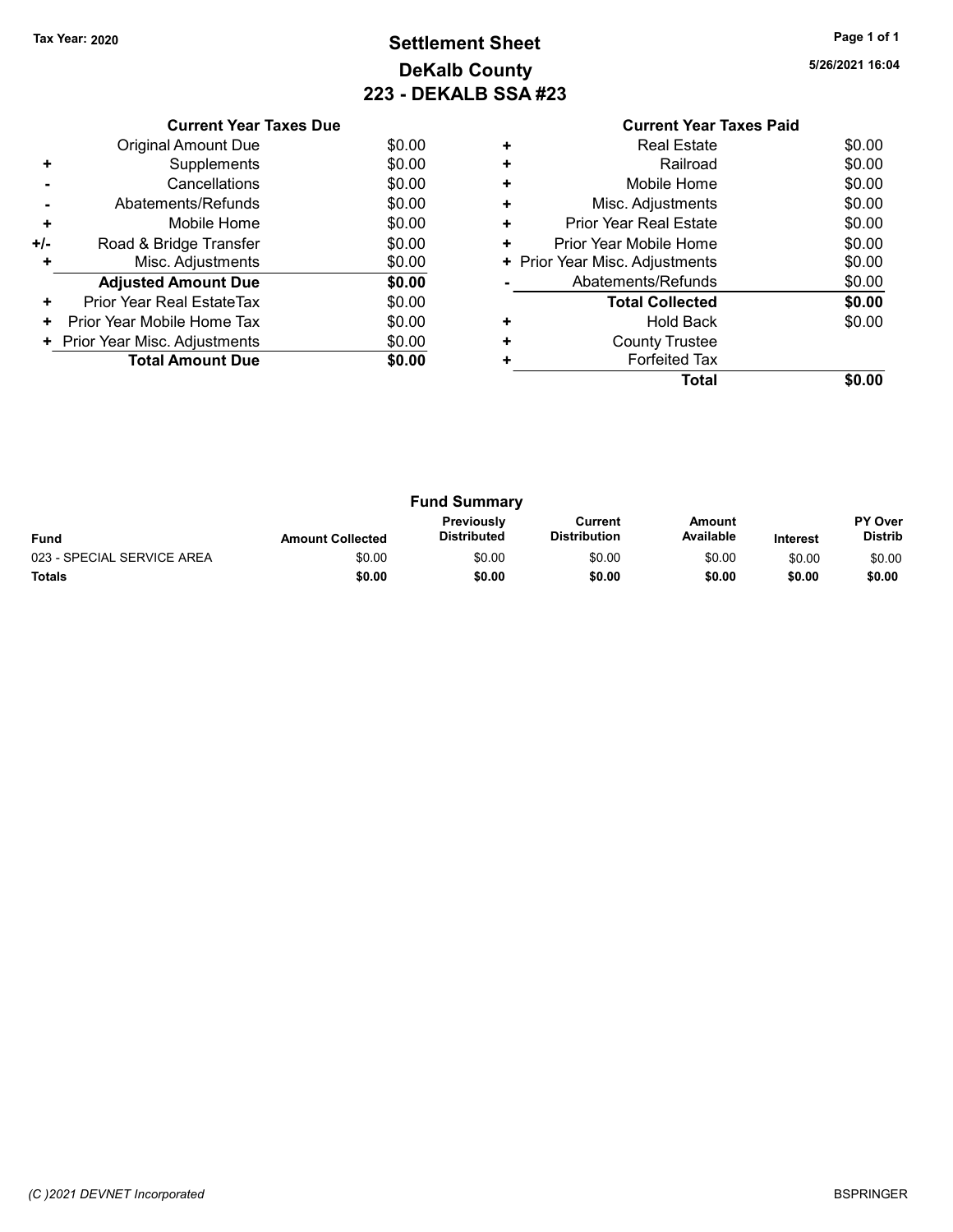# Tax Year: 2020 **Page 1 of 1 Settlement Sheet Constant Constant Constant Constant Constant Constant Constant Constant Constant Constant Constant Constant Page 1 of 1** DeKalb County 224 - DEKALB SSA #24

|     | <b>Current Year Taxes Due</b> |        |  |  |  |  |  |
|-----|-------------------------------|--------|--|--|--|--|--|
|     | Original Amount Due           | \$0.00 |  |  |  |  |  |
| ٠   | Supplements                   | \$0.00 |  |  |  |  |  |
|     | Cancellations                 | \$0.00 |  |  |  |  |  |
|     | Abatements/Refunds            | \$0.00 |  |  |  |  |  |
| ٠   | Mobile Home                   | \$0.00 |  |  |  |  |  |
| +/- | Road & Bridge Transfer        | \$0.00 |  |  |  |  |  |
|     | Misc. Adjustments             | \$0.00 |  |  |  |  |  |
|     | <b>Adjusted Amount Due</b>    | \$0.00 |  |  |  |  |  |
| ٠   | Prior Year Real EstateTax     | \$0.00 |  |  |  |  |  |
| ٠   | Prior Year Mobile Home Tax    | \$0.00 |  |  |  |  |  |
|     | Prior Year Misc. Adjustments  | \$0.00 |  |  |  |  |  |
|     | <b>Total Amount Due</b>       | \$0.00 |  |  |  |  |  |
|     |                               |        |  |  |  |  |  |

|   | <b>Current Year Taxes Paid</b> |        |
|---|--------------------------------|--------|
| ٠ | Real Estate                    | \$0.00 |
| ٠ | Railroad                       | \$0.00 |
| ÷ | Mobile Home                    | \$0.00 |
|   | Misc. Adjustments              | \$0.00 |
| ٠ | Prior Year Real Estate         | \$0.00 |
| ÷ | Prior Year Mobile Home         | \$0.00 |
| ٠ | Prior Year Misc. Adjustments   | \$0.00 |
|   | Abatements/Refunds             | \$0.00 |
|   | <b>Total Collected</b>         | \$0.00 |
|   | <b>Hold Back</b>               | \$0.00 |
|   | <b>County Trustee</b>          |        |
|   | <b>Forfeited Tax</b>           |        |
|   | Total                          | \$0.00 |
|   |                                |        |

| <b>Fund Summary</b>        |                         |                                  |                                |                     |                 |                                  |
|----------------------------|-------------------------|----------------------------------|--------------------------------|---------------------|-----------------|----------------------------------|
| <b>Fund</b>                | <b>Amount Collected</b> | Previously<br><b>Distributed</b> | Current<br><b>Distribution</b> | Amount<br>Available | <b>Interest</b> | <b>PY Over</b><br><b>Distrib</b> |
| 023 - SPECIAL SERVICE AREA | \$0.00                  | \$0.00                           | \$0.00                         | \$0.00              | \$0.00          | \$0.00                           |
| <b>Totals</b>              | \$0.00                  | \$0.00                           | \$0.00                         | \$0.00              | \$0.00          | \$0.00                           |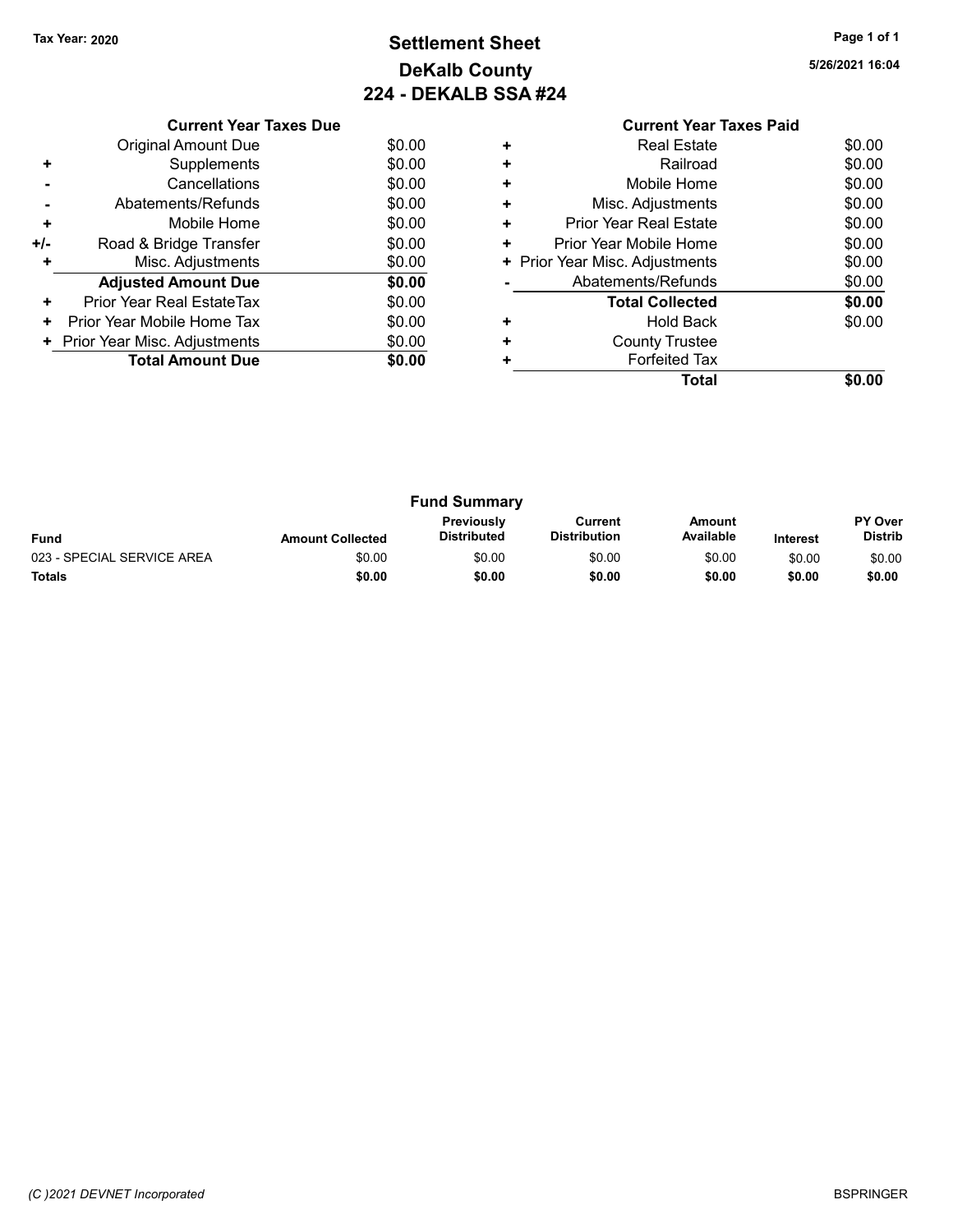# Tax Year: 2020 **Page 1 of 1 Settlement Sheet Constant Constant Constant Constant Constant Constant Constant Constant Constant Constant Constant Constant Page 1 of 1** DeKalb County 225 - DEKALB SSA #25

|     | <b>Current Year Taxes Due</b> |        |
|-----|-------------------------------|--------|
|     | <b>Original Amount Due</b>    | \$0.00 |
| ÷   | Supplements                   | \$0.00 |
|     | Cancellations                 | \$0.00 |
|     | Abatements/Refunds            | \$0.00 |
| ٠   | Mobile Home                   | \$0.00 |
| +/- | Road & Bridge Transfer        | \$0.00 |
|     | Misc. Adjustments             | \$0.00 |
|     | <b>Adjusted Amount Due</b>    | \$0.00 |
| ٠   | Prior Year Real EstateTax     | \$0.00 |
| ٠   | Prior Year Mobile Home Tax    | \$0.00 |
|     | Prior Year Misc. Adjustments  | \$0.00 |
|     | <b>Total Amount Due</b>       | \$0.00 |
|     |                               |        |

|   | <b>Current Year Taxes Paid</b> |        |
|---|--------------------------------|--------|
|   | Real Estate                    | \$0.00 |
|   | Railroad                       | \$0.00 |
|   | Mobile Home                    | \$0.00 |
| ٠ | Misc. Adjustments              | \$0.00 |
| ÷ | <b>Prior Year Real Estate</b>  | \$0.00 |
| ÷ | Prior Year Mobile Home         | \$0.00 |
| ٠ | Prior Year Misc. Adjustments   | \$0.00 |
|   | Abatements/Refunds             | \$0.00 |
|   | <b>Total Collected</b>         | \$0.00 |
|   | Hold Back                      | \$0.00 |
|   | <b>County Trustee</b>          |        |
|   | <b>Forfeited Tax</b>           |        |
|   | Total                          |        |

|                            |                         | <b>Fund Summary</b>              |                                |                     |                 |                                  |
|----------------------------|-------------------------|----------------------------------|--------------------------------|---------------------|-----------------|----------------------------------|
| <b>Fund</b>                | <b>Amount Collected</b> | Previously<br><b>Distributed</b> | Current<br><b>Distribution</b> | Amount<br>Available | <b>Interest</b> | <b>PY Over</b><br><b>Distrib</b> |
| 023 - SPECIAL SERVICE AREA | \$0.00                  | \$0.00                           | \$0.00                         | \$0.00              | \$0.00          | \$0.00                           |
| <b>Totals</b>              | \$0.00                  | \$0.00                           | \$0.00                         | \$0.00              | \$0.00          | \$0.00                           |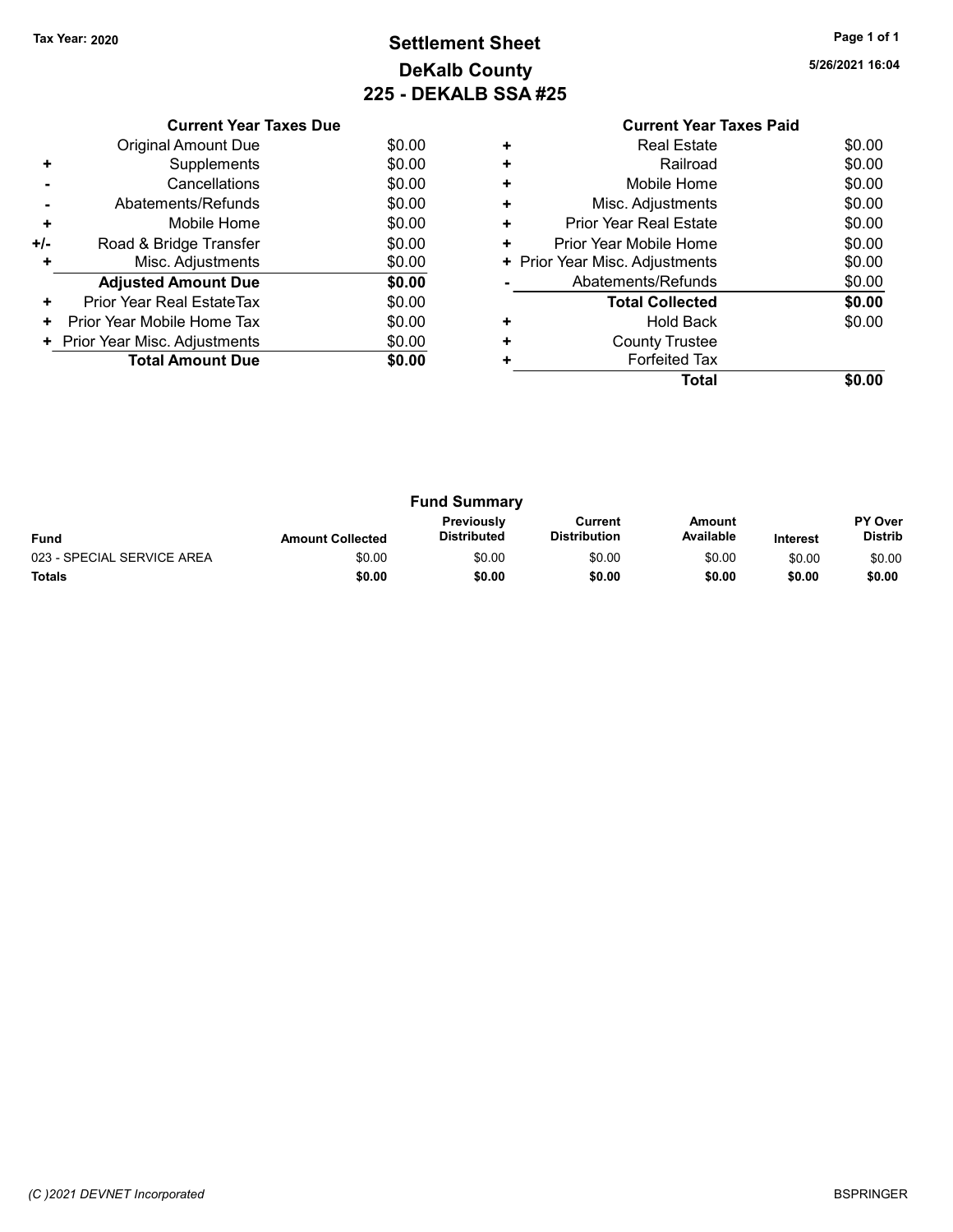# Tax Year: 2020 **Page 1 of 1 Settlement Sheet Constant Constant Constant Constant Constant Constant Constant Constant Constant Constant Constant Constant Page 1 of 1** DeKalb County 226 - DEKALB SSA #26

|     | <b>Current Year Taxes Due</b> |        |
|-----|-------------------------------|--------|
|     | <b>Original Amount Due</b>    | \$0.00 |
| ٠   | Supplements                   | \$0.00 |
|     | Cancellations                 | \$0.00 |
|     | Abatements/Refunds            | \$0.00 |
| ÷   | Mobile Home                   | \$0.00 |
| +/- | Road & Bridge Transfer        | \$0.00 |
|     | Misc. Adjustments             | \$0.00 |
|     | <b>Adjusted Amount Due</b>    | \$0.00 |
| ÷   | Prior Year Real EstateTax     | \$0.00 |
| ٠   | Prior Year Mobile Home Tax    | \$0.00 |
|     | Prior Year Misc. Adjustments  | \$0.00 |
|     | <b>Total Amount Due</b>       | \$0.00 |
|     |                               |        |

|   | <b>Current Year Taxes Paid</b> |        |
|---|--------------------------------|--------|
|   | <b>Real Estate</b>             | \$0.00 |
|   | Railroad                       | \$0.00 |
|   | Mobile Home                    | \$0.00 |
| ٠ | Misc. Adjustments              | \$0.00 |
| ÷ | Prior Year Real Estate         | \$0.00 |
| ÷ | Prior Year Mobile Home         | \$0.00 |
| ٠ | Prior Year Misc. Adjustments   | \$0.00 |
|   | Abatements/Refunds             | \$0.00 |
|   | <b>Total Collected</b>         | \$0.00 |
|   | Hold Back                      | \$0.00 |
|   | <b>County Trustee</b>          |        |
|   | <b>Forfeited Tax</b>           |        |
|   | Total                          |        |

|                            |                         | <b>Fund Summary</b>              |                                |                     |                 |                                  |
|----------------------------|-------------------------|----------------------------------|--------------------------------|---------------------|-----------------|----------------------------------|
| <b>Fund</b>                | <b>Amount Collected</b> | Previously<br><b>Distributed</b> | Current<br><b>Distribution</b> | Amount<br>Available | <b>Interest</b> | <b>PY Over</b><br><b>Distrib</b> |
| 023 - SPECIAL SERVICE AREA | \$0.00                  | \$0.00                           | \$0.00                         | \$0.00              | \$0.00          | \$0.00                           |
| <b>Totals</b>              | \$0.00                  | \$0.00                           | \$0.00                         | \$0.00              | \$0.00          | \$0.00                           |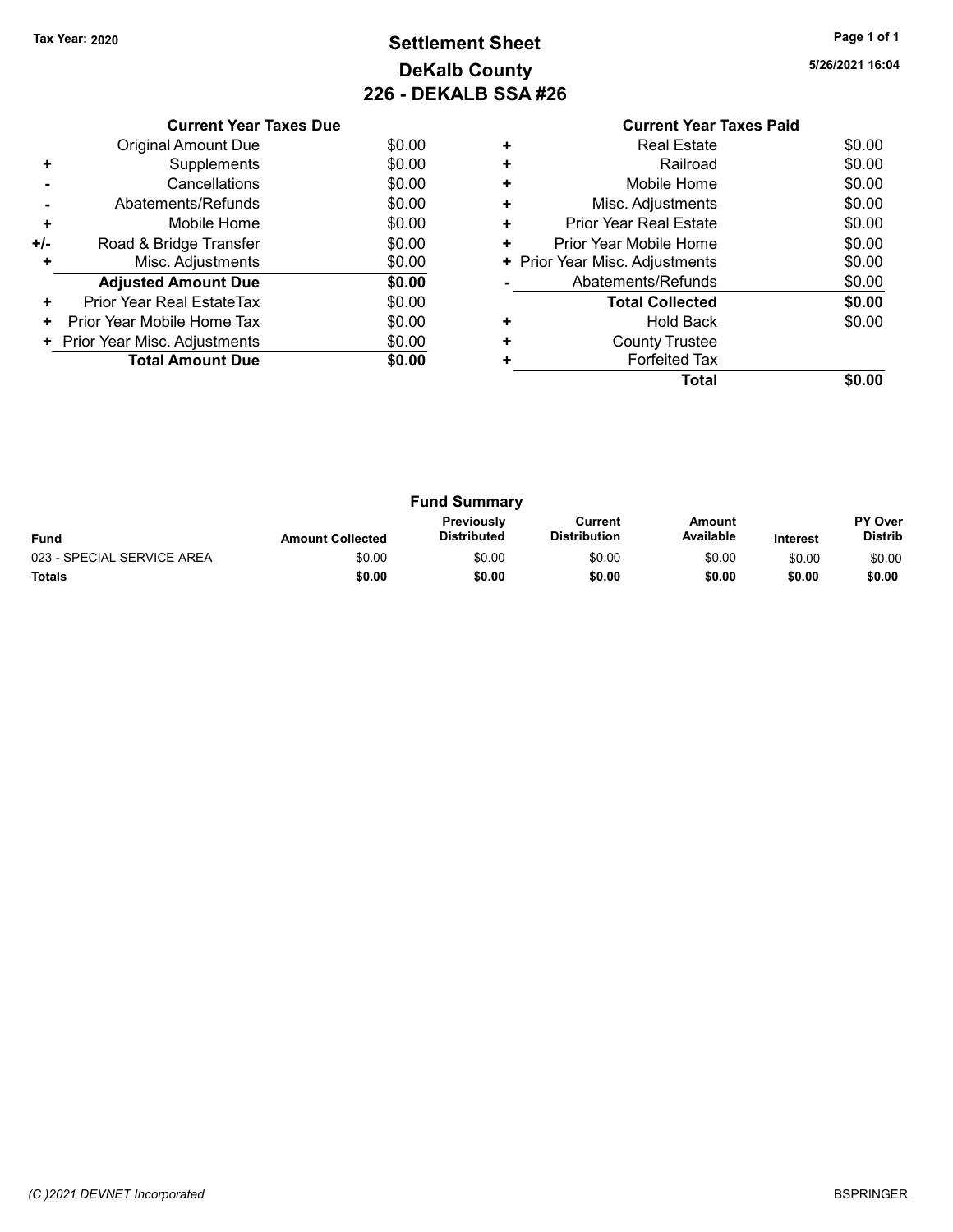# Tax Year: 2020 **Page 1 of 1 Settlement Sheet Constant Constant Constant Constant Constant Constant Constant Constant Constant Constant Constant Constant Page 1 of 1** DeKalb County 227 - DEKALB SSA #27

| Current Year Taxes Paid |              |
|-------------------------|--------------|
| <b>Real Estate</b>      | \$0.0        |
| Railroad                | \$0.0        |
|                         | . . <i>.</i> |

|     | <b>Current Year Taxes Due</b> |        |
|-----|-------------------------------|--------|
|     | <b>Original Amount Due</b>    | \$0.00 |
| ٠   | Supplements                   | \$0.00 |
|     | Cancellations                 | \$0.00 |
|     | Abatements/Refunds            | \$0.00 |
| ٠   | Mobile Home                   | \$0.00 |
| +/- | Road & Bridge Transfer        | \$0.00 |
| ٠   | Misc. Adjustments             | \$0.00 |
|     | <b>Adjusted Amount Due</b>    | \$0.00 |
| ٠   | Prior Year Real EstateTax     | \$0.00 |
| ٠   | Prior Year Mobile Home Tax    | \$0.00 |
| ٠   | Prior Year Misc. Adjustments  | \$0.00 |
|     | <b>Total Amount Due</b>       | \$0.00 |
|     |                               |        |

| \$0.00<br><b>Real Estate</b><br>٠  |        |
|------------------------------------|--------|
| Railroad<br>٠                      | \$0.00 |
| Mobile Home<br>٠                   | \$0.00 |
| Misc. Adjustments<br>٠             | \$0.00 |
| <b>Prior Year Real Estate</b><br>٠ | \$0.00 |
| Prior Year Mobile Home<br>٠        | \$0.00 |
| + Prior Year Misc. Adjustments     | \$0.00 |
| Abatements/Refunds                 | \$0.00 |
| <b>Total Collected</b>             | \$0.00 |
| Hold Back<br>٠                     | \$0.00 |
| <b>County Trustee</b><br>٠         |        |
| <b>Forfeited Tax</b><br>٠          |        |
| Total                              | \$0.00 |

| <b>Fund Summary</b>        |                         |                                         |                                |                     |                 |                                  |
|----------------------------|-------------------------|-----------------------------------------|--------------------------------|---------------------|-----------------|----------------------------------|
| <b>Fund</b>                | <b>Amount Collected</b> | <b>Previously</b><br><b>Distributed</b> | Current<br><b>Distribution</b> | Amount<br>Available | <b>Interest</b> | <b>PY Over</b><br><b>Distrib</b> |
| 023 - SPECIAL SERVICE AREA | \$0.00                  | \$0.00                                  | \$0.00                         | \$0.00              | \$0.00          | \$0.00                           |
| <b>Totals</b>              | \$0.00                  | \$0.00                                  | \$0.00                         | \$0.00              | \$0.00          | \$0.00                           |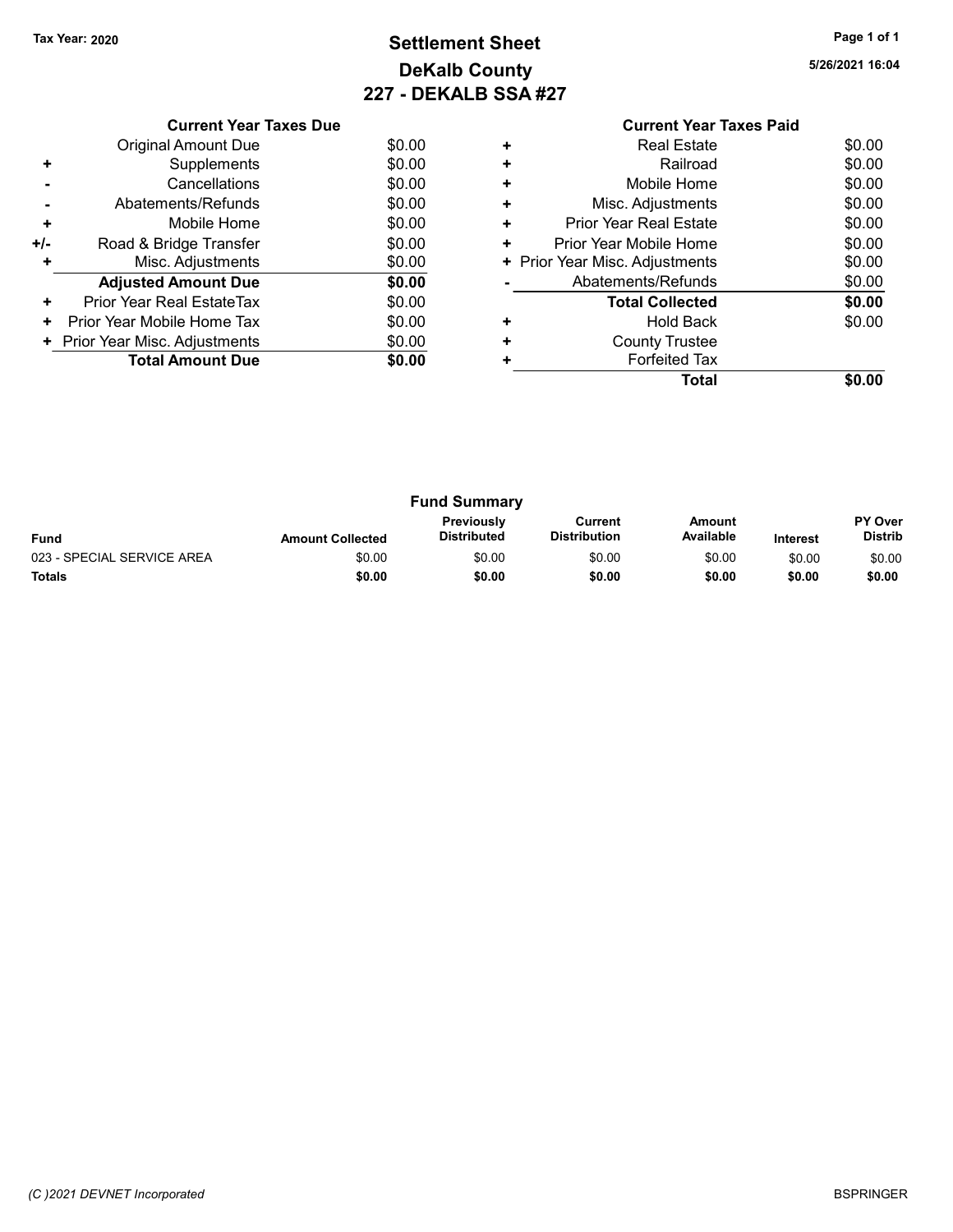Current Year Taxes Due Original Amount Due \$8,704.00

Adjusted Amount Due \$8,704.00

+ Supplements \$0.00 - Cancellations \$0.00 - Abatements/Refunds \$0.00 + Mobile Home \$0.00 +/- Road & Bridge Transfer \$0.00 + Misc. Adjustments \$0.00

+ Prior Year Real EstateTax \$0.00 + Prior Year Mobile Home Tax \$0.00 + Prior Year Misc. Adjustments \$0.00<br>Total Amount Due \$8,704.00

**Total Amount Due** 

# Tax Year: 2020 **Page 1 of 1 Settlement Sheet Constant Constant Constant Constant Constant Constant Constant Constant Constant Constant Constant Constant Page 1 of 1** DeKalb County 228 - DEKALB SSA #28

5/26/2021 16:04

|   | Total                          | \$0.00 |
|---|--------------------------------|--------|
| ÷ | <b>Forfeited Tax</b>           |        |
| ÷ | <b>County Trustee</b>          |        |
| ٠ | <b>Hold Back</b>               | \$0.00 |
|   | <b>Total Collected</b>         | \$0.00 |
|   | Abatements/Refunds             | \$0.00 |
|   | + Prior Year Misc. Adjustments | \$0.00 |
| ٠ | Prior Year Mobile Home         | \$0.00 |
| ÷ | <b>Prior Year Real Estate</b>  | \$0.00 |
| ÷ | Misc. Adjustments              | \$0.00 |
| ÷ | Mobile Home                    | \$0.00 |
| ÷ | Railroad                       | \$0.00 |
| ÷ | <b>Real Estate</b>             | \$0.00 |
|   | <b>Current Year Taxes Paid</b> |        |
|   |                                |        |

Fund Summary Fund Interest Amount Collected Distributed PY Over Distrib Amount Available Current Distribution Previously 023 - SPECIAL SERVICE AREA  $$0.00$   $$0.00$   $$0.00$   $$0.00$   $$0.00$   $$0.00$   $$0.00$   $$0.00$ Totals \$0.00 \$0.00 \$0.00 \$0.00 \$0.00 \$0.00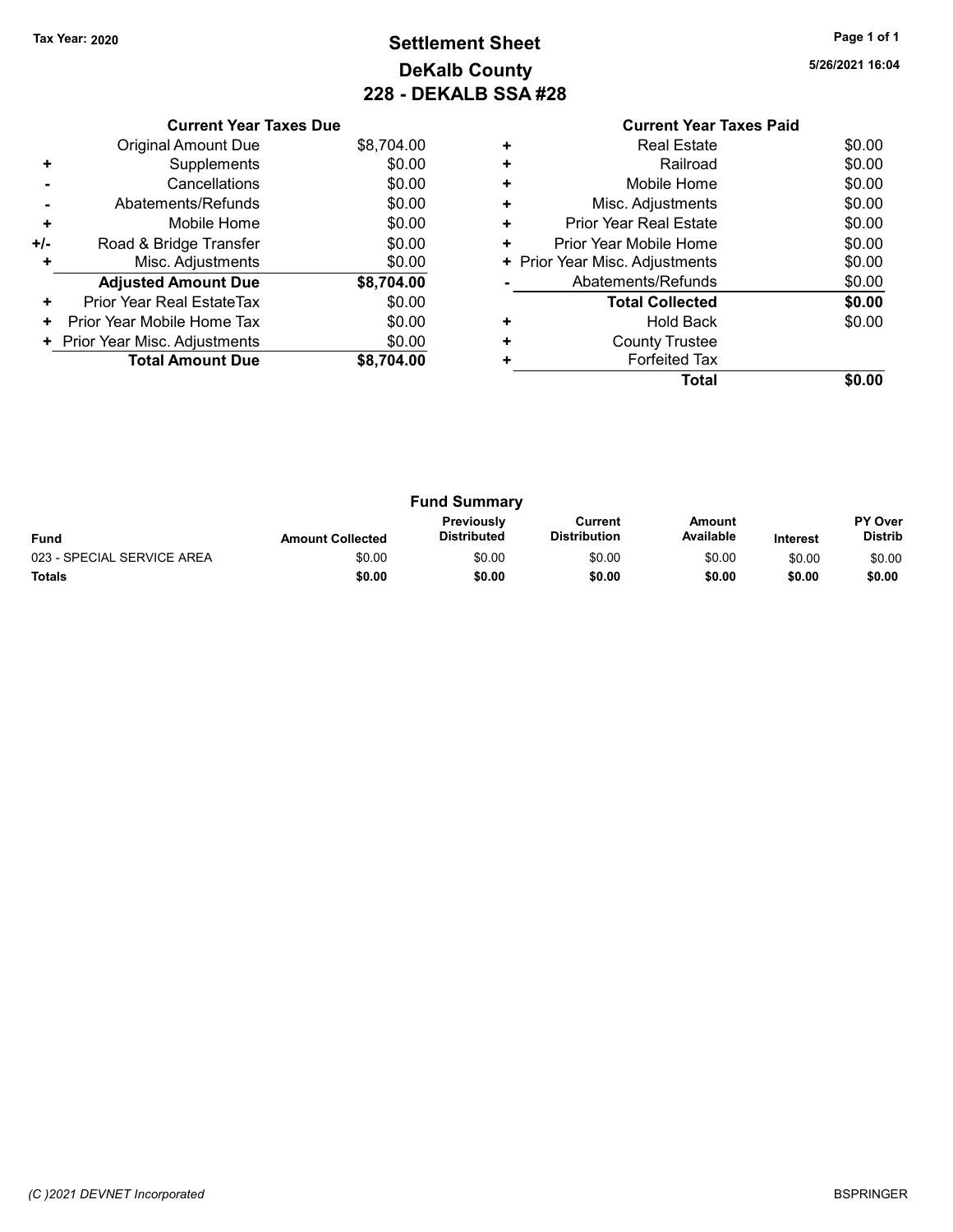# Tax Year: 2020 **Page 1 of 1 Settlement Sheet Constant Constant Constant Constant Constant Constant Constant Constant Constant Constant Constant Constant Page 1 of 1** DeKalb County 229 - DEKALB SSA #29

5/26/2021 16:04

## Current Year Taxes Paid + Real Estate \$32,989.49 + Railroad \$0.00 + Mobile Home \$0.00 + Misc. Adjustments \$0.00 + Prior Year Real Estate \$0.00 + Prior Year Mobile Home \$0.00 + Prior Year Misc. Adjustments  $$0.00$ - Abatements/Refunds \$0.00 Total Collected \$32,989.49 + Hold Back \$0.00 + County Trustee + Forfeited Tax Total \$32,989.49

|     | <b>Current Year Taxes Due</b> |              |
|-----|-------------------------------|--------------|
|     | Original Amount Due           | \$200,000.91 |
| ٠   | Supplements                   | \$0.00       |
|     | Cancellations                 | \$0.00       |
|     | Abatements/Refunds            | \$0.00       |
| ٠   | Mobile Home                   | \$0.00       |
| +/- | Road & Bridge Transfer        | \$0.00       |
|     | Misc. Adjustments             | \$0.00       |
|     | <b>Adjusted Amount Due</b>    | \$200,000.91 |
| ٠   | Prior Year Real EstateTax     | \$0.00       |
| ÷   | Prior Year Mobile Home Tax    | \$0.00       |
| ٠   | Prior Year Misc. Adjustments  | \$0.00       |
|     | <b>Total Amount Due</b>       | \$200.000.91 |

|                            | <b>Distribution Summary</b> |                                  |                                       |                                |                 |                           |  |
|----------------------------|-----------------------------|----------------------------------|---------------------------------------|--------------------------------|-----------------|---------------------------|--|
|                            |                             |                                  | <b>Tax Distribution Date</b>          |                                |                 | Amount                    |  |
|                            |                             |                                  | 05/28/2021                            |                                |                 | \$29,690.54               |  |
|                            |                             |                                  |                                       | <b>Totals: 1 Distributions</b> |                 | \$29,690.54               |  |
|                            |                             |                                  | <b>Grand Totals: 1 Distributions</b>  |                                |                 | \$29,690.54               |  |
|                            |                             | <b>Fund Summary</b>              |                                       |                                |                 |                           |  |
| Fund                       | <b>Amount Collected</b>     | Previously<br><b>Distributed</b> | <b>Current</b><br><b>Distribution</b> | Amount<br>Available            | <b>Interest</b> | PY Over<br><b>Distrib</b> |  |
| 023 - SPECIAL SERVICE AREA | \$32.989.49                 | \$0.00                           | \$29.690.54                           | \$3.298.95                     | \$0.00          | \$0.00                    |  |
| Totals                     | \$32,989.49                 | \$0.00                           | \$29,690.54                           | \$3,298.95                     | \$0.00          | \$0.00                    |  |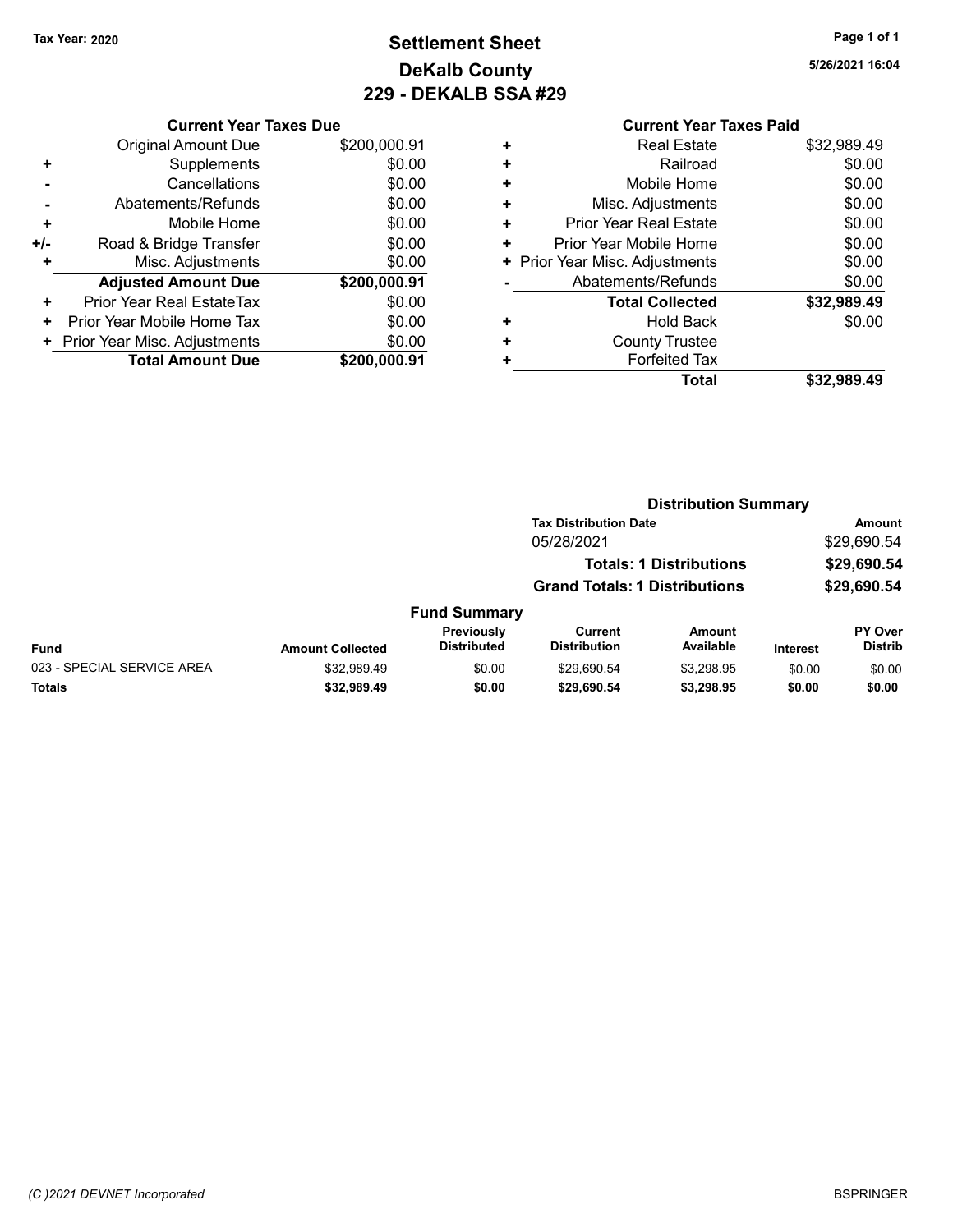# Tax Year: 2020 **Page 1 of 1 Settlement Sheet Constant Constant Constant Constant Constant Constant Constant Constant Constant Constant Constant Constant Page 1 of 1** DeKalb County 230 - DEKALB SSA #30

5/26/2021 16:04

|     | <b>Current Year Taxes Due</b> |              |  |  |  |  |
|-----|-------------------------------|--------------|--|--|--|--|
|     | <b>Original Amount Due</b>    | \$100,000.05 |  |  |  |  |
| ٠   | Supplements                   | \$0.00       |  |  |  |  |
|     | Cancellations                 | \$0.00       |  |  |  |  |
|     | Abatements/Refunds            | \$0.00       |  |  |  |  |
| ÷   | Mobile Home                   | \$0.00       |  |  |  |  |
| +/- | Road & Bridge Transfer        | \$0.00       |  |  |  |  |
| ٠   | Misc. Adjustments             | \$0.00       |  |  |  |  |
|     | <b>Adjusted Amount Due</b>    | \$100,000.05 |  |  |  |  |
| ٠   | Prior Year Real EstateTax     | \$0.00       |  |  |  |  |
| ٠   | Prior Year Mobile Home Tax    | \$0.00       |  |  |  |  |
| ٠   | Prior Year Misc. Adjustments  | \$0.00       |  |  |  |  |
|     | <b>Total Amount Due</b>       | \$100,000.05 |  |  |  |  |
|     |                               |              |  |  |  |  |

## Current Year Taxes Paid +<br>
+ Real Estate \$0.00<br>
+ Railroad \$0.00 + Railroad \$0.00 + Mobile Home \$0.00 + Misc. Adjustments \$0.00 + Prior Year Real Estate \$0.00 + Prior Year Mobile Home \$0.00<br>
+ Prior Year Misc. Adjustments \$0.00 + Prior Year Misc. Adjustments - Abatements/Refunds \$0.00 Total Collected \$0.00 + Hold Back \$0.00 + County Trustee + Forfeited Tax Total \$0.00

| <b>Fund Summary</b>        |                         |                                  |                                |                            |                 |                                  |
|----------------------------|-------------------------|----------------------------------|--------------------------------|----------------------------|-----------------|----------------------------------|
| <b>Fund</b>                | <b>Amount Collected</b> | Previously<br><b>Distributed</b> | Current<br><b>Distribution</b> | <b>Amount</b><br>Available | <b>Interest</b> | <b>PY Over</b><br><b>Distrib</b> |
| 023 - SPECIAL SERVICE AREA | \$0.00                  | \$0.00                           | \$0.00                         | \$0.00                     | \$0.00          | \$0.00                           |
| <b>Totals</b>              | \$0.00                  | \$0.00                           | \$0.00                         | \$0.00                     | \$0.00          | \$0.00                           |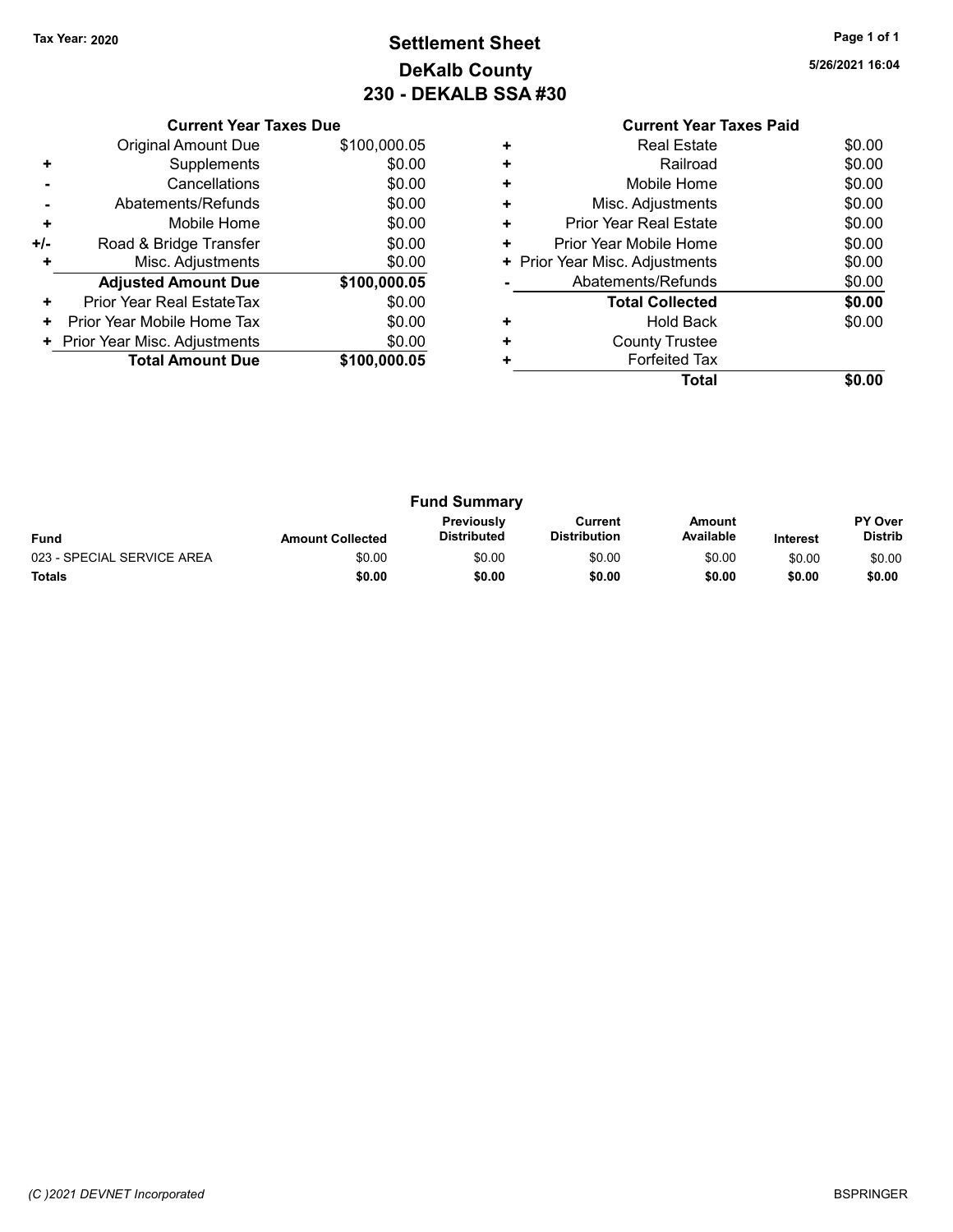## Tax Year: 2020 **Page 1 of 1 Settlement Sheet Constant Constant Constant Constant Constant Constant Constant Constant Constant Constant Constant Constant Page 1 of 1** DeKalb County AF-DK #5 - AFTON DEKALB DRAINAGE #5

5/26/2021 16:04

|     | <b>Current Year Taxes Due</b> |        |
|-----|-------------------------------|--------|
|     | Original Amount Due           | \$0.00 |
| ٠   | Supplements                   | \$0.00 |
|     | Cancellations                 | \$0.00 |
|     | Abatements/Refunds            | \$0.00 |
| ÷   | Mobile Home                   | \$0.00 |
| +/- | Road & Bridge Transfer        | \$0.00 |
| ٠   | Misc. Adjustments             | \$0.00 |
|     | <b>Adjusted Amount Due</b>    | \$0.00 |
| ٠   | Prior Year Real EstateTax     | \$0.00 |
| ٠   | Prior Year Mobile Home Tax    | \$0.00 |
|     | Prior Year Misc. Adjustments  | \$0.00 |
|     | <b>Total Amount Due</b>       | \$0.00 |
|     |                               |        |

|   | OUITCHL TCUL TUACS LUIU        |        |
|---|--------------------------------|--------|
|   | <b>Real Estate</b>             | \$0.00 |
| ٠ | Railroad                       | \$0.00 |
|   | Mobile Home                    | \$0.00 |
| ٠ | Misc. Adjustments              | \$0.00 |
| ٠ | Prior Year Real Estate         | \$0.00 |
| ٠ | Prior Year Mobile Home         | \$0.00 |
|   | + Prior Year Misc. Adjustments | \$0.00 |
|   | Abatements/Refunds             | \$0.00 |
|   | <b>Total Collected</b>         | \$0.00 |
|   | <b>Hold Back</b>               | \$0.00 |
| ٠ | <b>County Trustee</b>          |        |
|   | <b>Forfeited Tax</b>           |        |
|   | Total                          |        |
|   |                                |        |

| <b>Fund Summary</b> |                         |                                         |                                |                     |                 |                                  |
|---------------------|-------------------------|-----------------------------------------|--------------------------------|---------------------|-----------------|----------------------------------|
| <b>Fund</b>         | <b>Amount Collected</b> | <b>Previously</b><br><b>Distributed</b> | Current<br><b>Distribution</b> | Amount<br>Available | <b>Interest</b> | <b>PY Over</b><br><b>Distrib</b> |
| 001 - CORPORATE     | \$0.00                  | \$0.00                                  | \$0.00                         | \$0.00              | \$0.00          | \$0.00                           |
| <b>Totals</b>       | \$0.00                  | \$0.00                                  | \$0.00                         | \$0.00              | \$0.00          | \$0.00                           |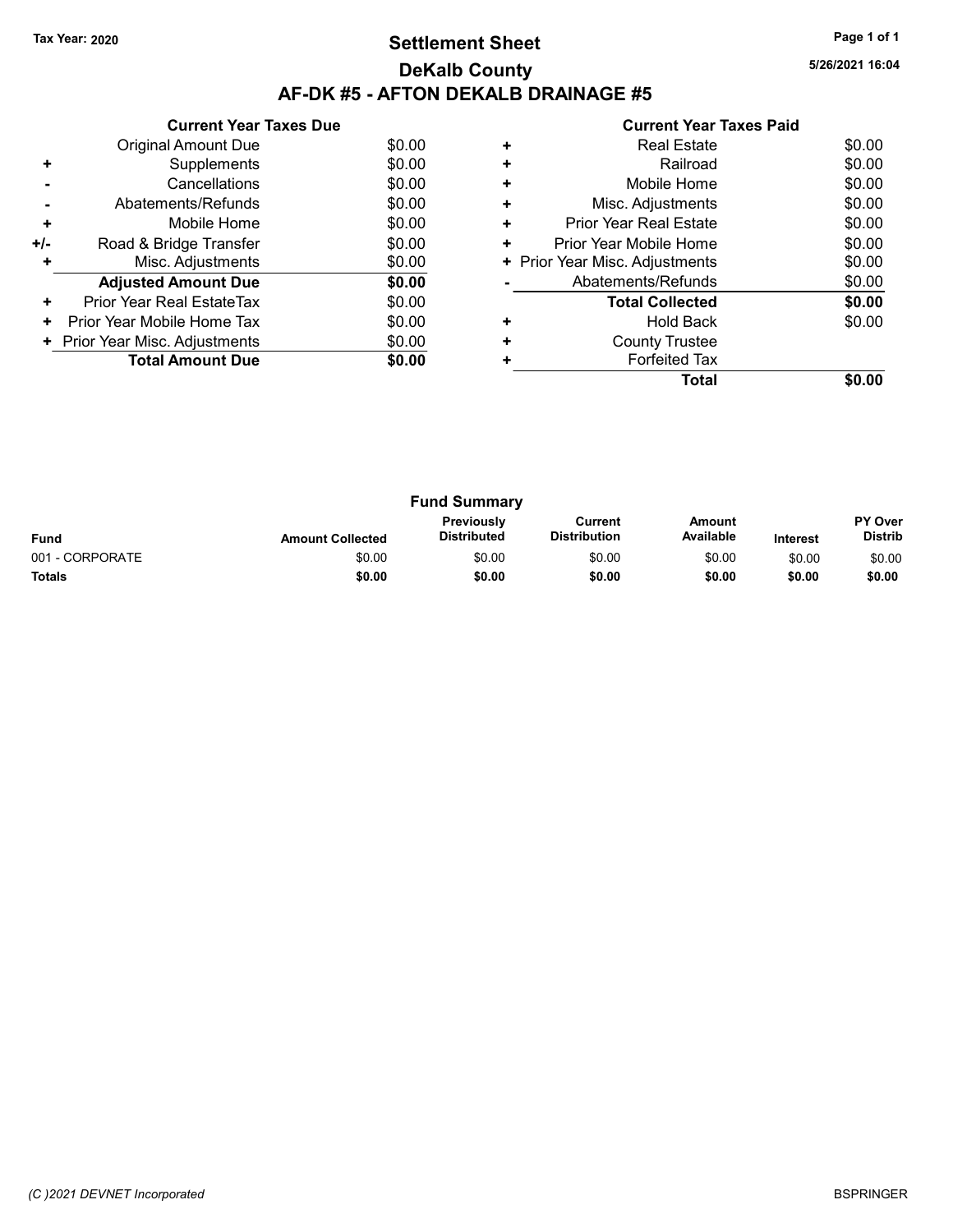## Tax Year: 2020 **Page 1 of 1 Settlement Sheet Constant Constant Constant Constant Constant Constant Constant Constant Constant Constant Constant Constant Page 1 of 1** DeKalb County AF-MI #4 - AF/ MI/ DK DRAINAGE #4

5/26/2021 16:04

|     | <b>Current Year Taxes Due</b> |            |
|-----|-------------------------------|------------|
|     | <b>Original Amount Due</b>    | \$8,594.48 |
| ٠   | Supplements                   | \$29.98    |
|     | Cancellations                 | \$29.98    |
|     | Abatements/Refunds            | \$0.00     |
| ÷   | Mobile Home                   | \$0.00     |
| +/- | Road & Bridge Transfer        | \$0.00     |
|     | Misc. Adjustments             | \$0.00     |
|     | <b>Adjusted Amount Due</b>    | \$8,594.48 |
| ٠   | Prior Year Real EstateTax     | \$0.00     |
| ٠   | Prior Year Mobile Home Tax    | \$0.00     |
|     | Prior Year Misc. Adjustments  | \$0.00     |
|     | <b>Total Amount Due</b>       | \$8.594.48 |

| ٠ | <b>Real Estate</b>            | \$1,854.79 |
|---|-------------------------------|------------|
| ٠ | Railroad                      | \$0.00     |
| ٠ | Mobile Home                   | \$0.00     |
| ٠ | Misc. Adjustments             | \$0.00     |
| ٠ | <b>Prior Year Real Estate</b> | \$0.00     |
| ٠ | Prior Year Mobile Home        | \$0.00     |
|   | Prior Year Misc. Adjustments  | \$0.00     |
|   | Abatements/Refunds            | \$0.00     |
|   | <b>Total Collected</b>        | \$1,854.79 |
| ٠ | <b>Hold Back</b>              | \$0.00     |
| ٠ | <b>County Trustee</b>         |            |
|   | <b>Forfeited Tax</b>          |            |
|   | Total                         | \$1,854.79 |
|   |                               |            |

|                 |                         | <b>Distribution Summary</b>      |                                       |                                |                 |                           |  |
|-----------------|-------------------------|----------------------------------|---------------------------------------|--------------------------------|-----------------|---------------------------|--|
|                 |                         |                                  | <b>Tax Distribution Date</b>          |                                |                 | <b>Amount</b>             |  |
|                 |                         |                                  | 05/28/2021                            |                                |                 | \$1,669.31                |  |
|                 |                         |                                  |                                       | <b>Totals: 1 Distributions</b> |                 | \$1,669.31                |  |
|                 |                         |                                  | <b>Grand Totals: 1 Distributions</b>  |                                |                 | \$1,669.31                |  |
|                 |                         | <b>Fund Summary</b>              |                                       |                                |                 |                           |  |
| Fund            | <b>Amount Collected</b> | Previously<br><b>Distributed</b> | <b>Current</b><br><b>Distribution</b> | <b>Amount</b><br>Available     | <b>Interest</b> | PY Over<br><b>Distrib</b> |  |
| 001 - CORPORATE | \$1,854.79              | \$0.00                           | \$1,669.31                            | \$185.48                       | \$0.00          | \$0.00                    |  |
| Totals          | \$1,854.79              | \$0.00                           | \$1,669.31                            | \$185.48                       | \$0.00          | \$0.00                    |  |
|                 |                         |                                  |                                       |                                |                 |                           |  |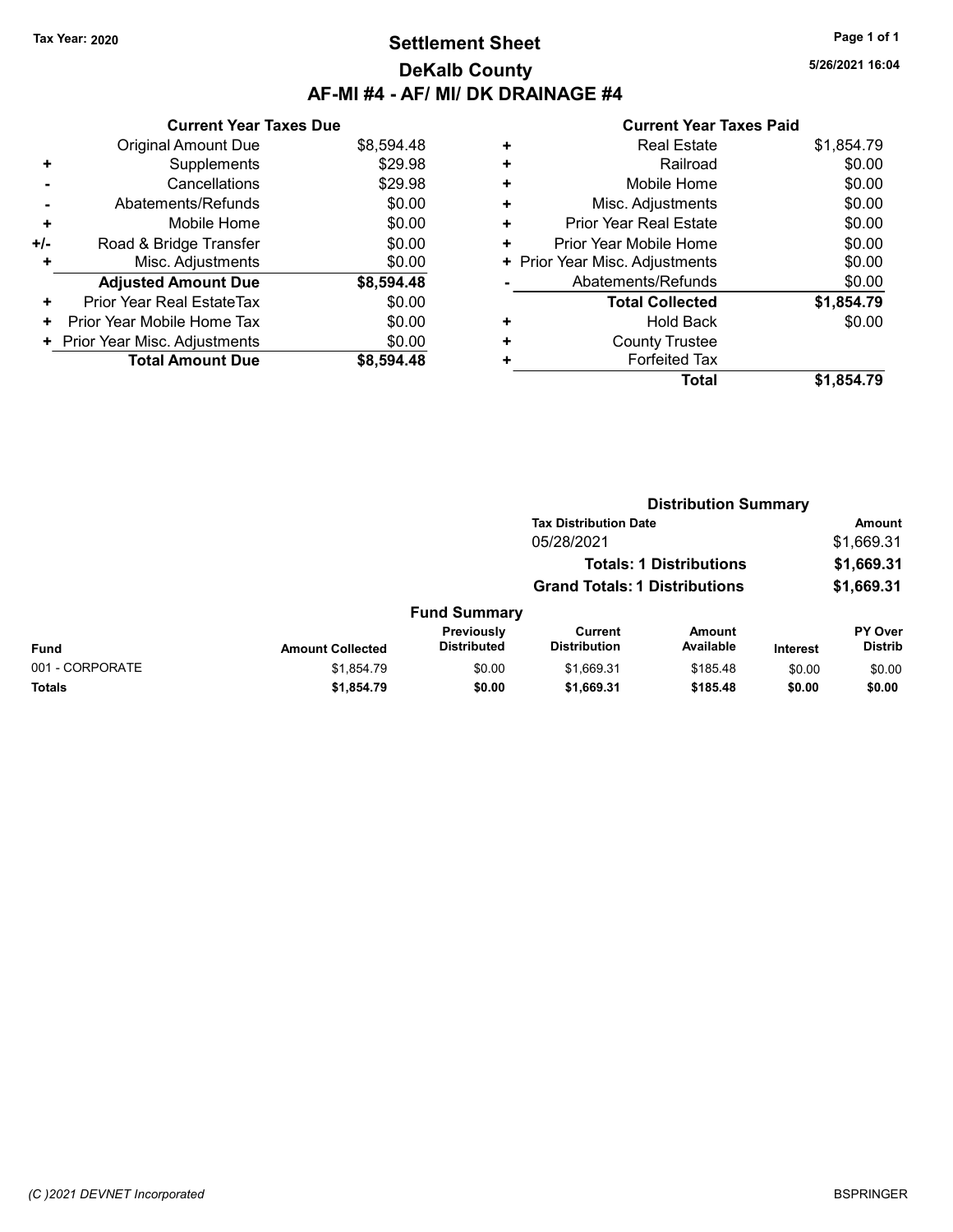## Tax Year: 2020 **Page 1 of 1 Settlement Sheet Constant Constant Constant Constant Constant Constant Constant Constant Constant Constant Constant Constant Page 1 of 1** DeKalb County CL-SH #7 - CLINTON/SHABBONA DRN #7

5/26/2021 16:04

|     | <b>Current Year Taxes Due</b> |            |
|-----|-------------------------------|------------|
|     | Original Amount Due           | \$6,410.34 |
| ÷   | Supplements                   | \$0.00     |
|     | Cancellations                 | \$0.00     |
|     | Abatements/Refunds            | \$0.00     |
| ٠   | Mobile Home                   | \$0.00     |
| +/- | Road & Bridge Transfer        | \$0.00     |
|     | Misc. Adjustments             | \$0.00     |
|     | <b>Adjusted Amount Due</b>    | \$6,410.34 |
| ÷   | Prior Year Real EstateTax     | \$0.00     |
| ٠   | Prior Year Mobile Home Tax    | \$0.00     |
|     | Prior Year Misc. Adjustments  | \$0.00     |
|     | <b>Total Amount Due</b>       | \$6.410.34 |

|   | OUITGIIL I GAI TAAGS TAIW      |            |
|---|--------------------------------|------------|
| ٠ | <b>Real Estate</b>             | \$2,131.00 |
| ÷ | Railroad                       | \$0.00     |
| ٠ | Mobile Home                    | \$0.00     |
| ÷ | Misc. Adjustments              | \$0.00     |
| ÷ | <b>Prior Year Real Estate</b>  | \$0.00     |
| ٠ | Prior Year Mobile Home         | \$0.00     |
|   | + Prior Year Misc. Adjustments | \$0.00     |
|   | Abatements/Refunds             | \$0.00     |
|   | <b>Total Collected</b>         | \$2,131.00 |
| ٠ | <b>Hold Back</b>               | \$0.00     |
| ٠ | <b>County Trustee</b>          |            |
| ٠ | <b>Forfeited Tax</b>           |            |
|   | Total                          | \$2,131.00 |
|   |                                |            |

|                 |                         | <b>Distribution Summary</b>      |                                       |                                |                 |                                  |  |
|-----------------|-------------------------|----------------------------------|---------------------------------------|--------------------------------|-----------------|----------------------------------|--|
|                 |                         |                                  | <b>Tax Distribution Date</b>          |                                |                 | Amount                           |  |
|                 |                         |                                  | 05/28/2021                            |                                |                 | \$1,917.90                       |  |
|                 |                         |                                  |                                       | <b>Totals: 1 Distributions</b> |                 | \$1,917.90                       |  |
|                 |                         |                                  | <b>Grand Totals: 1 Distributions</b>  |                                |                 | \$1,917.90                       |  |
|                 |                         | <b>Fund Summary</b>              |                                       |                                |                 |                                  |  |
| <b>Fund</b>     | <b>Amount Collected</b> | Previously<br><b>Distributed</b> | <b>Current</b><br><b>Distribution</b> | <b>Amount</b><br>Available     | <b>Interest</b> | <b>PY Over</b><br><b>Distrib</b> |  |
| 001 - CORPORATE | \$2,131.00              | \$0.00                           | \$1,917.90                            | \$213.10                       | \$0.00          | \$0.00                           |  |
| Totals          | \$2,131.00              | \$0.00                           | \$1,917.90                            | \$213.10                       | \$0.00          | \$0.00                           |  |
|                 |                         |                                  |                                       |                                |                 |                                  |  |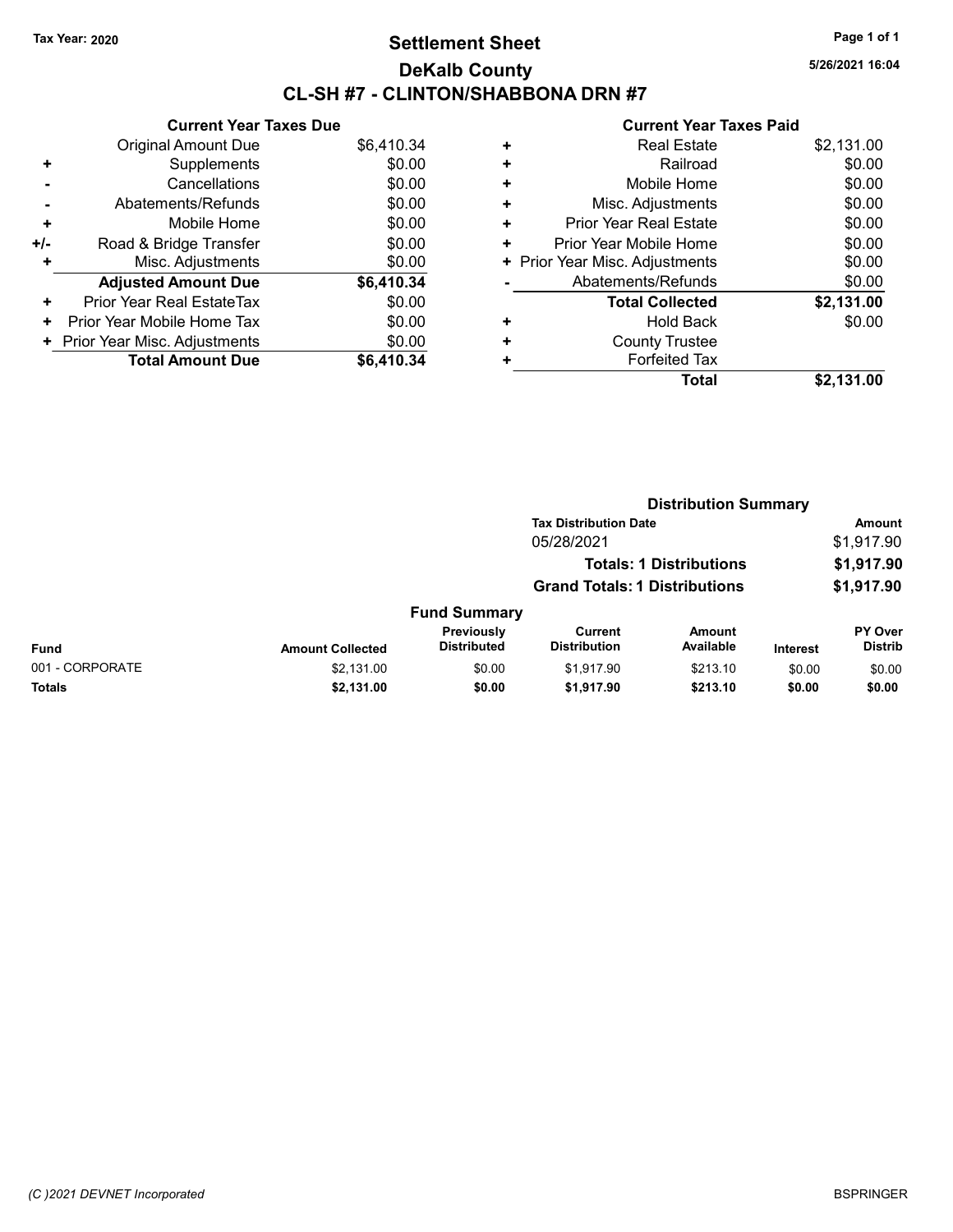## Tax Year: 2020 **Page 1 of 1 Settlement Sheet Constant Constant Constant Constant Constant Constant Constant Constant Constant Constant Constant Constant Page 1 of 1** DeKalb County CL-SH #7 S - CLINTON/SHABBONA #7 SPECIAL

5/26/2021 16:04

|     | <b>Current Year Taxes Due</b> |        |
|-----|-------------------------------|--------|
|     | Original Amount Due           | \$0.00 |
| ٠   | Supplements                   | \$0.00 |
|     | Cancellations                 | \$0.00 |
|     | Abatements/Refunds            | \$0.00 |
| ÷   | Mobile Home                   | \$0.00 |
| +/- | Road & Bridge Transfer        | \$0.00 |
| ٠   | Misc. Adjustments             | \$0.00 |
|     | <b>Adjusted Amount Due</b>    | \$0.00 |
| ٠   | Prior Year Real EstateTax     | \$0.00 |
| ٠   | Prior Year Mobile Home Tax    | \$0.00 |
|     | Prior Year Misc. Adjustments  | \$0.00 |
|     | <b>Total Amount Due</b>       | \$0.00 |
|     |                               |        |

| ٠ | <b>Real Estate</b>             | \$0.00 |
|---|--------------------------------|--------|
| ٠ | Railroad                       | \$0.00 |
| ٠ | Mobile Home                    | \$0.00 |
| ٠ | Misc. Adjustments              | \$0.00 |
| ٠ | <b>Prior Year Real Estate</b>  | \$0.00 |
| ٠ | Prior Year Mobile Home         | \$0.00 |
|   | + Prior Year Misc. Adjustments | \$0.00 |
|   | Abatements/Refunds             | \$0.00 |
|   | <b>Total Collected</b>         | \$0.00 |
| ٠ | Hold Back                      | \$0.00 |
| ٠ | <b>County Trustee</b>          |        |
|   | <b>Forfeited Tax</b>           |        |
|   | Total                          |        |
|   |                                |        |

|                 |                         | <b>Fund Summary</b>              |                                |                     |                 |                                  |
|-----------------|-------------------------|----------------------------------|--------------------------------|---------------------|-----------------|----------------------------------|
| <b>Fund</b>     | <b>Amount Collected</b> | Previously<br><b>Distributed</b> | Current<br><b>Distribution</b> | Amount<br>Available | <b>Interest</b> | <b>PY Over</b><br><b>Distrib</b> |
| 001 - CORPORATE | \$0.00                  | \$0.00                           | \$0.00                         | \$0.00              | \$0.00          | \$0.00                           |
| <b>Totals</b>   | \$0.00                  | \$0.00                           | \$0.00                         | \$0.00              | \$0.00          | \$0.00                           |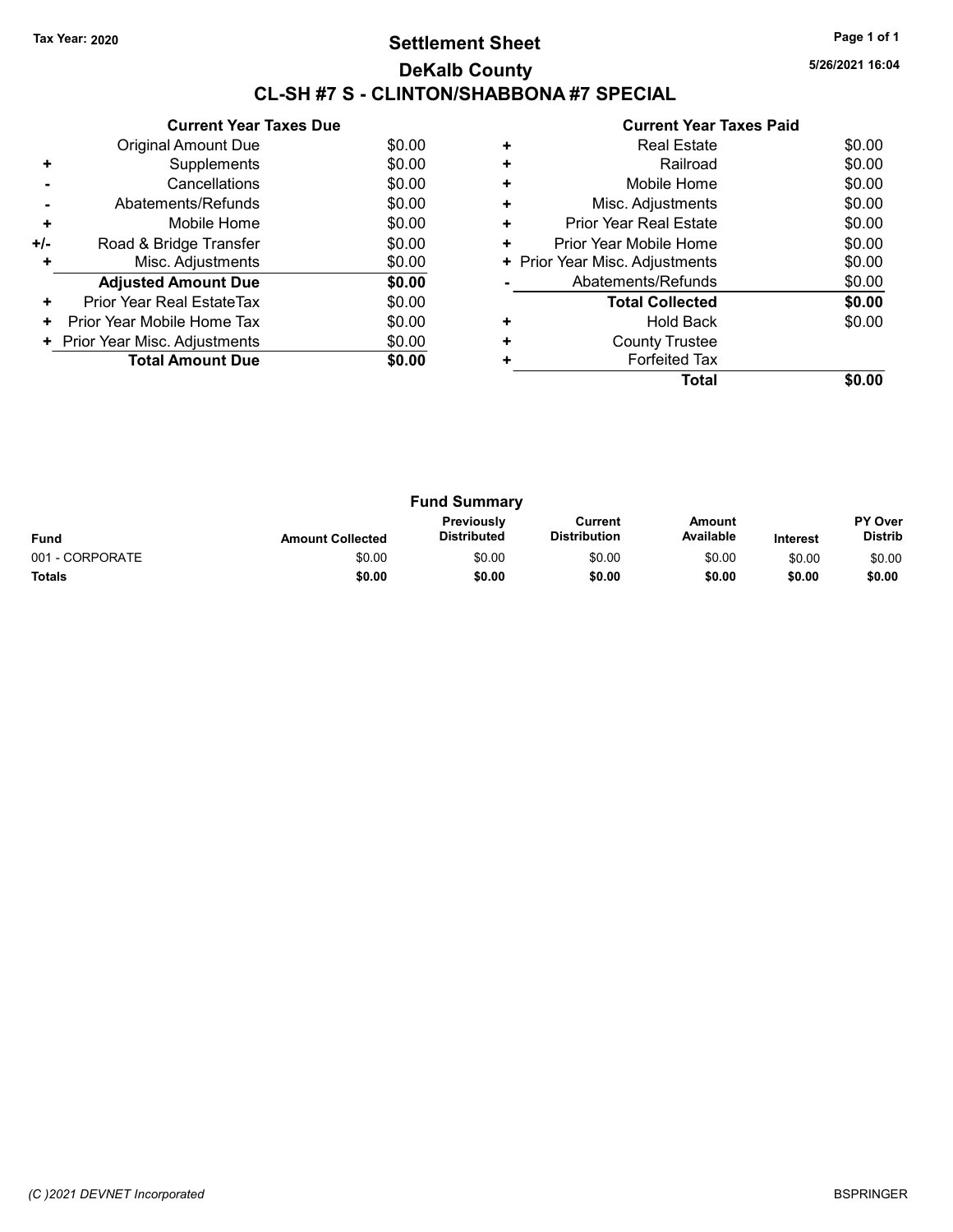## Tax Year: 2020 **Page 1 of 1 Settlement Sheet Constant Constant Constant Constant Constant Constant Constant Constant Constant Constant Constant Constant Page 1 of 1** DeKalb County COON #1 - COON CREEK DRAINAGE #1

5/26/2021 16:04

|     | <b>Current Year Taxes Due</b> |             |
|-----|-------------------------------|-------------|
|     | Original Amount Due           | \$23,824.22 |
| ٠   | Supplements                   | \$10.00     |
|     | Cancellations                 | \$10.00     |
|     | Abatements/Refunds            | \$0.00      |
| ٠   | Mobile Home                   | \$0.00      |
| +/- | Road & Bridge Transfer        | \$0.00      |
|     | Misc. Adjustments             | \$0.00      |
|     | <b>Adjusted Amount Due</b>    | \$23,824.22 |
| ÷   | Prior Year Real EstateTax     | \$0.00      |
| ٠   | Prior Year Mobile Home Tax    | \$0.00      |
| ٠   | Prior Year Misc. Adjustments  | \$0.00      |
|     | <b>Total Amount Due</b>       | \$23,824.22 |

|   | Total                          | \$3,096.72 |
|---|--------------------------------|------------|
| ٠ | <b>Forfeited Tax</b>           |            |
| ٠ | <b>County Trustee</b>          |            |
| ٠ | Hold Back                      | \$0.00     |
|   | <b>Total Collected</b>         | \$3,096.72 |
|   | Abatements/Refunds             | \$0.00     |
|   | + Prior Year Misc. Adjustments | \$0.00     |
| ٠ | Prior Year Mobile Home         | \$0.00     |
| ٠ | <b>Prior Year Real Estate</b>  | \$0.00     |
| ٠ | Misc. Adjustments              | \$0.00     |
| ٠ | Mobile Home                    | \$0.00     |
| ٠ | Railroad                       | \$0.00     |
| ٠ | <b>Real Estate</b>             | \$3,096.72 |
|   |                                |            |

|                 |                         |                                  |                                       | <b>Distribution Summary</b>    |                 |                           |
|-----------------|-------------------------|----------------------------------|---------------------------------------|--------------------------------|-----------------|---------------------------|
|                 |                         |                                  | <b>Tax Distribution Date</b>          |                                |                 | <b>Amount</b>             |
|                 |                         |                                  | 05/28/2021                            |                                |                 | \$2,787.05                |
|                 |                         |                                  |                                       | <b>Totals: 1 Distributions</b> |                 | \$2,787.05                |
|                 |                         |                                  | <b>Grand Totals: 1 Distributions</b>  |                                |                 | \$2,787.05                |
|                 |                         | <b>Fund Summary</b>              |                                       |                                |                 |                           |
| Fund            | <b>Amount Collected</b> | Previously<br><b>Distributed</b> | <b>Current</b><br><b>Distribution</b> | <b>Amount</b><br>Available     | <b>Interest</b> | PY Over<br><b>Distrib</b> |
| 001 - CORPORATE | \$3,096.72              | \$0.00                           | \$2,787.05                            | \$309.67                       | \$0.00          | \$0.00                    |
| <b>Totals</b>   | \$3,096.72              | \$0.00                           | \$2,787.05                            | \$309.67                       | \$0.00          | \$0.00                    |
|                 |                         |                                  |                                       |                                |                 |                           |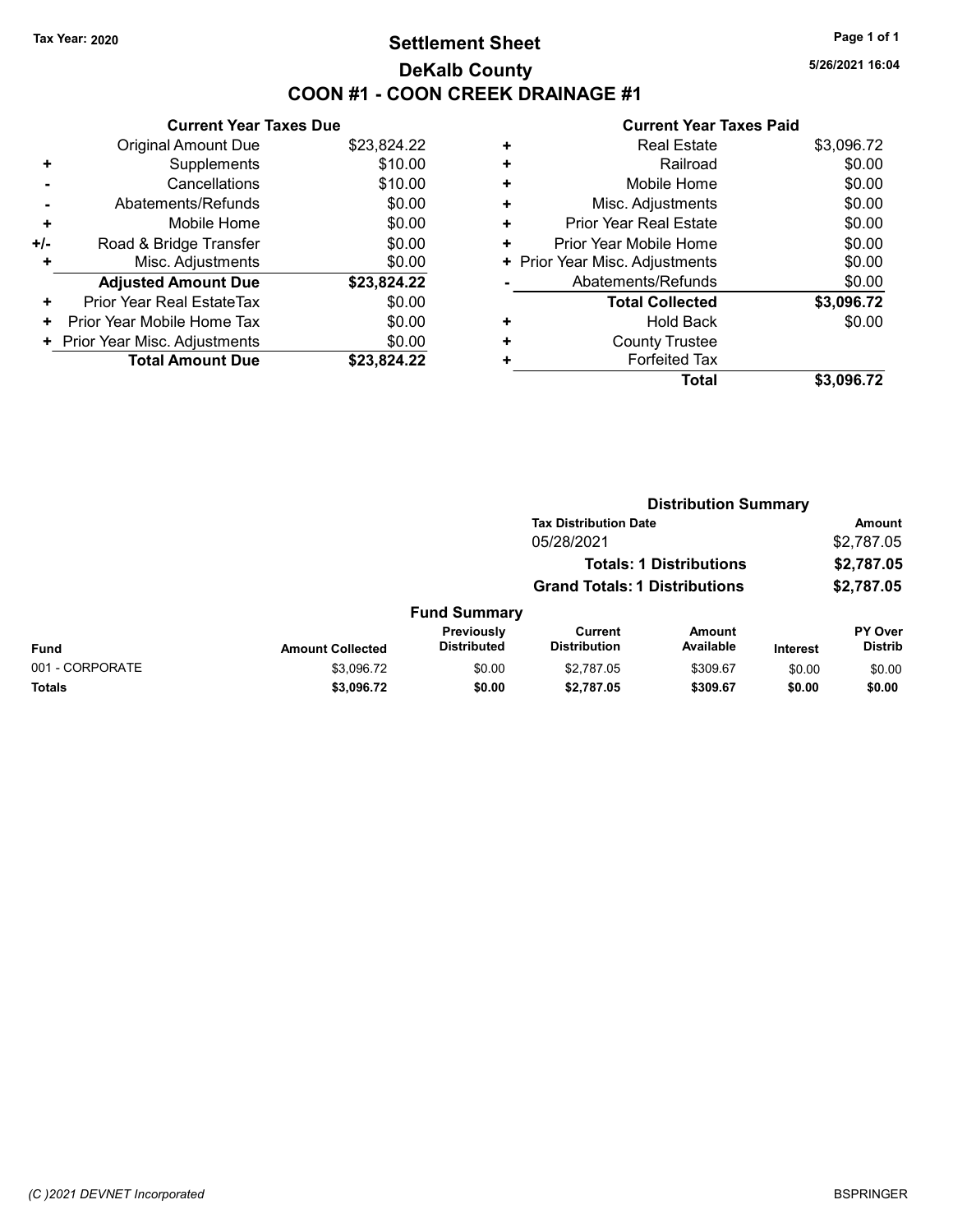## Tax Year: 2020 **Page 1 of 1 Settlement Sheet Constant Constant Constant Constant Constant Constant Constant Constant Constant Constant Constant Constant Page 1 of 1** DeKalb County CO-PI #15 - CORTLAND PIERCE DRAINAGE

5/26/2021 16:04

| \$0.00<br>Original Amount Due<br>\$0.00<br>Supplements<br>÷<br>\$0.00<br>Cancellations<br>\$0.00<br>Abatements/Refunds<br>\$0.00<br>Mobile Home<br>٠<br>\$0.00<br>Road & Bridge Transfer<br>+/-<br>\$0.00<br>Misc. Adjustments<br>٠<br>\$0.00<br><b>Adjusted Amount Due</b><br>\$0.00<br>Prior Year Real EstateTax<br>٠<br>\$0.00<br>Prior Year Mobile Home Tax<br>٠ | <b>Current Year Taxes Due</b> |        |
|----------------------------------------------------------------------------------------------------------------------------------------------------------------------------------------------------------------------------------------------------------------------------------------------------------------------------------------------------------------------|-------------------------------|--------|
|                                                                                                                                                                                                                                                                                                                                                                      |                               |        |
|                                                                                                                                                                                                                                                                                                                                                                      |                               |        |
|                                                                                                                                                                                                                                                                                                                                                                      |                               |        |
|                                                                                                                                                                                                                                                                                                                                                                      |                               |        |
|                                                                                                                                                                                                                                                                                                                                                                      |                               |        |
|                                                                                                                                                                                                                                                                                                                                                                      |                               |        |
|                                                                                                                                                                                                                                                                                                                                                                      |                               |        |
|                                                                                                                                                                                                                                                                                                                                                                      |                               |        |
|                                                                                                                                                                                                                                                                                                                                                                      |                               |        |
|                                                                                                                                                                                                                                                                                                                                                                      |                               |        |
|                                                                                                                                                                                                                                                                                                                                                                      | Prior Year Misc. Adjustments  | \$0.00 |
| <b>Total Amount Due</b><br>\$0.00                                                                                                                                                                                                                                                                                                                                    |                               |        |

| ٠ | <b>Real Estate</b>             | \$0.00 |
|---|--------------------------------|--------|
| ٠ | Railroad                       | \$0.00 |
| ٠ | Mobile Home                    | \$0.00 |
| ٠ | Misc. Adjustments              | \$0.00 |
| ٠ | <b>Prior Year Real Estate</b>  | \$0.00 |
| ٠ | Prior Year Mobile Home         | \$0.00 |
|   | + Prior Year Misc. Adjustments | \$0.00 |
|   | Abatements/Refunds             | \$0.00 |
|   | <b>Total Collected</b>         | \$0.00 |
| ٠ | <b>Hold Back</b>               | \$0.00 |
| ٠ | <b>County Trustee</b>          |        |
|   | <b>Forfeited Tax</b>           |        |
|   | Total                          |        |
|   |                                |        |

|                 |                         | <b>Fund Summary</b>                     |                                |                            |                 |                                  |
|-----------------|-------------------------|-----------------------------------------|--------------------------------|----------------------------|-----------------|----------------------------------|
| <b>Fund</b>     | <b>Amount Collected</b> | <b>Previously</b><br><b>Distributed</b> | Current<br><b>Distribution</b> | <b>Amount</b><br>Available | <b>Interest</b> | <b>PY Over</b><br><b>Distrib</b> |
| 001 - CORPORATE | \$0.00                  | \$0.00                                  | \$0.00                         | \$0.00                     | \$0.00          | \$0.00                           |
| <b>Totals</b>   | \$0.00                  | \$0.00                                  | \$0.00                         | \$0.00                     | \$0.00          | \$0.00                           |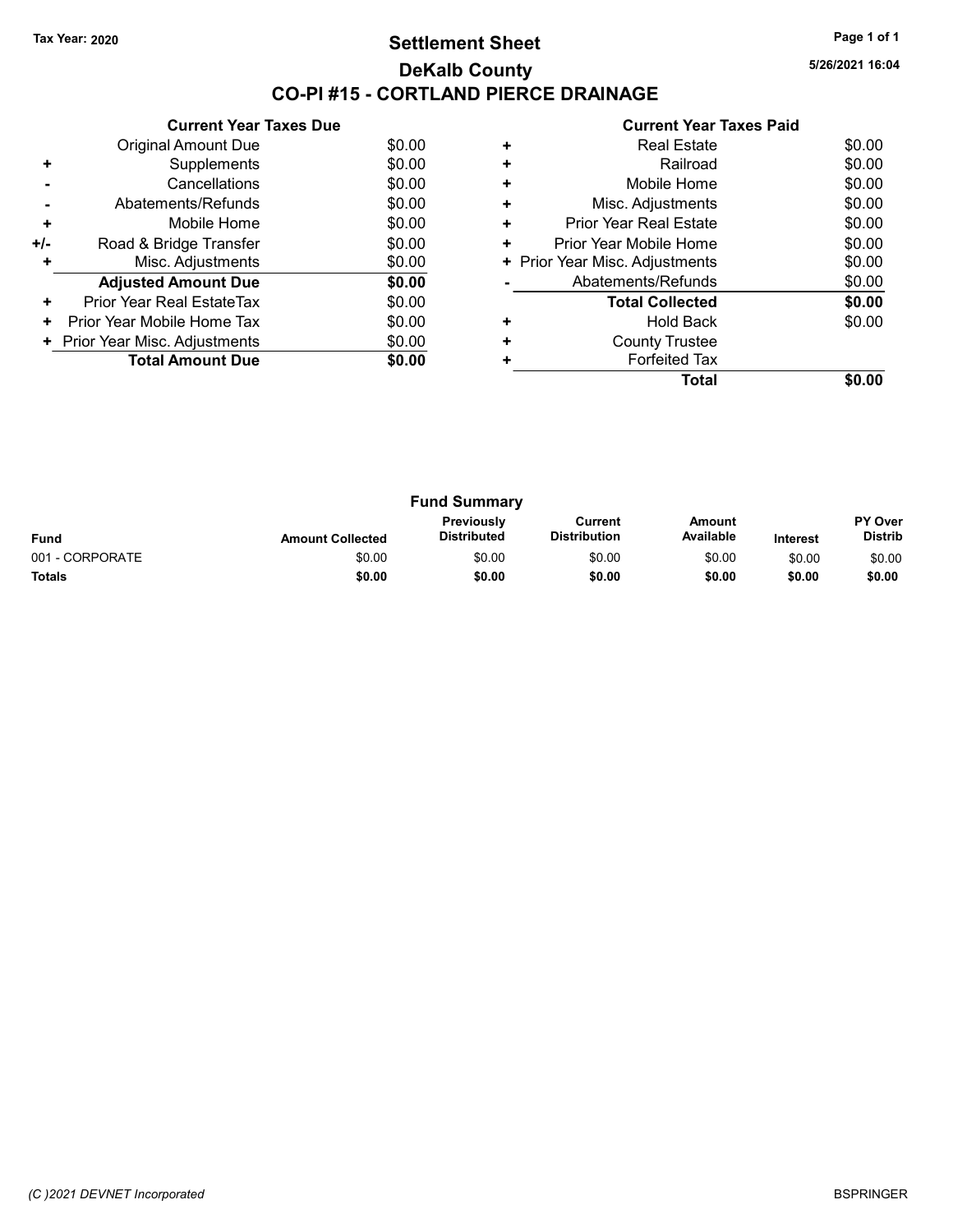## Tax Year: 2020 **Page 1 of 1 Settlement Sheet Constant Constant Constant Constant Constant Constant Constant Constant Constant Constant Constant Constant Page 1 of 1** DeKalb County CO-SBA#5 - CORTLAND SBA #5

5/26/2021 16:04

|       | <b>Current Year Taxes Due</b> |        |
|-------|-------------------------------|--------|
|       | Original Amount Due           | \$0.00 |
| ٠     | Supplements                   | \$0.00 |
|       | Cancellations                 | \$0.00 |
|       | Abatements/Refunds            | \$0.00 |
| ÷     | Mobile Home                   | \$0.00 |
| $+/-$ | Road & Bridge Transfer        | \$0.00 |
| ٠     | Misc. Adjustments             | \$0.00 |
|       | <b>Adjusted Amount Due</b>    | \$0.00 |
| ٠     | Prior Year Real EstateTax     | \$0.00 |
| ÷     | Prior Year Mobile Home Tax    | \$0.00 |
|       | Prior Year Misc. Adjustments  | \$0.00 |
|       | <b>Total Amount Due</b>       | \$0.00 |
|       |                               |        |

|   | Real Estate                    | \$0.00 |
|---|--------------------------------|--------|
| ٠ | Railroad                       | \$0.00 |
| ٠ | Mobile Home                    | \$0.00 |
| ٠ | Misc. Adjustments              | \$0.00 |
| ٠ | Prior Year Real Estate         | \$0.00 |
| ٠ | Prior Year Mobile Home         | \$0.00 |
|   | + Prior Year Misc. Adjustments | \$0.00 |
|   | Abatements/Refunds             | \$0.00 |
|   | <b>Total Collected</b>         | \$0.00 |
| ٠ | <b>Hold Back</b>               | \$0.00 |
|   | <b>County Trustee</b>          |        |
|   | <b>Forfeited Tax</b>           |        |
|   | Total                          | \$0.00 |
|   |                                |        |

|                            |                         | <b>Fund Summary</b>                     |                                |                     |                 |                                  |
|----------------------------|-------------------------|-----------------------------------------|--------------------------------|---------------------|-----------------|----------------------------------|
| <b>Fund</b>                | <b>Amount Collected</b> | <b>Previously</b><br><b>Distributed</b> | Current<br><b>Distribution</b> | Amount<br>Available | <b>Interest</b> | <b>PY Over</b><br><b>Distrib</b> |
| 023 - SPECIAL SERVICE AREA | \$0.00                  | \$0.00                                  | \$0.00                         | \$0.00              | \$0.00          | \$0.00                           |
| Totals                     | \$0.00                  | \$0.00                                  | \$0.00                         | \$0.00              | \$0.00          | \$0.00                           |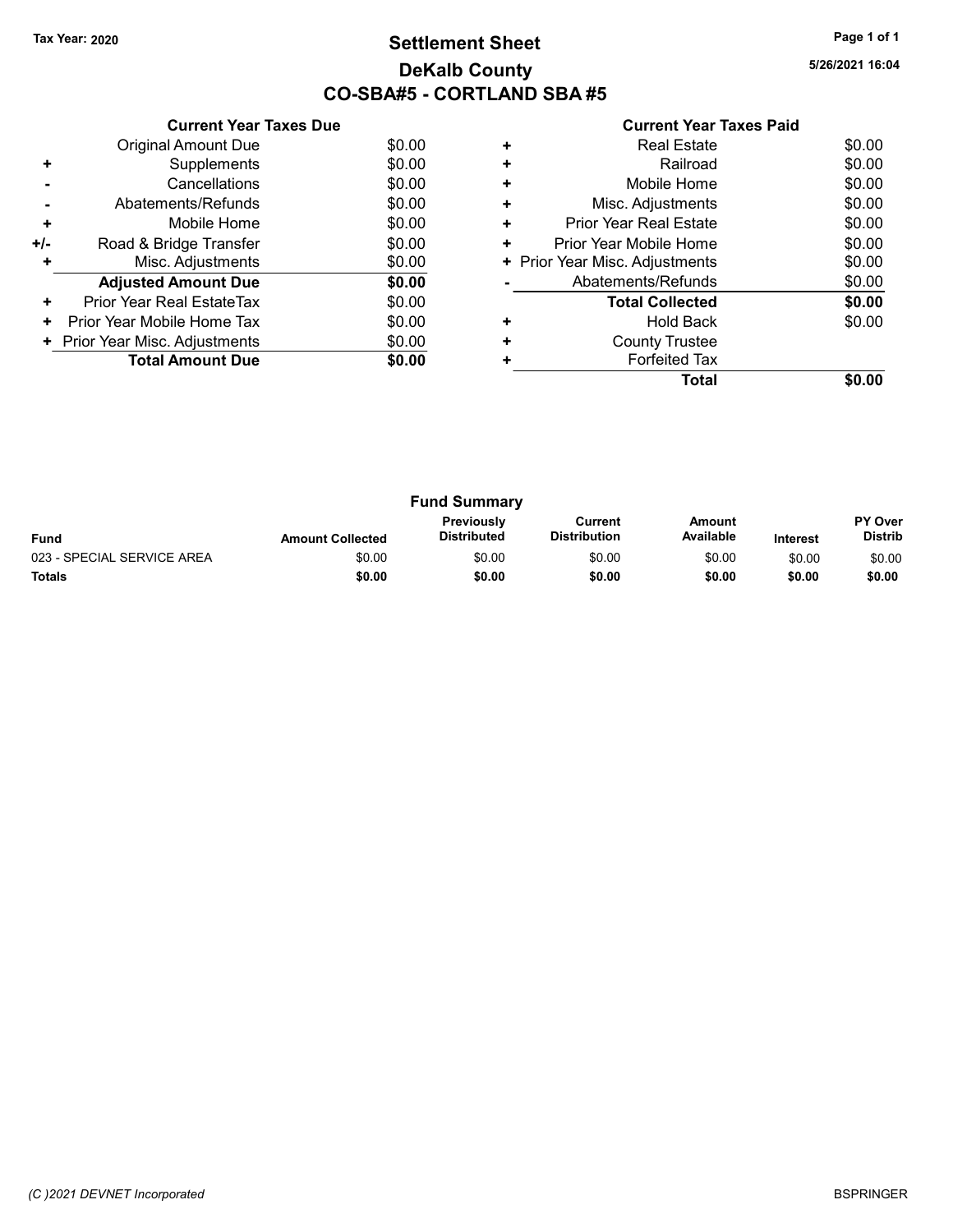## Tax Year: 2020 **Page 1 of 1 Settlement Sheet Constant Constant Constant Constant Constant Constant Constant Constant Constant Constant Constant Constant Page 1 of 1** DeKalb County CO-SBA#6 - CORTLAND SBA #6

5/26/2021 16:04

|     | <b>Current Year Taxes Due</b> |        |  |  |
|-----|-------------------------------|--------|--|--|
|     | <b>Original Amount Due</b>    | \$0.00 |  |  |
| ٠   | Supplements                   | \$0.00 |  |  |
|     | Cancellations                 | \$0.00 |  |  |
|     | Abatements/Refunds            | \$0.00 |  |  |
| ٠   | Mobile Home                   | \$0.00 |  |  |
| +/- | Road & Bridge Transfer        | \$0.00 |  |  |
| ٠   | Misc. Adjustments<br>\$0.00   |        |  |  |
|     | <b>Adjusted Amount Due</b>    | \$0.00 |  |  |
| ٠   | Prior Year Real EstateTax     | \$0.00 |  |  |
| ٠   | Prior Year Mobile Home Tax    | \$0.00 |  |  |
| ÷.  | Prior Year Misc. Adjustments  | \$0.00 |  |  |
|     | <b>Total Amount Due</b>       | \$0.00 |  |  |
|     |                               |        |  |  |

## Current Year Taxes Paid +<br>
+ Real Estate \$0.00<br>
+ Railroad \$0.00 + Railroad \$0.00 + Mobile Home \$0.00 + Misc. Adjustments \$0.00 + Prior Year Real Estate \$0.00 + Prior Year Mobile Home \$0.00<br>
+ Prior Year Misc. Adjustments \$0.00 + Prior Year Misc. Adjustments - Abatements/Refunds \$0.00 Total Collected \$0.00 + Hold Back \$0.00 + County Trustee + Forfeited Tax Total \$0.00

| <b>Fund Summary</b>        |                         |                                         |                                |                     |                 |                                  |
|----------------------------|-------------------------|-----------------------------------------|--------------------------------|---------------------|-----------------|----------------------------------|
| <b>Fund</b>                | <b>Amount Collected</b> | <b>Previously</b><br><b>Distributed</b> | Current<br><b>Distribution</b> | Amount<br>Available | <b>Interest</b> | <b>PY Over</b><br><b>Distrib</b> |
| 023 - SPECIAL SERVICE AREA | \$0.00                  | \$0.00                                  | \$0.00                         | \$0.00              | \$0.00          | \$0.00                           |
| <b>Totals</b>              | \$0.00                  | \$0.00                                  | \$0.00                         | \$0.00              | \$0.00          | \$0.00                           |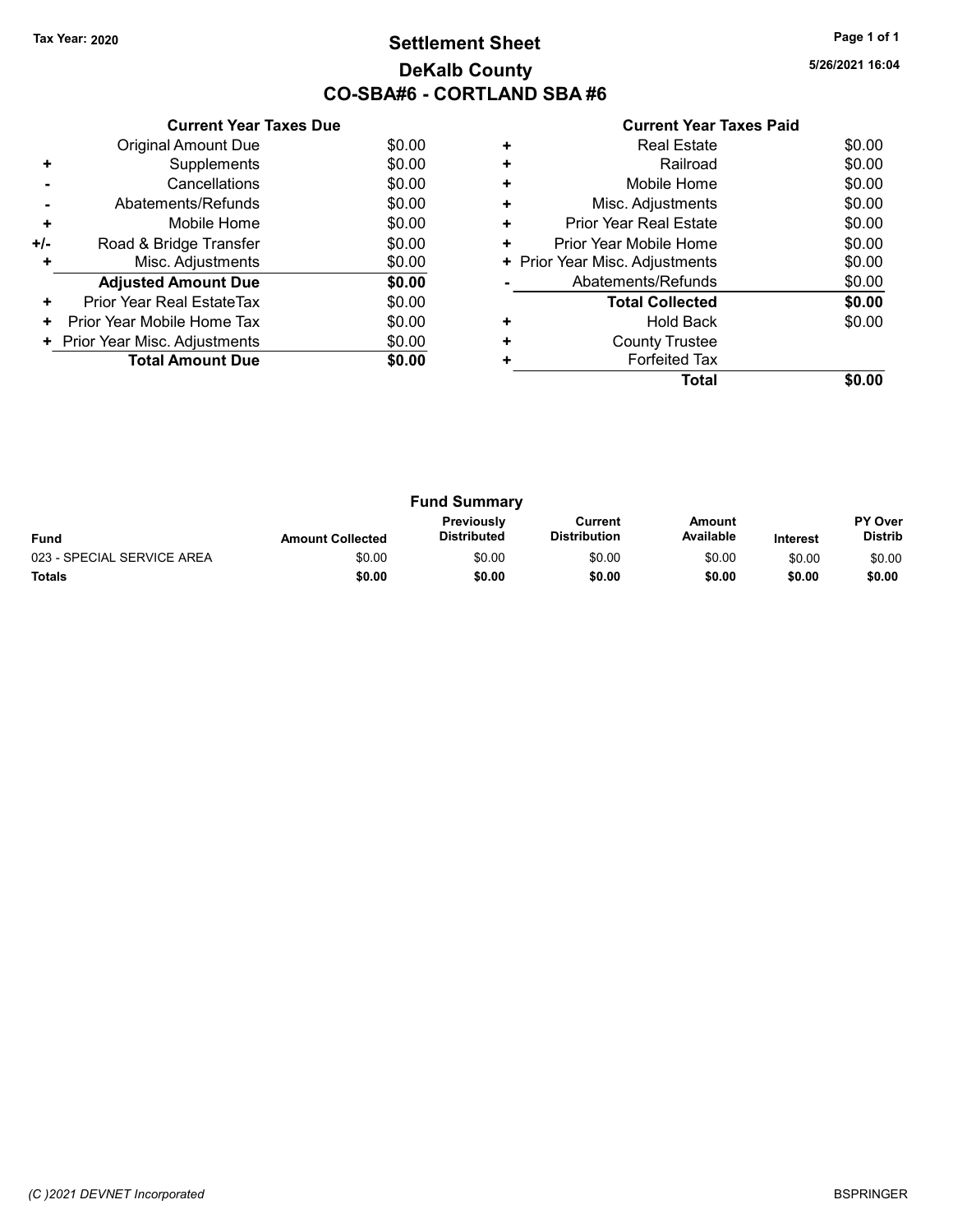## Tax Year: 2020 **Page 1 of 1 Settlement Sheet Constant Constant Constant Constant Constant Constant Constant Constant Constant Constant Constant Constant Page 1 of 1** DeKalb County CO-SBA#9 - CORTLAND SBA #9

5/26/2021 16:04

|     | <b>Current Year Taxes Due</b>          |              |  |  |  |  |
|-----|----------------------------------------|--------------|--|--|--|--|
|     | <b>Original Amount Due</b>             | \$198,444.00 |  |  |  |  |
| ٠   | Supplements                            | \$2,157.00   |  |  |  |  |
|     | Cancellations                          | \$2,157.00   |  |  |  |  |
|     | \$0.00<br>Abatements/Refunds           |              |  |  |  |  |
| ٠   | \$0.00<br>Mobile Home                  |              |  |  |  |  |
| +/- | Road & Bridge Transfer                 | \$0.00       |  |  |  |  |
|     | \$0.00<br>Misc. Adjustments            |              |  |  |  |  |
|     | <b>Adjusted Amount Due</b>             | \$198,444.00 |  |  |  |  |
| ٠   | Prior Year Real EstateTax              | \$0.00       |  |  |  |  |
| ٠   | Prior Year Mobile Home Tax             | \$0.00       |  |  |  |  |
| ٠   | \$0.00<br>Prior Year Misc. Adjustments |              |  |  |  |  |
|     | <b>Total Amount Due</b>                | \$198.444.00 |  |  |  |  |

|   | Total                          | \$28,041.00 |
|---|--------------------------------|-------------|
| ٠ | <b>Forfeited Tax</b>           |             |
| ٠ | <b>County Trustee</b>          |             |
| ٠ | <b>Hold Back</b>               | \$0.00      |
|   | <b>Total Collected</b>         | \$28,041.00 |
|   | Abatements/Refunds             | \$0.00      |
|   | + Prior Year Misc. Adjustments | \$0.00      |
| ٠ | Prior Year Mobile Home         | \$0.00      |
| ٠ | Prior Year Real Estate         | \$0.00      |
| ÷ | Misc. Adjustments              | \$0.00      |
| ٠ | Mobile Home                    | \$0.00      |
| ٠ | Railroad                       | \$0.00      |
| ٠ | <b>Real Estate</b>             | \$28,041.00 |
|   |                                |             |

|                            |                         |                                  | <b>Distribution Summary</b>                                            |                     |                            |                                  |  |
|----------------------------|-------------------------|----------------------------------|------------------------------------------------------------------------|---------------------|----------------------------|----------------------------------|--|
|                            |                         |                                  | <b>Tax Distribution Date</b>                                           |                     |                            | <b>Amount</b>                    |  |
|                            |                         |                                  | 05/28/2021                                                             |                     |                            | \$25,236.90                      |  |
|                            |                         |                                  | <b>Totals: 1 Distributions</b><br><b>Grand Totals: 1 Distributions</b> |                     | \$25,236.90<br>\$25,236.90 |                                  |  |
|                            |                         |                                  |                                                                        |                     |                            |                                  |  |
|                            |                         | <b>Fund Summary</b>              |                                                                        |                     |                            |                                  |  |
| Fund                       | <b>Amount Collected</b> | Previously<br><b>Distributed</b> | Current<br><b>Distribution</b>                                         | Amount<br>Available | Interest                   | <b>PY Over</b><br><b>Distrib</b> |  |
| 023 - SPECIAL SERVICE AREA | \$28,041.00             | \$0.00                           | \$25,236.90                                                            | \$2,804.10          | \$0.00                     | \$0.00                           |  |
| Totals                     | \$28,041.00             | \$0.00                           | \$25,236.90                                                            | \$2,804.10          | \$0.00                     | \$0.00                           |  |
|                            |                         |                                  |                                                                        |                     |                            |                                  |  |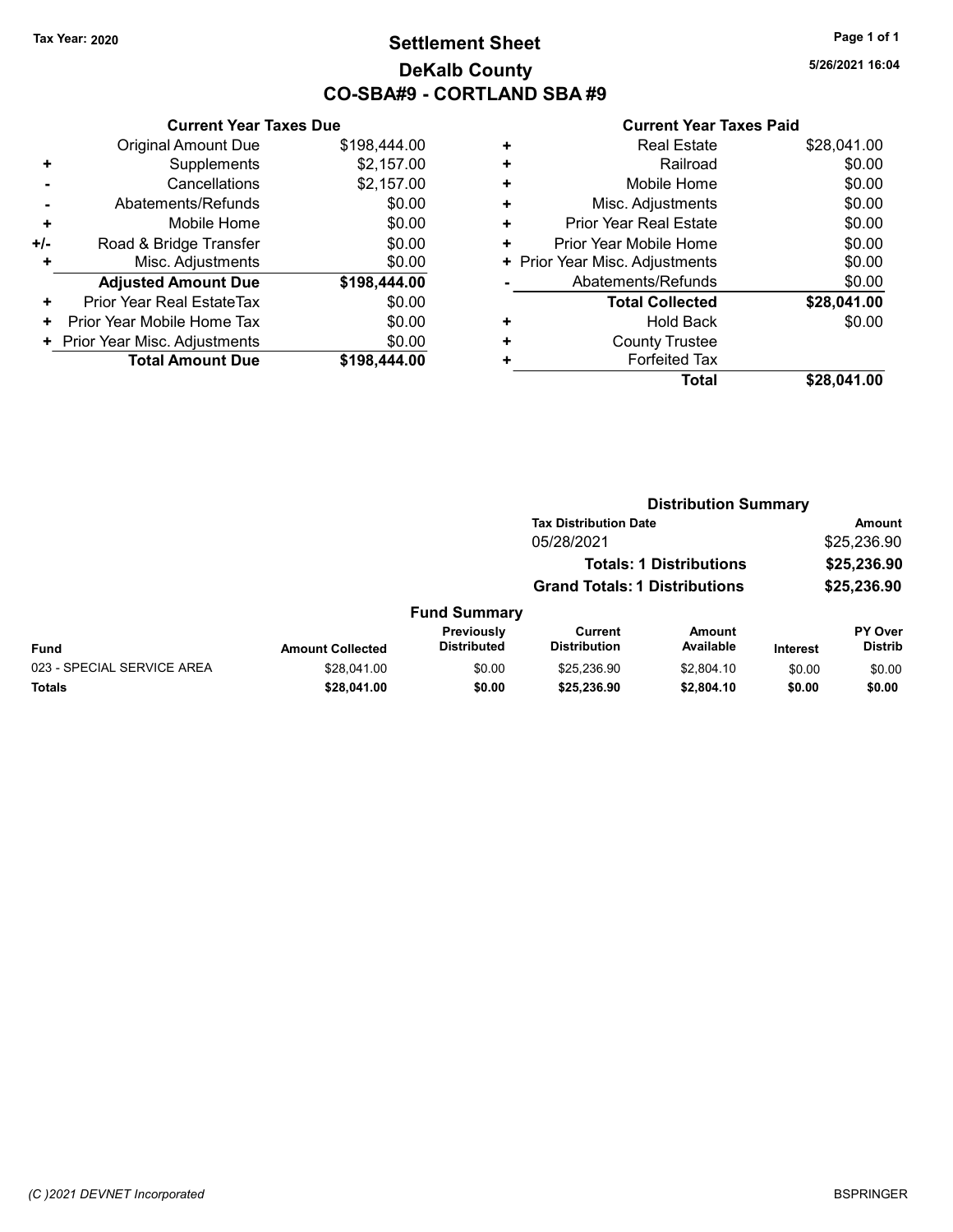## Tax Year: 2020 **Page 1 of 1 Settlement Sheet Constant Constant Constant Constant Constant Constant Constant Constant Constant Constant Constant Constant Page 1 of 1** DeKalb County CO-SSA#1 - CORTLAND SBA #1

5/26/2021 16:04

|     | <b>Current Year Taxes Due</b> |              |  |  |  |  |
|-----|-------------------------------|--------------|--|--|--|--|
|     | <b>Original Amount Due</b>    | \$415,000.96 |  |  |  |  |
| ٠   | Supplements                   | \$0.00       |  |  |  |  |
|     | Cancellations                 | \$0.00       |  |  |  |  |
|     | Abatements/Refunds            | \$0.00       |  |  |  |  |
| ÷   | Mobile Home                   | \$0.00       |  |  |  |  |
| +/- | Road & Bridge Transfer        | \$0.00       |  |  |  |  |
| ٠   | Misc. Adjustments             | \$0.00       |  |  |  |  |
|     | <b>Adjusted Amount Due</b>    | \$415,000.96 |  |  |  |  |
| ٠   | Prior Year Real EstateTax     | \$0.00       |  |  |  |  |
| ٠   | Prior Year Mobile Home Tax    | \$0.00       |  |  |  |  |
|     | Prior Year Misc. Adjustments  | \$0.00       |  |  |  |  |
|     | <b>Total Amount Due</b>       | \$415,000,96 |  |  |  |  |

|   | Total                          | \$43,637.44 |
|---|--------------------------------|-------------|
| ٠ | <b>Forfeited Tax</b>           |             |
| ٠ | <b>County Trustee</b>          |             |
| ٠ | <b>Hold Back</b>               | \$0.00      |
|   | <b>Total Collected</b>         | \$43,637.44 |
|   | Abatements/Refunds             | \$0.00      |
|   | + Prior Year Misc. Adjustments | \$0.00      |
| ٠ | Prior Year Mobile Home         | \$0.00      |
| ٠ | Prior Year Real Estate         | \$0.00      |
| ÷ | Misc. Adjustments              | \$0.00      |
| ÷ | Mobile Home                    | \$0.00      |
| ٠ | Railroad                       | \$0.00      |
| ٠ | <b>Real Estate</b>             | \$43,637.44 |
|   |                                |             |

|                            |                              |                                  | <b>Distribution Summary</b>          |                                |                 |                           |
|----------------------------|------------------------------|----------------------------------|--------------------------------------|--------------------------------|-----------------|---------------------------|
|                            | <b>Tax Distribution Date</b> |                                  |                                      |                                | Amount          |                           |
|                            |                              |                                  | 05/28/2021                           |                                |                 | \$39,273.70               |
|                            |                              |                                  |                                      | <b>Totals: 1 Distributions</b> |                 | \$39,273.70               |
|                            |                              |                                  | <b>Grand Totals: 1 Distributions</b> |                                | \$39,273.70     |                           |
|                            |                              | <b>Fund Summary</b>              |                                      |                                |                 |                           |
| Fund                       | <b>Amount Collected</b>      | Previously<br><b>Distributed</b> | Current<br><b>Distribution</b>       | <b>Amount</b><br>Available     | <b>Interest</b> | PY Over<br><b>Distrib</b> |
| 023 - SPECIAL SERVICE AREA | \$43.637.44                  | \$0.00                           | \$39.273.70                          | \$4,363.74                     | \$0.00          | \$0.00                    |
| Totals                     | \$43,637.44                  | \$0.00                           | \$39,273.70                          | \$4,363.74                     | \$0.00          | \$0.00                    |
|                            |                              |                                  |                                      |                                |                 |                           |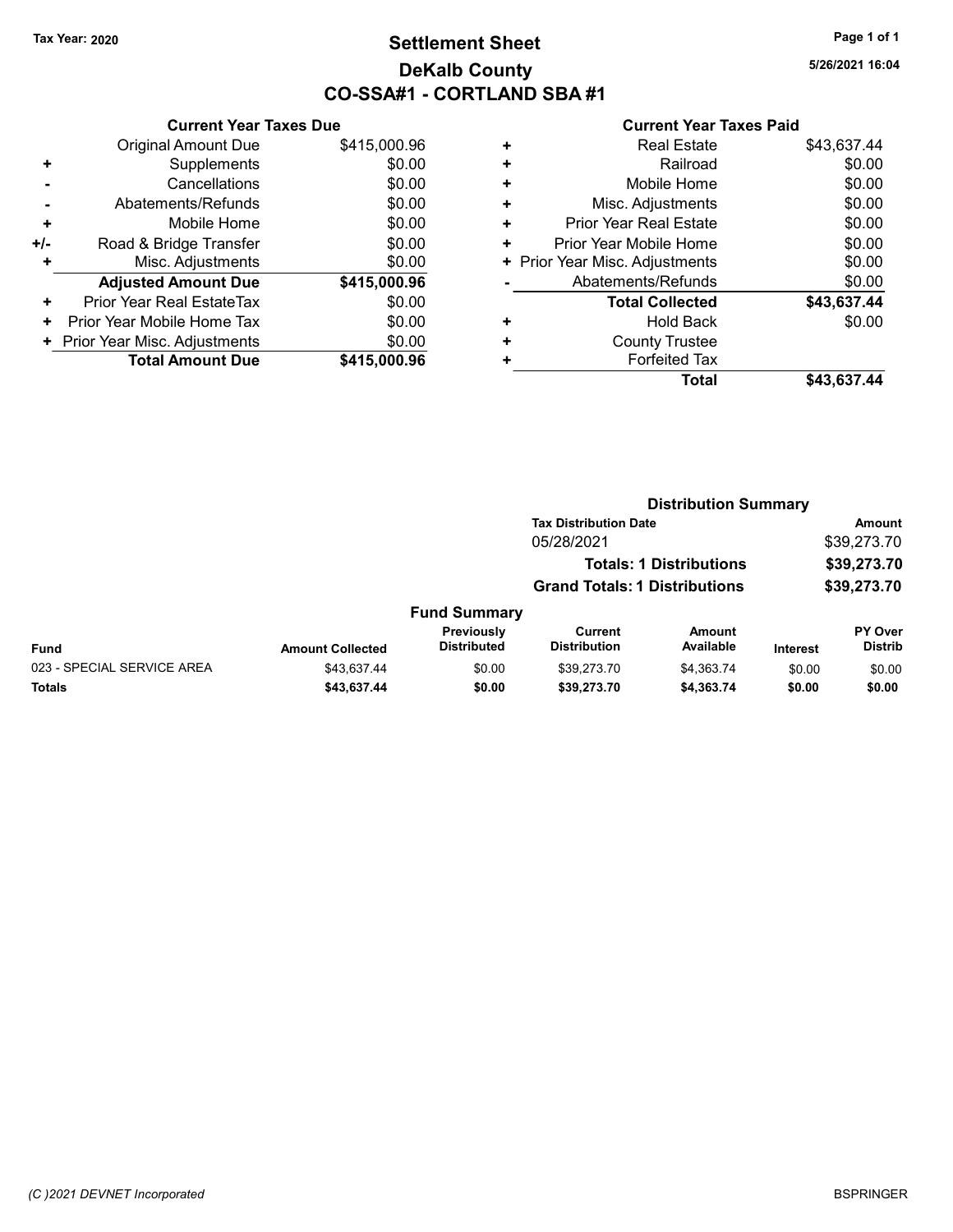## Tax Year: 2020 **Page 1 of 1 Settlement Sheet Constant Constant Constant Constant Constant Constant Constant Constant Constant Constant Constant Constant Page 1 of 1** DeKalb County CO-SSA#4 - CORTLAND SBA #4

| <b>Current Year Taxes Paid</b> |  |  |
|--------------------------------|--|--|
|                                |  |  |

| <b>Current Year Taxes Due</b> |                              |  |  |  |  |  |
|-------------------------------|------------------------------|--|--|--|--|--|
| Original Amount Due           | \$0.00                       |  |  |  |  |  |
| Supplements                   | \$0.00                       |  |  |  |  |  |
| Cancellations                 | \$0.00                       |  |  |  |  |  |
| Abatements/Refunds            | \$0.00                       |  |  |  |  |  |
| Mobile Home                   | \$0.00                       |  |  |  |  |  |
| Road & Bridge Transfer        | \$0.00                       |  |  |  |  |  |
| Misc. Adjustments             | \$0.00                       |  |  |  |  |  |
| <b>Adjusted Amount Due</b>    | \$0.00                       |  |  |  |  |  |
| Prior Year Real EstateTax     | \$0.00                       |  |  |  |  |  |
| Prior Year Mobile Home Tax    | \$0.00                       |  |  |  |  |  |
|                               | \$0.00                       |  |  |  |  |  |
| <b>Total Amount Due</b>       | \$0.00                       |  |  |  |  |  |
|                               | Prior Year Misc. Adjustments |  |  |  |  |  |

|   | <b>Real Estate</b>             | \$0.00 |
|---|--------------------------------|--------|
|   | Railroad                       | \$0.00 |
| ٠ | Mobile Home                    | \$0.00 |
| ٠ | Misc. Adjustments              | \$0.00 |
| ٠ | <b>Prior Year Real Estate</b>  | \$0.00 |
| ٠ | Prior Year Mobile Home         | \$0.00 |
|   | + Prior Year Misc. Adjustments | \$0.00 |
|   | Abatements/Refunds             | \$0.00 |
|   | <b>Total Collected</b>         | \$0.00 |
|   | <b>Hold Back</b>               | \$0.00 |
| ÷ | <b>County Trustee</b>          |        |
|   | <b>Forfeited Tax</b>           |        |
|   | Total                          |        |
|   |                                |        |

| <b>Fund Summary</b>        |                         |                                         |                                |                     |                 |                                  |
|----------------------------|-------------------------|-----------------------------------------|--------------------------------|---------------------|-----------------|----------------------------------|
| <b>Fund</b>                | <b>Amount Collected</b> | <b>Previously</b><br><b>Distributed</b> | Current<br><b>Distribution</b> | Amount<br>Available | <b>Interest</b> | <b>PY Over</b><br><b>Distrib</b> |
| 023 - SPECIAL SERVICE AREA | \$0.00                  | \$0.00                                  | \$0.00                         | \$0.00              | \$0.00          | \$0.00                           |
| <b>Totals</b>              | \$0.00                  | \$0.00                                  | \$0.00                         | \$0.00              | \$0.00          | \$0.00                           |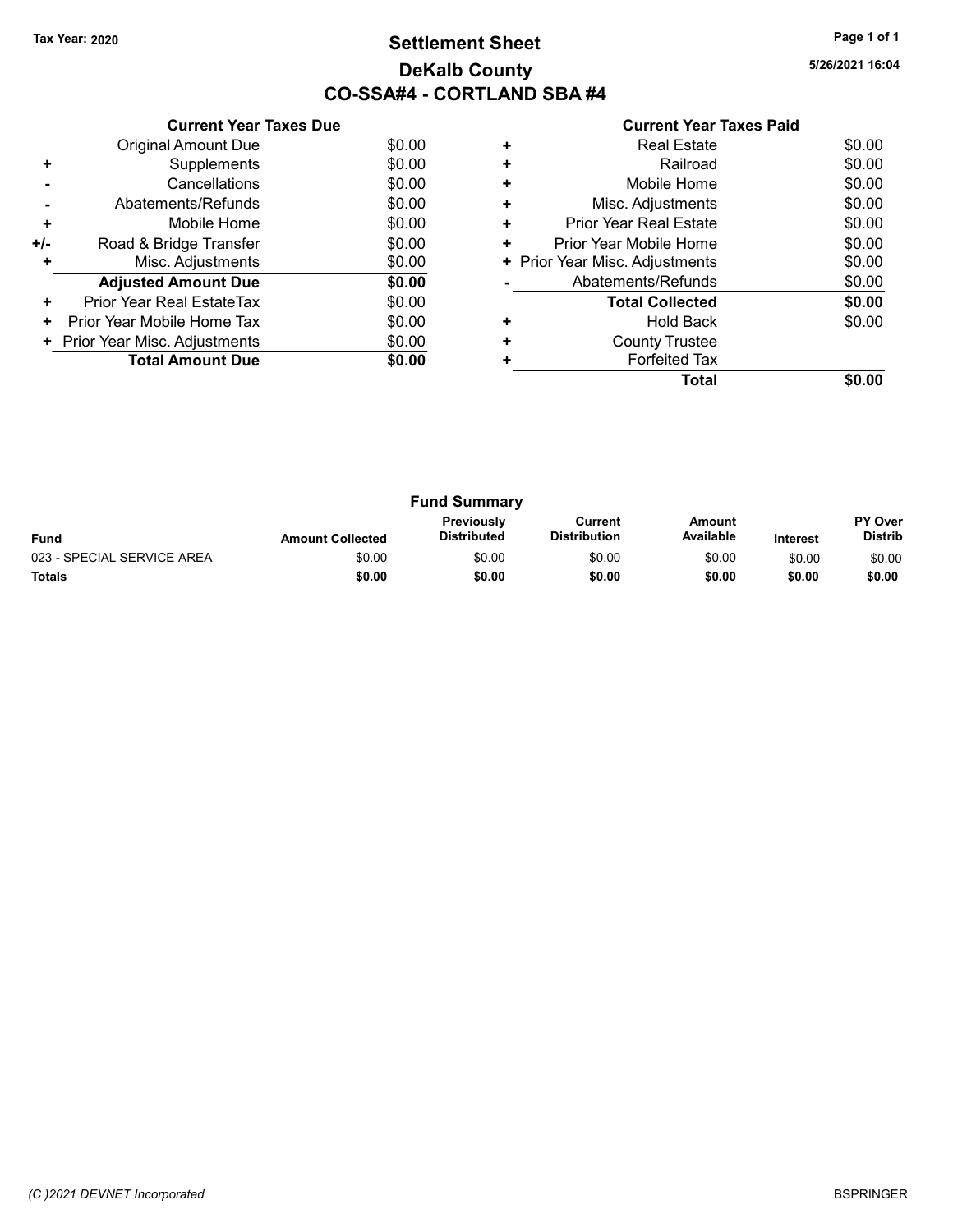## Tax Year: 2020 **Page 1 of 1 Settlement Sheet Constant Constant Constant Constant Constant Constant Constant Constant Constant Constant Constant Constant Page 1 of 1** DeKalb County CO-SSA#7 - CORTLAND SBA #7

5/26/2021 16:04

|       | <b>Current Year Taxes Due</b> |        |
|-------|-------------------------------|--------|
|       | Original Amount Due           | \$0.00 |
| ٠     | Supplements                   | \$0.00 |
|       | Cancellations                 | \$0.00 |
|       | Abatements/Refunds            | \$0.00 |
| ÷     | Mobile Home                   | \$0.00 |
| $+/-$ | Road & Bridge Transfer        | \$0.00 |
| ٠     | Misc. Adjustments             | \$0.00 |
|       | <b>Adjusted Amount Due</b>    | \$0.00 |
| ٠     | Prior Year Real EstateTax     | \$0.00 |
| ÷     | Prior Year Mobile Home Tax    | \$0.00 |
|       | Prior Year Misc. Adjustments  | \$0.00 |
|       | <b>Total Amount Due</b>       | \$0.00 |
|       |                               |        |

| ٠ | Railroad                       | \$0.00 |
|---|--------------------------------|--------|
| ٠ | Mobile Home                    | \$0.00 |
| ٠ | Misc. Adjustments              | \$0.00 |
| ٠ | Prior Year Real Estate         | \$0.00 |
| ٠ | Prior Year Mobile Home         | \$0.00 |
|   | + Prior Year Misc. Adjustments | \$0.00 |
|   | Abatements/Refunds             | \$0.00 |
|   | <b>Total Collected</b>         | \$0.00 |
| ٠ | <b>Hold Back</b>               | \$0.00 |
|   | <b>County Trustee</b>          |        |
|   | <b>Forfeited Tax</b>           |        |
|   | Total                          | \$0.00 |
|   |                                |        |

| <b>Fund Summary</b>        |                         |                                         |                                |                     |                 |                                  |
|----------------------------|-------------------------|-----------------------------------------|--------------------------------|---------------------|-----------------|----------------------------------|
| <b>Fund</b>                | <b>Amount Collected</b> | <b>Previously</b><br><b>Distributed</b> | Current<br><b>Distribution</b> | Amount<br>Available | <b>Interest</b> | <b>PY Over</b><br><b>Distrib</b> |
| 023 - SPECIAL SERVICE AREA | \$0.00                  | \$0.00                                  | \$0.00                         | \$0.00              | \$0.00          | \$0.00                           |
| Totals                     | \$0.00                  | \$0.00                                  | \$0.00                         | \$0.00              | \$0.00          | \$0.00                           |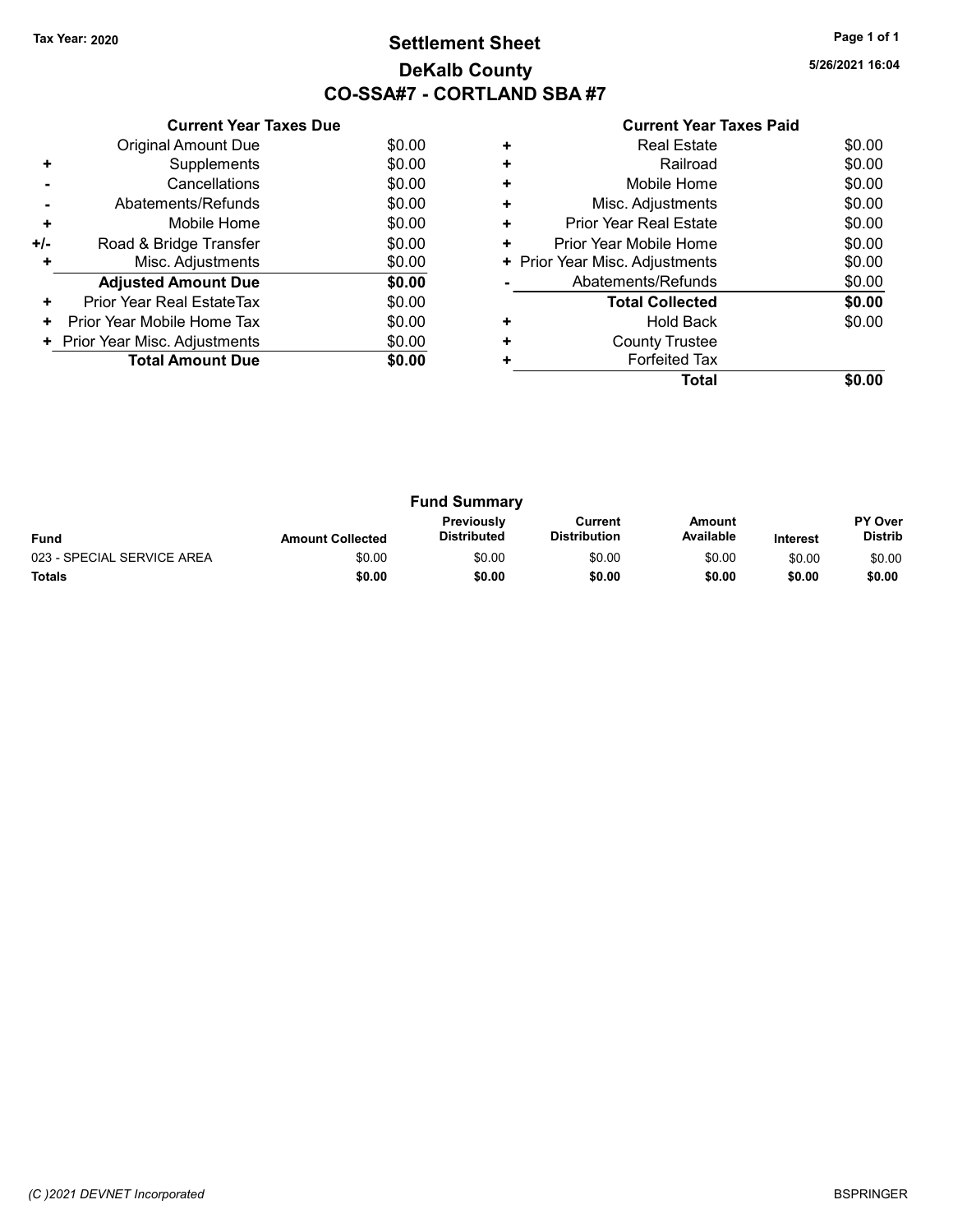## Tax Year: 2020 **Page 1 of 1 Settlement Sheet Constant Constant Constant Constant Constant Constant Constant Constant Constant Constant Constant Constant Page 1 of 1** DeKalb County CO-SSA#8 - CORTLAND SBA #8

5/26/2021 16:04

|       | <b>Current Year Taxes Due</b> |        |
|-------|-------------------------------|--------|
|       | Original Amount Due           | \$0.00 |
| ÷     | Supplements                   | \$0.00 |
|       | Cancellations                 | \$0.00 |
|       | Abatements/Refunds            | \$0.00 |
| ٠     | Mobile Home                   | \$0.00 |
| $+/-$ | Road & Bridge Transfer        | \$0.00 |
|       | Misc. Adjustments             | \$0.00 |
|       | <b>Adjusted Amount Due</b>    | \$0.00 |
| ÷     | Prior Year Real EstateTax     | \$0.00 |
| ÷     | Prior Year Mobile Home Tax    | \$0.00 |
|       | Prior Year Misc. Adjustments  | \$0.00 |
|       | <b>Total Amount Due</b>       | \$0.00 |
|       |                               |        |

| ٠ | <b>Real Estate</b>             | \$0.00 |
|---|--------------------------------|--------|
| ٠ | Railroad                       | \$0.00 |
| ٠ | Mobile Home                    | \$0.00 |
| ٠ | Misc. Adjustments              | \$0.00 |
| ٠ | <b>Prior Year Real Estate</b>  | \$0.00 |
| ٠ | Prior Year Mobile Home         | \$0.00 |
|   | + Prior Year Misc. Adjustments | \$0.00 |
|   | Abatements/Refunds             | \$0.00 |
|   | <b>Total Collected</b>         | \$0.00 |
| ٠ | <b>Hold Back</b>               | \$0.00 |
| ٠ | <b>County Trustee</b>          |        |
|   | <b>Forfeited Tax</b>           |        |
|   | Total                          |        |
|   |                                |        |

| <b>Fund Summary</b>        |                         |                                         |                                |                     |                 |                                  |
|----------------------------|-------------------------|-----------------------------------------|--------------------------------|---------------------|-----------------|----------------------------------|
| <b>Fund</b>                | <b>Amount Collected</b> | <b>Previously</b><br><b>Distributed</b> | Current<br><b>Distribution</b> | Amount<br>Available | <b>Interest</b> | <b>PY Over</b><br><b>Distrib</b> |
| 023 - SPECIAL SERVICE AREA | \$0.00                  | \$0.00                                  | \$0.00                         | \$0.00              | \$0.00          | \$0.00                           |
| <b>Totals</b>              | \$0.00                  | \$0.00                                  | \$0.00                         | \$0.00              | \$0.00          | \$0.00                           |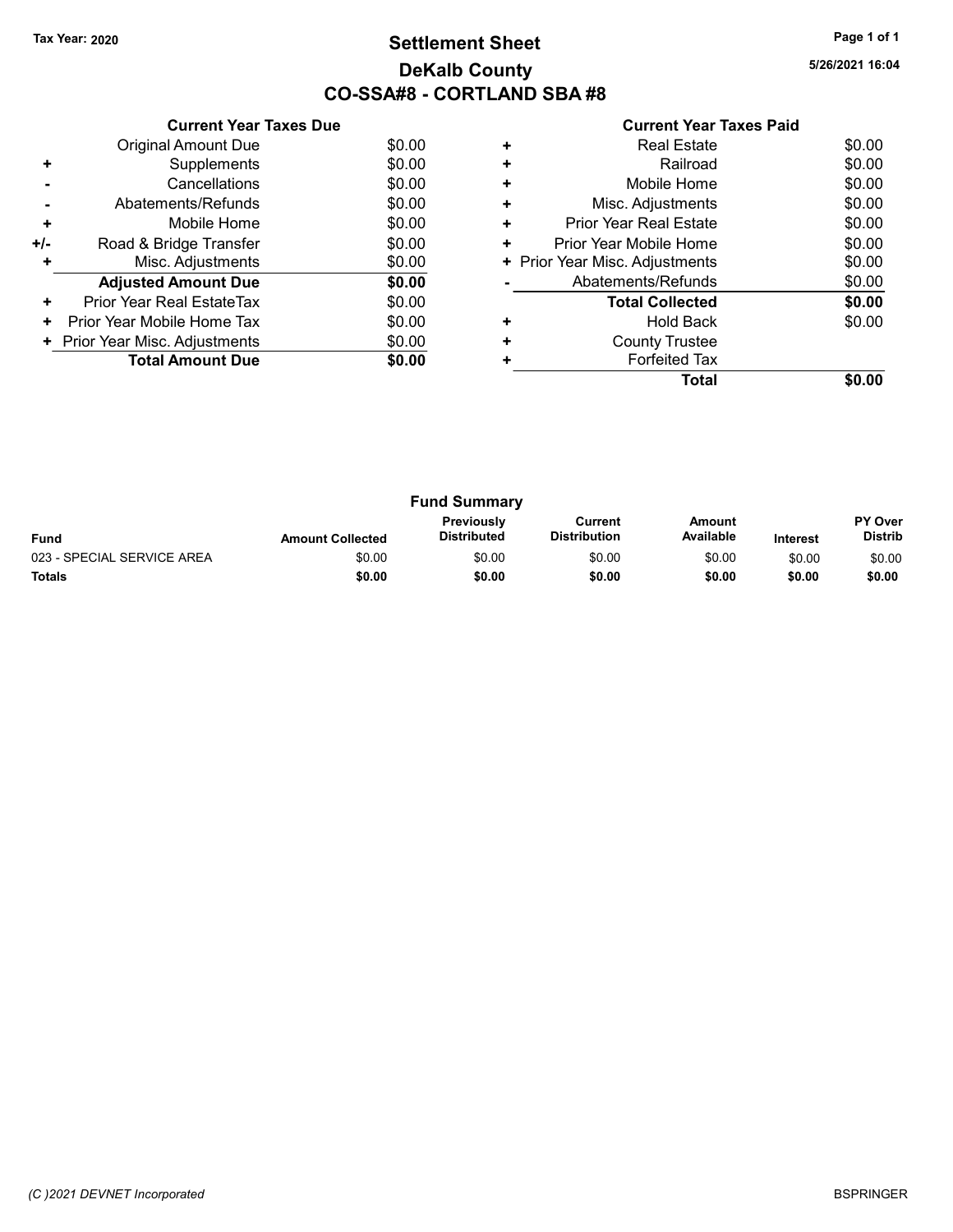# Tax Year: 2020 **Page 1 of 1 Settlement Sheet Constant Constant Constant Constant Constant Constant Constant Constant Constant Constant Constant Constant Page 1 of 1** DeKalb County MA-DK #3 - MALTA DEKALB DRAINAGE #3

|     | <b>Current Year Taxes Due</b> |            |
|-----|-------------------------------|------------|
|     | <b>Original Amount Due</b>    | \$3,757.06 |
| ٠   | Supplements                   | \$0.00     |
|     | Cancellations                 | \$0.00     |
|     | Abatements/Refunds            | \$0.00     |
| ٠   | Mobile Home                   | \$0.00     |
| +/- | Road & Bridge Transfer        | \$0.00     |
| ٠   | Misc. Adjustments             | \$0.00     |
|     | <b>Adjusted Amount Due</b>    | \$3,757.06 |
| ٠   | Prior Year Real EstateTax     | \$0.00     |
| ٠   | Prior Year Mobile Home Tax    | \$0.00     |
| ٠.  | Prior Year Misc. Adjustments  | \$0.00     |
|     | <b>Total Amount Due</b>       | \$3,757.06 |

|   | <b>Current Year Taxes Paid</b> |          |
|---|--------------------------------|----------|
| ٠ | <b>Real Estate</b>             | \$335.64 |
| ٠ | Railroad                       | \$0.00   |
| ٠ | Mobile Home                    | \$0.00   |
| ٠ | Misc. Adjustments              | \$0.00   |
| ٠ | Prior Year Real Estate         | \$0.00   |
| ٠ | Prior Year Mobile Home         | \$0.00   |
|   | + Prior Year Misc. Adjustments | \$0.00   |
|   | Abatements/Refunds             | \$0.00   |
|   | <b>Total Collected</b>         | \$335.64 |
| ٠ | Hold Back                      | \$0.00   |
| ٠ | <b>County Trustee</b>          |          |
|   | <b>Forfeited Tax</b>           |          |
|   | Total                          | \$335.   |

|                 | <b>Distribution Summary</b> |                                      |                                |                                |          |                           |
|-----------------|-----------------------------|--------------------------------------|--------------------------------|--------------------------------|----------|---------------------------|
|                 |                             |                                      | <b>Tax Distribution Date</b>   |                                |          | Amount                    |
|                 |                             | 05/28/2021                           |                                |                                |          | \$302.08                  |
|                 |                             |                                      |                                | <b>Totals: 1 Distributions</b> |          | \$302.08                  |
|                 |                             | <b>Grand Totals: 1 Distributions</b> |                                |                                | \$302.08 |                           |
|                 |                             | <b>Fund Summary</b>                  |                                |                                |          |                           |
| Fund            | <b>Amount Collected</b>     | Previously<br><b>Distributed</b>     | Current<br><b>Distribution</b> | Amount<br>Available            | Interest | PY Over<br><b>Distrib</b> |
| 001 - CORPORATE | \$335.64                    | \$0.00                               | \$302.08                       | \$33.56                        | \$0.00   | \$0.00                    |
| Totals          | \$335.64                    | \$0.00                               | \$302.08                       | \$33.56                        | \$0.00   | \$0.00                    |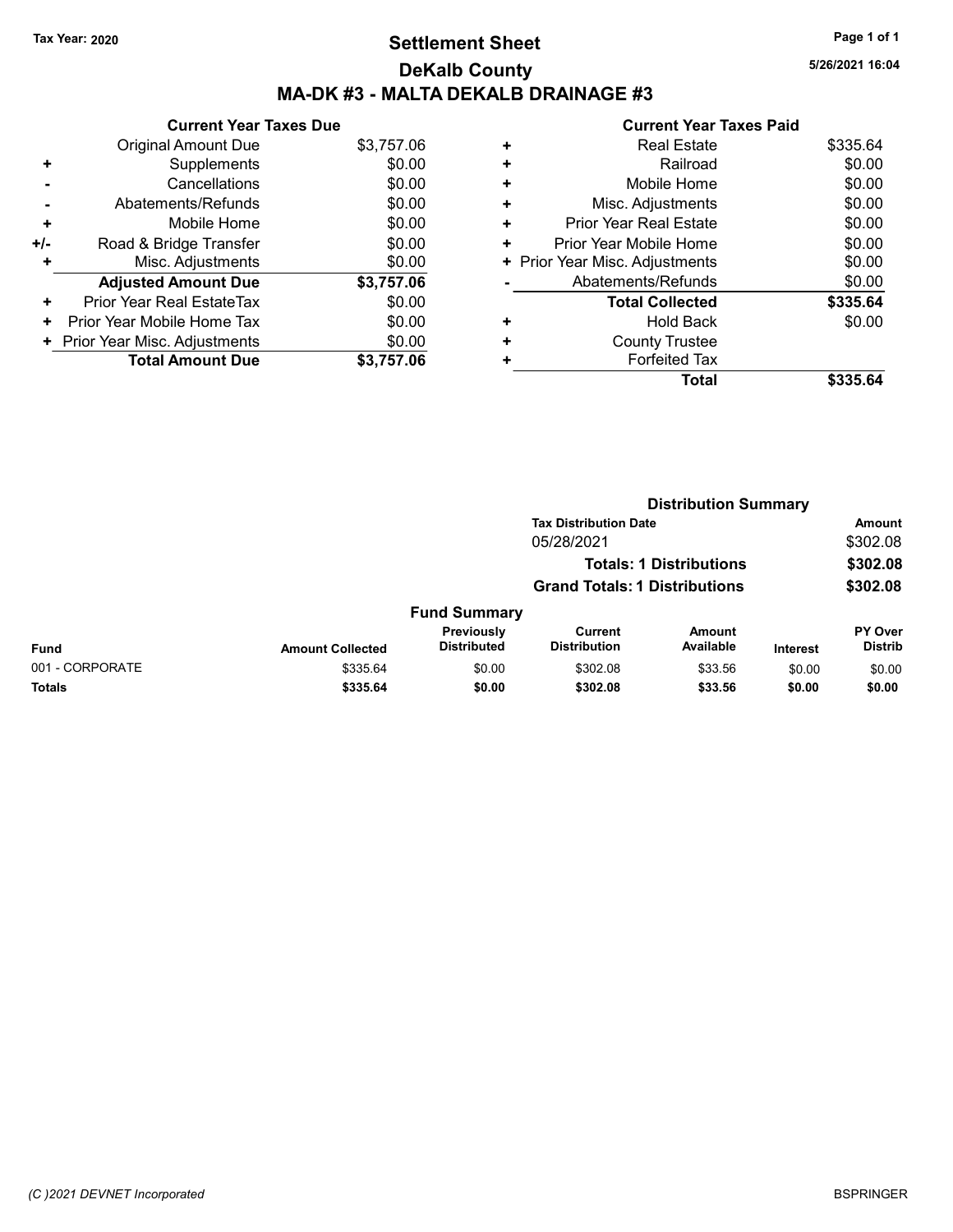## Tax Year: 2020 **Page 1 of 1 Settlement Sheet Constant Constant Constant Constant Constant Constant Constant Constant Constant Constant Constant Constant Page 1 of 1** DeKalb County MAMIAFDK - MA-MI-AF-DK DRAINAGE #11

5/26/2021 16:04

|     | <b>Current Year Taxes Due</b> |             |
|-----|-------------------------------|-------------|
|     | Original Amount Due           | \$18,689.76 |
| ٠   | Supplements                   | \$0.00      |
|     | Cancellations                 | \$0.00      |
|     | Abatements/Refunds            | \$0.00      |
| ٠   | Mobile Home                   | \$0.00      |
| +/- | Road & Bridge Transfer        | \$0.00      |
|     | Misc. Adjustments             | \$0.00      |
|     | <b>Adjusted Amount Due</b>    | \$18,689.76 |
| ٠   | Prior Year Real EstateTax     | \$0.00      |
| ٠   | Prior Year Mobile Home Tax    | \$0.00      |
| ٠   | Prior Year Misc. Adjustments  | \$0.00      |
|     | <b>Total Amount Due</b>       | \$18,689.76 |

|   | <b>Total</b>                   | \$1,465.84 |
|---|--------------------------------|------------|
|   | <b>Forfeited Tax</b>           |            |
| ٠ | <b>County Trustee</b>          |            |
| ٠ | <b>Hold Back</b>               | \$0.00     |
|   | <b>Total Collected</b>         | \$1,465.84 |
|   | Abatements/Refunds             | \$0.00     |
|   | + Prior Year Misc. Adjustments | \$0.00     |
| ٠ | Prior Year Mobile Home         | \$0.00     |
| ٠ | Prior Year Real Estate         | \$0.00     |
| ٠ | Misc. Adjustments              | \$0.00     |
| ÷ | Mobile Home                    | \$0.00     |
| ٠ | Railroad                       | \$0.00     |
| ٠ | <b>Real Estate</b>             | \$1,465.84 |
|   |                                |            |

|                 |                         | <b>Distribution Summary</b>          |                                |                                |                 |                           |  |
|-----------------|-------------------------|--------------------------------------|--------------------------------|--------------------------------|-----------------|---------------------------|--|
|                 |                         |                                      | <b>Tax Distribution Date</b>   |                                |                 | <b>Amount</b>             |  |
|                 |                         |                                      | 05/28/2021                     |                                |                 | \$1,319.26                |  |
|                 |                         |                                      |                                | <b>Totals: 1 Distributions</b> |                 | \$1,319.26                |  |
|                 |                         | <b>Grand Totals: 1 Distributions</b> |                                | \$1,319.26                     |                 |                           |  |
|                 |                         | <b>Fund Summary</b>                  |                                |                                |                 |                           |  |
| <b>Fund</b>     | <b>Amount Collected</b> | Previously<br><b>Distributed</b>     | Current<br><b>Distribution</b> | <b>Amount</b><br>Available     | <b>Interest</b> | PY Over<br><b>Distrib</b> |  |
| 001 - CORPORATE | \$1,465.84              | \$0.00                               | \$1,319.26                     | \$146.58                       | \$0.00          | \$0.00                    |  |
| Totals          | \$1,465.84              | \$0.00                               | \$1,319.26                     | \$146.58                       | \$0.00          | \$0.00                    |  |
|                 |                         |                                      |                                |                                |                 |                           |  |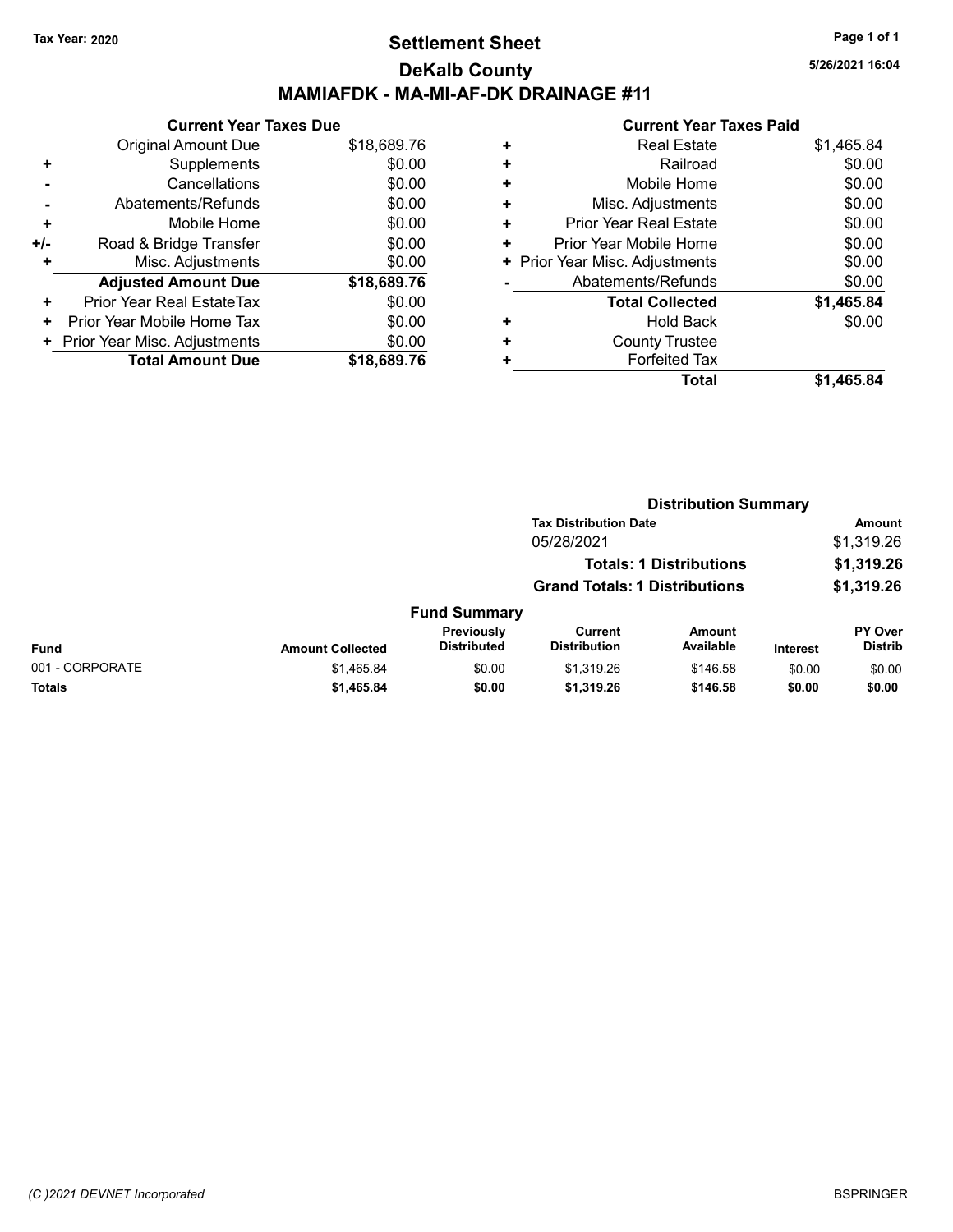# Tax Year: 2020 **Page 1 of 1 Settlement Sheet Constant Constant Constant Constant Constant Constant Constant Constant Constant Constant Constant Constant Page 1 of 1** DeKalb County MY-DK #2 - MAYFIELD DEKALB DRAINAGE

5/26/2021 16:04

|     | <b>Current Year Taxes Due</b> |            |  |  |  |  |
|-----|-------------------------------|------------|--|--|--|--|
|     | Original Amount Due           | \$4,825.32 |  |  |  |  |
| ÷   | Supplements                   | \$0.00     |  |  |  |  |
|     | Cancellations                 | \$0.00     |  |  |  |  |
|     | Abatements/Refunds            | \$0.00     |  |  |  |  |
| ٠   | Mobile Home                   | \$0.00     |  |  |  |  |
| +/- | Road & Bridge Transfer        | \$0.00     |  |  |  |  |
|     | Misc. Adjustments             | \$0.00     |  |  |  |  |
|     | <b>Adjusted Amount Due</b>    | \$4,825.32 |  |  |  |  |
| ÷   | Prior Year Real EstateTax     | \$0.00     |  |  |  |  |
| ٠   | Prior Year Mobile Home Tax    | \$0.00     |  |  |  |  |
|     | Prior Year Misc. Adjustments  | \$0.00     |  |  |  |  |
|     | <b>Total Amount Due</b>       | \$4.825.32 |  |  |  |  |

| ٠ | <b>Real Estate</b>             | \$871.80 |
|---|--------------------------------|----------|
| ٠ | Railroad                       | \$0.00   |
| ٠ | Mobile Home                    | \$0.00   |
| ٠ | Misc. Adjustments              | \$0.00   |
| ٠ | <b>Prior Year Real Estate</b>  | \$0.00   |
| ٠ | Prior Year Mobile Home         | \$0.00   |
|   | + Prior Year Misc. Adjustments | \$0.00   |
|   | Abatements/Refunds             | \$0.00   |
|   | <b>Total Collected</b>         | \$871.80 |
| ٠ | <b>Hold Back</b>               | \$0.00   |
| ٠ | <b>County Trustee</b>          |          |
| ٠ | <b>Forfeited Tax</b>           |          |
|   | Total                          | \$871.80 |
|   |                                |          |

|                 | <b>Distribution Summary</b> |                                         |                                |                                |                 |                           |
|-----------------|-----------------------------|-----------------------------------------|--------------------------------|--------------------------------|-----------------|---------------------------|
|                 |                             |                                         | <b>Tax Distribution Date</b>   |                                |                 | <b>Amount</b>             |
|                 |                             |                                         | 05/28/2021                     |                                |                 | \$784.62                  |
|                 |                             |                                         |                                | <b>Totals: 1 Distributions</b> |                 | \$784.62                  |
|                 |                             | <b>Grand Totals: 1 Distributions</b>    |                                |                                |                 | \$784.62                  |
|                 |                             | <b>Fund Summary</b>                     |                                |                                |                 |                           |
| Fund            | <b>Amount Collected</b>     | <b>Previously</b><br><b>Distributed</b> | Current<br><b>Distribution</b> | <b>Amount</b><br>Available     | <b>Interest</b> | PY Over<br><b>Distrib</b> |
| 001 - CORPORATE | \$871.80                    | \$0.00                                  | \$784.62                       | \$87.18                        | \$0.00          | \$0.00                    |
| Totals          | \$871.80                    | \$0.00                                  | \$784.62                       | \$87.18                        | \$0.00          | \$0.00                    |
|                 |                             |                                         |                                |                                |                 |                           |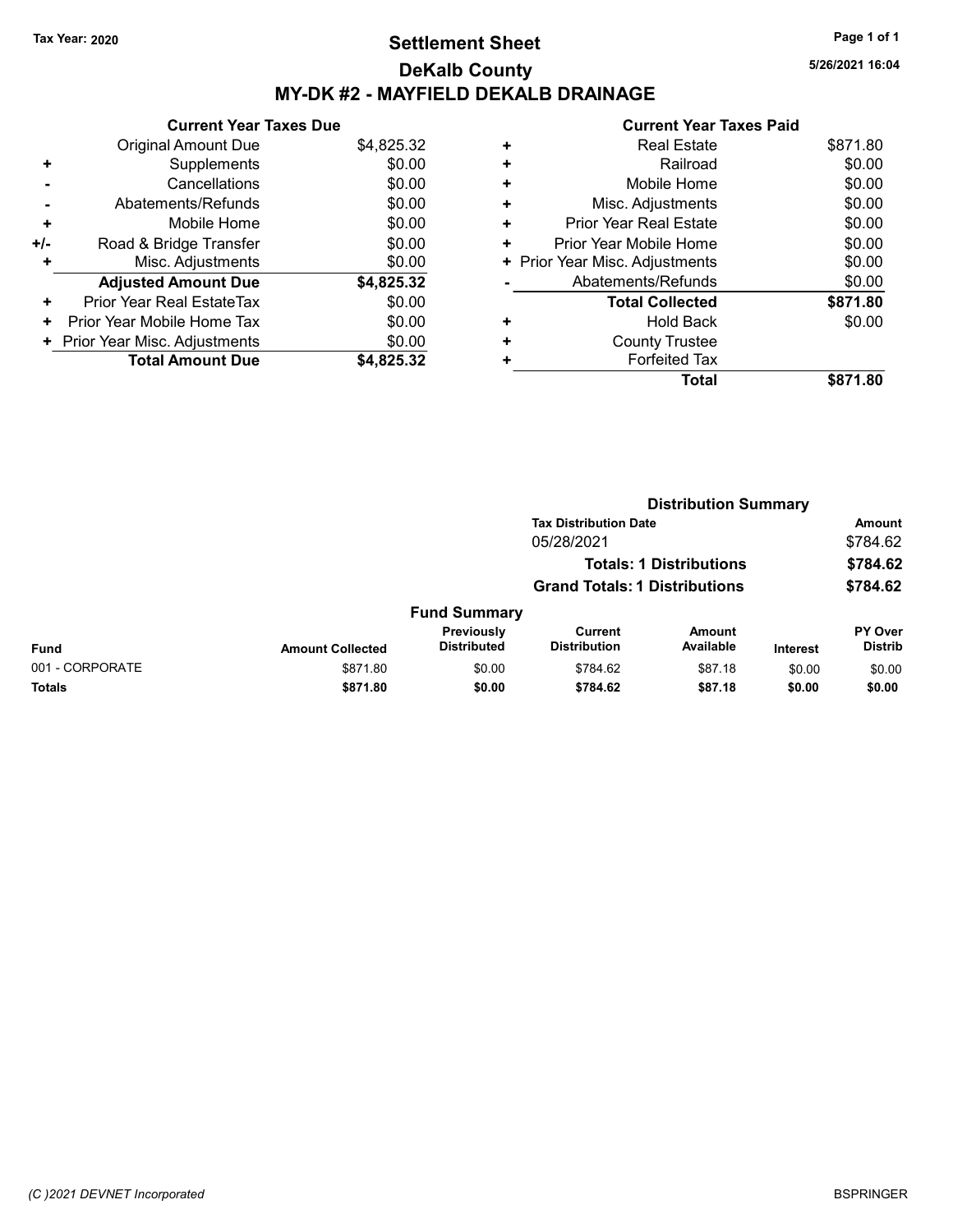# Tax Year: 2020 **Page 1 of 1 Settlement Sheet Constant Constant Constant Constant Constant Constant Constant Constant Constant Constant Constant Constant Page 1 of 1** DeKalb County NO-LR-SA # - NO-LR-SA DRAINAGE #10

5/26/2021 16:04

|                | <b>Current Year Taxes Due</b> |             |  |  |  |  |
|----------------|-------------------------------|-------------|--|--|--|--|
|                | <b>Original Amount Due</b>    | \$50,035.48 |  |  |  |  |
| ٠              | Supplements                   | \$139.80    |  |  |  |  |
|                | Cancellations                 | \$139.80    |  |  |  |  |
| $\blacksquare$ | Abatements/Refunds            | \$0.00      |  |  |  |  |
| ٠              | Mobile Home                   | \$0.00      |  |  |  |  |
| +/-            | Road & Bridge Transfer        | \$0.00      |  |  |  |  |
| ٠              | Misc. Adjustments             | \$0.00      |  |  |  |  |
|                | <b>Adjusted Amount Due</b>    | \$50,035.48 |  |  |  |  |
| ٠              | Prior Year Real EstateTax     | \$0.00      |  |  |  |  |
| ٠              | Prior Year Mobile Home Tax    | \$0.00      |  |  |  |  |
|                | Prior Year Misc. Adjustments  | \$0.00      |  |  |  |  |
|                | <b>Total Amount Due</b>       | \$50,035,48 |  |  |  |  |

| ٠ | <b>Real Estate</b>             | \$7,659.73 |
|---|--------------------------------|------------|
| ٠ | Railroad                       | \$0.00     |
| ٠ | Mobile Home                    | \$0.00     |
| ٠ | Misc. Adjustments              | \$0.00     |
| ٠ | <b>Prior Year Real Estate</b>  | \$0.00     |
| ٠ | Prior Year Mobile Home         | \$0.00     |
|   | + Prior Year Misc. Adjustments | \$0.00     |
|   | Abatements/Refunds             | \$0.00     |
|   | <b>Total Collected</b>         | \$7,659.73 |
| ٠ | <b>Hold Back</b>               | \$0.00     |
| ٠ | <b>County Trustee</b>          |            |
| ٠ | <b>Forfeited Tax</b>           |            |
|   | <b>Total</b>                   | \$7,659.73 |
|   |                                |            |

|                 |                         |                                  | <b>Distribution Summary</b>          |                                |                 |                           |  |
|-----------------|-------------------------|----------------------------------|--------------------------------------|--------------------------------|-----------------|---------------------------|--|
|                 |                         |                                  | <b>Tax Distribution Date</b>         |                                |                 | Amount                    |  |
|                 |                         |                                  | 05/28/2021                           |                                |                 | \$6,893.76                |  |
|                 |                         |                                  |                                      | <b>Totals: 1 Distributions</b> |                 | \$6,893.76                |  |
|                 |                         |                                  | <b>Grand Totals: 1 Distributions</b> |                                |                 | \$6,893.76                |  |
|                 |                         | <b>Fund Summary</b>              |                                      |                                |                 |                           |  |
| <b>Fund</b>     | <b>Amount Collected</b> | Previously<br><b>Distributed</b> | Current<br><b>Distribution</b>       | <b>Amount</b><br>Available     | <b>Interest</b> | PY Over<br><b>Distrib</b> |  |
| 001 - CORPORATE | \$7,659.73              | \$0.00                           | \$6,893.76                           | \$765.97                       | \$0.00          | \$0.00                    |  |
| Totals          | \$7,659.73              | \$0.00                           | \$6,893.76                           | \$765.97                       | \$0.00          | \$0.00                    |  |
|                 |                         |                                  |                                      |                                |                 |                           |  |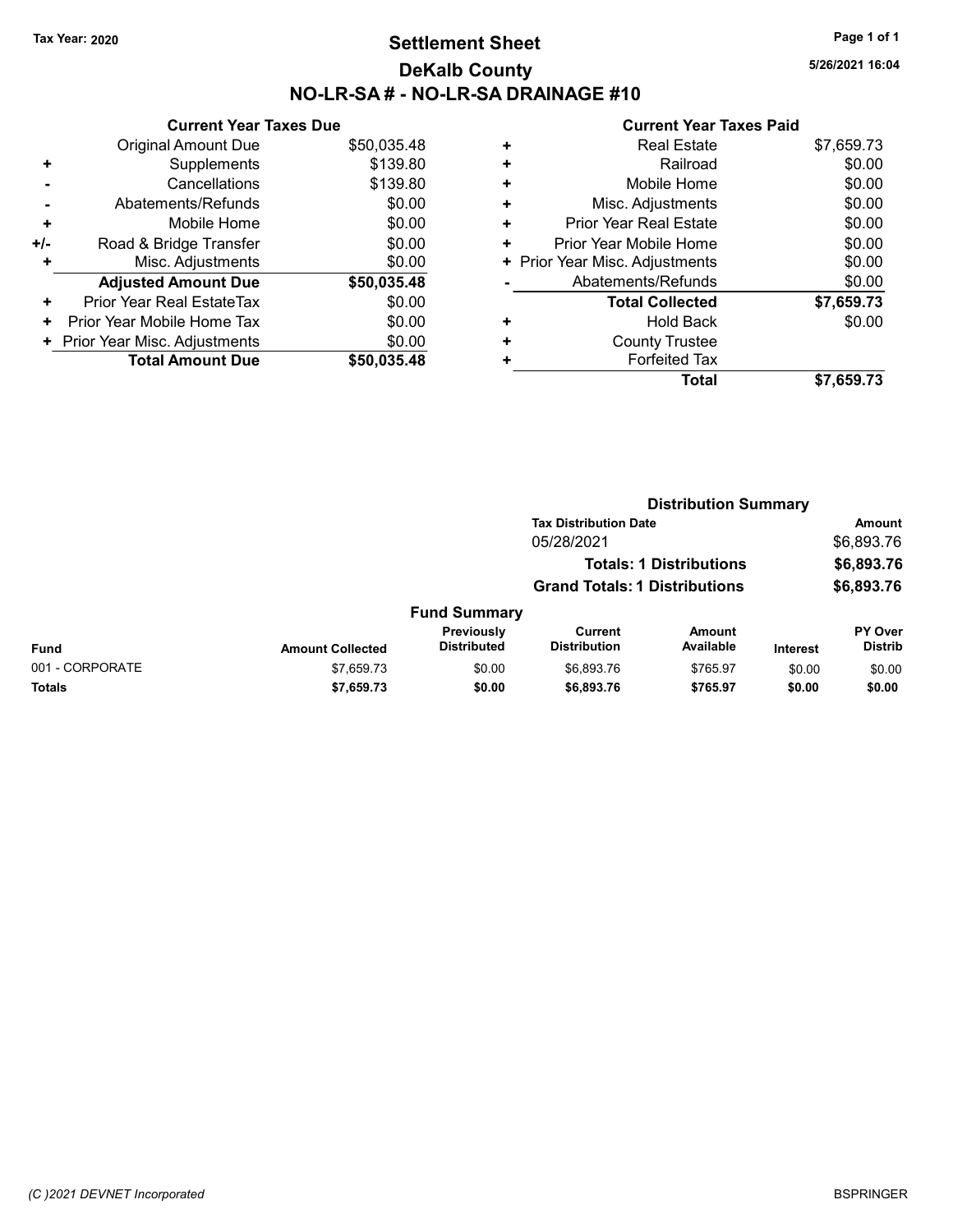## Tax Year: 2020 **Page 1 of 1 Settlement Sheet Constant Constant Constant Constant Constant Constant Constant Constant Constant Constant Constant Constant Page 1 of 1** DeKalb County NORMAL #13 - NORMAL DRAINAGE DISTRICT

5/26/2021 16:04

|     | <b>Current Year Taxes Due</b> |             |  |  |  |  |
|-----|-------------------------------|-------------|--|--|--|--|
|     | <b>Original Amount Due</b>    | \$17,294.64 |  |  |  |  |
| ٠   | Supplements                   | \$0.00      |  |  |  |  |
|     | Cancellations                 | \$0.00      |  |  |  |  |
|     | Abatements/Refunds            | \$0.00      |  |  |  |  |
| ٠   | Mobile Home                   | \$0.00      |  |  |  |  |
| +/- | Road & Bridge Transfer        | \$0.00      |  |  |  |  |
| ٠   | Misc. Adjustments             | \$0.00      |  |  |  |  |
|     | <b>Adjusted Amount Due</b>    | \$17,294.64 |  |  |  |  |
| ٠   | Prior Year Real EstateTax     | \$0.00      |  |  |  |  |
| ٠   | Prior Year Mobile Home Tax    | \$0.00      |  |  |  |  |
|     | Prior Year Misc. Adjustments  | \$0.00      |  |  |  |  |
|     | <b>Total Amount Due</b>       | \$17.294.64 |  |  |  |  |
|     |                               |             |  |  |  |  |

|   | OUITUIL TUUT TUAUJ LUIU        |            |
|---|--------------------------------|------------|
| ٠ | <b>Real Estate</b>             | \$1,202.57 |
| ٠ | Railroad                       | \$0.00     |
| ٠ | Mobile Home                    | \$0.00     |
| ٠ | Misc. Adjustments              | \$0.00     |
| ٠ | <b>Prior Year Real Estate</b>  | \$0.00     |
| ٠ | Prior Year Mobile Home         | \$0.00     |
|   | + Prior Year Misc. Adjustments | \$0.00     |
|   | Abatements/Refunds             | \$0.00     |
|   | <b>Total Collected</b>         | \$1,202.57 |
| ٠ | <b>Hold Back</b>               | \$0.00     |
| ٠ | <b>County Trustee</b>          |            |
| ٠ | <b>Forfeited Tax</b>           |            |
|   | Total                          | \$1,202.57 |
|   |                                |            |

|                 | <b>Distribution Summary</b> |                                  |                                      |                                |          |                                  |  |
|-----------------|-----------------------------|----------------------------------|--------------------------------------|--------------------------------|----------|----------------------------------|--|
|                 |                             |                                  | <b>Tax Distribution Date</b>         |                                |          | <b>Amount</b>                    |  |
|                 |                             |                                  | 05/28/2021                           |                                |          | \$1,082.31                       |  |
|                 |                             |                                  |                                      | <b>Totals: 1 Distributions</b> |          | \$1,082.31                       |  |
|                 |                             |                                  | <b>Grand Totals: 1 Distributions</b> |                                |          | \$1,082.31                       |  |
|                 |                             | <b>Fund Summary</b>              |                                      |                                |          |                                  |  |
| <b>Fund</b>     | <b>Amount Collected</b>     | Previously<br><b>Distributed</b> | Current<br><b>Distribution</b>       | <b>Amount</b><br>Available     | Interest | <b>PY Over</b><br><b>Distrib</b> |  |
| 001 - CORPORATE | \$1,202.57                  | \$0.00                           | \$1,082.31                           | \$120.26                       | \$0.00   | \$0.00                           |  |
| Totals          | \$1,202.57                  | \$0.00                           | \$1,082.31                           | \$120.26                       | \$0.00   | \$0.00                           |  |
|                 |                             |                                  |                                      |                                |          |                                  |  |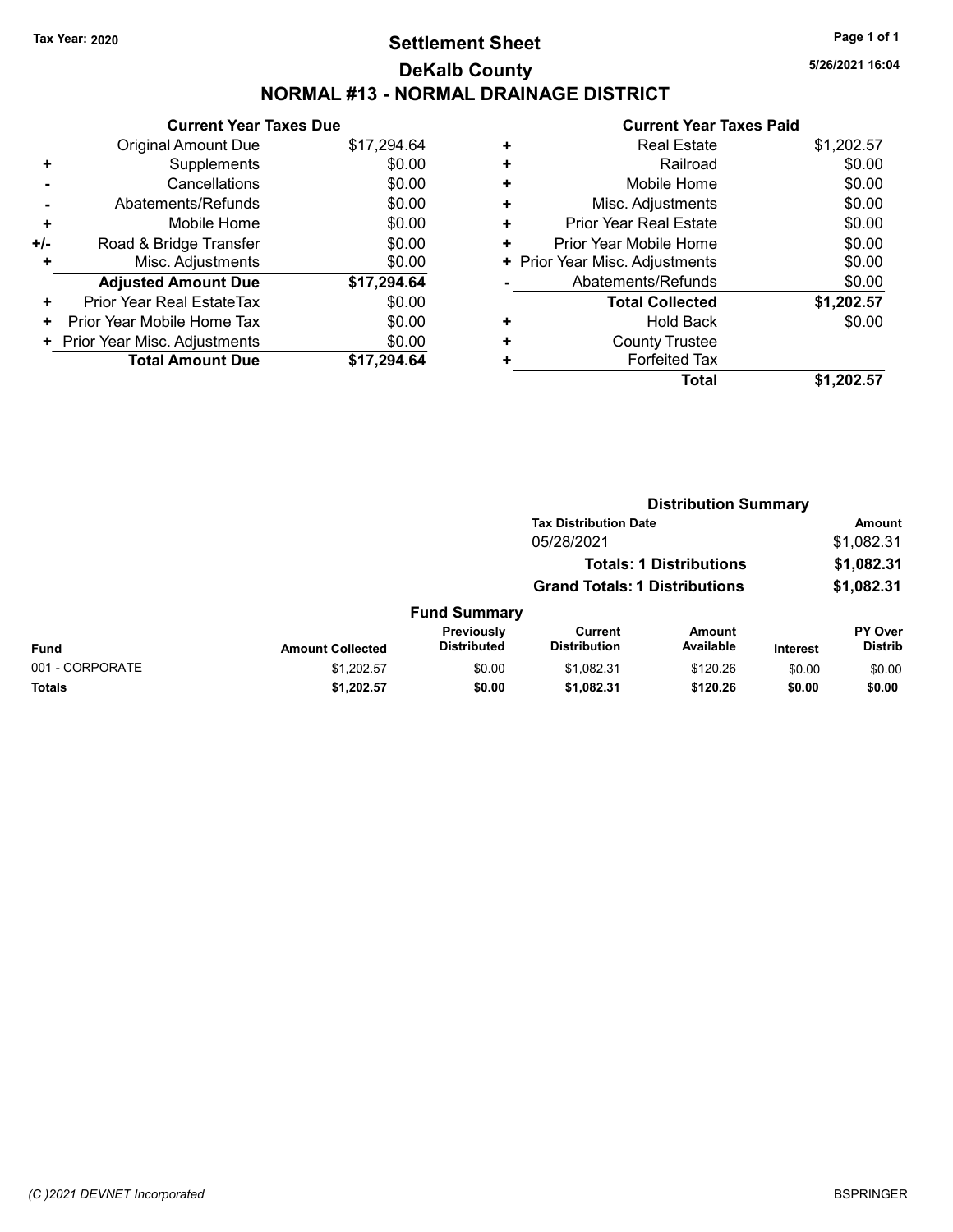# Tax Year: 2020 **Page 1 of 1 Settlement Sheet Constant Constant Constant Constant Constant Constant Constant Constant Constant Constant Constant Constant Page 1 of 1** DeKalb County SH-MI #6 - SHABBONA/MILAN DRAINAGE

5/26/2021 16:04

|     | <b>Current Year Taxes Due</b> |             |  |  |  |  |
|-----|-------------------------------|-------------|--|--|--|--|
|     | Original Amount Due           | \$11,778.90 |  |  |  |  |
| ٠   | Supplements                   | \$0.00      |  |  |  |  |
|     | Cancellations                 | \$0.00      |  |  |  |  |
|     | Abatements/Refunds            | \$0.00      |  |  |  |  |
| ٠   | Mobile Home                   | \$0.00      |  |  |  |  |
| +/- | Road & Bridge Transfer        | \$0.00      |  |  |  |  |
|     | Misc. Adjustments             | \$0.00      |  |  |  |  |
|     | <b>Adjusted Amount Due</b>    | \$11,778.90 |  |  |  |  |
| ÷   | Prior Year Real EstateTax     | \$0.00      |  |  |  |  |
| ٠   | Prior Year Mobile Home Tax    | \$0.00      |  |  |  |  |
| ٠   | Prior Year Misc. Adjustments  | \$0.00      |  |  |  |  |
|     | <b>Total Amount Due</b>       | \$11,778,90 |  |  |  |  |

| ٠ | <b>Real Estate</b>             | \$1,627.04 |
|---|--------------------------------|------------|
| ٠ | Railroad                       | \$0.00     |
| ٠ | Mobile Home                    | \$0.00     |
| ÷ | Misc. Adjustments              | \$0.00     |
| ÷ | Prior Year Real Estate         | \$0.00     |
| ٠ | Prior Year Mobile Home         | \$0.00     |
|   | + Prior Year Misc. Adjustments | \$0.00     |
|   | Abatements/Refunds             | \$0.00     |
|   | <b>Total Collected</b>         | \$1,627.04 |
| ٠ | <b>Hold Back</b>               | \$0.00     |
| ٠ | <b>County Trustee</b>          |            |
| ٠ | <b>Forfeited Tax</b>           |            |
|   | Total                          | \$1,627.04 |
|   |                                |            |

|                 |                         |                                  | <b>Distribution Summary</b><br><b>Tax Distribution Date</b> |                                |                 |                           |  |
|-----------------|-------------------------|----------------------------------|-------------------------------------------------------------|--------------------------------|-----------------|---------------------------|--|
|                 |                         |                                  |                                                             |                                |                 | <b>Amount</b>             |  |
|                 |                         |                                  | 05/28/2021                                                  |                                |                 | \$1,464.34                |  |
|                 |                         |                                  |                                                             | <b>Totals: 1 Distributions</b> |                 | \$1,464.34                |  |
|                 |                         |                                  | <b>Grand Totals: 1 Distributions</b>                        |                                |                 | \$1,464.34                |  |
|                 |                         | <b>Fund Summary</b>              |                                                             |                                |                 |                           |  |
| Fund            | <b>Amount Collected</b> | Previously<br><b>Distributed</b> | Current<br><b>Distribution</b>                              | <b>Amount</b><br>Available     | <b>Interest</b> | PY Over<br><b>Distrib</b> |  |
| 001 - CORPORATE | \$1,627.04              | \$0.00                           | \$1,464.34                                                  | \$162.70                       | \$0.00          | \$0.00                    |  |
| Totals          | \$1,627.04              | \$0.00                           | \$1,464.34                                                  | \$162.70                       | \$0.00          | \$0.00                    |  |
|                 |                         |                                  |                                                             |                                |                 |                           |  |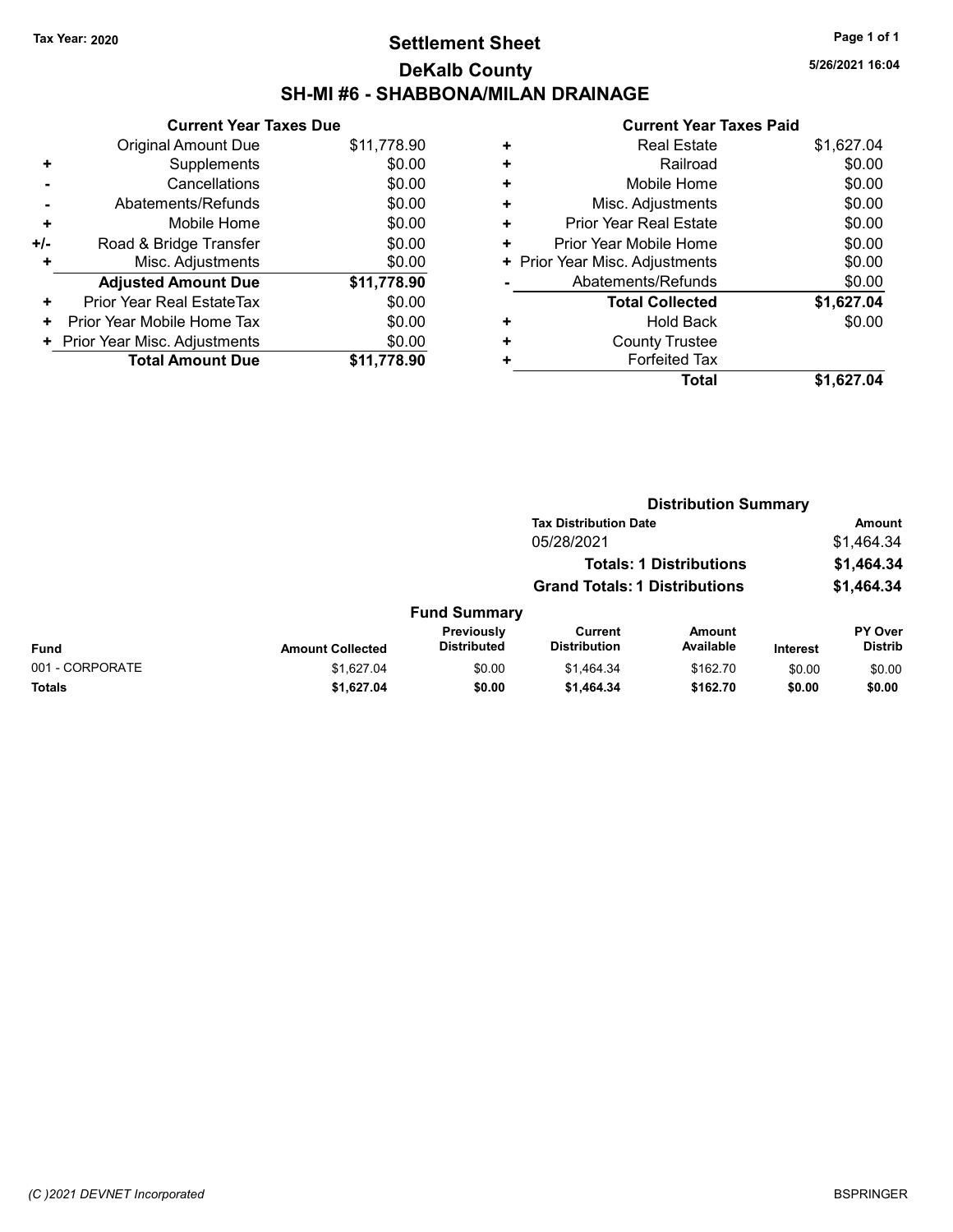# Tax Year: 2020 **Page 1 of 1 Settlement Sheet Constant Constant Constant Constant Constant Constant Constant Constant Constant Constant Constant Constant Page 1 of 1** DeKalb County SO-VI #18 - SOMONAUK/VICTOR DRN #18

5/26/2021 16:04

|     | <b>Current Year Taxes Due</b> |            |  |  |  |  |
|-----|-------------------------------|------------|--|--|--|--|
|     | Original Amount Due           | \$5,367.86 |  |  |  |  |
| ٠   | Supplements                   | \$0.00     |  |  |  |  |
|     | Cancellations                 | \$0.00     |  |  |  |  |
|     | Abatements/Refunds            | \$0.00     |  |  |  |  |
| ٠   | Mobile Home                   | \$0.00     |  |  |  |  |
| +/- | Road & Bridge Transfer        | \$0.00     |  |  |  |  |
|     | Misc. Adjustments             | \$0.00     |  |  |  |  |
|     | <b>Adjusted Amount Due</b>    | \$5,367.86 |  |  |  |  |
| ÷   | Prior Year Real EstateTax     | \$0.00     |  |  |  |  |
| ٠   | Prior Year Mobile Home Tax    | \$0.00     |  |  |  |  |
|     | Prior Year Misc. Adjustments  | \$0.00     |  |  |  |  |
|     | <b>Total Amount Due</b>       | \$5.367.86 |  |  |  |  |

|   | Total                          | \$2,616.90 |
|---|--------------------------------|------------|
| ٠ | <b>Forfeited Tax</b>           |            |
| ٠ | <b>County Trustee</b>          |            |
| ٠ | <b>Hold Back</b>               | \$0.00     |
|   | <b>Total Collected</b>         | \$2,616.90 |
|   | Abatements/Refunds             | \$0.00     |
|   | + Prior Year Misc. Adjustments | \$0.00     |
| ٠ | Prior Year Mobile Home         | \$0.00     |
| ٠ | Prior Year Real Estate         | \$0.00     |
| ÷ | Misc. Adjustments              | \$0.00     |
| ÷ | Mobile Home                    | \$0.00     |
| ٠ | Railroad                       | \$0.00     |
| ٠ | <b>Real Estate</b>             | \$2,616.90 |
|   |                                |            |

|                 | <b>Distribution Summary</b> |                                  |                                                                        |                            |                 |                           |  |
|-----------------|-----------------------------|----------------------------------|------------------------------------------------------------------------|----------------------------|-----------------|---------------------------|--|
|                 |                             |                                  | <b>Tax Distribution Date</b>                                           |                            |                 | <b>Amount</b>             |  |
|                 |                             |                                  | 05/28/2021                                                             |                            |                 | \$2,355.21                |  |
|                 |                             |                                  | <b>Totals: 1 Distributions</b><br><b>Grand Totals: 1 Distributions</b> |                            |                 | \$2,355.21                |  |
|                 |                             |                                  |                                                                        |                            |                 | \$2,355.21                |  |
|                 |                             | <b>Fund Summary</b>              |                                                                        |                            |                 |                           |  |
| <b>Fund</b>     | <b>Amount Collected</b>     | Previously<br><b>Distributed</b> | <b>Current</b><br><b>Distribution</b>                                  | <b>Amount</b><br>Available | <b>Interest</b> | PY Over<br><b>Distrib</b> |  |
| 001 - CORPORATE | \$2,616.90                  | \$0.00                           | \$2,355.21                                                             | \$261.69                   | \$0.00          | \$0.00                    |  |
| Totals          | \$2,616.90                  | \$0.00                           | \$2,355.21                                                             | \$261.69                   | \$0.00          | \$0.00                    |  |
|                 |                             |                                  |                                                                        |                            |                 |                           |  |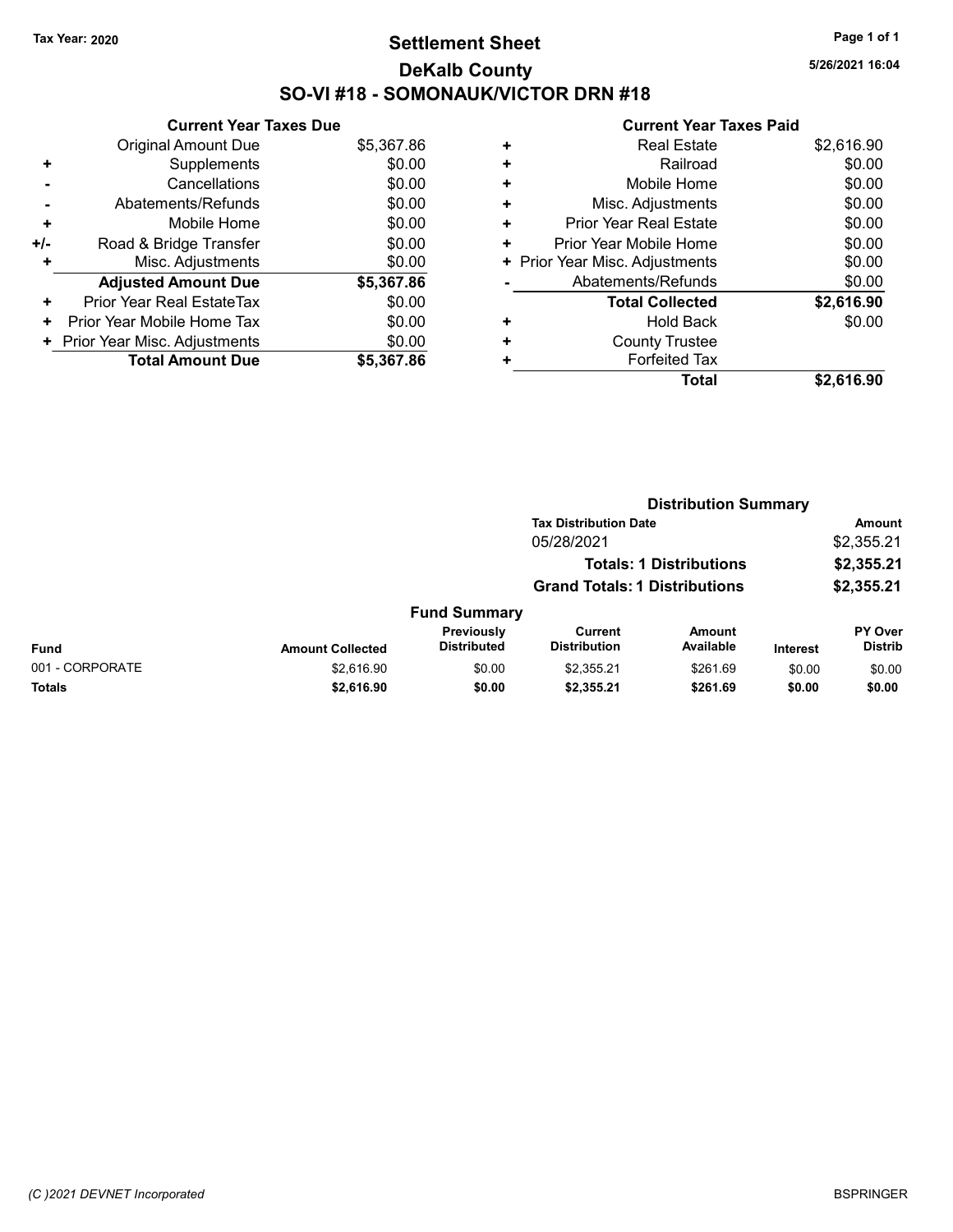# Tax Year: 2020 **Page 1 of 1 Settlement Sheet Constant Constant Constant Constant Constant Constant Constant Constant Constant Constant Constant Constant Page 1 of 1** DeKalb County SQ GR #12 - SQUAW GROVE DRAINAGE

5/26/2021 16:04

|     | <b>Current Year Taxes Due</b> |            |  |  |  |  |
|-----|-------------------------------|------------|--|--|--|--|
|     | Original Amount Due           | \$7,028.28 |  |  |  |  |
|     | Supplements                   | \$0.00     |  |  |  |  |
|     | Cancellations                 | \$0.00     |  |  |  |  |
|     | Abatements/Refunds            | \$0.00     |  |  |  |  |
| ÷   | Mobile Home                   | \$0.00     |  |  |  |  |
| +/- | Road & Bridge Transfer        | \$0.00     |  |  |  |  |
|     | Misc. Adjustments             | \$0.00     |  |  |  |  |
|     | <b>Adjusted Amount Due</b>    | \$7,028.28 |  |  |  |  |
| ٠   | Prior Year Real EstateTax     | \$0.00     |  |  |  |  |
| ٠   | Prior Year Mobile Home Tax    | \$0.00     |  |  |  |  |
|     | Prior Year Misc. Adjustments  | \$0.00     |  |  |  |  |
|     | <b>Total Amount Due</b>       | \$7.028.28 |  |  |  |  |

| ٠ | <b>Real Estate</b>             | \$2,150.82 |
|---|--------------------------------|------------|
| ٠ | Railroad                       | \$0.00     |
| ٠ | Mobile Home                    | \$0.00     |
| ٠ | Misc. Adjustments              | \$0.00     |
| ٠ | <b>Prior Year Real Estate</b>  | \$0.00     |
| ٠ | Prior Year Mobile Home         | \$0.00     |
|   | + Prior Year Misc. Adjustments | \$0.00     |
|   | Abatements/Refunds             | \$0.00     |
|   | <b>Total Collected</b>         | \$2,150.82 |
| ٠ | <b>Hold Back</b>               | \$0.00     |
| ٠ | <b>County Trustee</b>          |            |
|   | <b>Forfeited Tax</b>           |            |
|   | Total                          | \$2,150.82 |
|   |                                |            |

|                 |                         |                                  | <b>Distribution Summary</b><br><b>Tax Distribution Date</b> |                                |                 |                           |  |
|-----------------|-------------------------|----------------------------------|-------------------------------------------------------------|--------------------------------|-----------------|---------------------------|--|
|                 |                         |                                  |                                                             |                                |                 | <b>Amount</b>             |  |
|                 |                         |                                  | 05/28/2021                                                  |                                |                 | \$1,935.74                |  |
|                 |                         |                                  |                                                             | <b>Totals: 1 Distributions</b> |                 | \$1,935.74                |  |
|                 |                         |                                  | <b>Grand Totals: 1 Distributions</b>                        |                                |                 | \$1,935.74                |  |
|                 |                         | <b>Fund Summary</b>              |                                                             |                                |                 |                           |  |
| Fund            | <b>Amount Collected</b> | Previously<br><b>Distributed</b> | <b>Current</b><br><b>Distribution</b>                       | <b>Amount</b><br>Available     | <b>Interest</b> | PY Over<br><b>Distrib</b> |  |
| 001 - CORPORATE | \$2,150.82              | \$0.00                           | \$1,935.74                                                  | \$215.08                       | \$0.00          | \$0.00                    |  |
| Totals          | \$2,150.82              | \$0.00                           | \$1,935.74                                                  | \$215.08                       | \$0.00          | \$0.00                    |  |
|                 |                         |                                  |                                                             |                                |                 |                           |  |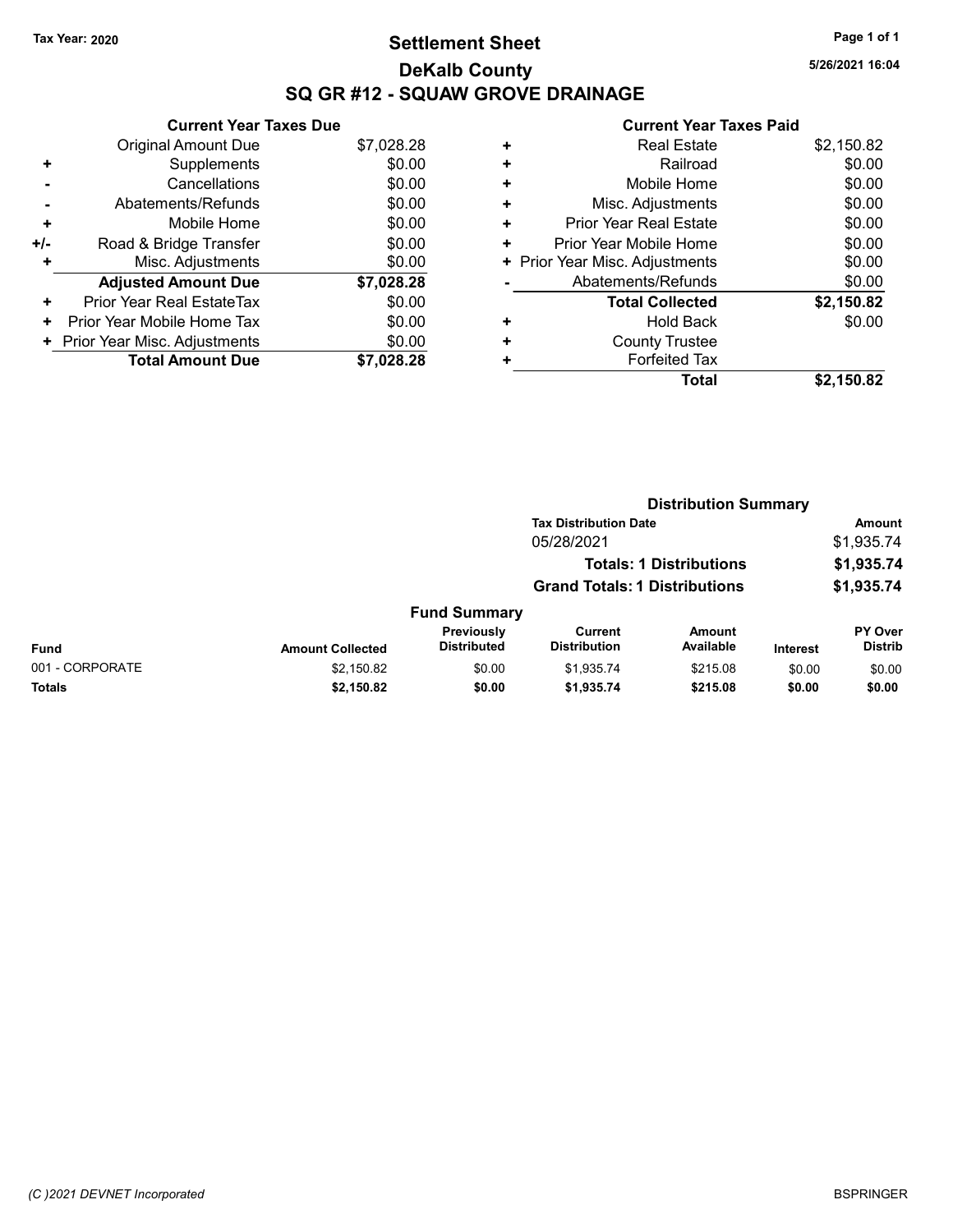# Tax Year: 2020 **Page 1 of 1 Settlement Sheet Constant Constant Constant Constant Constant Constant Constant Constant Constant Constant Constant Constant Page 1 of 1** DeKalb County VG-CO #16 - VIRGIL CORTLAND DRAIN #16

5/26/2021 16:04

|     | <b>Current Year Taxes Due</b> |             |  |  |  |  |
|-----|-------------------------------|-------------|--|--|--|--|
|     | Original Amount Due           | \$18,487.66 |  |  |  |  |
| ٠   | Supplements                   | \$60.00     |  |  |  |  |
|     | Cancellations                 | \$60.00     |  |  |  |  |
|     | Abatements/Refunds            | \$0.00      |  |  |  |  |
| ٠   | Mobile Home                   | \$0.00      |  |  |  |  |
| +/- | Road & Bridge Transfer        | \$0.00      |  |  |  |  |
|     | Misc. Adjustments             | \$0.00      |  |  |  |  |
|     | <b>Adjusted Amount Due</b>    | \$18,487.66 |  |  |  |  |
| ٠   | Prior Year Real EstateTax     | \$0.00      |  |  |  |  |
| ٠   | Prior Year Mobile Home Tax    | \$0.00      |  |  |  |  |
| ٠   | Prior Year Misc. Adjustments  | \$0.00      |  |  |  |  |
|     | <b>Total Amount Due</b>       | \$18,487.66 |  |  |  |  |

|   | Total                          | \$1.714.47 |
|---|--------------------------------|------------|
| ٠ | <b>Forfeited Tax</b>           |            |
| ٠ | <b>County Trustee</b>          |            |
| ٠ | <b>Hold Back</b>               | \$0.00     |
|   | <b>Total Collected</b>         | \$1,714.47 |
|   | Abatements/Refunds             | \$0.00     |
|   | + Prior Year Misc. Adjustments | \$0.00     |
| ٠ | Prior Year Mobile Home         | \$0.00     |
| ٠ | Prior Year Real Estate         | \$0.00     |
| ÷ | Misc. Adjustments              | \$0.00     |
| ٠ | Mobile Home                    | \$0.00     |
| ٠ | Railroad                       | \$0.00     |
| ٠ | <b>Real Estate</b>             | \$1,714.47 |
|   |                                |            |

|                 |                         |                                  | <b>Distribution Summary</b><br><b>Tax Distribution Date</b>            |                            |                 |                           |  |
|-----------------|-------------------------|----------------------------------|------------------------------------------------------------------------|----------------------------|-----------------|---------------------------|--|
|                 |                         |                                  |                                                                        |                            |                 | <b>Amount</b>             |  |
|                 |                         |                                  | 05/28/2021                                                             |                            |                 | \$1,543.02                |  |
|                 |                         |                                  | <b>Totals: 1 Distributions</b><br><b>Grand Totals: 1 Distributions</b> |                            |                 | \$1,543.02                |  |
|                 |                         |                                  |                                                                        |                            |                 | \$1,543.02                |  |
|                 |                         | <b>Fund Summary</b>              |                                                                        |                            |                 |                           |  |
| <b>Fund</b>     | <b>Amount Collected</b> | Previously<br><b>Distributed</b> | <b>Current</b><br><b>Distribution</b>                                  | <b>Amount</b><br>Available | <b>Interest</b> | PY Over<br><b>Distrib</b> |  |
| 001 - CORPORATE | \$1,714.47              | \$0.00                           | \$1,543.02                                                             | \$171.45                   | \$0.00          | \$0.00                    |  |
| Totals          | \$1,714.47              | \$0.00                           | \$1,543.02                                                             | \$171.45                   | \$0.00          | \$0.00                    |  |
|                 |                         |                                  |                                                                        |                            |                 |                           |  |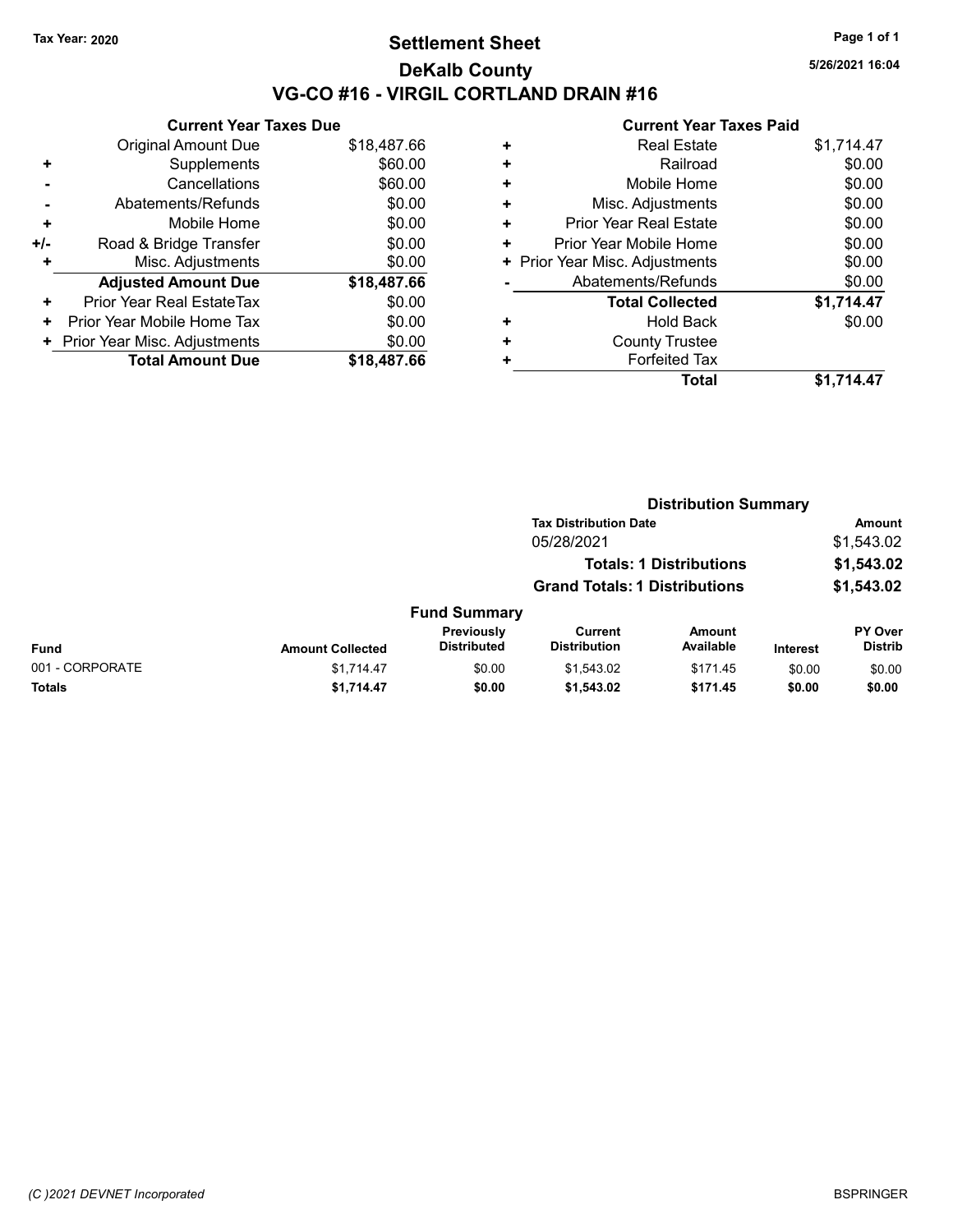# Tax Year: 2020 **Page 1 of 1 Settlement Sheet Constant Constant Constant Constant Constant Constant Constant Constant Constant Constant Constant Constant Page 1 of 1** DeKalb County VI-AD #9 - VICTOR/ADAMS DRAINAGE #9

5/26/2021 16:04

|     | <b>Current Year Taxes Due</b> |            |  |  |  |  |
|-----|-------------------------------|------------|--|--|--|--|
|     | Original Amount Due           | \$1,126.20 |  |  |  |  |
| ٠   | Supplements                   | \$0.00     |  |  |  |  |
|     | Cancellations                 | \$0.00     |  |  |  |  |
|     | Abatements/Refunds            | \$0.00     |  |  |  |  |
| ٠   | Mobile Home                   | \$0.00     |  |  |  |  |
| +/- | Road & Bridge Transfer        | \$0.00     |  |  |  |  |
| ٠   | Misc. Adjustments             | \$0.00     |  |  |  |  |
|     | <b>Adjusted Amount Due</b>    | \$1,126.20 |  |  |  |  |
| ٠   | Prior Year Real EstateTax     | \$0.00     |  |  |  |  |
| ٠   | Prior Year Mobile Home Tax    | \$0.00     |  |  |  |  |
|     | Prior Year Misc. Adjustments  | \$0.00     |  |  |  |  |
|     | <b>Total Amount Due</b>       | \$1.126.20 |  |  |  |  |
|     |                               |            |  |  |  |  |

|   | GUITEIIL TEAL TAXES FAIU       |          |
|---|--------------------------------|----------|
| ٠ | <b>Real Estate</b>             | \$268.96 |
| ÷ | Railroad                       | \$0.00   |
| ٠ | Mobile Home                    | \$0.00   |
| ٠ | Misc. Adjustments              | \$0.00   |
| ٠ | <b>Prior Year Real Estate</b>  | \$0.00   |
| ٠ | Prior Year Mobile Home         | \$0.00   |
|   | + Prior Year Misc. Adjustments | \$0.00   |
|   | Abatements/Refunds             | \$0.00   |
|   | <b>Total Collected</b>         | \$268.96 |
| ٠ | <b>Hold Back</b>               | \$0.00   |
| ٠ | <b>County Trustee</b>          |          |
| ٠ | <b>Forfeited Tax</b>           |          |
|   | <b>Total</b>                   | \$268.96 |
|   |                                |          |

|                 | <b>Distribution Summary</b>          |                                  |                                |                                |                 |                                  |
|-----------------|--------------------------------------|----------------------------------|--------------------------------|--------------------------------|-----------------|----------------------------------|
|                 |                                      |                                  | <b>Tax Distribution Date</b>   |                                |                 | <b>Amount</b>                    |
|                 |                                      |                                  | 05/28/2021                     |                                |                 | \$242.06                         |
|                 |                                      |                                  |                                | <b>Totals: 1 Distributions</b> |                 | \$242.06                         |
|                 | <b>Grand Totals: 1 Distributions</b> |                                  |                                |                                | \$242.06        |                                  |
|                 |                                      | <b>Fund Summary</b>              |                                |                                |                 |                                  |
| Fund            | <b>Amount Collected</b>              | Previously<br><b>Distributed</b> | Current<br><b>Distribution</b> | <b>Amount</b><br>Available     | <b>Interest</b> | <b>PY Over</b><br><b>Distrib</b> |
| 001 - CORPORATE | \$268.96                             | \$0.00                           | \$242.06                       | \$26.90                        | \$0.00          | \$0.00                           |
| Totals          | \$268.96                             | \$0.00                           | \$242.06                       | \$26.90                        | \$0.00          | \$0.00                           |
|                 |                                      |                                  |                                |                                |                 |                                  |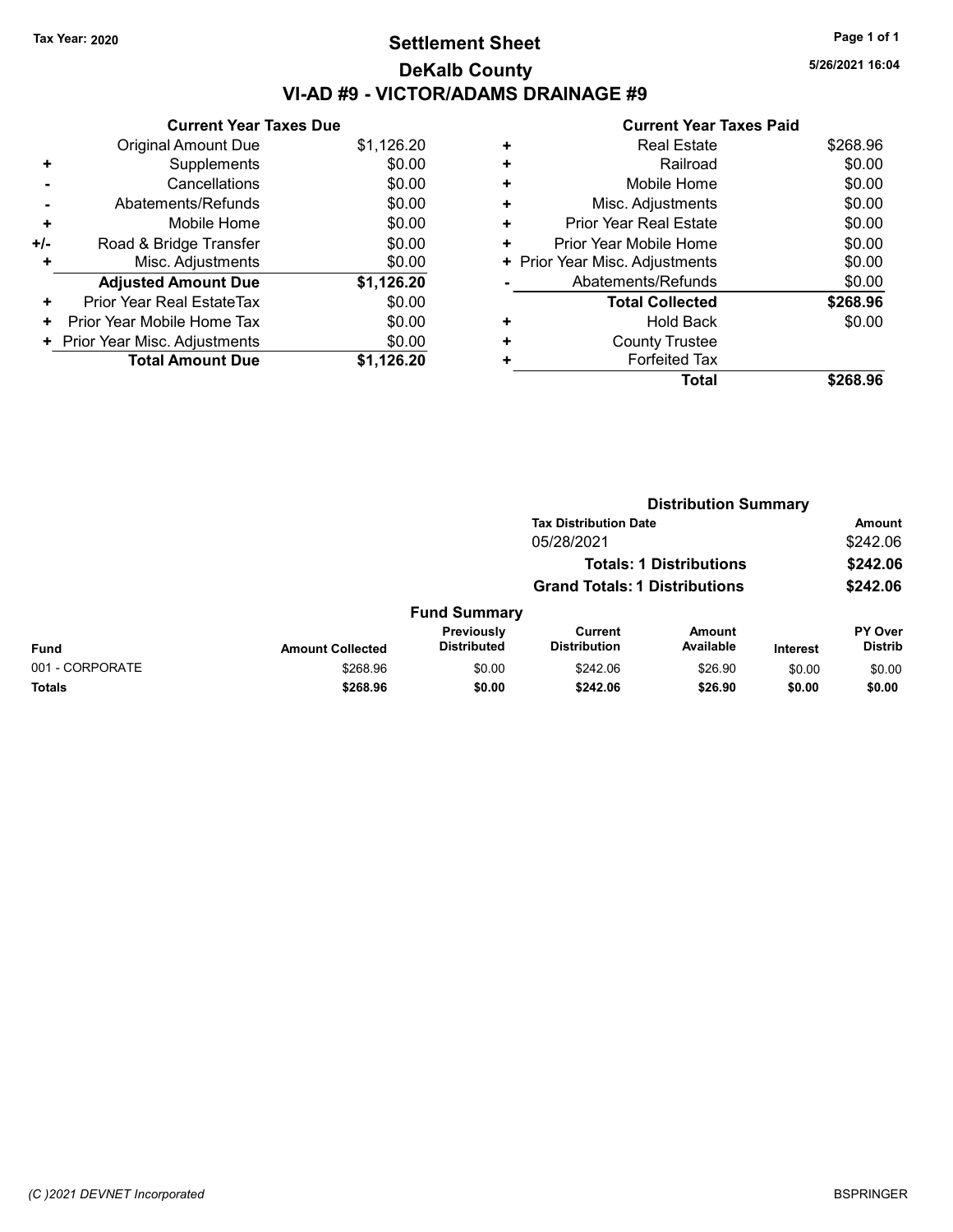# Tax Year: 2020 **Page 1 of 1 Settlement Sheet Constant Constant Constant Constant Constant Constant Constant Constant Constant Constant Constant Constant Page 1 of 1** DeKalb County VI-CL #14 - VICTOR-CLINTON DRAINAGE

Current Year Taxes Due Original Amount Due \$5,325.32 + Supplements \$0.00 - Cancellations \$0.00 - Abatements/Refunds \$0.00 + Mobile Home \$0.00 +/- Road & Bridge Transfer \$0.00 + Misc. Adjustments \$0.00 Adjusted Amount Due \$5,325.32 + Prior Year Real EstateTax \$0.00 + Prior Year Mobile Home Tax \$0.00 + Prior Year Misc. Adjustments \$0.00<br>
Total Amount Due \$5,325.32 **Total Amount Due** 

#### Current Year Taxes Paid + Real Estate \$1,621.54 + Railroad \$0.00 + Mobile Home \$0.00 + Misc. Adjustments \$0.00 + Prior Year Real Estate \$0.00 + Prior Year Mobile Home \$0.00 + Prior Year Misc. Adjustments  $$0.00$ - Abatements/Refunds \$0.00 Total Collected \$1,621.54 + Hold Back \$0.00 + County Trustee + Forfeited Tax Total \$1,621.54

|                 |                         |                                         | <b>Distribution Summary</b>                                            |                     |                 |                           |  |
|-----------------|-------------------------|-----------------------------------------|------------------------------------------------------------------------|---------------------|-----------------|---------------------------|--|
|                 |                         |                                         | <b>Tax Distribution Date</b>                                           |                     |                 | Amount                    |  |
|                 | 05/28/2021              |                                         |                                                                        | \$1,459.39          |                 |                           |  |
|                 |                         |                                         | <b>Totals: 1 Distributions</b><br><b>Grand Totals: 1 Distributions</b> |                     |                 | \$1,459.39                |  |
|                 |                         |                                         |                                                                        |                     |                 | \$1,459.39                |  |
|                 |                         | <b>Fund Summary</b>                     |                                                                        |                     |                 |                           |  |
| Fund            | <b>Amount Collected</b> | <b>Previously</b><br><b>Distributed</b> | <b>Current</b><br><b>Distribution</b>                                  | Amount<br>Available | <b>Interest</b> | PY Over<br><b>Distrib</b> |  |
| 001 - CORPORATE | \$1.621.54              | \$0.00                                  | \$1,459.39                                                             | \$162.15            | \$0.00          | \$0.00                    |  |
| Totals          | \$1,621.54              | \$0.00                                  | \$1,459.39                                                             | \$162.15            | \$0.00          | \$0.00                    |  |